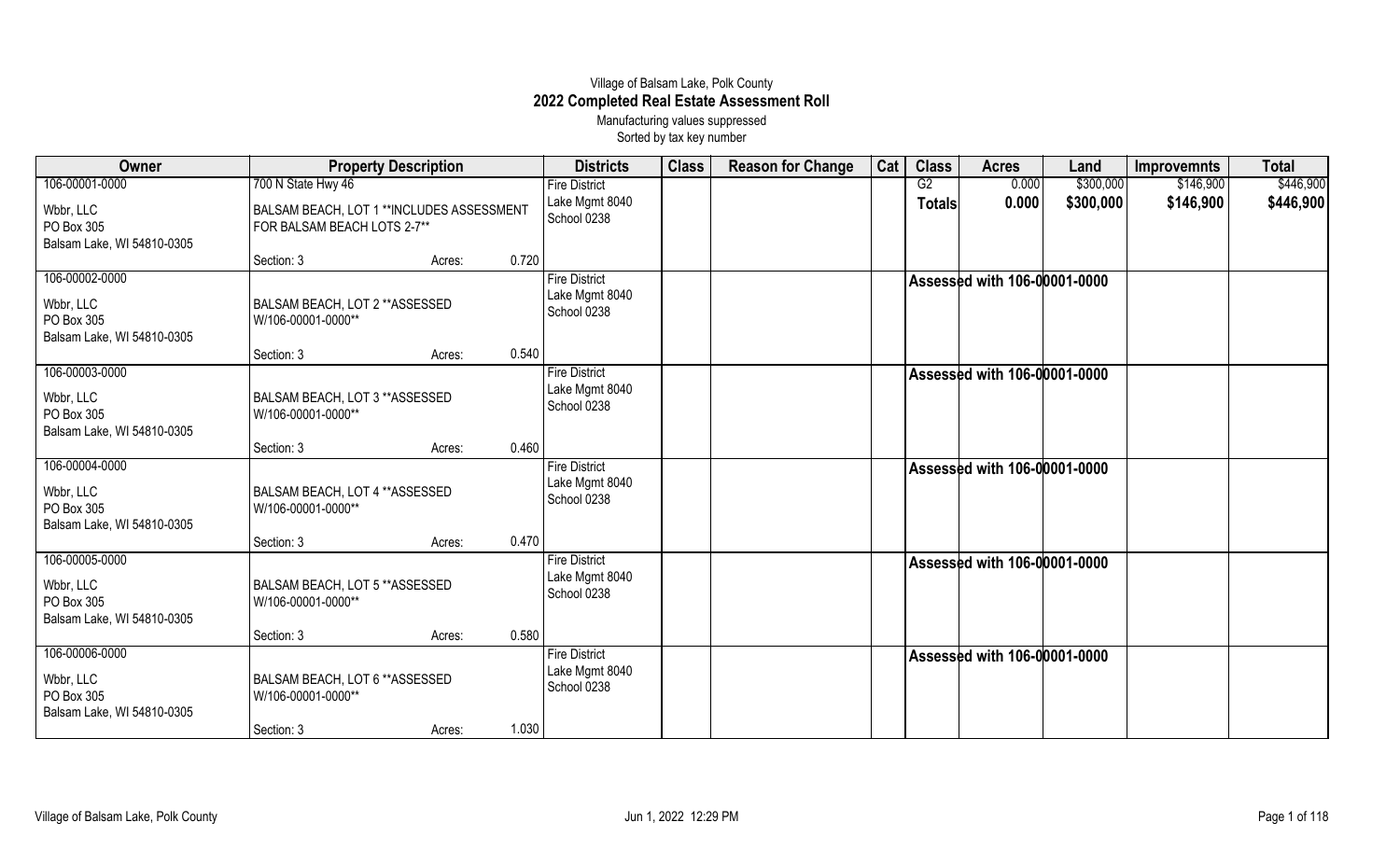| Owner                                                                                          | <b>Property Description</b>                                                                                                                                               | <b>Districts</b>                                      | <b>Class</b> | <b>Reason for Change</b> | Cat | <b>Class</b>        | <b>Acres</b>                        | Land                   | <b>Improvemnts</b>     | <b>Total</b>           |
|------------------------------------------------------------------------------------------------|---------------------------------------------------------------------------------------------------------------------------------------------------------------------------|-------------------------------------------------------|--------------|--------------------------|-----|---------------------|-------------------------------------|------------------------|------------------------|------------------------|
| 106-00007-0000<br>Wbbr, LLC<br>PO Box 305<br>Balsam Lake, WI 54810-0305                        | BALSAM BEACH, LOT 7 EXC LOT 8 CSM 7018 V32<br>P74 (868867) ** ASSESSED W/106-00001-0000 **                                                                                | <b>Fire District</b><br>Lake Mgmt 8040<br>School 0238 |              |                          |     |                     | Assessed with 106-00001-0000        |                        |                        |                        |
|                                                                                                | Section: 3<br>0.310<br>Acres:                                                                                                                                             |                                                       |              |                          |     |                     |                                     |                        |                        |                        |
| 106-00008-0000<br><b>Bonifas Revocable Trust</b><br>131 Pleasant Ave<br>Balsam Lake, WI 54810  | 131 Pleasant Ave<br>LOT 8 CSM 7018 V32 P74 (868867)                                                                                                                       | <b>Fire District</b><br>Lake Mgmt 8040<br>School 0238 |              |                          |     | G1<br><b>Totals</b> | 0.370<br>0.370                      | \$28,200<br>\$28,200   | \$207,200<br>\$207,200 | \$235,400<br>\$235,400 |
|                                                                                                | 0.370<br>Section: 3<br>Acres:                                                                                                                                             |                                                       |              |                          |     |                     |                                     |                        |                        |                        |
| 106-00009-0000<br>Wbbr, LLC<br>PO Box 305<br>Balsam Lake, WI 54810-0305                        | ALL OF SEERY'S RESERVE ASSESSED WITH PCL #1<br>EXC LOT 7 CSM #5767 V26 PG 33 & EXC #807350 &<br>EXC LOT 8 CSM 7018 V32 P74 (868867)<br>0.940<br>Section: 3<br>Acres:      | <b>Fire District</b><br>Lake Mgmt 8040<br>School 0238 |              |                          |     |                     | <b>Assessed with 106-00001-0000</b> |                        |                        |                        |
| 106-00009-0700<br>Wbbr, LLC<br>PO Box 305<br>Balsam Lake, WI 54810-0305                        | 700 State Hwy 46 N<br>LOT 7 CSM 5767 V26 PG 33 (759314) LOC IN PT OF<br>LOT 8 AND PT OF I SEERY RESERVE, PLAT OF<br>BALSAM BEACH IN GL 6<br>0.510<br>Section: 3<br>Acres: | <b>Fire District</b><br>Lake Mgmt 8040<br>School 0238 |              |                          |     | G2<br><b>Totals</b> | 0.000<br>0.000                      | \$200,000<br>\$200,000 | \$307,700<br>\$307,700 | \$507,700<br>\$507,700 |
| 106-00011-0000<br>Ronald A. Ward<br>Stephanie Ward<br>PO Box 306<br>Balsam Lake, WI 54810-0306 | 133 Pleasant Ave<br>LOT 9 CSM #5767 V26 PG 33 LOC GL 6<br>0.900<br>Section: 3<br>Acres:                                                                                   | <b>Fire District</b><br>Lake Mgmt 8040<br>School 0238 |              |                          |     | G1<br><b>Totals</b> | 0.000<br>0.000                      | \$200,000<br>\$200,000 | \$560,800<br>\$560,800 | \$760,800<br>\$760,800 |
| 106-00012-0000<br>Susan D. Arend<br>PO Box 338<br>Balsam Lake, WI 54810-0338                   | 137 Pleasant Ave<br>LOT 10 BALSAM BEACH PLAT<br>0.730<br>Section: 3<br>Acres:                                                                                             | <b>Fire District</b><br>Lake Mgmt 8040<br>School 0238 |              |                          |     | G1<br><b>Totals</b> | 0.000<br>0.000                      | \$250,000<br>\$250,000 | \$176,300<br>\$176,300 | \$426,300<br>\$426,300 |
| 106-00013-0000<br>William Urick et al<br>PO Box 365<br>Balsam Lake, WI 54810                   | 141 Pleasant Ave<br>LOT 11 CSM1229 V6 P45 (455168) AKA LOT 11<br>BALSAM BEACH EXC E 6 FT PLAT V512/226<br>0.620<br>Section: 3<br>Acres:                                   | <b>Fire District</b><br>Lake Mgmt 8040<br>School 0238 |              |                          |     | G1<br><b>Totals</b> | 0.000<br>0.000                      | \$235,000<br>\$235,000 | \$197,200<br>\$197,200 | \$432,200<br>\$432,200 |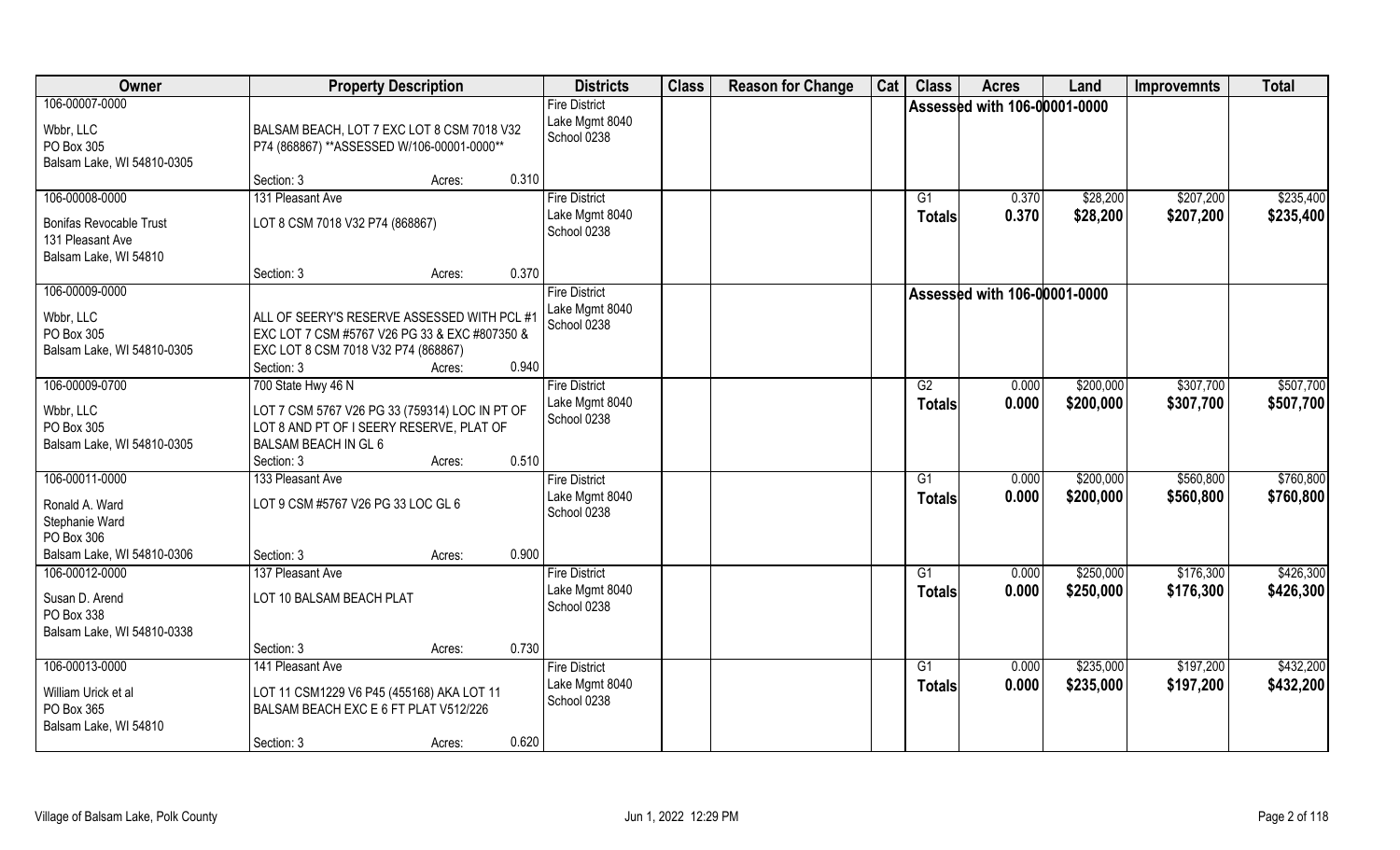| Owner                                       | <b>Property Description</b>                                                |                 | <b>Districts</b>              | <b>Class</b>   | <b>Reason for Change</b> | Cat  | <b>Class</b>    | <b>Acres</b> | Land      | <b>Improvemnts</b> | <b>Total</b> |
|---------------------------------------------|----------------------------------------------------------------------------|-----------------|-------------------------------|----------------|--------------------------|------|-----------------|--------------|-----------|--------------------|--------------|
| 106-00014-0000                              |                                                                            |                 | <b>Fire District</b>          |                |                          |      | G1              | 0.000        | \$15,000  | $\overline{60}$    | \$15,000     |
| Mavis Eng                                   | E 6 FT LOT 11 BALSAM BEACH PLAT                                            |                 | Lake Mgmt 8040<br>School 0238 |                |                          |      | <b>Totals</b>   | 0.000        | \$15,000  | \$0                | \$15,000     |
| 146 Pleasant Ave                            |                                                                            |                 |                               |                |                          |      |                 |              |           |                    |              |
| Balsam Lake, WI 54810                       |                                                                            |                 |                               |                |                          |      |                 |              |           |                    |              |
| 106-00015-0000                              | Section: 3<br>145 Pleasant Ave                                             | 0.050<br>Acres: | <b>Fire District</b>          |                |                          |      | G1              | 0.000        | \$237,500 | \$131,900          | \$369,400    |
|                                             |                                                                            |                 | Lake Mgmt 8040                |                |                          |      |                 | 0.000        | \$237,500 | \$131,900          | \$369,400    |
| David L. Sparks                             | LOT 12 EXC E 5 FT BALSAM BEACH PLAT                                        |                 | School 0238                   |                |                          |      | Totals          |              |           |                    |              |
| Teresa C. Sparks                            |                                                                            |                 |                               |                |                          |      |                 |              |           |                    |              |
| 1686 Wexford Way<br>Woodbury, MN 55125      | Section: 3                                                                 | 0.580<br>Acres: |                               |                |                          |      |                 |              |           |                    |              |
| 106-00016-0000                              | 149 Pleasant Ave                                                           |                 | <b>Fire District</b>          | G <sub>1</sub> | Garage 14x22 Razed       | $-2$ | G1              | 0.000        | \$256,300 | \$663,500          | \$919,800    |
|                                             |                                                                            |                 | Lake Mgmt 8040                |                |                          |      | <b>Totals</b>   | 0.000        | \$256,300 | \$663,500          | \$919,800    |
| Patrick W. Fabian                           | E 5' LOT 12 & ALL LOT 13 BALSAM BEACH PLAT                                 |                 | School 0238                   |                |                          |      |                 |              |           |                    |              |
| Gina M. Fabian<br>9525 Whistling Valley Trl |                                                                            |                 |                               |                |                          |      |                 |              |           |                    |              |
| Lake Elmo, MN 55042                         | Section: 3                                                                 | 0.620<br>Acres: |                               |                |                          |      |                 |              |           |                    |              |
| 106-00017-0000                              | 153 Pleasant Ave                                                           |                 | <b>Fire District</b>          | G <sub>1</sub> | NSF @ 25%                |      | G1              | 0.000        | \$250,000 | \$40,300           | \$290,300    |
|                                             |                                                                            |                 | Lake Mgmt 8040                | G <sub>1</sub> | Old Cottage Razed        | $-2$ | <b>Totals</b>   | 0.000        | \$250,000 | \$40,300           | \$290,300    |
| Carol R. Horswill                           | LOT 14 BALSAM BEACH PLAT                                                   |                 | School 0238                   |                |                          |      |                 |              |           |                    |              |
| Phillip N. Gustafson<br>8953 Joliet Ave N   |                                                                            |                 |                               |                |                          |      |                 |              |           |                    |              |
| Stillwater, MN 55082                        | Section: 3                                                                 | 0.540<br>Acres: |                               |                |                          |      |                 |              |           |                    |              |
| 106-00018-0000                              |                                                                            |                 | <b>Fire District</b>          |                |                          |      | Assessed with   |              |           |                    |              |
|                                             |                                                                            |                 | Lake Mgmt 8040                |                |                          |      |                 |              |           |                    |              |
| North Shore Condo<br>161 Pleasant Ave       | FOR REFERENCE ONLY LOT 15 PLAT OF BALSAM<br>BEACH NOW PT NORTH SHORE CONDO |                 | School 0238                   |                |                          |      |                 |              |           |                    |              |
| Balsam Lake, WI 54810                       |                                                                            |                 |                               |                |                          |      |                 |              |           |                    |              |
|                                             | Section: 3                                                                 | 0.550<br>Acres: |                               |                |                          |      |                 |              |           |                    |              |
| 106-00019-0000                              |                                                                            |                 | <b>Fire District</b>          |                |                          |      | Assessed with   |              |           |                    |              |
| North Shore Condo                           | FOR REFERENCE ONLY LOT 16 PLAT OF BALSAM                                   |                 | Lake Mgmt 8040                |                |                          |      |                 |              |           |                    |              |
| 161 Pleasant Ave                            | BEACH NOW PT OF NORTH SHORE CONDO                                          |                 | School 0238                   |                |                          |      |                 |              |           |                    |              |
| Balsam Lake, WI 54810                       |                                                                            |                 |                               |                |                          |      |                 |              |           |                    |              |
|                                             | Section: 3                                                                 | 0.520<br>Acres: |                               |                |                          |      |                 |              |           |                    |              |
| 106-00020-0000                              | 165 Pleasant Ave                                                           |                 | <b>Fire District</b>          |                |                          |      | $\overline{G1}$ | 0.000        | \$250,000 | \$125,900          | \$375,900    |
| Patricia G Malecha Trust                    | LOT 17 BALSAM BEACH PLAT                                                   |                 | Lake Mgmt 8040                |                |                          |      | Totals          | 0.000        | \$250,000 | \$125,900          | \$375,900    |
| Patricia G. Malecha (Ttee                   |                                                                            |                 | School 0238                   |                |                          |      |                 |              |           |                    |              |
| 165 Pleasant Ave                            |                                                                            |                 |                               |                |                          |      |                 |              |           |                    |              |
| Balsam Lake, WI 54810                       | Section: 3                                                                 | 0.550<br>Acres: |                               |                |                          |      |                 |              |           |                    |              |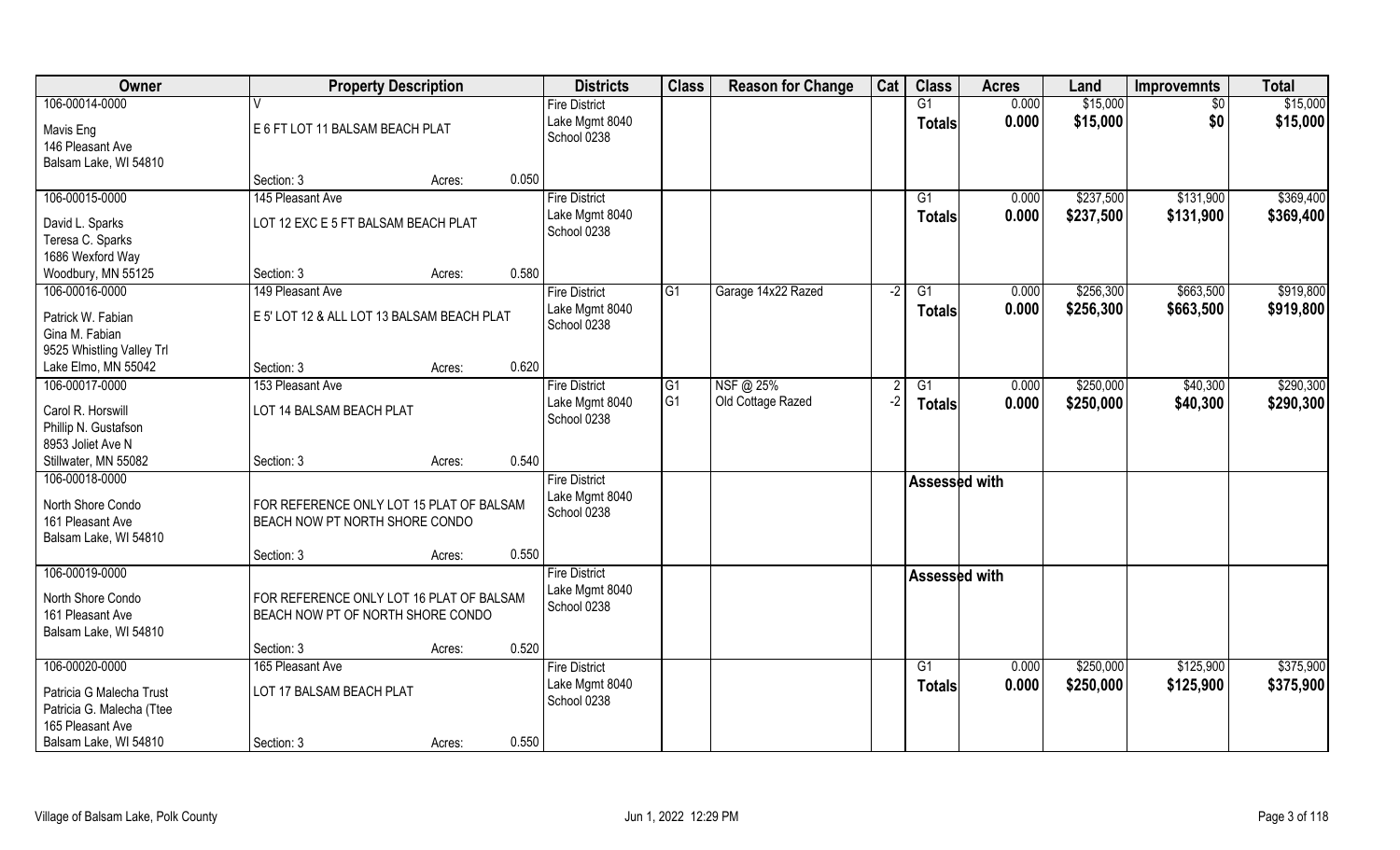| <b>Owner</b>                                                          |                                                                | <b>Property Description</b> |       | <b>Districts</b>              | <b>Class</b> | <b>Reason for Change</b> | Cat | <b>Class</b>    | <b>Acres</b> | Land      | <b>Improvemnts</b> | <b>Total</b> |
|-----------------------------------------------------------------------|----------------------------------------------------------------|-----------------------------|-------|-------------------------------|--------------|--------------------------|-----|-----------------|--------------|-----------|--------------------|--------------|
| 106-00021-0000                                                        | 100 Elizabeth Trl                                              |                             |       | <b>Fire District</b>          | G1           | Garage @ 25%             |     | G1              | 0.000        | \$105,000 | \$35,600           | \$140,600    |
| Gregory D. Cardis<br>Michelle L. Cardis<br>18606 Hobby Hills Trl      | LOT 18 EXC E 89.69' DESC V 456/600 BALSAM BEACH<br><b>PLAT</b> |                             |       | Lake Mgmt 8040<br>School 0238 |              |                          |     | <b>Totals</b>   | 0.000        | \$105,000 | \$35,600           | \$140,600    |
| Prior Lake, MN 55372                                                  | Section: 3                                                     | Acres:                      | 0.310 |                               |              |                          |     |                 |              |           |                    |              |
| 106-00022-0000                                                        | 104 Elizabeth Trl                                              |                             |       | <b>Fire District</b>          |              |                          |     | G1              | 0.000        | \$90,000  | \$44,900           | \$134,900    |
| Bruce W. Weber<br>Dorothea J. Morris<br>183 Dexter St S               | E 89.69 FT OF LOT 18 BALSAM BEACH PLAT                         |                             |       | Lake Mgmt 8040<br>School 0238 |              |                          |     | <b>Totals</b>   | 0.000        | \$90,000  | \$44,900           | \$134,900    |
| Prescott, WI 54021                                                    | Section: 3                                                     | Acres:                      | 0.310 |                               |              |                          |     |                 |              |           |                    |              |
| 106-00023-0000                                                        | 103 Elizabeth Trl                                              |                             |       | <b>Fire District</b>          |              |                          |     | G1              | 0.210        | \$185,000 | \$70,100           | \$255,100    |
| Lonny J. Olson et al<br>3211 Orchard Ave N<br>Golden Valley, MN 55422 | E 74.28' OF W 138.42' LOT 19 BALSAM BEACH PLAT                 |                             |       | Lake Mgmt 8040<br>School 0238 |              |                          |     | <b>Totals</b>   | 0.210        | \$185,000 | \$70,100           | \$255,100    |
|                                                                       | Section: 3                                                     | Acres:                      | 0.210 |                               |              |                          |     |                 |              |           |                    |              |
| 106-00024-0000                                                        | 101 Elizabeth Trl                                              |                             |       | <b>Fire District</b>          |              |                          |     | G1              | 0.000        | \$144,000 | \$97,300           | \$241,300    |
| Gregory D. Cardis<br>Michelle Cardis<br>18606 Hobby Hills Trl         | W 64.14' OF LOT 19 BALSAM BEACH                                |                             |       | Lake Mgmt 8040<br>School 0238 |              |                          |     | <b>Totals</b>   | 0.000        | \$144,000 | \$97,300           | \$241,300    |
| Prior Lake, MN 55372                                                  | Section: 3                                                     | Acres:                      | 0.190 |                               |              |                          |     |                 |              |           |                    |              |
| 106-00025-0000                                                        | 105 Elizabeth Trl                                              |                             |       | <b>Fire District</b>          |              |                          |     | G1              | 0.000        | \$155,000 | \$64,100           | \$219,100    |
| Thomas Campion<br>Patrice Polta<br>790 Ridge PI                       | PT LOTS 19 & 20 BALSAM BEACH PLAT                              |                             |       | Lake Mgmt 8040<br>School 0238 |              |                          |     | <b>Totals</b>   | 0.000        | \$155,000 | \$64,100           | \$219,100    |
| Mendota Heights, MN 55118                                             | Section: 3                                                     | Acres:                      | 0.230 |                               |              |                          |     |                 |              |           |                    |              |
| 106-00026-0000                                                        | 108 Elizabeth Trl                                              |                             |       | <b>Fire District</b>          |              |                          |     | G1              | 0.000        | \$100,000 | \$56,100           | \$156,100    |
| Biljana V. Nedich<br>2454 Schadt Dr<br>Saint Paul, MN 55119           | PT LOT 20 BALSAM BEACH PLAT                                    |                             |       | Lake Mgmt 8040<br>School 0238 |              |                          |     | <b>Totals</b>   | 0.000        | \$100,000 | \$56,100           | \$156,100    |
|                                                                       | Section: 3                                                     | Acres:                      | 0.310 |                               |              |                          |     |                 |              |           |                    |              |
| 106-00027-0000                                                        | 109 Elizabeth Trl                                              |                             |       | <b>Fire District</b>          |              |                          |     | $\overline{G1}$ | 0.000        | \$172,500 | \$57,800           | \$230,300    |
| Gordon J. Osterbauer<br>Donna M. Osterbauer<br>1218 Ravenswood Ct     | PT LOT 20 BALSAM BEACH PLAT                                    |                             |       | Lake Mgmt 8040<br>School 0238 |              |                          |     | <b>Totals</b>   | 0.000        | \$172,500 | \$57,800           | \$230,300    |
| Shoreview, MN 55126                                                   | Section: 3                                                     | Acres:                      | 0.220 |                               |              |                          |     |                 |              |           |                    |              |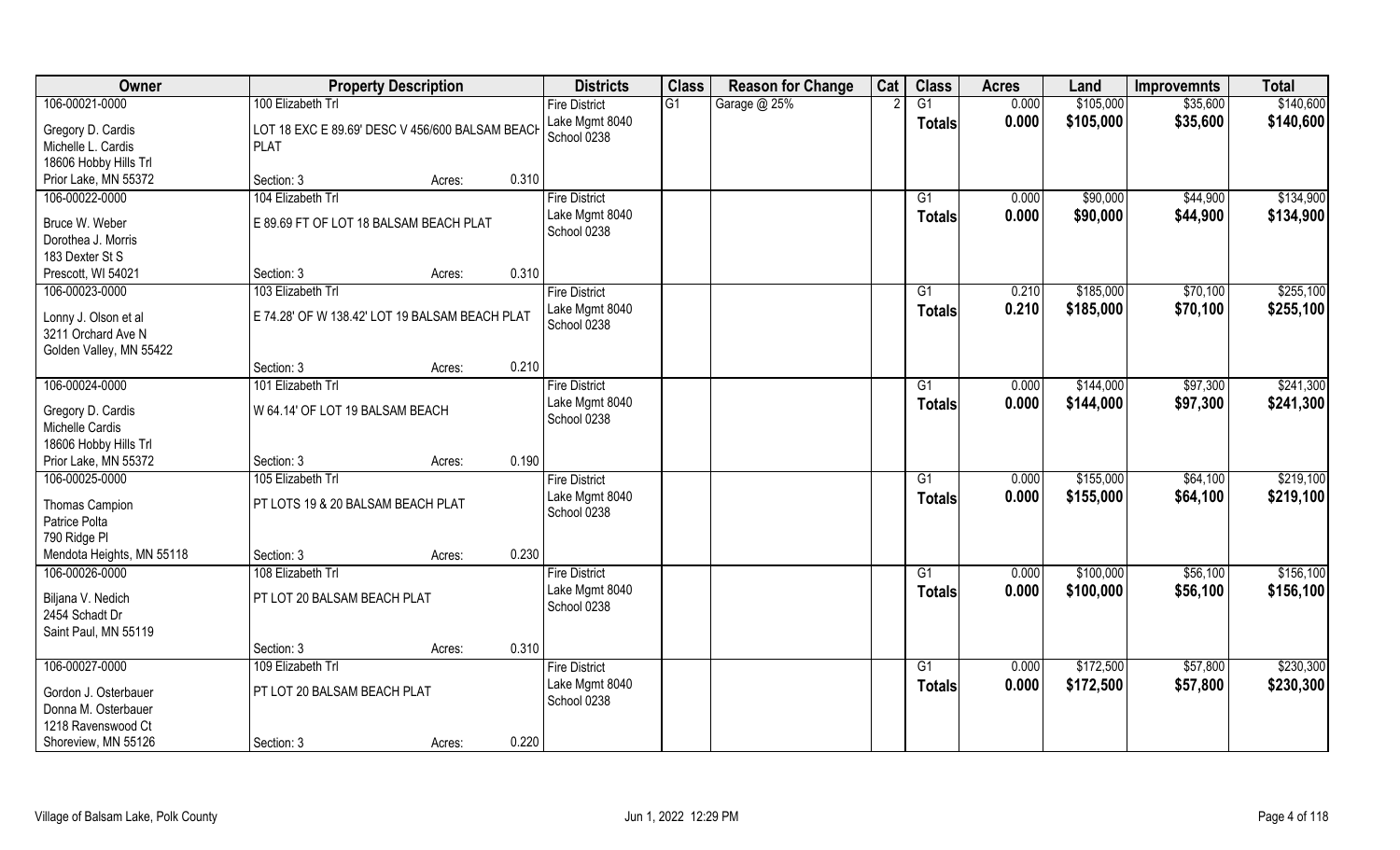| Owner                                     | <b>Property Description</b>                 |        |       | <b>Districts</b>              | <b>Class</b> | <b>Reason for Change</b> | Cat | <b>Class</b>    | <b>Acres</b> | Land      | <b>Improvemnts</b> | <b>Total</b> |
|-------------------------------------------|---------------------------------------------|--------|-------|-------------------------------|--------------|--------------------------|-----|-----------------|--------------|-----------|--------------------|--------------|
| 106-00028-0000                            | 221 Pleasant Ave                            |        |       | <b>Fire District</b>          |              |                          |     | G1              | 0.000        | \$317,900 | \$209,800          | \$527,700    |
| Richard A. Carlson<br>Margaret A. Carlson | LOT 21 AND LOT 22 BALSAM BEACH PLAT         |        |       | Lake Mgmt 8040<br>School 0238 |              |                          |     | <b>Totals</b>   | 0.000        | \$317,900 | \$209,800          | \$527,700    |
| 7020 Kerry Rd                             |                                             |        |       |                               |              |                          |     |                 |              |           |                    |              |
| Edina, MN 55439                           | Section: 3                                  | Acres: | 0.990 |                               |              |                          |     |                 |              |           |                    |              |
| 106-00029-0000                            |                                             |        |       | <b>Fire District</b>          |              |                          |     | G1              | 0.400        | \$3,500   | $\overline{50}$    | \$3,500      |
|                                           |                                             |        |       | Lake Mgmt 8040                |              |                          |     | Totals          | 0.400        | \$3,500   | \$0                | \$3,500      |
| Erlene A. Johnson                         | LOT 1 PINE CREST PARK EXC DESC IN V258 P164 |        |       | School 0238                   |              |                          |     |                 |              |           |                    |              |
| 600 State Hwy 46 N                        |                                             |        |       |                               |              |                          |     |                 |              |           |                    |              |
| Balsam Lake, WI 54810                     | Section: 3                                  |        | 0.460 |                               |              |                          |     |                 |              |           |                    |              |
| 106-00030-0000                            | 106 Pine Crest Rd                           | Acres: |       | <b>Fire District</b>          |              |                          |     | G1              | 0.270        | \$105,000 | \$113,000          | \$218,000    |
|                                           |                                             |        |       | Lake Mgmt 8040                |              |                          |     |                 |              |           |                    |              |
| <b>Brian Arneson</b>                      | PT LOT 1 PINE CREST PARK & PT GL 5 SEC 3    |        |       | School 0238                   |              |                          |     | <b>Totals</b>   | 0.270        | \$105,000 | \$113,000          | \$218,000    |
| Jennifer Arneson                          |                                             |        |       |                               |              |                          |     |                 |              |           |                    |              |
| 19041 Ireton Way                          |                                             |        |       |                               |              |                          |     |                 |              |           |                    |              |
| Lakeville, MN 55044                       | Section: 3                                  | Acres: | 0.310 |                               |              |                          |     |                 |              |           |                    |              |
| 106-00031-0000                            | 108 Pine Crest Rd                           |        |       | <b>Fire District</b>          |              |                          |     | G1              | 0.200        | \$85,800  | \$64,600           | \$150,400    |
| Dale A. Kaiser                            | LOT 2 PINE CREST PARK LOC IN GOV LOT 5      |        |       | Lake Mgmt 8040                |              |                          |     | <b>Totals</b>   | 0.200        | \$85,800  | \$64,600           | \$150,400    |
| Laura J. Kaiser                           |                                             |        |       | School 0238                   |              |                          |     |                 |              |           |                    |              |
| 13585 Vernon Ave                          |                                             |        |       |                               |              |                          |     |                 |              |           |                    |              |
| Savage, MN 55378                          | Section: 3                                  | Acres: | 0.200 |                               |              |                          |     |                 |              |           |                    |              |
| 106-00032-0000                            | 110 Pine Crest Rd                           |        |       | <b>Fire District</b>          |              |                          |     | $\overline{G1}$ | 0.420        | \$171,500 | \$169,500          | \$341,000    |
|                                           |                                             |        |       | Lake Mgmt 8040                |              |                          |     | <b>Totals</b>   | 0.420        | \$171,500 | \$169,500          | \$341,000    |
| Linnea D. Jensen                          | LOTS 3 & 4 PINE CREST PARK ADDN             |        |       | School 0238                   |              |                          |     |                 |              |           |                    |              |
| 110 Pine Crest Rd                         |                                             |        |       |                               |              |                          |     |                 |              |           |                    |              |
| Balsam Lake, WI 54810-9022                |                                             |        | 0.380 |                               |              |                          |     |                 |              |           |                    |              |
| 106-00033-0000                            | Section: 3<br>114 Pine Crest Rd             | Acres: |       |                               |              |                          |     | G1              | 0.220        | \$85,800  |                    | \$204,200    |
|                                           |                                             |        |       | <b>Fire District</b>          |              |                          |     |                 |              |           | \$118,400          |              |
| Robert H. Barck                           | LOT 5 PINE CREST PARK ADD                   |        |       | Lake Mgmt 8040<br>School 0238 |              |                          |     | <b>Totals</b>   | 0.220        | \$85,800  | \$118,400          | \$204,200    |
| Paula A. Barck                            |                                             |        |       |                               |              |                          |     |                 |              |           |                    |              |
| 4148 Thornhill Ln                         |                                             |        |       |                               |              |                          |     |                 |              |           |                    |              |
| Vadnais Heights, MN 55127                 | Section: 3                                  | Acres: | 0.220 |                               |              |                          |     |                 |              |           |                    |              |
| 106-00035-0000                            | 118 Pine Crest Rd                           |        |       | <b>Fire District</b>          |              |                          |     | G1              | 0.540        | \$198,600 | \$172,100          | \$370,700    |
| Carol J. Warner                           | LOTS 6 & 7 & W 27 FT LOT 8 PINE CREST PARK  |        |       | Lake Mgmt 8040                |              |                          |     | Totals          | 0.540        | \$198,600 | \$172,100          | \$370,700    |
| Gerald R. Warner                          | <b>ADDN</b>                                 |        |       | School 0238                   |              |                          |     |                 |              |           |                    |              |
| 924 N Shore Dr                            |                                             |        |       |                               |              |                          |     |                 |              |           |                    |              |
| New Richmond, WI 54017                    | Section: 3                                  | Acres: | 0.540 |                               |              |                          |     |                 |              |           |                    |              |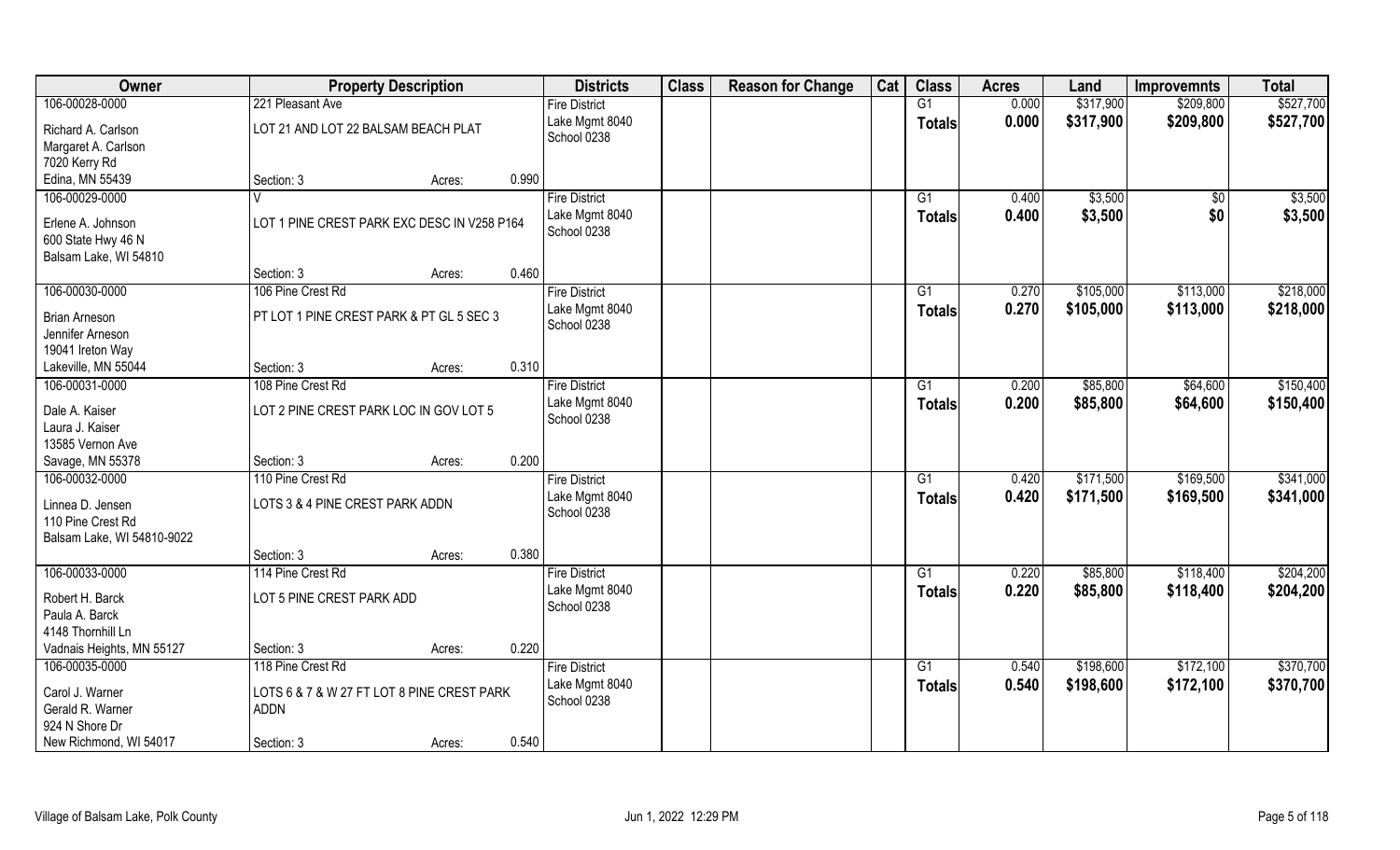| Owner                                 | <b>Property Description</b>                      | <b>Districts</b>     | <b>Class</b> | <b>Reason for Change</b> | Cat | <b>Class</b>    | <b>Acres</b> | Land      | <b>Improvemnts</b> | <b>Total</b> |
|---------------------------------------|--------------------------------------------------|----------------------|--------------|--------------------------|-----|-----------------|--------------|-----------|--------------------|--------------|
| 106-00036-0000                        | 122 Pine Crest Rd                                | <b>Fire District</b> |              |                          |     | G1              | 0.340        | \$126,000 | \$119,300          | \$245,300    |
| Jon P. Gorham                         | E 23 FT LOT 8 AND ALL LOT 9 PINE CREST PARK      | Lake Mgmt 8040       |              |                          |     | <b>Totals</b>   | 0.340        | \$126,000 | \$119,300          | \$245,300    |
| Amy L. Jensen                         | <b>ADDN</b>                                      | School 0238          |              |                          |     |                 |              |           |                    |              |
| 37612 Grandy Pines Rd NE              |                                                  |                      |              |                          |     |                 |              |           |                    |              |
| Stanchfield, MN 55080                 | 0.340<br>Section: 3<br>Acres:                    |                      |              |                          |     |                 |              |           |                    |              |
| 106-00037-0000                        | 124 Pine Crest Rd                                | <b>Fire District</b> |              |                          |     | G <sub>1</sub>  | 0.290        | \$112,000 | \$294,200          | \$406,200    |
|                                       |                                                  | Lake Mgmt 8040       |              |                          |     | <b>Totals</b>   | 0.290        | \$112,000 | \$294,200          | \$406,200    |
| Jon C. Wickstrom                      | LOT 1 CSM #5047 V22 PG 154 (FKA LOT 10 & WLY 15' | School 0238          |              |                          |     |                 |              |           |                    |              |
| Mary Wickstrom                        | LOT 11 PINE CREST PARK ADD                       |                      |              |                          |     |                 |              |           |                    |              |
| 101 Martin Rd                         |                                                  |                      |              |                          |     |                 |              |           |                    |              |
| Waterloo, IA 50701                    | 0.290<br>Section: 3<br>Acres:                    |                      |              |                          |     |                 |              |           |                    |              |
| 106-00038-0000                        | 130 Pine Crest Rd                                | <b>Fire District</b> |              |                          |     | G1              | 0.740        | \$231,800 | \$134,000          | \$365,800    |
| Adam E. Popenhagen                    | LOT 11 EXC WLY 15', LOT 12 13, 14 PINE CREST     | Lake Mgmt 8040       |              |                          |     | <b>Totals</b>   | 0.740        | \$231,800 | \$134,000          | \$365,800    |
| Brandi M. Popenhagen                  | PARK ADD                                         | School 0238          |              |                          |     |                 |              |           |                    |              |
| 1733 109th Ave                        |                                                  |                      |              |                          |     |                 |              |           |                    |              |
| Hammond, WI 54015                     | 0.740<br>Section: 3<br>Acres:                    |                      |              |                          |     |                 |              |           |                    |              |
| 106-00039-0000                        | 136 Pine Crest Rd                                | <b>Fire District</b> |              |                          |     | G1              | 0.560        | \$196,900 | \$125,500          | \$322,400    |
|                                       |                                                  | Lake Mgmt 8040       |              |                          |     | <b>Totals</b>   | 0.560        | \$196,900 | \$125,500          | \$322,400    |
| Jenna L. Lobanoff                     | LOT 15, 16 & PRT LOT 17 THAT LIES W OF E 22.34'  | School 0238          |              |                          |     |                 |              |           |                    |              |
| 15 Island Rd                          | OF LOT 17 PINE CREST PARK ADDN (PD 1719          |                      |              |                          |     |                 |              |           |                    |              |
| Saint Paul, MN 55127                  | PARCEL A)<br>0.466                               |                      |              |                          |     |                 |              |           |                    |              |
|                                       | Section: 3<br>Acres:                             |                      |              |                          |     |                 |              |           |                    |              |
| 106-00040-0000                        | 140 Pine Crest Rd                                | <b>Fire District</b> |              |                          |     | G1              | 0.390        | \$192,500 | \$294,500          | \$487,000    |
| Jann N. Sarkaria                      | LOTS 18, 19 & E 1/2 LOT 17 PINE CREST PARK ADDN  | Lake Mgmt 8040       |              |                          |     | <b>Totals</b>   | 0.390        | \$192,500 | \$294,500          | \$487,000    |
| Elizabeth A. Sarkaria                 | (PD 1719 PARCEL B)                               | School 0238          |              |                          |     |                 |              |           |                    |              |
| 7254 County Road 117 Sw               |                                                  |                      |              |                          |     |                 |              |           |                    |              |
| Byron, MN 55920                       | 0.486<br>Section: 3<br>Acres:                    |                      |              |                          |     |                 |              |           |                    |              |
| 106-00041-0000                        | 725 Idlewild St                                  | <b>Fire District</b> |              |                          |     | G <sub>1</sub>  | 0.000        | \$276,300 | \$233,500          | \$509,800    |
| <b>Bradley R Heltemes Irrevocable</b> | LOT 1 EXC N 4' PLAT OF IDLEWILD                  | Lake Mgmt 8040       |              |                          |     | <b>Totals</b>   | 0.000        | \$276,300 | \$233,500          | \$509,800    |
| Sub-Trust                             |                                                  | School 0238          |              |                          |     |                 |              |           |                    |              |
| Bradley R. Heltemes (Ttee             |                                                  |                      |              |                          |     |                 |              |           |                    |              |
| 5145 Morgan Ave S                     | 0.720<br>Section: 3<br>Acres:                    |                      |              |                          |     |                 |              |           |                    |              |
| Minneapolis, MN 55419                 |                                                  |                      |              |                          |     |                 |              |           |                    |              |
| 106-00042-0000                        | 723 Idlewild St                                  | <b>Fire District</b> |              |                          |     | $\overline{G1}$ | 0.000        | \$250,000 | \$90,800           | \$340,800    |
|                                       |                                                  | Lake Mgmt 8040       |              |                          |     | <b>Totals</b>   | 0.000        | \$250,000 | \$90,800           | \$340,800    |
| Jay Bruber                            | LOT 2 & N 4' LOT 1 PLAT OF IDLEWILD              | School 0238          |              |                          |     |                 |              |           |                    |              |
| Laurie Bruber                         |                                                  |                      |              |                          |     |                 |              |           |                    |              |
| 1852 South Ln                         |                                                  |                      |              |                          |     |                 |              |           |                    |              |
| Mendota Heights, MN 55118             | 0.400<br>Section: 3<br>Acres:                    |                      |              |                          |     |                 |              |           |                    |              |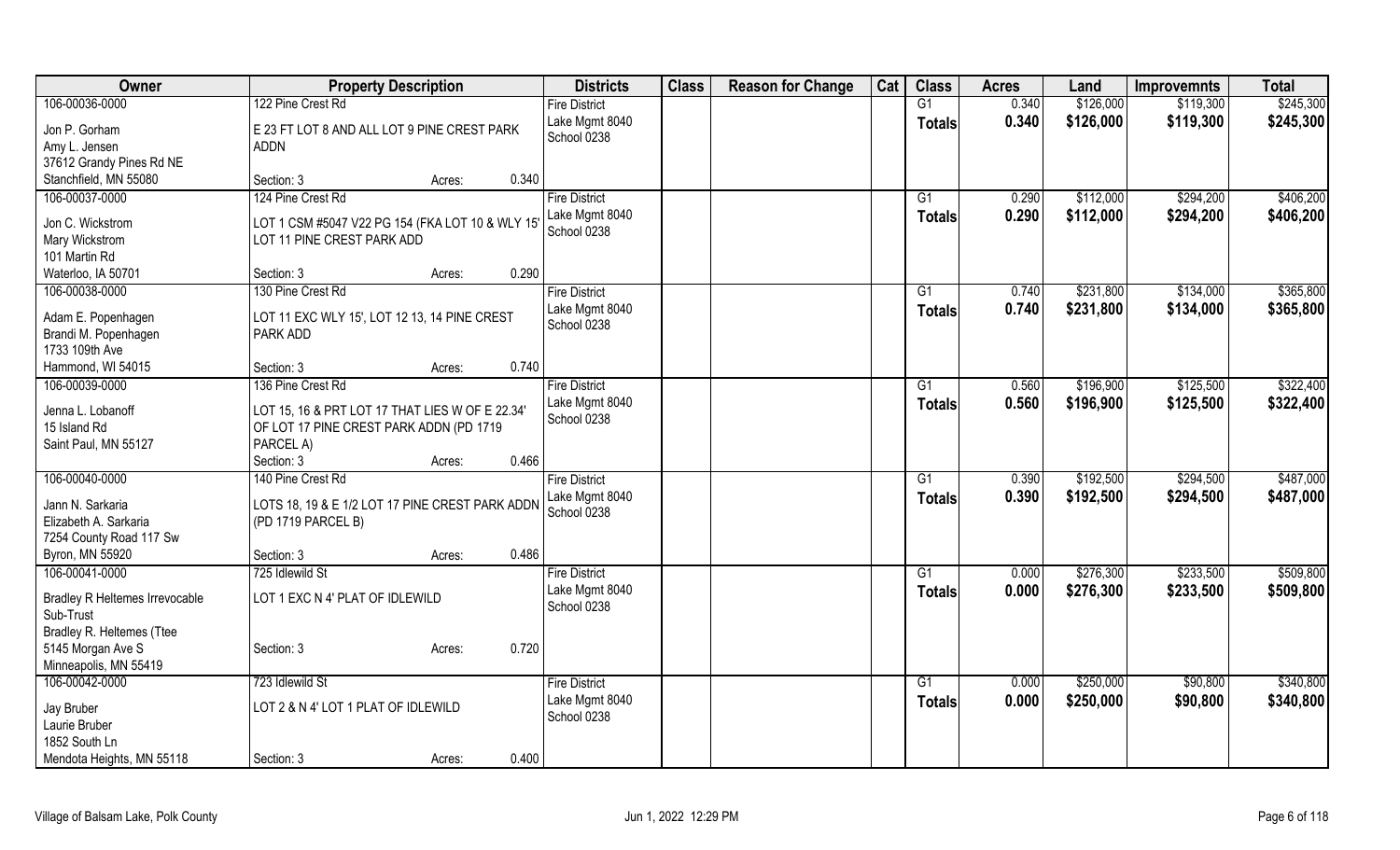| Owner                                                              | <b>Property Description</b>                       |        |       | <b>Districts</b>              | <b>Class</b> | <b>Reason for Change</b> | Cat | <b>Class</b>   | <b>Acres</b> | Land      | <b>Improvemnts</b> | <b>Total</b> |
|--------------------------------------------------------------------|---------------------------------------------------|--------|-------|-------------------------------|--------------|--------------------------|-----|----------------|--------------|-----------|--------------------|--------------|
| 106-00043-0000                                                     | 721 Idlewild St                                   |        |       | <b>Fire District</b>          |              |                          |     | G1             | 0.000        | \$240,000 | \$328,800          | \$568,800    |
| Herbert J. Bruber III                                              | LOT 2 CSM#6255 V28 P119 (813473) OF LOTS 3, 4 & 5 |        |       | Lake Mgmt 8040<br>School 0238 |              |                          |     | <b>Totals</b>  | 0.000        | \$240,000 | \$328,800          | \$568,800    |
| Laur Bruber                                                        | & PT LAKE STREET PLAT OF IDLEWILD LOC IN GOV      |        |       |                               |              |                          |     |                |              |           |                    |              |
| 1852 South Ln                                                      | LOT <sub>4</sub>                                  |        |       |                               |              |                          |     |                |              |           |                    |              |
| Mendota Heights, MN 55118                                          | Section: 3                                        | Acres: | 0.530 |                               |              |                          |     |                |              |           |                    |              |
| 106-00044-0000                                                     | 717 Idlewild St                                   |        |       | <b>Fire District</b>          |              |                          |     | G <sub>1</sub> | 0.000        | \$297,500 | \$194,300          | \$491,800    |
| Laura M. Mckenzie                                                  | LOT 1 CSM #6255 V28 P119 (813473) OF LOTS 3, 4 &  |        |       | Lake Mgmt 8040                |              |                          |     | Totals         | 0.000        | \$297,500 | \$194,300          | \$491,800    |
| Matthew D. Mckenzie                                                | 5 & PT LAKE STREET PLAT OF IDLEWILD LOC IN        |        |       | School 0238                   |              |                          |     |                |              |           |                    |              |
| 8893 Springwood Dr                                                 | GOV LOT 4                                         |        |       |                               |              |                          |     |                |              |           |                    |              |
| Woodbury, MN 55125                                                 | Section: 3                                        | Acres: | 0.700 |                               |              |                          |     |                |              |           |                    |              |
| 106-00045-0000                                                     | 715 Idlewild St                                   |        |       | <b>Fire District</b>          |              |                          |     | G1             | 1.090        | \$410,000 | \$453,200          | \$863,200    |
| Nelson Blwi Family Limited Partnership<br>6051 Laurel Ave Unit 103 | LOT 6 PLAT OF IDLEWILD & PRT OF LAKE ST           |        |       | Lake Mgmt 8040<br>School 0238 |              |                          |     | <b>Totals</b>  | 1.090        | \$410,000 | \$453,200          | \$863,200    |
| Golden Valley, MN 55416                                            |                                                   |        |       |                               |              |                          |     |                |              |           |                    |              |
|                                                                    | Section: 3                                        | Acres: | 1.090 |                               |              |                          |     |                |              |           |                    |              |
| 106-00046-0000                                                     | 713 Idlewild St                                   |        |       | <b>Fire District</b>          |              |                          |     | G1             | 0.000        | \$225,000 | \$342,900          | \$567,900    |
| Marlys J. Nelson<br>4808 Maple St<br>Bellaire, TX 77401            | LOT 7 PLAT OF IDLEWILD V501/239                   |        |       | Lake Mgmt 8040<br>School 0238 |              |                          |     | <b>Totals</b>  | 0.000        | \$225,000 | \$342,900          | \$567,900    |
|                                                                    | Section: 3                                        | Acres: | 0.580 |                               |              |                          |     |                |              |           |                    |              |
| 106-00047-0000                                                     | 713 Idlewild St Unit GAR                          |        |       | <b>Fire District</b>          |              |                          |     | G1             | 0.000        | \$225,000 | \$8,700            | \$233,700    |
|                                                                    |                                                   |        |       | Lake Mgmt 8040                |              |                          |     | <b>Totals</b>  | 0.000        | \$225,000 | \$8,700            | \$233,700    |
| Marlys J. Nelson                                                   | LOT 8 PLAT OF IDLEWILD                            |        |       | School 0238                   |              |                          |     |                |              |           |                    |              |
| 4808 Maple St                                                      |                                                   |        |       |                               |              |                          |     |                |              |           |                    |              |
| Bellaire, TX 77401                                                 |                                                   |        |       |                               |              |                          |     |                |              |           |                    |              |
|                                                                    | Section: 3                                        | Acres: | 0.550 |                               |              |                          |     |                |              |           |                    |              |
| 106-00048-0000                                                     | 709 Idlewild St                                   |        |       | <b>Fire District</b>          |              |                          |     | G1             | 0.000        | \$200,000 | \$77,200           | \$277,200    |
| Frances Bryan Gilbert Trust<br>PO Box 464                          | LOT 9 PLAT OF IDLEWILD                            |        |       | Lake Mgmt 8040<br>School 0238 |              |                          |     | <b>Totals</b>  | 0.000        | \$200,000 | \$77,200           | \$277,200    |
| Balsam Lake, WI 54810-0464                                         |                                                   |        |       |                               |              |                          |     |                |              |           |                    |              |
|                                                                    | Section: 3                                        | Acres: | 0.460 |                               |              |                          |     |                |              |           |                    |              |
| 106-00049-0000                                                     | 707 Idlewild St                                   |        |       | <b>Fire District</b>          |              |                          |     | G <sub>1</sub> | 0.000        | \$250,000 | \$234,200          | \$484,200    |
| Jason D. Gauthier                                                  | IDLEWILD, LOT 10 & LOT 11, EXC W 60' **INCLUDES   |        |       | Lake Mgmt 8040                |              |                          |     | X4             | 0.060        | \$0       | \$0                | \$0          |
| Nisa L. Gauthier                                                   | ASSESSMENT FOR 106-00051-0001**                   |        |       | School 0238                   |              |                          |     | <b>Totals</b>  | 0.060        | \$250,000 | \$234,200          | \$484,200    |
| 9801 Chestnut Ave N                                                |                                                   |        |       |                               |              |                          |     |                |              |           |                    |              |
| Brooklyn Park, MN 55443                                            | Section: 3                                        | Acres: | 0.600 |                               |              |                          |     |                |              |           |                    |              |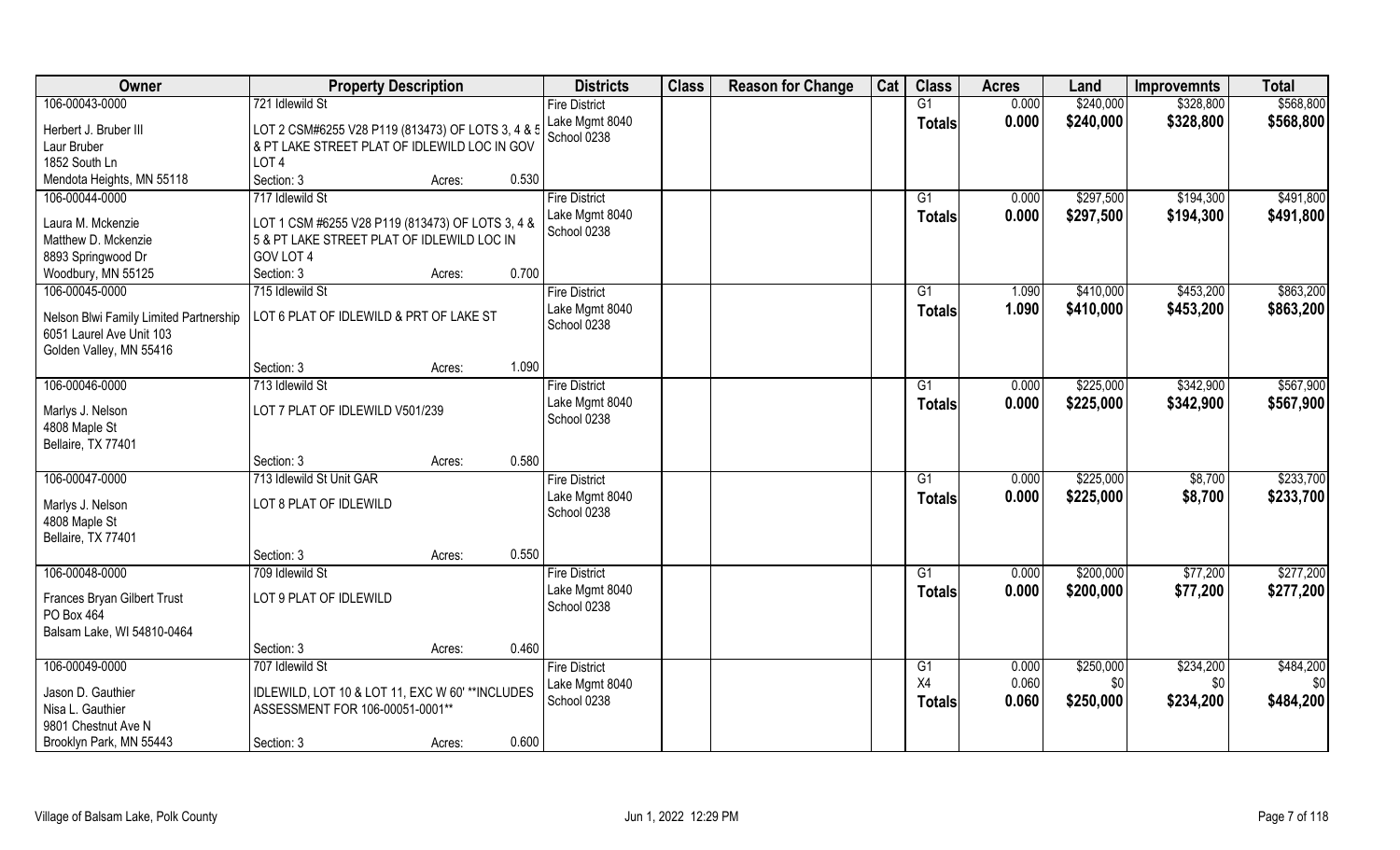| <b>Owner</b>                                                                                          | <b>Property Description</b>                                                                                                                  | <b>Districts</b>                       | <b>Class</b> | <b>Reason for Change</b> | Cat | <b>Class</b>        | <b>Acres</b>                 | Land                 | <b>Improvemnts</b>     | <b>Total</b>           |
|-------------------------------------------------------------------------------------------------------|----------------------------------------------------------------------------------------------------------------------------------------------|----------------------------------------|--------------|--------------------------|-----|---------------------|------------------------------|----------------------|------------------------|------------------------|
| 106-00051-0000                                                                                        | 705 Idlewild St                                                                                                                              | <b>Fire District</b>                   |              |                          |     |                     |                              |                      |                        |                        |
| Stone Ridge Condominium Association,<br><b>Inc</b><br>705 Idlewild St Unit a-d                        | STONE RIDGE "A CONDOMINIUM", COMMON<br>ELEMENT ** ASSESSED W/ 106-00051-0010,<br>106-00051-0020, 106-00051-0030, 106-00051-0040              | Lake Mgmt 8040<br>School 0238          |              |                          |     | <b>Totals</b>       |                              |                      |                        |                        |
| Balsam Lake, WI 54810                                                                                 | 0.820<br>Section: 3<br>Acres:                                                                                                                |                                        |              |                          |     |                     |                              |                      |                        |                        |
| 106-00051-0001                                                                                        | <b>Idlewild St</b>                                                                                                                           | <b>Fire District</b><br>Lake Mgmt 8040 |              |                          |     |                     | Assessed with 106-00049-0000 |                      |                        |                        |
| Jason D. Gauthier                                                                                     | CSM5073 V22 P180, OL 1 (709540) A DIVISION PT                                                                                                | School 0238                            |              |                          |     |                     |                              |                      |                        |                        |
| Nisa L. Gauthier                                                                                      | LOTS 11, 12, & 13 PLAT OF IDLEWILD ** DEED ERROR                                                                                             |                                        |              |                          |     |                     |                              |                      |                        |                        |
| 9801 Chestnut Ave N                                                                                   | QC 983/559** ** ASSESSED W/106-00049-0000**                                                                                                  |                                        |              |                          |     |                     |                              |                      |                        |                        |
| Brooklyn Park, MN 55443                                                                               | 0.060<br>Section: 3<br>Acres:                                                                                                                |                                        |              |                          |     |                     |                              |                      |                        |                        |
| 106-00051-0010                                                                                        | 705 Idlewild St Unit A                                                                                                                       | <b>Fire District</b>                   |              |                          |     | G1                  | 0.000                        | \$80,000             | \$416,400              | \$496,400              |
| Daniel C. Mott                                                                                        | STONE RIDGE "A CONDOMINIUM", UNIT A AND A-1                                                                                                  | Lake Mgmt 8040                         |              |                          |     | <b>Totals</b>       | 0.000                        | \$80,000             | \$416,400              | \$496,400              |
| <b>Tamara Walker Mott</b>                                                                             | (GARAGE) **INCL ASSMT FOR COMMON ELEMENT                                                                                                     | School 0238                            |              |                          |     |                     |                              |                      |                        |                        |
| 882 Betty Ln                                                                                          | 106-00051-0000**                                                                                                                             |                                        |              |                          |     |                     |                              |                      |                        |                        |
| Eagan, MN 55123                                                                                       | 0.030<br>Section: 3<br>Acres:                                                                                                                |                                        |              |                          |     |                     |                              |                      |                        |                        |
| 106-00051-0020                                                                                        | 705 Idlewild St Unit B                                                                                                                       | <b>Fire District</b><br>Lake Mgmt 8040 |              |                          |     | G1                  | 0.000                        | \$80,000             | \$390,300              | \$470,300              |
| David W and Elizabeth A Smith<br>Revocable Trust<br>683 Red Pine Ln                                   | STONE RIDGE "A CONDOMINIUM", UNIT B AND B-1<br>(GARAGE) **INCL ASSMT FOR COMMON ELEMENT<br>106-00051-0000**                                  | School 0238                            |              |                          |     | Totals              | 0.000                        | \$80,000             | \$390,300              | \$470,300              |
| Eagan, MN 55123                                                                                       | 0.030<br>Section: 3<br>Acres:                                                                                                                |                                        |              |                          |     |                     |                              |                      |                        |                        |
| 106-00051-0030                                                                                        | 705 Idlewild St Unit C                                                                                                                       | <b>Fire District</b><br>Lake Mgmt 8040 |              |                          |     | G1<br><b>Totals</b> | 0.000<br>0.000               | \$80,000<br>\$80,000 | \$378,200<br>\$378,200 | \$458,200<br>\$458,200 |
| B & M Properties, LLC<br>8362 Tamarack vlg Ste 119-145<br>Woodbury, MN 55125                          | STONE RIDGE "A CONDOMINIUM", UNIT C AND C-1<br>(GARAGE) ** INCL ASSMT FOR COMMON ELEMENT<br>106-00051-0000**                                 | School 0238                            |              |                          |     |                     |                              |                      |                        |                        |
|                                                                                                       | 0.030<br>Section: 3<br>Acres:                                                                                                                |                                        |              |                          |     |                     |                              |                      |                        |                        |
| 106-00051-0040                                                                                        | 705 Idlewild St Unit D                                                                                                                       | <b>Fire District</b>                   |              |                          |     | G1                  | 0.000                        | \$80,000             | \$416,400              | \$496,400              |
| Roger Trustee L. Sather et al<br>c/o C/0 Hamilton Karen<br>1853 Kimberly Cir<br>River Falls, WI 54022 | STONE RIDGE "A CONDOMINIUM", UNIT D AND D-1<br>(GARAGE) **INCL ASSMT FOR COMMON ELEMENT<br>106-00051-0000**<br>0.030<br>Section: 3<br>Acres: | Lake Mgmt 8040<br>School 0238          |              |                          |     | <b>Totals</b>       | 0.000                        | \$80,000             | \$416,400              | \$496,400              |
| 106-00051-0100                                                                                        | 701 Idlewild St                                                                                                                              | <b>Fire District</b>                   |              |                          |     | G1                  | 0.500                        | \$22,300             | \$141,200              | \$163,500              |
| Lori J. Larson<br>701 Idlewild St<br>Balsam Lake, WI 54810                                            | PT LOTS 13 & 14 PLAT OF IDLEWILD DESC IN<br>V851/36                                                                                          | Lake Mgmt 8040<br>School 0238          |              |                          |     | <b>Totals</b>       | 0.500                        | \$22,300             | \$141,200              | \$163,500              |
|                                                                                                       | 0.410<br>Section: 3<br>Acres:                                                                                                                |                                        |              |                          |     |                     |                              |                      |                        |                        |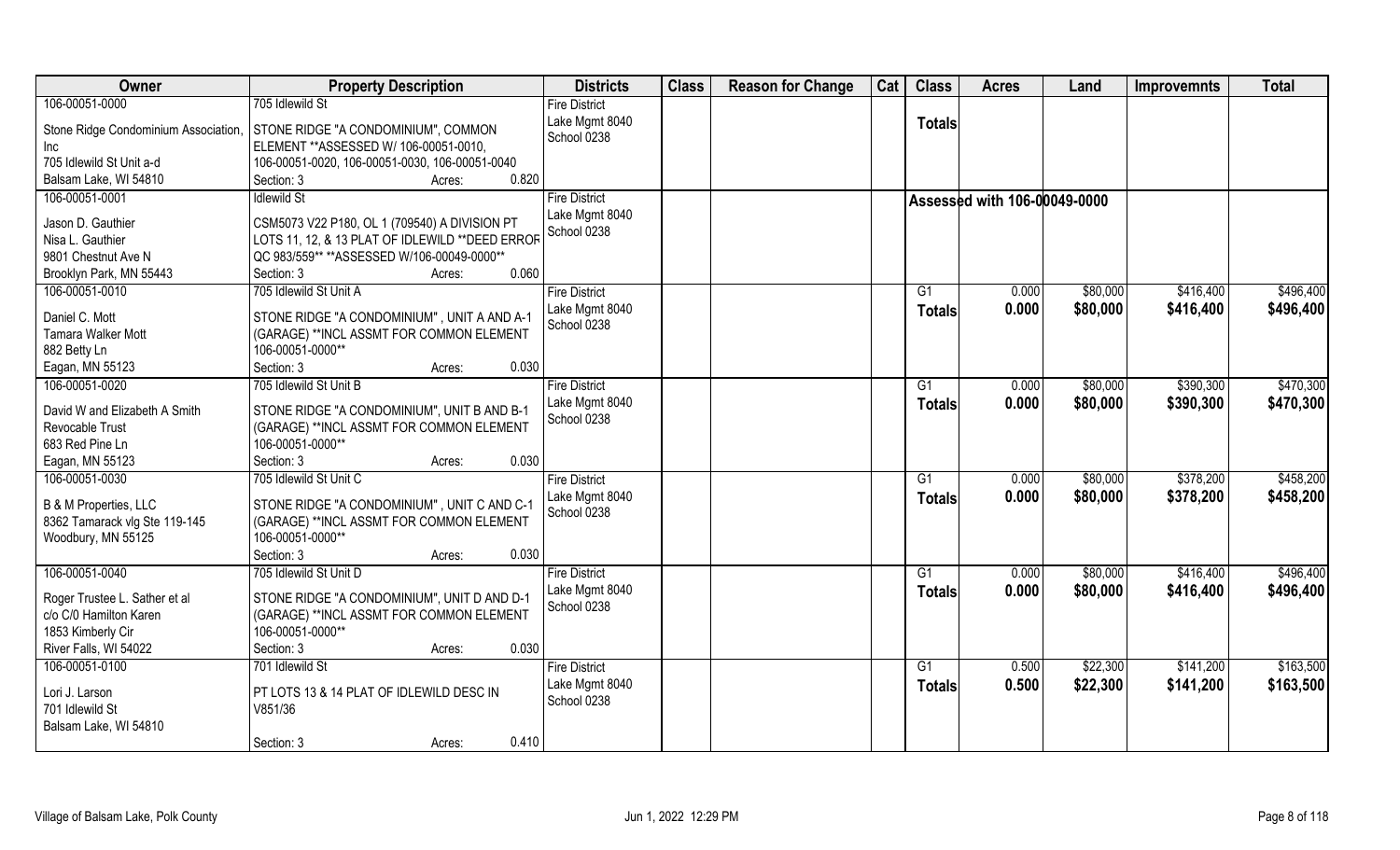| Owner                                                                      |                                                 | <b>Property Description</b> |       | <b>Districts</b>                       | <b>Class</b> | <b>Reason for Change</b> | Cat | <b>Class</b>    | <b>Acres</b> | Land      | <b>Improvemnts</b> | <b>Total</b> |
|----------------------------------------------------------------------------|-------------------------------------------------|-----------------------------|-------|----------------------------------------|--------------|--------------------------|-----|-----------------|--------------|-----------|--------------------|--------------|
| 106-00055-0000                                                             | 821 Idlewild St                                 |                             |       | <b>Fire District</b>                   |              |                          |     | $\overline{G1}$ | 0.000        | \$325,700 | \$192,100          | \$517,800    |
| Dwain J. Kasel et al<br>4119 Sunflower Cir                                 | LOT 1 TUTTLE'S ADD TO IDLEWILD                  |                             |       | Lake Mgmt 8040<br>School 0238          |              |                          |     | <b>Totals</b>   | 0.000        | \$325,700 | \$192,100          | \$517,800    |
| Vadnais Heights, MN 55127-6158                                             |                                                 |                             |       |                                        |              |                          |     |                 |              |           |                    |              |
|                                                                            | Section: 3                                      | Acres:                      | 0.940 |                                        |              |                          |     |                 |              |           |                    |              |
| 106-00056-0000                                                             | 819 Idlewild St                                 |                             |       | <b>Fire District</b>                   |              |                          |     | G1              | 0.000        | \$225,000 | \$177,800          | \$402,800    |
| Dwain J. Kasel et al                                                       | LOT 2 TUTTLE'S ADD TO IDLEWILD                  |                             |       | Lake Mgmt 8040                         |              |                          |     | Totals          | 0.000        | \$225,000 | \$177,800          | \$402,800    |
| 4119 Sunflower Cir                                                         |                                                 |                             |       | School 0238                            |              |                          |     |                 |              |           |                    |              |
| Vadnais Heights, MN 55127-6158                                             |                                                 |                             |       |                                        |              |                          |     |                 |              |           |                    |              |
|                                                                            | Section: 3                                      | Acres:                      | 0.480 |                                        |              |                          |     |                 |              |           |                    |              |
| 106-00057-0000                                                             | 817 Idlewild St                                 |                             |       | <b>Fire District</b>                   |              |                          |     | G1              | 0.000        | \$166,500 | \$442,500          | \$609,000    |
| Jill A. Palmquist Larsen                                                   | S 1/2 LOT 3 TUTTLE'S ADD TO IDLEWILD            |                             |       | Lake Mgmt 8040                         |              |                          |     | <b>Totals</b>   | 0.000        | \$166,500 | \$442,500          | \$609,000    |
| Jerome L. Larsen                                                           |                                                 |                             |       | School 0238                            |              |                          |     |                 |              |           |                    |              |
| 817 Idlewild St                                                            |                                                 |                             |       |                                        |              |                          |     |                 |              |           |                    |              |
| Balsam Lake, WI 54810                                                      | Section: 3                                      | Acres:                      | 0.340 |                                        |              |                          |     |                 |              |           |                    |              |
| 106-00058-0000                                                             | 815 Idlewild St                                 |                             |       | <b>Fire District</b>                   |              |                          |     | G1              | 0.000        | \$185,000 | \$112,000          | \$297,000    |
| Jay W. Thorsland (Ttee et al<br>20406 Larino Loop<br>Estero, FL 33928-5359 | N 1/2 LOT 3 TUTTLE'S ADD TO IDLEWILD V 483/132  |                             |       | Lake Mgmt 8040<br>School 0238          |              |                          |     | <b>Totals</b>   | 0.000        | \$185,000 | \$112,000          | \$297,000    |
|                                                                            | Section: 3                                      | Acres:                      | 0.350 |                                        |              |                          |     |                 |              |           |                    |              |
| 106-00059-0000                                                             | 811 Idlewild St                                 |                             |       | <b>Fire District</b>                   |              |                          |     | $\overline{G1}$ | 0.000        | \$260,100 | \$140,600          | \$400,700    |
|                                                                            |                                                 |                             |       | Lake Mgmt 8040                         |              |                          |     | <b>Totals</b>   | 0.000        | \$260,100 | \$140,600          | \$400,700    |
| Jeffrey Spencer                                                            | LOT 4 & PART GL 4 SEC 4 TUTTLE'S ADD TO         |                             |       | School 0238                            |              |                          |     |                 |              |           |                    |              |
| 366 Maple Island Rd                                                        | <b>IDLEWILD</b>                                 |                             |       |                                        |              |                          |     |                 |              |           |                    |              |
| Burnsville, MN 55306                                                       | Section: 3                                      | Acres:                      | 0.850 |                                        |              |                          |     |                 |              |           |                    |              |
| 106-00060-0000                                                             | 809 Idlewild St                                 |                             |       | <b>Fire District</b>                   |              |                          |     | G1              | 0.000        | \$401,300 | \$340,000          | \$741,300    |
|                                                                            |                                                 |                             |       | Lake Mgmt 8040                         |              |                          |     | <b>Totals</b>   | 0.000        | \$401,300 | \$340,000          | \$741,300    |
| Linda Moll                                                                 | LOT 5 CSM #5265 V23 PG 172 & PT LOT 6 CSM #5269 |                             |       | School 0238                            |              |                          |     |                 |              |           |                    |              |
| Dennis Moll                                                                | V23 PG 176 DEFINED AS PT LOT 5 TUTTLE'S ADD TO  |                             |       |                                        |              |                          |     |                 |              |           |                    |              |
| 809 Idlewild St                                                            | IDLEWILD & PCL DESC 1007/462                    |                             |       |                                        |              |                          |     |                 |              |           |                    |              |
| Balsam Lake, WI 54810                                                      | Section: 3                                      | Acres:                      | 0.770 |                                        |              |                          |     |                 |              |           |                    |              |
| 106-00062-0000                                                             | 803 Idlewild St                                 |                             |       | <b>Fire District</b><br>Lake Mgmt 8040 |              |                          |     | $\overline{G1}$ | 0.680        | \$305,000 | \$434,600          | \$739,600    |
| Peter Jordan                                                               | LOT 8 CSM 7083 V32 P139 (872377)                |                             |       | School 0238                            |              |                          |     | <b>Totals</b>   | 0.680        | \$305,000 | \$434,600          | \$739,600    |
| Katherine Jordan                                                           |                                                 |                             |       |                                        |              |                          |     |                 |              |           |                    |              |
| 2641 Wexford Ct                                                            |                                                 |                             |       |                                        |              |                          |     |                 |              |           |                    |              |
| New Brighton, MN 55112                                                     | Section: 3                                      | Acres:                      | 0.680 |                                        |              |                          |     |                 |              |           |                    |              |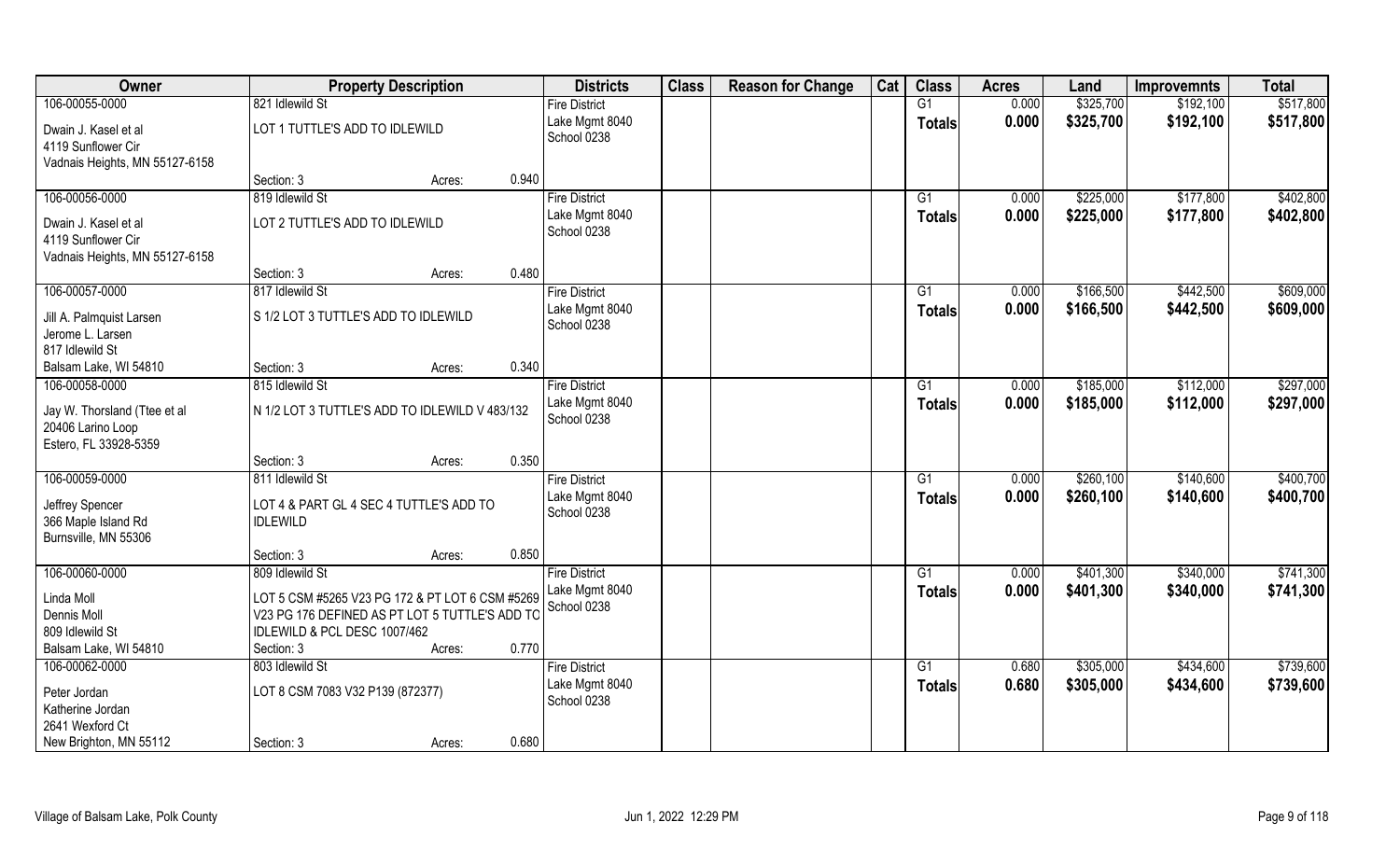| Owner                         | <b>Property Description</b>                    |        |       | <b>Districts</b>              | <b>Class</b> | <b>Reason for Change</b> | Cat  | <b>Class</b>    | <b>Acres</b> | Land      | <b>Improvemnts</b> | <b>Total</b> |
|-------------------------------|------------------------------------------------|--------|-------|-------------------------------|--------------|--------------------------|------|-----------------|--------------|-----------|--------------------|--------------|
| 106-00063-0000                | 801 Idlewild St                                |        |       | <b>Fire District</b>          |              |                          |      | G1              | 0.560        | \$280,000 | \$238,700          | \$518,700    |
| Andrew J. King                | LOT 9 CSM 7083 V32 P139 (872377)               |        |       | Lake Mgmt 8040                |              |                          |      | <b>Totals</b>   | 0.560        | \$280,000 | \$238,700          | \$518,700    |
| Karen A. King                 |                                                |        |       | School 0238                   |              |                          |      |                 |              |           |                    |              |
| 13505 4th St N                |                                                |        |       |                               |              |                          |      |                 |              |           |                    |              |
| West Lakeland, MN 55082       | Section: 3                                     | Acres: | 0.560 |                               |              |                          |      |                 |              |           |                    |              |
| 106-00064-0000                | 735 Idlewild St                                |        |       | <b>Fire District</b>          |              |                          |      | G1              | 0.000        | \$312,500 | \$263,000          | \$575,500    |
|                               |                                                |        |       | Lake Mgmt 8040                |              |                          |      | Totals          | 0.000        | \$312,500 | \$263,000          | \$575,500    |
| <b>Idlewild Lake Home LLC</b> | PT LOT 8 TUTTLE'S ADD TO IDLEWILD DESC AS      |        |       | School 0238                   |              |                          |      |                 |              |           |                    |              |
| 1804 Hillcrest Ave            | THAT PT LYING S & E OF A DESC LN DESC IN       |        |       |                               |              |                          |      |                 |              |           |                    |              |
| Saint Paul, MN 55116          | #778681                                        |        | 0.390 |                               |              |                          |      |                 |              |           |                    |              |
|                               | Section: 3                                     | Acres: |       |                               |              |                          |      |                 |              |           |                    |              |
| 106-00065-0000                | 733 Idlewild St                                |        |       | <b>Fire District</b>          |              |                          |      | G1              | 0.000        | \$225,000 | \$105,000          | \$330,000    |
| Mary J. Skaret                | PT LOT 8 TUTTLE'S ADDITION TO IDLEWILD LYING N |        |       | Lake Mgmt 8040<br>School 0238 |              |                          |      | <b>Totals</b>   | 0.000        | \$225,000 | \$105,000          | \$330,000    |
| 733 Idlewild St               | & W OF A DESC LINE (FROM SW COR LOT 8 N 85     |        |       |                               |              |                          |      |                 |              |           |                    |              |
| Balsam Lake, WI 54810         | DEG E ALG S LN LT 8, 9' TO POB, TH N 44 DEG E  |        |       |                               |              |                          |      |                 |              |           |                    |              |
|                               | Section: 3                                     | Acres: | 0.360 |                               |              |                          |      |                 |              |           |                    |              |
| 106-00066-0000                | 729 Idlewild St                                |        |       | <b>Fire District</b>          |              |                          |      | G1              | 0.000        | \$296,300 | \$240,100          | \$536,400    |
| Russell Spence Jr             | 3/34/17 LOT 9 TUTTLE'S ADD TO IDLEWILD         |        |       | Lake Mgmt 8040                |              |                          |      | <b>Totals</b>   | 0.000        | \$296,300 | \$240,100          | \$536,400    |
| Darran Spence                 | INCLUDES LOT 1 CSM #1632 V7 PG 214 LOCATED IN  |        |       | School 0238                   |              |                          |      |                 |              |           |                    |              |
| 6912 Gleason Rd               | LOT 9 ASSESSED W/106-00428-0000                |        |       |                               |              |                          |      |                 |              |           |                    |              |
| Edina, MN 55439               | Section: 3                                     | Acres: | 0.850 |                               |              |                          |      |                 |              |           |                    |              |
| 106-00067-0000                | 507 Park Dr                                    |        |       | <b>Fire District</b>          |              |                          |      | $\overline{G1}$ | 0.000        | \$125,000 | \$228,800          | \$353,800    |
|                               |                                                |        |       | Lake Mgmt 8040                |              |                          |      | <b>Totals</b>   | 0.000        | \$125,000 | \$228,800          | \$353,800    |
| Mark R. Hammer                | LOT 1 PARK ADDITION & PT VACATED LAKE ST       |        |       | School 0238                   |              |                          |      |                 |              |           |                    |              |
| 59 W Woodridge Dr             |                                                |        |       |                               |              |                          |      |                 |              |           |                    |              |
| River Falls, WI 54022         |                                                |        |       |                               |              |                          |      |                 |              |           |                    |              |
|                               | Section: 2                                     | Acres: | 0.400 |                               |              |                          |      |                 |              |           |                    |              |
| 106-00068-0000                | 509 Park Dr                                    |        |       | <b>Fire District</b>          | G2           | <b>Cottage Razed</b>     | $-2$ | G2              | 0.000        | \$250,000 | \$122,100          | \$372,100    |
| Nancy J. Stankiewicz          | LOTS 3 & 4 PARK ADDN V574/171                  |        |       | Lake Mgmt 8040                |              |                          |      | <b>Totals</b>   | 0.000        | \$250,000 | \$122,100          | \$372,100    |
| Scott P. Stankiewicz          |                                                |        |       | School 0238                   |              |                          |      |                 |              |           |                    |              |
| 438 Bear Ave S                |                                                |        |       |                               |              |                          |      |                 |              |           |                    |              |
| Vadnais Heights, MN 55127     | Section: 2                                     | Acres: | 0.560 |                               |              |                          |      |                 |              |           |                    |              |
| 106-00068-0100                | 509A Park Dr                                   |        |       | <b>Fire District</b>          |              |                          |      | G1              | 0.000        | \$125,000 | \$195,700          | \$320,700    |
| Scott P. Stankiewicz          | LOT 2 PARK ADDN V574/171                       |        |       | Lake Mgmt 8040                |              |                          |      | <b>Totals</b>   | 0.000        | \$125,000 | \$195,700          | \$320,700    |
| Nancy J. Stankiewicz          |                                                |        |       | School 0238                   |              |                          |      |                 |              |           |                    |              |
| 438 Bear Ave S                |                                                |        |       |                               |              |                          |      |                 |              |           |                    |              |
| Vadnais Heights, MN 55127     | Section: 2                                     | Acres: | 0.310 |                               |              |                          |      |                 |              |           |                    |              |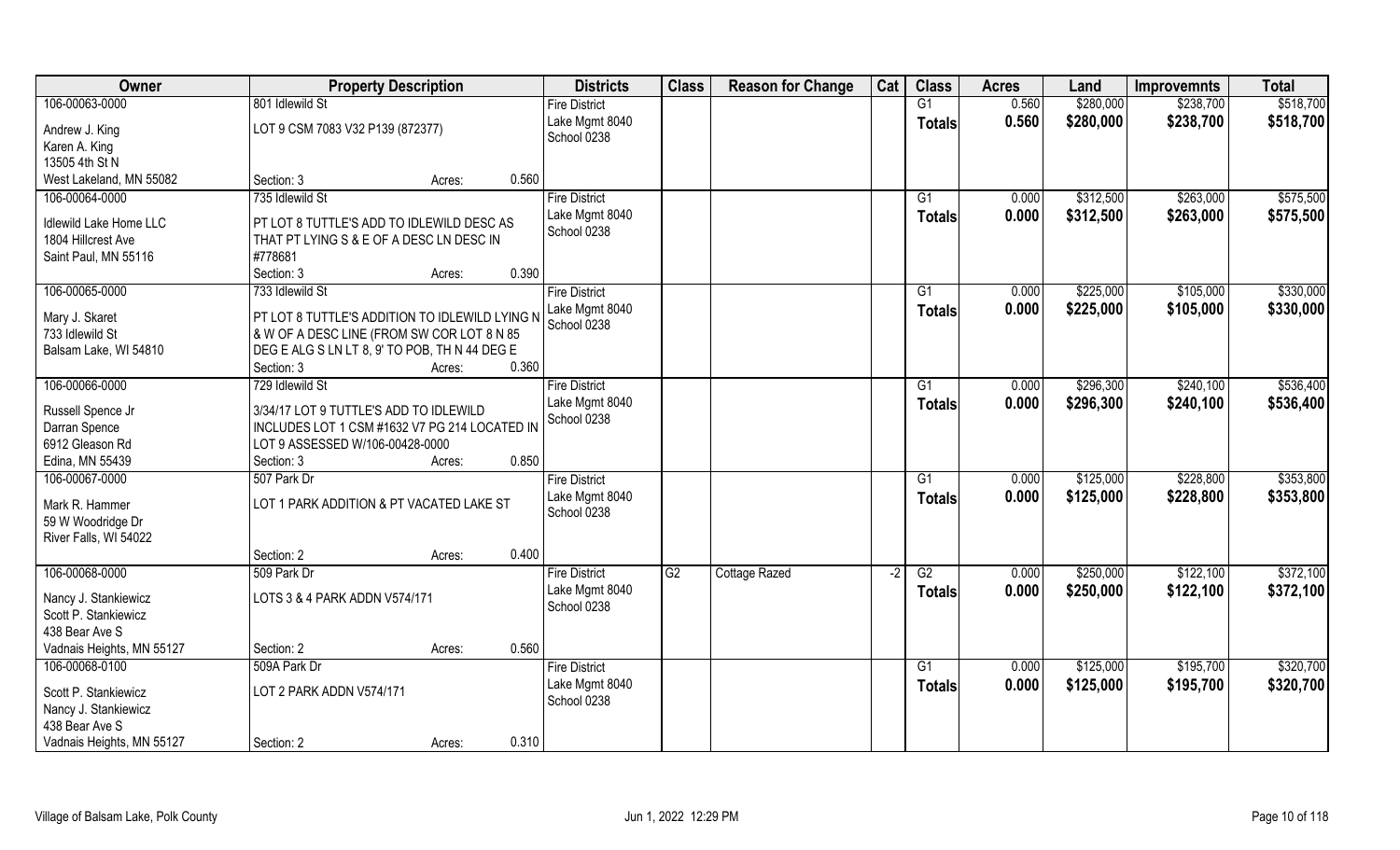| Owner                                   | <b>Property Description</b>                 |        |       | <b>Districts</b>     | <b>Class</b> | <b>Reason for Change</b> | Cat | <b>Class</b>    | <b>Acres</b> | Land       | <b>Improvemnts</b> | <b>Total</b>  |
|-----------------------------------------|---------------------------------------------|--------|-------|----------------------|--------------|--------------------------|-----|-----------------|--------------|------------|--------------------|---------------|
| 106-00069-0000                          | 511 Park Dr                                 |        |       | <b>Fire District</b> | G1           | Garage                   |     | $\overline{G1}$ | 0.000        | \$281,300  | \$193,500          | \$474,800     |
| John D. Bailly                          | LOTS 5, 6 AND S 1/2 LOT 7 PARK ADDN         |        |       | Lake Mgmt 8040       |              |                          |     | <b>Totals</b>   | 0.000        | \$281,300  | \$193,500          | \$474,800     |
| Heidi M. Munson                         |                                             |        |       | School 0238          |              |                          |     |                 |              |            |                    |               |
| 4544 Aldrich Ave S                      |                                             |        |       |                      |              |                          |     |                 |              |            |                    |               |
| Minneapolis, MN 55419-4840              | Section: 2                                  | Acres: | 0.710 |                      |              |                          |     |                 |              |            |                    |               |
| 106-00070-0000                          | 513 Park Dr                                 |        |       | <b>Fire District</b> |              |                          |     | $\overline{G1}$ | 0.000        | \$187,500  | \$137,300          | \$324,800     |
|                                         | N 1/2 LOT 7 AND ALL LOT 8 PARK ADDN         |        |       | Lake Mgmt 8040       |              |                          |     | Totals          | 0.000        | \$187,500  | \$137,300          | \$324,800     |
| Hans J. Koenig<br>Vaughn D. Koenig      |                                             |        |       | School 0238          |              |                          |     |                 |              |            |                    |               |
| 5275 Grandview Sq Apt 3204              |                                             |        |       |                      |              |                          |     |                 |              |            |                    |               |
| Edina, MN 55436                         | Section: 2                                  | Acres: | 0.370 |                      |              |                          |     |                 |              |            |                    |               |
| 106-00071-0000                          | 517 Park Dr                                 |        |       | <b>Fire District</b> | G1           | <b>Deck</b>              |     | G1              | 0.000        | \$262,500  | \$116,800          | \$379,300     |
|                                         |                                             |        |       | Lake Mgmt 8040       |              |                          |     | <b>Totals</b>   | 0.000        | \$262,500  | \$116,800          | \$379,300     |
| <b>Thomas Hart Mattison</b>             | LOTS 9, 10 AND 11 PARK ADDN LC364/147       |        |       | School 0238          |              |                          |     |                 |              |            |                    |               |
| Rebecc Mattison                         |                                             |        |       |                      |              |                          |     |                 |              |            |                    |               |
| 9630 Friar Dr<br>Eden Prairie, MN 55347 | Section: 2                                  |        | 0.600 |                      |              |                          |     |                 |              |            |                    |               |
| 106-00072-0000                          | 601 Park Dr                                 | Acres: |       | <b>Fire District</b> |              |                          |     | G1              | 0.000        | \$348,500  | \$484,200          | \$832,700     |
|                                         |                                             |        |       | Lake Mgmt 8040       |              |                          |     |                 | 0.000        | \$348,500  | \$484,200          | \$832,700     |
| Jedaka, LLC                             | LOTS 12 & 13 PARK ADDN                      |        |       | School 0238          |              |                          |     | <b>Totals</b>   |              |            |                    |               |
| 940 Cape Marco Dr Unit 1901             |                                             |        |       |                      |              |                          |     |                 |              |            |                    |               |
| Marco Island, FL 34145                  |                                             |        |       |                      |              |                          |     |                 |              |            |                    |               |
|                                         | Section: 2                                  | Acres: | 0.830 |                      |              |                          |     |                 |              |            |                    |               |
| 106-00073-0000                          | 603 Park Dr                                 |        |       | <b>Fire District</b> |              |                          |     | $\overline{G1}$ | 0.240        | \$125,000  | \$108,200          | \$233,200     |
| Leonard P. Manning                      | LOT 14 PARK ADDITION                        |        |       | Lake Mgmt 8040       |              |                          |     | Totals          | 0.240        | \$125,000  | \$108,200          | \$233,200     |
| Rebecca A. Manning                      |                                             |        |       | School 0238          |              |                          |     |                 |              |            |                    |               |
| 4550 Chatsworth St N                    |                                             |        |       |                      |              |                          |     |                 |              |            |                    |               |
| Shoreview, MN 55126                     | Section: 2                                  | Acres: | 0.240 |                      |              |                          |     |                 |              |            |                    |               |
| 106-00074-0000                          | 609 Park Dr                                 |        |       | <b>Fire District</b> |              |                          |     | G1              | 0.000        | \$265,600  | \$45,100           | \$310,700     |
| Ronald L. Helms                         | LOT 15 THRU 18 PARK ADDN V585/407 & VACATED |        |       | Lake Mgmt 8040       |              |                          |     | <b>Totals</b>   | 0.000        | \$265,600  | \$45,100           | \$310,700     |
| Julianne Helms                          | STREET LYING BETWEEN LOTS 16 & 17 EXC THAT  |        |       | School 0238          |              |                          |     |                 |              |            |                    |               |
| 609 Park Dr                             | PT OF LOT 18 DESC IN V185/222               |        |       |                      |              |                          |     |                 |              |            |                    |               |
| Balsam Lake, WI 54810                   | Section: 2                                  | Acres: | 0.990 |                      |              |                          |     |                 |              |            |                    |               |
| 106-00074-0001                          |                                             |        |       | <b>Fire District</b> |              |                          |     | X4              | 0.090        | $\sqrt{6}$ | $\sqrt{6}$         | $\frac{1}{2}$ |
|                                         |                                             |        |       | Lake Mgmt 8040       |              |                          |     | <b>Totals</b>   | 0.090        | \$0        | \$0                | \$0           |
| Village of Balsam Lake                  | 20 FT STRIP ON NORTH SIDE OF LOT 18 PARK    |        |       | School 0238          |              |                          |     |                 |              |            |                    |               |
| 404 Main St<br>Balsam Lake, WI 54810    | <b>ADDITION</b>                             |        |       |                      |              |                          |     |                 |              |            |                    |               |
|                                         | Section: 2                                  | Acres: | 0.090 |                      |              |                          |     |                 |              |            |                    |               |
|                                         |                                             |        |       |                      |              |                          |     |                 |              |            |                    |               |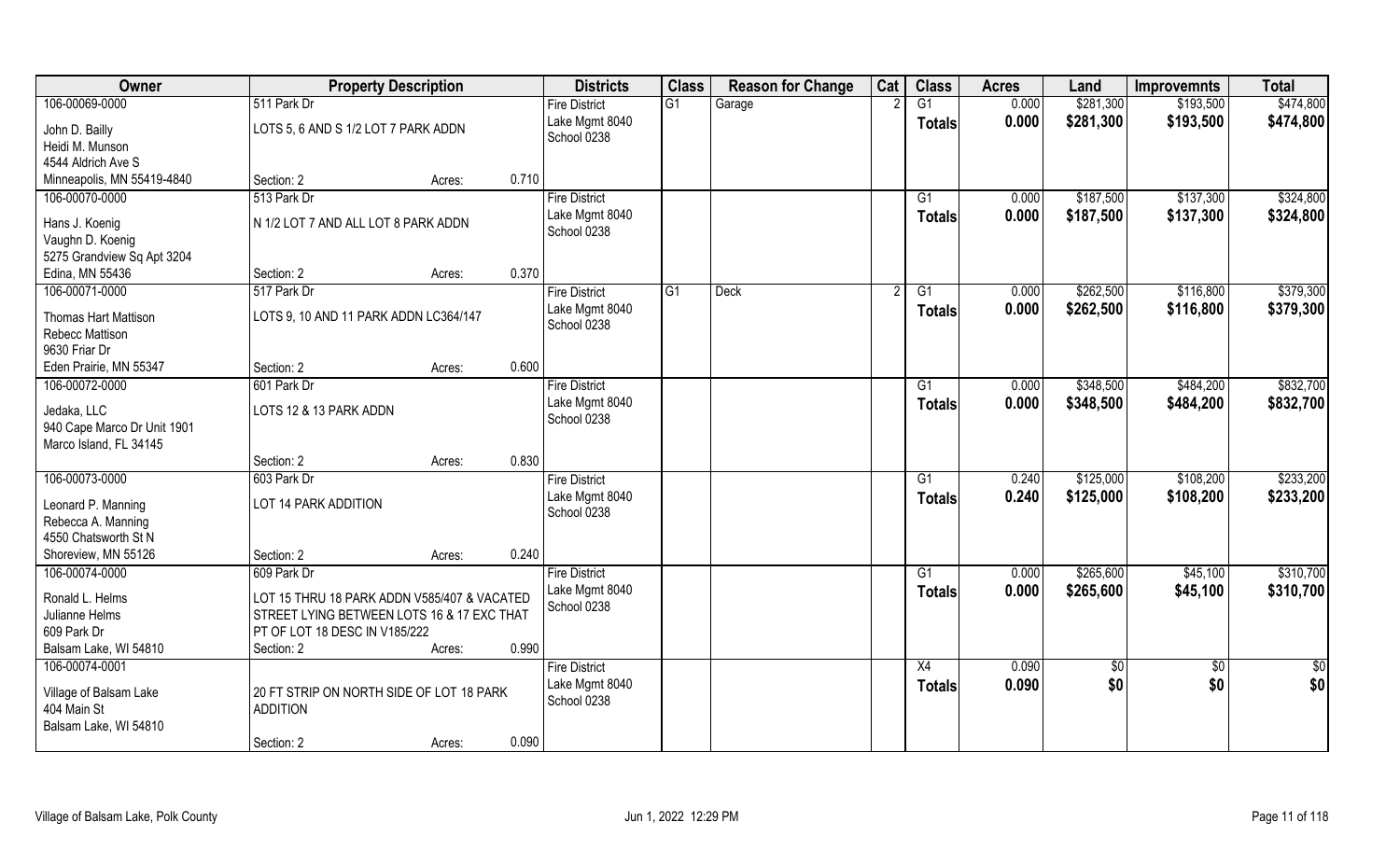| Owner                                                                    | <b>Property Description</b>                                                                          |        |       | <b>Districts</b>              | <b>Class</b> | <b>Reason for Change</b> | Cat | <b>Class</b>    | <b>Acres</b>                 | Land      | <b>Improvemnts</b> | <b>Total</b>      |
|--------------------------------------------------------------------------|------------------------------------------------------------------------------------------------------|--------|-------|-------------------------------|--------------|--------------------------|-----|-----------------|------------------------------|-----------|--------------------|-------------------|
| 106-00075-0000                                                           | 615 Park Dr                                                                                          |        |       | <b>Fire District</b>          |              |                          |     | G <sub>1</sub>  | 0.000                        | \$125,000 | \$68,600           | \$193,600         |
| <b>Matthew Hall</b><br>518 N Owens St                                    | LOT 19 PARK ADDITION V532/265                                                                        |        |       | Lake Mgmt 8040<br>School 0238 |              |                          |     | <b>Totals</b>   | 0.000                        | \$125,000 | \$68,600           | \$193,600         |
| Stillwater, MN 55082                                                     |                                                                                                      |        |       |                               |              |                          |     |                 |                              |           |                    |                   |
|                                                                          | Section: 2                                                                                           | Acres: | 0.230 |                               |              |                          |     |                 |                              |           |                    |                   |
| 106-00079-0000                                                           | 629 Park Dr                                                                                          |        |       | <b>Fire District</b>          |              |                          |     | $\overline{G1}$ | 0.000                        | \$108,000 | \$165,800          | \$273,800         |
| Randy L. Shay                                                            | LOT 23 PARK ADDITION                                                                                 |        |       | Lake Mgmt 8040<br>School 0238 |              |                          |     | Totals          | 0.000                        | \$108,000 | \$165,800          | \$273,800         |
| Marianne C. Shay                                                         |                                                                                                      |        |       |                               |              |                          |     |                 |                              |           |                    |                   |
| 7793 9th St N                                                            |                                                                                                      |        |       |                               |              |                          |     |                 |                              |           |                    |                   |
| Oakdale, MN 55128                                                        | Section: 2                                                                                           | Acres: | 0.210 |                               |              |                          |     |                 |                              |           |                    |                   |
| 106-00080-0000                                                           | 631 Park Dr                                                                                          |        |       | <b>Fire District</b>          |              |                          |     | G1              | 0.000                        | \$108,000 | \$167,300          | \$275,300         |
| Ronald Shiue                                                             | LOT 24 PARK ADDITION V589/412                                                                        |        |       | Lake Mgmt 8040<br>School 0238 |              |                          |     | <b>Totals</b>   | 0.000                        | \$108,000 | \$167,300          | \$275,300         |
| Laura Shiue                                                              |                                                                                                      |        |       |                               |              |                          |     |                 |                              |           |                    |                   |
| 3739 Nature View Trl                                                     |                                                                                                      |        |       |                               |              |                          |     |                 |                              |           |                    |                   |
| Vadnais Heights, MN 55127                                                | Section: 2                                                                                           | Acres: | 0.180 |                               |              |                          |     |                 |                              |           |                    |                   |
| 106-00081-0000                                                           | 635 Park Dr                                                                                          |        |       | <b>Fire District</b>          |              |                          |     | G1              | 0.000                        | \$222,600 | \$238,700          | \$461,300         |
| Dennis M. Deeb                                                           | LOT 25 EXC V484/852 & ALL LOTS 26 THRU 28 PARK                                                       |        |       | Lake Mgmt 8040<br>School 0238 |              |                          |     | Totals          | 0.000                        | \$222,600 | \$238,700          | \$461,300         |
| Pamela J. Deeb                                                           | ADDN EXC ANY PT LYING WITHIN LOT 1 CSM #5519                                                         |        |       |                               |              |                          |     |                 |                              |           |                    |                   |
| 7079 Angus Ave                                                           | V24 PG 204                                                                                           |        |       |                               |              |                          |     |                 |                              |           |                    |                   |
| Inver Grove Heights, MN 55077                                            | Section: 2                                                                                           | Acres: | 1.280 |                               |              |                          |     |                 |                              |           |                    |                   |
| 106-00081-0100                                                           |                                                                                                      |        |       | <b>Fire District</b>          |              |                          |     | $\overline{G1}$ | 0.000                        | \$200     | \$0                | $\overline{$200}$ |
| Ronald Shiue                                                             | THAT PT OF LOT 25 PARK ADDN BEG AT THE SW                                                            |        |       | Lake Mgmt 8040                |              |                          |     | <b>Totals</b>   | 0.000                        | \$200     | \$0                | \$200             |
| Laura Shiue                                                              | COR OF LOT 25, N ALG SWLY LN 224.91', TH SE                                                          |        |       | School 0238                   |              |                          |     |                 |                              |           |                    |                   |
| 3739 Nature View Trl                                                     | 231.04' TO NLY ROW OF PARK DR, TH SWLY 16.46'                                                        |        |       |                               |              |                          |     |                 |                              |           |                    |                   |
| Vadnais Heights, MN 55127                                                | Section: 2                                                                                           | Acres: | 0.040 |                               |              |                          |     |                 |                              |           |                    |                   |
| 106-00082-0000                                                           | 701 Pearson Rd Unit A                                                                                |        |       | <b>Fire District</b>          |              |                          |     |                 | Assessed with 106-00082-0500 |           |                    |                   |
| Sunset View Condo Association<br>701 Pearson Rd                          | COMMON ELEMENT "A" LOCATED IN SUNSET VIEW<br>CONDOMINIUM LOC IN LOTS 29, 30 & 31 PARKS ADD           |        |       | Lake Mgmt 8040<br>School 0238 |              |                          |     |                 |                              |           |                    |                   |
| Balsam Lake, WI 54810                                                    | & GL 6                                                                                               |        |       |                               |              |                          |     |                 |                              |           |                    |                   |
|                                                                          | Section: 2                                                                                           | Acres: | 0.100 |                               |              |                          |     |                 |                              |           |                    |                   |
| 106-00082-0001                                                           | 701 Pearson Rd Unit B                                                                                |        |       | <b>Fire District</b>          |              |                          |     |                 | Assessed with 106-00082-0500 |           |                    |                   |
| Sunset View Condo Association<br>701 Pearson Rd<br>Balsam Lake, WI 54810 | COMMON ELEMENT "B" LOCATED IN SUNSET VIEW<br>CONDOMINIUM LOC IN LOTS 29, 30 & 31 PARKS ADD<br>& GL 6 |        | 0.040 | Lake Mgmt 8040<br>School 0238 |              |                          |     |                 |                              |           |                    |                   |
|                                                                          | Section: 2                                                                                           | Acres: |       |                               |              |                          |     |                 |                              |           |                    |                   |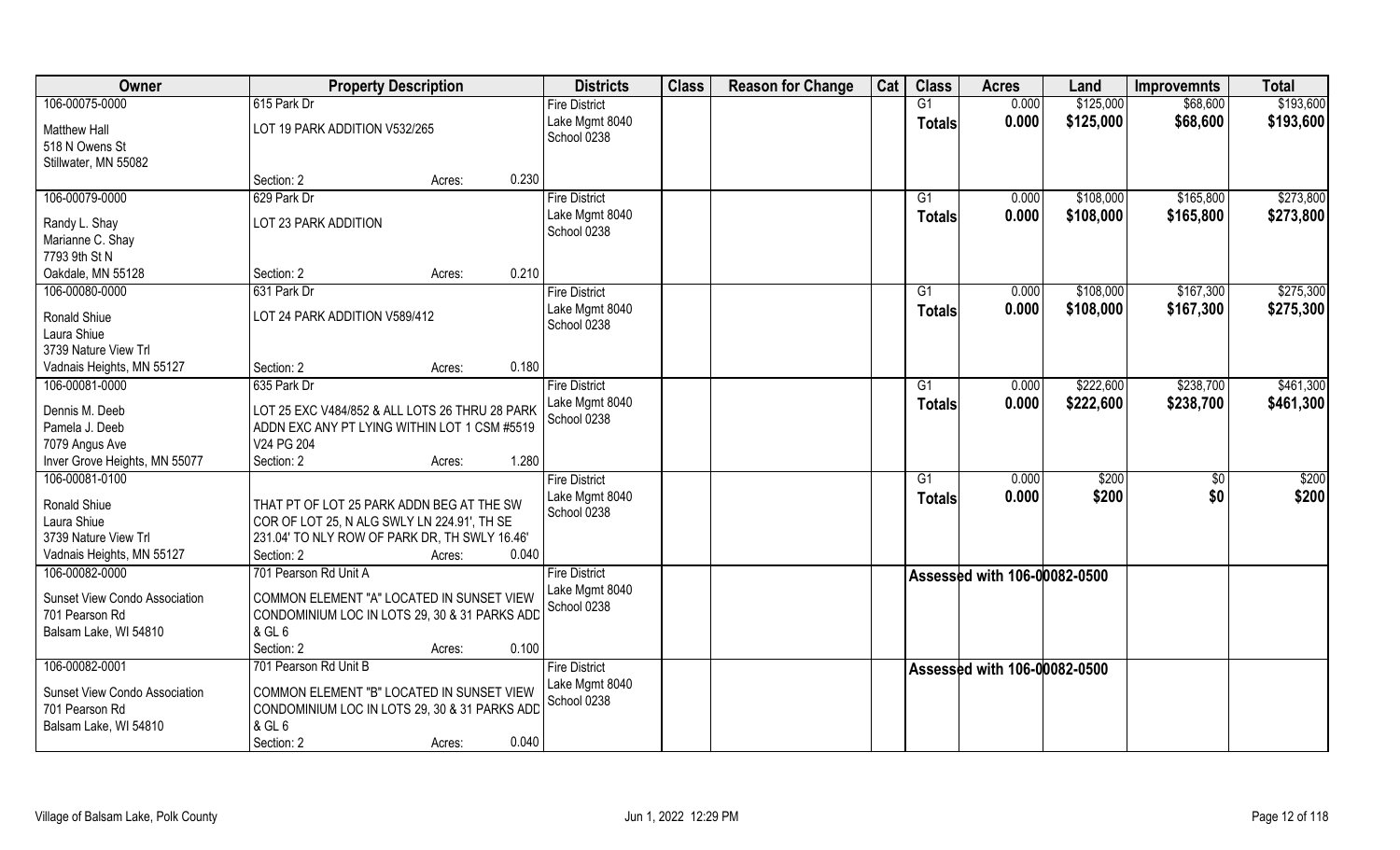| Owner                              | <b>Property Description</b>                          | <b>Districts</b>              | <b>Class</b> | <b>Reason for Change</b> | Cat | <b>Class</b>  | <b>Acres</b> | Land      | <b>Improvemnts</b> | <b>Total</b> |
|------------------------------------|------------------------------------------------------|-------------------------------|--------------|--------------------------|-----|---------------|--------------|-----------|--------------------|--------------|
| 106-00082-0002                     |                                                      | <b>Fire District</b>          |              |                          |     | X4            | 0.000        | \$0       | \$0                | \$0          |
| Sunset View Condo Association      | COMMON ELEMENT "C" LOCATED IN SUNSET VIEW            | Lake Mgmt 8040                |              |                          |     | <b>Totals</b> | 0.000        | \$0       | \$0                | \$0          |
| 701 Pearson Rd                     | CONDOMINIUM LOC IN LOTS 29, 30, & 31 PARKS           | School 0238                   |              |                          |     |               |              |           |                    |              |
| Balsam Lake, WI 54810              | ADD & GL 6                                           |                               |              |                          |     |               |              |           |                    |              |
|                                    | Section: 2<br>0.110<br>Acres:                        |                               |              |                          |     |               |              |           |                    |              |
| 106-00082-0100                     | 701 Pearson Rd Unit 1                                | <b>Fire District</b>          |              |                          |     | G1            | 0.000        | \$60,000  | \$19,500           | \$79,500     |
| John D. Lisowski                   | UNIT 1 SUNSET VIEW CONDOMINIUM LOC IN LOTS           | Lake Mgmt 8040                |              |                          |     | Totals        | 0.000        | \$60,000  | \$19,500           | \$79,500     |
| Gina M. Grobel                     | 29, 30 & 31 PARKS ADD & GL 6 & UNDIVIDED             | School 0238                   |              |                          |     |               |              |           |                    |              |
| 1105 S Fork Dr                     | PERCENTAGE INT (1/6) IN THE COMMON AREA "A"          |                               |              |                          |     |               |              |           |                    |              |
| River Falls, WI 54022              | 0.040<br>Section: 2<br>Acres:                        |                               |              |                          |     |               |              |           |                    |              |
| 106-00082-0200                     | 701 Pearson Rd Unit 2                                | <b>Fire District</b>          |              |                          |     | G1            | 0.000        | \$60,000  | \$24,000           | \$84,000     |
|                                    |                                                      | Lake Mgmt 8040                |              |                          |     | <b>Totals</b> | 0.000        | \$60,000  | \$24,000           | \$84,000     |
| Diane Roeber                       | UNIT 2 SUNSET VIEW CONDOMINIUM LOC IN LOTS           | School 0238                   |              |                          |     |               |              |           |                    |              |
| Clark Roeber                       | 29, 30 & 31 PARKS ADD & GL 6 & UNDIVIDED             |                               |              |                          |     |               |              |           |                    |              |
| 17889 372nd Ave                    | PERCENTAGE INT (1/6) IN THE COMMON AREA "A"          |                               |              |                          |     |               |              |           |                    |              |
| Zell, SD 57469                     | 0.040<br>Section: 2<br>Acres:                        |                               |              |                          |     |               |              |           |                    |              |
| 106-00082-0300                     | 701 Pearson Rd Unit 3                                | <b>Fire District</b>          |              |                          |     | G1            | 0.000        | \$60,000  | \$18,500           | \$78,500     |
| Kenneth A. Nelson                  | UNIT 3 2ND ADDENDUM TO THE SUNSET VIEW               | Lake Mgmt 8040                |              |                          |     | <b>Totals</b> | 0.000        | \$60,000  | \$18,500           | \$78,500     |
| Mary L. Robinson                   | CONDOMINIUM LOC IN GL 6 & UNDIVIDED                  | School 0238                   |              |                          |     |               |              |           |                    |              |
| 6811 W 24th St                     | PERCENTAGE INT (1/6) IN THE COMMON AREA "A"          |                               |              |                          |     |               |              |           |                    |              |
| Saint Louis Park, MN 55426         | 0.030<br>Section: 2<br>Acres:                        |                               |              |                          |     |               |              |           |                    |              |
| 106-00082-0400                     | 701 Pearson Rd Unit 4                                | <b>Fire District</b>          |              |                          |     | G1            | 0.000        | \$60,000  | \$21,900           | \$81,900     |
|                                    |                                                      | Lake Mgmt 8040                |              |                          |     | <b>Totals</b> | 0.000        | \$60,000  | \$21,900           | \$81,900     |
| Kenneth A. Nelson                  | UNIT 4 SUNSET VIEW CONDOMINIUM LOC IN LOTS           | School 0238                   |              |                          |     |               |              |           |                    |              |
| Mary L. Robinson<br>6811 W 24th St | 29, 30 & 31 PARKS ADD & GL 6 & UNDIVIDED             |                               |              |                          |     |               |              |           |                    |              |
| Saint Louis Park, MN 55426         | PERCENTAGE INT (1/6) IN THE COMMON AREA "A"<br>0.040 |                               |              |                          |     |               |              |           |                    |              |
| 106-00082-0500                     | Section: 2<br>Acres:<br>701 Pearson Rd Unit 5        |                               |              |                          |     | G1            | 0.000        | \$60,000  |                    | \$167,600    |
|                                    |                                                      | <b>Fire District</b>          |              |                          |     |               |              |           | \$107,600          |              |
| Kelley Living Trust the            | UNIT 5 SUNSET VIEW CONDOMINIUM LOC IN LOTS           | Lake Mgmt 8040<br>School 0238 |              |                          |     | <b>Totals</b> | 0.000        | \$60,000  | \$107,600          | \$167,600    |
| 12668 Foxhill Ave N                | 29, 30 & 31 PARKS ADD & GL 6 UNDIVIDED               |                               |              |                          |     |               |              |           |                    |              |
| Hugo, MN 55038                     | PERCENTAGE INT (1/6) IN THE COMMON AREA "A"          |                               |              |                          |     |               |              |           |                    |              |
|                                    | 0.220<br>Section: 2<br>Acres:                        |                               |              |                          |     |               |              |           |                    |              |
| 106-00082-0600                     | 701 Pearson Rd Unit 6                                | <b>Fire District</b>          |              |                          |     | G1            | 0.000        | \$125,000 | \$94,300           | \$219,300    |
| James D. Boushee                   | SUNSET VIEW CONDOMINIUM, UNIT 6 LOC IN LOTS          | Lake Mgmt 8040                |              |                          |     | <b>Totals</b> | 0.000        | \$125,000 | \$94,300           | \$219,300    |
| Michelle A. Boushee                | 29, 30 & 31 PARKS ADD AND GOV LOT 6 AND              | School 0238                   |              |                          |     |               |              |           |                    |              |
| 17705 Kingsway Path                | UNDIVIDED PERCENTAGE INT (1/6) IN THE                |                               |              |                          |     |               |              |           |                    |              |
|                                    |                                                      |                               |              |                          |     |               |              |           |                    |              |
| Lakeville, MN 55044                | 0.130<br>Section: 2<br>Acres:                        |                               |              |                          |     |               |              |           |                    |              |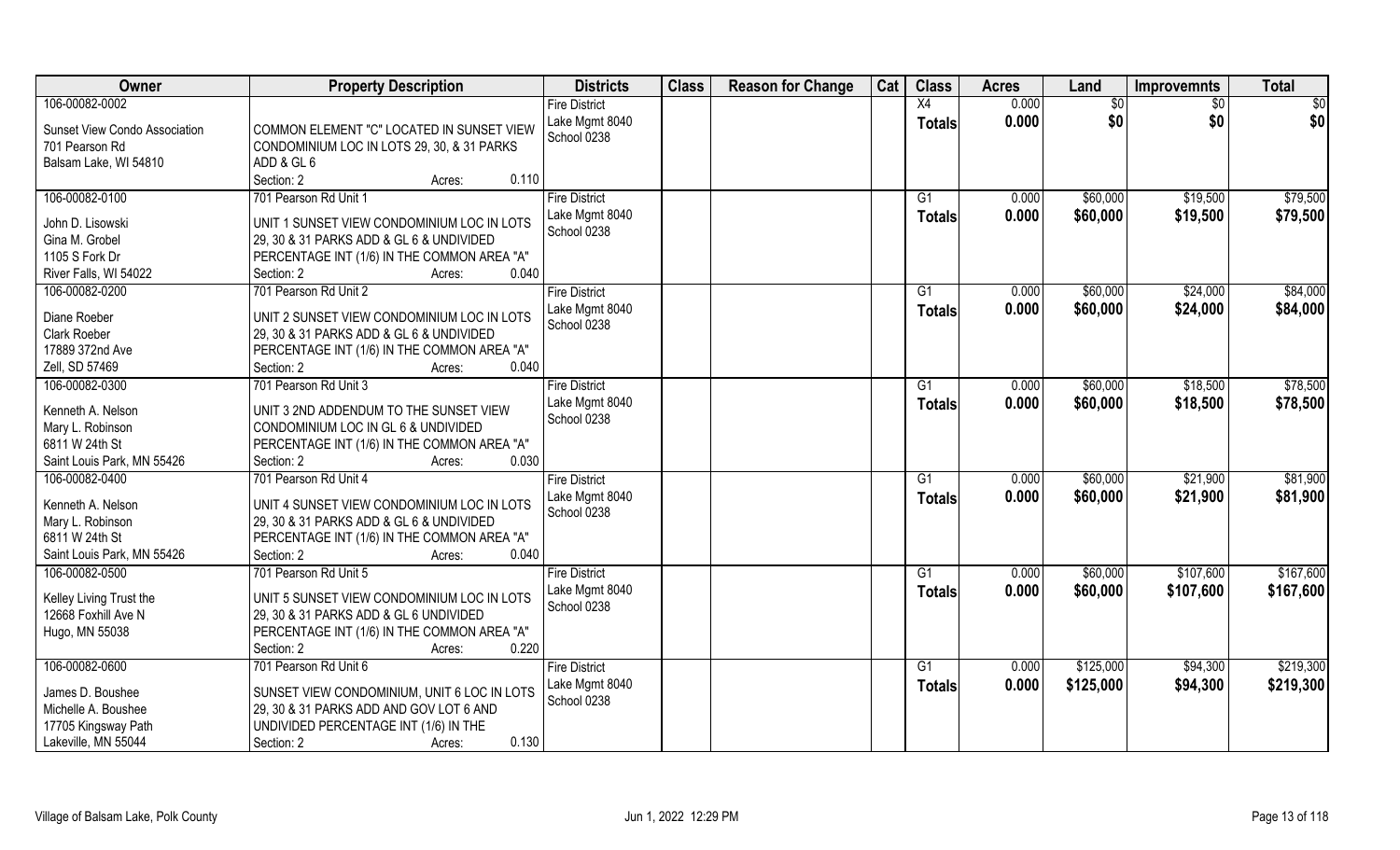| Owner                                     | <b>Property Description</b>                                                   |        |       | <b>Districts</b>                       | <b>Class</b> | <b>Reason for Change</b> | Cat | <b>Class</b>    | <b>Acres</b>   | Land      | <b>Improvemnts</b> | <b>Total</b> |
|-------------------------------------------|-------------------------------------------------------------------------------|--------|-------|----------------------------------------|--------------|--------------------------|-----|-----------------|----------------|-----------|--------------------|--------------|
| 106-00083-0000                            | 713 Pearson Rd                                                                |        |       | <b>Fire District</b>                   |              |                          |     | G1              | 0.380          | \$236,900 | \$68,800           | \$305,700    |
| Leslie J. Nelson et al<br>9281 Ioamosa Ct | LOT 32 AND 33 PARK ADDN EXC ANY PT LYING<br>WITHIN LOT 1 CSM #5519 V24 PG 204 |        |       | Lake Mgmt 8040<br>School 0238          |              |                          |     | <b>Totals</b>   | 0.380          | \$236,900 | \$68,800           | \$305,700    |
| Alta Loma, CA 91737                       |                                                                               |        | 0.380 |                                        |              |                          |     |                 |                |           |                    |              |
| 106-00084-0000                            | Section: 2<br>715 Pearson Rd                                                  | Acres: |       | <b>Fire District</b>                   | G1           |                          |     |                 |                | \$234,400 | \$171,600          | \$406,000    |
|                                           |                                                                               |        |       | Lake Mgmt 8040                         |              | Correct acreage per CSM  |     | G1              | 0.300<br>0.300 | \$234,400 | \$171,600          | \$406,000    |
| Bret P. Tangley                           | LOT 1 CSM7457 V34 P123 (897284)                                               |        |       | School 0238                            |              |                          |     | <b>Totals</b>   |                |           |                    |              |
| Tonja F. Tangley                          |                                                                               |        |       |                                        |              |                          |     |                 |                |           |                    |              |
| 4565 Meadowbrook Ct                       |                                                                               |        |       |                                        |              |                          |     |                 |                |           |                    |              |
| Eau Claire, WI 54701                      | Section: 2                                                                    | Acres: | 0.300 |                                        |              |                          |     |                 |                |           |                    |              |
| 106-00085-0000                            | 719 Pearson Rd                                                                |        |       | <b>Fire District</b><br>Lake Mgmt 8040 | G1           | List acreage per CSM     |     | G1              | 0.200          | \$187,500 | \$202,900          | \$390,400    |
| Peter and Karol Tangley Family Trust      | LOT 2 CSM7457 V34 P123 (897284)                                               |        |       | School 0238                            |              |                          |     | <b>Totals</b>   | 0.200          | \$187,500 | \$202,900          | \$390,400    |
| 7130 E Saddleback St Unit 25              |                                                                               |        |       |                                        |              |                          |     |                 |                |           |                    |              |
| Mesa, AZ 85207                            |                                                                               |        |       |                                        |              |                          |     |                 |                |           |                    |              |
|                                           | Section: 2                                                                    | Acres: | 0.200 |                                        |              |                          |     |                 |                |           |                    |              |
| 106-00086-0000                            | 721 Pearson Rd                                                                |        |       | <b>Fire District</b>                   | G1           | List acreage per CSM     |     | G1              | 0.230          | \$234,400 | \$165,700          | \$400,100    |
| Windy Point, LLC                          | LOTS 36, 37 & 38 PARK ADDITION VILLAGE OF                                     |        |       | Lake Mgmt 8040<br>School 0238          |              |                          |     | <b>Totals</b>   | 0.230          | \$234,400 | \$165,700          | \$400,100    |
| 4565 Meadowbrook Ct                       | BALSAM LAKE EXC LOTS 1 & 2 CSM7457 V34 P123                                   |        |       |                                        |              |                          |     |                 |                |           |                    |              |
| Eau Claire, WI 54701                      | (897284)                                                                      |        |       |                                        |              |                          |     |                 |                |           |                    |              |
|                                           | Section: 2                                                                    | Acres: | 0.230 |                                        |              |                          |     |                 |                |           |                    |              |
| 106-00088-0000                            | 723 Pearson Rd                                                                |        |       | <b>Fire District</b>                   |              |                          |     | G1              | 0.000          | \$223,800 | \$197,500          | \$421,300    |
| Chad J. Greeley                           | LOT 39 PARK ADDITION                                                          |        |       | Lake Mgmt 8040                         |              |                          |     | <b>Totals</b>   | 0.000          | \$223,800 | \$197,500          | \$421,300    |
| Mary C. Greeley                           |                                                                               |        |       | School 0238                            |              |                          |     |                 |                |           |                    |              |
| 638 Ivy Falls Ave                         |                                                                               |        |       |                                        |              |                          |     |                 |                |           |                    |              |
| Mendota Heights, MN 55118                 | Section: 2                                                                    | Acres: | 0.180 |                                        |              |                          |     |                 |                |           |                    |              |
| 106-00089-0000                            | 725 Pearson Rd                                                                |        |       | <b>Fire District</b>                   |              |                          |     | G1              | 0.120          | \$187,500 | \$213,500          | \$401,000    |
| Jana L. Kern                              | LOT 1 CSM2910 V13 P164 (590678) OF PT LOT 40                                  |        |       | Lake Mgmt 8040                         |              |                          |     | <b>Totals</b>   | 0.120          | \$187,500 | \$213,500          | \$401,000    |
| 610 Winston Ct                            | PARK ADDITION VILLAGE OF BALSAM LAKE                                          |        |       | School 0238                            |              |                          |     |                 |                |           |                    |              |
| Mendota Heights, MN 55118                 |                                                                               |        |       |                                        |              |                          |     |                 |                |           |                    |              |
|                                           | Section: 2                                                                    | Acres: | 0.120 |                                        |              |                          |     |                 |                |           |                    |              |
| 106-00090-0000                            | 727 Pearson Rd                                                                |        |       | <b>Fire District</b>                   |              |                          |     | $\overline{G1}$ | 0.000          | \$187,500 | \$63,500           | \$251,000    |
| Jeanne O'Connell                          | PT LOT 40 PARK ADDN                                                           |        |       | Lake Mgmt 8040                         |              |                          |     | <b>Totals</b>   | 0.000          | \$187,500 | \$63,500           | \$251,000    |
| Isabelle A O'Connell Trust (Le)           |                                                                               |        |       | School 0238                            |              |                          |     |                 |                |           |                    |              |
| 724 Holly Dr                              |                                                                               |        |       |                                        |              |                          |     |                 |                |           |                    |              |
| Fairhope, AL 36532-2815                   | Section: 2                                                                    | Acres: | 0.140 |                                        |              |                          |     |                 |                |           |                    |              |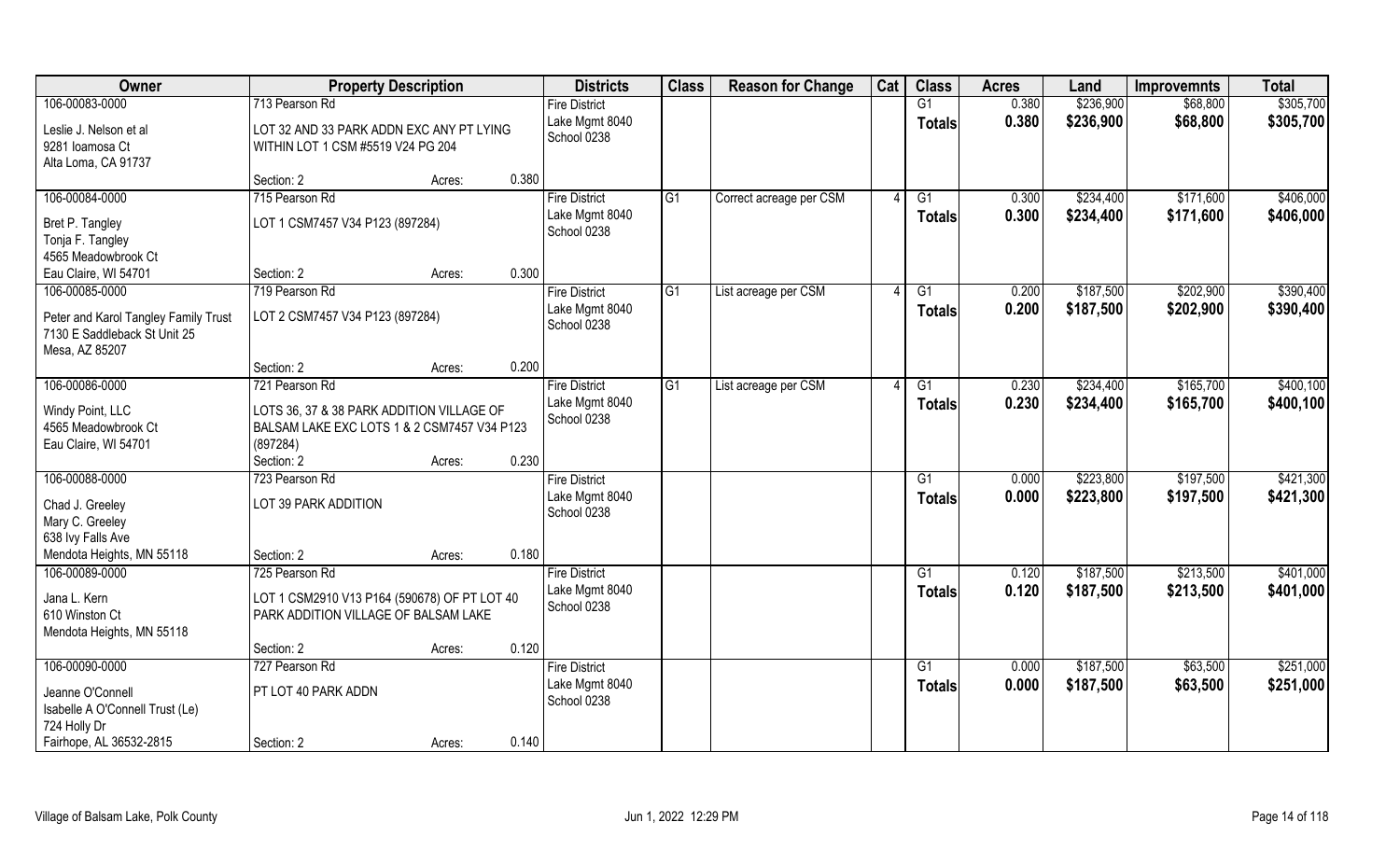| Owner                                                                                   | <b>Property Description</b>                                                                                   |        |       | <b>Districts</b>              | <b>Class</b> | <b>Reason for Change</b> | Cat | <b>Class</b>  | <b>Acres</b> | Land      | <b>Improvemnts</b> | <b>Total</b> |
|-----------------------------------------------------------------------------------------|---------------------------------------------------------------------------------------------------------------|--------|-------|-------------------------------|--------------|--------------------------|-----|---------------|--------------|-----------|--------------------|--------------|
| 106-00091-0000                                                                          | 729 Pearson Rd                                                                                                |        |       | <b>Fire District</b>          |              |                          |     | G1            | 0.000        | \$250,000 | \$127,500          | \$377,500    |
| James W. Haight<br>Kathryn L. Haight                                                    | S 1/3 LOT 40 PARK ADDITION V607/903                                                                           |        |       | Lake Mgmt 8040<br>School 0238 |              |                          |     | <b>Totals</b> | 0.000        | \$250,000 | \$127,500          | \$377,500    |
| 2090 Acacia Dr                                                                          |                                                                                                               |        |       |                               |              |                          |     |               |              |           |                    |              |
| Mendota Heights, MN 55120                                                               | Section: 2                                                                                                    | Acres: | 0.290 |                               |              |                          |     |               |              |           |                    |              |
| 106-00092-0000                                                                          | 704 Pearson Rd                                                                                                |        |       | <b>Fire District</b>          |              |                          |     | G1            | 0.000        | \$100,000 | \$152,600          | \$252,600    |
| <b>Brullo Family Revocable Trust</b><br>1148 W White Diamond Ln<br>Oro Valley, AZ 85755 | LOT 41 PARK ADDITION V499/104                                                                                 |        |       | Lake Mgmt 8040<br>School 0238 |              |                          |     | Totals        | 0.000        | \$100,000 | \$152,600          | \$252,600    |
|                                                                                         | Section: 2                                                                                                    | Acres: | 0.350 |                               |              |                          |     |               |              |           |                    |              |
| 106-00093-0000                                                                          |                                                                                                               |        |       | <b>Fire District</b>          |              |                          |     | G2            | 0.000        | \$5,400   | $\sqrt{6}$         | \$5,400      |
| Kelley Living Trust the<br>12668 Foxhill Ave N<br>Hugo, MN 55038                        | LOT 42 PARK ADDITION                                                                                          |        |       | Lake Mgmt 8040<br>School 0238 |              |                          |     | <b>Totals</b> | 0.000        | \$5,400   | \$0                | \$5,400      |
|                                                                                         | Section: 2                                                                                                    | Acres: | 0.190 |                               |              |                          |     |               |              |           |                    |              |
| 106-00094-0000                                                                          | 801 Park Dr                                                                                                   |        |       | <b>Fire District</b>          |              |                          |     | G1            | 0.000        | \$75,000  | \$45,300           | \$120,300    |
| Jerry L. Patten<br>Lois R. Patten<br>21 Tamarisk Rd                                     | LOT 43 & PT LOT 44 V 168 P 272 PARK'S ADDITION<br>NKA LOT 43 CSM #2541 V12 PG 128 IN PARKS<br><b>ADDITION</b> |        |       | Lake Mgmt 8040<br>School 0238 |              |                          |     | <b>Totals</b> | 0.000        | \$75,000  | \$45,300           | \$120,300    |
| Dellwood, MN 55110                                                                      | Section: 2                                                                                                    | Acres: | 0.170 |                               |              |                          |     |               |              |           |                    |              |
| 106-00095-0000                                                                          | 803 Park Dr                                                                                                   |        |       | <b>Fire District</b>          |              |                          |     | G1            | 0.000        | \$93,000  | \$273,500          | \$366,500    |
| Harold P. Busch<br>Ann E. Busch<br>200 Woodridge Ln                                     | LOT 44 PARK ADDITION EXC V168/272                                                                             |        |       | Lake Mgmt 8040<br>School 0238 |              |                          |     | <b>Totals</b> | 0.000        | \$93,000  | \$273,500          | \$366,500    |
| Lino Lakes, MN 55014                                                                    | Section: 2                                                                                                    | Acres: | 0.220 |                               |              |                          |     |               |              |           |                    |              |
| 106-00096-0000                                                                          | 805 Park Dr                                                                                                   |        |       | <b>Fire District</b>          |              |                          |     | G1            | 0.000        | \$175,000 | \$184,300          | \$359,300    |
| Steven M Rediske and Caroline A<br>Rediske Revocable Trust<br>805 Park Dr               | LOT 45 PARK ADDITION V553/934 & PT LOT 46<br>V573/184                                                         |        |       | Lake Mgmt 8040<br>School 0238 |              |                          |     | <b>Totals</b> | 0.000        | \$175,000 | \$184,300          | \$359,300    |
| Balsam Lake, WI 54810                                                                   | Section: 2                                                                                                    | Acres: | 0.310 |                               |              |                          |     |               |              |           |                    |              |
| 106-00097-0000                                                                          | 809 Park Dr                                                                                                   |        |       | <b>Fire District</b>          |              |                          |     | G1            | 0.000        | \$175,000 | \$170,500          | \$345,500    |
| R Randall Hall<br>Jeanne Hall<br>406 Wacouta St Apt 614                                 | 100 FT LOT 46 PARK ADDITION V 580/677 EXC PCL<br>DESC V573/184 V580/677                                       |        |       | Lake Mgmt 8040<br>School 0238 |              |                          |     | Totals        | 0.000        | \$175,000 | \$170,500          | \$345,500    |
| Saint Paul, MN 55101                                                                    | Section: 2                                                                                                    | Acres: | 0.540 |                               |              |                          |     |               |              |           |                    |              |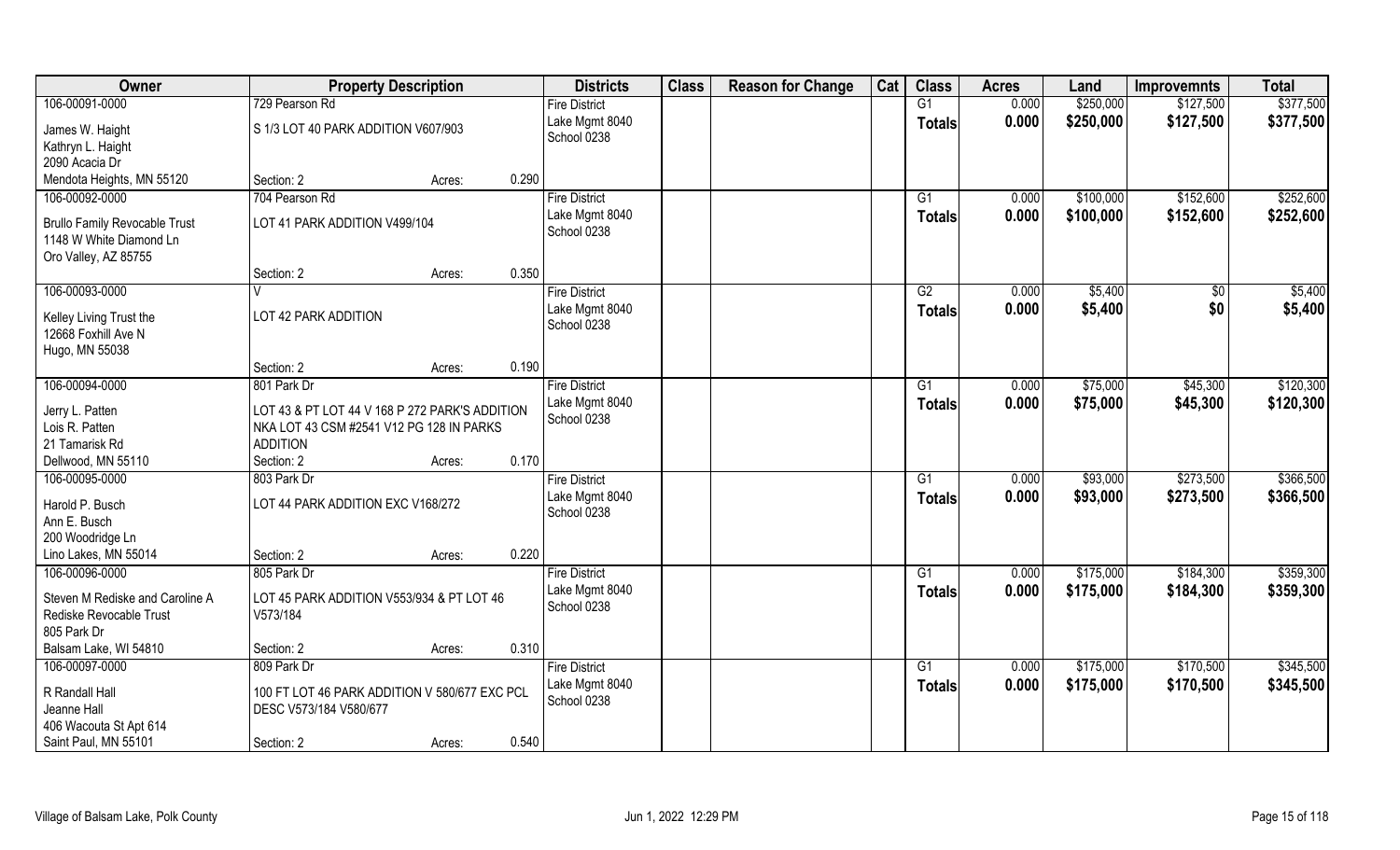| Owner                               | <b>Property Description</b>                 |                 | <b>Districts</b>     | <b>Class</b> | <b>Reason for Change</b> | Cat | <b>Class</b>    | <b>Acres</b> | Land      | <b>Improvemnts</b> | <b>Total</b> |
|-------------------------------------|---------------------------------------------|-----------------|----------------------|--------------|--------------------------|-----|-----------------|--------------|-----------|--------------------|--------------|
| 106-00098-0000                      | 813 Park Dr                                 |                 | <b>Fire District</b> |              |                          |     | G1              | 0.000        | \$162,500 | \$117,400          | \$279,900    |
| Gillavano LLC                       | 60 FT LOT 46 & LOT 47 PARK ADDTIION         |                 | Lake Mgmt 8040       |              |                          |     | <b>Totals</b>   | 0.000        | \$162,500 | \$117,400          | \$279,900    |
| 381 315th St                        |                                             |                 | School 0238          |              |                          |     |                 |              |           |                    |              |
| Wilson, WI 54027                    |                                             |                 |                      |              |                          |     |                 |              |           |                    |              |
|                                     | Section: 2                                  | 0.430<br>Acres: |                      |              |                          |     |                 |              |           |                    |              |
| 106-00099-0000                      | 815 Park Dr                                 |                 | <b>Fire District</b> |              |                          |     | G1              | 0.000        | \$106,800 | \$106,700          | \$213,500    |
| Rodney D. Preble                    | LOT 48 PARK ADDITION V513/116               |                 | Lake Mgmt 8040       |              |                          |     | <b>Totals</b>   | 0.000        | \$106,800 | \$106,700          | \$213,500    |
| Lynette L. Preble                   |                                             |                 | School 0238          |              |                          |     |                 |              |           |                    |              |
| 815 Park Dr                         |                                             |                 |                      |              |                          |     |                 |              |           |                    |              |
| Balsam Lake, WI 54810               | Section: 2                                  | 0.290<br>Acres: |                      |              |                          |     |                 |              |           |                    |              |
| 106-00100-0000                      | 817 Park Dr                                 |                 | <b>Fire District</b> |              |                          |     | G1              | 0.000        | \$99,400  | \$69,200           | \$168,600    |
|                                     | NW 1/2 LOT 49 PARK ADDITION                 |                 | Lake Mgmt 8040       |              |                          |     | <b>Totals</b>   | 0.000        | \$99,400  | \$69,200           | \$168,600    |
| Ian Williamson<br>Caroline Meilleur |                                             |                 | School 0238          |              |                          |     |                 |              |           |                    |              |
| 1063 Briar Glen Ln                  |                                             |                 |                      |              |                          |     |                 |              |           |                    |              |
| Woodbury, MN 55129                  | Section: 2                                  | 0.290<br>Acres: |                      |              |                          |     |                 |              |           |                    |              |
| 106-00101-0000                      | 819 Park Dr                                 |                 | <b>Fire District</b> |              |                          |     | G1              | 0.000        | \$99,400  | \$196,800          | \$296,200    |
|                                     |                                             |                 | Lake Mgmt 8040       |              |                          |     | Totals          | 0.000        | \$99,400  | \$196,800          | \$296,200    |
| Philip T. Burtt                     | SE 1/2 LOT 49 PARK ADDITION                 |                 | School 0238          |              |                          |     |                 |              |           |                    |              |
| Thera L. Burtt                      |                                             |                 |                      |              |                          |     |                 |              |           |                    |              |
| 1551 Lancaster Ln                   |                                             |                 |                      |              |                          |     |                 |              |           |                    |              |
| Eagan, MN 55122<br>106-00102-0000   | Section: 2<br>823 Park Dr                   | 0.340<br>Acres: | <b>Fire District</b> |              |                          |     | $\overline{G1}$ | 0.000        | \$102,200 | \$187,100          | \$289,300    |
|                                     |                                             |                 | Lake Mgmt 8040       |              |                          |     |                 | 0.000        | \$102,200 |                    |              |
| Peter E. Petersen                   | LOT 50 PARK'S ADDITION NKA LOT 50 CSM #6090 |                 | School 0238          |              |                          |     | <b>Totals</b>   |              |           | \$187,100          | \$289,300    |
| Mary Carte Petersen                 | V27 P154 #795183 LOC IN GL 5                |                 |                      |              |                          |     |                 |              |           |                    |              |
| 131 N 2nd Ave Ste 200               |                                             |                 |                      |              |                          |     |                 |              |           |                    |              |
| Jacksonville, FL 32250              | Section: 2                                  | 0.350<br>Acres: |                      |              |                          |     |                 |              |           |                    |              |
| 106-00103-0000                      | 825 Park Dr                                 |                 | <b>Fire District</b> |              |                          |     | G1              | 0.000        | \$113,800 | \$142,000          | \$255,800    |
| Frances H. Spence                   | LOT 51 PARK ADDITION                        |                 | Lake Mgmt 8040       |              |                          |     | <b>Totals</b>   | 0.000        | \$113,800 | \$142,000          | \$255,800    |
| 8752 Lake Riley Dr                  |                                             |                 | School 0238          |              |                          |     |                 |              |           |                    |              |
| Chanhassen, MN 55317                |                                             |                 |                      |              |                          |     |                 |              |           |                    |              |
|                                     | Section: 2                                  | 0.290<br>Acres: |                      |              |                          |     |                 |              |           |                    |              |
| 106-00104-0000                      | 829 Park Dr                                 |                 | <b>Fire District</b> |              |                          |     | $\overline{G1}$ | 0.000        | \$113,800 | \$62,200           | \$176,000    |
| Darryl M. Nagel                     | LOT 52 PARK ADDITION                        |                 | Lake Mgmt 8040       |              |                          |     | <b>Totals</b>   | 0.000        | \$113,800 | \$62,200           | \$176,000    |
| Becky J. Nagel                      |                                             |                 | School 0238          |              |                          |     |                 |              |           |                    |              |
| 664 Deerwood Dr                     |                                             |                 |                      |              |                          |     |                 |              |           |                    |              |
| Hudson, WI 54016                    | Section: 2                                  | 0.320<br>Acres: |                      |              |                          |     |                 |              |           |                    |              |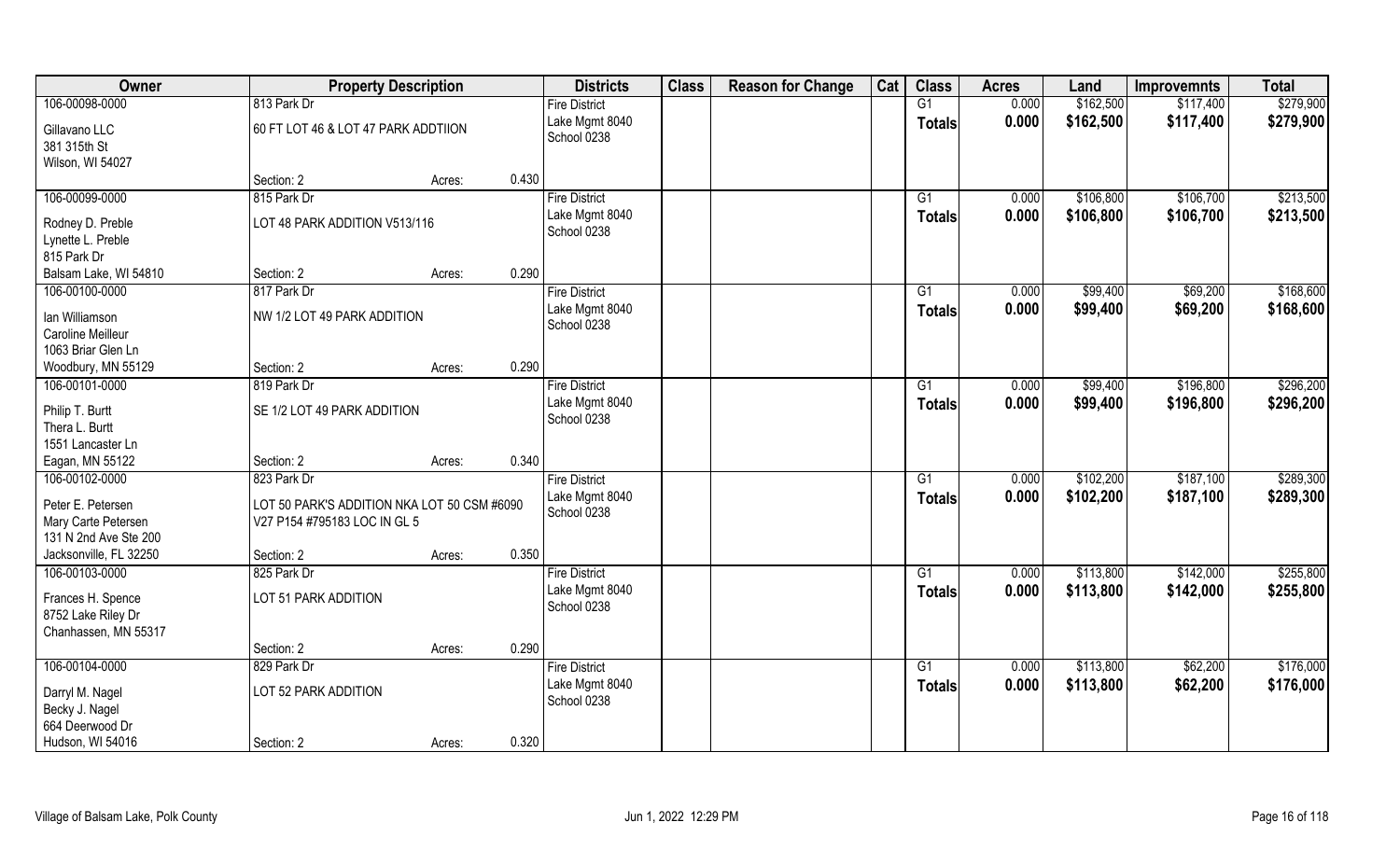| <b>Class</b><br>Owner<br><b>Class</b><br>Cat<br><b>Districts</b><br><b>Reason for Change</b><br><b>Property Description</b><br><b>Acres</b><br>Land | <b>Total</b><br><b>Improvemnts</b> |
|-----------------------------------------------------------------------------------------------------------------------------------------------------|------------------------------------|
| 0.830<br>\$168,600<br>106-00105-0000<br>835 Park Dr<br>G1<br><b>Fire District</b>                                                                   | \$361,400<br>\$192,800             |
| Lake Mgmt 8040<br>0.830<br>\$168,600<br><b>Totals</b><br>Don R. Coddington<br>LOT 3 CSM4490 V20 P42, FKA PT OF LOT 53 VILLAGE<br>School 0238        | \$192,800<br>\$361,400             |
| Judith A. Coddington<br>OF BALSAM LAKE PARK'S ADDITION                                                                                              |                                    |
| 835 Park Dr                                                                                                                                         |                                    |
| Balsam Lake, WI 54810<br>0.830<br>Section: 2<br>Acres:                                                                                              |                                    |
| 106-00105-0001<br>G1<br>\$8,000<br><b>Fire District</b><br>Revalue<br>G1<br>0.010<br>$-5$                                                           | \$8,000<br>$\frac{1}{30}$          |
| \$8,000<br>0.010<br>Lake Mgmt 8040<br>Totals<br>Briana R. Geissinger<br>LOT 53 PARK ADDITION EXC CSM #4490 V20 PG 42                                | \$0<br>\$8,000                     |
| School 0238<br>PO Box 253<br>(#681494) & EXC PT LOT 53 DESC AS AN EXT OF N &                                                                        |                                    |
| S LINES OF LOT 55 ACROSS PLATTED ROAD.<br>Balsam Lake, WI 54810                                                                                     |                                    |
| 0.010<br>Section: 2<br>Acres:                                                                                                                       |                                    |
| 106-00106-0000<br>901 Park Dr<br>\$302,900<br><b>Fire District</b><br>G1<br>0.000                                                                   | \$521,200<br>\$218,300             |
| Lake Mgmt 8040<br>0.000<br>\$302,900<br>Totals<br>Edward H. Schaefer<br>LOT 54 PARK ADDITION                                                        | \$218,300<br>\$521,200             |
| School 0238<br>Colleen B. Schaefer                                                                                                                  |                                    |
| 6142 State Rd 83                                                                                                                                    |                                    |
| 0.540<br>Hartland, WI 53029<br>Section: 2<br>Acres:                                                                                                 |                                    |
| 106-00107-0000<br>903 Park Dr<br>\$250,000<br><b>Fire District</b><br>0.000<br>G1                                                                   | \$373,200<br>\$123,200             |
| Lake Mgmt 8040<br>0.000<br>\$250,000<br><b>Totals</b>                                                                                               | \$123,200<br>\$373,200             |
| LOT 55 AND PT LOT 53 PARK ADDITION VILLAGE OF<br>Mary Miller Kelly Revocable Trust<br>School 0238                                                   |                                    |
| <b>BALSAM LAKE</b><br>Agreement                                                                                                                     |                                    |
| 1849 Orchard Hill                                                                                                                                   |                                    |
| 0.230<br>Mendota Heights, MN 55118<br>Section: 2<br>Acres:                                                                                          |                                    |
| 106-00108-0000<br>0.000<br>\$25,000<br><b>Fire District</b><br>G1                                                                                   | \$25,000<br>\$0                    |
| \$25,000<br>0.000<br>Lake Mgmt 8040<br><b>Totals</b><br>LOT 1 CSM6091 V27 P155 (795184)<br>Lucas R. Nelson<br>School 0238                           | \$0<br>\$25,000                    |
| 370 E Summit Ave                                                                                                                                    |                                    |
| Ellsworth, WI 54011                                                                                                                                 |                                    |
| 0.110<br>Section: 2<br>Acres:                                                                                                                       |                                    |
| 106-00109-0000<br>\$305,800<br>905 Park Dr<br><b>Fire District</b><br>G1<br>0.000                                                                   | \$268,200<br>\$574,000             |
| Lake Mgmt 8040<br>0.000<br>\$305,800<br><b>Totals</b><br>VILLAGE OF BALSAM LAKE PARK ADDITION LOT 56<br>Katherine A. Crosby (Ttee et al             | \$268,200<br>\$574,000             |
| School 0238<br>681 Montcalm Pl<br>EX NLY 50' & ALL LOTS 57, 58, 59 & 60                                                                             |                                    |
| Saint Paul, MN 55116                                                                                                                                |                                    |
| 1.380<br>Section: 2<br>Acres:                                                                                                                       |                                    |
| 106-00110-0000<br>907 Park Dr<br><b>Fire District</b><br>$\overline{G1}$<br>0.000<br>\$175,000                                                      | \$327,700<br>\$502,700             |
| Lake Mgmt 8040<br>0.000<br>\$175,000<br>Totals                                                                                                      | \$327,700<br>\$502,700             |
| LOT 61 & 62 PARK ADDITION<br><b>Matthew Grau</b><br>School 0238<br>Laurie Grau                                                                      |                                    |
| 1021 Lecuyer Dr                                                                                                                                     |                                    |
| Stillwater, MN 55082<br>0.570<br>Section: 2<br>Acres:                                                                                               |                                    |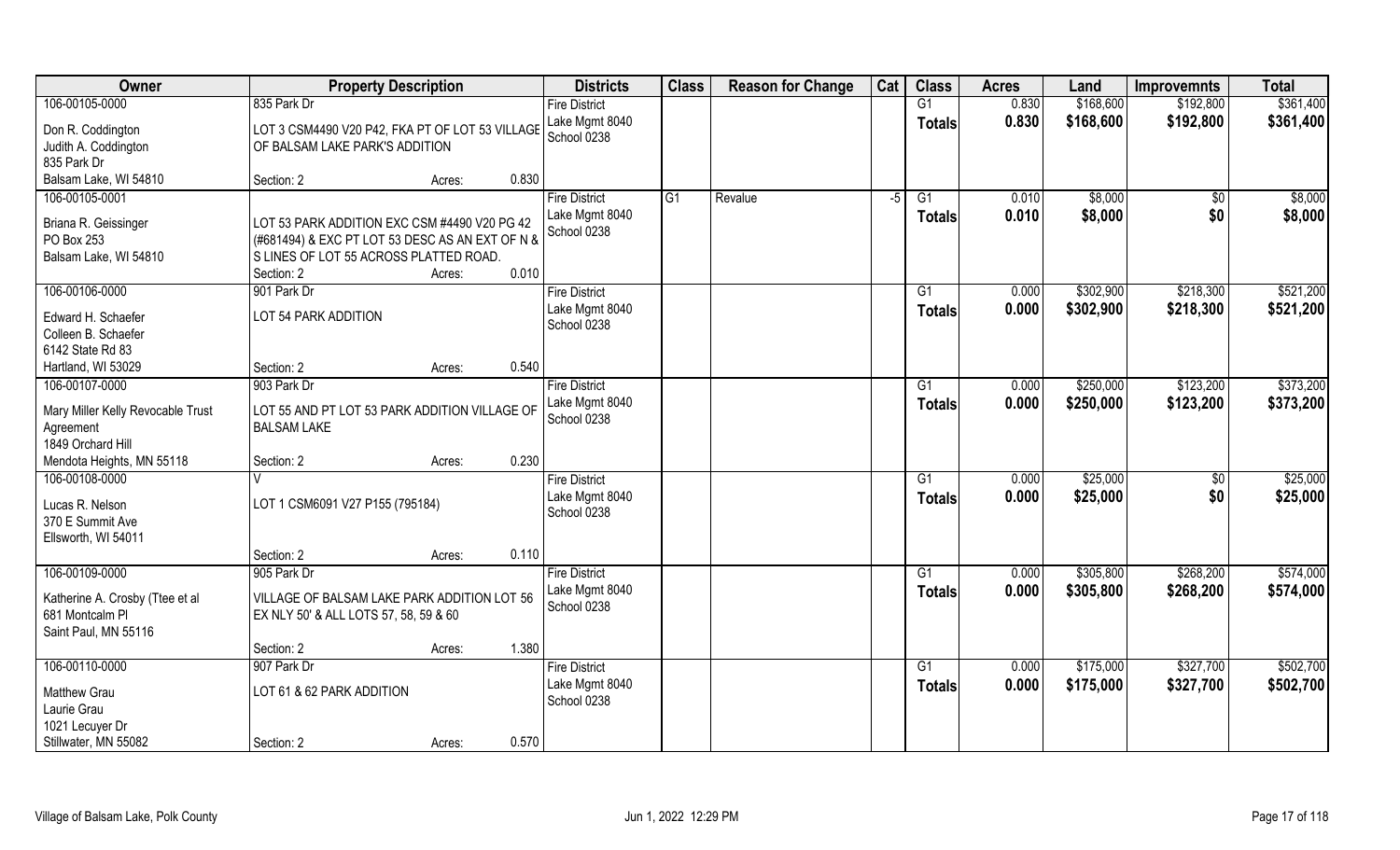| Owner                                                                  | <b>Property Description</b>                                                                                                                | <b>Districts</b>              | <b>Class</b> | <b>Reason for Change</b> | Cat | <b>Class</b>    | <b>Acres</b> | Land      | <b>Improvemnts</b> | <b>Total</b> |
|------------------------------------------------------------------------|--------------------------------------------------------------------------------------------------------------------------------------------|-------------------------------|--------------|--------------------------|-----|-----------------|--------------|-----------|--------------------|--------------|
| 106-00111-0000                                                         | 911 Park Dr                                                                                                                                | <b>Fire District</b>          |              |                          |     | G1              | 0.000        | \$87,500  | \$72,700           | \$160,200    |
| David J. Steinke<br>1412 Lower Heritage Way<br>Farmington, MN 55024    | LOT 63 & 64 PARK ADDN V 475/440                                                                                                            | Lake Mgmt 8040<br>School 0238 |              |                          |     | <b>Totals</b>   | 0.000        | \$87,500  | \$72,700           | \$160,200    |
|                                                                        | 0.440<br>Section: 2<br>Acres:                                                                                                              |                               |              |                          |     |                 |              |           |                    |              |
| 106-00112-0000                                                         | 915 Park Dr                                                                                                                                | <b>Fire District</b>          |              |                          |     | $\overline{G1}$ | 0.000        | \$56,300  | \$12,100           | \$68,400     |
| Thomas M. Yates et al<br>1023 Cromwell Ave                             | LOT 65 PARK ADDITION                                                                                                                       | Lake Mgmt 8040<br>School 0238 |              |                          |     | <b>Totals</b>   | 0.000        | \$56,300  | \$12,100           | \$68,400     |
| Saint Paul, MN 55114                                                   |                                                                                                                                            |                               |              |                          |     |                 |              |           |                    |              |
|                                                                        | 0.190<br>Section: 2<br>Acres:                                                                                                              |                               |              |                          |     |                 |              |           |                    |              |
| 106-00114-0000                                                         | 921 Park Dr                                                                                                                                | <b>Fire District</b>          |              |                          |     | G <sub>1</sub>  | 0.000        | \$224,300 | \$39,600           | \$263,900    |
| Krista J. Hoffmann et al<br>622 W Washington Ave<br>Hartford, WI 53027 | LOT 70 & 71 PARK ADDN & PT VACATED STREET<br>V181 P288                                                                                     | Lake Mgmt 8040<br>School 0238 |              |                          |     | <b>Totals</b>   | 0.000        | \$224,300 | \$39,600           | \$263,900    |
|                                                                        | 0.460<br>Section: 2<br>Acres:                                                                                                              |                               |              |                          |     |                 |              |           |                    |              |
| 106-00115-0000                                                         | 925 Park Dr                                                                                                                                | <b>Fire District</b>          |              |                          |     | G1              | 0.000        | \$187,500 | \$53,200           | \$240,700    |
| Jeffrey J Carriveau Trust<br>4109 Eckert Ave SE<br>Delano, MN 55328    | LOT 72 PARK ADDITION & PT VACATED STREET<br>V181 P288                                                                                      | Lake Mgmt 8040<br>School 0238 |              |                          |     | <b>Totals</b>   | 0.000        | \$187,500 | \$53,200           | \$240,700    |
|                                                                        | 0.140<br>Section: 2<br>Acres:                                                                                                              |                               |              |                          |     |                 |              |           |                    |              |
| 106-00116-0000                                                         | 927 Park Dr                                                                                                                                | <b>Fire District</b>          |              |                          |     | G1              | 0.000        | \$212,500 | \$100,300          | \$312,800    |
| Jeffrey J Carriveau Trust<br>4109 Eckert Ave SE<br>Delano, MN 55328    | LOT 73 PARK ADDITION & PT VACATED STREET<br>V165 P492                                                                                      | Lake Mgmt 8040<br>School 0238 |              |                          |     | <b>Totals</b>   | 0.000        | \$212,500 | \$100,300          | \$312,800    |
|                                                                        | 0.130<br>Section: 2<br>Acres:                                                                                                              |                               |              |                          |     |                 |              |           |                    |              |
| 106-00117-0000                                                         | 929 Park Dr                                                                                                                                | <b>Fire District</b>          |              |                          |     | G1              | 0.000        | \$59,400  | \$3,900            | \$63,300     |
| Jeffrey J Carriveau Trust<br>4109 Eckert Ave SE<br>Delano, MN 55328    | LOT 74 PARK ADDITION                                                                                                                       | Lake Mgmt 8040<br>School 0238 |              |                          |     | <b>Totals</b>   | 0.000        | \$59,400  | \$3,900            | \$63,300     |
|                                                                        | 0.160<br>Section: 2<br>Acres:                                                                                                              |                               |              |                          |     |                 |              |           |                    |              |
| 106-00118-0000                                                         | 931 Park Dr                                                                                                                                | <b>Fire District</b>          |              |                          |     | G1              | 0.390        | \$27,500  | \$500              | \$28,000     |
| Bear Bay LLC<br>146 Royal Oak Dr<br>Balsam Lake, WI 54810              | LOT 1 CSM #6286 V28 PG 150 (#816023) BEING LOTS<br>75 & 76 PARK ADDITION TO THE VILLAGE OF<br>BALSAM LAKE LOC IN PT GOV LOT 5 & PT VACATED | Lake Mgmt 8040<br>School 0238 |              |                          |     | <b>Totals</b>   | 0.390        | \$27,500  | \$500              | \$28,000     |
|                                                                        | 0.390<br>Section: 2<br>Acres:                                                                                                              |                               |              |                          |     |                 |              |           |                    |              |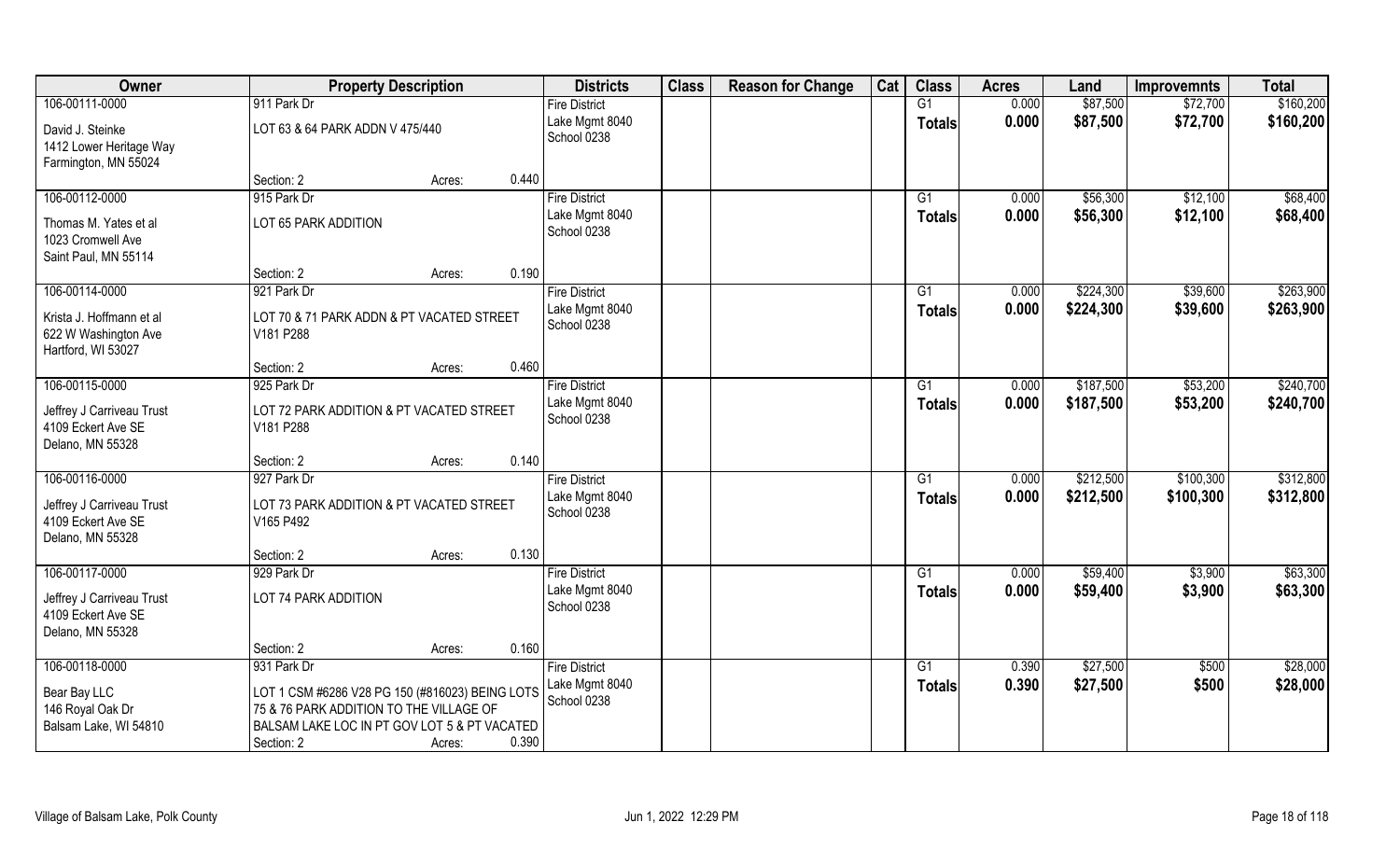| Owner                                                                                        | <b>Property Description</b>                     |        |                      | <b>Districts</b> | <b>Class</b> | <b>Reason for Change</b> | Cat | <b>Class</b>    | <b>Acres</b> | Land            | <b>Improvemnts</b> | <b>Total</b> |
|----------------------------------------------------------------------------------------------|-------------------------------------------------|--------|----------------------|------------------|--------------|--------------------------|-----|-----------------|--------------|-----------------|--------------------|--------------|
| 106-00119-0000                                                                               |                                                 |        | <b>Fire District</b> |                  |              |                          |     | $\overline{X4}$ | 0.000        | $\overline{50}$ | $\sqrt{6}$         | \$0          |
| Balsam Lake Protection & Rehab Distric   LOT 77, 78, 79, 80 & 81 PARK ADDITION<br>PO Box 202 |                                                 |        | School 0238          | Lake Mgmt 8040   |              |                          |     | <b>Totals</b>   | 0.000        | \$0             | \$0                | \$0          |
| Balsam Lake, WI 54810-0202                                                                   | Section: 2                                      | Acres: | 1.770                |                  |              |                          |     |                 |              |                 |                    |              |
| 106-00122-0000                                                                               | 109 Park Dr                                     |        | <b>Fire District</b> |                  |              |                          |     | G1              | 0.000        | \$127,500       | \$173,400          | \$300,900    |
|                                                                                              |                                                 |        |                      |                  |              |                          |     |                 |              |                 |                    |              |
| <b>Barbara Bichsel</b>                                                                       | LOT 82 PARK ADDITION                            |        | School 0238          | Lake Mgmt 8040   |              |                          |     | <b>Totals</b>   | 0.000        | \$127,500       | \$173,400          | \$300,900    |
| PO Box 145                                                                                   |                                                 |        |                      |                  |              |                          |     |                 |              |                 |                    |              |
| Booker, TX 79005                                                                             |                                                 |        |                      |                  |              |                          |     |                 |              |                 |                    |              |
|                                                                                              | Section: 3                                      | Acres: | 0.440                |                  |              |                          |     |                 |              |                 |                    |              |
| 106-00123-0000                                                                               | 201 Park Dr                                     |        | <b>Fire District</b> |                  |              |                          |     | G1              | 0.470        | \$159,400       | \$124,800          | \$284,200    |
| <b>Mark Hodgins</b>                                                                          | LOTS 83 & 84 EXC S 40' LOT 83 AND EXC S 5' OF N |        |                      | Lake Mgmt 8040   |              |                          |     | <b>Totals</b>   | 0.470        | \$159,400       | \$124,800          | \$284,200    |
| Ronna Hodgins                                                                                | 20' OF LOT 83 PARK ADDITION V579/186            |        | School 0238          |                  |              |                          |     |                 |              |                 |                    |              |
| 8068 Marsh Creek Alcove                                                                      |                                                 |        |                      |                  |              |                          |     |                 |              |                 |                    |              |
| Woodbury, MN 55125                                                                           | Section: 3                                      | Acres: | 0.470                |                  |              |                          |     |                 |              |                 |                    |              |
| 106-00124-0000                                                                               | 117 Park Dr                                     |        | <b>Fire District</b> |                  |              |                          |     | G1              | 0.300        | \$95,600        | \$172,200          | \$267,800    |
|                                                                                              |                                                 |        |                      | Lake Mgmt 8040   |              |                          |     | <b>Totals</b>   | 0.300        | \$95,600        | \$172,200          | \$267,800    |
| Dennis J. Aubin                                                                              | S 40 FT LOT 83 & S 5' OF N 20' LOT 83 PARK      |        | School 0238          |                  |              |                          |     |                 |              |                 |                    |              |
| Karen M. Aubin                                                                               | ADDITION V547/471                               |        |                      |                  |              |                          |     |                 |              |                 |                    |              |
| 117 Park Dr                                                                                  |                                                 |        |                      |                  |              |                          |     |                 |              |                 |                    |              |
| Balsam Lake, WI 54810                                                                        | Section: 3                                      | Acres: | 0.300                |                  |              |                          |     |                 |              |                 |                    |              |
| 106-00125-0000                                                                               | 203 Park Dr                                     |        | <b>Fire District</b> |                  |              |                          |     | G1              | 0.520        | \$191,300       | \$234,700          | \$426,000    |
| James E & Marcia K Freed Joint Trust                                                         | LOT 85 & S 1/2 LOT 86 PARK ADDN                 |        |                      | Lake Mgmt 8040   |              |                          |     | Totals          | 0.520        | \$191,300       | \$234,700          | \$426,000    |
| 686 Queens Ct                                                                                |                                                 |        | School 0238          |                  |              |                          |     |                 |              |                 |                    |              |
| Rockton, IL 61072                                                                            |                                                 |        |                      |                  |              |                          |     |                 |              |                 |                    |              |
|                                                                                              | Section: 3                                      | Acres: | 0.520                |                  |              |                          |     |                 |              |                 |                    |              |
| 106-00129-0000                                                                               | 301 Park Dr                                     |        | <b>Fire District</b> |                  |              |                          |     | $\overline{G1}$ | 0.000        | \$425,000       | \$169,800          | \$594,800    |
| The Elvin Cabin Partnership                                                                  | LOT 89 & 90 PARK ADDN                           |        |                      | Lake Mgmt 8040   |              |                          |     | <b>Totals</b>   | 0.000        | \$425,000       | \$169,800          | \$594,800    |
| Frank E. Elvin                                                                               |                                                 |        | School 0238          |                  |              |                          |     |                 |              |                 |                    |              |
| 5986 133rd Street Ct W                                                                       |                                                 |        |                      |                  |              |                          |     |                 |              |                 |                    |              |
| Apple Valley, MN 55124                                                                       | Section: 3                                      | Acres: | 1.840                |                  |              |                          |     |                 |              |                 |                    |              |
| 106-00130-0000                                                                               | 309 Park Dr                                     |        | <b>Fire District</b> |                  |              |                          |     | G1              | 0.000        | \$125,000       | \$55,200           | \$180,200    |
|                                                                                              |                                                 |        |                      | Lake Mgmt 8040   |              |                          |     | <b>Totals</b>   | 0.000        | \$125,000       | \$55,200           | \$180,200    |
| Eric L. Baumeister                                                                           | LOT 91 PARK ADDITION                            |        | School 0238          |                  |              |                          |     |                 |              |                 |                    |              |
| Dawn R. Baumeister                                                                           |                                                 |        |                      |                  |              |                          |     |                 |              |                 |                    |              |
| 1863 Charleton St                                                                            |                                                 |        |                      |                  |              |                          |     |                 |              |                 |                    |              |
| West Saint Paul, MN 55118                                                                    | Section: 3                                      | Acres: | 0.310                |                  |              |                          |     |                 |              |                 |                    |              |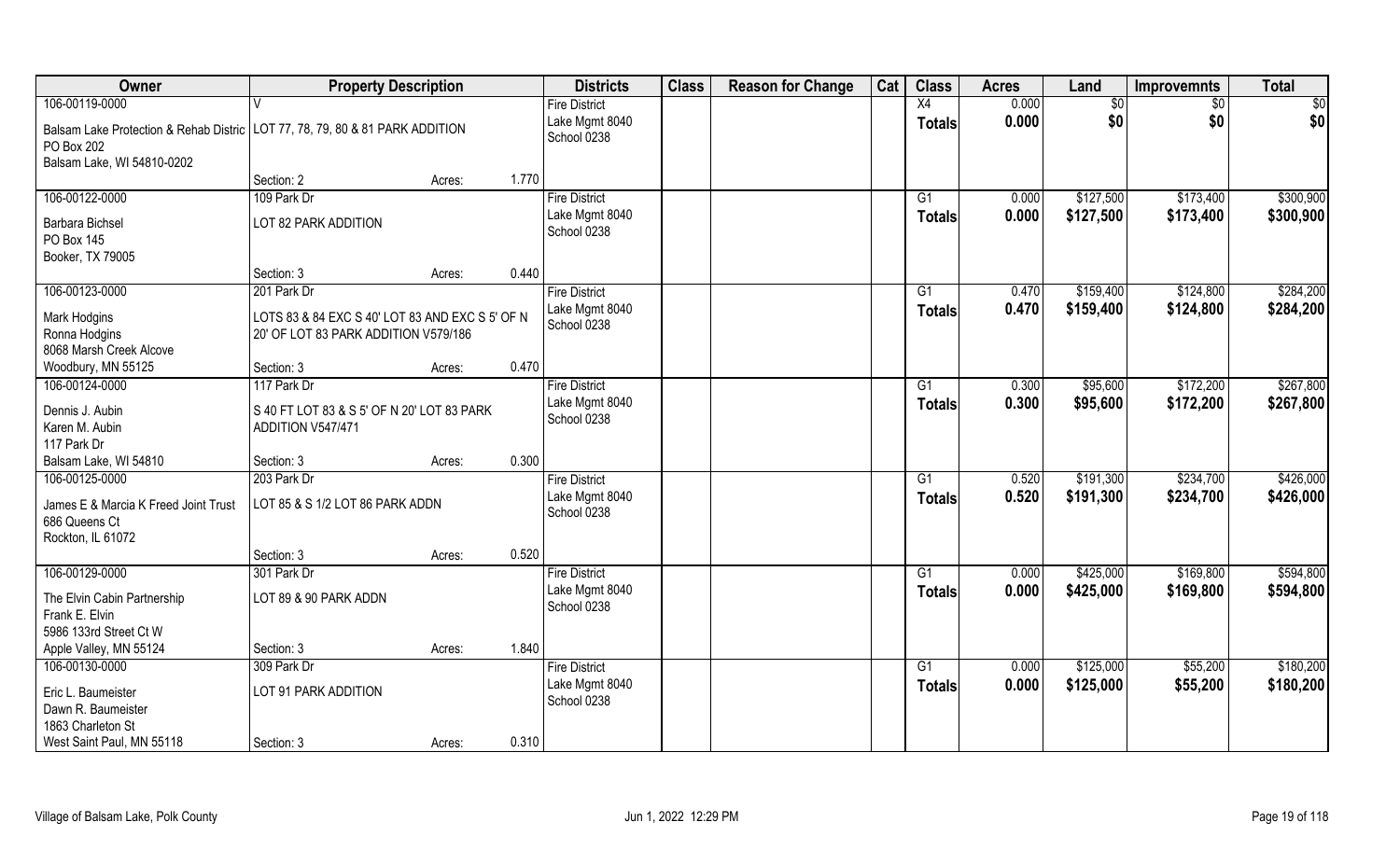| Owner                                                                                                                             | <b>Property Description</b>                                                                                                                               |        |       | <b>Districts</b>              | <b>Class</b> | <b>Reason for Change</b> | Cat | <b>Class</b>    | <b>Acres</b> | Land      | <b>Improvemnts</b> | <b>Total</b> |
|-----------------------------------------------------------------------------------------------------------------------------------|-----------------------------------------------------------------------------------------------------------------------------------------------------------|--------|-------|-------------------------------|--------------|--------------------------|-----|-----------------|--------------|-----------|--------------------|--------------|
| 106-00131-0000                                                                                                                    | 311 Park Dr                                                                                                                                               |        |       | <b>Fire District</b>          |              |                          |     | G1              | 0.000        | \$125,000 | \$26,300           | \$151,300    |
| Jerry D. Lucks<br>Joann L. Lucks                                                                                                  | LOT 92 PARK ADDITION V 566/383                                                                                                                            |        |       | Lake Mgmt 8040<br>School 0238 |              |                          |     | <b>Totals</b>   | 0.000        | \$125,000 | \$26,300           | \$151,300    |
| PO Box 361                                                                                                                        |                                                                                                                                                           |        |       |                               |              |                          |     |                 |              |           |                    |              |
| Stillwater, MN 55082                                                                                                              | Section: 3                                                                                                                                                | Acres: | 0.290 |                               |              |                          |     |                 |              |           |                    |              |
| 106-00132-0000                                                                                                                    | 401 Park Dr                                                                                                                                               |        |       | <b>Fire District</b>          |              |                          |     | G1              | 0.000        | \$200,000 | \$167,500          | \$367,500    |
| Janet R. Thomas<br>401 Park Dr<br>Balsam Lake, WI 54810                                                                           | LOT 93 & 94 PARK ADDN                                                                                                                                     |        |       | Lake Mgmt 8040<br>School 0238 |              |                          |     | <b>Totals</b>   | 0.000        | \$200,000 | \$167,500          | \$367,500    |
|                                                                                                                                   | Section: 3                                                                                                                                                | Acres: | 0.520 |                               |              |                          |     |                 |              |           |                    |              |
| 106-00133-0000                                                                                                                    |                                                                                                                                                           |        |       | <b>Fire District</b>          |              |                          |     | G1              | 0.000        | \$2,100   | \$0                | \$2,100      |
| <b>Declaration of Trust</b><br>Dorothy G. Petersen (Ttee<br>4049 Garfield Ave                                                     | LOT 95 PARK ADDITION                                                                                                                                      |        |       | Lake Mgmt 8040<br>School 0238 |              |                          |     | Totals          | 0.000        | \$2,100   | \$0                | \$2,100      |
| Minneapolis, MN 55409                                                                                                             | Section: 3                                                                                                                                                | Acres: | 0.040 |                               |              |                          |     |                 |              |           |                    |              |
| 106-00134-0000                                                                                                                    | 403 Park Dr                                                                                                                                               |        |       | <b>Fire District</b>          |              |                          |     | $\overline{G1}$ | 0.430        | \$92,200  | \$207,900          | \$300,100    |
| Mark E Masters Trust Agreement et al<br>403 Park Dr<br>Balsam Lake, WI 54810                                                      | ALL LOT 96, PT LOTS 97,98 99 PARK ADDN SEE MAP<br>OF SURVEY                                                                                               |        |       | Lake Mgmt 8040<br>School 0238 |              |                          |     | <b>Totals</b>   | 0.430        | \$92,200  | \$207,900          | \$300,100    |
|                                                                                                                                   | Section: 3                                                                                                                                                | Acres: | 0.430 |                               |              |                          |     |                 |              |           |                    |              |
| 106-00136-0000                                                                                                                    | 411 Park Point Dr                                                                                                                                         |        |       | <b>Fire District</b>          |              |                          |     | G1              | 0.000        | \$165,000 | \$137,800          | \$302,800    |
| Dennis L. Brown (Ttee et al<br>1249 Jefferson St S<br>Shakopee, MN 55379                                                          | LOT 1 CSM #6169 V28 PG 33 #804049 BEING PT LOT<br>100 PARK ADDITION                                                                                       |        |       | Lake Mgmt 8040<br>School 0238 |              |                          |     | <b>Totals</b>   | 0.000        | \$165,000 | \$137,800          | \$302,800    |
|                                                                                                                                   | Section: 3                                                                                                                                                | Acres: | 0.460 |                               |              |                          |     |                 |              |           |                    |              |
| 106-00137-0000                                                                                                                    | 415 Park Point Dr                                                                                                                                         |        |       | <b>Fire District</b>          |              |                          |     | G1              | 0.000        | \$123,800 | \$155,600          | \$279,400    |
| Erik Burnevik<br><b>Christine Burnevik</b><br>1815 140th Ave NE<br>Ham Lake, MN 55304                                             | PT LOT 100 PARK ADDITION DESC AS BEG AT A<br>POINT 60.36' SW 82 DEG OF THE NW COR OF LOT 99<br>OF SD ADD., TH CONT SWLY 71.2', TH SW 48 DEG<br>Section: 3 | Acres: | 0.200 | Lake Mgmt 8040<br>School 0238 |              |                          |     | Totals          | 0.000        | \$123,800 | \$155,600          | \$279,400    |
| 106-00138-0000                                                                                                                    | 420 Park Point Dr                                                                                                                                         |        |       | <b>Fire District</b>          |              |                          |     | $\overline{G1}$ | 0.000        | \$194,700 | \$150,300          | \$345,000    |
| Michael R and Edith M Cushing<br>Revocable Trust<br>Michael R. Cushing (Ttee<br>N53 W14147 Invery Dr<br>Menomonee Falls, WI 53051 | THAT PT OF LOT 100 PARK ADDITION TO THE<br>VILLAGE OF BALSAM LAKE DESC IN V191/436<br>INCLUDES ASSMT FOR PCL #106-138-0100 WHICH<br>Section: 3            | Acres: | 0.160 | Lake Mgmt 8040<br>School 0238 |              |                          |     | <b>Totals</b>   | 0.000        | \$194,700 | \$150,300          | \$345,000    |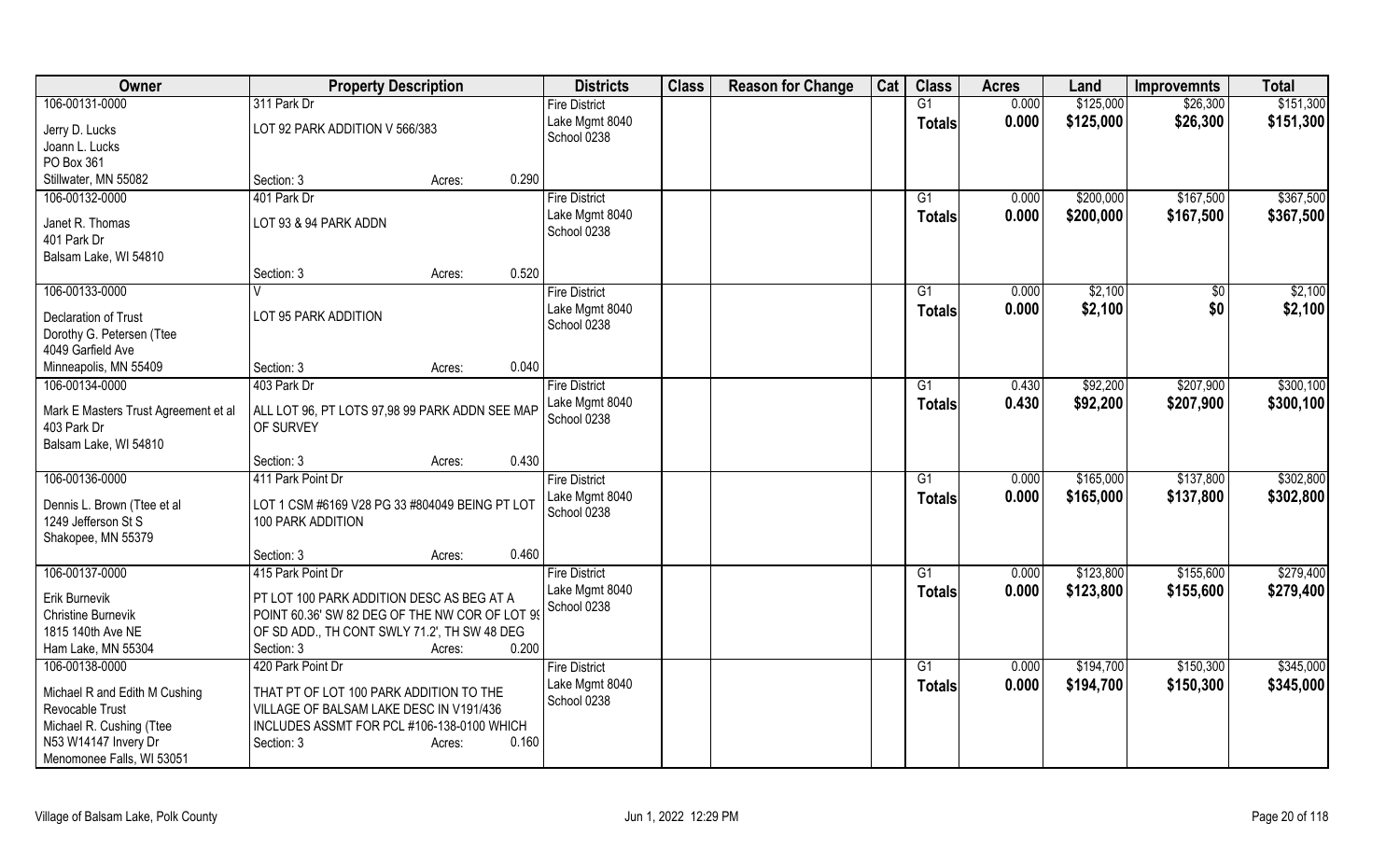| <b>Owner</b>                                                                                                | <b>Property Description</b>                                                                                                                                                      | <b>Districts</b>                                      | <b>Class</b> | <b>Reason for Change</b> | Cat | <b>Class</b>         | <b>Acres</b>   | Land                   | <b>Improvemnts</b>     | <b>Total</b>           |
|-------------------------------------------------------------------------------------------------------------|----------------------------------------------------------------------------------------------------------------------------------------------------------------------------------|-------------------------------------------------------|--------------|--------------------------|-----|----------------------|----------------|------------------------|------------------------|------------------------|
| 106-00138-0100                                                                                              | Park Point Dr                                                                                                                                                                    | <b>Fire District</b>                                  |              |                          |     | <b>Assessed with</b> |                |                        |                        |                        |
| Michael R and Edith M Cushing<br>Revocable Trust et al<br>N53 W14147 Invery Dr<br>Menomonee Falls, WI 53051 | 1/2 INT TO EACH PARTY PT LOT 100 PARK<br>ADDITION TO VILLAGE OF BALSAM LAKE DESC IN<br>V191 PG 469 DOC #279514 1/2 INT ASSESSED<br>0.110<br>Section: 3<br>Acres:                 | Lake Mgmt 8040<br>School 0238                         |              |                          |     |                      |                |                        |                        |                        |
| 106-00139-0000                                                                                              | 418 Park Point Dr                                                                                                                                                                | <b>Fire District</b>                                  |              |                          |     | G1                   | 0.000          | \$203,100              | \$156,600              | \$359,700              |
| Richard D. Ward<br>Anne M. Ward<br>N53 W14147 Invery Dr<br>Menomonee Falls, WI 53051                        | PT LOT 100 PARK ADDITION V 473/873 INCLUDES<br>ASSMT FOR PCL #106-138-0100 WHICH IS 1/2 INT IN<br>LOT 100 PARKS ADD DESC IN PCL V 249/28 PARK'S<br>0.150<br>Section: 3<br>Acres: | Lake Mgmt 8040<br>School 0238                         |              |                          |     | Totals               | 0.000          | \$203,100              | \$156,600              | \$359,700              |
| 106-00140-0000                                                                                              | 416 Park Point Dr                                                                                                                                                                | <b>Fire District</b>                                  |              |                          |     | G1                   | 0.000          | \$125,600              | \$134,500              | \$260,100              |
| Ronald B Hansen Trust<br>Ronald B. Hansen (Ttee<br>PO Box 323                                               | PT LOT 100 V 287/154 PARK ADDITION V510/451 AKA<br>PARCEL 100C (100'X70')                                                                                                        | Lake Mgmt 8040<br>School 0238                         |              |                          |     | <b>Totals</b>        | 0.000          | \$125,600              | \$134,500              | \$260,100              |
| Balsam Lake, WI 54810                                                                                       | 0.120<br>Section: 3<br>Acres:                                                                                                                                                    |                                                       |              |                          |     |                      |                |                        |                        |                        |
| 106-00141-0000                                                                                              | 414 Park Point Dr                                                                                                                                                                | <b>Fire District</b>                                  |              |                          |     | G1                   | 0.000          | \$108,900              | \$127,900              | \$236,800              |
| David Peterson<br>Sarah Peterson<br>1844 Eleanor Ave                                                        | PT LOT 100 PARK ADDITION AS DESC V 191/434                                                                                                                                       | Lake Mgmt 8040<br>School 0238                         |              |                          |     | <b>Totals</b>        | 0.000          | \$108,900              | \$127,900              | \$236,800              |
| Saint Paul, MN 55116                                                                                        | 0.160<br>Section: 3<br>Acres:                                                                                                                                                    |                                                       |              |                          |     |                      |                |                        |                        |                        |
| 106-00142-0000<br>Erica Rostvold<br>Mcclain Rostvold<br>412 Park Point Dr                                   | 412 Park Point Dr<br>LOT 1 CSM 6315 V28 PG 179 (817958) OF PT OF LOT<br>100 PARK ADDITION                                                                                        | <b>Fire District</b><br>Lake Mgmt 8040<br>School 0238 |              |                          |     | G1<br><b>Totals</b>  | 0.240<br>0.240 | \$121,900<br>\$121,900 | \$243,000<br>\$243,000 | \$364,900<br>\$364,900 |
| Balsam Lake, WI 54810                                                                                       | 0.240<br>Section: 3<br>Acres:                                                                                                                                                    |                                                       |              |                          |     |                      |                |                        |                        |                        |
| 106-00143-0000                                                                                              | 410 Park Point Dr                                                                                                                                                                | <b>Fire District</b>                                  |              |                          |     | G1                   | 0.000          | \$150,000              | \$124,700              | \$274,700              |
| <b>Gregory Siwek</b><br>Angela Siwek<br>3655 Springwood Ct                                                  | LOTS 101 & 102 PARK ADDN EXC THAT PT OF LOT<br>102 DESC IN V299/597                                                                                                              | Lake Mgmt 8040<br>School 0238                         |              |                          |     | <b>Totals</b>        | 0.000          | \$150,000              | \$124,700              | \$274,700              |
| Saint Paul, MN 55123                                                                                        | 0.440<br>Section: 3<br>Acres:                                                                                                                                                    |                                                       |              |                          |     |                      |                |                        |                        |                        |
| 106-00144-0000                                                                                              | 406 Park Point Dr                                                                                                                                                                | <b>Fire District</b>                                  |              |                          |     | G1                   | 0.000          | \$289,900              | \$122,700              | \$412,600              |
| Declaration of Trust<br>Dorothy G. Petersen (Ttee<br>4049 Garfield Ave                                      | PT LOT 102 V 381/175; ALL LOT 103 & 104 PARK<br>ADDN, & PRT VACATED STREET IN RES 349/76, EXC<br>PRT CSM 6107 V 27 P 171 (796393) FURTHER DESC                                   | Lake Mgmt 8040<br>School 0238                         |              |                          |     | <b>Totals</b>        | 0.000          | \$289,900              | \$122,700              | \$412,600              |
| Minneapolis, MN 55409                                                                                       | 0.860<br>Section: 3<br>Acres:                                                                                                                                                    |                                                       |              |                          |     |                      |                |                        |                        |                        |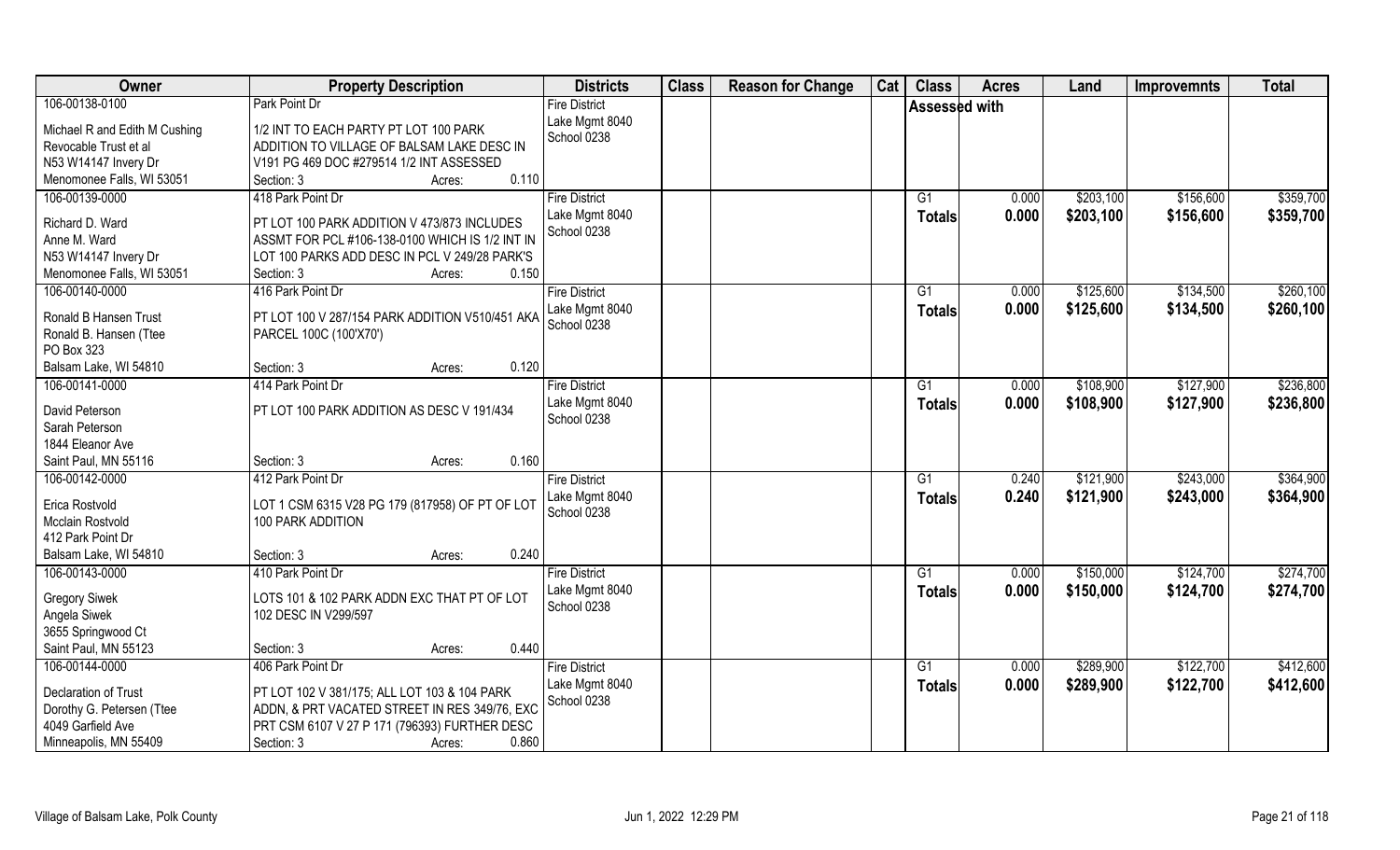| Owner                                                             | <b>Property Description</b>                      | <b>Districts</b>              | <b>Class</b>    | <b>Reason for Change</b> | Cat | <b>Class</b>    | <b>Acres</b> | Land      | <b>Improvemnts</b> | <b>Total</b> |
|-------------------------------------------------------------------|--------------------------------------------------|-------------------------------|-----------------|--------------------------|-----|-----------------|--------------|-----------|--------------------|--------------|
| 106-00145-0000                                                    | 503 Park Dr                                      | <b>Fire District</b>          |                 |                          |     | G1              | 0.000        | \$130,000 | \$158,400          | \$288,400    |
| Joseph A. Wolkerstorfer (Ttee                                     | LOT 1 CSM6107 V27 P171 (796393) LOC IN GL 6      | Lake Mgmt 8040                |                 |                          |     | <b>Totals</b>   | 0.000        | \$130,000 | \$158,400          | \$288,400    |
| Joseph A Wolkerstorfer Revocable Trust                            |                                                  | School 0238                   |                 |                          |     |                 |              |           |                    |              |
| 16730 Jeffrey Ave N                                               |                                                  |                               |                 |                          |     |                 |              |           |                    |              |
| Hugo, MN 55038                                                    | 1.920<br>Section: 2<br>Acres:                    |                               |                 |                          |     |                 |              |           |                    |              |
| 106-00146-0000                                                    | 108 Park Ave                                     | <b>Fire District</b>          |                 |                          |     | G1              | 0.000        | \$11,800  | \$85,900           | \$97,700     |
|                                                                   |                                                  | Lake Mgmt 8040                |                 |                          |     | Totals          | 0.000        | \$11,800  | \$85,900           | \$97,700     |
| Edward P. Jansen                                                  | S 200 FT OF E 85 FT LOT 1 BLK A PARK ADDITION    | School 0238                   |                 |                          |     |                 |              |           |                    |              |
| 108 Park Ave                                                      |                                                  |                               |                 |                          |     |                 |              |           |                    |              |
| Balsam Lake, WI 54810                                             |                                                  |                               |                 |                          |     |                 |              |           |                    |              |
|                                                                   | 0.390<br>Section: 2<br>Acres:                    |                               |                 |                          |     |                 |              |           |                    |              |
| 106-00147-0000                                                    | Park Dr                                          | <b>Fire District</b>          |                 |                          |     | G1              | 5.030        | \$18,000  | $\sqrt[6]{3}$      | \$18,000     |
| Joseph A. Wolkerstorfer (Ttee                                     | LOT 1 BLK A EXC V 128/217 AND S 1367' OF LOT 2   | Lake Mgmt 8040                |                 |                          |     | <b>Totals</b>   | 5.030        | \$18,000  | \$0                | \$18,000     |
| Joseph A Wolkerstorfer Revocable Trus! BLK A EXC S 767' PARK ADDN |                                                  | School 0238                   |                 |                          |     |                 |              |           |                    |              |
| 16730 Jeffrey Ave N                                               |                                                  |                               |                 |                          |     |                 |              |           |                    |              |
| Hugo, MN 55038                                                    | 5.030<br>Section: 2<br>Acres:                    |                               |                 |                          |     |                 |              |           |                    |              |
| 106-00148-0000                                                    | 104 Park Ave                                     | <b>Fire District</b>          |                 |                          |     | G1              | 4.730        | \$29,300  | \$85,500           | \$114,800    |
|                                                                   |                                                  | Lake Mgmt 8040                |                 |                          |     | <b>Totals</b>   | 4.730        | \$29,300  | \$85,500           | \$114,800    |
| Gregory S. Nelson                                                 | PT LOT 1 BLK A V 128/217 EXC V 136/137 & 293/115 | School 0238                   |                 |                          |     |                 |              |           |                    |              |
| Patricia Nelson<br>652 Beatrice Cir                               | PARK ADDITION V534/328                           |                               |                 |                          |     |                 |              |           |                    |              |
| Hudson, WI 54016                                                  | 4.730<br>Section: 2                              |                               |                 |                          |     |                 |              |           |                    |              |
| 106-00149-0000                                                    | Acres:<br>516 Park Dr                            |                               |                 |                          |     | $\overline{G1}$ | 1.760        | \$20,100  | \$161,900          | \$182,000    |
|                                                                   |                                                  | <b>Fire District</b>          |                 |                          |     |                 |              |           |                    |              |
| Kim L. Gustafson                                                  | N 350' OF S 1717' OF LOT 2 BLK A PARK ADDITION   | Lake Mgmt 8040<br>School 0238 |                 |                          |     | Totals          | 1.760        | \$20,100  | \$161,900          | \$182,000    |
| 651 Ridge Rd                                                      |                                                  |                               |                 |                          |     |                 |              |           |                    |              |
| Greenwood, AK 72936                                               |                                                  |                               |                 |                          |     |                 |              |           |                    |              |
|                                                                   | 1.760<br>Section: 2<br>Acres:                    |                               |                 |                          |     |                 |              |           |                    |              |
| 106-00150-0000                                                    | 604 Park Dr                                      | <b>Fire District</b>          |                 |                          |     | G1              | 1.040        | \$19,500  | \$77,300           | \$96,800     |
| Leonard P. Manning                                                | LOT 2 BLK A EXC S 1717' PARK ADDITION V534/462   | Lake Mgmt 8040                |                 |                          |     | <b>Totals</b>   | 1.040        | \$19,500  | \$77,300           | \$96,800     |
| Rebecca A. Manning                                                |                                                  | School 0238                   |                 |                          |     |                 |              |           |                    |              |
| 4550 Chatsworth St N                                              |                                                  |                               |                 |                          |     |                 |              |           |                    |              |
| Shoreview, MN 55126                                               | 1.040<br>Section: 2<br>Acres:                    |                               |                 |                          |     |                 |              |           |                    |              |
| 106-00151-0000                                                    | 126 Park Ave                                     | <b>Fire District</b>          | $\overline{G1}$ | Pole shed 100%           |     | $\overline{G1}$ | 3.930        | \$27,300  | \$230,300          | \$257,600    |
|                                                                   |                                                  | Lake Mgmt 8040                |                 |                          |     | Totals          | 3.930        | \$27,300  | \$230,300          | \$257,600    |
| Daniel J. Peters                                                  | S 767' OF LOT 2 BLK A EXC S 250' PARK ADDITION   | School 0238                   |                 |                          |     |                 |              |           |                    |              |
| Debra L. Peters                                                   |                                                  |                               |                 |                          |     |                 |              |           |                    |              |
| 126 Park Ave                                                      |                                                  |                               |                 |                          |     |                 |              |           |                    |              |
| Balsam Lake, WI 54810                                             | 3.930<br>Section: 2<br>Acres:                    |                               |                 |                          |     |                 |              |           |                    |              |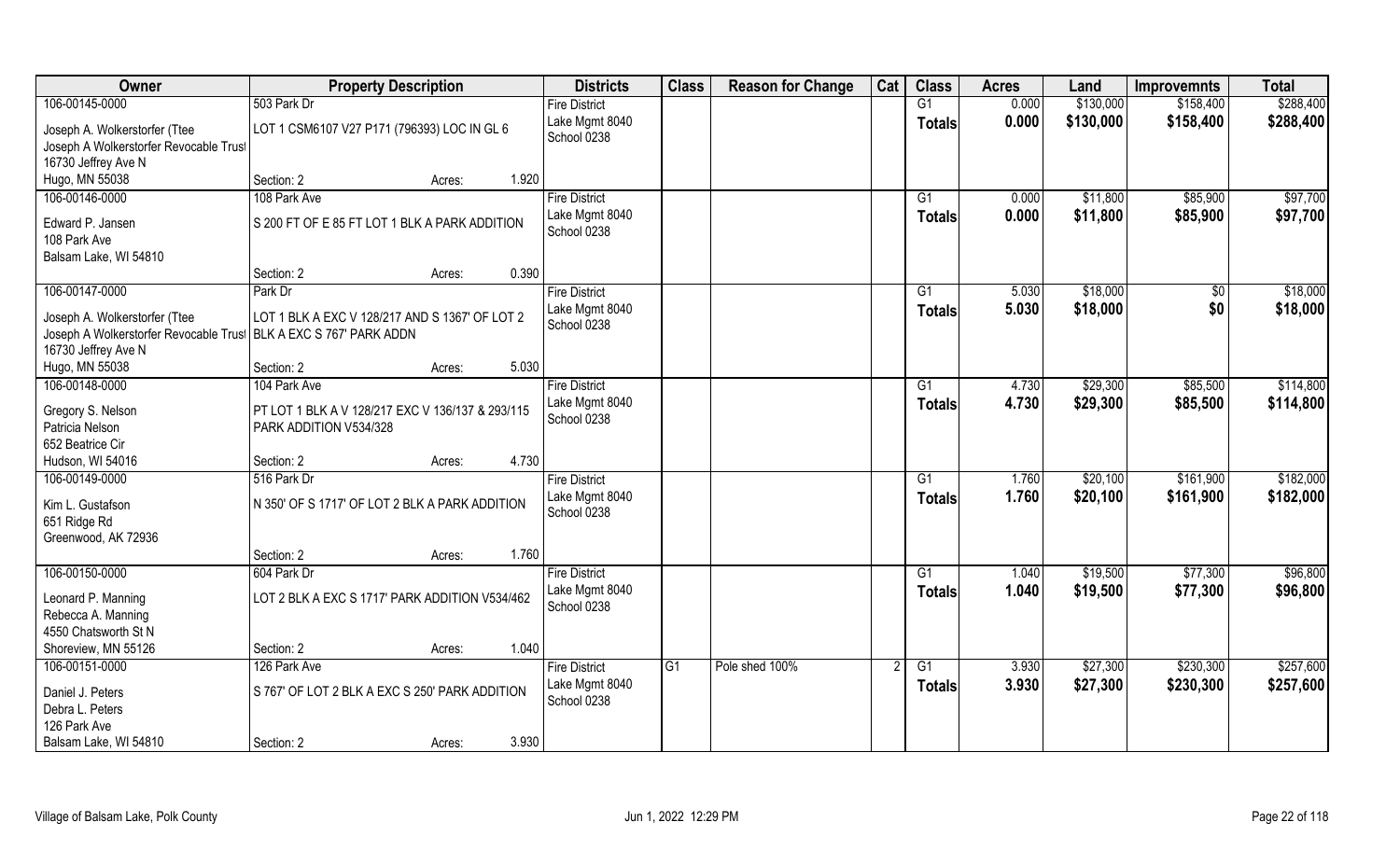| <b>Class</b><br><b>Class</b><br>Owner<br>Cat<br><b>Districts</b><br><b>Reason for Change</b><br><b>Property Description</b><br><b>Acres</b><br>Land<br><b>Improvemnts</b> | <b>Total</b>                      |
|---------------------------------------------------------------------------------------------------------------------------------------------------------------------------|-----------------------------------|
| 106-00152-0000<br>0.980<br>120 Park Ave<br>G1<br>\$2,500<br><b>Fire District</b>                                                                                          | \$2,500<br>$\overline{30}$        |
| 0.980<br>\$2,500<br>Lake Mgmt 8040<br><b>Totals</b><br>Daniel J. Peters<br>S 250' OF S 767' OF LOT 2 BLK A PARK ADDITION                                                  | \$0<br>\$2,500                    |
| School 0238<br>Debra L. Peters<br>EXC THE S 200' OF W 200' THEREOF                                                                                                        |                                   |
| 126 Park Ave                                                                                                                                                              |                                   |
| Balsam Lake, WI 54810<br>Section: 2<br>1.000<br>Acres:                                                                                                                    |                                   |
| 106-00152-0100<br>\$20,900<br>120 Park Ave<br><b>Fire District</b><br>0.920<br>G1                                                                                         | \$130,200<br>\$109,300            |
| Lake Mgmt 8040<br>0.920<br>\$20,900<br><b>Totals</b><br>Marcus Wilhelm<br>S 200' OF THE W 200' OF LOT 2 BLK A PARK                                                        | \$109,300<br>\$130,200            |
| School 0238<br>Melissa Wilhelm<br><b>ADDITION</b>                                                                                                                         |                                   |
| 120 Park Ave                                                                                                                                                              |                                   |
| Balsam Lake, WI 54810<br>0.920<br>Section: 2<br>Acres:                                                                                                                    |                                   |
| 106-00153-0000<br>\$16,000<br>630 Park Dr<br><b>Fire District</b><br>G1<br>1.350                                                                                          | \$147,900<br>\$131,900            |
| Lake Mgmt 8040<br>1.350<br>\$16,000<br><b>Totals</b><br>Christine E. Wenger<br>LOT 3 BLK A PARK ADDITION EXC S 1780.70'                                                   | \$131,900<br>\$147,900            |
| School 0238<br>Stephen L. Lockwood<br>THEREOF, & EXC THAT PT DESC IN V746/269 AND                                                                                         |                                   |
| 630 Park Dr<br>V645/859                                                                                                                                                   |                                   |
| 1.410<br>Balsam Lake, WI 54810<br>Section: 2<br>Acres:                                                                                                                    |                                   |
| 106-00153-0010<br><b>Fire District</b><br>\$12,900<br>G1<br>1.420                                                                                                         | \$12,900<br>$\sqrt[6]{3}$         |
| 1.420<br>Lake Mgmt 8040<br>\$12,900<br><b>Totals</b><br>LOT 1 CSM 7243 V33 P115 (880104)<br>Big Blue on Balsam, LLC                                                       | \$0<br>\$12,900                   |
| School 0238<br>381 315th St                                                                                                                                               |                                   |
| Wilson, WI 54027                                                                                                                                                          |                                   |
| 1.420<br>Section: 2<br>Acres:                                                                                                                                             |                                   |
| 106-00153-0100<br>0.000<br>X4<br>$\sqrt[6]{3}$<br><b>Fire District</b>                                                                                                    | $\overline{50}$<br>$\sqrt[6]{30}$ |
| 0.000<br>Lake Mgmt 8040<br>\$0<br><b>Totals</b><br>REFERENCE ONLY ****NKA WILDT ADDITION***** &                                                                           | \$0<br>\$0                        |
| Village of Balsam Lake<br>School 0238<br>404 Main St<br>VILLAGE STREET, JAMES ST                                                                                          |                                   |
| Balsam Lake, WI 54810                                                                                                                                                     |                                   |
| 0.000<br>Section: 2<br>Acres:                                                                                                                                             |                                   |
| 106-00153-0200<br><b>Fire District</b><br>G1<br>1.180<br>\$10,700<br>816 Park Dr                                                                                          | \$127,900<br>\$117,200            |
| Lake Mgmt 8040<br>1.180<br>\$10,700<br><b>Totals</b>                                                                                                                      | \$117,200<br>\$127,900            |
| LOT 2 CSM 7243 V33 P115 (880104)<br>Big Blue on Balsam, LLC<br>School 0238<br>381 315th St                                                                                |                                   |
| Wilson, WI 54027                                                                                                                                                          |                                   |
| 1.180<br>Section: 2<br>Acres:                                                                                                                                             |                                   |
| 106-00154-0000<br>\$26,100<br>818 Park Dr<br><b>Fire District</b><br>G1<br>3.420                                                                                          | \$170,400<br>\$144,300            |
| 3.420<br>Lake Mgmt 8040<br>\$26,100<br><b>Totals</b>                                                                                                                      | \$144,300<br>\$170,400            |
| PT LOT 3 BLK A COM AT SE COR LT 3,N 1327', TH W<br>Dustin J. Nelson<br>School 0238<br>818 Park Dr<br>328.83', N 453.70', TH E 328.15', S 453.70' TO POB INC               |                                   |
| PT LOT 4 BLK A DESC AS N 60' OF S 1780.7' PARK<br>Balsam Lake, WI 54810                                                                                                   |                                   |
| 3.610<br>Section: 2<br>Acres:                                                                                                                                             |                                   |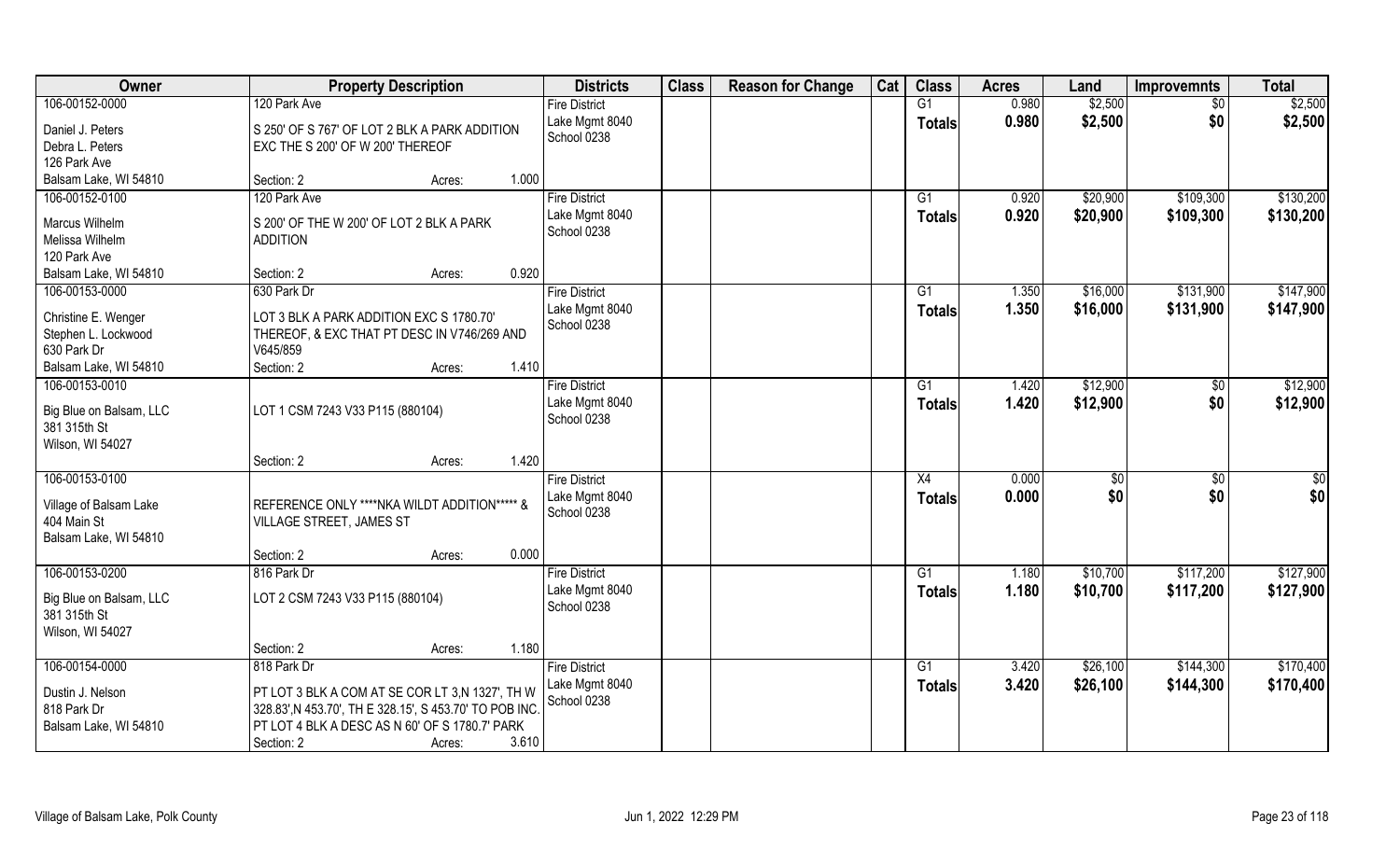| <b>Owner</b>                                                                                                              | <b>Property Description</b>                                                                                                                                                | <b>Districts</b>                                      | <b>Class</b> | <b>Reason for Change</b> | Cat | <b>Class</b>                     | <b>Acres</b>   | Land                 | <b>Improvemnts</b>     | <b>Total</b>           |
|---------------------------------------------------------------------------------------------------------------------------|----------------------------------------------------------------------------------------------------------------------------------------------------------------------------|-------------------------------------------------------|--------------|--------------------------|-----|----------------------------------|----------------|----------------------|------------------------|------------------------|
| 106-00154-1000<br>Village of Balsam Lake<br>404 Main St<br>Balsam Lake, WI 54810                                          | ROADWAYS LOCATED PLAT OF ROYAL OAKS<br><b>ADDITION</b>                                                                                                                     | <b>Fire District</b><br>Lake Mgmt 8040<br>School 0238 |              |                          |     | X4<br><b>Totals</b>              | 1.880<br>1.880 | \$0<br>\$0           | $\sqrt{$0}$<br>\$0     | $\sqrt{50}$<br>\$0     |
|                                                                                                                           | 0.890<br>Section: 2<br>Acres:                                                                                                                                              |                                                       |              |                          |     |                                  |                |                      |                        |                        |
| 106-00155-0000<br>Kurt F. Bechel et al<br>3229 Cory Ln<br>Hastings, MN 55033                                              | 830 Park Dr<br>LOT 5 BLK A EXC V 208/233 PARK ADDITION<br>V580/382 EXC S 790' & EXC E 125' OF N 386.5'<br>MOS1456 V5 P1456 MOS269 V2 P269<br>5.030<br>Section: 2<br>Acres: | <b>Fire District</b><br>Lake Mgmt 8040<br>School 0238 |              |                          |     | $\overline{G1}$<br>Totals        | 5.030<br>5.030 | \$30,100<br>\$30,100 | \$116,800<br>\$116,800 | \$146,900<br>\$146,900 |
| 106-00156-0000<br>Mark D. Biller<br>Joyce A. Biller<br>840 Park Dr<br>Balsam Lake, WI 54810                               | 840 Park Dr<br>E 125' OF 386.5' OF LOT 5 BLOCK A & THE W 40' OF<br>THE N 386.5' OF LOT 6 BLK A PARK ADDITION<br>1.460<br>Section: 2<br>Acres:                              | <b>Fire District</b><br>Lake Mgmt 8040<br>School 0238 |              |                          |     | G1<br><b>Totals</b>              | 1.480<br>1.480 | \$20,300<br>\$20,300 | \$188,800<br>\$188,800 | \$209,100<br>\$209,100 |
| 106-00157-0000<br>George & Elizabeth Bertram Revocable<br><b>Living Trust</b><br>168 County Rd I<br>Balsam Lake, WI 54810 | 168 County Rd I<br>S 790' OF LOT 6 BLK A PARK ADD TO VILL OF<br>BALSAM LAKE EX 208/155<br>5.990<br>Section: 2<br>Acres:                                                    | <b>Fire District</b><br>Lake Mgmt 8040<br>School 0238 |              |                          |     | G1<br><b>Totals</b>              | 5.990<br>5.990 | \$27,000<br>\$27,000 | \$116,900<br>\$116,900 | \$143,900<br>\$143,900 |
| 106-00158-0000<br>Neil Gunn<br>Kelsey Gunn<br>156 County Rd I<br>Balsam Lake, WI 54810                                    | 156 County Rd I<br>S 790 FT LOT 5 BLK A PARK ADDN EXC DESC IN<br>V208 P233<br>6.020<br>Section: 2<br>Acres:                                                                | <b>Fire District</b><br>Lake Mgmt 8040<br>School 0238 |              |                          |     | $\overline{G1}$<br><b>Totals</b> | 6.020<br>6.020 | \$27,100<br>\$27,100 | \$205,600<br>\$205,600 | \$232,700<br>\$232,700 |
| 106-00159-0000<br>Jeffrey C. Cooper<br>Tina M. Cooper<br>903 12th St<br>Hudson, WI 54016                                  | 900 Park Dr<br>LOT 6 EXC S 790' BLK A PARK ADDN & EXC THE W<br>40' OF THE N 386.5' OF LOT 6 BLK A<br>5.470<br>Section: 2<br>Acres:                                         | <b>Fire District</b><br>Lake Mgmt 8040<br>School 0238 |              |                          |     | G1<br><b>Totals</b>              | 5.470<br>5.470 | \$31,200<br>\$31,200 | \$210,300<br>\$210,300 | \$241,500<br>\$241,500 |
| 106-00160-0000<br>Jason Karnes<br>Paige Karnes<br>180 County Rd I<br>Balsam Lake, WI 54810                                | 180 County Rd I<br>LOT 3 CSM 3217 V14 P239 (604501) BEING A PT OF<br>LOT 7 BLK A PARK'S ADDITION<br>4.680<br>Section: 2<br>Acres:                                          | <b>Fire District</b><br>Lake Mgmt 8040<br>School 0238 |              |                          |     | G1<br><b>Totals</b>              | 4.680<br>4.680 | \$23,700<br>\$23,700 | \$210,100<br>\$210,100 | \$233,800<br>\$233,800 |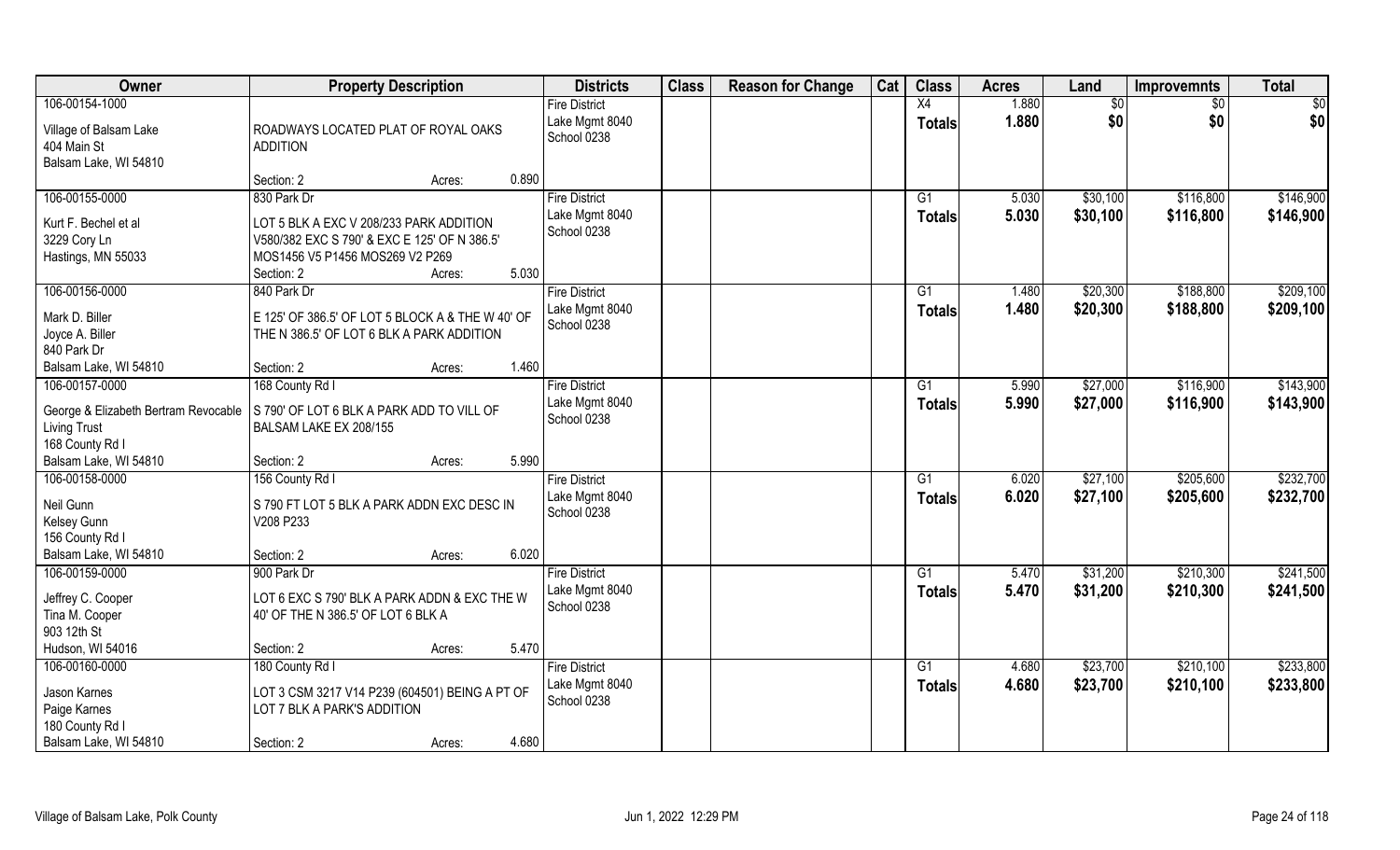| <b>Owner</b>                                                                        | <b>Property Description</b>                                                                                   | <b>Districts</b>                                                          | <b>Class</b> | <b>Reason for Change</b> | Cat | <b>Class</b>        | <b>Acres</b>   | Land                 | <b>Improvemnts</b>     | <b>Total</b>           |
|-------------------------------------------------------------------------------------|---------------------------------------------------------------------------------------------------------------|---------------------------------------------------------------------------|--------------|--------------------------|-----|---------------------|----------------|----------------------|------------------------|------------------------|
| 106-00160-0400<br>Hannah M. Stevens<br>Jacob M. Stevens<br>132 James Ct             | LOT 4 CSM 6893 V31 P137 (861171)                                                                              | <b>Fire District</b><br>Lake Mgmt 8040<br>School 0238                     |              |                          |     | G1<br><b>Totals</b> | 6.220<br>6.220 | \$19,700<br>\$19,700 | $\sqrt{6}$<br>\$0      | \$19,700<br>\$19,700   |
| Balsam Lake, WI 54810                                                               | Section: 2<br>Acres:                                                                                          | 6.220                                                                     |              |                          |     |                     |                |                      |                        |                        |
| 106-00161-0000<br>Jacob M. Stevens<br>Hannah M. Stevens<br>132 James Ct             | LOT 8 BLK A EXC V 208/154 PARK ADDITION                                                                       | <b>Fire District</b><br>Lake Mgmt 8040<br>School 0238                     |              |                          |     | G1<br>Totals        | 7.870<br>7.870 | \$31,700<br>\$31,700 | $\overline{50}$<br>\$0 | \$31,700<br>\$31,700   |
| Balsam Lake, WI 54810                                                               | Section: 2<br>Acres:                                                                                          | 7.870                                                                     |              |                          |     |                     |                |                      |                        |                        |
| 106-00162-0000<br>Josephine A. Hajek<br>4208 Russell Ave N<br>Minneapolis, MN 55412 | 306 Mill St<br>LOTS 5, 6, 7 & 8 BLK 15 ORIGINAL PLAT TOWN OF<br><b>BALSAM LAKE</b>                            | <b>Fire District</b><br>Lake Mgmt 8040<br>School 0238<br>TIF <sub>6</sub> |              |                          |     | G1<br><b>Totals</b> | 0.000<br>0.000 | \$45,000<br>\$45,000 | \$121,000<br>\$121,000 | \$166,000<br>\$166,000 |
|                                                                                     | Section: 10<br>Acres:                                                                                         | 0.460                                                                     |              |                          |     |                     |                |                      |                        |                        |
| 106-00163-0000<br><b>Justin Miller</b><br>310 Mill St<br>Balsam Lake, WI 54810      | 310 Mill St<br>LOTS 9, 10, 11 & 12 BLK 15 ORIGINAL PLAT TOWN OF<br><b>BALSAM LAKE</b>                         | <b>Fire District</b><br>Lake Mgmt 8040<br>School 0238<br>TIF <sub>6</sub> |              |                          |     | G1<br>Totals        | 0.000<br>0.000 | \$45,000<br>\$45,000 | \$141,100<br>\$141,100 | \$186,100<br>\$186,100 |
|                                                                                     | Section: 10<br>Acres:                                                                                         | 0.440                                                                     |              |                          |     |                     |                |                      |                        |                        |
| 106-00164-0000<br>Rose M. Mason<br>112 Basil St<br>Balsam Lake, WI 54810            | 112 Basil St<br>PT BLK 1 BASIL'S FIRST ADD DESC IN V575 P40                                                   | <b>Fire District</b><br>School 0238                                       |              |                          |     | G1<br>Totals        | 0.000<br>0.000 | \$15,600<br>\$15,600 | \$106,300<br>\$106,300 | \$121,900<br>\$121,900 |
|                                                                                     | Section: 10<br>Acres:                                                                                         | 0.550                                                                     |              |                          |     |                     |                |                      |                        |                        |
| 106-00165-0000<br>Thomas W. Weber<br>1262 211th St<br>Saint Croix Falls, WI 54024   | 100 Basil St<br>PT BLK 1 BASIL'S FIRST ADD BEG AT NW COR OF<br>BLK 1, TH E 75 FT, S 116 FT, W 75 FT, N TO POB | <b>Fire District</b><br>School 0238                                       |              |                          |     | G1<br><b>Totals</b> | 0.000<br>0.000 | \$9,200<br>\$9,200   | \$58,500<br>\$58,500   | \$67,700<br>\$67,700   |
|                                                                                     | Section: 10<br>Acres:                                                                                         | 0.200                                                                     |              |                          |     |                     |                |                      |                        |                        |
| 106-00166-0000<br>David Dalton<br>1794 110th Ave<br>Hammond, WI 54015               | 309 W Main St<br>PT BLK 1 BASIL'S FIRST ADDITION DESC IN V268<br>P306<br>Section: 10<br>Acres:                | <b>Fire District</b><br>School 0238<br>0.220                              |              |                          |     | G1<br><b>Totals</b> | 0.000<br>0.000 | \$8,500<br>\$8,500   | \$29,100<br>\$29,100   | \$37,600<br>\$37,600   |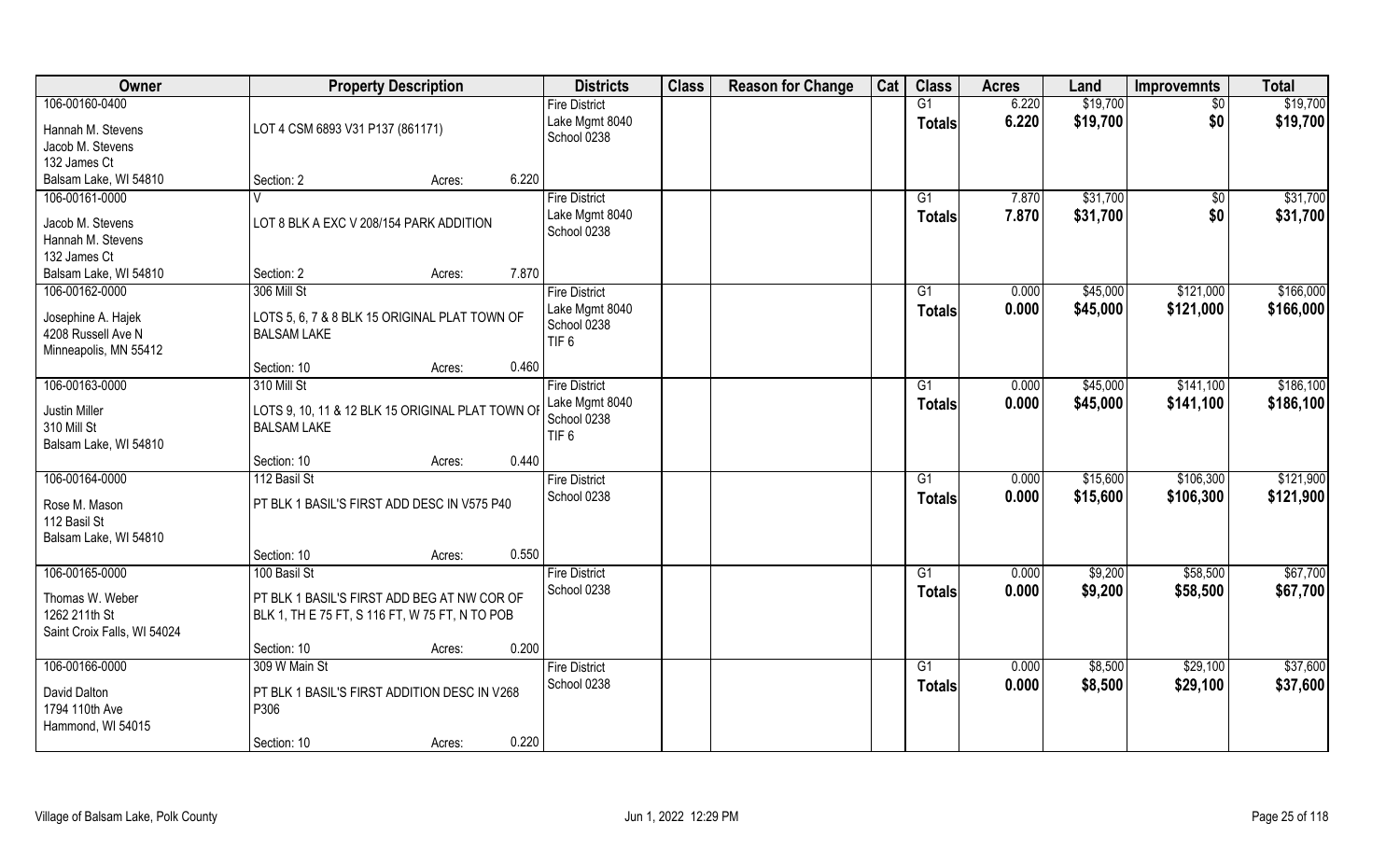| Owner                                                                        | <b>Property Description</b>                                                      | <b>Districts</b>                    | <b>Class</b> | <b>Reason for Change</b> | Cat | <b>Class</b>        | <b>Acres</b>   | Land       | <b>Improvemnts</b> | <b>Total</b> |
|------------------------------------------------------------------------------|----------------------------------------------------------------------------------|-------------------------------------|--------------|--------------------------|-----|---------------------|----------------|------------|--------------------|--------------|
| 106-00167-0000                                                               | 302 Courthouse Ave                                                               | <b>Fire District</b>                |              |                          |     | X4                  | 0.000          | \$0        | \$0                | \$0          |
| St Croix Chippewa Ho Authority<br>4456 State Rd 70<br>Webster, WI 54893-9251 | S 94 FT OF W 189 FT OF BLK 1 BASIL'S FIRST ADD                                   | School 0238                         |              |                          |     | <b>Totals</b>       | 0.000          | \$0        | \$0                | \$0          |
|                                                                              | 0.410<br>Section: 10<br>Acres:                                                   |                                     |              |                          |     |                     |                |            |                    |              |
| 106-00169-0000                                                               | 301 W Main St                                                                    | <b>Fire District</b><br>School 0238 |              |                          |     | X4<br><b>Totals</b> | 0.000<br>0.000 | \$0<br>\$0 | \$0<br>\$0         | \$0<br>\$0   |
| Polk County Housing Authority<br>403 2nd Ave<br>Osceola, WI 54020            | CSM302 V2 P31 (369574), FKA PT BLK 1 BASILS<br>FIRST ADDITION, DESC IN V385 P229 |                                     |              |                          |     |                     |                |            |                    |              |
|                                                                              | 0.920<br>Section: 10<br>Acres:                                                   |                                     |              |                          |     |                     |                |            |                    |              |
| 106-00170-0000                                                               | 401 W Main St                                                                    | <b>Fire District</b>                |              |                          |     | G1                  | 0.000          | \$9,400    | \$48,000           | \$57,400     |
| Edith Mckinney (Le et al<br>2339 205th St<br>Luck, WI 54853                  | LOTS 1, 2 AND 3 BLK 2 BASIL'S FIRST ADDITION<br>V506/653                         | School 0238                         |              |                          |     | <b>Totals</b>       | 0.000          | \$9,400    | \$48,000           | \$57,400     |
|                                                                              | 0.290<br>Section: 10<br>Acres:                                                   |                                     |              |                          |     |                     |                |            |                    |              |
| 106-00171-0000                                                               | 405 W Main St                                                                    | <b>Fire District</b>                |              |                          |     | G1                  | 0.000          | \$9,400    | \$44,200           | \$53,600     |
| Christopher Fultz<br><b>Tareh Fultz</b><br>1827 93rd Ave                     | LOTS 4, 5 & 6 BLOCK 2 BASIL'S FIRST ADDITION                                     | School 0238                         |              |                          |     | <b>Totals</b>       | 0.000          | \$9,400    | \$44,200           | \$53,600     |
| Dresser, WI 54009                                                            | 0.290<br>Section: 10<br>Acres:                                                   |                                     |              |                          |     |                     |                |            |                    |              |
| 106-00172-0000                                                               | 409 W Main St                                                                    | <b>Fire District</b>                |              |                          |     | G1                  | 0.000          | \$9,400    | \$38,900           | \$48,300     |
| Corey E. Kiekhafer<br>409 W Main St<br>Balsam Lake, WI 54810                 | LOT 7, 8 & 9 BLK 2 BASIL'S FIRST ADDITION                                        | School 0238                         |              |                          |     | <b>Totals</b>       | 0.000          | \$9,400    | \$38,900           | \$48,300     |
|                                                                              | 0.290<br>Section: 10<br>Acres:                                                   |                                     |              |                          |     |                     |                |            |                    |              |
| 106-00173-0000                                                               | 411 W Main St                                                                    | <b>Fire District</b>                |              |                          |     | G1                  | 0.000          | \$9,400    | \$55,800           | \$65,200     |
| Timothy M. Mares<br>Diane M. Mares<br>1460 130th St                          | LOTS 10, 11 & 12 BLK 2 BASIL'S FIRST ADDITION<br>V591/485                        | School 0238                         |              |                          |     | <b>Totals</b>       | 0.000          | \$9,400    | \$55,800           | \$65,200     |
| Balsam Lake, WI 54810                                                        | 0.290<br>Section: 10<br>Acres:                                                   |                                     |              |                          |     |                     |                |            |                    |              |
| 106-00174-0000                                                               | 410 Courthouse Ave                                                               | <b>Fire District</b>                |              |                          |     | G1                  | 0.000          | \$16,500   | \$99,600           | \$116,100    |
| Peter F. Ruck<br>Debra L. Ruck                                               | LOT 13, 14, 15, 16, 17 & 18 BLK 2 BASIL'S FIRST<br><b>ADDITION</b>               | School 0238                         |              |                          |     | <b>Totals</b>       | 0.000          | \$16,500   | \$99,600           | \$116,100    |
| PO Box 133                                                                   |                                                                                  |                                     |              |                          |     |                     |                |            |                    |              |
| Balsam Lake, WI 54810                                                        | 0.630<br>Section: 10<br>Acres:                                                   |                                     |              |                          |     |                     |                |            |                    |              |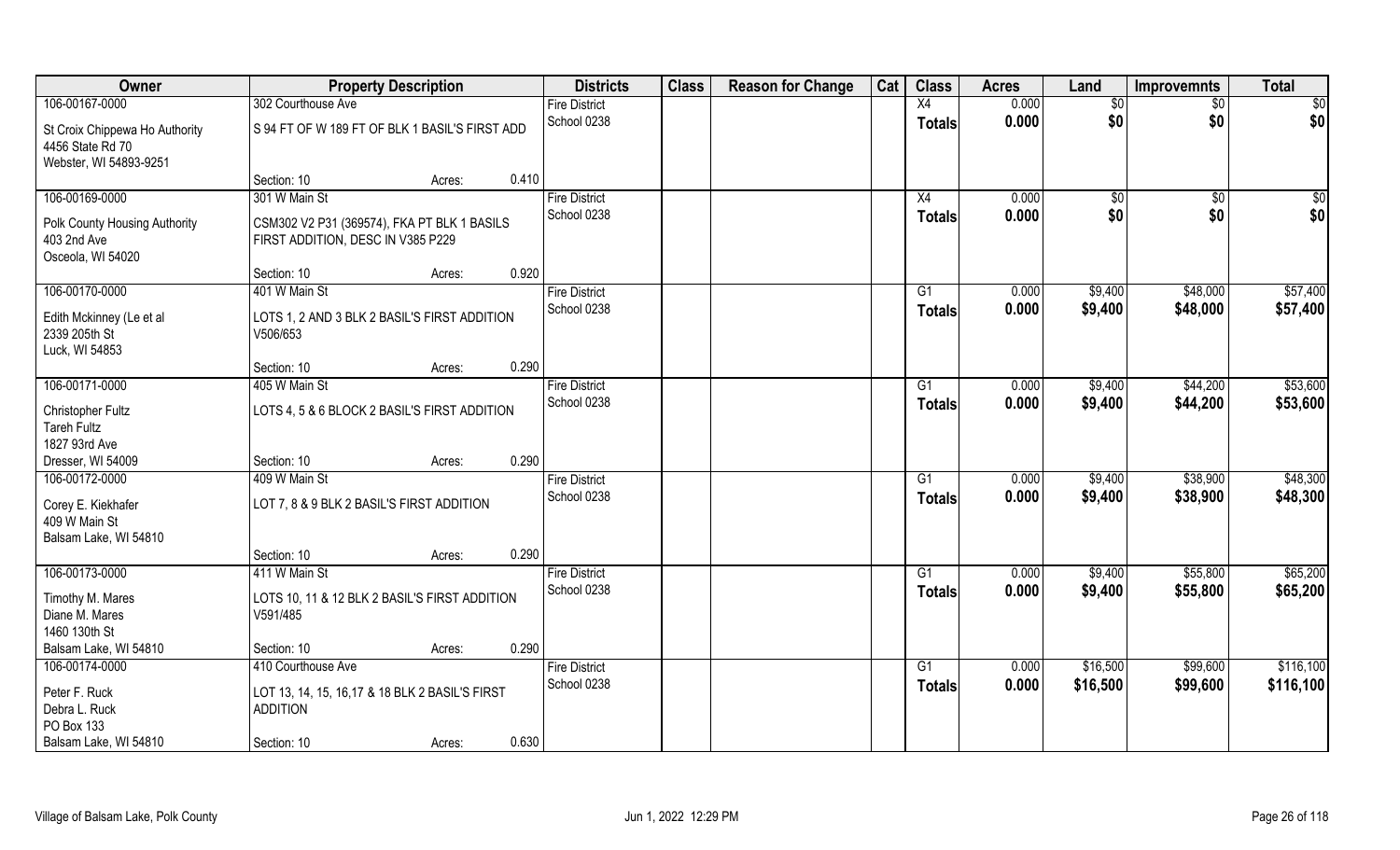| Owner                 | <b>Property Description</b>                      |       | <b>Districts</b>     | <b>Class</b> | <b>Reason for Change</b> | Cat | <b>Class</b>  | <b>Acres</b> | Land     | <b>Improvemnts</b> | <b>Total</b> |
|-----------------------|--------------------------------------------------|-------|----------------------|--------------|--------------------------|-----|---------------|--------------|----------|--------------------|--------------|
| 106-00175-0000        | 402 Courthouse Ave                               |       | <b>Fire District</b> |              |                          |     | G1            | 0.470        | \$14,500 | \$56,500           | \$71,000     |
| Jacob M. Stevens      | LOTS NINETEEN (19), TWENTY (20), AND             |       | School 0238          |              |                          |     | <b>Totals</b> | 0.470        | \$14,500 | \$56,500           | \$71,000     |
| Hannah M. Stevens     | TWENTY-ONE (21), AND THE SOUTH ONE-HALF (S       |       |                      |              |                          |     |               |              |          |                    |              |
| 132 James Ct          | ?) OF LOTS TWENTY-TWO (22), TWENTY-THREE         |       |                      |              |                          |     |               |              |          |                    |              |
| Balsam Lake, WI 54810 | Section: 10<br>Acres:                            | 0.470 |                      |              |                          |     |               |              |          |                    |              |
| 106-00176-0000        | 109 Basil St                                     |       | <b>Fire District</b> |              |                          |     | G1            | 0.000        | \$7,600  | \$94,200           | \$101,800    |
|                       |                                                  |       | School 0238          |              |                          |     |               |              |          |                    |              |
| Kim A. Hulett         | N 1/2 LOTS 22, 23 & 24 BLK 2 BASIL'S FIRST       |       |                      |              |                          |     | <b>Totals</b> | 0.000        | \$7,600  | \$94,200           | \$101,800    |
| PO Box 474            | <b>ADDITION</b>                                  |       |                      |              |                          |     |               |              |          |                    |              |
| Balsam Lake, WI 54810 |                                                  |       |                      |              |                          |     |               |              |          |                    |              |
|                       | Section: 10<br>Acres:                            | 0.160 |                      |              |                          |     |               |              |          |                    |              |
| 106-00177-0000        | 403 Courthouse Ave                               |       | <b>Fire District</b> |              |                          |     | G1            | 0.000        | \$11,800 | \$72,200           | \$84,000     |
|                       |                                                  |       | School 0238          |              |                          |     | <b>Totals</b> | 0.000        | \$11,800 | \$72,200           | \$84,000     |
| James S. Rochford Jr  | LOTS 1, 2, 3 & 4 BLK 3 BASIL'S FIRST ADDITION    |       |                      |              |                          |     |               |              |          |                    |              |
| Laura A. Rochford     |                                                  |       |                      |              |                          |     |               |              |          |                    |              |
| 2232 100th Ave        |                                                  |       |                      |              |                          |     |               |              |          |                    |              |
| Dresser, WI 54009     | Section: 10<br>Acres:                            | 0.330 |                      |              |                          |     |               |              |          |                    |              |
| 106-00178-0000        | 205 Basil St                                     |       | <b>Fire District</b> |              |                          |     | G1            | 0.000        | \$8,300  | \$51,900           | \$60,200     |
| Jena R. Paquette      | LOTS 5, 6, 7 & 8 BLK 3 BASIL'S FIRST ADDITION    |       | School 0238          |              |                          |     | <b>Totals</b> | 0.000        | \$8,300  | \$51,900           | \$60,200     |
| 205 Basil St          |                                                  |       |                      |              |                          |     |               |              |          |                    |              |
| Balsam Lake, WI 54810 |                                                  |       |                      |              |                          |     |               |              |          |                    |              |
|                       | Section: 10<br>Acres:                            | 0.330 |                      |              |                          |     |               |              |          |                    |              |
| 106-00179-0000        | 213 Basil St                                     |       | <b>Fire District</b> |              |                          |     | G1            | 0.000        | \$11,800 | \$110,100          | \$121,900    |
|                       |                                                  |       | School 0238          |              |                          |     | <b>Totals</b> | 0.000        | \$11,800 | \$110,100          | \$121,900    |
| William D. Morse      | LOTS 9, 10, 11 & 12 BLK 3 BASIL'S FIRST ADDITION |       |                      |              |                          |     |               |              |          |                    |              |
| 213 Basil St          |                                                  |       |                      |              |                          |     |               |              |          |                    |              |
| Balsam Lake, WI 54810 |                                                  |       |                      |              |                          |     |               |              |          |                    |              |
|                       | Section: 10<br>Acres:                            | 0.330 |                      |              |                          |     |               |              |          |                    |              |
| 106-00180-0000        | 406 1st Ave W                                    |       | <b>Fire District</b> |              |                          |     | G1            | 0.000        | \$14,800 | \$50,200           | \$65,000     |
| Austin M. Rutledge    | LOTS 13, 14, 15, 16, 17 & 18 BLK 3 BASIL'S FIRST |       | School 0238          |              |                          |     | <b>Totals</b> | 0.000        | \$14,800 | \$50,200           | \$65,000     |
| Cynthia R. Wahlen     | ADDITION TO THE VILLAGE OF BALSAM LAKE           |       |                      |              |                          |     |               |              |          |                    |              |
| 406 1st Ave W         |                                                  |       |                      |              |                          |     |               |              |          |                    |              |
| Balsam Lake, WI 54810 | Section: 10<br>Acres:                            | 0.490 |                      |              |                          |     |               |              |          |                    |              |
| 106-00181-0000        | 409 Courthouse Ave                               |       | Fire District        |              |                          |     | G1            | 0.000        | \$14,800 | \$79,800           | \$94,600     |
|                       |                                                  |       | School 0238          |              |                          |     |               | 0.000        | \$14,800 | \$79,800           | \$94,600     |
| Heather A. Nelson     | LOTS 19, 20, 21, 22, 23 & 24 BLK 3 BASIL'S FIRST |       |                      |              |                          |     | <b>Totals</b> |              |          |                    |              |
| Jason J. Ramberg      | <b>ADDITION</b>                                  |       |                      |              |                          |     |               |              |          |                    |              |
| PO Box 165            |                                                  |       |                      |              |                          |     |               |              |          |                    |              |
| Balsam Lake, WI 54810 | Section: 10<br>Acres:                            | 0.490 |                      |              |                          |     |               |              |          |                    |              |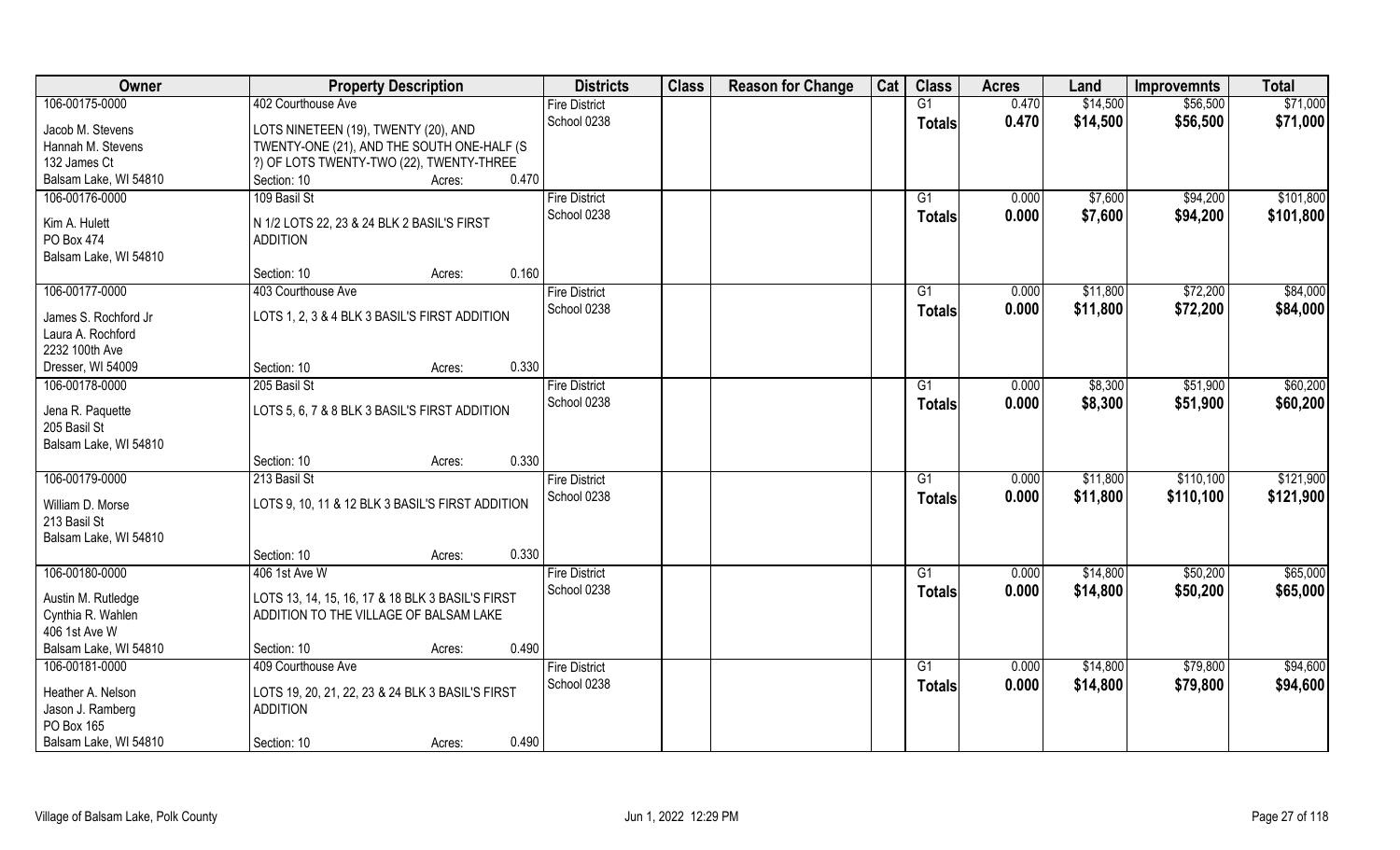| Owner                                 | <b>Property Description</b>                          |        |       | <b>Districts</b>     | <b>Class</b> | <b>Reason for Change</b> | Cat | <b>Class</b>  | <b>Acres</b> | Land     | <b>Improvemnts</b> | <b>Total</b> |
|---------------------------------------|------------------------------------------------------|--------|-------|----------------------|--------------|--------------------------|-----|---------------|--------------|----------|--------------------|--------------|
| 106-00182-0000                        | 209 Tuttle St                                        |        |       | <b>Fire District</b> |              |                          |     | G1            | 0.000        | \$14,600 | \$130,000          | \$144,600    |
| Dean C. Reed                          | LOTS 1, 2, 3, 4, 5, & 6 BLK 4 BASIL'S FIRST ADDITION |        |       | School 0238          |              |                          |     | Totals        | 0.000        | \$14,600 | \$130,000          | \$144,600    |
| Susan K. Reed                         |                                                      |        |       |                      |              |                          |     |               |              |          |                    |              |
| PO Box 231                            |                                                      |        |       |                      |              |                          |     |               |              |          |                    |              |
| Balsam Lake, WI 54810-0231            | Section: 10                                          | Acres: | 0.490 |                      |              |                          |     |               |              |          |                    |              |
| 106-00183-0000                        | 302 1st Ave W                                        |        |       | <b>Fire District</b> |              |                          |     | G1            | 0.000        | \$14,600 | \$141,000          | \$155,600    |
| Kathryn H. Johnson                    | LOTS 7, 8, 9, 10, 11 & 12 BLK 4 BASIL'S FIRST        |        |       | School 0238          |              |                          |     | Totals        | 0.000        | \$14,600 | \$141,000          | \$155,600    |
| 302 1st Ave W                         | <b>ADDITION</b>                                      |        |       |                      |              |                          |     |               |              |          |                    |              |
| Balsam Lake, WI 54810                 |                                                      |        |       |                      |              |                          |     |               |              |          |                    |              |
|                                       | Section: 10                                          | Acres: | 0.490 |                      |              |                          |     |               |              |          |                    |              |
| 106-00184-0000                        | 312 1st Ave W                                        |        |       | <b>Fire District</b> |              |                          |     | G1            | 0.000        | \$13,200 | \$76,900           | \$90,100     |
| Minnesconsin Real Estate Rentals LLC  | LOTS 13, 14, 15, 16 & 17 BLK 4 BASIL'S FIRST         |        |       | School 0238          |              |                          |     | <b>Totals</b> | 0.000        | \$13,200 | \$76,900           | \$90,100     |
| PO Box 342                            | <b>ADDITION</b>                                      |        |       |                      |              |                          |     |               |              |          |                    |              |
| Balsam Lake, WI 54810                 |                                                      |        |       |                      |              |                          |     |               |              |          |                    |              |
|                                       | Section: 10                                          | Acres: | 0.410 |                      |              |                          |     |               |              |          |                    |              |
| 106-00185-0000                        | 204 Basil St                                         |        |       | <b>Fire District</b> |              |                          |     | G1            | 0.000        | \$8,800  | \$99,600           | \$108,400    |
|                                       |                                                      |        |       | School 0238          |              |                          |     | <b>Totals</b> | 0.000        | \$8,800  | \$99,600           | \$108,400    |
| Esther R. Strey (Le et al<br>PO Box 5 | LOTS 18, 19, & 20 BLK 4 BASIL'S FIRST ADDITION       |        |       |                      |              |                          |     |               |              |          |                    |              |
| Balsam Lake, WI 54810                 |                                                      |        |       |                      |              |                          |     |               |              |          |                    |              |
|                                       | Section: 10                                          | Acres: | 0.240 |                      |              |                          |     |               |              |          |                    |              |
| 106-00186-0000                        | 309 Courthouse Ave                                   |        |       | <b>Fire District</b> |              |                          |     | G1            | 0.330        | \$11,700 | \$62,500           | \$74,200     |
|                                       |                                                      |        |       | School 0238          |              |                          |     | <b>Totals</b> | 0.330        | \$11,700 | \$62,500           | \$74,200     |
| Maxine N. Whitney                     | LOT 21, 22, 23 & 24 BLK 4 BASIL'S FIRST ADDITION     |        |       |                      |              |                          |     |               |              |          |                    |              |
| PO Box 102                            |                                                      |        |       |                      |              |                          |     |               |              |          |                    |              |
| Balsam Lake, WI 54810                 |                                                      |        |       |                      |              |                          |     |               |              |          |                    |              |
|                                       | Section: 10                                          | Acres: | 0.330 |                      |              |                          |     |               |              |          |                    |              |
| 106-00187-0000                        | 701 Main St                                          |        |       | <b>Fire District</b> |              |                          |     | G1            | 0.000        | \$9,800  | \$89,500           | \$99,300     |
| Gregory R. Nelson                     | LOT 1, 2, 3, 4 BLK 1 ORIGINAL PLAT                   |        |       | School 0238          |              |                          |     | <b>Totals</b> | 0.000        | \$9,800  | \$89,500           | \$99,300     |
| 701 Main St                           |                                                      |        |       |                      |              |                          |     |               |              |          |                    |              |
| Balsam Lake, WI 54810                 |                                                      |        |       |                      |              |                          |     |               |              |          |                    |              |
|                                       | Section: 10                                          | Acres: | 0.200 |                      |              |                          |     |               |              |          |                    |              |
| 106-00188-0000                        |                                                      |        |       | <b>Fire District</b> |              |                          |     | G1            | 0.000        | \$600    | $\sqrt{6}$         | \$600        |
| James M. Duncan Jr                    | LOTS 5 & 6 BLK 1 ORIGINAL PLAT                       |        |       | School 0238          |              |                          |     | <b>Totals</b> | 0.000        | \$600    | \$0                | \$600        |
| Lori A. Duncan                        |                                                      |        |       |                      |              |                          |     |               |              |          |                    |              |
| 712 Old Main St                       |                                                      |        |       |                      |              |                          |     |               |              |          |                    |              |
| Balsam Lake, WI 54810                 | Section: 10                                          | Acres: | 0.100 |                      |              |                          |     |               |              |          |                    |              |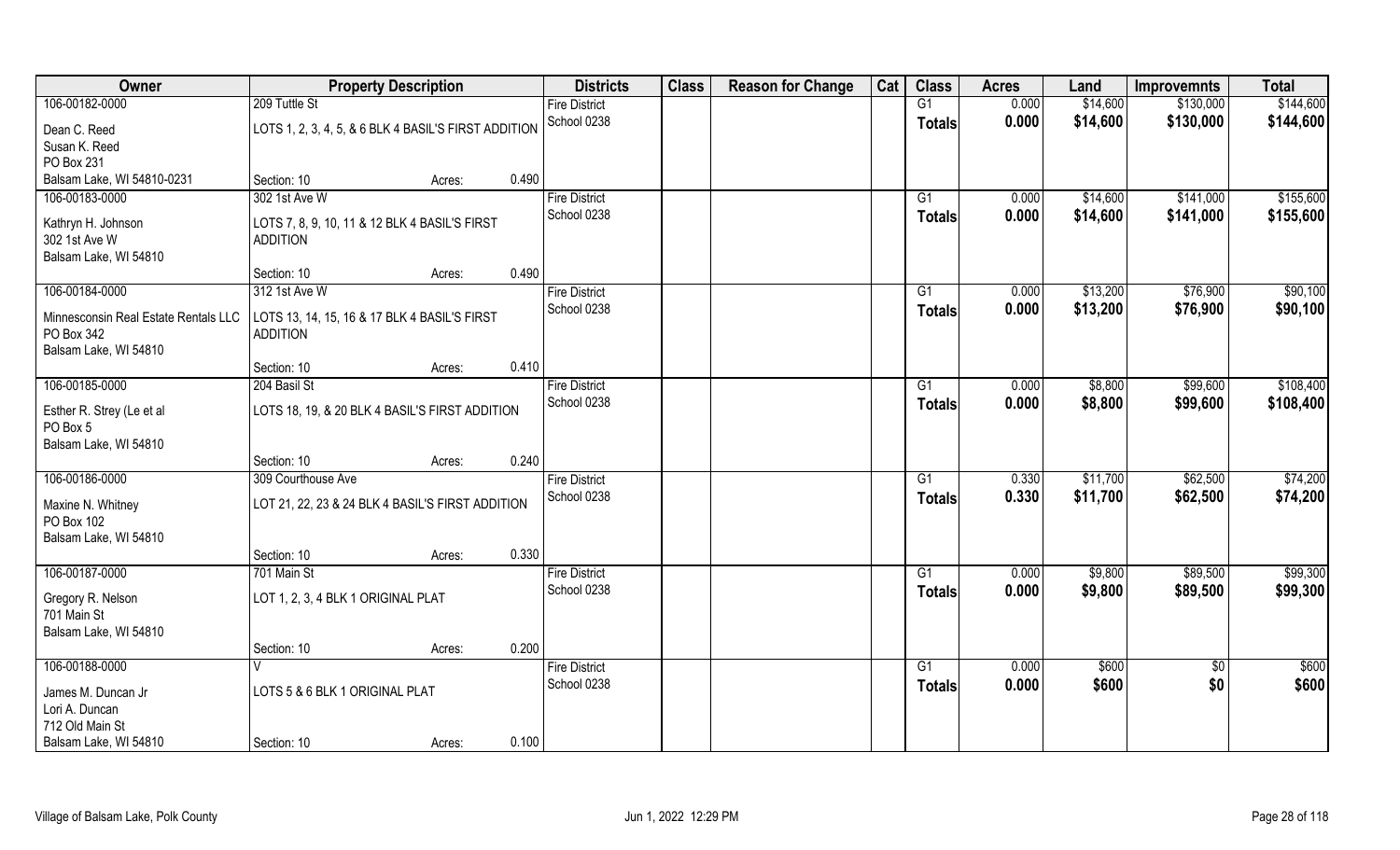| Owner                                                                  | <b>Property Description</b>                                                                                                                                    |                 | <b>Districts</b>                    | <b>Class</b> | <b>Reason for Change</b> | Cat | <b>Class</b>                            | <b>Acres</b>   | Land                   | Improvemnts            | <b>Total</b> |
|------------------------------------------------------------------------|----------------------------------------------------------------------------------------------------------------------------------------------------------------|-----------------|-------------------------------------|--------------|--------------------------|-----|-----------------------------------------|----------------|------------------------|------------------------|--------------|
| 106-00189-0000<br>Polk County                                          | LOTS 7 TO 12, BLK 1, ORIGINAL PLAT VILLAGE OF                                                                                                                  |                 | <b>Fire District</b><br>School 0238 |              |                          |     | $\overline{\text{X3}}$<br><b>Totals</b> | 0.000<br>0.000 | $\overline{50}$<br>\$0 | $\overline{50}$<br>\$0 | \$0<br>\$0   |
| 100 Polk County Plz<br>Balsam Lake, WI 54810                           | <b>BALSAM LAKE</b>                                                                                                                                             |                 |                                     |              |                          |     |                                         |                |                        |                        |              |
|                                                                        | Section: 10                                                                                                                                                    | 0.300<br>Acres: |                                     |              |                          |     |                                         |                |                        |                        |              |
| 106-00190-0000                                                         |                                                                                                                                                                |                 | <b>Fire District</b>                |              |                          |     | G1                                      | 0.000          | \$4,900                | $\overline{50}$        | \$4,900      |
| Stanley H. Daikawa<br>Janice Daikawa<br>5982 133rd Street Ct W         | LOT 13 AND 14, BLK 1, ORIGINAL PLAT                                                                                                                            |                 | School 0238                         |              |                          |     | <b>Totals</b>                           | 0.000          | \$4,900                | \$0                    | \$4,900      |
| Apple Valley, MN 55124                                                 | Section: 10                                                                                                                                                    | 0.100<br>Acres: |                                     |              |                          |     |                                         |                |                        |                        |              |
| 106-00191-0000                                                         |                                                                                                                                                                |                 | <b>Fire District</b>                |              |                          |     | X3                                      | 0.000          | $\sqrt[6]{2}$          | $\sqrt{6}$             | \$0          |
| Polk County<br>100 Polk County Plz<br>Balsam Lake, WI 54810            | LOT 15 AND 16, BLK 1, ORIGINAL PLAT VILLAGE OF<br><b>BALSAM LAKE</b>                                                                                           |                 | School 0238                         |              |                          |     | <b>Totals</b>                           | 0.000          | \$0                    | \$0                    | \$0          |
|                                                                        | Section: 10                                                                                                                                                    | 0.150<br>Acres: |                                     |              |                          |     |                                         |                |                        |                        |              |
| 106-00192-0000                                                         | 701 Pine St                                                                                                                                                    |                 | <b>Fire District</b>                |              |                          |     | G <sub>1</sub>                          | 0.000          | \$11,200               | \$81,900               | \$93,100     |
| Evelyn Flenniken<br>701 Pine St<br>Balsam Lake, WI 54810               | LOT 1 AND 2, BLK 2, AND 1/2 VAC ST ADJ N SIDE<br>AND LOT 12, BLK 7, AND 1/2 VAC ST ADJ S SIDE<br>ORIGINAL PLAT AND PT OF ALLEY VAC IN V474 P100<br>Section: 10 | 0.320<br>Acres: | School 0238                         |              |                          |     | <b>Totals</b>                           | 0.000          | \$11,200               | \$81,900               | \$93,100     |
| 106-00193-0000                                                         |                                                                                                                                                                |                 | <b>Fire District</b>                |              |                          |     | G <sub>1</sub>                          | 0.000          | \$5,000                | \$0                    | \$5,000      |
| Paul F Elvin Family Trust<br>13292 Ellice Ct<br>Apple Valley, MN 55124 | LOT 3 AND 4, BLK 2, ORIGINAL PLAT AND PT OF<br>ALLEY VAC IN V474 P100                                                                                          |                 | School 0238                         |              |                          |     | <b>Totals</b>                           | 0.000          | \$5,000                | \$0                    | \$5,000      |
|                                                                        | Section: 10                                                                                                                                                    | 0.130<br>Acres: |                                     |              |                          |     |                                         |                |                        |                        |              |
| 106-00194-0000                                                         |                                                                                                                                                                |                 | <b>Fire District</b>                |              |                          |     | X3                                      | 0.000          | \$0                    | \$0                    | \$0          |
| Polk County<br>100 Polk County Plz<br>Balsam Lake, WI 54810            | LOTS 5 TO 16, BLK 2, ORIGINAL PLAT VILLAGE OF<br>BALSAM LAKE AND PT OF ALLEY VAC IN V474 P100                                                                  |                 | School 0238                         |              |                          |     | <b>Totals</b>                           | 0.000          | \$0                    | \$0                    | \$0          |
|                                                                        | Section: 10                                                                                                                                                    | 0.810<br>Acres: |                                     |              |                          |     |                                         |                |                        |                        |              |
| 106-00195-0000                                                         | 712 Old Main St                                                                                                                                                |                 | <b>Fire District</b>                |              |                          |     | G1                                      | 0.000          | \$14,600               | \$169,600              | \$184,200    |
| James M. Duncan Jr<br>Lori A. Duncan<br>712 Old Main St                | LOTS 17 TO 24, BLK 2, ORIGINAL PLAT DESC IN V532<br>P455 AND PT OF ALLEY VAC IN V474 P100                                                                      |                 | School 0238                         |              |                          |     | <b>Totals</b>                           | 0.000          | \$14,600               | \$169,600              | \$184,200    |
| Balsam Lake, WI 54810                                                  | Section: 10                                                                                                                                                    | 0.560<br>Acres: |                                     |              |                          |     |                                         |                |                        |                        |              |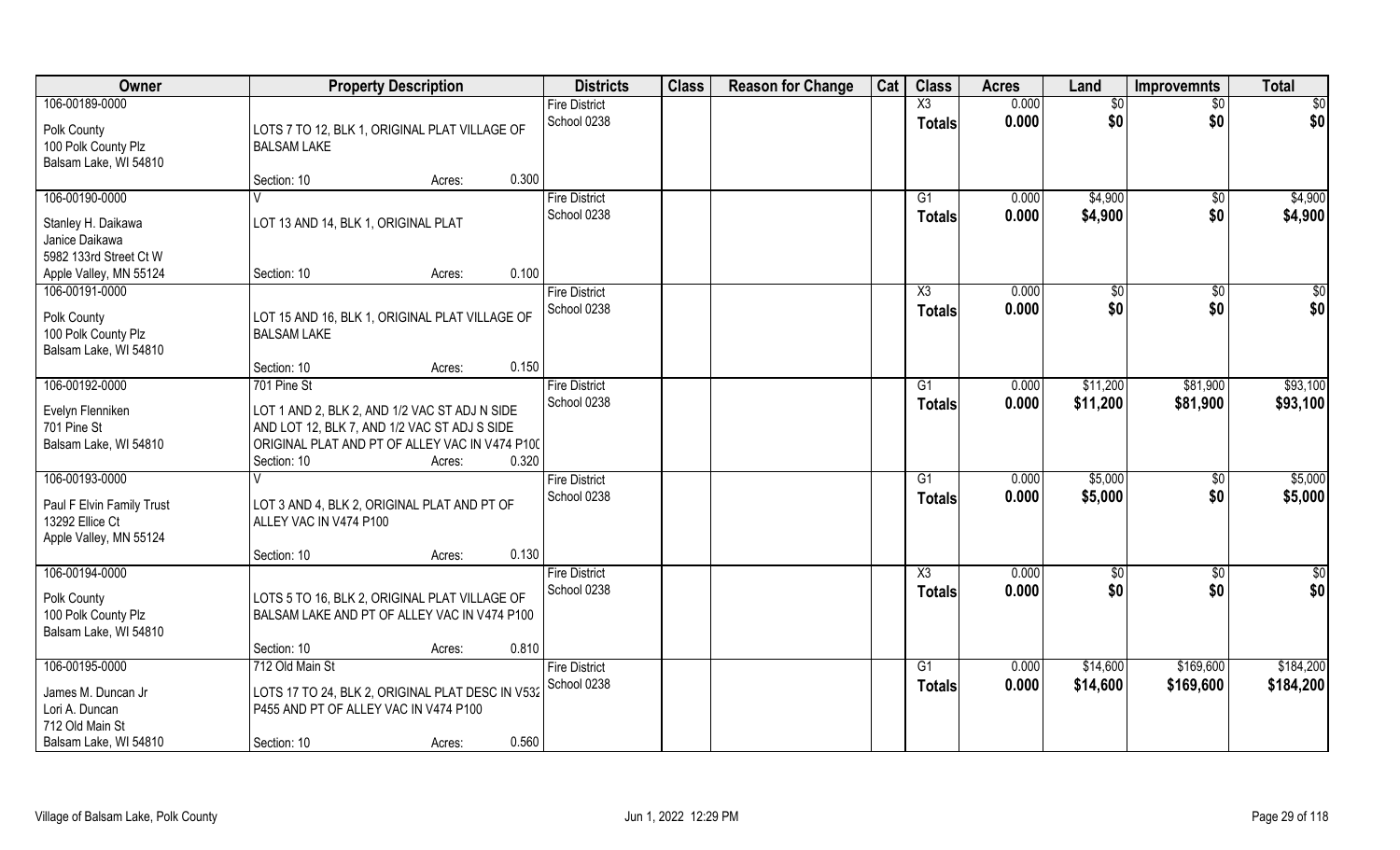| Owner                                             | <b>Property Description</b>                                       | <b>Districts</b>     | <b>Class</b> | <b>Reason for Change</b> | Cat | <b>Class</b>    | <b>Acres</b> | Land          | <b>Improvemnts</b> | <b>Total</b> |
|---------------------------------------------------|-------------------------------------------------------------------|----------------------|--------------|--------------------------|-----|-----------------|--------------|---------------|--------------------|--------------|
| 106-00196-0000                                    | 704 Old Main St                                                   | <b>Fire District</b> |              |                          |     | $\overline{G1}$ | 0.000        | \$14,200      | $\overline{50}$    | \$14,200     |
| James M. Duncan Jr                                | LOTS 25, 26, 27, 28, 29, 30, 31, 32 AND 1/2 VAC ST                | School 0238          |              |                          |     | Totals          | 0.000        | \$14,200      | \$0                | \$14,200     |
| Lori A. Duncan                                    | ADJ N SIDE BLK 2 ORIGINAL PLAT AND PART OF                        |                      |              |                          |     |                 |              |               |                    |              |
| 712 Old Main St                                   | ALLEY VACATED IN 474/100                                          |                      |              |                          |     |                 |              |               |                    |              |
| Balsam Lake, WI 54810                             | 0.570<br>Section: 10<br>Acres:                                    |                      |              |                          |     |                 |              |               |                    |              |
| 106-00197-0000                                    |                                                                   | <b>Fire District</b> |              |                          |     | X3              | 0.000        | $\sqrt[6]{}$  | \$0                | \$0          |
|                                                   |                                                                   | School 0238          |              |                          |     | Totals          | 0.000        | \$0           | \$0                | \$0          |
| Polk County (Highway Dept)<br>100 Polk County Plz | LOTS 1 TO 32 BLK 3 ORIGINAL PLAT VILLAGE OF<br><b>BALSAM LAKE</b> |                      |              |                          |     |                 |              |               |                    |              |
| Balsam Lake, WI 54810                             |                                                                   |                      |              |                          |     |                 |              |               |                    |              |
|                                                   | 3.040<br>Section: 10<br>Acres:                                    |                      |              |                          |     |                 |              |               |                    |              |
| 106-00198-0000                                    |                                                                   | <b>Fire District</b> |              |                          |     | X3              | 0.000        | $\sqrt[6]{3}$ | $\sqrt[6]{3}$      | \$0          |
|                                                   |                                                                   | School 0238          |              |                          |     | <b>Totals</b>   | 0.000        | \$0           | \$0                | \$0          |
| Polk County (Highway Dept)                        | LOTS 1 TO 32 BLK 4 ORIGINAL PLAT VILLAGE OF                       |                      |              |                          |     |                 |              |               |                    |              |
| 100 Polk County Plz                               | <b>BALSAM LAKE</b>                                                |                      |              |                          |     |                 |              |               |                    |              |
| Balsam Lake, WI 54810                             |                                                                   |                      |              |                          |     |                 |              |               |                    |              |
|                                                   | 2.670<br>Section: 10<br>Acres:                                    |                      |              |                          |     |                 |              |               |                    |              |
| 106-00199-0000                                    |                                                                   | <b>Fire District</b> |              |                          |     | X3              | 0.000        | \$0           | $\sqrt[6]{3}$      | \$0          |
| Polk County (Highway Dept)                        | LOTS 1 TO 24 BLK 5 ORIGINAL PLAT VILLAGE OF                       | School 0238          |              |                          |     | <b>Totals</b>   | 0.000        | \$0           | \$0                | \$0          |
| 100 Polk County Plz                               | <b>BALSAM LAKE</b>                                                |                      |              |                          |     |                 |              |               |                    |              |
| Balsam Lake, WI 54810                             |                                                                   |                      |              |                          |     |                 |              |               |                    |              |
|                                                   | 1.950<br>Section: 10<br>Acres:                                    |                      |              |                          |     |                 |              |               |                    |              |
| 106-00200-0000                                    | 601 Old Main St                                                   | <b>Fire District</b> |              |                          |     | G1              | 0.000        | \$11,600      | \$91,600           | \$103,200    |
| Gary E. Johnson                                   | LOTS 1,2,3 & 4 BLK 6 ORIGINAL PLAT                                | School 0238          |              |                          |     | <b>Totals</b>   | 0.000        | \$11,600      | \$91,600           | \$103,200    |
| 601 Old Main St                                   |                                                                   |                      |              |                          |     |                 |              |               |                    |              |
| Balsam Lake, WI 54810                             |                                                                   |                      |              |                          |     |                 |              |               |                    |              |
|                                                   | 0.320<br>Section: 10<br>Acres:                                    |                      |              |                          |     |                 |              |               |                    |              |
| 106-00201-0000                                    | 605 Old Main St                                                   | <b>Fire District</b> |              |                          |     | G1              | 0.350        | \$12,200      | \$22,700           | \$34,900     |
| Gary E. Johnson                                   | LOTS 5, 6, 7 & 8 BLK 6 & PT LOT 9 BLK 6 ORIGINAL                  | School 0238          |              |                          |     | <b>Totals</b>   | 0.350        | \$12,200      | \$22,700           | \$34,900     |
| 601 Old Main St                                   | <b>PLAT</b>                                                       |                      |              |                          |     |                 |              |               |                    |              |
| Balsam Lake, WI 54810                             |                                                                   |                      |              |                          |     |                 |              |               |                    |              |
|                                                   | 0.350<br>Section: 10<br>Acres:                                    |                      |              |                          |     |                 |              |               |                    |              |
| 106-00202-0000                                    | 609 Old Main St                                                   | <b>Fire District</b> |              |                          |     | $\overline{G1}$ | 0.000        | \$12,200      | \$54,300           | \$66,500     |
|                                                   |                                                                   | School 0238          |              |                          |     | <b>Totals</b>   | 0.000        | \$12,200      | \$54,300           | \$66,500     |
| Melissa M. Miller                                 | LOT 9 EXC V 363 P 72, ALL 10, 11 & 12 & 1/2 VAC ST                |                      |              |                          |     |                 |              |               |                    |              |
| Christopher Todd                                  | ADJ S SIDE LOT 12 BLK 6 ORIGINAL PLAT                             |                      |              |                          |     |                 |              |               |                    |              |
| 609 Old Main St                                   |                                                                   |                      |              |                          |     |                 |              |               |                    |              |
| Balsam Lake, WI 54810                             | 0.370<br>Section: 10<br>Acres:                                    |                      |              |                          |     |                 |              |               |                    |              |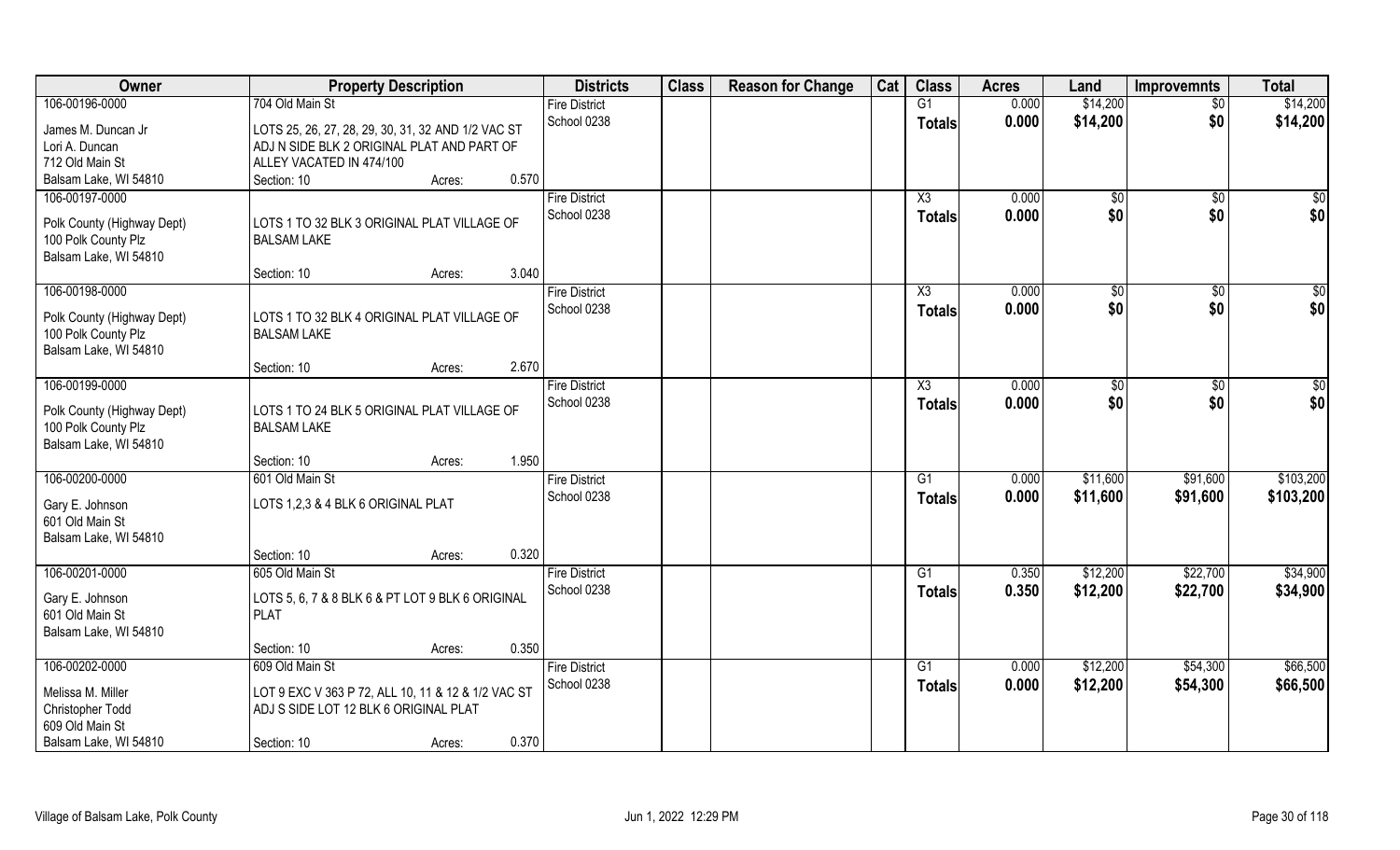| Owner                                                                                               | <b>Property Description</b>                                                                                                                           | <b>Districts</b>                    | <b>Class</b> | <b>Reason for Change</b> | Cat | <b>Class</b>                    | <b>Acres</b>   | Land                | <b>Improvemnts</b>     | <b>Total</b>         |
|-----------------------------------------------------------------------------------------------------|-------------------------------------------------------------------------------------------------------------------------------------------------------|-------------------------------------|--------------|--------------------------|-----|---------------------------------|----------------|---------------------|------------------------|----------------------|
| 106-00203-0000                                                                                      |                                                                                                                                                       | <b>Fire District</b>                |              |                          |     | $\overline{\text{X3}}$          | 0.000          | \$0                 | $\overline{50}$        | $\overline{50}$      |
| Polk County (Highway Dept)<br>100 Polk County Plz<br>Balsam Lake, WI 54810                          | LOTS 13 TO 24 BLK 6 ORIGINAL PLAT VILLAGE OF<br><b>BALSAM LAKE</b>                                                                                    | School 0238                         |              |                          |     | <b>Totals</b>                   | 0.000          | \$0                 | \$0                    | \$0                  |
|                                                                                                     | 1.030<br>Section: 10<br>Acres:                                                                                                                        |                                     |              |                          |     |                                 |                |                     |                        |                      |
| 106-00205-0000<br>Wisconsin Dot<br>PO Box 429                                                       | LOTS 1,2, 3,4,5 & 6 BLK 7 ORIGINAL PLAT AND PART<br>OF ALLEY VACATED IN 474/100                                                                       | <b>Fire District</b><br>School 0238 |              |                          |     | X <sub>2</sub><br><b>Totals</b> | 0.000<br>0.000 | $\sqrt[6]{}$<br>\$0 | $\overline{50}$<br>\$0 | $\sqrt{50}$<br>\$0   |
| Superior, WI 54880                                                                                  | 0.380<br>Section: 10<br>Acres:                                                                                                                        |                                     |              |                          |     |                                 |                |                     |                        |                      |
| 106-00207-0000                                                                                      |                                                                                                                                                       | <b>Fire District</b>                |              |                          |     | G1                              | 0.000          | \$1,300             | $\sqrt[6]{30}$         | \$1,300              |
| Jason Bump<br>Geni Bump<br>601 Main St                                                              | LOT 7 BLK 7 ORIGINAL PLAT                                                                                                                             | School 0238                         |              |                          |     | <b>Totals</b>                   | 0.000          | \$1,300             | \$0                    | \$1,300              |
| Balsam Lake, WI 54810                                                                               | 0.060<br>Section: 10<br>Acres:                                                                                                                        |                                     |              |                          |     |                                 |                |                     |                        |                      |
| 106-00208-0000                                                                                      | 609 Pine St                                                                                                                                           | <b>Fire District</b>                |              |                          |     | G <sub>1</sub>                  | 0.000          | \$10,100            | \$117,800              | \$127,900            |
| Vicki D. Hart<br>c/o James A. Carlson<br>PO Box 263                                                 | LOT 8, 9, 10 & 11 BLK 7 ORIGINAL PLAT AND PART<br>OF ALLEY VACATED IN 474/100                                                                         | School 0238                         |              |                          |     | <b>Totals</b>                   | 0.000          | \$10,100            | \$117,800              | \$127,900            |
| Balsam Lake, WI 54810-0263                                                                          | 0.250<br>Section: 10<br>Acres:                                                                                                                        |                                     |              |                          |     |                                 |                |                     |                        |                      |
| 106-00210-0000<br>Melissa M. Miller<br>Christopher Todd<br>609 Old Main St<br>Balsam Lake, WI 54810 | Old Main St Unit GAR<br>LOT 13 BLK 7 & 1/2 VAC ST ADJ S SIDE ORIGINAL<br>PLAT AND PART OF ALLEY VACATED IN 474/100<br>0.130<br>Section: 10<br>Acres:  | <b>Fire District</b><br>School 0238 |              |                          |     | G1<br><b>Totals</b>             | 0.000<br>0.000 | \$5,000<br>\$5,000  | \$10,400<br>\$10,400   | \$15,400<br>\$15,400 |
| 106-00211-0000                                                                                      |                                                                                                                                                       | <b>Fire District</b>                |              |                          |     | G1                              | 0.000          | \$4,000             | \$0                    | \$4,000              |
| Vicki D. Hart<br>PO Box 263<br>Balsam Lake, WI 54810-0263                                           | LOT 14 BLK 7 ORIGINAL PLAT V 472/950 EXC W 56' E<br>1/2 LOT 15 & ALL LOT 16 AND PART OF ALLEY<br>VACATED IN 474/100<br>0.130<br>Section: 10<br>Acres: | School 0238                         |              |                          |     | <b>Totals</b>                   | 0.000          | \$4,000             | \$0                    | \$4,000              |
| 106-00212-0000<br>Melissa M. Miller<br>Christopher Todd<br>609 Old Main St<br>Balsam Lake, WI 54810 | W 56' OF LOT 14 BLK 7 ORIG PLT & W 1/2 LOT 15<br>0.060<br>Section: 10<br>Acres:                                                                       | <b>Fire District</b><br>School 0238 |              |                          |     | G1<br><b>Totals</b>             | 0.000<br>0.000 | \$2,900<br>\$2,900  | $\overline{50}$<br>\$0 | \$2,900<br>\$2,900   |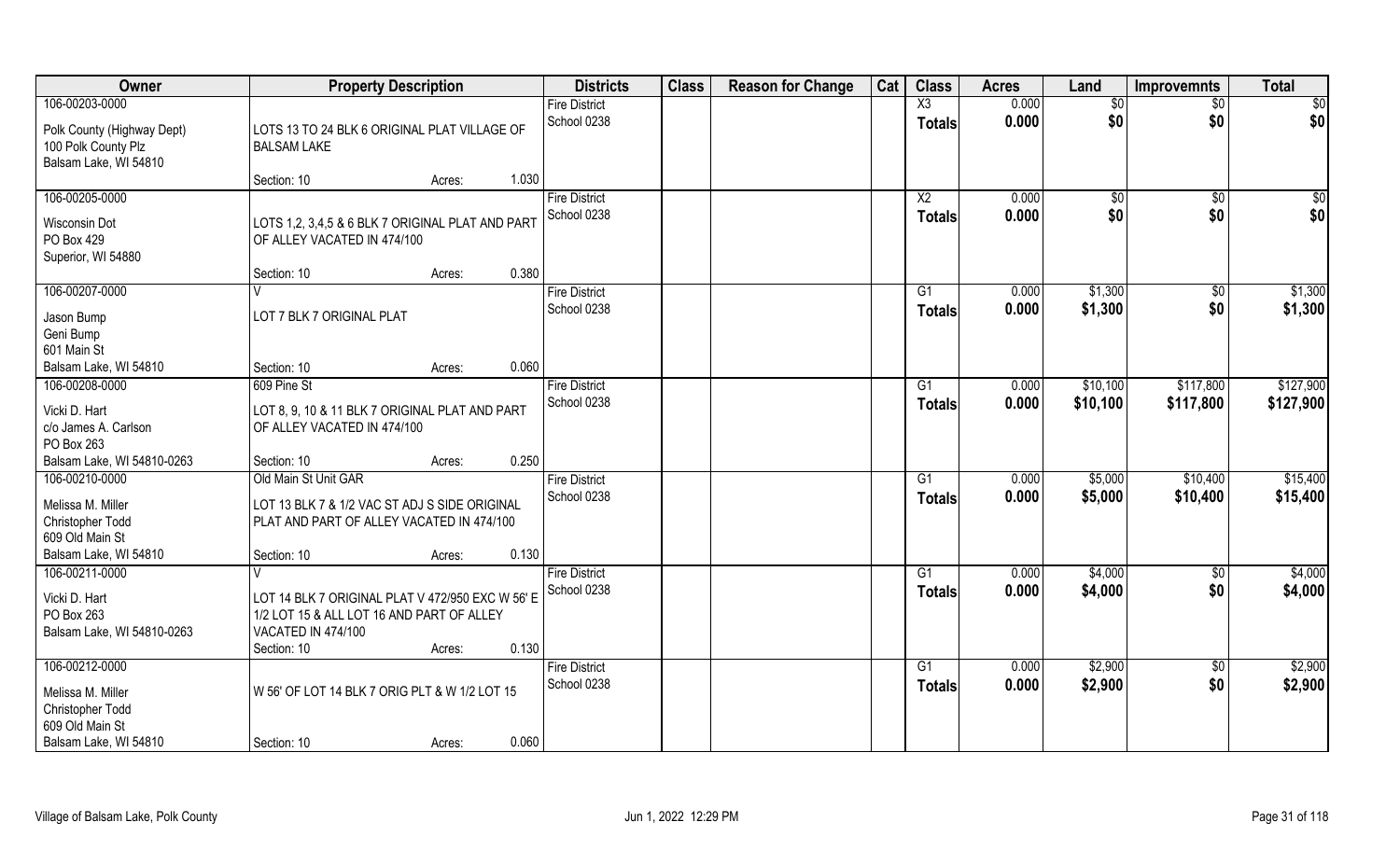| Owner                                                                            | <b>Property Description</b>                                                 | <b>Districts</b>                                        | <b>Class</b> | <b>Reason for Change</b> | Cat | <b>Class</b>        | <b>Acres</b>   | Land          | <b>Improvemnts</b> | <b>Total</b>    |
|----------------------------------------------------------------------------------|-----------------------------------------------------------------------------|---------------------------------------------------------|--------------|--------------------------|-----|---------------------|----------------|---------------|--------------------|-----------------|
| 106-00215-0000                                                                   | 601 Main St                                                                 | <b>Fire District</b>                                    |              |                          |     | G1                  | 0.000          | \$14,900      | \$63,700           | \$78,600        |
| Jason Bump<br>Geni Bump<br>601 Main St                                           | LOTS 17 THRU 24 BLK 7 ORIGINAL PLAT AND PART<br>OF ALLEY VACATED IN 474/100 | School 0238                                             |              |                          |     | <b>Totals</b>       | 0.000          | \$14,900      | \$63,700           | \$78,600        |
| Balsam Lake, WI 54810                                                            | 0.510<br>Section: 10<br>Acres:                                              |                                                         |              |                          |     |                     |                |               |                    |                 |
| 106-00216-0000                                                                   |                                                                             | <b>Fire District</b>                                    |              |                          |     | X4                  | 0.000          | $\sqrt[6]{}$  | $\sqrt{$0}$        | $\sqrt{50}$     |
| Village of Balsam Lake<br>404 Main St<br>Balsam Lake, WI 54810                   | LOT 1 BLK 8 ORIGINAL PLAT (COUNTY HIGHWAY<br>SHOP BLDG)                     | School 0238<br>TIF <sub>6</sub>                         |              |                          |     | Totals              | 0.000          | \$0           | \$0                | \$0             |
|                                                                                  | 0.050<br>Section: 10<br>Acres:                                              |                                                         |              |                          |     |                     |                |               |                    |                 |
| 106-00217-0000                                                                   |                                                                             | <b>Fire District</b>                                    |              |                          |     | X4                  | 0.000          | \$0           | $\sqrt[6]{3}$      | $\sqrt{50}$     |
| Village of Balsam Lake<br>404 Main St                                            | LOTS 2 TO 20 INCL BLK 8 ORIGINAL PLAT                                       | School 0238<br>TIF <sub>6</sub>                         |              |                          |     | <b>Totals</b>       | 0.000          | \$0           | \$0                | \$0             |
| Balsam Lake, WI 54810                                                            | 1.160<br>Section: 10<br>Acres:                                              |                                                         |              |                          |     |                     |                |               |                    |                 |
| 106-00218-0000                                                                   |                                                                             | <b>Fire District</b>                                    |              |                          |     | X4                  | 0.000          | $\sqrt[6]{3}$ | $\sqrt[6]{3}$      | \$0             |
| Village of Balsam Lake<br>404 Main St<br>Balsam Lake, WI 54810                   | LOT 1 TO 17 BLK 9 ORIGINAL PLAT                                             | School 0238<br>TIF <sub>6</sub>                         |              |                          |     | <b>Totals</b>       | 0.000          | \$0           | \$0                | \$0             |
|                                                                                  | 0.630<br>Section: 10<br>Acres:                                              |                                                         |              |                          |     |                     |                |               |                    |                 |
| 106-00219-0000<br>Village of Balsam Lake<br>404 Main St<br>Balsam Lake, WI 54810 | LOT 18 BLK 9 ORIGINAL PLAT (COUNTY HIGHWAY<br>SHOP BLDG)                    | <b>Fire District</b><br>School 0238<br>TIF <sub>6</sub> |              |                          |     | X4<br><b>Totals</b> | 0.000<br>0.000 | \$0<br>\$0    | \$0<br>\$0         | \$0<br>\$0      |
|                                                                                  | 0.060<br>Section: 10<br>Acres:                                              |                                                         |              |                          |     |                     |                |               |                    |                 |
| 106-00220-0000                                                                   | 518 Main St                                                                 | <b>Fire District</b>                                    |              |                          |     | X4                  | 0.000          | \$0           | \$0                | \$0             |
| Village of Balsam Lake<br>404 Main St                                            | LOTS 19-24 INCL BLK 9 ORIGINAL PLAT                                         | School 0238<br>TIF <sub>6</sub>                         |              |                          |     | <b>Totals</b>       | 0.000          | \$0           | \$0                | \$0             |
| Balsam Lake, WI 54810                                                            | 0.370<br>Section: 10                                                        |                                                         |              |                          |     |                     |                |               |                    |                 |
| 106-00221-0000                                                                   | Acres:<br>501 Main St                                                       | <b>Fire District</b>                                    |              |                          |     | X4                  | 0.000          | $\sqrt{$0}$   | $\sqrt{$0}$        | $\overline{50}$ |
| Village of Balsam Lake<br>404 Main St<br>Balsam Lake, WI 54810                   | LOTS 1 TO 12 INCL BLK 10 ORIGINAL PLAT                                      | School 0238<br>TIF <sub>5</sub>                         |              |                          |     | <b>Totals</b>       | 0.000          | \$0           | \$0                | \$0             |
|                                                                                  | 0.950<br>Section: 10<br>Acres:                                              |                                                         |              |                          |     |                     |                |               |                    |                 |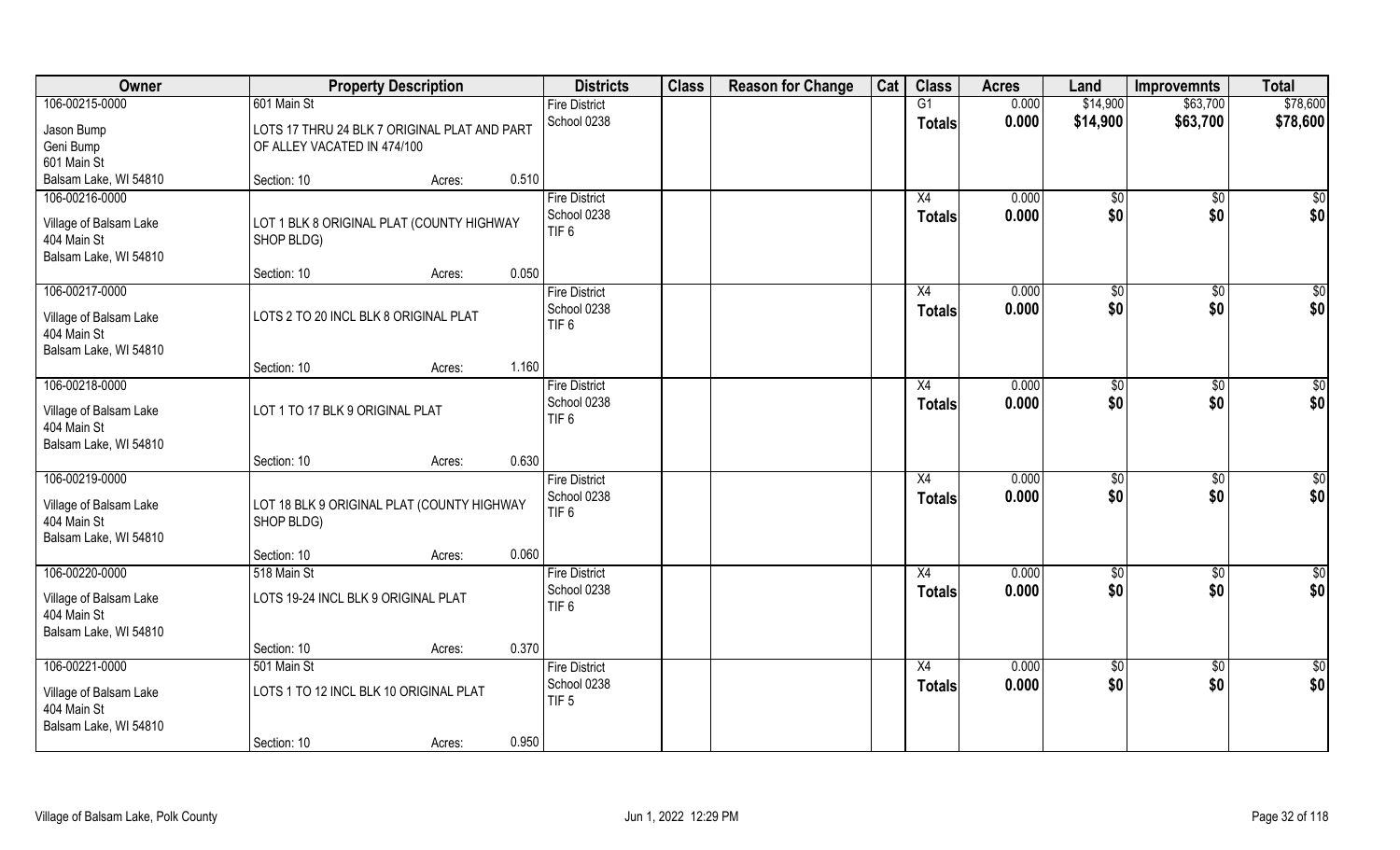| Owner                           | <b>Property Description</b>                         | <b>Districts</b>                | <b>Class</b> | <b>Reason for Change</b> | Cat | <b>Class</b>  | <b>Acres</b> | Land     | <b>Improvemnts</b> | <b>Total</b> |
|---------------------------------|-----------------------------------------------------|---------------------------------|--------------|--------------------------|-----|---------------|--------------|----------|--------------------|--------------|
| 106-00222-0000                  | 510 Pearl St                                        | <b>Fire District</b>            |              |                          |     | G2            | 0.000        | \$24,000 | \$362,000          | \$386,000    |
| Twelve Thirteen Properties, LLC | LOT 13, 14, 15, 16, 17, 18, 19 & 20 BLK 10 ORIGINAL | School 0238                     |              |                          |     | <b>Totals</b> | 0.000        | \$24,000 | \$362,000          | \$386,000    |
| 5865 Neal Ave N Ste 310         | PLAT VILLAGE OF BALSAM LAKE                         | TIF <sub>5</sub>                |              |                          |     |               |              |          |                    |              |
| Stillwater, MN 55082            |                                                     |                                 |              |                          |     |               |              |          |                    |              |
|                                 | 0.630<br>Section: 10<br>Acres:                      |                                 |              |                          |     |               |              |          |                    |              |
| 106-00222-0100                  | 113 3rd Ave W                                       | <b>Fire District</b>            |              |                          |     | G1            | 0.000        | \$16,700 | \$72,500           | \$89,200     |
| Mark C. Willey                  | LOTS 21, 22, 23, & 24 BLK 10 ORIGINAL PLAT          | School 0238                     |              |                          |     | <b>Totals</b> | 0.000        | \$16,700 | \$72,500           | \$89,200     |
| 143 230th St                    |                                                     | TIF <sub>5</sub>                |              |                          |     |               |              |          |                    |              |
| Osceola, WI 54020-5938          |                                                     |                                 |              |                          |     |               |              |          |                    |              |
|                                 | 0.320<br>Section: 10<br>Acres:                      |                                 |              |                          |     |               |              |          |                    |              |
| 106-00223-0000                  |                                                     | <b>Fire District</b>            |              |                          |     | G1            | 0.000        | \$600    | $\sqrt[6]{}$       | \$600        |
| Sally J. Wulf                   | LOTS 1 THRU 4 BLK 11 ORIGINAL PLAT EXC THE          | School 0238                     |              |                          |     | <b>Totals</b> | 0.000        | \$600    | \$0                | \$600        |
| PO Box 128                      | EAST 120' OF LOTS 1,2,3 & 4                         | TIF <sub>5</sub>                |              |                          |     |               |              |          |                    |              |
| Balsam Lake, WI 54810-0128      |                                                     |                                 |              |                          |     |               |              |          |                    |              |
|                                 | 0.050<br>Section: 10<br>Acres:                      |                                 |              |                          |     |               |              |          |                    |              |
| 106-00223-0100                  | 203 3rd Ave W                                       | <b>Fire District</b>            |              |                          |     | G1            | 0.000        | \$10,700 | \$80,800           | \$91,500     |
| Michael E. Dagostino            | THE E 120' OF LOTS 1,2,3 & 4 BLOCK 11 ORIGINAL      | School 0238                     |              |                          |     | <b>Totals</b> | 0.000        | \$10,700 | \$80,800           | \$91,500     |
| 203 3rd Ave W                   | <b>PLAT</b>                                         | TIF <sub>5</sub>                |              |                          |     |               |              |          |                    |              |
| Balsam Lake, WI 54810           |                                                     |                                 |              |                          |     |               |              |          |                    |              |
|                                 | 0.280<br>Section: 10<br>Acres:                      |                                 |              |                          |     |               |              |          |                    |              |
| 106-00223-0200                  |                                                     | <b>Fire District</b>            |              |                          |     | G1            | 0.000        | \$14,000 | \$0                | \$14,000     |
| William J. Dunnigan             | LOTS 5 THRU 12 BLK 11 ORIGINAL PLAT                 | School 0238                     |              |                          |     | <b>Totals</b> | 0.000        | \$14,000 | \$0                | \$14,000     |
| 168 Griggs St N                 |                                                     | TIF <sub>5</sub>                |              |                          |     |               |              |          |                    |              |
| Saint Paul, MN 55104            |                                                     |                                 |              |                          |     |               |              |          |                    |              |
|                                 | 0.640<br>Section: 10<br>Acres:                      |                                 |              |                          |     |               |              |          |                    |              |
| 106-00224-0000                  | 213 3rd Ave W                                       | <b>Fire District</b>            |              |                          |     | G1            | 0.000        | \$15,500 | \$111,000          | \$126,500    |
| Sally J. Wulf                   | LOTS 13 TO 24 INCL BLK 11 ORIGINAL PLAT & E 10'     | School 0238                     |              |                          |     | <b>Totals</b> | 0.000        | \$15,500 | \$111,000          | \$126,500    |
| PO Box 128                      | ALLEY THRU BLK 11                                   | TIF <sub>5</sub>                |              |                          |     |               |              |          |                    |              |
| Balsam Lake, WI 54810-0128      |                                                     |                                 |              |                          |     |               |              |          |                    |              |
|                                 | 0.850<br>Section: 10<br>Acres:                      |                                 |              |                          |     |               |              |          |                    |              |
| 106-00225-0000                  | 401 Pearl St                                        | <b>Fire District</b>            |              |                          |     | G2            | 0.000        | \$13,700 | \$294,000          | \$307,700    |
| Sylvia Joan Hanson              | LOTS 1, 2, 3 & 4 BLK 12 ORIGINAL PLAT               | School 0238<br>TIF <sub>5</sub> |              |                          |     | <b>Totals</b> | 0.000        | \$13,700 | \$294,000          | \$307,700    |
| PO Box 214                      |                                                     |                                 |              |                          |     |               |              |          |                    |              |
| Balsam Lake, WI 54810-0214      |                                                     |                                 |              |                          |     |               |              |          |                    |              |
|                                 | 0.340<br>Section: 10<br>Acres:                      |                                 |              |                          |     |               |              |          |                    |              |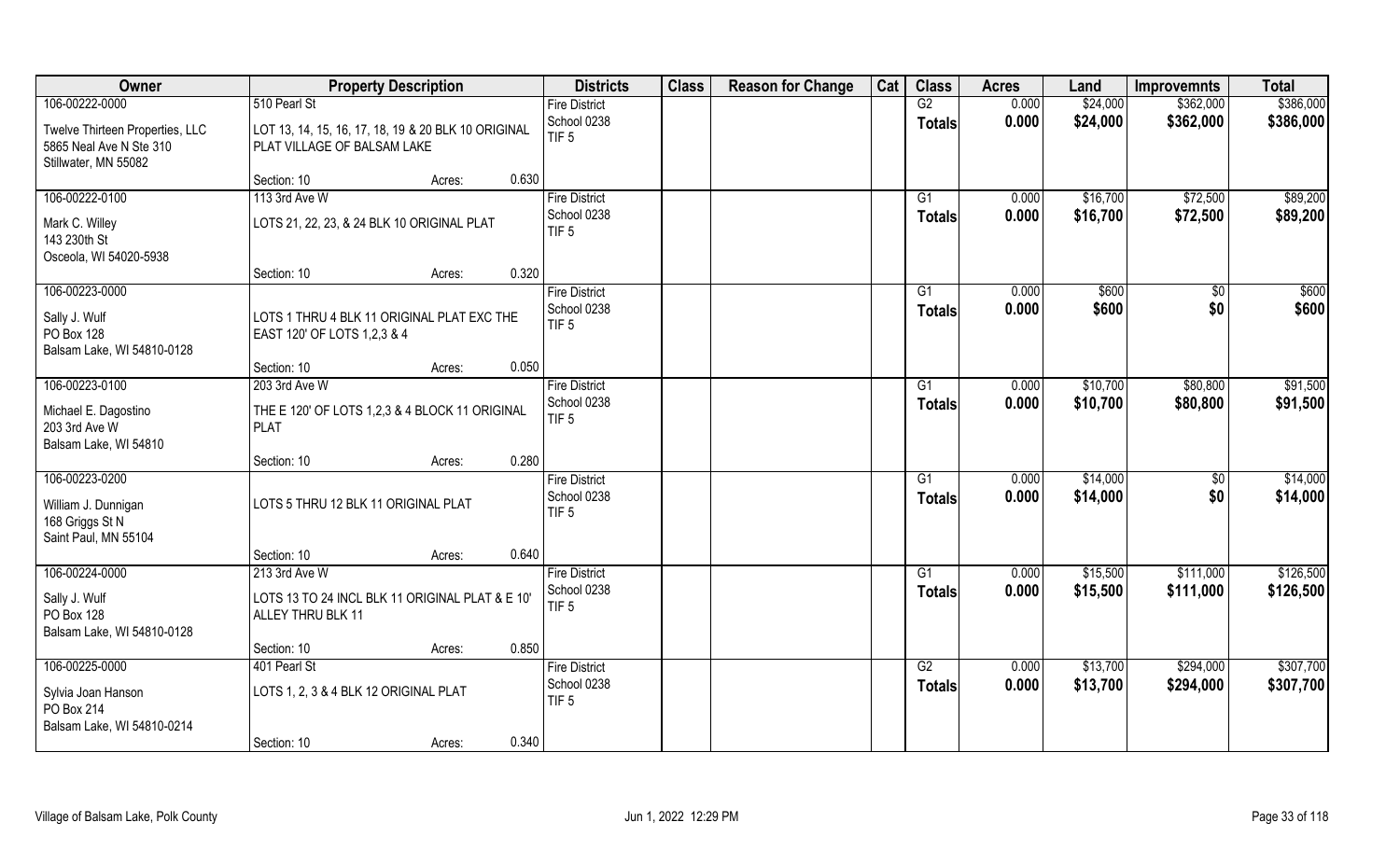| Owner                                                                                | <b>Property Description</b>                                                                                              | <b>Districts</b>                                        | <b>Class</b> | <b>Reason for Change</b> | Cat | <b>Class</b>                     | <b>Acres</b>   | Land               | <b>Improvemnts</b> | <b>Total</b>       |
|--------------------------------------------------------------------------------------|--------------------------------------------------------------------------------------------------------------------------|---------------------------------------------------------|--------------|--------------------------|-----|----------------------------------|----------------|--------------------|--------------------|--------------------|
| 106-00226-0000                                                                       | 405 Pearl St                                                                                                             | <b>Fire District</b>                                    |              |                          |     | G1                               | 0.000          | \$10,100           | \$66,200           | \$76,300           |
| Ezst500, LLC<br>PO Box 275                                                           | LOTS 5, 6, 7 AND N 1/2 LOT 8 BLK 12 ORIGINAL PLAT<br>V592/918 & VACATED ALLEY V807/371                                   | School 0238<br>TIF <sub>5</sub>                         |              |                          |     | <b>Totals</b>                    | 0.000          | \$10,100           | \$66,200           | \$76,300           |
| Frederic, WI 54837                                                                   | 0.300<br>Section: 10<br>Acres:                                                                                           |                                                         |              |                          |     |                                  |                |                    |                    |                    |
| 106-00227-0000                                                                       | 407 Pearl St                                                                                                             | <b>Fire District</b>                                    |              |                          |     | G1                               | 0.000          | \$12,300           | \$9,600            | \$21,900           |
| David A. Tooley<br>1731 A E White Ash Ln<br>Balsam Lake, WI 54810                    | S 1/2 LOT 8, LOTS 9, 10, 11 & 12 BLK 12 ORIGINAL<br>PLAT & VACATED ALLEY V807/371                                        | School 0238<br>TIF <sub>5</sub>                         |              |                          |     | <b>Totals</b>                    | 0.000          | \$12,300           | \$9,600            | \$21,900           |
|                                                                                      | 0.390<br>Section: 10<br>Acres:                                                                                           |                                                         |              |                          |     |                                  |                |                    |                    |                    |
| 106-00228-0000                                                                       | $212$ 3rd Ave W                                                                                                          | <b>Fire District</b>                                    |              |                          |     | G1                               | 0.000          | \$11,000           | \$102,100          | \$113,100          |
| Benjamin J. Griffin<br>Samantha F. Griffin<br>212 3rd Ave W                          | LOT 13 THRU 17 BLK 12 ORIGINAL PLAT & PRT<br><b>VACATED ALLEY</b>                                                        | School 0238<br>TIF <sub>5</sub>                         |              |                          |     | <b>Totals</b>                    | 0.000          | \$11,000           | \$102,100          | \$113,100          |
| Balsam Lake, WI 54810                                                                | 0.330<br>Section: 10<br>Acres:                                                                                           |                                                         |              |                          |     |                                  |                |                    |                    |                    |
| 106-00229-0000                                                                       | 404 Tuttle St                                                                                                            | <b>Fire District</b>                                    |              |                          |     | G1                               | 0.000          | \$7,300            | \$87,900           | \$95,200           |
| Karissa L. Bondhus<br>404 Tuttle St<br>Balsam Lake, WI 54810                         | LOTS 18 THRU 20 BLK 12 ORIGINAL PLAT                                                                                     | School 0238<br>TIF <sub>5</sub>                         |              |                          |     | <b>Totals</b>                    | 0.000          | \$7,300            | \$87,900           | \$95,200           |
|                                                                                      | 0.200<br>Section: 10<br>Acres:                                                                                           |                                                         |              |                          |     |                                  |                |                    |                    |                    |
| 106-00230-0000                                                                       | 207 2nd Ave W                                                                                                            | <b>Fire District</b>                                    |              |                          |     | G1                               | 0.000          | \$9,800            | \$75,600           | \$85,400           |
| Keith M. Swenson<br>Judith L. Swenson<br>207 2nd Ave W                               | LOTS 21 THRU 24 BLK 12 ORIGINAL PLAT                                                                                     | School 0238<br>TIF <sub>5</sub>                         |              |                          |     | <b>Totals</b>                    | 0.000          | \$9,800            | \$75,600           | \$85,400           |
| Balsam Lake, WI 54810                                                                | 0.260<br>Section: 10<br>Acres:                                                                                           |                                                         |              |                          |     |                                  |                |                    |                    |                    |
| 106-00232-0000                                                                       | 407 Main St                                                                                                              | <b>Fire District</b>                                    |              |                          |     | G1                               | 0.000          | \$8,200            | \$60,600           | \$68,800           |
| John Hale<br>1889 98th Ave<br>Dresser, WI 54009                                      | LOT 1 CSM #1231 V6 PG 47 LOC IN LOTS 8,9 & 10<br>BLK 13 ORIG. PLAT, EXC S 63' & LOTS 8-12 EXC<br>V366/121                | School 0238<br>TIF <sub>5</sub>                         |              |                          |     | <b>Totals</b>                    | 0.000          | \$8,200            | \$60,600           | \$68,800           |
|                                                                                      | Section: 10<br>0.240<br>Acres:                                                                                           |                                                         |              |                          |     |                                  |                |                    |                    |                    |
| 106-00232-0001<br>Charles F. Hoikka<br>W10816 State Rd 35<br>Prescott, WI 54021-7710 | 411 Main St<br>10/34/17 S 63' LOT 1 CSM #1231 V6 PG 47 LOC IN<br>LOTS 8,9 & 10 BLK 13 ORIG. PLAT<br>0.130<br>Section: 10 | <b>Fire District</b><br>School 0238<br>TIF <sub>5</sub> |              |                          |     | $\overline{G1}$<br><b>Totals</b> | 0.130<br>0.130 | \$5,900<br>\$5,900 | \$600<br>\$600     | \$6,500<br>\$6,500 |
|                                                                                      | Acres:                                                                                                                   |                                                         |              |                          |     |                                  |                |                    |                    |                    |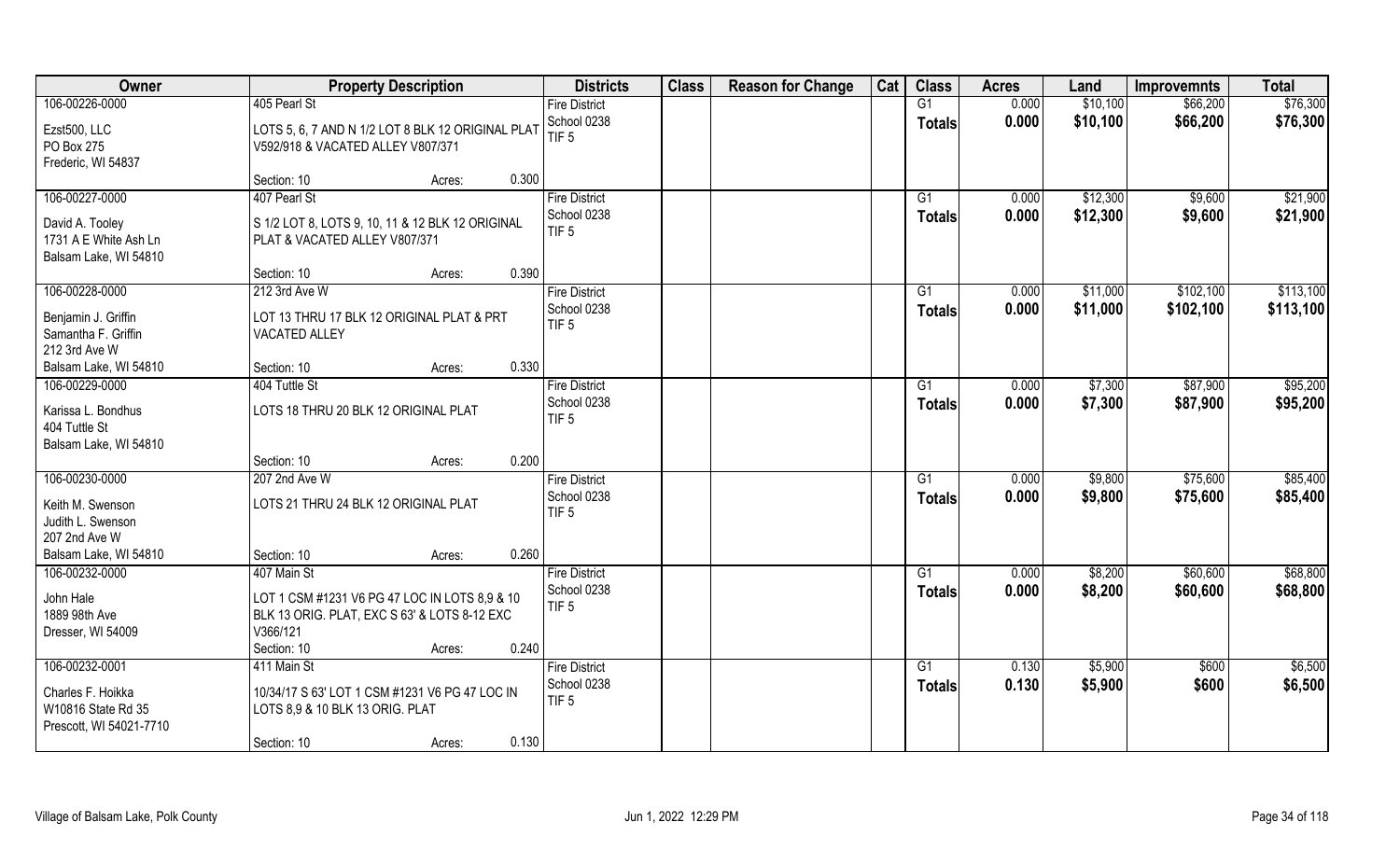| Owner                           |                                                      | <b>Property Description</b> |       | <b>Districts</b>                | <b>Class</b> | <b>Reason for Change</b> | Cat | <b>Class</b>    | <b>Acres</b> | Land        | <b>Improvemnts</b> | <b>Total</b>  |
|---------------------------------|------------------------------------------------------|-----------------------------|-------|---------------------------------|--------------|--------------------------|-----|-----------------|--------------|-------------|--------------------|---------------|
| 106-00234-0000                  | 408 Pearl St                                         |                             |       | <b>Fire District</b>            |              |                          |     | G1              | 0.000        | \$13,100    | \$48,200           | \$61,300      |
| Stephanie Olson<br>461 Court Rd | LOT 13 THRU 17 BLK 13 ORIGINAL PLAT                  |                             |       | School 0238<br>TIF <sub>5</sub> |              |                          |     | <b>Totals</b>   | 0.000        | \$13,100    | \$48,200           | \$61,300      |
| Onalaska, WI 54650              |                                                      |                             |       |                                 |              |                          |     |                 |              |             |                    |               |
|                                 | Section: 10                                          | Acres:                      | 0.390 |                                 |              |                          |     |                 |              |             |                    |               |
| 106-00235-0000                  | 404 Pearl St                                         |                             |       | <b>Fire District</b>            |              |                          |     | G1              | 0.000        | \$7,600     | \$72,000           | \$79,600      |
| Joann T. Knutson                | LOTS 18, 19, 20, AND S 6' LOT 21 BLK 13 ORIGINAL     |                             |       | School 0238                     |              |                          |     | <b>Totals</b>   | 0.000        | \$7,600     | \$72,000           | \$79,600      |
| 404 Pearl St                    | <b>PLAT</b>                                          |                             |       | TIF <sub>5</sub>                |              |                          |     |                 |              |             |                    |               |
| Balsam Lake, WI 54810           |                                                      |                             |       |                                 |              |                          |     |                 |              |             |                    |               |
|                                 | Section: 10                                          | Acres:                      | 0.170 |                                 |              |                          |     |                 |              |             |                    |               |
| 106-00236-0000                  | 115 2nd Ave W                                        |                             |       | <b>Fire District</b>            |              |                          |     | G1              | 0.000        | \$8,800     | \$92,100           | \$100,900     |
| David J. Meyer                  | LOT 21 EXC S 6'; ALL LOTS 22, 23, & 24 BLK 13        |                             |       | School 0238                     |              |                          |     | <b>Totals</b>   | 0.000        | \$8,800     | \$92,100           | \$100,900     |
| Virginia L. Meyer               | <b>ORIGINAL PLAT</b>                                 |                             |       | TIF <sub>5</sub>                |              |                          |     |                 |              |             |                    |               |
| 404 Pearl St                    |                                                      |                             |       |                                 |              |                          |     |                 |              |             |                    |               |
| Balsam Lake, WI 54810           | Section: 10                                          | Acres:                      | 0.190 |                                 |              |                          |     |                 |              |             |                    |               |
| 106-00237-0000                  | 404 Main St                                          |                             |       | <b>Fire District</b>            |              |                          |     | X4              | 0.000        | \$0         | \$0                | \$0           |
| Village of Balsam Lake          | LOT 1 CSM #2061 V9 PG 209 LOC LOTS 1, 2, E 1/2       |                             |       | School 0238                     |              |                          |     | <b>Totals</b>   | 0.000        | \$0         | \$0                | \$0           |
| 404 Main St                     | LOT 3, E 1/2 LOT 4, LOTS 5, 6, 7, N 10' LOT 8, N 10' |                             |       | TIF <sub>6</sub>                |              |                          |     |                 |              |             |                    |               |
| Balsam Lake, WI 54810           | LOT 17, LOTS 18-24, BLK 14 ORIGINAL PLAT             |                             |       |                                 |              |                          |     |                 |              |             |                    |               |
|                                 | Section: 10                                          | Acres:                      | 0.820 |                                 |              |                          |     |                 |              |             |                    |               |
| 106-00238-0000                  | 107 2nd Ave E                                        |                             |       | <b>Fire District</b>            |              |                          |     | $\overline{G2}$ | 0.000        | \$8,800     | \$45,300           | \$54,100      |
|                                 |                                                      |                             |       | School 0238                     |              |                          |     | <b>Totals</b>   | 0.000        | \$8,800     | \$45,300           | \$54,100      |
| Northwest WI LLC                | W 1/2 LOTS 3 & 4 BLK 14 ORIGINAL PLAT                |                             |       | TIF <sub>6</sub>                |              |                          |     |                 |              |             |                    |               |
| 4 Division St                   |                                                      |                             |       |                                 |              |                          |     |                 |              |             |                    |               |
| Chippewa Falls, WI 54729        |                                                      |                             |       |                                 |              |                          |     |                 |              |             |                    |               |
|                                 | Section: 10                                          | Acres:                      | 0.060 |                                 |              |                          |     |                 |              |             |                    |               |
| 106-00240-0000                  |                                                      |                             |       | <b>Fire District</b>            |              |                          |     | X4              | 0.000        | \$0         | $\sqrt{50}$        | $\frac{1}{2}$ |
| Village of Balsam Lake          | S 15' LOT 8, ALL LOT 9 BLK 14 ORIGINAL PLAT          |                             |       | School 0238                     |              |                          |     | <b>Totals</b>   | 0.000        | \$0         | \$0                | \$0           |
| 404 Main St                     |                                                      |                             |       | TIF <sub>6</sub>                |              |                          |     |                 |              |             |                    |               |
| Balsam Lake, WI 54810           |                                                      |                             |       |                                 |              |                          |     |                 |              |             |                    |               |
|                                 | Section: 10                                          | Acres:                      | 0.100 |                                 |              |                          |     |                 |              |             |                    |               |
| 106-00241-0000                  |                                                      |                             |       | <b>Fire District</b>            |              |                          |     | X4              | 0.000        | $\sqrt{$0}$ | $\overline{50}$    | $\frac{1}{2}$ |
| Village of Balsam Lake          | LOT 10 BLK 14 ORIGINAL PLAT (COUNTY HIGHWAY          |                             |       | School 0238                     |              |                          |     | <b>Totals</b>   | 0.000        | \$0         | \$0                | \$0           |
| 404 Main St                     | SHOP BLDG)                                           |                             |       | TIF <sub>6</sub>                |              |                          |     |                 |              |             |                    |               |
| Balsam Lake, WI 54810           |                                                      |                             |       |                                 |              |                          |     |                 |              |             |                    |               |
|                                 | Section: 10                                          | Acres:                      | 0.060 |                                 |              |                          |     |                 |              |             |                    |               |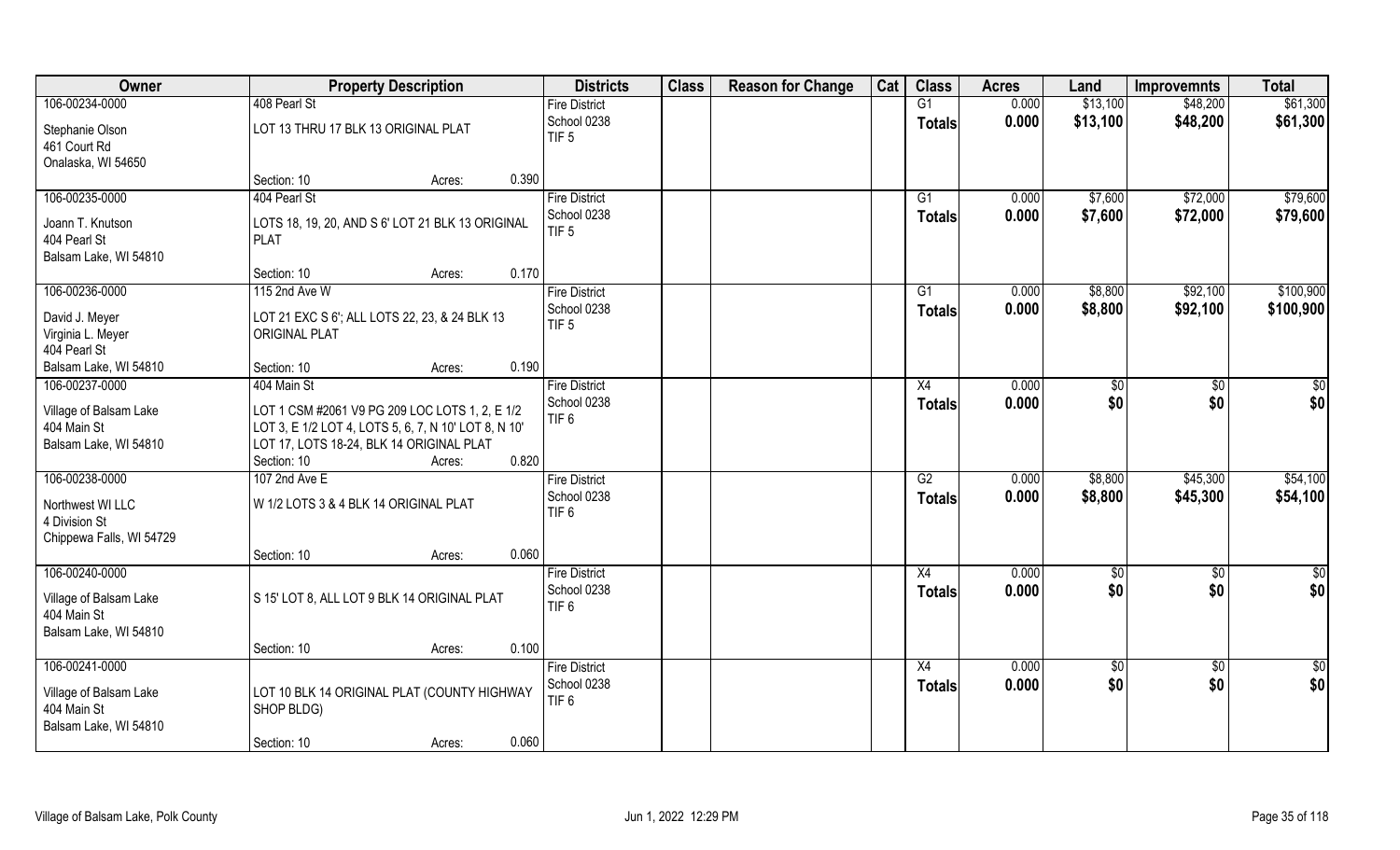| Owner                                                                            |                                                                        | <b>Property Description</b> | <b>Districts</b>                                        | <b>Class</b> | <b>Reason for Change</b> | Cat | <b>Class</b>        | <b>Acres</b>   | Land       | <b>Improvemnts</b>     | <b>Total</b> |
|----------------------------------------------------------------------------------|------------------------------------------------------------------------|-----------------------------|---------------------------------------------------------|--------------|--------------------------|-----|---------------------|----------------|------------|------------------------|--------------|
| 106-00242-0000                                                                   |                                                                        |                             | <b>Fire District</b>                                    |              |                          |     | X4                  | 0.000          | \$0        | \$0                    | \$0          |
| Village of Balsam Lake<br>404 Main St<br>Balsam Lake, WI 54810                   | LOTS 11 TO 16 INCL & S 15' LOT 17 BLK 14 -<br><b>ORIGINAL PLAT</b>     |                             | School 0238<br>TIF <sub>6</sub>                         |              |                          |     | <b>Totals</b>       | 0.000          | \$0        | \$0                    | \$0          |
|                                                                                  | Section: 10                                                            | Acres:                      | 0.400                                                   |              |                          |     |                     |                |            |                        |              |
| 106-00245-0000                                                                   | 401 Mill St                                                            |                             | <b>Fire District</b>                                    | G1           | Addition, deck           |     | G1                  | 0.000          | \$9,800    | \$92,500               | \$102,300    |
| Douglas N. Linder<br>Susan Linder<br>401 Mill St                                 | LOTS 1 THRU 4 BLK 15 ORIGINAL PLAT VILLAGE OF<br><b>BALSAM LAKE</b>    |                             | School 0238<br>TIF <sub>6</sub>                         |              |                          |     | <b>Totals</b>       | 0.000          | \$9,800    | \$92,500               | \$102,300    |
| Balsam Lake, WI 54810                                                            | Section: 10                                                            | Acres:                      | 0.230                                                   |              |                          |     |                     |                |            |                        |              |
| 106-00246-0000                                                                   | 405 Mill St                                                            |                             | <b>Fire District</b>                                    |              |                          |     | G1                  | 0.000          | \$7,300    | \$115,900              | \$123,200    |
| Deborah A. Schauer<br>PO Box 43<br>Balsam Lake, WI 54810                         | LOTS 5, 6 & 7 BLK 15 ORIGINAL PLAT                                     |                             | School 0238<br>TIF <sub>6</sub>                         |              |                          |     | <b>Totals</b>       | 0.000          | \$7,300    | \$115,900              | \$123,200    |
|                                                                                  | Section: 10                                                            | Acres:                      | 0.170                                                   |              |                          |     |                     |                |            |                        |              |
| 106-00247-0000                                                                   | 409 Mill St                                                            |                             | <b>Fire District</b>                                    |              |                          |     | G1                  | 0.000          | \$11,100   | \$77,500               | \$88,600     |
| Matthew P. Chenoweth<br>Catherine Chenoweth<br>2281 128th Ln NW                  | LOTS 8 THRU 12 BLK 15 ORIGINAL PLAT                                    |                             | School 0238<br>TIF <sub>6</sub>                         |              |                          |     | <b>Totals</b>       | 0.000          | \$11,100   | \$77,500               | \$88,600     |
| Minneapolis, MN 55448                                                            | Section: 10                                                            | Acres:                      | 0.290                                                   |              |                          |     |                     |                |            |                        |              |
| 106-00248-0000<br>Village of Balsam Lake<br>404 Main St<br>Balsam Lake, WI 54810 | LOTS 13 & 14 BLK 15 ORIGINAL PLAT (COUNTY<br><b>HIGHWAY SHOP BLDG)</b> |                             | <b>Fire District</b><br>School 0238<br>TIF <sub>6</sub> |              |                          |     | X4<br><b>Totals</b> | 0.000<br>0.000 | \$0<br>\$0 | $\overline{50}$<br>\$0 | \$0<br>\$0   |
|                                                                                  | Section: 10                                                            | Acres:                      | 0.120                                                   |              |                          |     |                     |                |            |                        |              |
| 106-00249-0000                                                                   | 410 Shop St                                                            |                             | <b>Fire District</b>                                    |              |                          |     | G1                  | 0.000          | \$13,500   | \$61,000               | \$74,500     |
| Shawn E. Matthys<br>PO Box 432<br>Balsam Lake, WI 54810                          | LOTS 15 THRU 21 BLK 15 ORIGINAL PLAT                                   |                             | School 0238<br>TIF <sub>6</sub>                         |              |                          |     | <b>Totals</b>       | 0.000          | \$13,500   | \$61,000               | \$74,500     |
|                                                                                  | Section: 10                                                            | Acres:                      | 0.400                                                   |              |                          |     |                     |                |            |                        |              |
| 106-00250-0000                                                                   | 201 2nd Ave E                                                          |                             | <b>Fire District</b>                                    |              |                          |     | G1                  | 0.000          | \$7,300    | \$36,800               | \$44,100     |
| Rose Marie Stone<br>PO Box 22<br>Balsam Lake, WI 54810                           | LOTS 22 THRU 24 BLK 15 ORIGINAL PLAT                                   |                             | School 0238<br>TIF <sub>6</sub>                         |              |                          |     | <b>Totals</b>       | 0.000          | \$7,300    | \$36,800               | \$44,100     |
|                                                                                  | Section: 10                                                            | Acres:                      | 0.170                                                   |              |                          |     |                     |                |            |                        |              |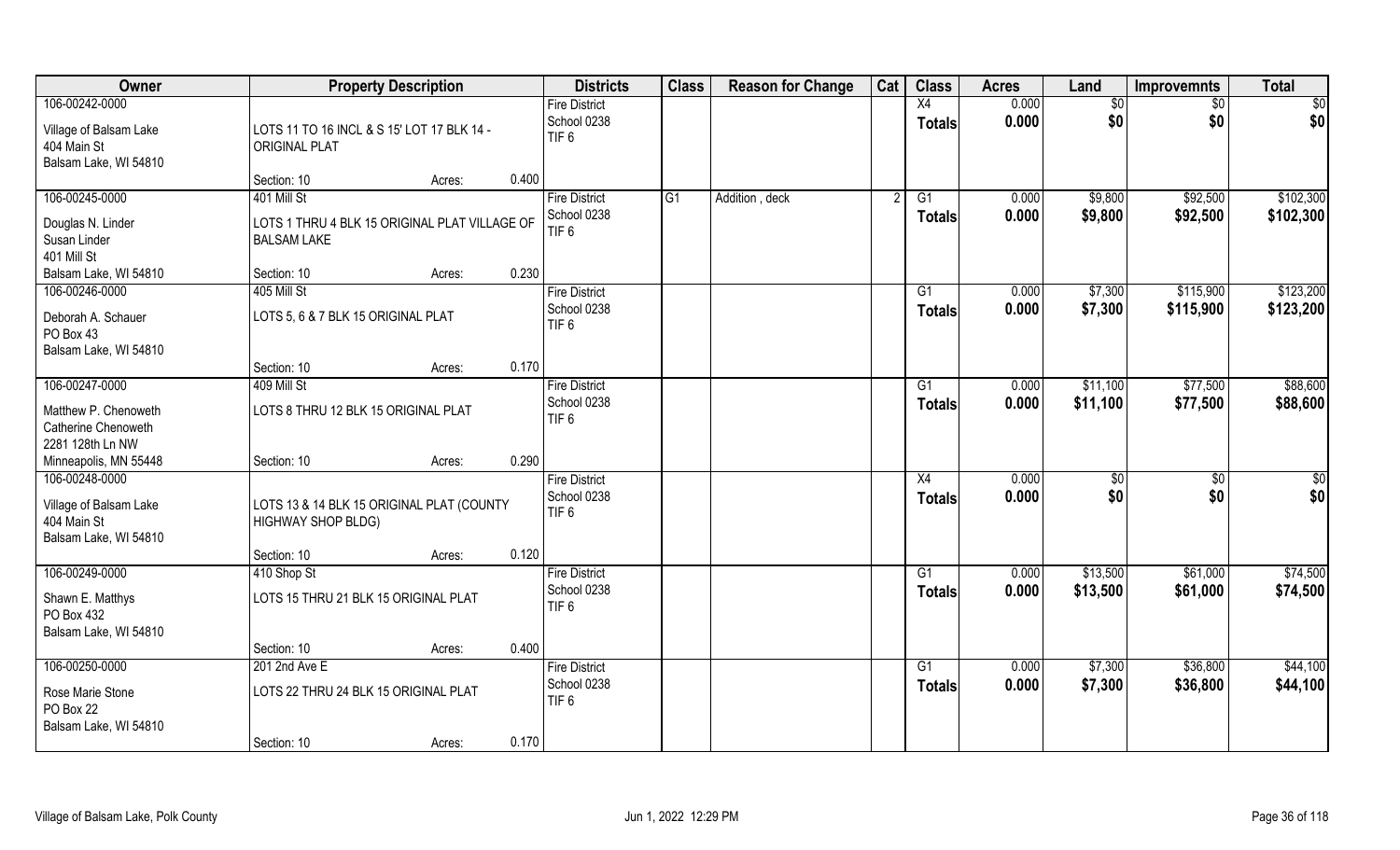| Owner                          | <b>Property Description</b>                         | <b>Districts</b>                | <b>Class</b> | <b>Reason for Change</b> | Cat | <b>Class</b>    | <b>Acres</b> | Land     | <b>Improvemnts</b> | <b>Total</b> |
|--------------------------------|-----------------------------------------------------|---------------------------------|--------------|--------------------------|-----|-----------------|--------------|----------|--------------------|--------------|
| 106-00251-0000                 | 305 Mill St                                         | <b>Fire District</b>            |              |                          |     | G1              | 0.000        | \$7,300  | \$55,100           | \$62,400     |
| Dorene E. Hendrickson          | LOTS 1 THRU 3 BLK 16 ORIGINAL PLAT                  | School 0238                     |              |                          |     | <b>Totals</b>   | 0.000        | \$7,300  | \$55,100           | \$62,400     |
| 912 W Main St                  |                                                     | TIF <sub>6</sub>                |              |                          |     |                 |              |          |                    |              |
| Balsam Lake, WI 54810          |                                                     |                                 |              |                          |     |                 |              |          |                    |              |
|                                | 0.170<br>Section: 10<br>Acres:                      |                                 |              |                          |     |                 |              |          |                    |              |
| 106-00252-0000                 | 309 Mill St                                         | <b>Fire District</b>            |              |                          |     | G1              | 0.000        | \$7,300  | \$61,600           | \$68,900     |
|                                | LOTS 4 THRU 6 BLK 16 ORIGINAL PLAT                  | School 0238                     |              |                          |     | <b>Totals</b>   | 0.000        | \$7,300  | \$61,600           | \$68,900     |
| Michael Lang<br>Andrea M. Lang |                                                     | TIF <sub>6</sub>                |              |                          |     |                 |              |          |                    |              |
| 309 Mill St                    |                                                     |                                 |              |                          |     |                 |              |          |                    |              |
| Balsam Lake, WI 54810          | 0.170<br>Section: 10<br>Acres:                      |                                 |              |                          |     |                 |              |          |                    |              |
| 106-00253-0000                 | 207 1st Ave E                                       | <b>Fire District</b>            |              |                          |     | G1              | 0.000        | \$7,200  | \$82,500           | \$89,700     |
|                                |                                                     | School 0238                     |              |                          |     | <b>Totals</b>   | 0.000        | \$7,200  | \$82,500           | \$89,700     |
| David R. Nevin                 | PT BLK 16 COM AT STAKE AT NE CORNER BLK 16, S       | TIF <sub>6</sub>                |              |                          |     |                 |              |          |                    |              |
| 207 1st Ave E                  | 150', W 60', N 150', E 60' TO POB                   |                                 |              |                          |     |                 |              |          |                    |              |
| Balsam Lake, WI 54810          | 0.210<br>Section: 10<br>Acres:                      |                                 |              |                          |     |                 |              |          |                    |              |
| 106-00254-0000                 | 205 1st Ave E                                       | <b>Fire District</b>            |              |                          |     | G1              | 0.000        | \$6,000  | \$61,900           | \$67,900     |
|                                |                                                     | School 0238                     |              |                          |     | <b>Totals</b>   | 0.000        | \$6,000  | \$61,900           | \$67,900     |
| Briana R. Geissinger           | PT BLK 16 V 169/216 ORIGINAL PLAT                   | TIF <sub>6</sub>                |              |                          |     |                 |              |          |                    |              |
| PO Box 253                     |                                                     |                                 |              |                          |     |                 |              |          |                    |              |
| Balsam Lake, WI 54810          |                                                     |                                 |              |                          |     |                 |              |          |                    |              |
|                                | 0.170<br>Section: 10<br>Acres:                      |                                 |              |                          |     |                 |              |          |                    |              |
| 106-00255-0000                 | 201 1st Ave E                                       | <b>Fire District</b>            |              |                          |     | $\overline{G1}$ | 0.000        | \$17,500 | \$77,500           | \$95,000     |
| William T. Ganley              | PT BLK 16 ORIGINAL PLAT OF THE VILLAGE OF           | School 0238<br>TIF <sub>6</sub> |              |                          |     | <b>Totals</b>   | 0.000        | \$17,500 | \$77,500           | \$95,000     |
| PO Box 534                     | <b>BALSAM LAKE</b>                                  |                                 |              |                          |     |                 |              |          |                    |              |
| Balsam Lake, WI 54810          |                                                     |                                 |              |                          |     |                 |              |          |                    |              |
|                                | 0.700<br>Section: 10<br>Acres:                      |                                 |              |                          |     |                 |              |          |                    |              |
| 106-00256-0000                 | 200 2nd Ave E                                       | <b>Fire District</b>            |              |                          |     | G1              | 0.000        | \$10,800 | \$66,000           | \$76,800     |
| Justin Gamache                 | PT BLK 16 DESC V 169/105 & LC V 266/539 ORIGINAL    | School 0238                     |              |                          |     | <b>Totals</b>   | 0.000        | \$10,800 | \$66,000           | \$76,800     |
| 200 2nd Ave E                  | <b>PLAT</b>                                         | TIF <sub>6</sub>                |              |                          |     |                 |              |          |                    |              |
| Balsam Lake, WI 54810          |                                                     |                                 |              |                          |     |                 |              |          |                    |              |
|                                | 0.280<br>Section: 10<br>Acres:                      |                                 |              |                          |     |                 |              |          |                    |              |
| 106-00258-0000                 | 106 2nd Ave E                                       | <b>Fire District</b>            |              |                          |     | G1              | 0.420        | \$11,800 | \$31,700           | \$43,500     |
| Jeffrey C. Lauck               | LOT 1 CSM #6362 V29 P26 (821748) OF L 1 & E 1/2 L 2 | School 0238                     |              |                          |     | <b>Totals</b>   | 0.420        | \$11,800 | \$31,700           | \$43,500     |
| 125 Us Highway 63 S            | BLK 17 & PT BLK 16 ORIG PLAT LOC IN PT GOV LOT      | TIF <sub>6</sub>                |              |                          |     |                 |              |          |                    |              |
| Clayton, WI 54004              | $\mathfrak{D}$                                      |                                 |              |                          |     |                 |              |          |                    |              |
|                                | 0.420<br>Section: 10<br>Acres:                      |                                 |              |                          |     |                 |              |          |                    |              |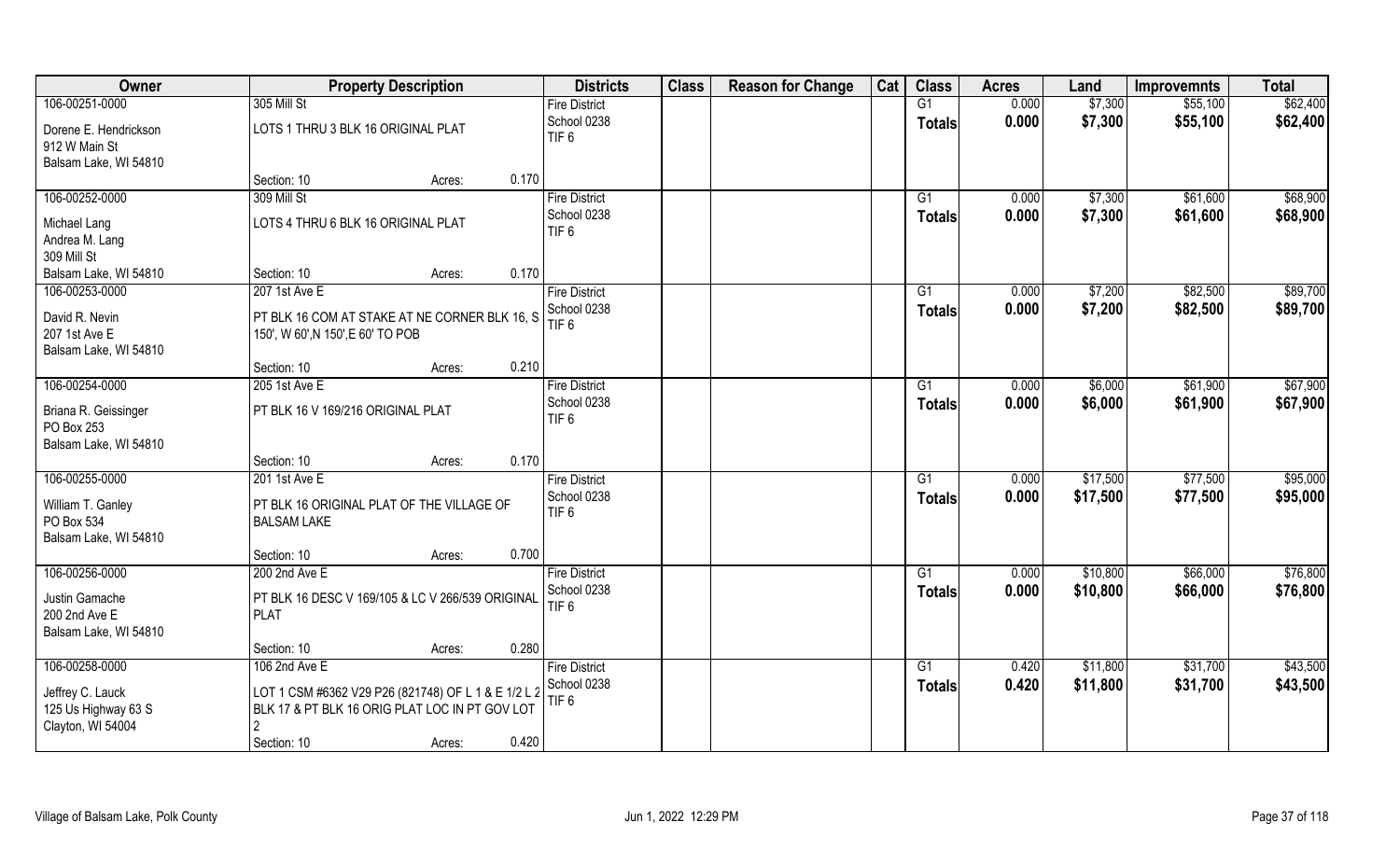| Owner                                                                        | <b>Property Description</b>                                                    |        |       | <b>Districts</b>                                        | <b>Class</b> | <b>Reason for Change</b> | Cat | <b>Class</b>        | <b>Acres</b>   | Land               | <b>Improvemnts</b>   | <b>Total</b>           |
|------------------------------------------------------------------------------|--------------------------------------------------------------------------------|--------|-------|---------------------------------------------------------|--------------|--------------------------|-----|---------------------|----------------|--------------------|----------------------|------------------------|
| 106-00260-0000                                                               |                                                                                |        |       | <b>Fire District</b>                                    |              |                          |     | X4                  | 0.000          | \$0                | \$0                  | \$0                    |
| Village of Balsam Lake<br>404 Main St<br>Balsam Lake, WI 54810               | W 1/2 LOT 2 BLK 17 ORIGINAL PLAT                                               |        |       | School 0238<br>TIF <sub>6</sub>                         |              |                          |     | <b>Totals</b>       | 0.000          | \$0                | \$0                  | \$0                    |
|                                                                              | Section: 10                                                                    | Acres: | 0.090 |                                                         |              |                          |     |                     |                |                    |                      |                        |
| 106-00261-0000<br>John R. Volgren                                            | 312 Main St<br>LOT 3 & N 1.5' LOT 4 BLK 17 ORIGINAL PLAT                       |        |       | <b>Fire District</b><br>School 0238                     |              |                          |     | G2<br><b>Totals</b> | 0.000<br>0.000 | \$6,500<br>\$6,500 | \$40,000<br>\$40,000 | \$46,500<br>\$46,500   |
| PO Box 188<br>Balsam Lake, WI 54810                                          |                                                                                |        |       | TIF <sub>6</sub>                                        |              |                          |     |                     |                |                    |                      |                        |
|                                                                              | Section: 10                                                                    | Acres: | 0.060 |                                                         |              |                          |     |                     |                |                    |                      |                        |
| 106-00262-0000<br>Jrv Properties<br>PO Box 188<br>Balsam Lake, WI 54810-0188 | LOT 4 BLK 17 EXC N 1.5' ORIGINAL PLAT                                          |        |       | <b>Fire District</b><br>School 0238<br>TIF <sub>6</sub> |              |                          |     | G2<br><b>Totals</b> | 0.000<br>0.000 | \$6,000<br>\$6,000 | $\sqrt[6]{}$<br>\$0  | \$6,000<br>\$6,000     |
|                                                                              | Section: 10                                                                    | Acres: | 0.050 |                                                         |              |                          |     |                     |                |                    |                      |                        |
| 106-00263-0000                                                               | 314 Main St                                                                    |        |       | <b>Fire District</b>                                    |              |                          |     | G2                  | 0.000          | \$15,500           | \$99,700             | \$115,200              |
| Sunshine Community Fitness Center,<br>LLC<br>PO Box 493                      | LOTS 5 & 6, N 1/2 LOT 7, BLK 17 ORIGINAL PLAT, EXC<br>THE WEST 5' OF SAID LOTS |        |       | School 0238<br>TIF <sub>6</sub>                         |              |                          |     | <b>Totals</b>       | 0.000          | \$15,500           | \$99,700             | \$115,200              |
| Balsam Lake, WI 54810-0493                                                   | Section: 10                                                                    | Acres: | 0.140 |                                                         |              |                          |     |                     |                |                    |                      |                        |
| 106-00264-0000                                                               | 318 Main St                                                                    |        |       | <b>Fire District</b><br>School 0238                     |              |                          |     | G2<br><b>Totals</b> | 0.000<br>0.000 | \$8,500<br>\$8,500 | \$97,100<br>\$97,100 | \$105,600<br>\$105,600 |
| Balsam Main, LLC<br>2316 State Rd 35<br>Milltown, WI 54858                   | S 1/2 LOT 7, ALL LOT 8 BLK 17 - ORIGINAL PLAT EXC<br>W <sub>5FT</sub>          |        |       | TIF <sub>6</sub>                                        |              |                          |     |                     |                |                    |                      |                        |
|                                                                              | Section: 10                                                                    | Acres: | 0.090 |                                                         |              |                          |     |                     |                |                    |                      |                        |
| 106-00265-0000                                                               | 107 1st Ave E                                                                  |        |       | <b>Fire District</b>                                    |              |                          |     | G1                  | 0.000          | \$7,400            | \$78,500             | \$85,900               |
| John P. Costello<br>Dawn M. Costello<br>PO Box 368                           | PT N 1/2 BLK 17 & PT BLK 16 ORIGINAL PLAT                                      |        |       | School 0238<br>TIF <sub>6</sub>                         |              |                          |     | <b>Totals</b>       | 0.000          | \$7,400            | \$78,500             | \$85,900               |
| Balsam Lake, WI 54810                                                        | Section: 10                                                                    | Acres: | 0.250 |                                                         |              |                          |     |                     |                |                    |                      |                        |
| 106-00266-0000                                                               | 101 1st Ave E                                                                  |        |       | <b>Fire District</b>                                    | G2           | Brewery, bar             |     | G2                  | 0.000          | \$35,600           | \$263,100            | \$298,700              |
| Little Balsam Properties LLC<br>1400 191st Ave<br>Balsam Lake, WI 54810      | 2 PCLS IN THE N 1/2 BLK 17 ORIGINAL PLAT                                       |        |       | School 0238<br>TIF <sub>6</sub>                         |              |                          |     | <b>Totals</b>       | 0.000          | \$35,600           | \$263,100            | \$298,700              |
|                                                                              | Section: 10                                                                    | Acres: | 0.470 |                                                         |              |                          |     |                     |                |                    |                      |                        |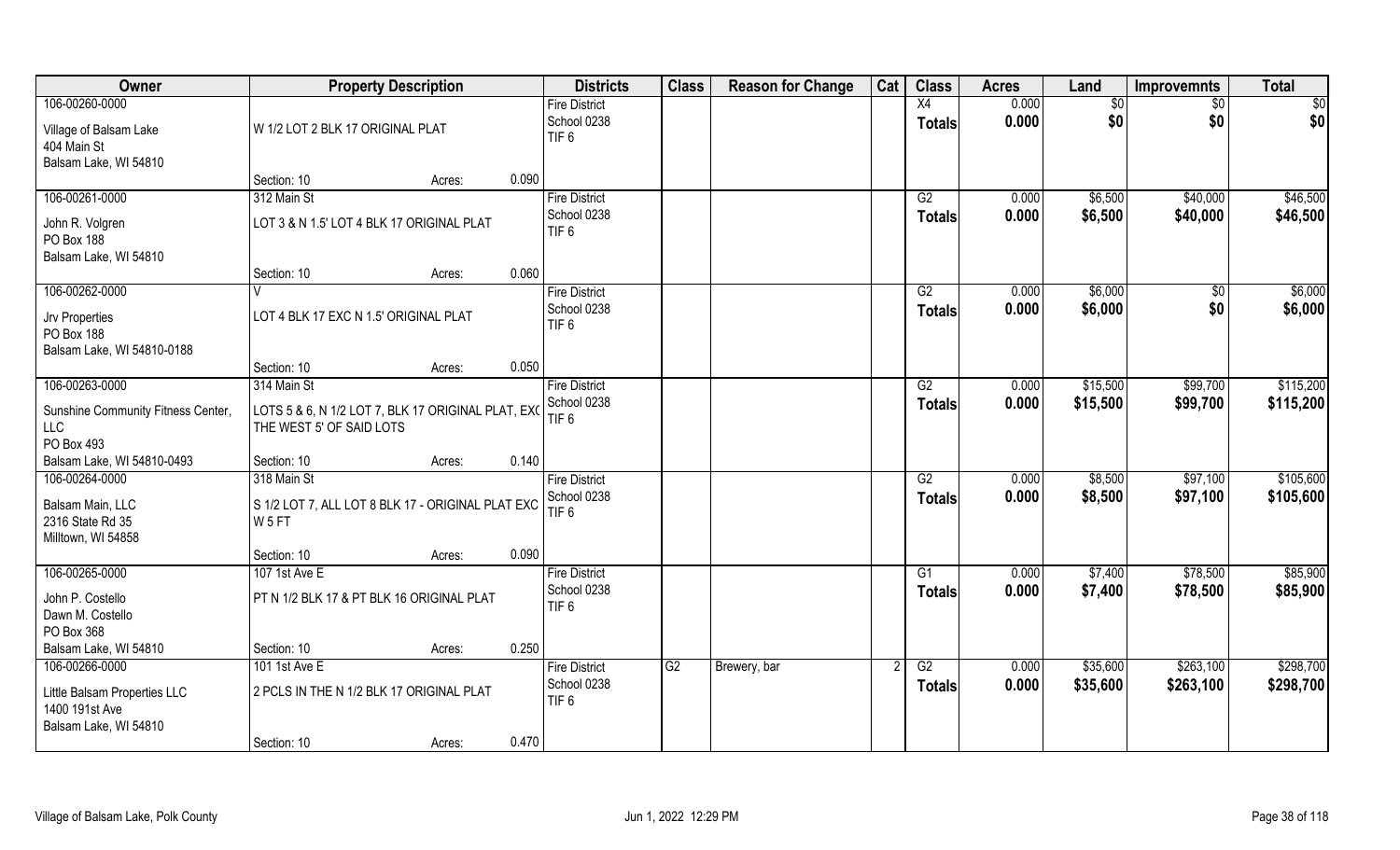| Owner                         | <b>Property Description</b>                                                    | <b>Districts</b>     | <b>Class</b> | <b>Reason for Change</b> | Cat | <b>Class</b>         | <b>Acres</b> | Land     | <b>Improvemnts</b> | <b>Total</b> |
|-------------------------------|--------------------------------------------------------------------------------|----------------------|--------------|--------------------------|-----|----------------------|--------------|----------|--------------------|--------------|
| 106-00267-0000                | 301 Main St                                                                    | <b>Fire District</b> |              |                          |     | G2                   | 0.000        | \$14,800 | \$46,400           | \$61,200     |
| Lawrence S. Tran              | LOTS 1 & 2 BLK 18 ORIGINAL PLAT                                                | School 0238          |              |                          |     | <b>Totals</b>        | 0.000        | \$14,800 | \$46,400           | \$61,200     |
| Sandra K. Dolphin             |                                                                                | TIF <sub>5</sub>     |              |                          |     |                      |              |          |                    |              |
| 1108 Birch Ln                 |                                                                                |                      |              |                          |     |                      |              |          |                    |              |
| Dresser, WI 54009             | Section: 10<br>0.160<br>Acres:                                                 |                      |              |                          |     |                      |              |          |                    |              |
| 106-00268-0000                | 305 Main St                                                                    | <b>Fire District</b> |              |                          |     | G2                   | 0.000        | \$22,200 | \$152,000          | \$174,200    |
| Docs Ventures Properties, LLC | LOTS 3 & 4 BLK 18 ORIGINAL PLAT (INCLUDES                                      | School 0238          |              |                          |     | <b>Totals</b>        | 0.000        | \$22,200 | \$152,000          | \$174,200    |
| PO Box 515                    | ASSESS FOR 106-269-0)                                                          | TIF <sub>5</sub>     |              |                          |     |                      |              |          |                    |              |
| Balsam Lake, WI 54810         |                                                                                |                      |              |                          |     |                      |              |          |                    |              |
|                               | 0.160<br>Section: 10<br>Acres:                                                 |                      |              |                          |     |                      |              |          |                    |              |
| 106-00269-0000                |                                                                                | <b>Fire District</b> |              |                          |     | <b>Assessed with</b> |              |          |                    |              |
| Docs Ventures Properties, LLC | ORIGINAL PLAT VILLAGE OF BALSAM LAKE, LOT 5                                    | School 0238          |              |                          |     |                      |              |          |                    |              |
| PO Box 515                    | BLK 18 ** ASSESSED W/106-00268-0000**                                          | TIF <sub>5</sub>     |              |                          |     |                      |              |          |                    |              |
| Balsam Lake, WI 54810         |                                                                                |                      |              |                          |     |                      |              |          |                    |              |
|                               | 0.080<br>Section: 10<br>Acres:                                                 |                      |              |                          |     |                      |              |          |                    |              |
| 106-00270-0000                | 309 Main St Unit A                                                             | <b>Fire District</b> |              |                          |     | G2                   | 0.000        | \$14,800 | \$108,600          | \$123,400    |
| Granum Group LLC              | LOTS 6 AND 7 BLK 18 ORIGINAL PLAT V521 P600                                    | School 0238          |              |                          |     | <b>Totals</b>        | 0.000        | \$14,800 | \$108,600          | \$123,400    |
| 848 138th St                  |                                                                                | TIF <sub>5</sub>     |              |                          |     |                      |              |          |                    |              |
| Amery, WI 54001               |                                                                                |                      |              |                          |     |                      |              |          |                    |              |
|                               | 0.160<br>Section: 10<br>Acres:                                                 |                      |              |                          |     |                      |              |          |                    |              |
| 106-00271-0000                | 311 Main St                                                                    | <b>Fire District</b> |              |                          |     | G2                   | 0.000        | \$7,400  | $\sqrt[6]{30}$     | \$7,400      |
| Granum Group LLC              | LOT 8 BLK 18 ORIGINAL PLAT EXC OL 1 CSM3169                                    | School 0238          |              |                          |     | Totals               | 0.000        | \$7,400  | \$0                | \$7,400      |
| 848 138th St                  | V14 P191                                                                       | TIF <sub>5</sub>     |              |                          |     |                      |              |          |                    |              |
| Amery, WI 54001               |                                                                                |                      |              |                          |     |                      |              |          |                    |              |
|                               | 0.060<br>Section: 10<br>Acres:                                                 |                      |              |                          |     |                      |              |          |                    |              |
| 106-00271-0100                | 313 Main St                                                                    | <b>Fire District</b> |              |                          |     | G3                   | 0.020        | \$0      | \$0                | \$0          |
| Lakeland Telecom Inc          | OL 1 CSM #3169 V14 PG 191 LOC IN LOT 8 BLK 18                                  | School 0238          |              |                          |     | <b>Totals</b>        | 0.020        | \$0      | \$0                | \$0          |
| PO Box 40                     | <b>ORIG PLAT</b>                                                               | TIF <sub>5</sub>     |              |                          |     |                      |              |          |                    |              |
| Milltown, WI 54858            |                                                                                |                      |              |                          |     |                      |              |          |                    |              |
|                               | 0.020<br>Section:<br>Acres:                                                    |                      |              |                          |     |                      |              |          |                    |              |
| 106-00272-0100                | 315A Main St                                                                   | <b>Fire District</b> |              |                          |     | G1                   | 0.000        | \$2,500  | \$59,600           | \$62,100     |
|                               |                                                                                | School 0238          |              |                          |     | <b>Totals</b>        | 0.000        | \$2,500  | \$59,600           | \$62,100     |
| Michael Tasker<br>Judy Tasker | W 65' OF S 7' LOT 9 & W 65 ' LOT 10 BLK 18 ORIG<br>PLAT VILLAGE OF BALSAM LAKE | TIF <sub>5</sub>     |              |                          |     |                      |              |          |                    |              |
| PO Box 46                     |                                                                                |                      |              |                          |     |                      |              |          |                    |              |
| Balsam Lake, WI 54810-0046    | 0.050<br>Section: 10<br>Acres:                                                 |                      |              |                          |     |                      |              |          |                    |              |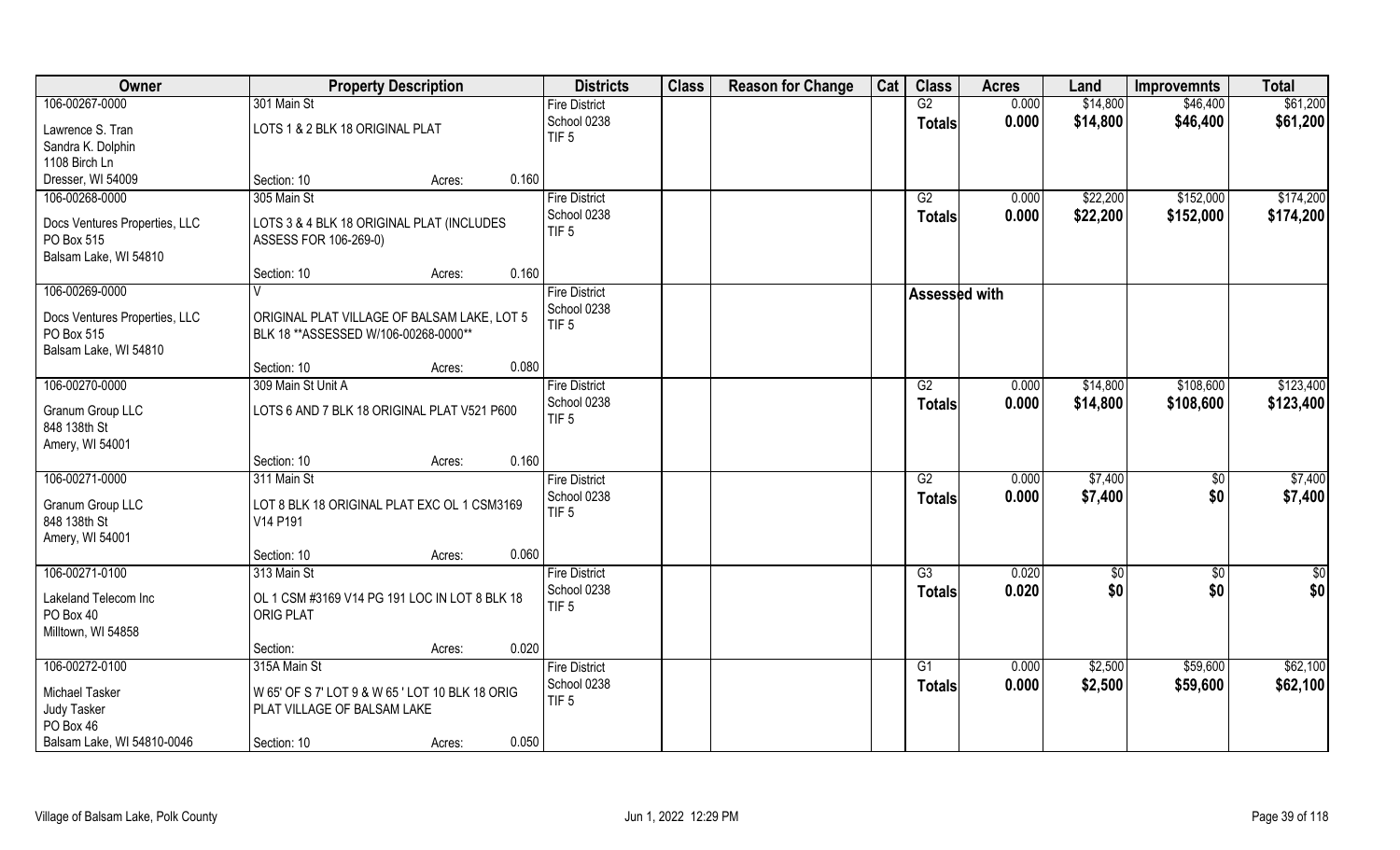| Owner                               | <b>Property Description</b>                    | <b>Districts</b>     | <b>Class</b> | <b>Reason for Change</b> | Cat | <b>Class</b>           | <b>Acres</b> | Land       | <b>Improvemnts</b> | <b>Total</b>  |
|-------------------------------------|------------------------------------------------|----------------------|--------------|--------------------------|-----|------------------------|--------------|------------|--------------------|---------------|
| 106-00273-0000                      | 315 Main St                                    | <b>Fire District</b> |              |                          |     | G2                     | 0.000        | \$7,400    | \$72,200           | \$79,600      |
| Mainstreet Investment Company LLC   | LOT 1 CSM #6603 V30 P57 (838543) OF PT LOT 9 & | School 0238          |              |                          |     | <b>Totals</b>          | 0.000        | \$7,400    | \$72,200           | \$79,600      |
| 731 S Shore Dr                      | LOT 10 BLK 18 ORIG PLAT VILLAGE OF BALSAM      | TIF <sub>5</sub>     |              |                          |     |                        |              |            |                    |               |
| Forest Lake, MN 55025               | LAKE LOC IN PT GL1 & GL 2                      |                      |              |                          |     |                        |              |            |                    |               |
|                                     | 0.110<br>Section: 10<br>Acres:                 |                      |              |                          |     |                        |              |            |                    |               |
| 106-00274-0000                      | 317 Main St                                    | <b>Fire District</b> |              |                          |     | G2                     | 0.000        | \$10,500   | \$73,100           | \$83,600      |
|                                     |                                                | School 0238          |              |                          |     | <b>Totals</b>          | 0.000        | \$10,500   | \$73,100           | \$83,600      |
| Steven B. Hansen                    | E 70 FT LOTS 11 & 12 BLK 18 ORIGINAL PLAT      | TIF <sub>5</sub>     |              |                          |     |                        |              |            |                    |               |
| Roberta M. Hansen<br>1206 150th Ave |                                                |                      |              |                          |     |                        |              |            |                    |               |
| Balsam Lake, WI 54810               | Section: 10<br>0.080<br>Acres:                 |                      |              |                          |     |                        |              |            |                    |               |
| 106-00275-0000                      | 106 2nd Ave W                                  | <b>Fire District</b> |              |                          |     | G1                     | 0.000        | \$4,900    | \$73,600           | \$78,500      |
|                                     |                                                | School 0238          |              |                          |     |                        | 0.000        | \$4,900    | \$73,600           | \$78,500      |
| Caitlyn N. Heiskala                 | LOTS 11 & 12 BLK 18 ORIGINAL PLAT EXC E 70' OF | TIF <sub>5</sub>     |              |                          |     | <b>Totals</b>          |              |            |                    |               |
| 106 W 2nd Ave                       | LOTS 11 & 12                                   |                      |              |                          |     |                        |              |            |                    |               |
| Balsam Lake, WI 54810               |                                                |                      |              |                          |     |                        |              |            |                    |               |
|                                     | 0.080<br>Section: 10<br>Acres:                 |                      |              |                          |     |                        |              |            |                    |               |
| 106-00276-0000                      | V                                              | <b>Fire District</b> |              |                          |     | G1                     | 0.000        | \$2,900    | $\sqrt{50}$        | \$2,900       |
| Jeffrey J. Anderson                 | LOT 13 BLK 18 ORIGINAL PLAT                    | School 0238          |              |                          |     | <b>Totals</b>          | 0.000        | \$2,900    | \$0                | \$2,900       |
| PO Box 560                          |                                                | TIF <sub>5</sub>     |              |                          |     |                        |              |            |                    |               |
| Luck, WI 54853-0560                 |                                                |                      |              |                          |     |                        |              |            |                    |               |
|                                     | 0.080<br>Section: 10<br>Acres:                 |                      |              |                          |     |                        |              |            |                    |               |
| 106-00277-0000                      | 112 2nd Ave W                                  | <b>Fire District</b> |              |                          |     | G1                     | 0.000        | \$8,700    | \$97,900           | \$106,600     |
| Jeffrey J. Anderson                 | LOT 14, 15 & 16 BLK 18 ORIGINAL PLAT           | School 0238          |              |                          |     | <b>Totals</b>          | 0.000        | \$8,700    | \$97,900           | \$106,600     |
| PO Box 560                          |                                                | TIF <sub>5</sub>     |              |                          |     |                        |              |            |                    |               |
| Luck, WI 54853-0560                 |                                                |                      |              |                          |     |                        |              |            |                    |               |
|                                     | 0.240<br>Section: 10<br>Acres:                 |                      |              |                          |     |                        |              |            |                    |               |
| 106-00278-0000                      | 308 Pearl St                                   | <b>Fire District</b> |              |                          |     | G2                     | 0.000        | \$20,400   | \$122,300          | \$142,700     |
|                                     |                                                | School 0238          |              |                          |     | <b>Totals</b>          | 0.000        | \$20,400   | \$122,300          | \$142,700     |
| <b>Ehlen Associates</b>             | LOTS 17 TO 21 BLK 18 ORIGINAL PLAT             | TIF <sub>5</sub>     |              |                          |     |                        |              |            |                    |               |
| c/o Axtell & Haller, LLC            |                                                |                      |              |                          |     |                        |              |            |                    |               |
| 10510 France Ave S                  |                                                |                      |              |                          |     |                        |              |            |                    |               |
| Bloomington, MN 55431               | 0.400<br>Section: 10<br>Acres:                 |                      |              |                          |     |                        |              |            |                    |               |
| 106-00279-0000                      | 115 1st Ave W                                  | <b>Fire District</b> |              |                          |     | $\overline{\text{X3}}$ | 0.000        | $\sqrt{6}$ | $\sqrt{6}$         | $\frac{1}{2}$ |
| Polk County (Museum)                | LOTS 22 TO 24 BLK 18 ORIGINAL PLAT VILLAGE OF  | School 0238          |              |                          |     | <b>Totals</b>          | 0.000        | \$0        | \$0                | \$0           |
| 100 Polk County Plz                 | <b>BALSAM LAKE</b>                             | TIF <sub>5</sub>     |              |                          |     |                        |              |            |                    |               |
| Balsam Lake, WI 54810               |                                                |                      |              |                          |     |                        |              |            |                    |               |
|                                     | 0.240<br>Section: 10<br>Acres:                 |                      |              |                          |     |                        |              |            |                    |               |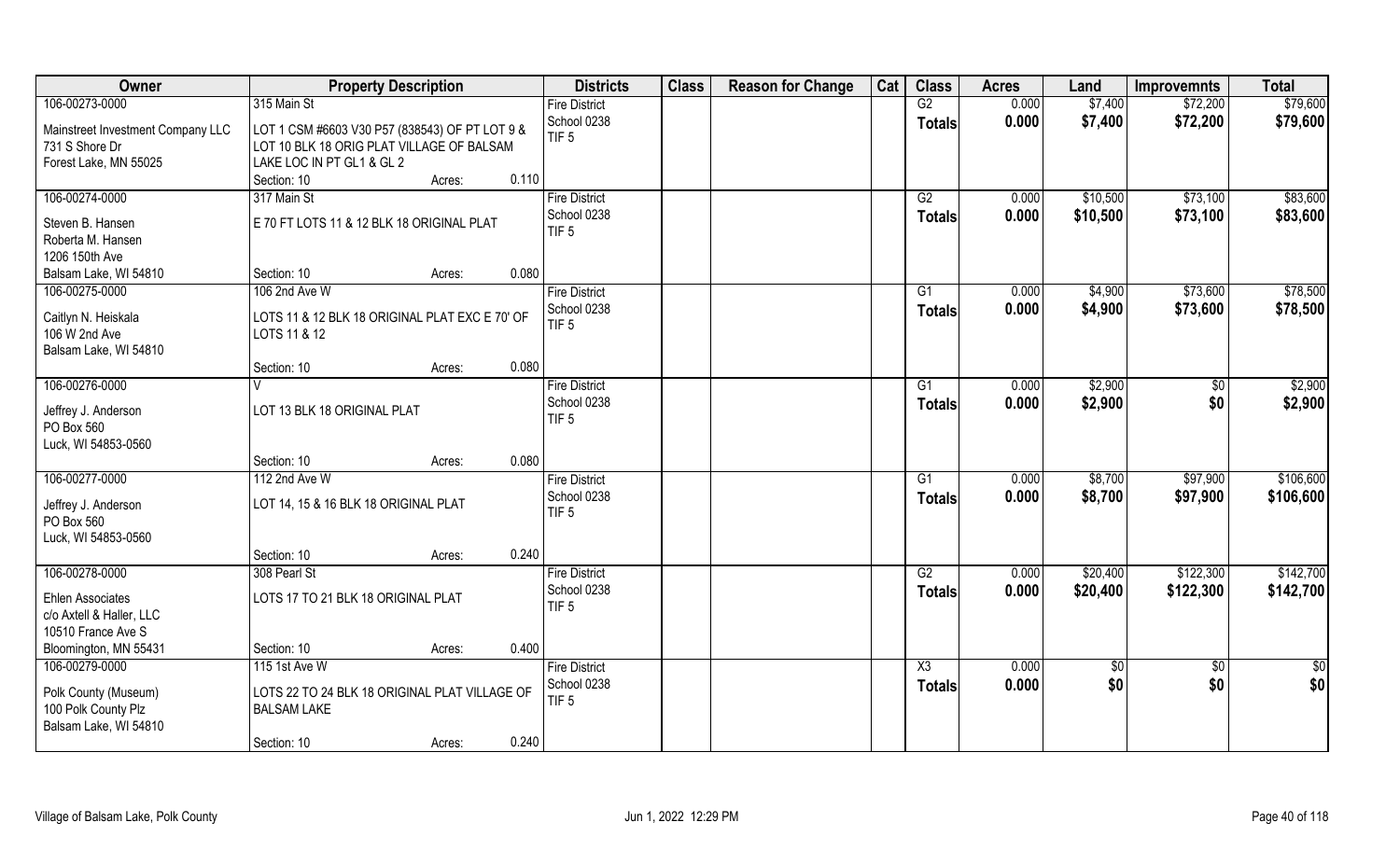| Owner                           |                                                | <b>Property Description</b> |       | <b>Districts</b>                | <b>Class</b> | <b>Reason for Change</b> | Cat | <b>Class</b>  | <b>Acres</b> | Land       | <b>Improvemnts</b> | <b>Total</b>  |
|---------------------------------|------------------------------------------------|-----------------------------|-------|---------------------------------|--------------|--------------------------|-----|---------------|--------------|------------|--------------------|---------------|
| 106-00280-0000                  | 301 Pearl St                                   |                             |       | <b>Fire District</b>            |              |                          |     | G1            | 0.000        | \$10,900   | \$46,000           | \$56,900      |
| Balsam Cabins & Pontoons, LLC   | LOT 1, 2, 3 AND N 19 FT LOT 4 BLK 19 ORIGINAL  |                             |       | School 0238                     |              |                          |     | <b>Totals</b> | 0.000        | \$10,900   | \$46,000           | \$56,900      |
| N5127 1180th St                 | <b>PLAT</b>                                    |                             |       | TIF <sub>5</sub>                |              |                          |     |               |              |            |                    |               |
| Prescott, WI 54021              |                                                |                             |       |                                 |              |                          |     |               |              |            |                    |               |
|                                 | Section: 10                                    | Acres:                      | 0.300 |                                 |              |                          |     |               |              |            |                    |               |
| 106-00281-0000                  | 309 Pearl St                                   |                             |       | <b>Fire District</b>            |              |                          |     | G1            | 0.000        | \$13,400   | \$81,300           | \$94,700      |
| Secretary of Veterans Affairs   | S 6 FT LOT 4, ALL LOTS 5, 6, 7, 8 AND 9 BLK 19 |                             |       | School 0238                     |              |                          |     | <b>Totals</b> | 0.000        | \$13,400   | \$81,300           | \$94,700      |
| 3401 W End Ave Ste 760w         | <b>ORIGINAL PLAT</b>                           |                             |       | TIF <sub>5</sub>                |              |                          |     |               |              |            |                    |               |
| Nashville, TN 37203             |                                                |                             |       |                                 |              |                          |     |               |              |            |                    |               |
|                                 | Section: 10                                    | Acres:                      | 0.420 |                                 |              |                          |     |               |              |            |                    |               |
| 106-00281-0100                  | 212 2nd Ave W                                  |                             |       | <b>Fire District</b>            |              |                          |     | G1            | 0.000        | \$8,700    | \$81,200           | \$89,900      |
|                                 | LOTS 13 THRU 15 BLK 19 ORIGINAL PLAT           |                             |       | School 0238                     |              |                          |     | <b>Totals</b> | 0.000        | \$8,700    | \$81,200           | \$89,900      |
| Erick D. Bloom<br>212 2nd Ave W |                                                |                             |       | TIF <sub>5</sub>                |              |                          |     |               |              |            |                    |               |
| Balsam Lake, WI 54810           |                                                |                             |       |                                 |              |                          |     |               |              |            |                    |               |
|                                 | Section: 10                                    | Acres:                      | 0.180 |                                 |              |                          |     |               |              |            |                    |               |
| 106-00282-0000                  | 315 Pearl St                                   |                             |       | <b>Fire District</b>            |              |                          |     | G1            | 0.000        | \$8,700    | \$30,400           | \$39,100      |
|                                 |                                                |                             |       | School 0238                     |              |                          |     | <b>Totals</b> | 0.000        | \$8,700    | \$30,400           | \$39,100      |
| Jeffery Lunda                   | LOTS 10 11 AND 12 BLK 19 ORIGINAL PLAT         |                             |       | TIF <sub>5</sub>                |              |                          |     |               |              |            |                    |               |
| Lori L. Lunda<br>315 Pearl St   |                                                |                             |       |                                 |              |                          |     |               |              |            |                    |               |
| Balsam Lake, WI 54810           | Section: 10                                    | Acres:                      | 0.240 |                                 |              |                          |     |               |              |            |                    |               |
| 106-00283-0000                  | 312 Tuttle St                                  |                             |       | <b>Fire District</b>            |              |                          |     | G1            | 0.000        | \$8,700    | \$54,700           | \$63,400      |
|                                 |                                                |                             |       | School 0238                     |              |                          |     | <b>Totals</b> | 0.000        | \$8,700    | \$54,700           | \$63,400      |
| Donald A. Mckinney              | LOTS 16 THRU 18 BLK 19 ORIGINAL PLAT           |                             |       | TIF <sub>5</sub>                |              |                          |     |               |              |            |                    |               |
| 312 Tuttle St                   |                                                |                             |       |                                 |              |                          |     |               |              |            |                    |               |
| Balsam Lake, WI 54810           |                                                |                             |       |                                 |              |                          |     |               |              |            |                    |               |
|                                 | Section: 10                                    | Acres:                      | 0.180 |                                 |              |                          |     |               |              |            |                    |               |
| 106-00284-0000                  | 304 Tuttle St                                  |                             |       | <b>Fire District</b>            |              |                          |     | G1            | 0.000        | \$8,700    | \$68,700           | \$77,400      |
| Buckley L. Howe                 | LOTS 19, 20, 21 BLK 19 ORIGINAL PLAT           |                             |       | School 0238<br>TIF <sub>5</sub> |              |                          |     | <b>Totals</b> | 0.000        | \$8,700    | \$68,700           | \$77,400      |
| 304 Tuttle St                   |                                                |                             |       |                                 |              |                          |     |               |              |            |                    |               |
| Balsam Lake, WI 54810           |                                                |                             |       |                                 |              |                          |     |               |              |            |                    |               |
|                                 | Section: 10                                    | Acres:                      | 0.180 |                                 |              |                          |     |               |              |            |                    |               |
| 106-00285-0000                  | 207 1st Ave W                                  |                             |       | <b>Fire District</b>            |              |                          |     | X4            | 0.000        | $\sqrt{6}$ | $\overline{50}$    | $\frac{1}{2}$ |
| St Croix Chippewa Ho Authority  | LOTS 22 THRU 24 BLK 19 ORIGINAL PLAT           |                             |       | School 0238                     |              |                          |     | <b>Totals</b> | 0.000        | \$0        | \$0                | \$0           |
| 4456 State Rd 70                |                                                |                             |       | TIF <sub>5</sub>                |              |                          |     |               |              |            |                    |               |
| Webster, WI 54893-9251          |                                                |                             |       |                                 |              |                          |     |               |              |            |                    |               |
|                                 | Section: 10                                    | Acres:                      | 0.180 |                                 |              |                          |     |               |              |            |                    |               |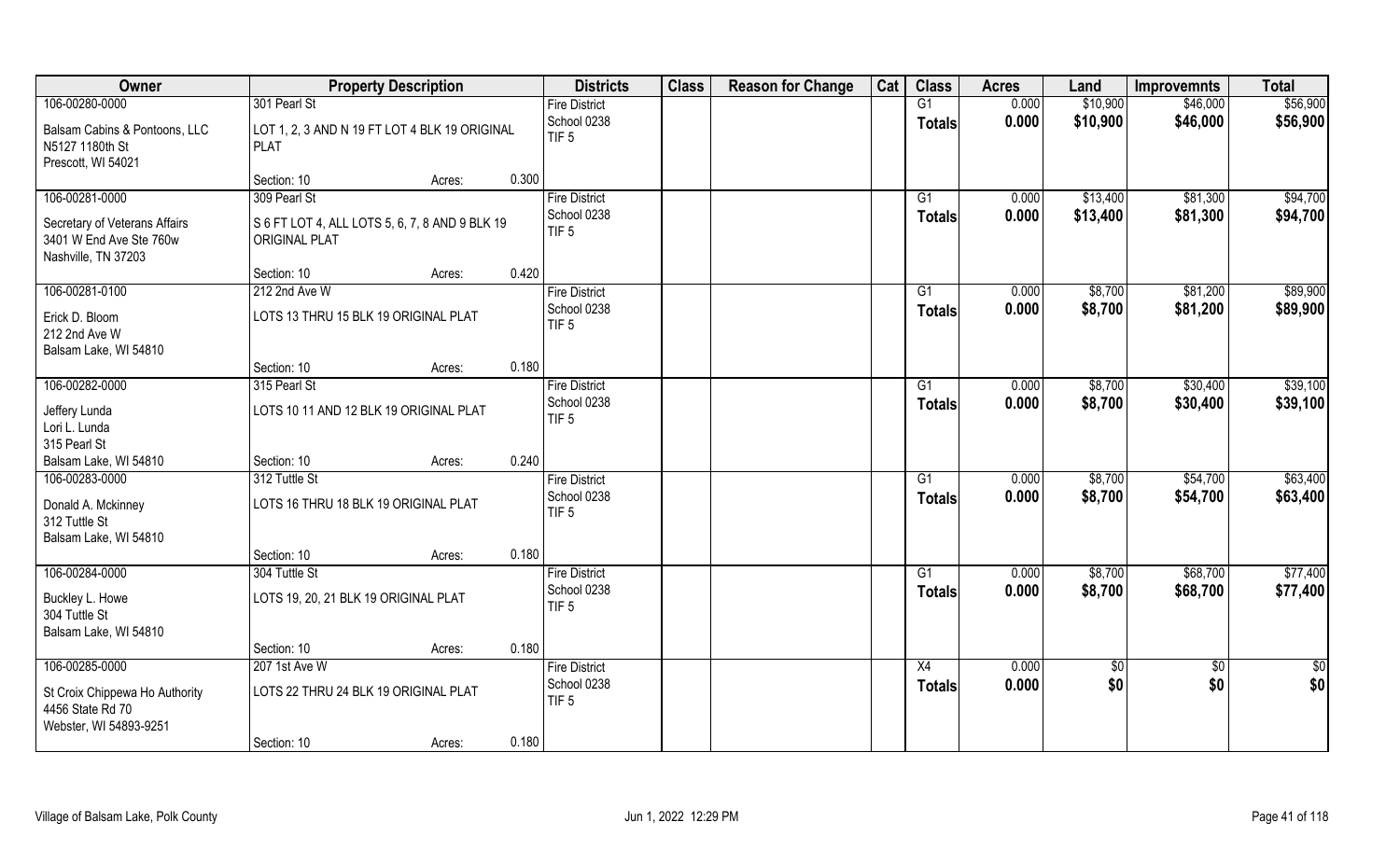| <b>Class</b><br>Owner<br><b>Districts</b><br><b>Property Description</b>                                       | Cat<br><b>Reason for Change</b> | <b>Class</b>  | <b>Acres</b> | Land     | <b>Improvemnts</b> | <b>Total</b> |
|----------------------------------------------------------------------------------------------------------------|---------------------------------|---------------|--------------|----------|--------------------|--------------|
| 106-00286-0000<br>201 Pearl St<br><b>Fire District</b>                                                         |                                 | G1            | 0.000        | \$11,600 | \$99,600           | \$111,200    |
| School 0238<br>Joshua D. Klocker<br>LOTS 1 TO 4 BLK 20 ORIGINAL PLAT V516/50<br>TIF <sub>5</sub><br>PO Box 512 |                                 | <b>Totals</b> | 0.000        | \$11,600 | \$99,600           | \$111,200    |
| Saint Croix Falls, WI 54024                                                                                    |                                 |               |              |          |                    |              |
| 0.320<br>Section: 10<br>Acres:                                                                                 |                                 |               |              |          |                    |              |
| 106-00287-0000<br>209 Pearl St<br><b>Fire District</b>                                                         |                                 | G1            | 0.000        | \$11,600 | \$110,700          | \$122,300    |
| School 0238<br>LOTS 5 THRU 8 BLK 20 ORIGINAL PLAT<br>Lois A. Hunter                                            |                                 | Totals        | 0.000        | \$11,600 | \$110,700          | \$122,300    |
| TIF <sub>5</sub><br>209 Pearl St                                                                               |                                 |               |              |          |                    |              |
| Balsam Lake, WI 54810                                                                                          |                                 |               |              |          |                    |              |
| 0.320<br>Section: 10<br>Acres:                                                                                 |                                 |               |              |          |                    |              |
| 106-00288-0000<br>213 Pearl St<br><b>Fire District</b>                                                         |                                 | G1            | 0.000        | \$11,600 | \$76,900           | \$88,500     |
| School 0238<br>LOTS 9 THRU 12 BLK 20 ORIGINAL PLAT<br>Jordan W. Blouin-Potvin                                  |                                 | <b>Totals</b> | 0.000        | \$11,600 | \$76,900           | \$88,500     |
| TIF <sub>5</sub><br>Elexis Blouin-Potvin                                                                       |                                 |               |              |          |                    |              |
| 213 Pearl St                                                                                                   |                                 |               |              |          |                    |              |
| 0.320<br>Balsam Lake, WI 54810<br>Section: 10<br>Acres:                                                        |                                 |               |              |          |                    |              |
| 106-00289-0000<br>206 1st Ave W<br><b>Fire District</b>                                                        |                                 | G1            | 0.000        | \$11,600 | \$79,300           | \$90,900     |
| School 0238<br>Tucker Olson<br>LOTS 13 THRU 16 BLK 20 ORIGINAL PLAT                                            |                                 | <b>Totals</b> | 0.000        | \$11,600 | \$79,300           | \$90,900     |
| TIF <sub>5</sub><br>206 1st Ave W                                                                              |                                 |               |              |          |                    |              |
| Balsam Lake, WI 54810                                                                                          |                                 |               |              |          |                    |              |
| 0.240<br>Section: 10<br>Acres:                                                                                 |                                 |               |              |          |                    |              |
| 106-00290-0000<br>208 Tuttle St<br><b>Fire District</b>                                                        |                                 | G1            | 0.000        | \$11,600 | \$59,400           | \$71,000     |
| School 0238<br>LOT 17 THRU 20 BLK 20 ORIGINAL PLAT                                                             |                                 | <b>Totals</b> | 0.000        | \$11,600 | \$59,400           | \$71,000     |
| Donivan G. Kimmes<br>TIF <sub>5</sub><br>208 Tuttle St                                                         |                                 |               |              |          |                    |              |
| Balsam Lake, WI 54810                                                                                          |                                 |               |              |          |                    |              |
| 0.240<br>Section: 10<br>Acres:                                                                                 |                                 |               |              |          |                    |              |
| 106-00291-0000<br>210 Tuttle St<br><b>Fire District</b>                                                        |                                 | G1            | 0.000        | \$11,600 | \$107,000          | \$118,600    |
| School 0238                                                                                                    |                                 | <b>Totals</b> | 0.000        | \$11,600 | \$107,000          | \$118,600    |
| <b>Vicky Barber</b><br>LOTS 21 THRU 24 BLK 20 ORIGINAL PLAT VILL<br>TIF <sub>5</sub>                           |                                 |               |              |          |                    |              |
| PO Box 74<br><b>BALSAM LAKE</b><br>Balsam Lake, WI 54810                                                       |                                 |               |              |          |                    |              |
| 0.240<br>Section: 10<br>Acres:                                                                                 |                                 |               |              |          |                    |              |
| 106-00292-0000<br>201 Main St<br><b>Fire District</b>                                                          |                                 | G2            | 0.000        | \$6,300  | \$27,900           | \$34,200     |
| School 0238                                                                                                    |                                 | <b>Totals</b> | 0.000        | \$6,300  | \$27,900           | \$34,200     |
| LOT 1 & N 4' LOT 2 BLK 21 EXC W 65'<br>Steven M Rediske and Caroline A<br>TIF <sub>5</sub>                     |                                 |               |              |          |                    |              |
| Rediske Revocable Trust<br>805 Park Dr                                                                         |                                 |               |              |          |                    |              |
| Balsam Lake, WI 54810<br>0.050<br>Section: 10<br>Acres:                                                        |                                 |               |              |          |                    |              |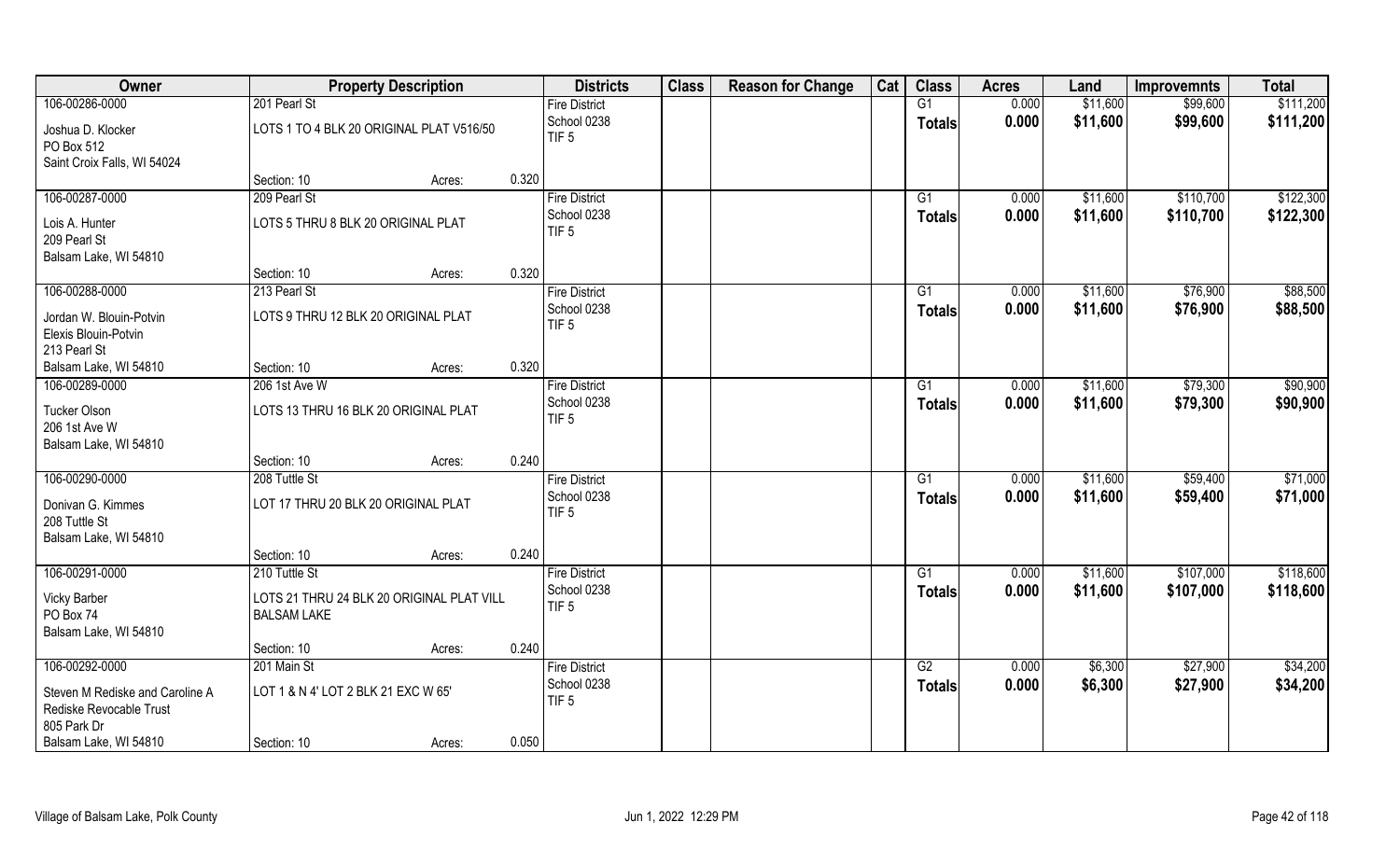| Owner                           | <b>Property Description</b>                         | <b>Districts</b>     | <b>Class</b> | <b>Reason for Change</b> | Cat | <b>Class</b>    | <b>Acres</b> | Land     | <b>Improvemnts</b> | <b>Total</b> |
|---------------------------------|-----------------------------------------------------|----------------------|--------------|--------------------------|-----|-----------------|--------------|----------|--------------------|--------------|
| 106-00293-0000                  | 205 Main St                                         | <b>Fire District</b> |              |                          |     | G2              | 0.000        | \$29,600 | \$85,000           | \$114,600    |
| Bruce P. Anderson               | PT LOTS 1, 2, 3, 4 BLK 21 ORIGINAL PLAT V 270/174,  | School 0238          |              |                          |     | <b>Totals</b>   | 0.000        | \$29,600 | \$85,000           | \$114,600    |
| PO Box 184                      | V 270/176 & V 270/177                               | TIF <sub>5</sub>     |              |                          |     |                 |              |          |                    |              |
| Balsam Lake, WI 54810-0215      |                                                     |                      |              |                          |     |                 |              |          |                    |              |
|                                 | 0.100<br>Section: 10<br>Acres:                      |                      |              |                          |     |                 |              |          |                    |              |
| 106-00294-0000                  | 107 Courthouse Ave                                  | <b>Fire District</b> |              |                          |     | G1              | 0.000        | \$4,700  | \$68,800           | \$73,500     |
| Ursula M. Adams Carlson         | W 60' OF N 5' LOT 3; W60' OF S 10' LOT 2; W 65' OF  | School 0238          |              |                          |     | <b>Totals</b>   | 0.000        | \$4,700  | \$68,800           | \$73,500     |
| PO Box 434                      | N15' LOT 2 AND W 65' OF LOT 1 ALL IN BLK 21         | TIF <sub>5</sub>     |              |                          |     |                 |              |          |                    |              |
| Balsam Lake, WI 54810-0434      | <b>ORIGINAL PLAT</b>                                |                      |              |                          |     |                 |              |          |                    |              |
|                                 | 0.080<br>Section: 10<br>Acres:                      |                      |              |                          |     |                 |              |          |                    |              |
| 106-00295-0000                  | 109 Courthouse Ave                                  | <b>Fire District</b> |              |                          |     | G1              | 0.000        | \$6,900  | \$59,400           | \$66,300     |
|                                 |                                                     | School 0238          |              |                          |     | <b>Totals</b>   | 0.000        | \$6,900  | \$59,400           | \$66,300     |
| Wilson Group LLC                | E 70 FT LOTS 5, 6, 7 & 8 BLK 21 - ORIGINAL PLAT LC  | TIF <sub>5</sub>     |              |                          |     |                 |              |          |                    |              |
| PO Box 71                       | 447/156                                             |                      |              |                          |     |                 |              |          |                    |              |
| Chisago City, MN 55013          | 0.160<br>Section: 10<br>Acres:                      |                      |              |                          |     |                 |              |          |                    |              |
| 106-00296-0000                  | 115 Courthouse Ave                                  | <b>Fire District</b> |              |                          |     | G1              | 0.000        | \$6,900  | \$113,100          | \$120,000    |
|                                 |                                                     | School 0238          |              |                          |     | <b>Totals</b>   | 0.000        | \$6,900  | \$113,100          | \$120,000    |
| Michael L. Johnson              | W 70 FT LOTS 5, 6, 7 & 8 BLK 21, ORIGINAL PLAT      | TIF <sub>5</sub>     |              |                          |     |                 |              |          |                    |              |
| Louise M. Cole                  |                                                     |                      |              |                          |     |                 |              |          |                    |              |
| PO Box 303                      |                                                     |                      |              |                          |     |                 |              |          |                    |              |
| Balsam Lake, WI 54810           | 0.160<br>Section: 10<br>Acres:                      |                      |              |                          |     |                 |              |          |                    |              |
| 106-00297-0000                  | 209 Main St                                         | <b>Fire District</b> |              |                          |     | $\overline{G2}$ | 0.000        | \$11,500 | \$167,000          | \$178,500    |
| Nicholas T. Elert               | PT BLK 21 V 139/480, V 244/205 ORIGINAL PLAT        | School 0238          |              |                          |     | <b>Totals</b>   | 0.000        | \$11,500 | \$167,000          | \$178,500    |
| PO Box 442                      | ASSN LC 440/783 & 440/784                           | TIF <sub>5</sub>     |              |                          |     |                 |              |          |                    |              |
| Balsam Lake, WI 54810           |                                                     |                      |              |                          |     |                 |              |          |                    |              |
|                                 | 0.110<br>Section: 10<br>Acres:                      |                      |              |                          |     |                 |              |          |                    |              |
| 106-00298-0000                  | 211 Main St                                         | <b>Fire District</b> |              |                          |     | G2              | 0.000        | \$13,100 | \$64,800           | \$77,900     |
| Nicholas T. Elert               | PT BLK 21 OF ORIG PLAT OF BALSAM LAKE DESC          | School 0238          |              |                          |     | <b>Totals</b>   | 0.000        | \$13,100 | \$64,800           | \$77,900     |
| PO Box 442                      | 271/336 & 271/337 EX PRT 440/784                    | TIF <sub>5</sub>     |              |                          |     |                 |              |          |                    |              |
| Balsam Lake, WI 54810           |                                                     |                      |              |                          |     |                 |              |          |                    |              |
|                                 | 0.110<br>Section: 10<br>Acres:                      |                      |              |                          |     |                 |              |          |                    |              |
| 106-00298-0100                  | 211 Main St                                         | <b>Fire District</b> |              |                          |     | G2              | 0.000        | \$800    | \$4,900            | \$5,700      |
|                                 |                                                     | School 0238          |              |                          |     | <b>Totals</b>   | 0.000        | \$800    | \$4,900            | \$5,700      |
| Nicholas T. Elert<br>PO Box 442 | PT BLK 21 BEG 8' S OF SW COR LOT 4, TH S 20', E 25' | TIF <sub>5</sub>     |              |                          |     |                 |              |          |                    |              |
|                                 | N 20', W 25' TO POB                                 |                      |              |                          |     |                 |              |          |                    |              |
| Balsam Lake, WI 54810           | 0.010<br>Section: 10                                |                      |              |                          |     |                 |              |          |                    |              |
|                                 | Acres:                                              |                      |              |                          |     |                 |              |          |                    |              |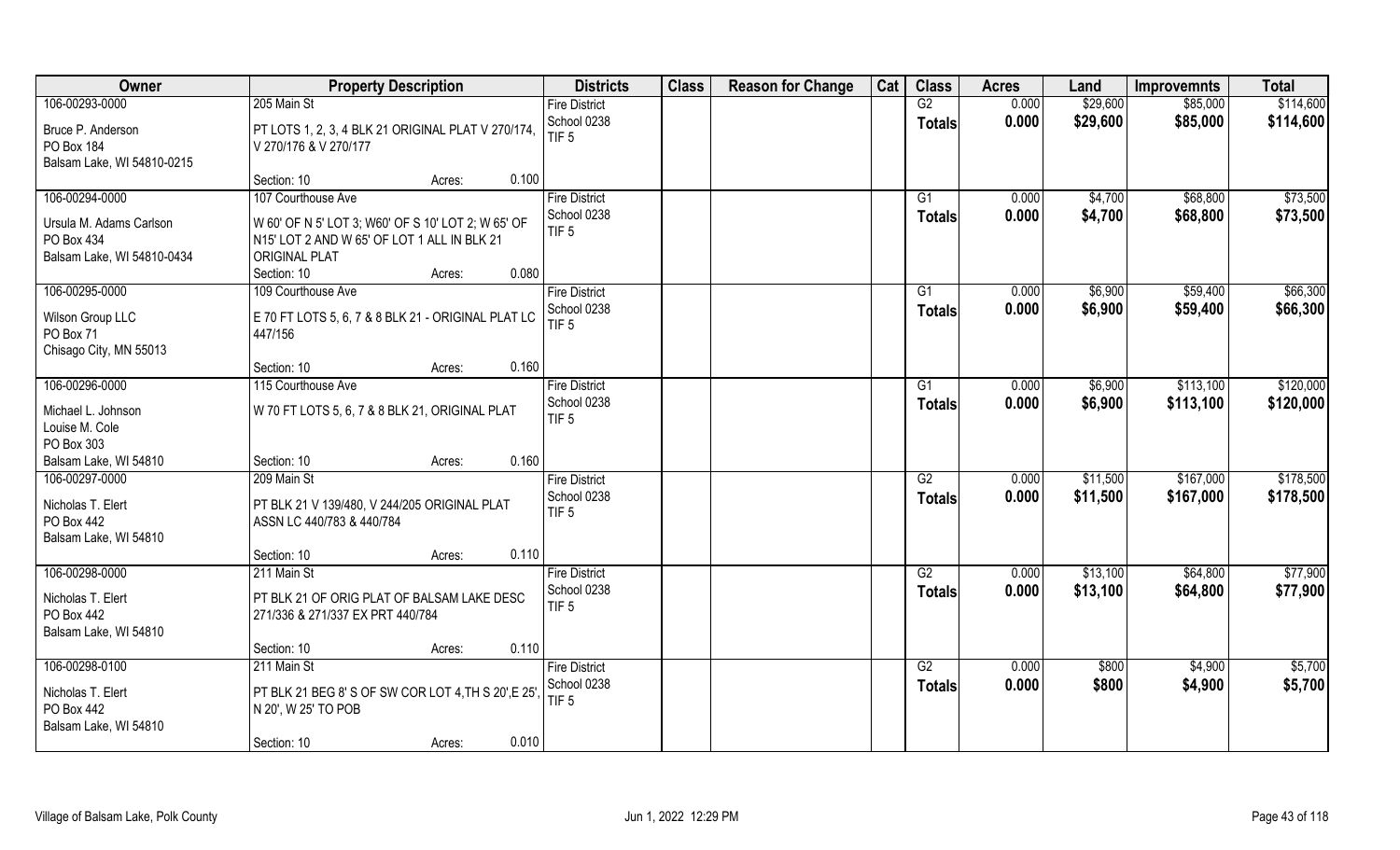| Owner                             | <b>Property Description</b>                     |       | <b>Districts</b>                | <b>Class</b> | <b>Reason for Change</b> | Cat | <b>Class</b>  | <b>Acres</b> | Land     | <b>Improvemnts</b> | <b>Total</b> |
|-----------------------------------|-------------------------------------------------|-------|---------------------------------|--------------|--------------------------|-----|---------------|--------------|----------|--------------------|--------------|
| 106-00299-0000                    | 110 1st Ave W                                   |       | <b>Fire District</b>            |              |                          |     | G1            | 0.000        | \$6,000  | \$89,100           | \$95,100     |
| Kirk L. Fjellman                  | PT BLK 21 ORIGINAL PLAT DESC AS BEG AT SW       |       | School 0238<br>TIF <sub>5</sub> |              |                          |     | <b>Totals</b> | 0.000        | \$6,000  | \$89,100           | \$95,100     |
| Larae L. Fjellman                 | CORNER BLK 21, TH E ALG S BOUND OF BLK 150', TH |       |                                 |              |                          |     |               |              |          |                    |              |
| 28225 Nathan Ln                   | N 50', W 150', S 50' TO POB                     |       |                                 |              |                          |     |               |              |          |                    |              |
| Lindstrom, MN 55045               | Section: 10<br>Acres:                           | 0.170 |                                 |              |                          |     |               |              |          |                    |              |
| 106-00300-0000                    | 204 Pearl St                                    |       | <b>Fire District</b>            |              |                          |     | G1            | 0.000        | \$12,900 | \$54,200           | \$67,100     |
| Rodney B. May                     | PT BLK 21 V545/13 ORIGINAL PLAT                 |       | School 0238                     |              |                          |     | Totals        | 0.000        | \$12,900 | \$54,200           | \$67,100     |
| 1832 State Hwy 46                 |                                                 |       | TIF <sub>5</sub>                |              |                          |     |               |              |          |                    |              |
| Balsam Lake, WI 54810             |                                                 |       |                                 |              |                          |     |               |              |          |                    |              |
|                                   | Section: 10<br>Acres:                           | 0.390 |                                 |              |                          |     |               |              |          |                    |              |
| 106-00300-0010                    |                                                 |       | <b>Fire District</b>            |              |                          |     | X4            | 0.040        | \$0      | \$0                | $\sqrt{50}$  |
| St Croix Valley Telephone Company | PT BLK 21 ORIGINAL PLAT (25' X 70')             |       | School 0238                     |              |                          |     | <b>Totals</b> | 0.040        | \$0      | \$0                | \$0          |
| Unknown                           |                                                 |       | TIF <sub>5</sub>                |              |                          |     |               |              |          |                    |              |
| Saint Croix Falls, WI 54024       |                                                 |       |                                 |              |                          |     |               |              |          |                    |              |
|                                   | Section: 10<br>Acres:                           | 0.040 |                                 |              |                          |     |               |              |          |                    |              |
| 106-00301-0000                    | 215 Main St                                     |       | <b>Fire District</b>            |              |                          |     | G2            | 0.000        | \$41,300 | \$147,200          | \$188,500    |
|                                   |                                                 |       | School 0238                     |              |                          |     | <b>Totals</b> | 0.000        | \$41,300 | \$147,200          | \$188,500    |
| <b>Balsam Lake Ventures LLC</b>   | PT BLK 21 V 136/591 ORIGINAL PLAT               |       | TIF <sub>5</sub>                |              |                          |     |               |              |          |                    |              |
| PO Box 221                        |                                                 |       |                                 |              |                          |     |               |              |          |                    |              |
| Balsam Lake, WI 54810-0221        |                                                 |       |                                 |              |                          |     |               |              |          |                    |              |
|                                   | Section: 10<br>Acres:                           | 0.460 |                                 |              |                          |     |               |              |          |                    |              |
| 106-00302-0000                    | 106 1st Ave W                                   |       | <b>Fire District</b>            |              |                          |     | X4            | 0.000        | \$0      | $\sqrt[6]{3}$      | \$0          |
| Telephone Usa of Wis              | PARCEL IN BLK 21 V193 PG176 ORIGINAL PLAT       |       | School 0238                     |              |                          |     | Totals        | 0.000        | \$0      | \$0                | \$0          |
| Stacey W. Goff                    | (ALLEY)                                         |       | TIF <sub>5</sub>                |              |                          |     |               |              |          |                    |              |
| PO Box 4065                       |                                                 |       |                                 |              |                          |     |               |              |          |                    |              |
| Monroe, LA 71211                  | Section: 10<br>Acres:                           | 0.050 |                                 |              |                          |     |               |              |          |                    |              |
| 106-00303-0000                    | 108 Old Courthouse Ave                          |       | <b>Fire District</b>            |              |                          |     | X4            | 0.000        | \$0      | $\overline{60}$    | \$0          |
|                                   |                                                 |       | School 0238                     |              |                          |     | <b>Totals</b> | 0.000        | \$0      | \$0                | \$0          |
| Polk County Housing Authority     | E 220 FT OF BLK 22 ORIGINAL PLAT VILLAGE        |       |                                 |              |                          |     |               |              |          |                    |              |
| 403 2nd Ave                       | <b>BALSAM LAKE</b>                              |       |                                 |              |                          |     |               |              |          |                    |              |
| Osceola, WI 54020                 | Section: 10                                     | 0.870 |                                 |              |                          |     |               |              |          |                    |              |
| 106-00303-1000                    | Acres:<br>120 Main St                           |       | <b>Fire District</b>            |              |                          |     | X3            | 0.530        | \$0      | $\sqrt{$0}$        |              |
|                                   |                                                 |       | School 0238                     |              |                          |     |               | 0.530        | \$0      | \$0                | \$0          |
| Polk County (Museum)              | (POLK COUNTY MUSEUM) BLK 22 ORIGINAL PLAT       |       |                                 |              |                          |     | <b>Totals</b> |              |          |                    | \$0          |
| 100 Polk County Plz               | VILLAGE OF BALSAM LAKE, EXC THE E 220 FT,       |       |                                 |              |                          |     |               |              |          |                    |              |
| Balsam Lake, WI 54810             | DESC IN V37 P533                                |       |                                 |              |                          |     |               |              |          |                    |              |
|                                   | Section: 10<br>Acres:                           | 0.520 |                                 |              |                          |     |               |              |          |                    |              |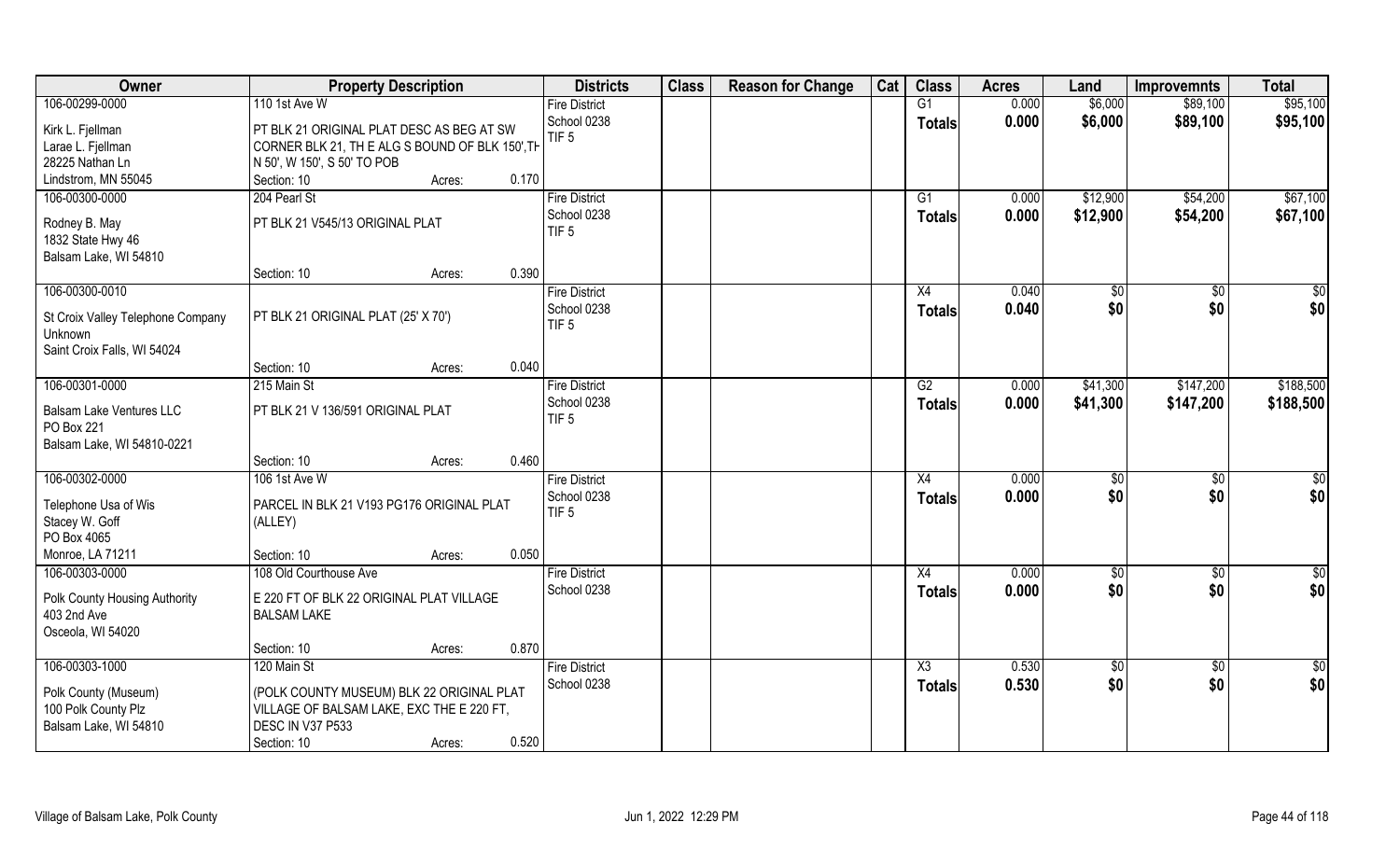| Owner                                                                             | <b>Property Description</b>                                                                                                                                          | <b>Districts</b>                                        | <b>Class</b> | <b>Reason for Change</b> | Cat | <b>Class</b>                     | <b>Acres</b>   | Land                 | <b>Improvemnts</b>     | <b>Total</b>           |
|-----------------------------------------------------------------------------------|----------------------------------------------------------------------------------------------------------------------------------------------------------------------|---------------------------------------------------------|--------------|--------------------------|-----|----------------------------------|----------------|----------------------|------------------------|------------------------|
| 106-00304-0000<br>Wisconsin Dot<br>PO Box 429<br>Superior, WI 54880               | PART OF LOTS 1, 2, 3 4 & 5, BLK 23 ORIGINAL PLAT<br>VILLAGE OF BALSAM LAKE LYING NELY OF<br>CENTERLINE OF MAIN STREET/STATE HWY 46<br>0.230<br>Section: 10<br>Acres: | <b>Fire District</b><br>Lake Mgmt 8040<br>School 0238   |              |                          |     | $\overline{X2}$<br><b>Totals</b> | 0.230<br>0.230 | \$0<br>\$0           | \$0<br>\$0             | \$0<br>\$0             |
| 106-00308-0000<br>Minit Mart LLC<br>PO Box 2410<br>Omaha, NE 68103                | 101 Main St<br>LOTS 1 - 8 LYING SWLY OF STH 46 & LOT 9 BLK 23<br>EXC S 1 FT ORIGINAL PLAT (PD #1065)<br>0.480<br>Section: 10<br>Acres:                               | <b>Fire District</b><br>School 0238<br>TIF <sub>5</sub> |              |                          |     | G2<br>Totals                     | 0.360<br>0.360 | \$27,100<br>\$27,100 | \$278,100<br>\$278,100 | \$305,200<br>\$305,200 |
| 106-00309-0000<br>Hsht, LLC<br>14440 Azurite St NW<br>Ramsey, MN 55303            | 105 Main St<br>S1FT LOT 9 & LOTS 10 & 11 BLK 23 ORIGINAL PLAT<br>0.146<br>Section: 10<br>Acres:                                                                      | <b>Fire District</b><br>School 0238<br>TIF <sub>5</sub> |              |                          |     | G2<br><b>Totals</b>              | 0.146<br>0.146 | \$16,000<br>\$16,000 | \$29,000<br>\$29,000   | \$45,000<br>\$45,000   |
| 106-00310-0000<br>Bradley A. Kothlow<br>PO Box 190<br>Balsam Lake, WI 54810       | 109 Main St<br>E 55 FT OF LOTS 12 & 13 BLK 23 ORIGINAL PLAT<br>EXC PT LOT 13 DESC 338/588<br>0.060<br>Section: 10<br>Acres:                                          | <b>Fire District</b><br>School 0238<br>TIF <sub>5</sub> |              |                          |     | G2<br><b>Totals</b>              | 0.000<br>0.000 | \$10,200<br>\$10,200 | \$43,600<br>\$43,600   | \$53,800<br>\$53,800   |
| 106-00311-0000<br>Barred Owl LLC<br>PO Box 352<br>Balsam Lake, WI 54810-0352      | 111 Main St<br>LOT 14; PT LOT 13 AND W 85' LOTS 12 & 13 BLK 23<br><b>ORIGINAL PLAT</b><br>0.180<br>Section: 10<br>Acres:                                             | <b>Fire District</b><br>School 0238<br>TIF <sub>5</sub> |              |                          |     | $\overline{G2}$<br><b>Totals</b> | 0.000<br>0.000 | \$16,600<br>\$16,600 | \$101,700<br>\$101,700 | \$118,300<br>\$118,300 |
| 106-00312-0000<br>Hk Investments LLC<br>PO Box 512<br>Saint Croix Falls, WI 54024 | 110 Courthouse Ave<br>E 40 FT LOTS 15, 16 & 17 AND 18 & 19 BLK 23<br><b>ORIGINAL PLAT</b><br>0.110<br>Section: 10<br>Acres:                                          | <b>Fire District</b><br>School 0238<br>TIF <sub>5</sub> |              |                          |     | G1<br><b>Totals</b>              | 0.000<br>0.000 | \$4,400<br>\$4,400   | \$89,400<br>\$89,400   | \$93,800<br>\$93,800   |
| 106-00313-0000<br>Mary J. Johnson<br>112 Courthouse Ave<br>Balsam Lake, WI 54810  | 112 Courthouse Ave<br>W 99 FT LOTS 15, 16, 17 BLK 23 & ALSO LOTS 18 & 19<br>BLK 23 ORIGINAL PLAT EXC THE E 40' THEREOF<br>0.290<br>Section: 10<br>Acres:             | <b>Fire District</b><br>School 0238<br>TIF <sub>5</sub> |              |                          |     | G1<br>Totals                     | 0.000<br>0.000 | \$10,800<br>\$10,800 | \$63,800<br>\$63,800   | \$74,600<br>\$74,600   |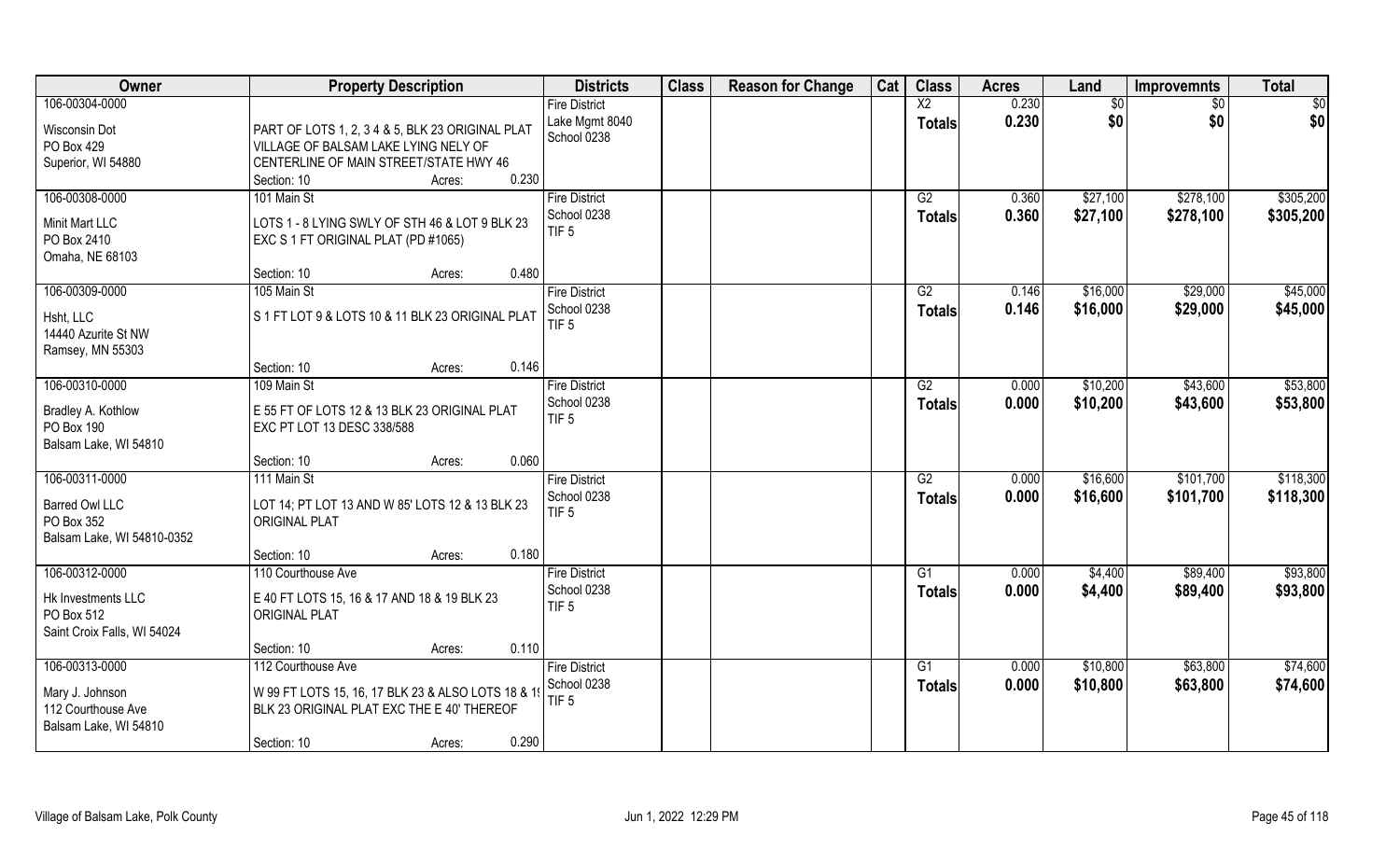| Owner                                 | <b>Property Description</b>                     | <b>Districts</b>                | <b>Class</b> | <b>Reason for Change</b> | Cat | <b>Class</b>    | <b>Acres</b> | Land     | <b>Improvemnts</b> | <b>Total</b>    |
|---------------------------------------|-------------------------------------------------|---------------------------------|--------------|--------------------------|-----|-----------------|--------------|----------|--------------------|-----------------|
| 106-00314-0000                        | 104 Pearl St                                    | <b>Fire District</b>            |              |                          |     | G1              | 0.000        | \$11,600 | \$108,400          | \$120,000       |
| Thomas Doolittle Jr                   | LOTS 20, 21, 22 AND 23 BLK 23 ORIGINAL PLAT     | School 0238                     |              |                          |     | <b>Totals</b>   | 0.000        | \$11,600 | \$108,400          | \$120,000       |
| Amanda R. Larson                      |                                                 | TIF <sub>5</sub>                |              |                          |     |                 |              |          |                    |                 |
| 1307 190th Ave                        |                                                 |                                 |              |                          |     |                 |              |          |                    |                 |
| Balsam Lake, WI 54810                 | 0.320<br>Section: 10<br>Acres:                  |                                 |              |                          |     |                 |              |          |                    |                 |
| 106-00315-0000                        | 100 Pearl St                                    | <b>Fire District</b>            |              |                          |     | G1              | 0.000        | \$13,600 | \$95,500           | \$109,100       |
|                                       |                                                 | School 0238                     |              |                          |     | <b>Totals</b>   | 0.000        | \$13,600 | \$95,500           | \$109,100       |
| Sandra J. Bibeau<br>Treffle E. Bibeau | LOTS 24 THRU 28 BLK 23 ORIGINAL PLAT            | TIF <sub>5</sub>                |              |                          |     |                 |              |          |                    |                 |
| 100 Pearl St                          |                                                 |                                 |              |                          |     |                 |              |          |                    |                 |
| Balsam Lake, WI 54810                 | 0.430<br>Section: 10<br>Acres:                  |                                 |              |                          |     |                 |              |          |                    |                 |
| 106-00316-0000                        | 101 Pearl St                                    | <b>Fire District</b>            |              |                          |     | G1              | 0.000        | \$13,300 | \$57,600           | \$70,900        |
|                                       |                                                 | School 0238                     |              |                          |     | <b>Totals</b>   | 0.000        | \$13,300 | \$57,600           | \$70,900        |
| Gary L. Fredrickson                   | E 1/2 LOTS 1, 2, 3, 4 & 5 EXC S 5' LOT 5 BLK 24 |                                 |              |                          |     |                 |              |          |                    |                 |
| PO Box 264                            | <b>ORIGINAL PLAT</b>                            |                                 |              |                          |     |                 |              |          |                    |                 |
| Balsam Lake, WI 54810                 |                                                 |                                 |              |                          |     |                 |              |          |                    |                 |
|                                       | 0.210<br>Section: 10<br>Acres:                  |                                 |              |                          |     |                 |              |          |                    |                 |
| 106-00317-0000                        | 205 W Main St                                   | <b>Fire District</b>            |              |                          |     | $\overline{G1}$ | 0.000        | \$7,800  | \$72,200           | \$80,000        |
| Thomas R. Poirier                     | W 1/2 LOTS 1-5 EXC S 5' OF W 1/2 LOT 5 BLK 24   | School 0238                     |              |                          |     | <b>Totals</b>   | 0.000        | \$7,800  | \$72,200           | \$80,000        |
| Kathy A. Poirier                      | ORIGINAL PLAT V 470/407-409                     |                                 |              |                          |     |                 |              |          |                    |                 |
| PO Box 331                            |                                                 |                                 |              |                          |     |                 |              |          |                    |                 |
| Balsam Lake, WI 54810-0331            | 0.210<br>Section: 10<br>Acres:                  |                                 |              |                          |     |                 |              |          |                    |                 |
| 106-00318-0000                        |                                                 | Fire District                   |              |                          |     | X4              | 1.780        | \$0      | \$0                | $\overline{50}$ |
| Old School Townhomes "A               | OLD SCHOOL TOWNHOMES "A CONDOMINIUM",           | School 0238                     |              |                          |     | Totals          | 1.780        | \$0      | \$0                | \$0             |
| Condominium" Hoa                      | COMMON GROUNDS **% INTEREST ASSESSMENT          | TIF <sub>5</sub>                |              |                          |     |                 |              |          |                    |                 |
| Attn: Mary Kaye Chartrand, Treasurer  | W/106-00318-0010 THRU 106-00318-0090 AKA OLD    |                                 |              |                          |     |                 |              |          |                    |                 |
| 109 Pearl St Unit 8                   | 1.780<br>Section: 10<br>Acres:                  |                                 |              |                          |     |                 |              |          |                    |                 |
| Balsam Lake, WI 54810                 |                                                 |                                 |              |                          |     |                 |              |          |                    |                 |
| 106-00318-0010                        | 109 Pearl St Unit 1                             | <b>Fire District</b>            |              |                          |     | G1              | 0.000        | \$12,000 | \$160,700          | \$172,700       |
|                                       |                                                 | School 0238                     |              |                          |     | Totals          | 0.000        | \$12,000 | \$160,700          | \$172,700       |
| Gary M. Schommer                      | OLD SCHOOL TOWNHOMES "A CONDOMINIUM",           | TIF <sub>5</sub>                |              |                          |     |                 |              |          |                    |                 |
| Sandra L. Schommer                    | UNIT 1 **% INTEREST ASSESSED                    |                                 |              |                          |     |                 |              |          |                    |                 |
| 109 Pearl St Unit 1                   | W/106-00318-0000**                              |                                 |              |                          |     |                 |              |          |                    |                 |
| Balsam Lake, WI 54810                 | 0.000<br>Section: 10<br>Acres:                  |                                 |              |                          |     |                 |              |          |                    |                 |
| 106-00318-0020                        | 109 Pearl St Unit 2                             | <b>Fire District</b>            |              |                          |     | G1              | 0.000        | \$12,000 | \$140,400          | \$152,400       |
| Alcuin J. Harren                      | OLD SCHOOL TOWNHOMES "A CONDOMINIUM",           | School 0238<br>TIF <sub>5</sub> |              |                          |     | <b>Totals</b>   | 0.000        | \$12,000 | \$140,400          | \$152,400       |
| 109 Pearl St Unit 2                   | UNIT 2 **% INTEREST ASSESSED                    |                                 |              |                          |     |                 |              |          |                    |                 |
| Balsam Lake, WI 54810                 | W/106-00318-0000**                              |                                 |              |                          |     |                 |              |          |                    |                 |
|                                       | 0.000<br>Section: 10<br>Acres:                  |                                 |              |                          |     |                 |              |          |                    |                 |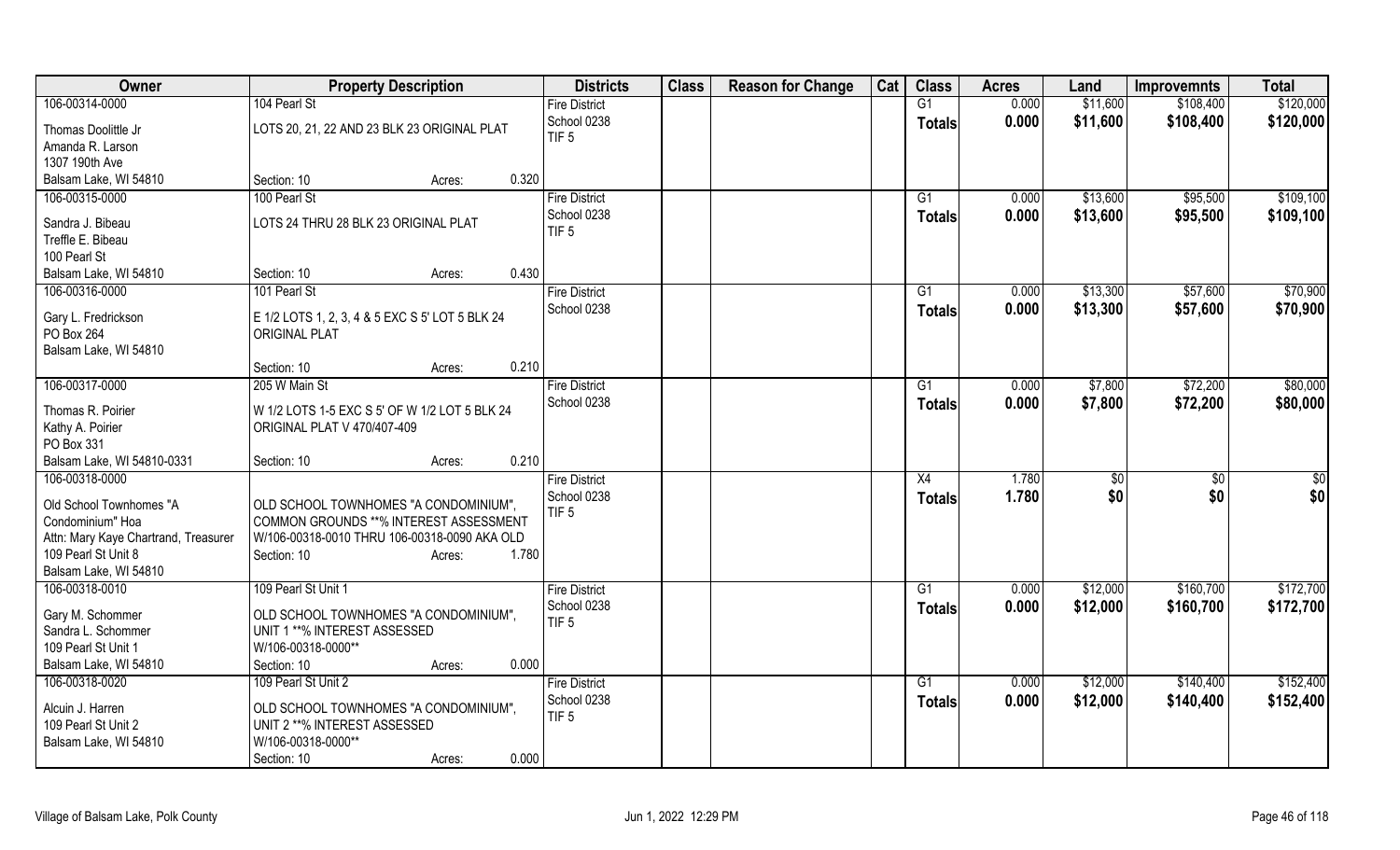| Owner                                | <b>Property Description</b>           | <b>Districts</b>     | <b>Class</b> | <b>Reason for Change</b> | Cat | <b>Class</b>    | <b>Acres</b> | Land     | <b>Improvemnts</b> | <b>Total</b> |
|--------------------------------------|---------------------------------------|----------------------|--------------|--------------------------|-----|-----------------|--------------|----------|--------------------|--------------|
| 106-00318-0030                       | 109 Pearl St Unit 3                   | <b>Fire District</b> |              |                          |     | $\overline{G1}$ | 0.000        | \$12,000 | \$160,400          | \$172,400    |
| Robert L. Swank                      | OLD SCHOOL TOWNHOMES "A CONDOMINIUM", | School 0238          |              |                          |     | <b>Totals</b>   | 0.000        | \$12,000 | \$160,400          | \$172,400    |
| Mary T. Swank                        | UNIT 3 **% INTEREST ASSESSED          | TIF <sub>5</sub>     |              |                          |     |                 |              |          |                    |              |
| 109 Pearl St Unit 3                  | W/106-00318-0000**                    |                      |              |                          |     |                 |              |          |                    |              |
| Balsam Lake, WI 54810                | Section: 10<br>Acres:                 | 0.000                |              |                          |     |                 |              |          |                    |              |
| 106-00318-0040                       | 109 Pearl St Unit 4                   | <b>Fire District</b> |              |                          |     | G1              | 0.000        | \$4,800  | $\sqrt{$0}$        | \$4,800      |
|                                      |                                       | School 0238          |              |                          |     | <b>Totals</b>   | 0.000        | \$4,800  | \$0                | \$4,800      |
| David Kasper                         | OLD SCHOOL TOWNHOMES "A CONDOMINIUM", | TIF <sub>5</sub>     |              |                          |     |                 |              |          |                    |              |
| <b>Bryce Kasper</b>                  | UNIT 4 **% INTEREST ASSESSED          |                      |              |                          |     |                 |              |          |                    |              |
| 216 Cliff St                         | W/106-00318-0000**                    |                      |              |                          |     |                 |              |          |                    |              |
| Chippewa Falls, WI 54729             | Section: 10<br>Acres:                 | 0.000                |              |                          |     |                 |              |          |                    |              |
| 106-00318-0050                       | 109 Pearl St Unit 5                   | <b>Fire District</b> |              |                          |     | G1              | 0.000        | \$4,800  | $\sqrt[6]{30}$     | \$4,800      |
| David Kasper                         | OLD SCHOOL TOWNHOMES "A CONDOMINIUM", | School 0238          |              |                          |     | <b>Totals</b>   | 0.000        | \$4,800  | \$0                | \$4,800      |
| <b>Bryce Kasper</b>                  | UNIT 5 **% INTEREST ASSESSED          | TIF <sub>5</sub>     |              |                          |     |                 |              |          |                    |              |
| 216 Cliff St                         | W/106-00318-0000**                    |                      |              |                          |     |                 |              |          |                    |              |
| Chippewa Falls, WI 54729             | Section: 10<br>Acres:                 | 0.000                |              |                          |     |                 |              |          |                    |              |
| 106-00318-0060                       | 109 Pearl St Unit 6                   | <b>Fire District</b> |              |                          |     | G1              | 0.000        | \$4,800  | $\sqrt[6]{3}$      | \$4,800      |
|                                      |                                       | School 0238          |              |                          |     | <b>Totals</b>   | 0.000        | \$4,800  | \$0                | \$4,800      |
| Tom Carlson                          | OLD SCHOOL TOWNHOMES "A CONDOMINIUM", | TIF <sub>5</sub>     |              |                          |     |                 |              |          |                    |              |
| 699 Idlewild St                      | UNIT 6 **% INTEREST ASSESSED          |                      |              |                          |     |                 |              |          |                    |              |
| Balsam Lake, WI 54810                | W/106-00318-0000**                    |                      |              |                          |     |                 |              |          |                    |              |
|                                      | Section: 10<br>Acres:                 | 0.000                |              |                          |     |                 |              |          |                    |              |
| 106-00318-0070                       | 109 Pearl St Unit 7                   | <b>Fire District</b> |              |                          |     | $\overline{G1}$ | 0.000        | \$4,800  | \$131,500          | \$136,300    |
| Patricia A Davis Living Trust        | OLD SCHOOL TOWNHOMES "A CONDOMINIUM", | School 0238          |              |                          |     | Totals          | 0.000        | \$4,800  | \$131,500          | \$136,300    |
| 109 Pearl St #7                      | UNIT 7 **% INTEREST ASSESSED          | TIF <sub>5</sub>     |              |                          |     |                 |              |          |                    |              |
| Balsam Lake, WI 54810                | W/106-00318-0000**                    |                      |              |                          |     |                 |              |          |                    |              |
|                                      | Section: 10<br>Acres:                 | 0.000                |              |                          |     |                 |              |          |                    |              |
| 106-00318-0080                       | 109 Pearl St Unit 8                   | <b>Fire District</b> |              |                          |     | G1              | 0.000        | \$12,000 | \$166,300          | \$178,300    |
|                                      |                                       | School 0238          |              |                          |     | Totals          | 0.000        | \$12,000 | \$166,300          | \$178,300    |
| Mary Kaye Chartrand Revocable Living | OLD SCHOOL TOWNHOMES "A CONDOMINIUM", | TIF <sub>5</sub>     |              |                          |     |                 |              |          |                    |              |
| <b>Trust Agreement</b>               | UNIT 8 **% INTEREST ASSESSED          |                      |              |                          |     |                 |              |          |                    |              |
| Mary K. Chartrand (Ttee              | W/106-00318-0000**                    |                      |              |                          |     |                 |              |          |                    |              |
| 109 Pearl St Unit 8                  | Section: 10<br>Acres:                 | 0.000                |              |                          |     |                 |              |          |                    |              |
| Balsam Lake, WI 54810                |                                       |                      |              |                          |     |                 |              |          |                    |              |
| 106-00318-0090                       | 109 Pearl St Unit 9                   | <b>Fire District</b> |              |                          |     | $\overline{G1}$ | 0.000        | \$12,000 | \$145,400          | \$157,400    |
| Delwin R. Carter                     | OLD SCHOOL TOWNHOMES "A CONDOMINIUM", | School 0238          |              |                          |     | <b>Totals</b>   | 0.000        | \$12,000 | \$145,400          | \$157,400    |
| Penelope L. Carter                   | UNIT 9 **% INTEREST ASSESSED          | TIF <sub>5</sub>     |              |                          |     |                 |              |          |                    |              |
| 109 Pearl St Unit 9                  | W/106-00318-0000**                    |                      |              |                          |     |                 |              |          |                    |              |
| Balsam Lake, WI 54810                | Section: 10<br>Acres:                 | 0.000                |              |                          |     |                 |              |          |                    |              |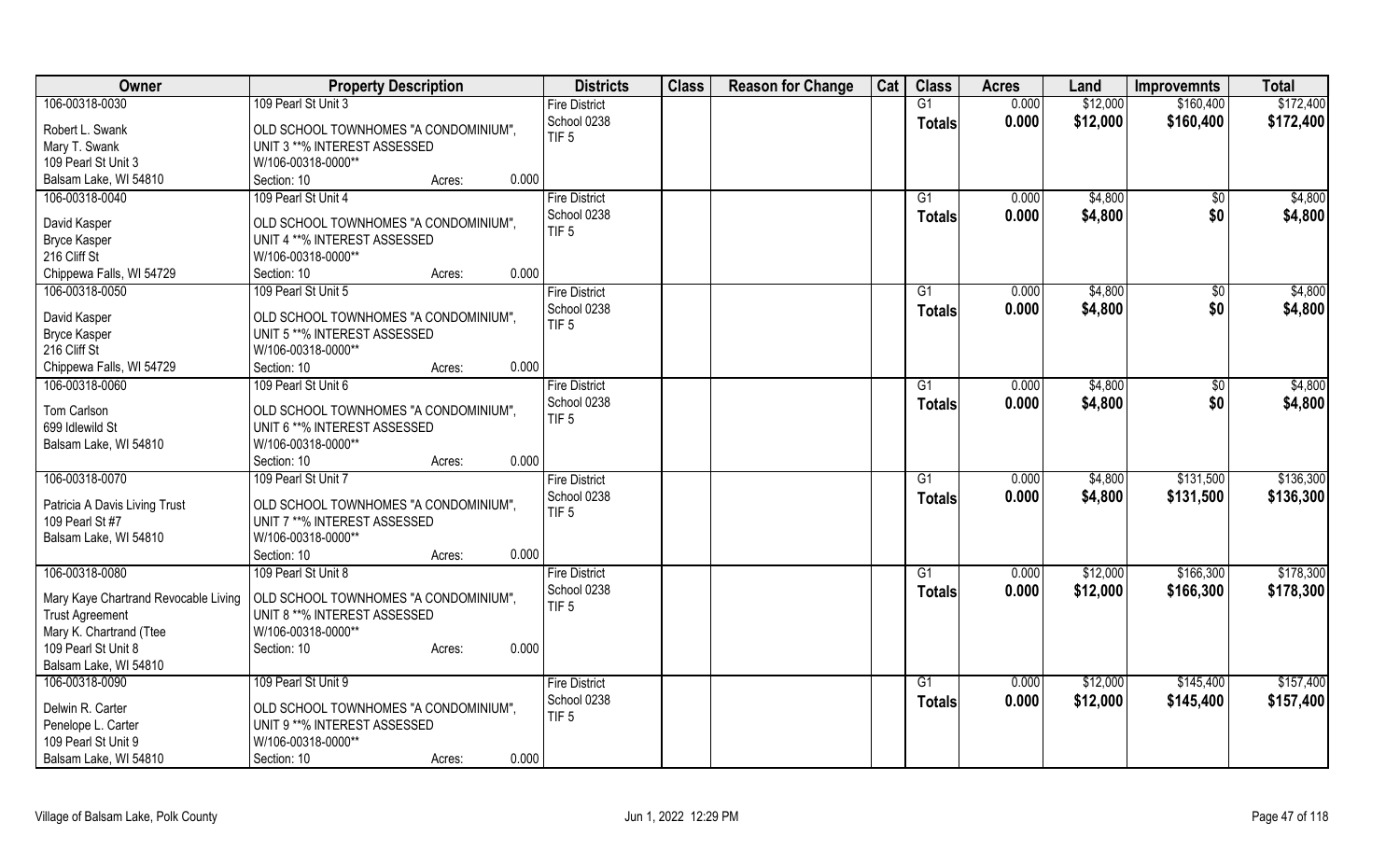| Owner                                | <b>Property Description</b>                      |                 | <b>Districts</b>              | <b>Class</b> | <b>Reason for Change</b> | Cat | <b>Class</b>    | <b>Acres</b> | Land      | <b>Improvemnts</b> | <b>Total</b> |
|--------------------------------------|--------------------------------------------------|-----------------|-------------------------------|--------------|--------------------------|-----|-----------------|--------------|-----------|--------------------|--------------|
| 106-00318-0100                       | Pearl St                                         |                 | <b>Fire District</b>          |              |                          |     | $\overline{G1}$ | 0.100        | \$3,500   | $\overline{50}$    | \$3,500      |
| Thomas R. Poirier                    | LOT 1 CSM #4968 V22 P75 (702709) OF PT LOT 5 & L |                 | School 0238                   |              |                          |     | Totals          | 0.100        | \$3,500   | \$0                | \$3,500      |
| Kathy A. Poirier                     | 6 BLK 24 ORIGINAL PLAT OF THE VILLAGE OF         |                 | TIF <sub>5</sub>              |              |                          |     |                 |              |           |                    |              |
| PO Box 331                           | <b>BALSAM LAKE</b>                               |                 |                               |              |                          |     |                 |              |           |                    |              |
| Balsam Lake, WI 54810-0331           | Section: 10                                      | 0.100<br>Acres: |                               |              |                          |     |                 |              |           |                    |              |
| 106-00319-0000                       | 209 W Main St                                    |                 | <b>Fire District</b>          |              |                          |     | G1              | 0.000        | \$12,300  | \$75,900           | \$88,200     |
|                                      |                                                  |                 | School 0238                   |              |                          |     | <b>Totals</b>   | 0.000        | \$12,300  | \$75,900           | \$88,200     |
| Thomas R. Poirier                    | LOTS 23 THRU 28 BLK 24 ORIGINAL PLAT V 569/115   |                 |                               |              |                          |     |                 |              |           |                    |              |
| Kathy A. Poirier<br>PO Box 331       |                                                  |                 |                               |              |                          |     |                 |              |           |                    |              |
| Balsam Lake, WI 54810-0331           | Section: 10                                      | 0.460<br>Acres: |                               |              |                          |     |                 |              |           |                    |              |
| 106-00320-0000                       | 819 Big Is                                       |                 | <b>Fire District</b>          |              |                          |     | G1              | 0.000        | \$110,000 | $\sqrt{$0}$        | \$110,000    |
|                                      |                                                  |                 | Lake Mgmt 8040                |              |                          |     |                 | 0.000        | \$110,000 | \$0                | \$110,000    |
| Mark S. Enos                         | LOT 2 PLAT OF BIG ISLAND                         |                 | School 0238                   |              |                          |     | <b>Totals</b>   |              |           |                    |              |
| 6206 Lindenhurst Ave                 |                                                  |                 |                               |              |                          |     |                 |              |           |                    |              |
| Los Angeles, CA 90048                |                                                  |                 |                               |              |                          |     |                 |              |           |                    |              |
|                                      | Section: 2                                       | 1.900<br>Acres: |                               |              |                          |     |                 |              |           |                    |              |
| 106-00321-0000                       | 824 Big Is                                       |                 | <b>Fire District</b>          |              |                          |     | G <sub>1</sub>  | 0.000        | \$96,200  | \$41,300           | \$137,500    |
| Rebecca J. Enos                      | LOT 3 PLAT OF BIG ISLAND                         |                 | Lake Mgmt 8040                |              |                          |     | <b>Totals</b>   | 0.000        | \$96,200  | \$41,300           | \$137,500    |
| PO Box 159                           |                                                  |                 | School 0238                   |              |                          |     |                 |              |           |                    |              |
| Afton, MN 55001-0159                 |                                                  |                 |                               |              |                          |     |                 |              |           |                    |              |
|                                      | Section: 2                                       | 0.630<br>Acres: |                               |              |                          |     |                 |              |           |                    |              |
| 106-00322-0000                       | 822 Big Is                                       |                 | <b>Fire District</b>          |              |                          |     | G1              | 0.000        | \$118,500 | \$4,800            | \$123,300    |
|                                      | LOT 4 PLAT OF BIG ISLAND                         |                 | Lake Mgmt 8040                |              |                          |     | <b>Totals</b>   | 0.000        | \$118,500 | \$4,800            | \$123,300    |
| Peggy A. Erickson<br>Rebecca J. Enos |                                                  |                 | School 0238                   |              |                          |     |                 |              |           |                    |              |
| 15234 Afton Hills Ct                 |                                                  |                 |                               |              |                          |     |                 |              |           |                    |              |
| Afton, MN 55001                      | Section: 2                                       | 1.020<br>Acres: |                               |              |                          |     |                 |              |           |                    |              |
| 106-00323-0000                       | 820 Big Is                                       |                 | <b>Fire District</b>          |              |                          |     | G <sub>1</sub>  | 0.000        | \$115,000 | \$13,800           | \$128,800    |
|                                      |                                                  |                 | Lake Mgmt 8040                |              |                          |     | <b>Totals</b>   | 0.000        | \$115,000 | \$13,800           | \$128,800    |
| Keith A. Bergmann                    | LOT 5 PLAT OF BIG ISLAND                         |                 | School 0238                   |              |                          |     |                 |              |           |                    |              |
| 5833 Lake Elmo Ave N                 |                                                  |                 |                               |              |                          |     |                 |              |           |                    |              |
| Lake Elmo, MN 55042                  |                                                  |                 |                               |              |                          |     |                 |              |           |                    |              |
|                                      | Section: 2                                       | 1.630<br>Acres: |                               |              |                          |     |                 |              |           |                    |              |
| 106-00324-0000                       | 818 Big Is                                       |                 | <b>Fire District</b>          |              |                          |     | G1              | 0.000        | \$44,000  | \$16,700           | \$60,700     |
| Keith A. Bergmann                    | W 1/2 LOT 6 PLAT OF BIG ISLAND                   |                 | Lake Mgmt 8040<br>School 0238 |              |                          |     | <b>Totals</b>   | 0.000        | \$44,000  | \$16,700           | \$60,700     |
| 5833 Lake Elmo Ave N                 |                                                  |                 |                               |              |                          |     |                 |              |           |                    |              |
| Lake Elmo, MN 55042                  |                                                  |                 |                               |              |                          |     |                 |              |           |                    |              |
|                                      | Section: 2                                       | 1.320<br>Acres: |                               |              |                          |     |                 |              |           |                    |              |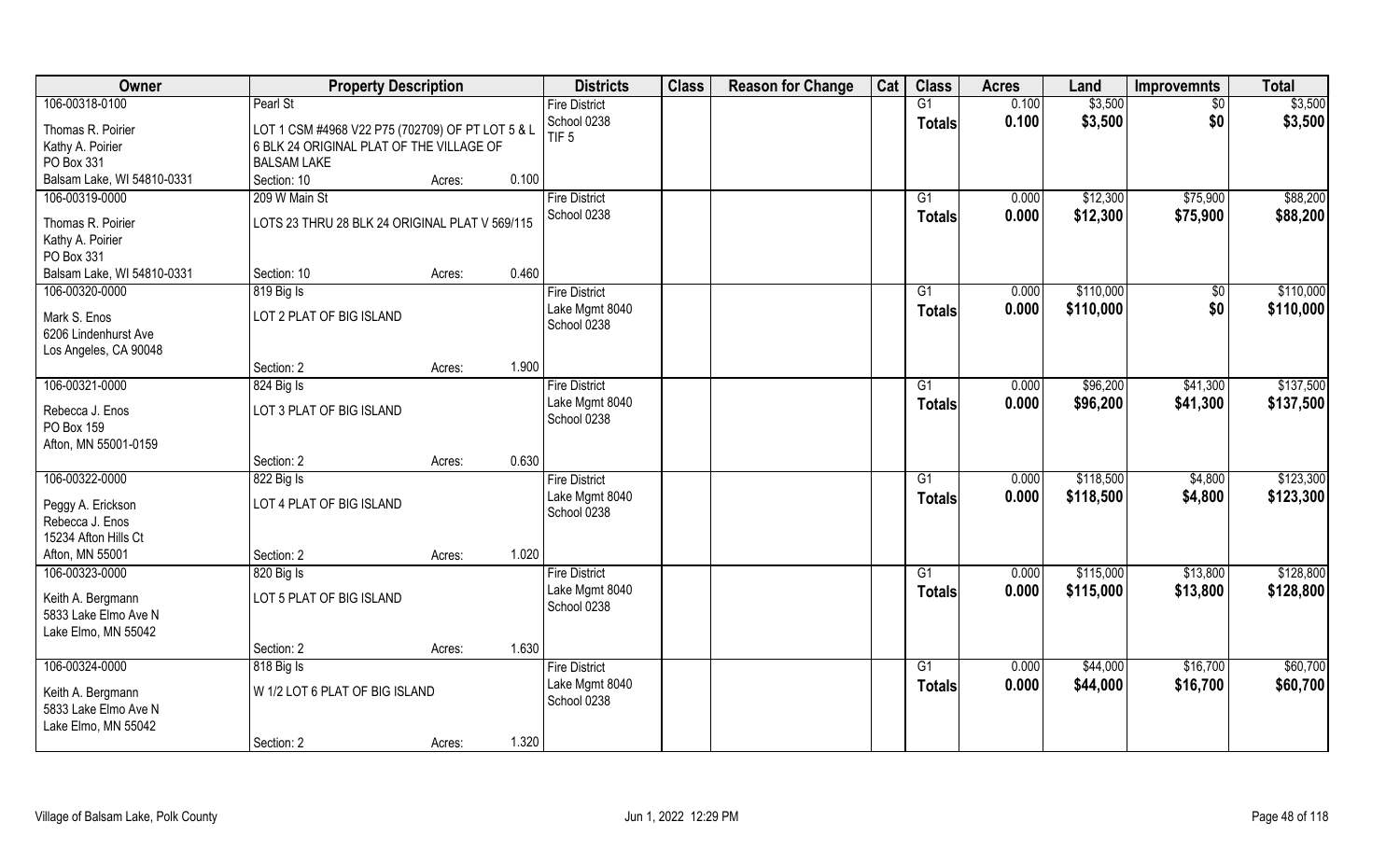| Owner                                                       | <b>Property Description</b>                           |        |       | <b>Districts</b>              | <b>Class</b>    | <b>Reason for Change</b>    | Cat | <b>Class</b>    | <b>Acres</b> | Land      | <b>Improvemnts</b> | <b>Total</b> |
|-------------------------------------------------------------|-------------------------------------------------------|--------|-------|-------------------------------|-----------------|-----------------------------|-----|-----------------|--------------|-----------|--------------------|--------------|
| 106-00326-0000                                              | 814 Big Is                                            |        |       | <b>Fire District</b>          |                 |                             |     | G1              | 2.850        | \$123,600 | \$13,700           | \$137,300    |
| William J. Groboski<br>Lara J. Groboski                     | LOT 7 PLAT OF BIG ISLAND                              |        |       | Lake Mgmt 8040<br>School 0238 |                 |                             |     | <b>Totals</b>   | 2.850        | \$123,600 | \$13,700           | \$137,300    |
| 687 Woodridge Dr N                                          |                                                       |        |       |                               |                 |                             |     |                 |              |           |                    |              |
| Chaska, MN 55318                                            | Section: 2                                            | Acres: | 2.850 |                               |                 |                             |     |                 |              |           |                    |              |
| 106-00326-0100                                              | 816 Big Is                                            |        |       | <b>Fire District</b>          | G1              | Home complkete              |     | G1              | 1.320        | \$61,800  | \$143,600          | \$205,400    |
| Troy J. Bergmann<br>Jenny L. Bergmann<br>9850 Manning Ave N | E 1/2 OF LOT 6 PLAT OF BIG ISLAND DESC IN<br>(783205) |        |       | Lake Mgmt 8040<br>School 0238 |                 |                             |     | <b>Totals</b>   | 1.320        | \$61,800  | \$143,600          | \$205,400    |
| Stillwater, MN 55082                                        | Section: 2                                            | Acres: | 1.320 |                               |                 |                             |     |                 |              |           |                    |              |
| 106-00327-0000                                              | 812 Big Is                                            |        |       | <b>Fire District</b>          |                 |                             |     | G1              | 0.000        | \$141,400 | \$28,500           | \$169,900    |
| Mary E. Smith<br>24228 N Lakeshore Dr<br>Glenwood, MN 56334 | LOT 8 PLAT OF BIG ISLAND                              |        |       | Lake Mgmt 8040<br>School 0238 |                 |                             |     | <b>Totals</b>   | 0.000        | \$141,400 | \$28,500           | \$169,900    |
|                                                             | Section: 2                                            | Acres: | 2.080 |                               |                 |                             |     |                 |              |           |                    |              |
| 106-00328-0000                                              | 810 Big Is                                            |        |       | <b>Fire District</b>          |                 |                             |     | G1              | 0.000        | \$90,700  | \$0                | \$90,700     |
| Mary E. Smith<br>24228 N Lakeshore Dr<br>Glenwood, MN 56334 | LOT 9 PLAT OF BIG ISLAND                              |        |       | Lake Mgmt 8040<br>School 0238 |                 |                             |     | <b>Totals</b>   | 0.000        | \$90,700  | \$0                | \$90,700     |
|                                                             | Section: 2                                            | Acres: | 1.770 |                               |                 |                             |     |                 |              |           |                    |              |
| 106-00329-0000                                              | 808 Big Is                                            |        |       | <b>Fire District</b>          |                 |                             |     | G1              | 0.000        | \$107,100 | \$64,300           | \$171,400    |
| Ronald R. Janke<br>Diana M. Janke<br>12305 162nd St W       | LOT 10 PLAT OF BIG ISLAND                             |        |       | Lake Mgmt 8040<br>School 0238 |                 |                             |     | <b>Totals</b>   | 0.000        | \$107,100 | \$64,300           | \$171,400    |
| Lakeville, MN 55044-9396                                    | Section: 2                                            | Acres: | 1.970 |                               |                 |                             |     |                 |              |           |                    |              |
| 106-00330-0000                                              | 806 Big Is                                            |        |       | <b>Fire District</b>          |                 |                             |     | G1              | 0.000        | \$135,000 | \$79,800           | \$214,800    |
| Thomas M. Kriese<br>Patricia A. Kriese<br>556 Frenn Ave     | LOT 11 PLAT OF BIG ISLAND                             |        |       | Lake Mgmt 8040<br>School 0238 |                 |                             |     | <b>Totals</b>   | 0.000        | \$135,000 | \$79,800           | \$214,800    |
| Red Wing, MN 55066                                          | Section: 2                                            | Acres: | 2.310 |                               |                 |                             |     |                 |              |           |                    |              |
| 106-00331-0000                                              | 804 Big Is                                            |        |       | <b>Fire District</b>          | $\overline{G1}$ | New construction at 55% com |     | $\overline{G1}$ | 0.000        | \$142,700 | \$48,600           | \$191,300    |
| Leslie F. Hacking<br>Wayne T. Petrie<br>1426 Aquila Ave N   | LOT 12 PLAT OF BIG ISLAND                             |        |       | Lake Mgmt 8040<br>School 0238 |                 |                             |     | <b>Totals</b>   | 0.000        | \$142,700 | \$48,600           | \$191,300    |
| Golden Valley, MN 55427                                     | Section: 2                                            | Acres: | 1.840 |                               |                 |                             |     |                 |              |           |                    |              |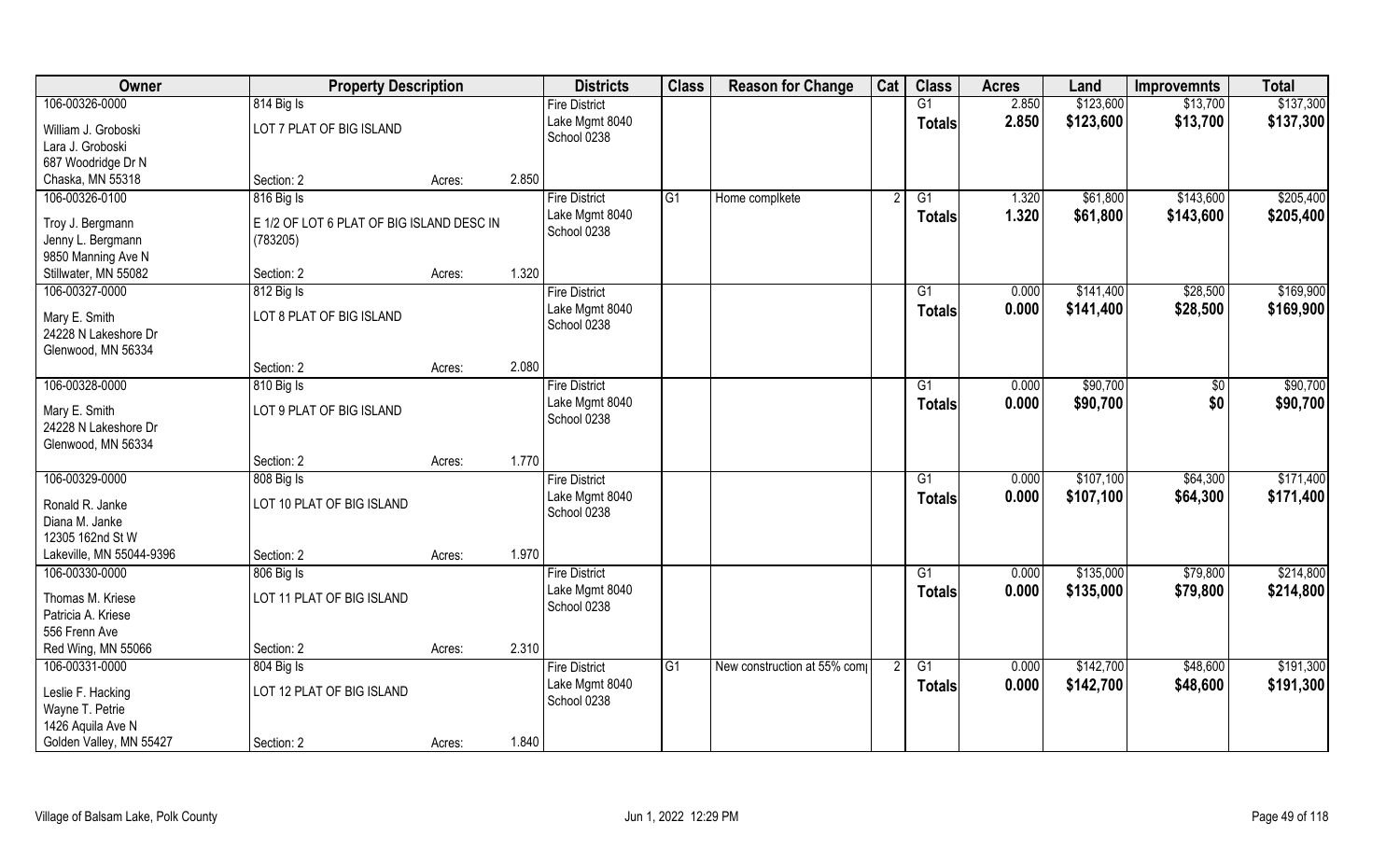| Owner                          | <b>Property Description</b>                |                 | <b>Districts</b>              | <b>Class</b>    | <b>Reason for Change</b> | Cat | <b>Class</b>    | <b>Acres</b> | Land      | <b>Improvemnts</b> | <b>Total</b> |
|--------------------------------|--------------------------------------------|-----------------|-------------------------------|-----------------|--------------------------|-----|-----------------|--------------|-----------|--------------------|--------------|
| 106-00332-0000                 | 802 Big Is                                 |                 | <b>Fire District</b>          |                 |                          |     | G1              | 0.000        | \$30,000  | $\sqrt{6}$         | \$30,000     |
| Leslie F. Hacking              | LOT 13 PLAT OF BIG ISLAND                  |                 | Lake Mgmt 8040                |                 |                          |     | <b>Totals</b>   | 0.000        | \$30,000  | \$0                | \$30,000     |
| Wayne T. Petrie                |                                            |                 | School 0238                   |                 |                          |     |                 |              |           |                    |              |
| 1426 Aquila Ave N              |                                            |                 |                               |                 |                          |     |                 |              |           |                    |              |
| Golden Valley, MN 55427        | Section: 2                                 | 1.400<br>Acres: |                               |                 |                          |     |                 |              |           |                    |              |
| 106-00333-0000                 | 800 Big Is                                 |                 | <b>Fire District</b>          |                 |                          |     | G1              | 0.000        | \$160,000 | \$102,400          | \$262,400    |
| Charles A. Stewart             | LOT 14 PLAT OF BIG ISLAND DESC IN V598 P43 |                 | Lake Mgmt 8040                |                 |                          |     | Totals          | 0.000        | \$160,000 | \$102,400          | \$262,400    |
| Kathryn A. Stewart             |                                            |                 | School 0238                   |                 |                          |     |                 |              |           |                    |              |
| 1762 Highland Pkwy             |                                            |                 |                               |                 |                          |     |                 |              |           |                    |              |
| Saint Paul, MN 55116           | Section: 2                                 | 1.200<br>Acres: |                               |                 |                          |     |                 |              |           |                    |              |
| 106-00334-0000                 | 801 Big Is                                 |                 | <b>Fire District</b>          |                 |                          |     | G1              | 0.000        | \$144,800 | \$88,600           | \$233,400    |
|                                |                                            |                 | Lake Mgmt 8040                |                 |                          |     | <b>Totals</b>   | 0.000        | \$144,800 | \$88,600           | \$233,400    |
| Keith J. Stanze                | LOT 15 PLAT OF BIG ISLAND                  |                 | School 0238                   |                 |                          |     |                 |              |           |                    |              |
| Judith C. Stanze               |                                            |                 |                               |                 |                          |     |                 |              |           |                    |              |
| 931 Coyote Ln                  |                                            |                 |                               |                 |                          |     |                 |              |           |                    |              |
| Hudson, WI 54016               | Section: 2                                 | 1.500<br>Acres: |                               |                 |                          |     |                 |              |           |                    |              |
| 106-00335-0000                 | 803 Big Is                                 |                 | <b>Fire District</b>          |                 |                          |     | G1              | 0.000        | \$137,500 | \$158,400          | \$295,900    |
| Susan M Truman Revocable Trust | LOT 16 PLAT OF BIG ISLAND                  |                 | Lake Mgmt 8040<br>School 0238 |                 |                          |     | <b>Totals</b>   | 0.000        | \$137,500 | \$158,400          | \$295,900    |
| 1655 Selby Ave Unit 257        |                                            |                 |                               |                 |                          |     |                 |              |           |                    |              |
| Saint Paul, MN 55104           |                                            |                 |                               |                 |                          |     |                 |              |           |                    |              |
|                                | Section: 2                                 | 1.940<br>Acres: |                               |                 |                          |     |                 |              |           |                    |              |
| 106-00336-0000                 | 805 Big Is                                 |                 | <b>Fire District</b>          | $\overline{G1}$ | <b>NSF</b>               |     | $\overline{G1}$ | 0.000        | \$140,400 | \$132,300          | \$272,700    |
| Jonathon J. Bathen             | LOT 17 PLAT OF BIG ISLAND                  |                 | Lake Mgmt 8040                |                 |                          |     | <b>Totals</b>   | 0.000        | \$140,400 | \$132,300          | \$272,700    |
| 928 Lake St N                  |                                            |                 | School 0238                   |                 |                          |     |                 |              |           |                    |              |
| Balsam Lake, WI 54810          |                                            |                 |                               |                 |                          |     |                 |              |           |                    |              |
|                                | Section: 2                                 | 2.120<br>Acres: |                               |                 |                          |     |                 |              |           |                    |              |
| 106-00337-0000                 | 807 Big Is                                 |                 | <b>Fire District</b>          |                 |                          |     | G1              | 0.000        | \$138,600 | \$165,700          | \$304,300    |
| Scott B. Vincent               | LOT 18 PLAT OF BIG ISLAND                  |                 | Lake Mgmt 8040                |                 |                          |     | <b>Totals</b>   | 0.000        | \$138,600 | \$165,700          | \$304,300    |
| Courtney C. Vincent            |                                            |                 | School 0238                   |                 |                          |     |                 |              |           |                    |              |
| 1929 Kenwood Pkwy              |                                            |                 |                               |                 |                          |     |                 |              |           |                    |              |
| Minneapolis, MN 55405          | Section: 2                                 | 1.750<br>Acres: |                               |                 |                          |     |                 |              |           |                    |              |
| 106-00338-0000                 | 809 Big Is                                 |                 | <b>Fire District</b>          |                 |                          |     | G1              | 0.000        | \$120,000 | \$31,700           | \$151,700    |
|                                |                                            |                 | Lake Mgmt 8040                |                 |                          |     | <b>Totals</b>   | 0.000        | \$120,000 | \$31,700           | \$151,700    |
| Michael E. Dorendorf et al     | LOT 19 PLAT OF BIG ISLAND                  |                 | School 0238                   |                 |                          |     |                 |              |           |                    |              |
| 1114 Owens St N                |                                            |                 |                               |                 |                          |     |                 |              |           |                    |              |
| Stillwater, MN 55082           |                                            |                 |                               |                 |                          |     |                 |              |           |                    |              |
|                                | Section: 2                                 | 1.600<br>Acres: |                               |                 |                          |     |                 |              |           |                    |              |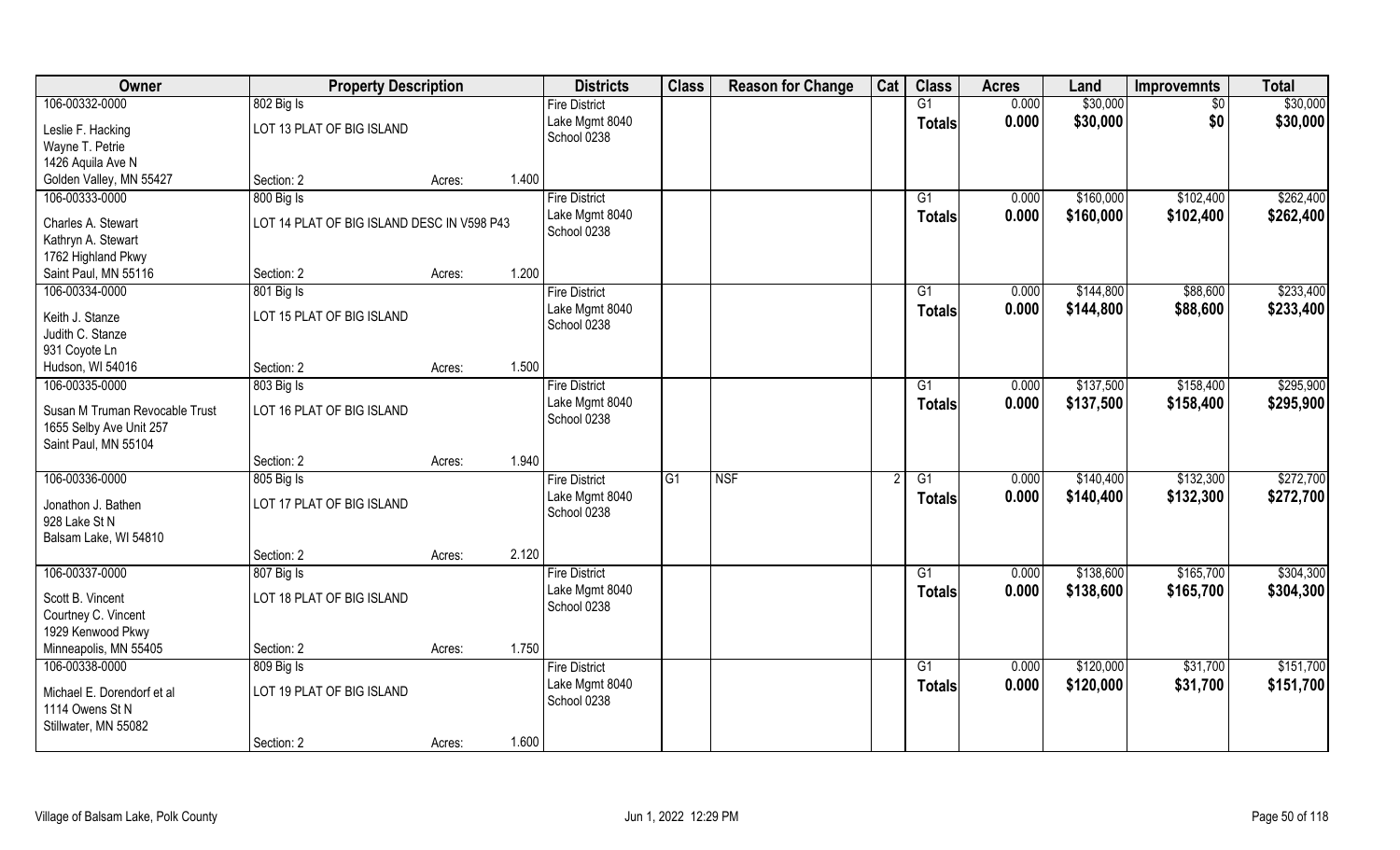| Owner                                                               | <b>Property Description</b>                 |        |       | <b>Districts</b>                                  | <b>Class</b> | <b>Reason for Change</b> | Cat | <b>Class</b>    | <b>Acres</b>   | Land      | <b>Improvemnts</b> | <b>Total</b> |
|---------------------------------------------------------------------|---------------------------------------------|--------|-------|---------------------------------------------------|--------------|--------------------------|-----|-----------------|----------------|-----------|--------------------|--------------|
| 106-00339-0000                                                      | 811 Big Is                                  |        |       | <b>Fire District</b><br>Lake Mgmt 8040            |              |                          |     | G1              | 0.000<br>0.000 | \$73,100  | $\sqrt{$0}$        | \$73,100     |
| Michael Dorendorf et al<br>1114 Owens St N                          | LOT 20 PLAT OF BIG ISLAND DESC IN V470 P133 |        |       | School 0238                                       |              |                          |     | <b>Totals</b>   |                | \$73,100  | \$0                | \$73,100     |
| Stillwater, MN 55082                                                |                                             |        |       |                                                   |              |                          |     |                 |                |           |                    |              |
|                                                                     | Section: 2                                  | Acres: | 1.460 |                                                   |              |                          |     |                 |                |           |                    |              |
| 106-00340-0000                                                      | 813 Big Is                                  |        |       | <b>Fire District</b>                              |              |                          |     | $\overline{G1}$ | 0.000          | \$123,800 | \$0                | \$123,800    |
| Richard A. Newcome<br>6206 Lindenhurst Ave                          | LOT 21 PLAT OF BIG ISLAND                   |        |       | Lake Mgmt 8040<br>School 0238                     |              |                          |     | Totals          | 0.000          | \$123,800 | \$0                | \$123,800    |
| Los Angeles, CA 90048                                               |                                             |        |       |                                                   |              |                          |     |                 |                |           |                    |              |
|                                                                     | Section: 2                                  | Acres: | 1.170 |                                                   |              |                          |     |                 |                |           |                    |              |
| 106-00341-0000                                                      | 815 Big Is                                  |        |       | <b>Fire District</b>                              |              |                          |     | G1              | 0.000          | \$117,100 | \$41,300           | \$158,400    |
| Richard A. Newcome<br>6206 Lindenhurst Ave<br>Los Angeles, CA 90048 | LOT 22 PLAT OF BIG ISLAND                   |        |       | Lake Mgmt 8040<br>School 0238                     |              |                          |     | <b>Totals</b>   | 0.000          | \$117,100 | \$41,300           | \$158,400    |
|                                                                     | Section: 2                                  | Acres: | 1.070 |                                                   |              |                          |     |                 |                |           |                    |              |
| 106-00342-0000                                                      | 817 Big Is                                  |        |       | <b>Fire District</b>                              |              |                          |     | G1              | 0.000          | \$104,700 | \$16,600           | \$121,300    |
| Rebecca J. Enos<br>Mark S. Enos                                     | LOT 23 PLAT OF BIG ISLAND                   |        |       | Lake Mgmt 8040<br>School 0238                     |              |                          |     | <b>Totals</b>   | 0.000          | \$104,700 | \$16,600           | \$121,300    |
| PO Box 159<br>Afton, MN 55001-0159                                  | Section: 2                                  |        | 0.770 |                                                   |              |                          |     |                 |                |           |                    |              |
| 106-00343-0000                                                      | 121 Indianhead Point Rd                     | Acres: |       | <b>Fire District</b>                              |              |                          |     | $\overline{G1}$ | 0.000          | \$124,800 | \$216,400          | \$341,200    |
|                                                                     |                                             |        |       | Lake Mgmt 8040                                    |              |                          |     |                 | 0.000          | \$124,800 | \$216,400          | \$341,200    |
| Kimberly Picco                                                      | LOT 1 BLK 1 INDIAN HEAD SHORES              |        |       | School 0238                                       |              |                          |     | Totals          |                |           |                    |              |
| Jeffery Picco                                                       |                                             |        |       | TIF <sub>6</sub>                                  |              |                          |     |                 |                |           |                    |              |
| 121 Indianhead Point Rd                                             |                                             |        |       |                                                   |              |                          |     |                 |                |           |                    |              |
| Balsam Lake, WI 54810                                               | Section: 11                                 | Acres: | 0.680 |                                                   |              |                          |     |                 |                |           |                    |              |
| 106-00344-0000                                                      | 117 Indianhead Point Rd                     |        |       | <b>Fire District</b>                              |              |                          |     | G1              | 0.000          | \$50,600  | $\sqrt{$0}$        | \$50,600     |
| John C. Range                                                       | LOT 2 BLK 1 INDIAN HEAD SHORES              |        |       | Lake Mgmt 8040<br>School 0238                     |              |                          |     | <b>Totals</b>   | 0.000          | \$50,600  | \$0                | \$50,600     |
| PO Box 105                                                          |                                             |        |       | TIF <sub>6</sub>                                  |              |                          |     |                 |                |           |                    |              |
| Crystal Bay, MN 55323                                               |                                             |        |       |                                                   |              |                          |     |                 |                |           |                    |              |
|                                                                     | Section: 11                                 | Acres: | 0.390 |                                                   |              |                          |     |                 |                |           |                    |              |
| 106-00345-0000                                                      | 113 Indianhead Point Rd                     |        |       | <b>Fire District</b>                              |              |                          |     | $\overline{G1}$ | 0.000          | \$101,000 | \$58,500           | \$159,500    |
| John Verplank et al<br>1520 Xanthus Ln N<br>Plymouth, MN 55447-2563 | LOT 3 BLK 1 INDIAN HEAD SHORES              |        |       | Lake Mgmt 8040<br>School 0238<br>TIF <sub>6</sub> |              |                          |     | Totals          | 0.000          | \$101,000 | \$58,500           | \$159,500    |
|                                                                     | Section: 11                                 | Acres: | 0.560 |                                                   |              |                          |     |                 |                |           |                    |              |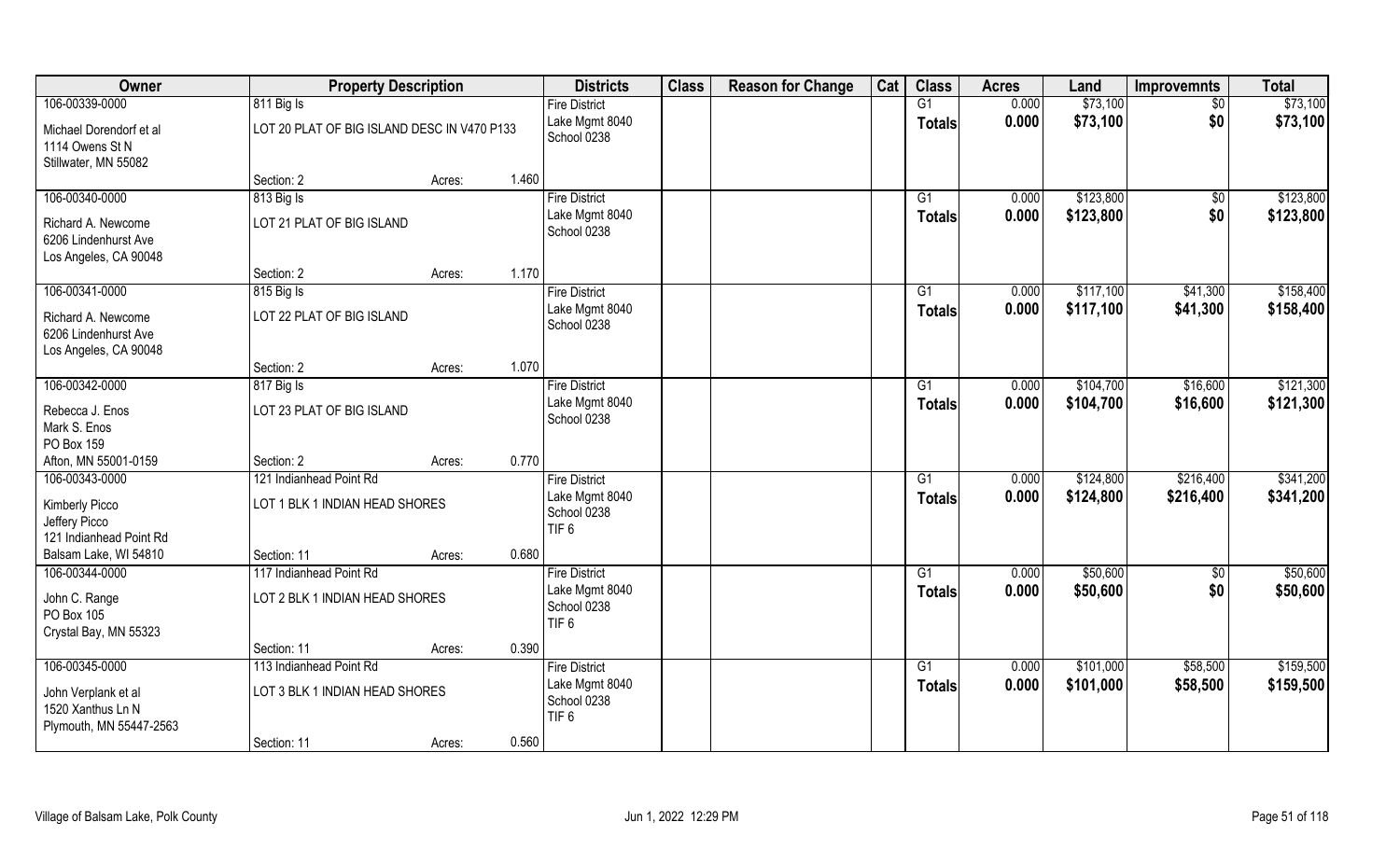| Owner                                                                     | <b>Property Description</b>                                                         | <b>Districts</b>                                  | <b>Class</b> | <b>Reason for Change</b> | Cat | <b>Class</b>        | <b>Acres</b>   | Land               | <b>Improvemnts</b>     | <b>Total</b>       |
|---------------------------------------------------------------------------|-------------------------------------------------------------------------------------|---------------------------------------------------|--------------|--------------------------|-----|---------------------|----------------|--------------------|------------------------|--------------------|
| 106-00346-0000                                                            | 109 Indianhead Point Rd                                                             | <b>Fire District</b>                              |              |                          |     | G1                  | 0.000          | \$80,000           | \$61,600               | \$141,600          |
| Christopher J. Yates<br>Lisa A. Yates                                     | LOT 4 BLK 1 INDIAN HEAD SHORES                                                      | Lake Mgmt 8040<br>School 0238<br>TIF <sub>6</sub> |              |                          |     | <b>Totals</b>       | 0.000          | \$80,000           | \$61,600               | \$141,600          |
| 19815 Burlington Path                                                     |                                                                                     |                                                   |              |                          |     |                     |                |                    |                        |                    |
| Farmington, MN 55024                                                      | Section: 11<br>0.370<br>Acres:                                                      |                                                   |              |                          |     |                     |                |                    |                        |                    |
| 106-00347-0000                                                            | 105 Indianhead Point Rd                                                             | <b>Fire District</b>                              |              |                          |     | G1                  | 0.000          | \$79,200           | \$120,600              | \$199,800          |
| Sheryl D. Holmgren<br>105 Indianhead Point Rd<br>Balsam Lake, WI 54810    | LOT 5 BLK 1 INDIAN HEAD SHORES                                                      | Lake Mgmt 8040<br>School 0238<br>TIF <sub>6</sub> |              |                          |     | <b>Totals</b>       | 0.000          | \$79,200           | \$120,600              | \$199,800          |
|                                                                           | 0.390<br>Section: 11<br>Acres:                                                      |                                                   |              |                          |     |                     |                |                    |                        |                    |
| 106-00348-0000                                                            | 101 Indianhead Point Rd                                                             | <b>Fire District</b>                              |              |                          |     | G1                  | 0.000          | \$84,400           | \$49,900               | \$134,300          |
| Sheryl D. Holmgren<br>105 Indianhead Point Rd<br>Balsam Lake, WI 54810    | LOT 6 BLK 1 INDIAN HEAD SHORES                                                      | Lake Mgmt 8040<br>School 0238<br>TIF <sub>6</sub> |              |                          |     | <b>Totals</b>       | 0.000          | \$84,400           | \$49,900               | \$134,300          |
|                                                                           | 0.570<br>Section: 11<br>Acres:                                                      |                                                   |              |                          |     |                     |                |                    |                        |                    |
| 106-00349-0000                                                            | 117 Indianhead Shores Dr                                                            | <b>Fire District</b>                              |              |                          |     | G1                  | 0.000          | \$77,800           | \$125,700              | \$203,500          |
| Jeffrey H. Thibert<br>117 Indianhead Shores Dr<br>Balsam Lake, WI 54810   | LOT 7 BLK 1 INDIAN HEAD SHORES V603/138                                             | Lake Mgmt 8040<br>School 0238<br>TIF <sub>6</sub> |              |                          |     | <b>Totals</b>       | 0.000          | \$77,800           | \$125,700              | \$203,500          |
|                                                                           | 0.610<br>Section: 11<br>Acres:                                                      |                                                   |              |                          |     |                     |                |                    |                        |                    |
| 106-00350-0000                                                            | 109 Indianhead Shores Dr                                                            | <b>Fire District</b>                              |              |                          |     | $\overline{G2}$     | 0.730          | \$68,800           | \$133,900              | \$202,700          |
| Xiong Properties, LLC<br>2365 Mcknight Rd N<br>North Saint Paul, MN 55109 | LOT 2 CSM5587 V25 PG 64 (743489)                                                    | Lake Mgmt 8040<br>School 0238<br>TIF <sub>6</sub> |              |                          |     | <b>Totals</b>       | 0.730          | \$68,800           | \$133,900              | \$202,700          |
|                                                                           | 0.710<br>Section: 11<br>Acres:                                                      |                                                   |              |                          |     |                     |                |                    |                        |                    |
| 106-00351-0000                                                            |                                                                                     | <b>Fire District</b>                              |              |                          |     | G1                  | 0.850          | \$19,100           | $\sqrt{50}$            | \$19,100           |
| Jonathon J. Bathen<br>928 Lake St N<br>Balsam Lake, WI 54810              | LOT 1 BLK 2 INDIAN HEAD SHORES, EXC UNIFORM<br>STRIP 15' WIDE ALONG WLY BORDER      | School 0238                                       |              |                          |     | <b>Totals</b>       | 0.850          | \$19,100           | \$0                    | \$19,100           |
|                                                                           | 0.850<br>Section: 11<br>Acres:                                                      |                                                   |              |                          |     |                     |                |                    |                        |                    |
| 106-00351-0001<br>Doris M. Usher (Deceased<br>Xxx Indianhead Shores Dr    | A UNIFORM STRIP 15' WIDE ALONG WLY BORDER OF<br>SAID LOT 1 BLK 2 INDIAN HEAD SHORES | <b>Fire District</b><br>School 0238               |              |                          |     | G1<br><b>Totals</b> | 0.060<br>0.060 | \$1,400<br>\$1,400 | $\overline{50}$<br>\$0 | \$1,400<br>\$1,400 |
| Balsam Lake, WI 54810                                                     | 0.060<br>Section: 11<br>Acres:                                                      |                                                   |              |                          |     |                     |                |                    |                        |                    |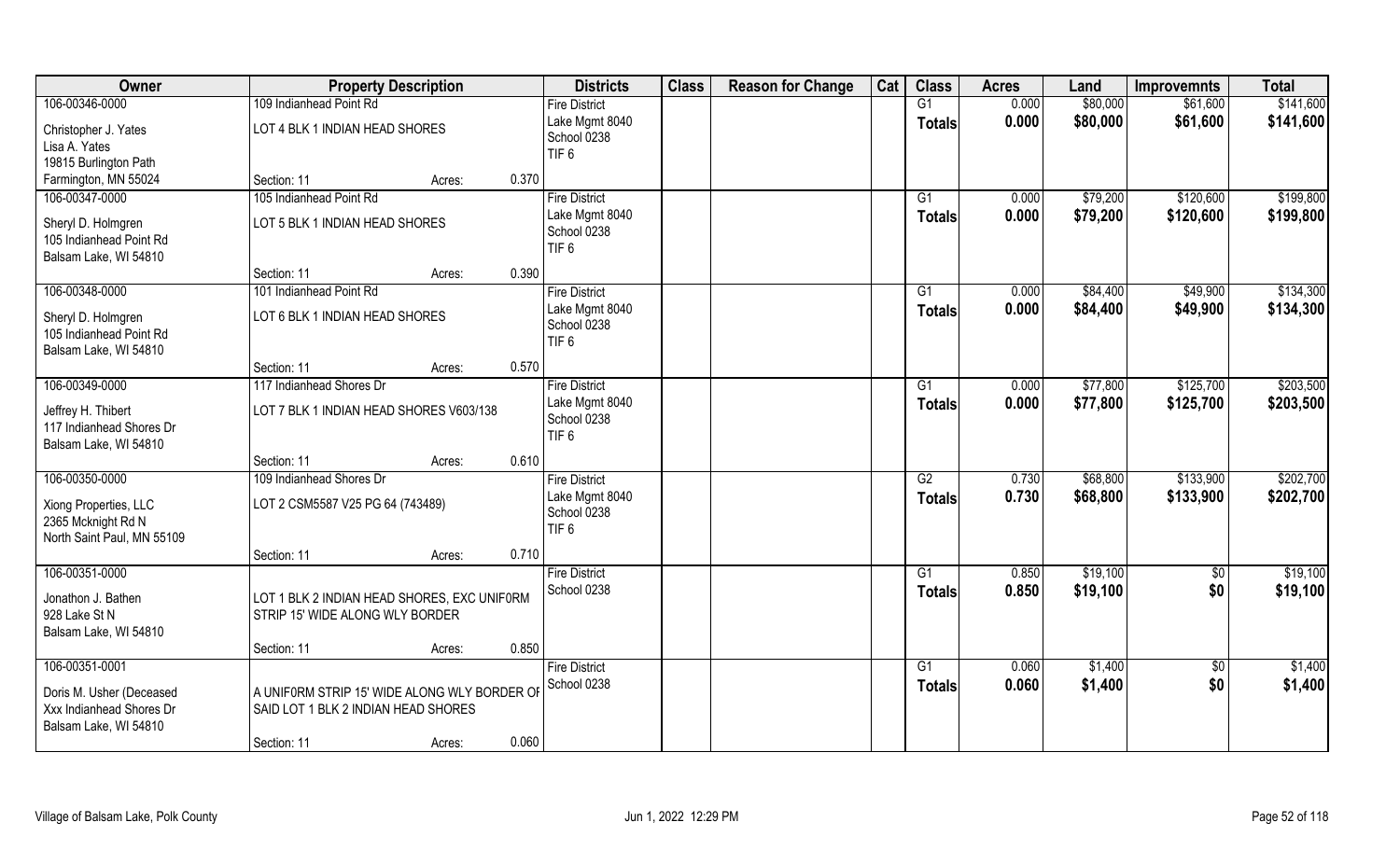| Owner                                                                                 | <b>Property Description</b>                                |        |       | <b>Districts</b>                                                          | <b>Class</b> | <b>Reason for Change</b> | Cat | <b>Class</b>                     | <b>Acres</b>   | Land                 | <b>Improvemnts</b> | <b>Total</b>         |
|---------------------------------------------------------------------------------------|------------------------------------------------------------|--------|-------|---------------------------------------------------------------------------|--------------|--------------------------|-----|----------------------------------|----------------|----------------------|--------------------|----------------------|
| 106-00352-0000                                                                        | 200 Indianhead Shores Dr                                   |        |       | <b>Fire District</b>                                                      |              |                          |     | G1                               | 0.000          | \$15,200             | \$22,700           | \$37,900             |
| Eric D. Hoffman<br>200 Indianhead Shores Dr<br>Balsam Lake, WI 54810                  | LOT 2 BLK 2 INDIAN HEAD SHORES                             |        |       | School 0238                                                               |              |                          |     | <b>Totals</b>                    | 0.000          | \$15,200             | \$22,700           | \$37,900             |
|                                                                                       | Section: 11                                                | Acres: | 0.620 |                                                                           |              |                          |     |                                  |                |                      |                    |                      |
| 106-00353-0000                                                                        | 112 Indianhead Shores Dr                                   |        |       | <b>Fire District</b>                                                      |              |                          |     | G1                               | 0.000          | \$16,000             | \$1,600            | \$17,600             |
| Nicholas M. Walton<br>106 Indianhead Shores Dr<br>Balsam Lake, WI 54810               | LOT 3 BLK 2 INDIAN HEAD SHORES V518/577                    |        |       | School 0238                                                               |              |                          |     | Totals                           | 0.000          | \$16,000             | \$1,600            | \$17,600             |
|                                                                                       | Section: 11                                                | Acres: | 0.880 |                                                                           |              |                          |     |                                  |                |                      |                    |                      |
| 106-00354-0000                                                                        | 430 4th Ave E                                              |        |       | <b>Fire District</b>                                                      |              |                          |     | G1                               | 0.000          | \$66,500             | \$194,800          | \$261,300            |
| Roger E. Wolske<br>Sharon K. Wolske<br>702 Overlook Ct                                | LOT 1 BLK 3 INDIAN HEAD SHORES                             |        |       | Lake Mgmt 8040<br>School 0238<br>TIF <sub>6</sub>                         |              |                          |     | <b>Totals</b>                    | 0.000          | \$66,500             | \$194,800          | \$261,300            |
| Saint Croix Falls, WI 54024                                                           | Section: 11                                                | Acres: | 0.420 |                                                                           |              |                          |     |                                  |                |                      |                    |                      |
| 106-00355-0000                                                                        | 440 4th Ave E                                              |        |       | <b>Fire District</b>                                                      |              |                          |     | G1                               | 0.000          | \$55,900             | \$103,300          | \$159,200            |
| Timberdale Properties, LLC<br>244 E Connecticut St<br>St. Croix Falls, WI 54024       | LOT 2 BLK 3 INDIAN HEAD SHORES                             |        |       | Lake Mgmt 8040<br>School 0238<br>TIF <sub>6</sub>                         |              |                          |     | <b>Totals</b>                    | 0.000          | \$55,900             | \$103,300          | \$159,200            |
|                                                                                       | Section: 11                                                | Acres: | 0.730 |                                                                           |              |                          |     |                                  |                |                      |                    |                      |
| 106-00356-0000<br>Scott A. Anderson<br>15001 County Hwy Y<br>Chippewa Falls, WI 54729 | 249 Indianhead Shores Dr<br>LOT 3 BLK 3 INDIAN HEAD SHORES |        |       | <b>Fire District</b><br>Lake Mgmt 8040<br>School 0238<br>TIF <sub>6</sub> |              |                          |     | $\overline{G1}$<br><b>Totals</b> | 0.000<br>0.000 | \$53,600<br>\$53,600 | \$4,800<br>\$4,800 | \$58,400<br>\$58,400 |
|                                                                                       | Section: 11                                                | Acres: | 0.450 |                                                                           |              |                          |     |                                  |                |                      |                    |                      |
| 106-00357-0000                                                                        | 247 Indianhead Shores Dr                                   |        |       | <b>Fire District</b>                                                      |              |                          |     | G1                               | 0.000          | \$80,000             | \$154,500          | \$234,500            |
| Parks Living Trust et al<br>443 Mountain Laurel Ct<br>Mountain View, CA 94043         | LOT 4 BLK 3 INDIAN HEAD SHORES                             |        |       | Lake Mgmt 8040<br>School 0238<br>TIF <sub>6</sub>                         |              |                          |     | <b>Totals</b>                    | 0.000          | \$80,000             | \$154,500          | \$234,500            |
|                                                                                       | Section: 11                                                | Acres: | 0.460 |                                                                           |              |                          |     |                                  |                |                      |                    |                      |
| 106-00358-0000                                                                        | 245 Indianhead Shores Dr                                   |        |       | <b>Fire District</b>                                                      |              |                          |     | $\overline{G1}$                  | 0.000          | \$58,300             | \$121,000          | \$179,300            |
| Steven Walther<br>Denise Walther<br>7918 27th St N                                    | LOT 5 BLK 3 INDIANHEAD SHORES                              |        |       | Lake Mgmt 8040<br>School 0238<br>TIF <sub>6</sub>                         |              |                          |     | <b>Totals</b>                    | 0.000          | \$58,300             | \$121,000          | \$179,300            |
| Oakdale, MN 55128                                                                     | Section: 11                                                | Acres: | 0.320 |                                                                           |              |                          |     |                                  |                |                      |                    |                      |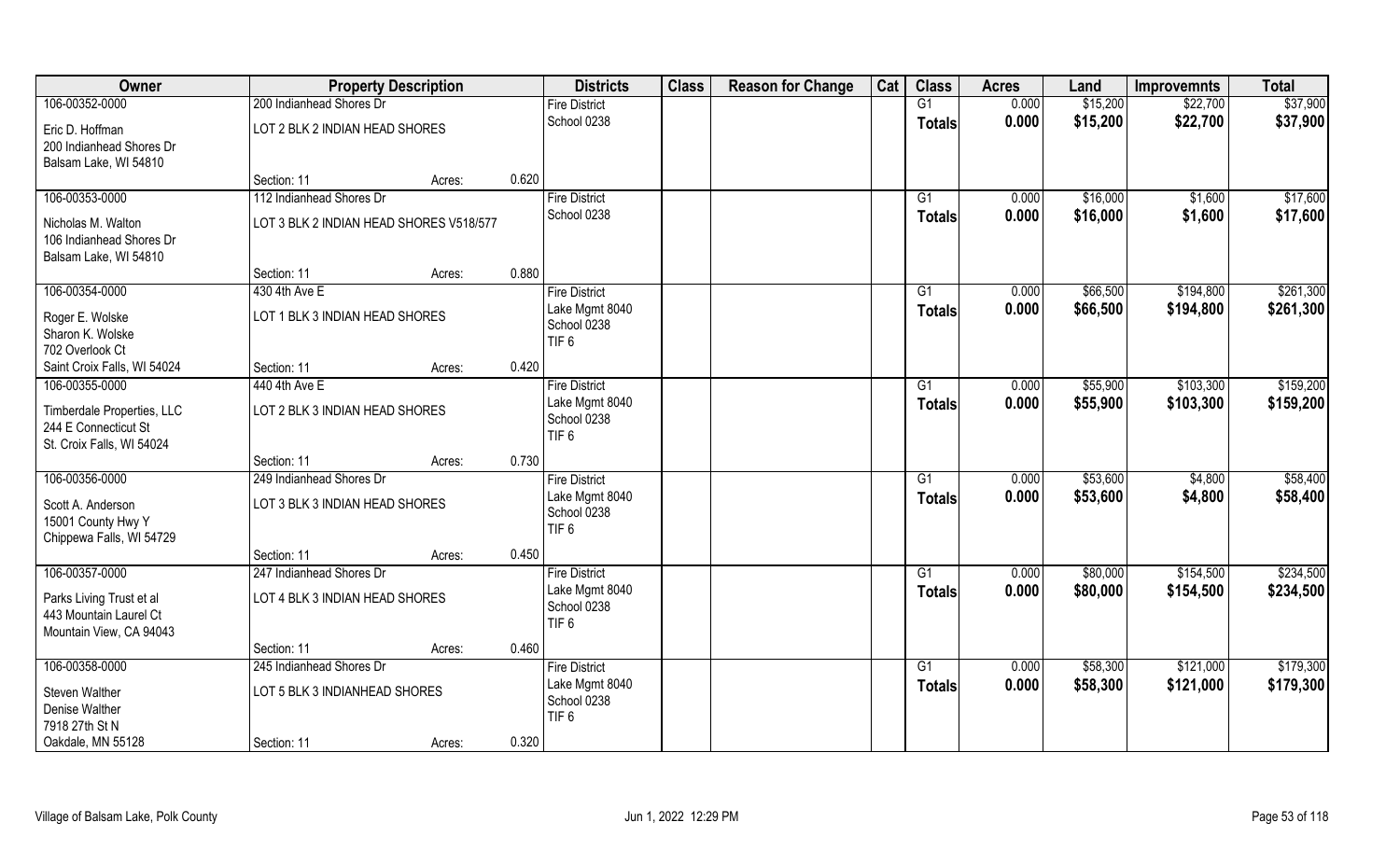| Owner                                                                                        | <b>Property Description</b>                                                                        |       | <b>Districts</b>                                                          | <b>Class</b> | <b>Reason for Change</b> | Cat | <b>Class</b>                     | <b>Acres</b>   | Land                   | <b>Improvemnts</b>     | <b>Total</b>           |
|----------------------------------------------------------------------------------------------|----------------------------------------------------------------------------------------------------|-------|---------------------------------------------------------------------------|--------------|--------------------------|-----|----------------------------------|----------------|------------------------|------------------------|------------------------|
| 106-00359-0000                                                                               | 241 Indianhead Shores Dr                                                                           |       | <b>Fire District</b>                                                      |              |                          |     | G1                               | 0.000          | \$58,100               | \$193,800              | \$251,900              |
| Donna Nelson<br>241 Indianhead Shores Dr<br>Balsam Lake, WI 54810-9044                       | LOT 6 BLK 3 INDIAN HEAD SHORES                                                                     |       | Lake Mgmt 8040<br>School 0238<br>TIF <sub>6</sub>                         |              |                          |     | <b>Totals</b>                    | 0.000          | \$58,100               | \$193,800              | \$251,900              |
|                                                                                              | Section: 11<br>Acres:                                                                              | 0.310 |                                                                           |              |                          |     |                                  |                |                        |                        |                        |
| 106-00360-0000<br>Brad W. Hoffman<br>Robin A. Hoffman<br>237 Indianhead Shores Dr            | 237 Indianhead Shores Dr<br>LOTS 7 & 8 BLK 3 INDIAN HEAD SHORES                                    |       | <b>Fire District</b><br>Lake Mgmt 8040<br>School 0238<br>TIF <sub>6</sub> |              |                          |     | $\overline{G1}$<br><b>Totals</b> | 0.000<br>0.000 | \$101,700<br>\$101,700 | \$173,500<br>\$173,500 | \$275,200<br>\$275,200 |
| Balsam Lake, WI 54810                                                                        | Section: 11<br>Acres:                                                                              | 0.680 |                                                                           |              |                          |     |                                  |                |                        |                        |                        |
| 106-00362-0000                                                                               | 229 Indianhead Shores Dr                                                                           |       | <b>Fire District</b>                                                      |              |                          |     | G1                               | 0.000          | \$58,500               | \$138,600              | \$197,100              |
| Jeffrey C. Hollenback<br>229 Indianhead Shores Dr<br>Balsam Lake, WI 54810                   | LOT 9 BLK 3 INDIAN HEAD SHORES                                                                     |       | Lake Mgmt 8040<br>School 0238<br>TIF <sub>6</sub>                         |              |                          |     | <b>Totals</b>                    | 0.000          | \$58,500               | \$138,600              | \$197,100              |
|                                                                                              | Section: 11<br>Acres:                                                                              | 0.280 |                                                                           |              |                          |     |                                  |                |                        |                        |                        |
| 106-00363-0000<br>Montelle R. Dinwiddie<br>227 Indianhead Shores Dr<br>Balsam Lake, WI 54810 | 227 Indianhead Shores Dr<br>LOT 10 BLK 3 INDIAN HEAD SHORES                                        |       | <b>Fire District</b><br>Lake Mgmt 8040<br>School 0238<br>TIF <sub>6</sub> |              |                          |     | G1<br><b>Totals</b>              | 0.000<br>0.000 | \$72,700<br>\$72,700   | \$198,300<br>\$198,300 | \$271,000<br>\$271,000 |
|                                                                                              | Section: 11<br>Acres:                                                                              | 0.290 |                                                                           |              |                          |     |                                  |                |                        |                        |                        |
| 106-00364-0000<br>Bryan W. Steinhorst<br>Carolyn J. Steinhorst<br>956 Storytown Rd           | 223 Indianhead Shores Dr<br>LOTS 11 & 12 BLK 3 INDIAN HEAD SHORES                                  |       | <b>Fire District</b><br>Lake Mgmt 8040<br>School 0238<br>TIF <sub>6</sub> |              |                          |     | G1<br><b>Totals</b>              | 0.000<br>0.000 | \$103,300<br>\$103,300 | \$228,700<br>\$228,700 | \$332,000<br>\$332,000 |
| Brooklyn, WI 53521                                                                           | Section: 11<br>Acres:                                                                              | 0.460 |                                                                           |              |                          |     |                                  |                |                        |                        |                        |
| 106-00366-0000<br>James Lamb<br>Karen Lamb<br>14676 Jay St NW<br>Andover, MN 55304           | 213 Indianhead Shores Dr<br>LOT 13 BLK 3 INDIAN HEAD SHORES EXC V 287/609<br>Section: 11<br>Acres: | 0.490 | <b>Fire District</b><br>Lake Mgmt 8040<br>School 0238<br>TIF <sub>6</sub> |              |                          |     | G1<br><b>Totals</b>              | 0.000<br>0.000 | \$80,000<br>\$80,000   | \$154,400<br>\$154,400 | \$234,400<br>\$234,400 |
| 106-00367-0000<br>Village of Balsam Lake<br>404 Main St<br>Balsam Lake, WI 54810             | PT LOTS 13 & 14 BLK 3 V 287/609 INDIAN HEAD<br><b>SHORES</b><br>Section: 11<br>Acres:              | 0.020 | <b>Fire District</b><br>Lake Mgmt 8040<br>School 0238<br>TIF <sub>6</sub> |              |                          |     | X4<br><b>Totals</b>              | 0.000<br>0.000 | $\sqrt{6}$<br>\$0      | $\overline{50}$<br>\$0 | \$0<br>\$0             |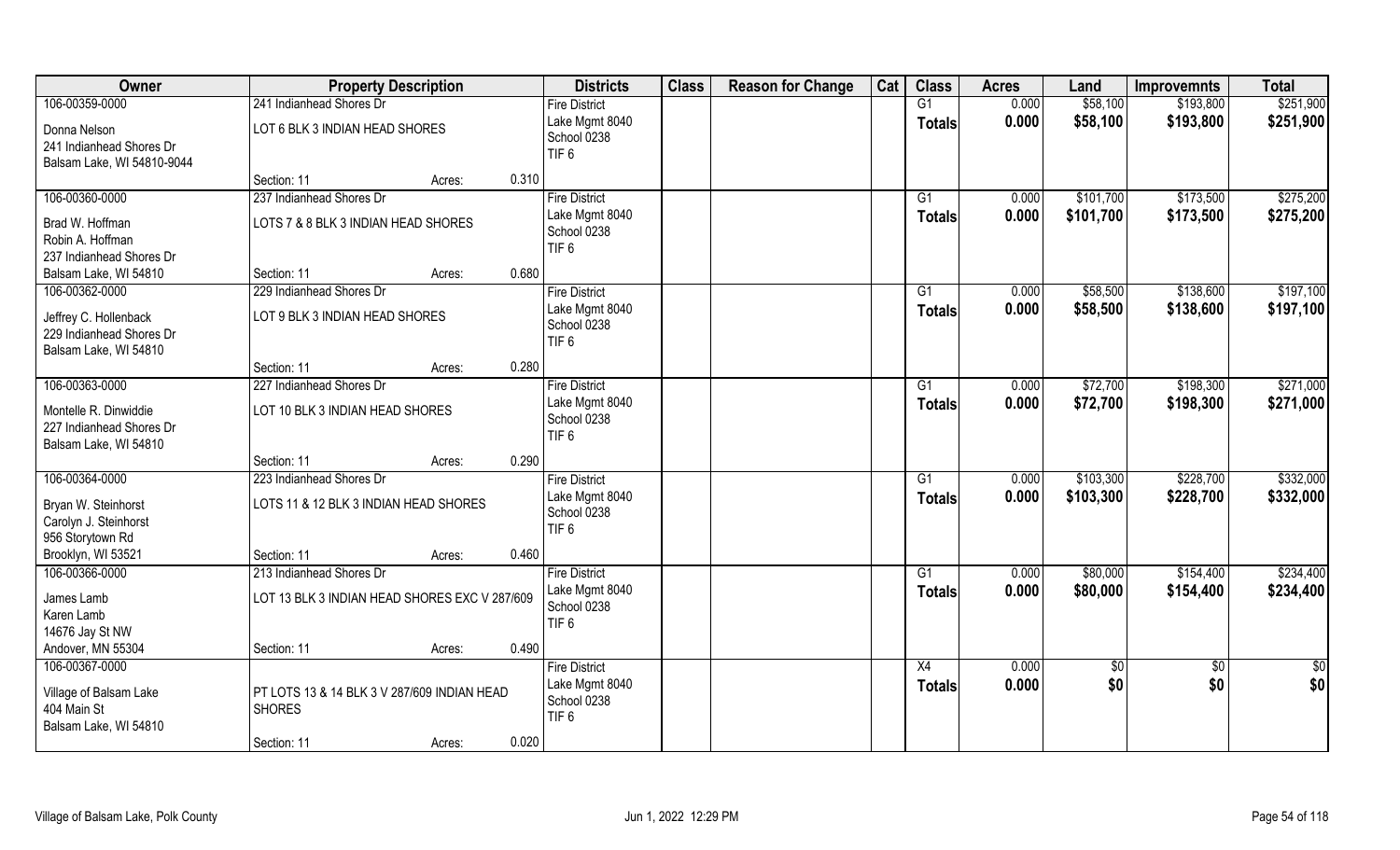| Owner                                                                                            | <b>Property Description</b>                                                                   | <b>Districts</b>                                                          | <b>Class</b> | <b>Reason for Change</b> | Cat | <b>Class</b>              | <b>Acres</b>   | Land                 | <b>Improvemnts</b>     | <b>Total</b>           |
|--------------------------------------------------------------------------------------------------|-----------------------------------------------------------------------------------------------|---------------------------------------------------------------------------|--------------|--------------------------|-----|---------------------------|----------------|----------------------|------------------------|------------------------|
| 106-00368-0000<br>Ray Beauvais<br>5687 Cardinal Ridge Trl<br>Prior Lake, MN 55372                | 209 Indianhead Shores Dr<br>LOT 14 BLK 3 INDIAN HEAD SHORES EXC V287 PG<br>609                | <b>Fire District</b><br>Lake Mgmt 8040<br>School 0238<br>TIF <sub>6</sub> |              |                          |     | G1<br><b>Totals</b>       | 0.000<br>0.000 | \$59,500<br>\$59,500 | \$63,400<br>\$63,400   | \$122,900<br>\$122,900 |
|                                                                                                  | 0.540<br>Section: 11<br>Acres:                                                                |                                                                           |              |                          |     |                           |                |                      |                        |                        |
| 106-00369-0000<br>Jason L. Eng<br>Michelle A. Eng<br>15072 Aquilla Ave S<br>Prior Lake, MN 55372 | 205 Indianhead Shores Dr<br>LOT 15 BLK 3 INDIAN HEAD SHORES<br>0.480<br>Section: 11<br>Acres: | <b>Fire District</b><br>Lake Mgmt 8040<br>School 0238<br>TIF <sub>6</sub> |              |                          |     | $\overline{G1}$<br>Totals | 0.000<br>0.000 | \$84,600<br>\$84,600 | \$160,600<br>\$160,600 | \$245,200<br>\$245,200 |
| 106-00370-0000                                                                                   | 104 Indianhead Point Rd                                                                       | <b>Fire District</b>                                                      |              |                          |     | G1                        | 0.000          | \$73,600             | \$109,400              | \$183,000              |
| Wayne O. Erickson<br>104 Indianhead Point Rd<br>Balsam Lake, WI 54810                            | LOT 16 BLK 3 INDIAN HEAD SHORES                                                               | Lake Mgmt 8040<br>School 0238<br>TIF <sub>6</sub>                         |              |                          |     | <b>Totals</b>             | 0.000          | \$73,600             | \$109,400              | \$183,000              |
|                                                                                                  | 0.490<br>Section: 11<br>Acres:                                                                |                                                                           |              |                          |     |                           |                |                      |                        |                        |
| 106-00371-0000<br>Donna Nelson<br>241 Indianhead Shores Dr<br>Balsam Lake, WI 54810-9044         | LOT 1 BLK 4 INDIAN HEAD SHORES                                                                | <b>Fire District</b><br>School 0238                                       |              |                          |     | G1<br><b>Totals</b>       | 0.000<br>0.000 | \$9,700<br>\$9,700   | $\sqrt{50}$<br>\$0     | \$9,700<br>\$9,700     |
|                                                                                                  | 0.990<br>Section: 11<br>Acres:                                                                |                                                                           |              |                          |     |                           |                |                      |                        |                        |
| 106-00372-0000<br>Donna Nelson<br>241 Indianhead Shores Dr<br>Balsam Lake, WI 54810-9044         | LOT 2 BLK 4 INDIAN HEAD SHORES                                                                | <b>Fire District</b><br>School 0238                                       |              |                          |     | $\overline{G1}$<br>Totals | 0.000<br>0.000 | \$8,400<br>\$8,400   | $\overline{50}$<br>\$0 | \$8,400<br>\$8,400     |
|                                                                                                  | 0.650<br>Section: 11<br>Acres:                                                                |                                                                           |              |                          |     |                           |                |                      |                        |                        |
| 106-00373-0000<br>Donna Nelson<br>241 Indianhead Shores Dr<br>Balsam Lake, WI 54810-9044         | LOT 3 BLK 4 INDIAN HEAD SHORES                                                                | <b>Fire District</b><br>School 0238                                       |              |                          |     | G1<br><b>Totals</b>       | 0.000<br>0.000 | \$6,300<br>\$6,300   | $\sqrt{6}$<br>\$0      | \$6,300<br>\$6,300     |
|                                                                                                  | 0.380<br>Section: 11<br>Acres:                                                                |                                                                           |              |                          |     |                           |                |                      |                        |                        |
| 106-00374-0000<br>Donna Nelson<br>241 Indianhead Shores Dr<br>Balsam Lake, WI 54810-9044         | LOT 4 BLK 4 INDIAN HEAD SHORES<br>0.550<br>Section: 11<br>Acres:                              | <b>Fire District</b><br>School 0238                                       |              |                          |     | G1<br><b>Totals</b>       | 0.000<br>0.000 | \$7,200<br>\$7,200   | \$11,100<br>\$11,100   | \$18,300<br>\$18,300   |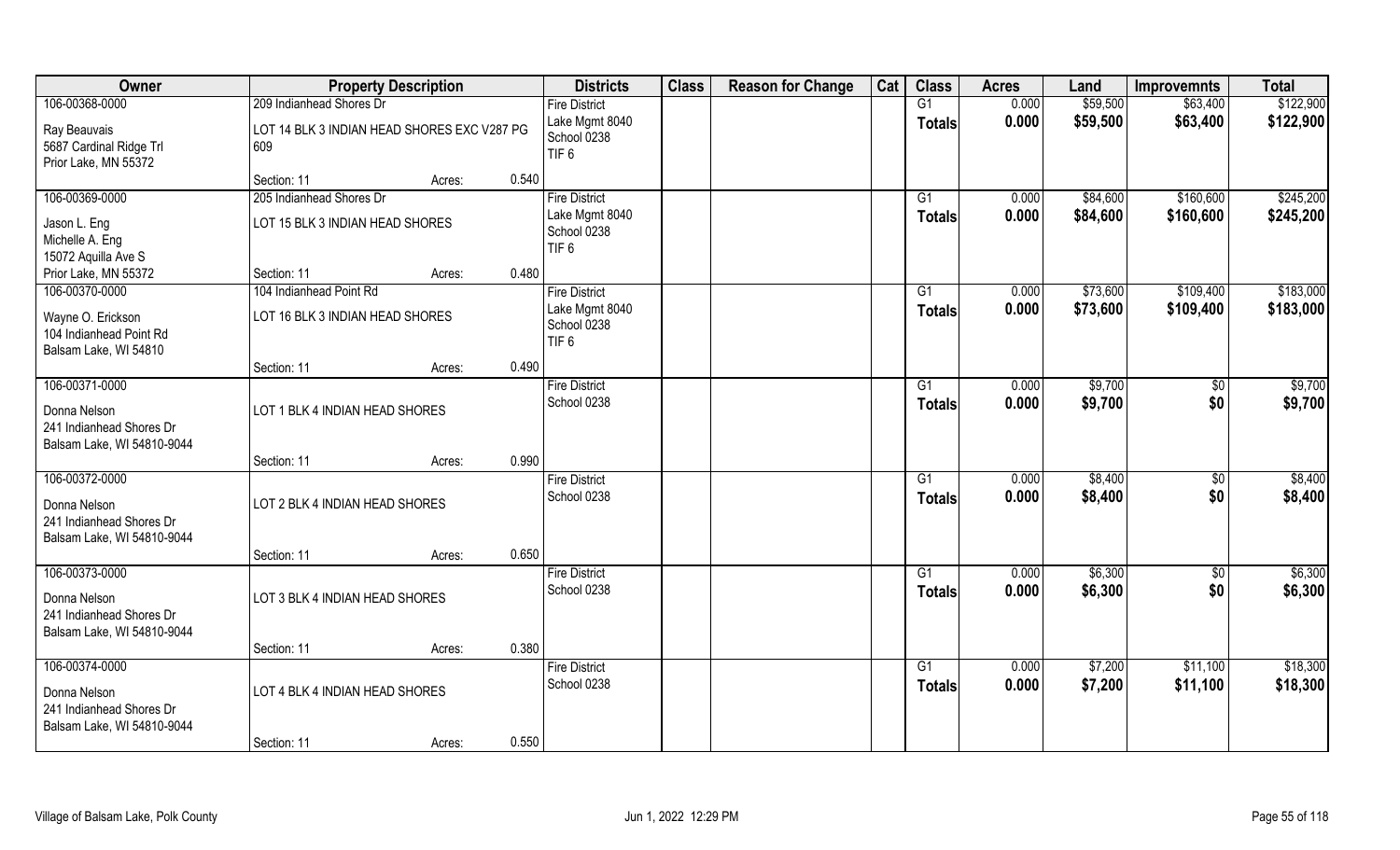| Owner                                                                                          | <b>Property Description</b>                                                                                                                |                 | <b>Districts</b>                                      | <b>Class</b> | <b>Reason for Change</b> | Cat | <b>Class</b>                     | <b>Acres</b>   | Land                   | <b>Improvemnts</b>     | <b>Total</b>               |
|------------------------------------------------------------------------------------------------|--------------------------------------------------------------------------------------------------------------------------------------------|-----------------|-------------------------------------------------------|--------------|--------------------------|-----|----------------------------------|----------------|------------------------|------------------------|----------------------------|
| 106-00375-0000                                                                                 | 240 Indianhead Shores Dr                                                                                                                   |                 | <b>Fire District</b>                                  |              |                          |     | G1                               | 0.000          | \$10,300               | $\sqrt{6}$             | \$10,300                   |
| Donna Nelson<br>241 Indianhead Shores Dr<br>Balsam Lake, WI 54810-9044                         | LOT 5 BLK 4 INDIAN HEAD SHORES                                                                                                             |                 | School 0238                                           |              |                          |     | <b>Totals</b>                    | 0.000          | \$10,300               | \$0                    | \$10,300                   |
|                                                                                                | Section: 11                                                                                                                                | 0.570<br>Acres: |                                                       |              |                          |     |                                  |                |                        |                        |                            |
| 106-00376-0000<br>Paradise Club and Resort, LLC<br>1222 3 3/4 4 St<br>Turtle Lake, WI 54889    | 264 County Rd I<br>LOT 2 CSM 4089 V 18 PG 119 (657647) (FKA W 397 FT<br>OF GOV LOT 8 EXC THE W 97' THEREOF)                                |                 | <b>Fire District</b><br>Lake Mgmt 8040<br>School 0238 | G2           | Remodel                  |     | G2<br>Totals                     | 3.170<br>3.170 | \$523,300<br>\$523,300 | \$971,900<br>\$971,900 | \$1,495,200<br>\$1,495,200 |
|                                                                                                | Section: 1                                                                                                                                 | 3.260<br>Acres: |                                                       |              |                          |     |                                  |                |                        |                        |                            |
| 106-00376-0100<br>Paradise Island Group LLC et al<br>931 Coyote Ln<br>Hudson, WI 54016         | Xxx County Rd I<br>E 57' OF LOT 1 CSM # 1860 V9 PG 7, LOC IN GOV LOT<br>8                                                                  |                 | <b>Fire District</b><br>Lake Mgmt 8040<br>School 0238 |              |                          |     | G2<br><b>Totals</b>              | 0.600<br>0.600 | \$85,500<br>\$85,500   | \$0<br>\$0             | \$85,500<br>\$85,500       |
|                                                                                                | Section: 1                                                                                                                                 | 0.600<br>Acres: |                                                       |              |                          |     |                                  |                |                        |                        |                            |
| 106-00377-0000<br>Brian J. Wertish<br>Keri N. Wertish                                          | 276 County Rd I<br>PT GL 8 DESC V555/428                                                                                                   |                 | <b>Fire District</b><br>Lake Mgmt 8040<br>School 0238 |              |                          |     | G1<br><b>Totals</b>              | 0.000<br>0.000 | \$215,000<br>\$215,000 | \$286,500<br>\$286,500 | \$501,500<br>\$501,500     |
| 15225 19th Street Ct N<br>Stillwater, MN 55082                                                 | Section: 1                                                                                                                                 | 0.980<br>Acres: |                                                       |              |                          |     |                                  |                |                        |                        |                            |
| 106-00378-0000<br>Thomas R. Hoffman<br>Jane Hoffman<br>605 Inner Cir<br>The Villages, FL 32162 | 280 County Rd I<br>LOT 1 CSM #1432 V7 PG 9 LOC IN GOV LOT 8                                                                                | 1.220           | <b>Fire District</b><br>Lake Mgmt 8040<br>School 0238 |              |                          |     | $\overline{G1}$<br><b>Totals</b> | 1.220<br>1.220 | \$250,000<br>\$250,000 | \$339,100<br>\$339,100 | \$589,100<br>\$589,100     |
| 106-00379-0000                                                                                 | Section: 1<br>284 County Rd I                                                                                                              | Acres:          | <b>Fire District</b>                                  |              |                          |     | G1                               | 0.000          | \$176,300              | \$86,600               | \$262,900                  |
| Stuga LLC<br>9280 Overland Dr<br>Prior Lake, MN 55372                                          | PT GL 8 ELY 97' OF WLY 680' OF GL 8 EXC HWY AND<br>LYING W/IN VILLAGE ASSESSOR'S NOTE: TOWN OF<br>BALSAM LAKE 006-00022-0000<br>Section: 1 | 0.790<br>Acres: | Lake Mgmt 8040<br>School 0238                         |              |                          |     | <b>Totals</b>                    | 0.000          | \$176,300              | \$86,600               | \$262,900                  |
| 106-00380-0000<br>Richard Vincent et al<br>4516 Edmund Blvd<br>Minneapolis, MN 55406           | 900 Carlson Is<br>GOV LOT 1 CARLSON ISLAND<br>Section: 2                                                                                   | 9.690<br>Acres: | <b>Fire District</b><br>Lake Mgmt 8040<br>School 0238 |              |                          |     | $\overline{G1}$<br>Totals        | 9.690<br>9.690 | \$390,000<br>\$390,000 | \$53,500<br>\$53,500   | \$443,500<br>\$443,500     |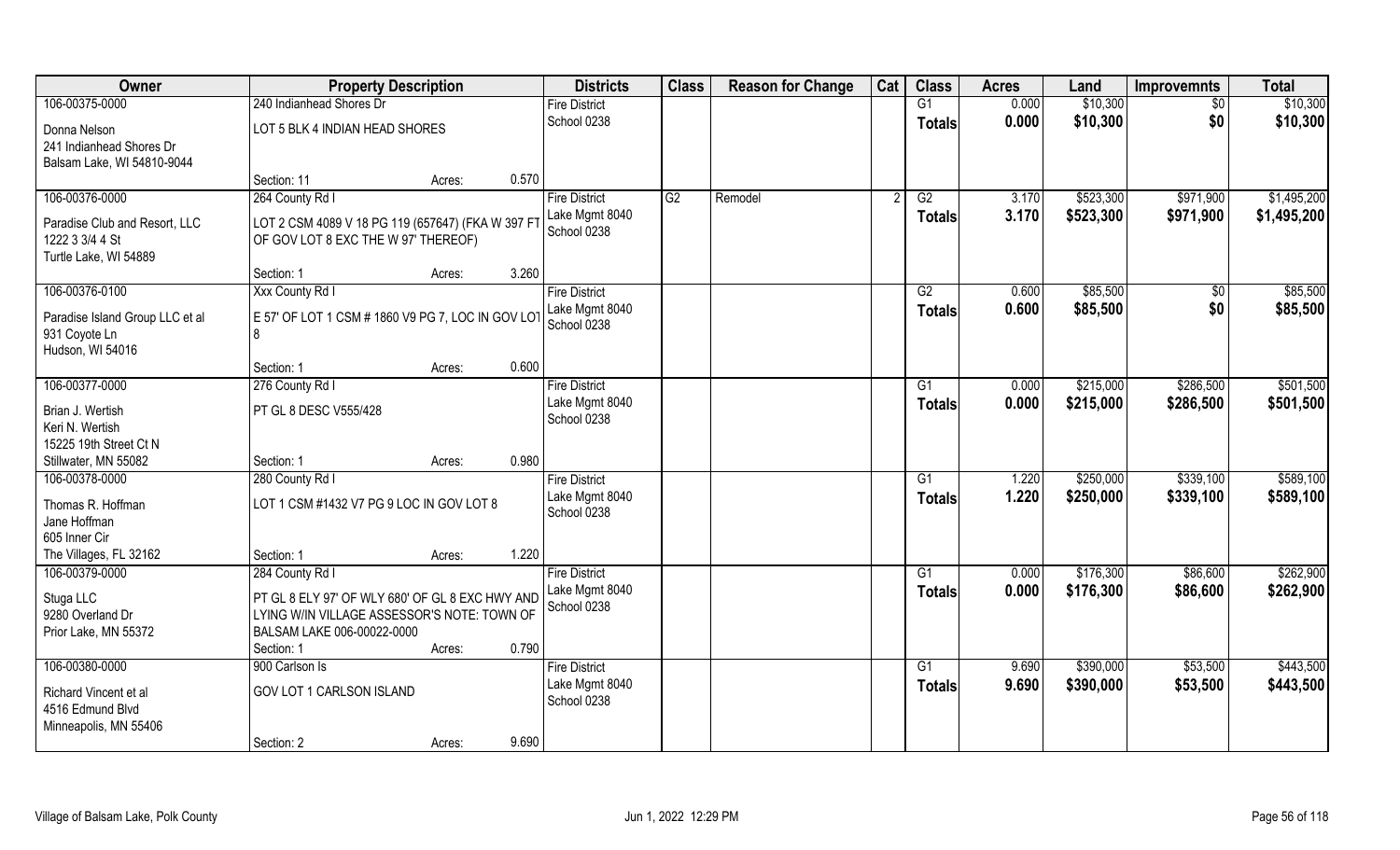| Owner                                                                                                                    | <b>Property Description</b>                                              |       | <b>Districts</b>                                      | <b>Class</b> | <b>Reason for Change</b> | Cat | <b>Class</b>        | <b>Acres</b>   | Land            | <b>Improvemnts</b>     | <b>Total</b>         |
|--------------------------------------------------------------------------------------------------------------------------|--------------------------------------------------------------------------|-------|-------------------------------------------------------|--------------|--------------------------|-----|---------------------|----------------|-----------------|------------------------|----------------------|
| 106-00381-0000                                                                                                           | Paradise Island                                                          |       | <b>Fire District</b>                                  |              |                          |     | G1                  | 5.870          | \$397,000       | $\sqrt{6}$             | \$397,000            |
| Paradise Island Group LLC et al<br>931 Coyote Ln<br>Hudson, WI 54016                                                     | <b>GOV LOT 3 PARADISE ISLAND</b>                                         |       | Lake Mgmt 8040<br>School 0238                         |              |                          |     | <b>Totals</b>       | 5.870          | \$397,000       | \$0                    | \$397,000            |
|                                                                                                                          | Section: 2<br>Acres:                                                     | 5.700 |                                                       |              |                          |     |                     |                |                 |                        |                      |
| 106-00382-0000                                                                                                           | 404 Paradise Is                                                          |       | <b>Fire District</b>                                  |              |                          |     | G1                  | 0.000          | $\overline{50}$ | \$70,200               | \$70,200             |
| Paradise Island Group LLC<br>931 Coyote Ln<br>Hudson, WI 54016                                                           | PARADISE ISLAND BLDG ON GOV LOT 3 (CABIN 3)                              |       | Lake Mgmt 8040<br>School 0238                         |              |                          |     | Totals              | 0.000          | \$0             | \$70,200               | \$70,200             |
|                                                                                                                          | Section: 2<br>Acres:                                                     | 0.030 |                                                       |              |                          |     |                     |                |                 |                        |                      |
| 106-00383-0000                                                                                                           | 406 Paradise Is                                                          |       | <b>Fire District</b>                                  |              |                          |     | G1                  | 0.000          | \$0             | \$130,900              | \$130,900            |
| Jennifer L. Kuny Solon<br>John L. Kuny<br>39 Pheasant Ln                                                                 | PARADISE ISLAND BLDG ON LAND GOV LOT 3<br>(CABIN 4)                      |       | Lake Mgmt 8040<br>School 0238                         |              |                          |     | <b>Totals</b>       | 0.000          | \$0             | \$130,900              | \$130,900            |
| North Oaks, MN 55127                                                                                                     | Section: 2<br>Acres:                                                     | 0.060 |                                                       |              |                          |     |                     |                |                 |                        |                      |
| 106-00384-0000                                                                                                           | 400 Paradise Is                                                          |       | <b>Fire District</b>                                  |              |                          |     | G1                  | 0.000          | \$0             | \$61,700               | \$61,700             |
| Paradise Island Group LLC<br>931 Coyote Ln<br>Hudson, WI 54016                                                           | PARADISE ISLAND BLDG ON LEASED LAND IN GOV<br>LOT 3 (CABIN 1)            |       | Lake Mgmt 8040<br>School 0238                         |              |                          |     | <b>Totals</b>       | 0.000          | \$0             | \$61,700               | \$61,700             |
|                                                                                                                          | Section: 2<br>Acres:                                                     | 0.040 |                                                       |              |                          |     |                     |                |                 |                        |                      |
| 106-00385-0000                                                                                                           | 402 Paradise Is                                                          |       | <b>Fire District</b>                                  |              |                          |     | $\overline{G1}$     | 0.000          | \$0             | \$68,100               | \$68,100             |
| Keith J. Stanze et al<br>931 Coyote Ln<br>Hudson, WI 54016                                                               | PARADISE ISLAND BLDG ON LAND IN GOV LOT 3<br>DESC IN V367 P282 (CABIN 2) |       | Lake Mgmt 8040<br>School 0238                         |              |                          |     | Totals              | 0.000          | \$0             | \$68,100               | \$68,100             |
|                                                                                                                          | Section: 2<br>Acres:                                                     | 0.040 |                                                       |              |                          |     |                     |                |                 |                        |                      |
| 106-00386-0000<br>Balsam Lake Protection & Rehab Distric   PT GL 4 V 166/326<br>PO Box 202<br>Balsam Lake, WI 54810-0202 |                                                                          |       | <b>Fire District</b><br>Lake Mgmt 8040<br>School 0238 |              |                          |     | X4<br><b>Totals</b> | 0.000<br>0.000 | \$0<br>\$0      | $\overline{50}$<br>\$0 | $\frac{1}{2}$<br>\$0 |
|                                                                                                                          | Section: 2<br>Acres:                                                     | 1.250 |                                                       |              |                          |     |                     |                |                 |                        |                      |
| 106-00387-0000                                                                                                           | 104 Peterson Trl                                                         |       | <b>Fire District</b>                                  |              |                          |     | G1                  | 0.000          | \$250,000       | \$166,600              | \$416,600            |
| Charles J. Swanson<br>Helen M. Swanson<br>PO Box 361                                                                     | PT GL 4 V 290/96                                                         |       | Lake Mgmt 8040<br>School 0238                         |              |                          |     | Totals              | 0.000          | \$250,000       | \$166,600              | \$416,600            |
| Balsam Lake, WI 54810-0361                                                                                               | Section: 2<br>Acres:                                                     | 0.740 |                                                       |              |                          |     |                     |                |                 |                        |                      |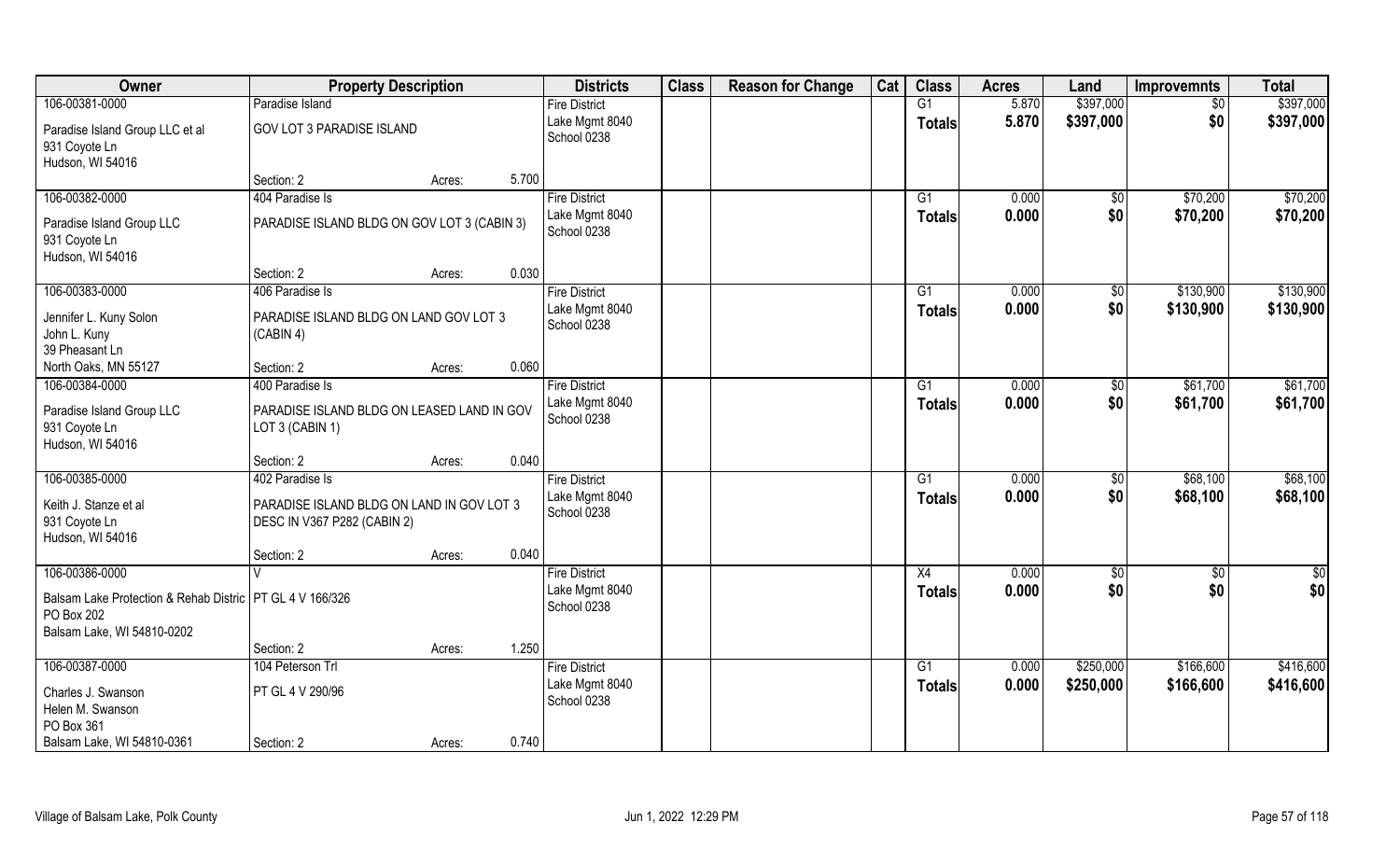| Owner                                                                                                              | <b>Property Description</b>     |        |       | <b>Districts</b>              | <b>Class</b> | <b>Reason for Change</b> | Cat | <b>Class</b>    | <b>Acres</b> | Land      | <b>Improvemnts</b> | <b>Total</b> |
|--------------------------------------------------------------------------------------------------------------------|---------------------------------|--------|-------|-------------------------------|--------------|--------------------------|-----|-----------------|--------------|-----------|--------------------|--------------|
| 106-00388-0000                                                                                                     | 108 Peterson Trl                |        |       | <b>Fire District</b>          |              |                          |     | $\overline{G1}$ | 0.000        | \$250,000 | \$230,700          | \$480,700    |
| Henry B Czupryna Revocable Trust et al   PT GL 4 V 369/178 V571/108<br>3427 Skycroft Dr<br>Saint Anthony, MN 55418 |                                 |        |       | Lake Mgmt 8040<br>School 0238 |              |                          |     | <b>Totals</b>   | 0.000        | \$250,000 | \$230,700          | \$480,700    |
|                                                                                                                    | Section: 2                      | Acres: | 0.690 |                               |              |                          |     |                 |              |           |                    |              |
| 106-00389-0000                                                                                                     | 112 Peterson Trl                |        |       | <b>Fire District</b>          |              |                          |     | $\overline{G1}$ | 0.000        | \$250,000 | \$160,900          | \$410,900    |
| Michael D. Wiley<br>Barbara Wiley                                                                                  | PT GL 4 (90' X 370')            |        |       | Lake Mgmt 8040<br>School 0238 |              |                          |     | <b>Totals</b>   | 0.000        | \$250,000 | \$160,900          | \$410,900    |
| 17815 218th Street Way                                                                                             |                                 |        |       |                               |              |                          |     |                 |              |           |                    |              |
| Welch, MN 55089                                                                                                    | Section: 2                      | Acres: | 0.730 |                               |              |                          |     |                 |              |           |                    |              |
| 106-00390-0000                                                                                                     | 116 Peterson Trl                |        |       | <b>Fire District</b>          |              |                          |     | G1              | 0.000        | \$250,000 | \$82,400           | \$332,400    |
| Eberhard H. Werthmann (Ttee et al<br>1593 Hillcrest Ave<br>Saint Paul, MN 55116                                    | PT GL 4 V498/91                 |        |       | Lake Mgmt 8040<br>School 0238 |              |                          |     | <b>Totals</b>   | 0.000        | \$250,000 | \$82,400           | \$332,400    |
|                                                                                                                    | Section: 2                      | Acres: | 0.730 |                               |              |                          |     |                 |              |           |                    |              |
| 106-00391-0000                                                                                                     | 124 Peterson Trl                |        |       | <b>Fire District</b>          |              |                          |     | G1              | 0.000        | \$275,000 | \$54,300           | \$329,300    |
| Richard F. Hoffman<br>Dianne Hoffman                                                                               | PT GL 4 V 458/802               |        |       | Lake Mgmt 8040<br>School 0238 |              |                          |     | <b>Totals</b>   | 0.000        | \$275,000 | \$54,300           | \$329,300    |
| 1744 180th St                                                                                                      |                                 |        |       |                               |              |                          |     |                 |              |           |                    |              |
| Centuria, WI 54824-7430                                                                                            | Section: 2                      | Acres: | 1.240 |                               |              |                          |     |                 |              |           |                    |              |
| 106-00392-0000                                                                                                     | 120 Peterson Trl                |        |       | <b>Fire District</b>          |              |                          |     | G1              | 0.000        | \$250,000 | \$78,800           | \$328,800    |
| Michael C. Gorshe<br>1711 County Rd E E Apt 407<br>White Bear Lake, MN 55110                                       | PT GL 4 V 297/224               |        |       | Lake Mgmt 8040<br>School 0238 |              |                          |     | <b>Totals</b>   | 0.000        | \$250,000 | \$78,800           | \$328,800    |
|                                                                                                                    | Section: 2                      | Acres: | 0.720 |                               |              |                          |     |                 |              |           |                    |              |
| 106-00393-0000                                                                                                     | 128 Peterson Trl                |        |       | <b>Fire District</b>          |              |                          |     | G1              | 0.780        | \$200,000 | \$252,900          | \$452,900    |
| Anthony Vrba<br>Kari Vrba<br>18519 83rd Ave N                                                                      | LOT 8 CSM 6793 V31 P37 (853795) |        |       | Lake Mgmt 8040<br>School 0238 |              |                          |     | <b>Totals</b>   | 0.780        | \$200,000 | \$252,900          | \$452,900    |
| Maple Grove, MN 55311                                                                                              | Section: 2                      | Acres: | 0.780 |                               |              |                          |     |                 |              |           |                    |              |
| 106-00394-0000                                                                                                     | 132 Peterson Trl                |        |       | <b>Fire District</b>          |              |                          |     | G1              | 0.620        | \$200,000 | \$181,500          | \$381,500    |
| David F. Kerr<br>Mary L. Kerr<br>5230 Jamaca Blvd N                                                                | LOT 9 CSM 6793 V31 P37 (853795) |        |       | Lake Mgmt 8040<br>School 0238 |              |                          |     | <b>Totals</b>   | 0.620        | \$200,000 | \$181,500          | \$381,500    |
| Lake Elmo, MN 55042                                                                                                | Section: 2                      | Acres: | 0.620 |                               |              |                          |     |                 |              |           |                    |              |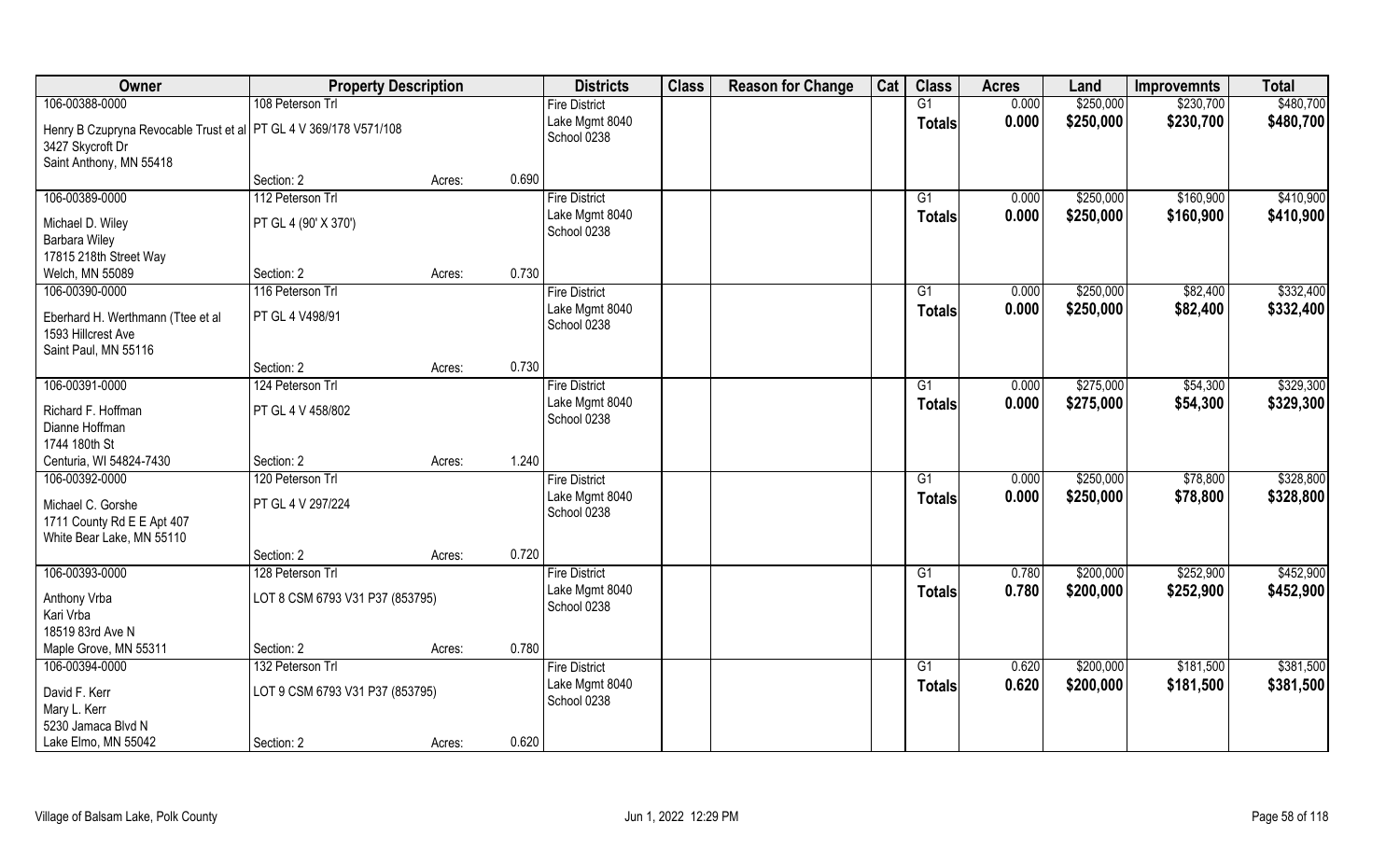| Owner                                                                           | <b>Property Description</b>                                                                                                             |       | <b>Districts</b>                                      | <b>Class</b> | <b>Reason for Change</b> | Cat | <b>Class</b>              | <b>Acres</b>   | Land                   | <b>Improvemnts</b>     | <b>Total</b>               |
|---------------------------------------------------------------------------------|-----------------------------------------------------------------------------------------------------------------------------------------|-------|-------------------------------------------------------|--------------|--------------------------|-----|---------------------------|----------------|------------------------|------------------------|----------------------------|
| 106-00395-0000                                                                  | 136 Peterson Trl                                                                                                                        |       | <b>Fire District</b>                                  |              |                          |     | G1                        | 0.720          | \$200,000              | \$147,500              | \$347,500                  |
| Michael D. Belt et al<br>N56 W33249 Ivy Ln<br>Nashotah, WI 53058-9471           | LOT 10 CSM 6793 V31 P37 (853795)                                                                                                        |       | Lake Mgmt 8040<br>School 0238                         |              |                          |     | <b>Totals</b>             | 0.720          | \$200,000              | \$147,500              | \$347,500                  |
|                                                                                 | Section: 2<br>Acres:                                                                                                                    | 0.720 |                                                       |              |                          |     |                           |                |                        |                        |                            |
| 106-00396-0000                                                                  | 200 Peterson Trl                                                                                                                        |       | <b>Fire District</b><br>Lake Mgmt 8040                | G1           | Garage @50%              |     | G1<br><b>Totals</b>       | 0.780<br>0.780 | \$200,000<br>\$200,000 | \$185,400<br>\$185,400 | \$385,400<br>\$385,400     |
| Donita R. Baumgart<br>Bruce C. Hamilton<br>200 Peterson Trl                     | LOT 11 CSM 6793 V31 P37 (853795)                                                                                                        |       | School 0238                                           |              |                          |     |                           |                |                        |                        |                            |
| Balsam Lake, WI 54810                                                           | Section: 2<br>Acres:                                                                                                                    | 0.780 |                                                       |              |                          |     |                           |                |                        |                        |                            |
| 106-00397-0000                                                                  | 208 Peterson Trl                                                                                                                        |       | <b>Fire District</b>                                  |              |                          |     | G1                        | 0.000          | \$274,000              | \$36,700               | \$310,700                  |
| Joseph G. Griffin Jr<br>W6222 Meredith Rd<br>New Lisbon, WI 53950               | PT GL 4 V 459/194                                                                                                                       |       | Lake Mgmt 8040<br>School 0238                         |              |                          |     | <b>Totals</b>             | 0.000          | \$274,000              | \$36,700               | \$310,700                  |
|                                                                                 | Section: 2<br>Acres:                                                                                                                    | 0.880 |                                                       |              |                          |     |                           |                |                        |                        |                            |
| 106-00398-0000                                                                  | 216 County Rd I                                                                                                                         |       | <b>Fire District</b>                                  |              |                          |     | G1                        | 5.470          | \$223,000              | \$272,400              | \$495,400                  |
| Jeffrey J. Erickson<br>Suzette C. Erickson<br>PO Box 307                        | LOT 1 V6 CSM P 109 (467483) LOC PT GL 4 531/874                                                                                         |       | Lake Mgmt 8040<br>School 0238                         |              |                          |     | <b>Totals</b>             | 5.470          | \$223,000              | \$272,400              | \$495,400                  |
| Balsam Lake, WI 54810                                                           | Section: 2<br>Acres:                                                                                                                    | 5.470 |                                                       |              |                          |     |                           |                |                        |                        |                            |
| 106-00399-0000<br>John M Huber Revocable Trust<br>Julie K Huber Revocable Trust | 216 Peterson Trl<br>LOT 3 CSM 6262 V28 P126 (813981) LOC IN PT GOV<br>LOT <sub>4</sub>                                                  |       | <b>Fire District</b><br>Lake Mgmt 8040<br>School 0238 |              |                          |     | $\overline{G1}$<br>Totals | 1.010<br>1.010 | \$442,800<br>\$442,800 | \$601,600<br>\$601,600 | \$1,044,400<br>\$1,044,400 |
| 4325 Browndale Ave<br>Saint Louis Park, MN 55424                                | Section: 2<br>Acres:                                                                                                                    | 1.010 |                                                       |              |                          |     |                           |                |                        |                        |                            |
| 106-00400-0000                                                                  |                                                                                                                                         |       | <b>Fire District</b>                                  |              |                          |     | G2                        | 0.000          | \$242,500              | $\overline{50}$        | \$242,500                  |
| Ssm Holdings, LLC<br>252 County Rd I<br>Balsam Lake, WI 54810                   | PT GOV LOT 4 V163 PG 63 V516 PG 775 EXC V209 PC<br>121 INCL LOT 1 CSM #1860 V9 PG 7 EXC E 57'<br><b>THEREOF</b><br>Section: 2<br>Acres: | 1.030 | Lake Mgmt 8040<br>School 0238                         |              |                          |     | <b>Totals</b>             | 0.000          | \$242,500              | \$0                    | \$242,500                  |
| 106-00401-0000                                                                  | 224 County Rd I                                                                                                                         |       | <b>Fire District</b>                                  |              |                          |     | G1                        | 6.020          | \$482,300              | \$440,100              | \$922,400                  |
| Sheila S Folkestad Revocable Trust<br>5237 Hollywood Rd<br>Edina, MN 55436      | LOT 2 CSM 6262 V28 P126 (813981) BEING LOT LOT 2<br>CSM #1293 V6 PG 109 & PT LOC IN GL 4                                                |       | Lake Mgmt 8040<br>School 0238                         |              |                          |     | <b>Totals</b>             | 6.020          | \$482,300              | \$440,100              | \$922,400                  |
|                                                                                 | Section: 2<br>Acres:                                                                                                                    | 6.020 |                                                       |              |                          |     |                           |                |                        |                        |                            |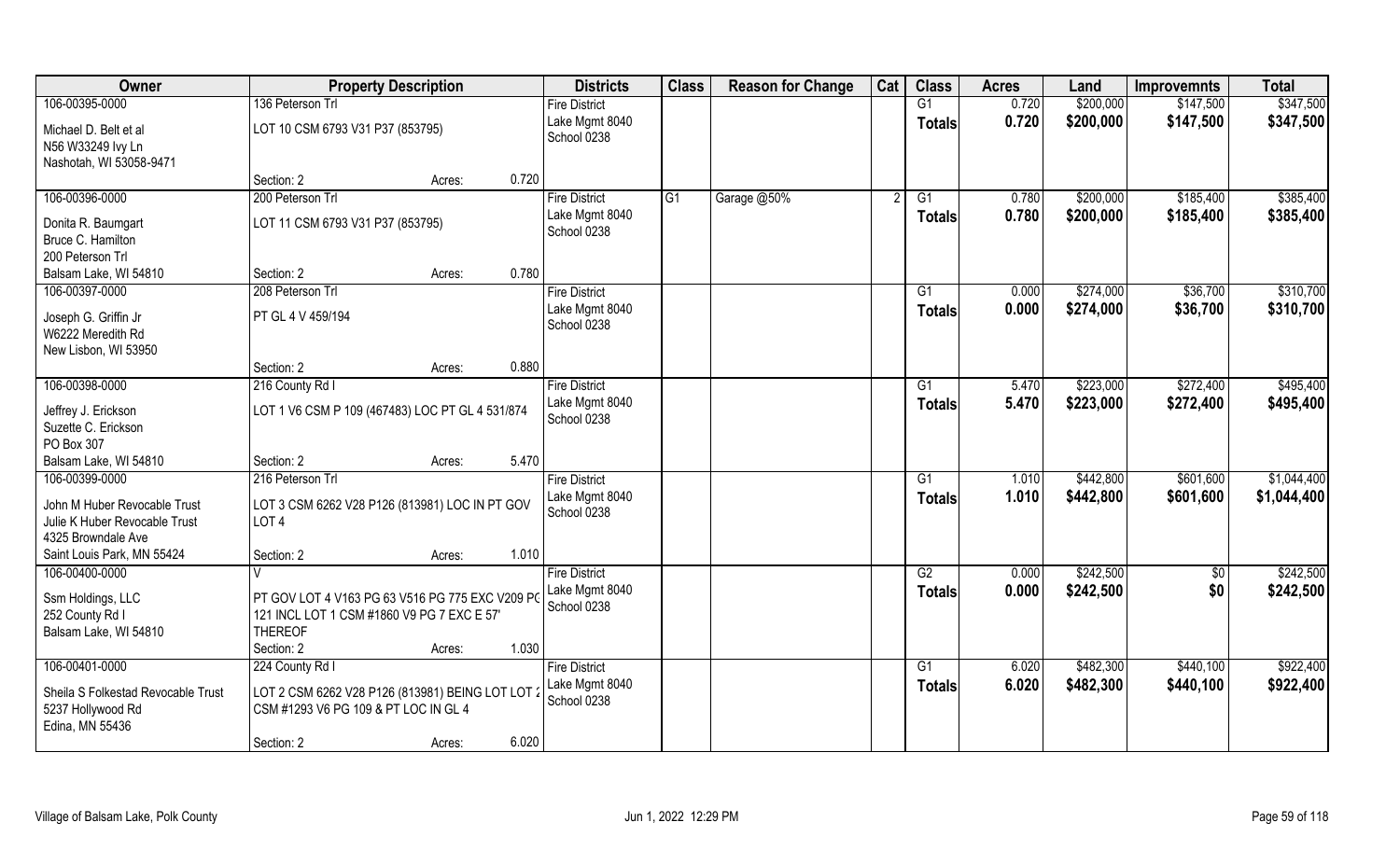| Owner                                             | <b>Property Description</b>                        | <b>Districts</b>     | <b>Class</b> | <b>Reason for Change</b> | Cat | <b>Class</b>  | <b>Acres</b> | Land      | <b>Improvemnts</b> | <b>Total</b> |
|---------------------------------------------------|----------------------------------------------------|----------------------|--------------|--------------------------|-----|---------------|--------------|-----------|--------------------|--------------|
| 106-00402-0000                                    | 232 County Rd I                                    | <b>Fire District</b> |              |                          |     | G1            | 0.000        | \$196,900 | \$176,500          | \$373,400    |
| John T. Freeman                                   | LOT 1 CSM #1217 V6 P33 (454130) LOC IN PT GOV      | Lake Mgmt 8040       |              |                          |     | <b>Totals</b> | 0.000        | \$196,900 | \$176,500          | \$373,400    |
| Barbara A. Freeman                                | LOT <sub>4</sub>                                   | School 0238          |              |                          |     |               |              |           |                    |              |
| 232 County Rd I                                   |                                                    |                      |              |                          |     |               |              |           |                    |              |
| Balsam Lake, WI 54810                             | 1.360<br>Section: 2<br>Acres:                      |                      |              |                          |     |               |              |           |                    |              |
| 106-00403-0000                                    |                                                    | <b>Fire District</b> |              |                          |     | G1            | 2.910        | \$9,500   | \$0                | \$9,500      |
|                                                   |                                                    | Lake Mgmt 8040       |              |                          |     | Totals        | 2.910        | \$9,500   | \$0                | \$9,500      |
| Kelvin G. Carlson (Ttee et al                     | *839003 - DESC ERROR* PT GL 4 BEG AT A POINT       | School 0238          |              |                          |     |               |              |           |                    |              |
| 210 Peterson Trl                                  | 370' S OF NW COR GL 4, TH NE 200', SELY 600', SELY |                      |              |                          |     |               |              |           |                    |              |
| Balsam Lake, WI 54810                             | 400' TO CENTER OF VILLAGE ST., TH SW 241', SWLY    |                      |              |                          |     |               |              |           |                    |              |
|                                                   | Section: 2<br>2.910<br>Acres:                      |                      |              |                          |     |               |              |           |                    |              |
| 106-00403-0100                                    |                                                    | <b>Fire District</b> |              |                          |     | G1            | 4.010        | \$8,800   | \$0                | \$8,800      |
| David F. Kerr                                     | PT GL 4 BEG AT A POINT 370' S OF NW COR GL 4, TH   | Lake Mgmt 8040       |              |                          |     | <b>Totals</b> | 4.010        | \$8,800   | \$0                | \$8,800      |
| Mary L. Kerr                                      | NE 200', SELY 600', SELY 400' TO CENTER OF         | School 0238          |              |                          |     |               |              |           |                    |              |
| 5230 Jamaca Blvd N                                | VILLAGE ST., TH SW 241', SWLY 330.3' TO S LN GL    |                      |              |                          |     |               |              |           |                    |              |
| Lake Elmo, MN 55042                               | 4.010<br>Section: 2<br>Acres:                      |                      |              |                          |     |               |              |           |                    |              |
| 106-00403-1000                                    | County Rd I                                        | <b>Fire District</b> |              |                          |     | G1            | 2.260        | \$13,200  | \$8,800            | \$22,000     |
|                                                   |                                                    | Lake Mgmt 8040       |              |                          |     | <b>Totals</b> | 2.260        | \$13,200  | \$8,800            | \$22,000     |
| Kelvin G. Carlson (Ttee et al                     | LOT 1 CSM #3218 V14 P240 (604502) LOC IN PT GOV    | School 0238          |              |                          |     |               |              |           |                    |              |
| 210 Peterson Trl                                  | LOT <sub>4</sub>                                   |                      |              |                          |     |               |              |           |                    |              |
| Balsam Lake, WI 54810                             |                                                    |                      |              |                          |     |               |              |           |                    |              |
|                                                   | 2.260<br>Section: 2<br>Acres:                      |                      |              |                          |     |               |              |           |                    |              |
| 106-00403-2000                                    | 970 Park Dr                                        | <b>Fire District</b> |              |                          |     | G1            | 1.200        | \$14,500  | \$148,800          | \$163,300    |
| Jennifer L. Noonan                                | LOT 2 CSM #3218 V14 PG 240 (604502) LOC IN GOV     | Lake Mgmt 8040       |              |                          |     | <b>Totals</b> | 1.200        | \$14,500  | \$148,800          | \$163,300    |
| Nathan D. Noonan                                  | LOT <sub>4</sub>                                   | School 0238          |              |                          |     |               |              |           |                    |              |
| 970 Park Dr                                       |                                                    |                      |              |                          |     |               |              |           |                    |              |
| Balsam Lake, WI 54810                             | 1.200<br>Section: 2<br>Acres:                      |                      |              |                          |     |               |              |           |                    |              |
| 106-00403-3000                                    | 210 Peterson Trl                                   | <b>Fire District</b> |              |                          |     | G1            | 1.140        | \$13,900  | \$138,000          | \$151,900    |
|                                                   | LOT 3 CSM #3218 V14 P240 (604502) LOC IN PT GOV    | Lake Mgmt 8040       |              |                          |     | <b>Totals</b> | 1.140        | \$13,900  | \$138,000          | \$151,900    |
| Kelvin G. Carlson (Ttee et al<br>210 Peterson Trl | LOT <sub>4</sub>                                   | School 0238          |              |                          |     |               |              |           |                    |              |
| Balsam Lake, WI 54810                             |                                                    |                      |              |                          |     |               |              |           |                    |              |
|                                                   | 1.140<br>Section: 2<br>Acres:                      |                      |              |                          |     |               |              |           |                    |              |
| 106-00403-4000                                    |                                                    | <b>Fire District</b> |              |                          |     | G1            | 0.860        | \$6,000   | $\overline{50}$    | \$6,000      |
|                                                   |                                                    | Lake Mgmt 8040       |              |                          |     |               | 0.860        | \$6,000   | \$0                | \$6,000      |
| Kelvin G. Carlson (Ttee et al                     | LOT 4 CSM #3218 V14 P240 (604502) LOC IN PT GOV    | School 0238          |              |                          |     | Totals        |              |           |                    |              |
| 210 Peterson Trl                                  | LOT <sub>4</sub>                                   |                      |              |                          |     |               |              |           |                    |              |
| Balsam Lake, WI 54810                             |                                                    |                      |              |                          |     |               |              |           |                    |              |
|                                                   | 0.860<br>Section: 2<br>Acres:                      |                      |              |                          |     |               |              |           |                    |              |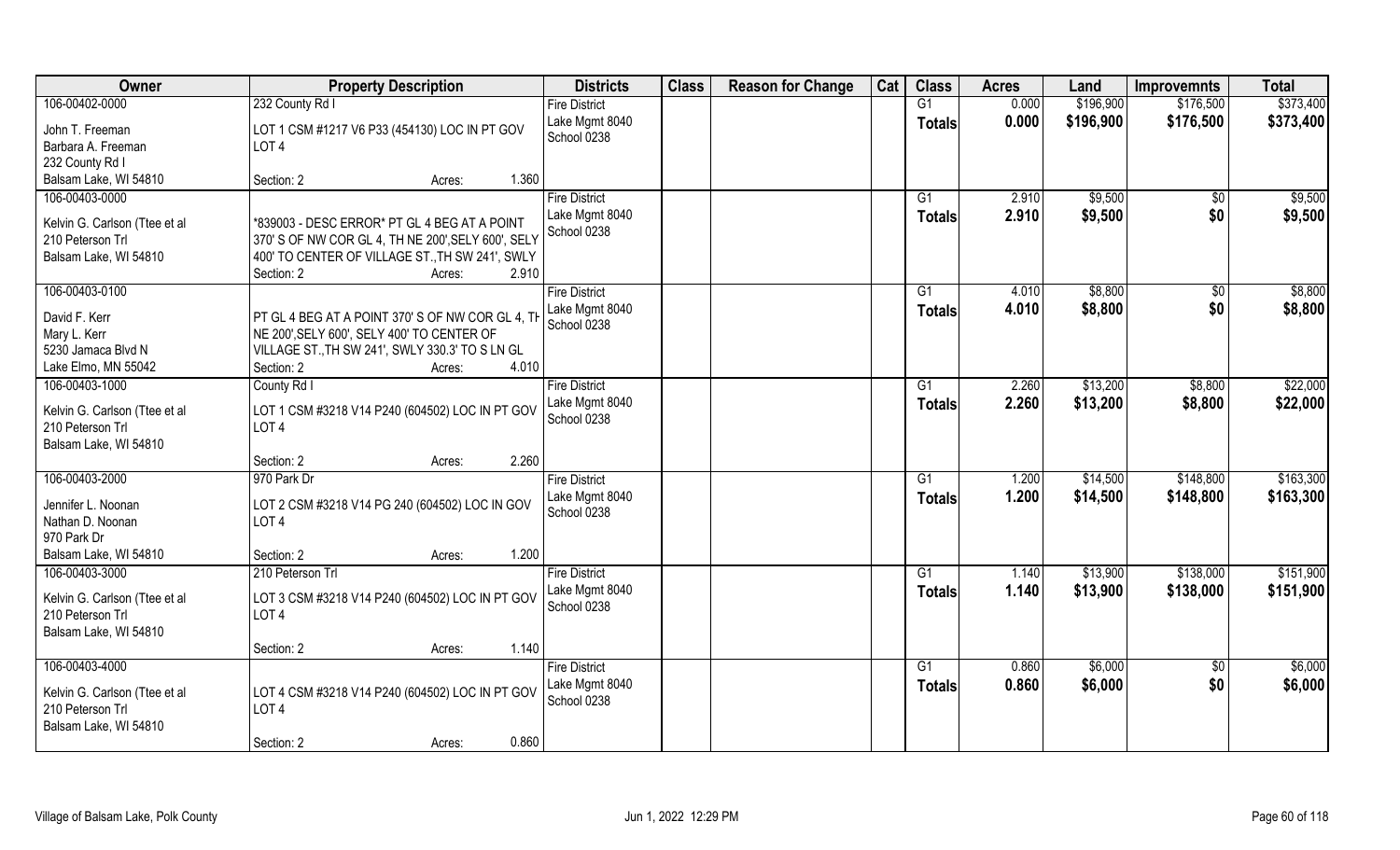| Owner                                 | <b>Property Description</b>                      |        |       | <b>Districts</b>     | <b>Class</b> | <b>Reason for Change</b> | Cat | <b>Class</b>    | <b>Acres</b> | Land      | <b>Improvemnts</b> | <b>Total</b> |
|---------------------------------------|--------------------------------------------------|--------|-------|----------------------|--------------|--------------------------|-----|-----------------|--------------|-----------|--------------------|--------------|
| 106-00404-0000                        | 236 County Rd I                                  |        |       | <b>Fire District</b> |              |                          |     | G1              | 0.640        | \$162,500 | \$215,300          | \$377,800    |
| Tonja M. Nelson                       | PT GL 4 V499/362                                 |        |       | Lake Mgmt 8040       |              |                          |     | <b>Totals</b>   | 0.640        | \$162,500 | \$215,300          | \$377,800    |
| Brian J. Nelson                       |                                                  |        |       | School 0238          |              |                          |     |                 |              |           |                    |              |
| 236 County Rd I                       |                                                  |        |       |                      |              |                          |     |                 |              |           |                    |              |
| Balsam Lake, WI 54810                 | Section: 2                                       | Acres: | 0.640 |                      |              |                          |     |                 |              |           |                    |              |
| 106-00405-0000                        | 240 County Rd I                                  |        |       | <b>Fire District</b> |              |                          |     | G <sub>1</sub>  | 0.850        | \$188,000 | \$135,700          | \$323,700    |
|                                       |                                                  |        |       | Lake Mgmt 8040       |              |                          |     | Totals          | 0.850        | \$188,000 | \$135,700          | \$323,700    |
| Alex Grinberg                         | LOT 2 CSM 2880 V13 PG 134 (589104) LOC IN GL 4 & |        |       | School 0238          |              |                          |     |                 |              |           |                    |              |
| Tatyana Grinberg                      | PT LOT 1 CSM 2880 V13 PG 134 (589104) DESC V799  |        |       |                      |              |                          |     |                 |              |           |                    |              |
| 15216 Fairway Heights Rd NW           | PG 314                                           |        |       |                      |              |                          |     |                 |              |           |                    |              |
| Prior Lake, MN 55372                  | Section: 2                                       | Acres: | 0.850 |                      |              |                          |     |                 |              |           |                    |              |
| 106-00406-0000                        | 244 County Rd I                                  |        |       | <b>Fire District</b> |              |                          |     | G1              | 0.650        | \$163,000 | \$91,000           | \$254,000    |
| Douglas L. Tessman et al              | LOT 1 CSM #2923 V13 PG 177 LOC IN GL 4           |        |       | Lake Mgmt 8040       |              |                          |     | <b>Totals</b>   | 0.650        | \$163,000 | \$91,000           | \$254,000    |
| 9040 Rosewood Ln N                    |                                                  |        |       | School 0238          |              |                          |     |                 |              |           |                    |              |
| Maple Grove, MN 55369                 |                                                  |        |       |                      |              |                          |     |                 |              |           |                    |              |
|                                       | Section: 2                                       | Acres: | 0.650 |                      |              |                          |     |                 |              |           |                    |              |
| 106-00407-0000                        | 252 County Rd I                                  |        |       | <b>Fire District</b> |              |                          |     | G2              | 0.000        | \$556,300 | \$406,400          | \$962,700    |
|                                       |                                                  |        |       | Lake Mgmt 8040       |              |                          |     |                 | 0.000        | \$556,300 | \$406,400          | \$962,700    |
| Ssm Holdings, LLC                     | PT GOV LOT 4                                     |        |       | School 0238          |              |                          |     | <b>Totals</b>   |              |           |                    |              |
| 252 County Rd I                       |                                                  |        |       |                      |              |                          |     |                 |              |           |                    |              |
| Balsam Lake, WI 54810                 |                                                  |        |       |                      |              |                          |     |                 |              |           |                    |              |
|                                       | Section: 2                                       | Acres: | 2.810 |                      |              |                          |     |                 |              |           |                    |              |
| 106-00408-0000                        | 850 Bear Is                                      |        |       | <b>Fire District</b> |              |                          |     | G1              | 0.830        | \$87,000  | \$32,800           | \$119,800    |
| William A Amrhien Revocable Trust     | LOT 2 CSM 5310 V23 P217 (725042) LOC GOV LOT 7   |        |       | Lake Mgmt 8040       |              |                          |     | <b>Totals</b>   | 0.830        | \$87,000  | \$32,800           | \$119,800    |
| 146 Royal Oaks Dr                     | <b>BEAR ISLAND</b>                               |        |       | School 0238          |              |                          |     |                 |              |           |                    |              |
| Balsam Lake, WI 54810                 |                                                  |        |       |                      |              |                          |     |                 |              |           |                    |              |
|                                       | Section: 2                                       | Acres: | 0.830 |                      |              |                          |     |                 |              |           |                    |              |
| 106-00408-0100                        | 900 Bear Is                                      |        |       | <b>Fire District</b> |              |                          |     | $\overline{G1}$ | 1.150        | \$120,000 | \$70,300           | \$190,300    |
|                                       |                                                  |        |       | Lake Mgmt 8040       |              |                          |     |                 | 1.150        | \$120,000 |                    |              |
| Bear Island Tr LLC                    | LOT 1 CSM 5310 V23 P217 LOC IN GOV LOT 7 BEAR    |        |       | School 0238          |              |                          |     | <b>Totals</b>   |              |           | \$70,300           | \$190,300    |
| 12585 344th Ave                       | <b>ISLAND</b>                                    |        |       |                      |              |                          |     |                 |              |           |                    |              |
| Lindstrom, MN 55045                   |                                                  |        |       |                      |              |                          |     |                 |              |           |                    |              |
|                                       | Section: 2                                       | Acres: | 1.150 |                      |              |                          |     |                 |              |           |                    |              |
| 106-00408-0300                        | 800 Bear Is                                      |        |       | <b>Fire District</b> |              |                          |     | G1              | 0.510        | \$54,000  | $\overline{50}$    | \$54,000     |
|                                       | LOT 3 CSM 5310 V23 P217 LOC GOV LOT 7 BEAR       |        |       | Lake Mgmt 8040       |              |                          |     | <b>Totals</b>   | 0.510        | \$54,000  | \$0                | \$54,000     |
| Bear Island Tr LLC<br>12585 344th Ave | <b>ISLAND</b>                                    |        |       | School 0238          |              |                          |     |                 |              |           |                    |              |
| Lindstrom, MN 55045                   |                                                  |        |       |                      |              |                          |     |                 |              |           |                    |              |
|                                       | Section: 2                                       |        | 0.510 |                      |              |                          |     |                 |              |           |                    |              |
|                                       |                                                  | Acres: |       |                      |              |                          |     |                 |              |           |                    |              |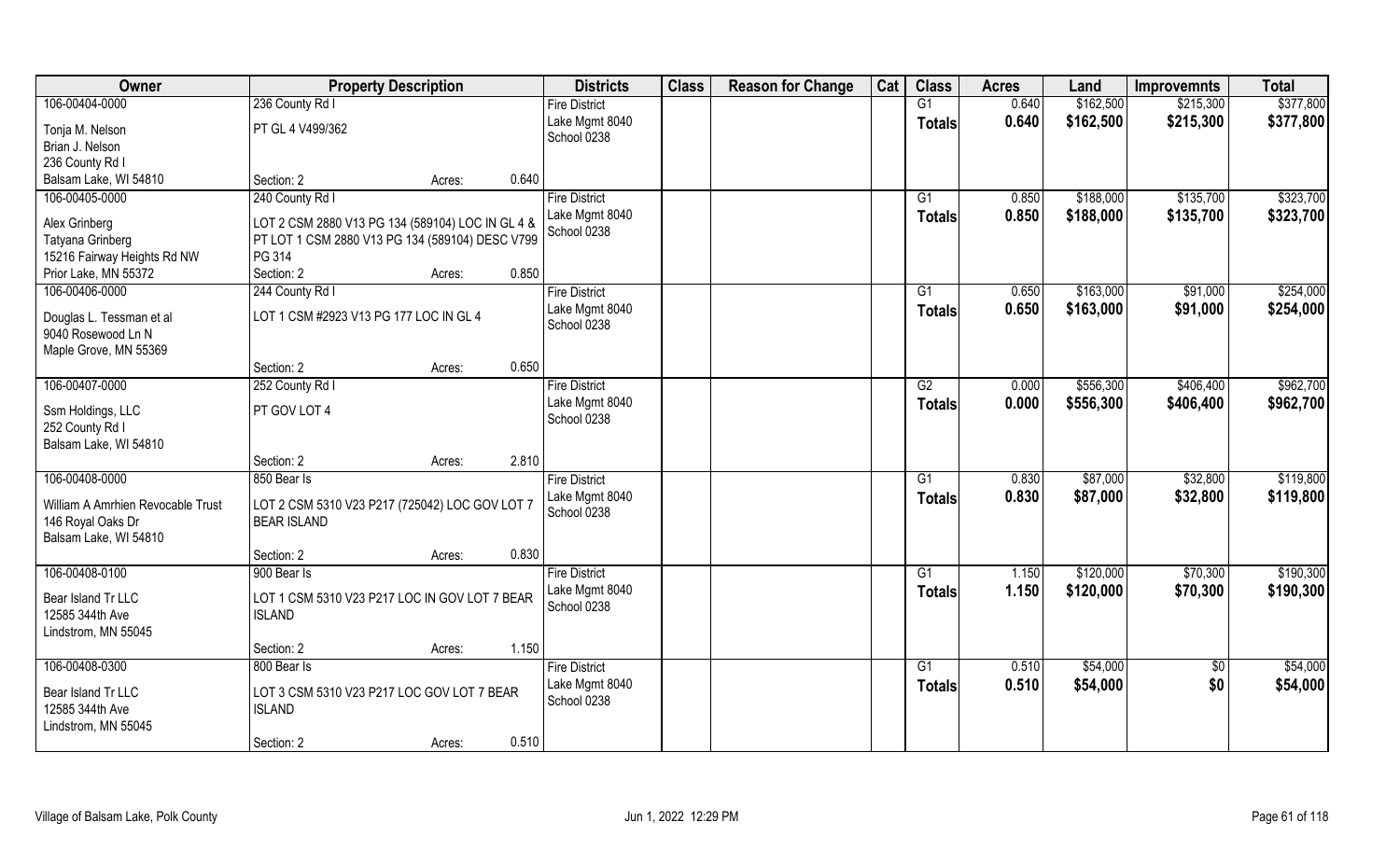| Owner                                                               | <b>Property Description</b>                                                                             |        | <b>Districts</b>              | <b>Class</b> | <b>Reason for Change</b> | Cat | <b>Class</b>    | <b>Acres</b> | Land          | <b>Improvemnts</b> | <b>Total</b>    |
|---------------------------------------------------------------------|---------------------------------------------------------------------------------------------------------|--------|-------------------------------|--------------|--------------------------|-----|-----------------|--------------|---------------|--------------------|-----------------|
| 106-00409-0000                                                      | 800 Cedar Is                                                                                            |        | <b>Fire District</b>          |              |                          |     | G1              | 1.150        | \$177,000     | \$157,100          | \$334,100       |
| Alejandra Anna Avendano<br>3033 137th Ave NE                        | GOV LOT 8 CEDAR ISLAND                                                                                  |        | Lake Mgmt 8040<br>School 0238 |              |                          |     | <b>Totals</b>   | 1.150        | \$177,000     | \$157,100          | \$334,100       |
| Ham Lake, MN 55304                                                  | Section: 2                                                                                              | Acres: | 1.180                         |              |                          |     |                 |              |               |                    |                 |
| 106-00410-0000                                                      | 600 Pine Is                                                                                             |        | <b>Fire District</b>          |              |                          |     | $\overline{G1}$ | 0.940        | \$130,000     | \$35,200           | \$165,200       |
| <b>Matthew Hall</b><br>Kristin Hall                                 | <b>GOV LOT 9 PINE ISLAND</b>                                                                            |        | Lake Mgmt 8040<br>School 0238 |              |                          |     | Totals          | 0.940        | \$130,000     | \$35,200           | \$165,200       |
| 518 Owens St N                                                      |                                                                                                         |        |                               |              |                          |     |                 |              |               |                    |                 |
| Stillwater, MN 55082                                                | Section: 2                                                                                              | Acres: | 0.940                         |              |                          |     |                 |              |               |                    |                 |
| 106-00411-0000                                                      | <b>First Island</b>                                                                                     |        | <b>Fire District</b>          |              |                          |     | $\overline{X2}$ | 0.000        | \$0           | $\overline{50}$    | $\overline{50}$ |
| Wisconsin Dnr<br>PO Box 7921<br>Madison, WI 53707-7921              | GOV LOT 1 V119 PG114 FIRST ISLAND V543/504 .S                                                           |        | Lake Mgmt 8040<br>School 0238 |              |                          |     | <b>Totals</b>   | 0.000        | \$0           | \$0                | \$0             |
|                                                                     | Section: 3                                                                                              | Acres: | 2.450                         |              |                          |     |                 |              |               |                    |                 |
| 106-00411-0009                                                      |                                                                                                         |        | <b>Fire District</b>          |              |                          |     | X <sub>2</sub>  | 0.100        | $\sqrt[6]{3}$ | \$0                | \$0             |
| Wisconsin Dnr<br>PO Box 7921<br>Madison, WI 53707-7921              | ISLAND #9 LIES IN THE SE 1/4 OF THE SE 1/4                                                              |        | Lake Mgmt 8040<br>School 0238 |              |                          |     | <b>Totals</b>   | 0.100        | \$0           | \$0                | \$0             |
|                                                                     | Section: 3                                                                                              | Acres: | 0.100                         |              |                          |     |                 |              |               |                    |                 |
| 106-00412-0000                                                      | 112 Moore Rd                                                                                            |        | <b>Fire District</b>          |              |                          |     | $\overline{G1}$ | 0.780        | \$180,000     | \$239,300          | \$419,300       |
| James and Patricia Casterton Joint<br>Revocable Trust<br>PO Box 342 | LOT 1 CSM 5875 V 26 P141 (770284) LOC IN GOV LOT<br>3                                                   |        | Lake Mgmt 8040<br>School 0238 |              |                          |     | Totals          | 0.780        | \$180,000     | \$239,300          | \$419,300       |
| Balsam Lake, WI 54810                                               | Section: 3                                                                                              | Acres: | 0.870                         |              |                          |     |                 |              |               |                    |                 |
| 106-00413-0000                                                      | 102 W Main St                                                                                           |        | <b>Fire District</b>          |              |                          |     | G1              | 0.000        | \$13,400      | \$72,100           | \$85,500        |
| Rebecca L. Palm<br>102 W Main St<br>Balsam Lake, WI 54810           | LOT 2 CSM #5305 V23 PG 212 LOC PT GL 4                                                                  |        | Lake Mgmt 8040<br>School 0238 |              |                          |     | <b>Totals</b>   | 0.000        | \$13,400      | \$72,100           | \$85,500        |
|                                                                     | Section: 3                                                                                              | Acres: | 0.710                         |              |                          |     |                 |              |               |                    |                 |
| 106-00414-0000                                                      | 206 W Main St                                                                                           |        | <b>Fire District</b>          |              |                          |     | G1              | 0.000        | \$7,400       | \$62,400           | \$69,800        |
| Marissa Matz<br>206 W Main St<br>Balsam Lake, WI 54810              | PT GL 4 EXC 240/273 (HWY) DEED 523/975 AND<br>CSM1267 V6 P83 (462078) FOR EAST LINE<br><b>AGREEMENT</b> |        | School 0238                   |              |                          |     | <b>Totals</b>   | 0.000        | \$7,400       | \$62,400           | \$69,800        |
|                                                                     | Section: 3                                                                                              | Acres: | 0.290                         |              |                          |     |                 |              |               |                    |                 |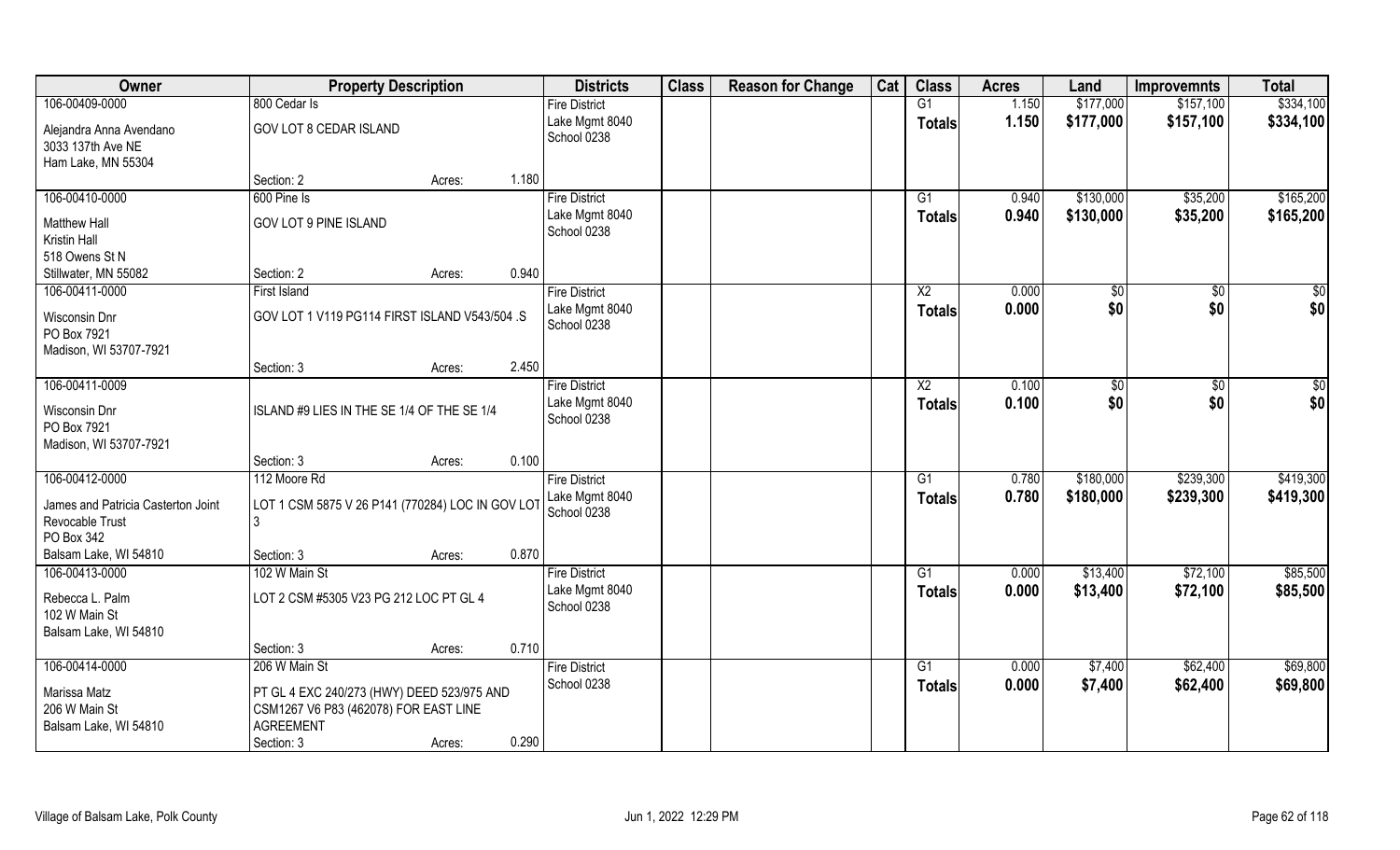| Owner                         | <b>Property Description</b>                         |        |       | <b>Districts</b>     | <b>Class</b> | <b>Reason for Change</b> | Cat | <b>Class</b>    | <b>Acres</b> | Land     | <b>Improvemnts</b> | <b>Total</b> |
|-------------------------------|-----------------------------------------------------|--------|-------|----------------------|--------------|--------------------------|-----|-----------------|--------------|----------|--------------------|--------------|
| 106-00415-0000                | 210 W Main St                                       |        |       | <b>Fire District</b> |              |                          |     | $\overline{G1}$ | 0.000        | \$10,400 | \$59,400           | \$69,800     |
| John R. Volgren               | PT GOV LOT 4, DESC AS COM AT A POINT 843' E OF      |        |       | School 0238          |              |                          |     | <b>Totals</b>   | 0.000        | \$10,400 | \$59,400           | \$69,800     |
| PO Box 188                    | QT POST BETWEEN SEC 3 & 10, TH W 75' TH N           |        |       |                      |              |                          |     |                 |              |          |                    |              |
| Balsam Lake, WI 54810         | 179', TH E 65', TH N TO WATERS EDGE, TH ELY ALG     |        |       |                      |              |                          |     |                 |              |          |                    |              |
|                               | Section: 3                                          | Acres: | 0.690 |                      |              |                          |     |                 |              |          |                    |              |
| 106-00416-0000                | 214 W Main St                                       |        |       | <b>Fire District</b> |              |                          |     | G1              | 0.000        | \$11,100 | \$80,000           | \$91,100     |
|                               |                                                     |        |       | School 0238          |              |                          |     | <b>Totals</b>   | 0.000        | \$11,100 | \$80,000           | \$91,100     |
| Theodore J. Hoehne            | PT GL 4 V521/557                                    |        |       |                      |              |                          |     |                 |              |          |                    |              |
| PO Box 395                    |                                                     |        |       |                      |              |                          |     |                 |              |          |                    |              |
| Balsam Lake, WI 54810         |                                                     |        |       |                      |              |                          |     |                 |              |          |                    |              |
|                               | Section: 3                                          | Acres: | 0.620 |                      |              |                          |     |                 |              |          |                    |              |
| 106-00417-0000                | 216 W Main St                                       |        |       | <b>Fire District</b> |              |                          |     | G1              | 0.000        | \$11,300 | \$106,400          | \$117,700    |
| Albert E. Miller              | PT GL 4 V520/744                                    |        |       | School 0238          |              |                          |     | <b>Totals</b>   | 0.000        | \$11,300 | \$106,400          | \$117,700    |
| <b>Sharon Tomczik</b>         |                                                     |        |       |                      |              |                          |     |                 |              |          |                    |              |
| 216 W Main St                 |                                                     |        |       |                      |              |                          |     |                 |              |          |                    |              |
| Balsam Lake, WI 54810         | Section: 3                                          | Acres: | 0.630 |                      |              |                          |     |                 |              |          |                    |              |
| 106-00418-0000                | 300 W Main St                                       |        |       | <b>Fire District</b> |              |                          |     | $\overline{G1}$ | 0.000        | \$8,000  | \$58,000           | \$66,000     |
|                               |                                                     |        |       | School 0238          |              |                          |     | Totals          | 0.000        | \$8,000  | \$58,000           | \$66,000     |
| <b>Tiffany Rose</b>           | PT GL 4 DESC AS BEG 613' E FROM QT POST BTWN        |        |       |                      |              |                          |     |                 |              |          |                    |              |
| 300 W Main St                 | SEC 3 & 10, TH N 363', W 53', S 363', E 53' TO POB  |        |       |                      |              |                          |     |                 |              |          |                    |              |
| Balsam Lake, WI 54810         | V239/519 (302556)                                   |        |       |                      |              |                          |     |                 |              |          |                    |              |
|                               | Section: 3                                          | Acres: | 0.450 |                      |              |                          |     |                 |              |          |                    |              |
| 106-00419-0000                | 302 W Main St                                       |        |       | <b>Fire District</b> | G1           | Shed @40%                |     | G1              | 0.000        | \$7,600  | \$38,900           | \$46,500     |
| Jennifer K. Johnson           | PT GL 4, BEG AT A POINT 510' E OF QT POST           |        |       | School 0238          |              |                          |     | Totals          | 0.000        | \$7,600  | \$38,900           | \$46,500     |
| Gary E. Johnson               | BETWEEN 3 & 10, TH N 363', TH E 50', TH S 363' TH W |        |       |                      |              |                          |     |                 |              |          |                    |              |
| 302 W Main St                 | 50' TO POB, EXC 239/520 27' X 50'                   |        |       |                      |              |                          |     |                 |              |          |                    |              |
| Balsam Lake, WI 54810         | Section: 3                                          | Acres: | 0.420 |                      |              |                          |     |                 |              |          |                    |              |
| 106-00420-0000                | 306 W Main St                                       |        |       | <b>Fire District</b> |              |                          |     | G1              | 0.000        | \$9,200  | \$55,400           | \$64,600     |
|                               |                                                     |        |       | School 0238          |              |                          |     | <b>Totals</b>   | 0.000        | \$9,200  | \$55,400           | \$64,600     |
| Balsam Cabins & Pontoons, LLC | 2 PCLS IN GL 4 50' X 363', 11.5' X 325'             |        |       |                      |              |                          |     |                 |              |          |                    |              |
| N5127 1180th St               |                                                     |        |       |                      |              |                          |     |                 |              |          |                    |              |
| Prescott, WI 54021            |                                                     |        |       |                      |              |                          |     |                 |              |          |                    |              |
|                               | Section: 3                                          | Acres: | 0.510 |                      |              |                          |     |                 |              |          |                    |              |
| 106-00421-0000                | 310 W Main St                                       |        |       | <b>Fire District</b> |              |                          |     | G1              | 0.830        | \$15,800 | \$41,200           | \$57,000     |
| James A. Boche (Ttee          | PT GL 4 DESC AS COMM AT A POINT 337.5' E OF         |        |       | School 0238          |              |                          |     | <b>Totals</b>   | 0.830        | \$15,800 | \$41,200           | \$57,000     |
| James A Boche Revocable Trust | THE 1/4 POST ON THE S LN OF SEC 3, TH N 325', E     |        |       |                      |              |                          |     |                 |              |          |                    |              |
| Agreement                     | 111', S 325', W 111' TO POB EXC S 27' THEREOF       |        |       |                      |              |                          |     |                 |              |          |                    |              |
| PO Box 17413                  | Section: 3                                          | Acres: | 0.830 |                      |              |                          |     |                 |              |          |                    |              |
| Saint Paul, MN 55117          |                                                     |        |       |                      |              |                          |     |                 |              |          |                    |              |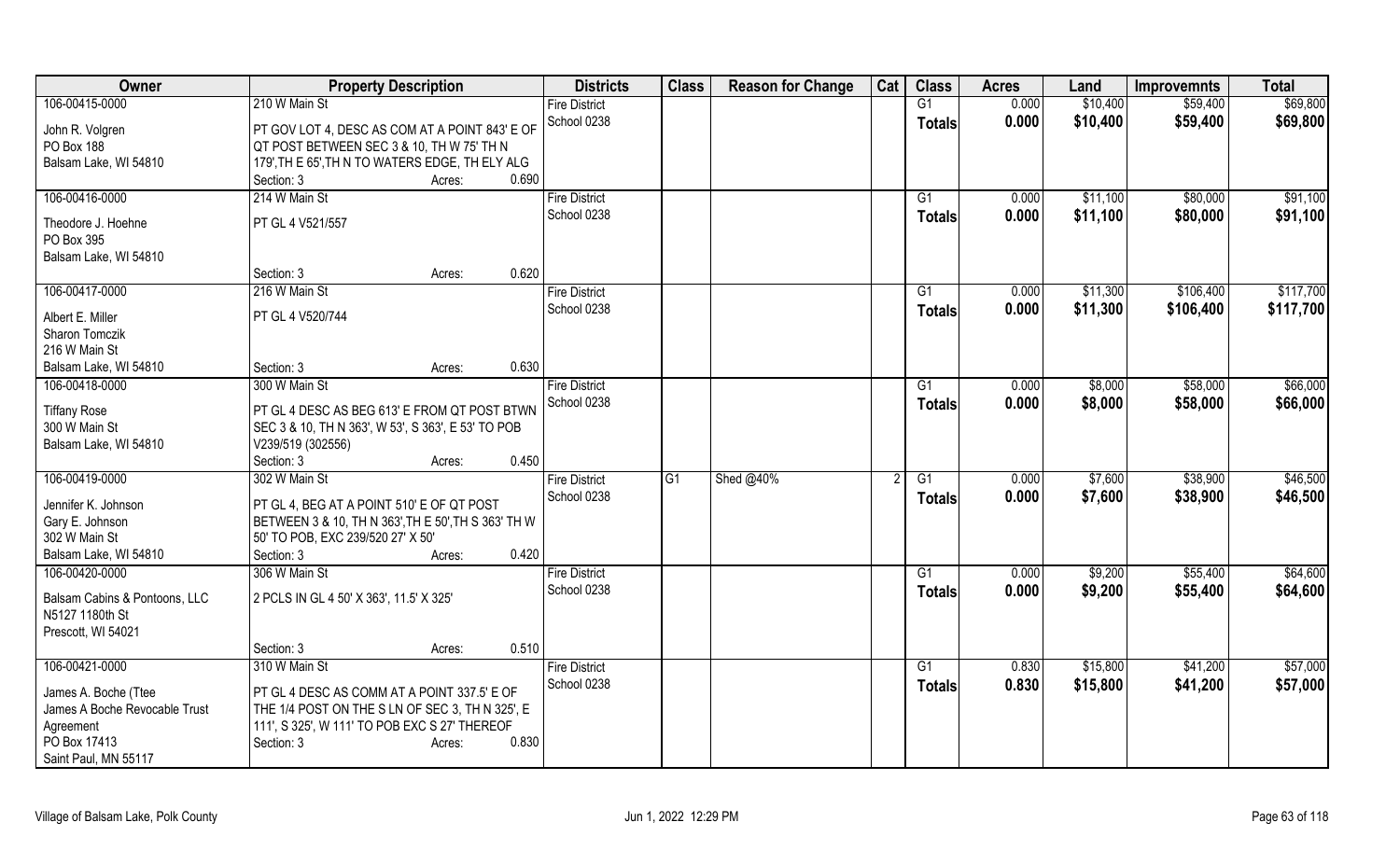| Owner                            | <b>Property Description</b>                         |        | <b>Districts</b>              | <b>Class</b> | <b>Reason for Change</b> | Cat | <b>Class</b>  | <b>Acres</b> | Land     | <b>Improvemnts</b> | <b>Total</b> |
|----------------------------------|-----------------------------------------------------|--------|-------------------------------|--------------|--------------------------|-----|---------------|--------------|----------|--------------------|--------------|
| 106-00422-0000                   | 402 W Main St                                       |        | <b>Fire District</b>          |              |                          |     | G1            | 0.000        | \$23,100 | \$95,500           | \$118,600    |
| Karna B. Markuson                | PT GL 4 V 126/80 (325X287.50)                       |        | School 0238                   |              |                          |     | <b>Totals</b> | 0.000        | \$23,100 | \$95,500           | \$118,600    |
| PO Box 524                       |                                                     |        |                               |              |                          |     |               |              |          |                    |              |
| Balsam Lake, WI 54810            |                                                     |        |                               |              |                          |     |               |              |          |                    |              |
|                                  | Section: 3                                          | Acres: | 2.170                         |              |                          |     |               |              |          |                    |              |
| 106-00423-0000                   |                                                     |        | <b>Fire District</b>          |              |                          |     | G1            | 0.240        | \$3,000  | $\sqrt{6}$         | \$3,000      |
| John Palider                     | PT GOV LOT 4 LYING SELY OF BALSAM AVE (LAKE         |        | Lake Mgmt 8040                |              |                          |     | <b>Totals</b> | 0.240        | \$3,000  | \$0                | \$3,000      |
| Peggy J. Montour                 | ACCESS) ELY OF IDLEWILD ST & NWLY OF PCL            |        | School 0238                   |              |                          |     |               |              |          |                    |              |
| 516 Park Dr                      | DESC V746 P514 (569557) (FORMERLY APPARENT          |        |                               |              |                          |     |               |              |          |                    |              |
| Balsam Lake, WI 54810            | Section: 3                                          | Acres: | 0.060                         |              |                          |     |               |              |          |                    |              |
| 106-00423-0001                   |                                                     |        | <b>Fire District</b>          |              |                          |     | X4            | 1.500        | \$0      | \$0                | \$0          |
|                                  |                                                     |        | Lake Mgmt 8040                |              |                          |     | <b>Totals</b> | 1.500        | \$0      | \$0                | \$0          |
| Village of Balsam Lake           | CSM #5927 V26 PG 193 LOC IN GOV LOT 4               |        | School 0238                   |              |                          |     |               |              |          |                    |              |
| 404 Main St                      |                                                     |        |                               |              |                          |     |               |              |          |                    |              |
| Balsam Lake, WI 54810            |                                                     |        |                               |              |                          |     |               |              |          |                    |              |
|                                  | Section: 3                                          | Acres: | 1.500                         |              |                          |     |               |              |          |                    |              |
| 106-00423-0002                   |                                                     |        | <b>Fire District</b>          |              |                          |     | G1            | 0.060        | \$1,500  | $\sqrt[6]{}$       | \$1,500      |
| Jerome L. Larsen                 | OUTLOT 2 PLAT OF PIO PART OF GOV LOT 4              |        | Lake Mgmt 8040<br>School 0238 |              |                          |     | <b>Totals</b> | 0.060        | \$1,500  | \$0                | \$1,500      |
| Jill A. Palmquist Larsen         |                                                     |        |                               |              |                          |     |               |              |          |                    |              |
| 817 Idlewild St                  |                                                     |        |                               |              |                          |     |               |              |          |                    |              |
| Balsam Lake, WI 54810            | Section: 3                                          | Acres: | 0.060                         |              |                          |     |               |              |          |                    |              |
| 106-00423-0003                   |                                                     |        | <b>Fire District</b>          |              |                          |     | G1            | 0.220        | \$2,000  | $\overline{50}$    | \$2,000      |
| Jay W. Thorsland (Ttee et al     | OUTLOT 3 AND OUTLOT 4 PLAT OF PIO PART OF           |        | Lake Mgmt 8040                |              |                          |     | <b>Totals</b> | 0.220        | \$2,000  | \$0                | \$2,000      |
| 20406 Larino Loop                | GOV LOT 4 AND PT GL 4 V 193/483 (COMM 224 2/3' W    |        | School 0238                   |              |                          |     |               |              |          |                    |              |
| Estero, FL 33928-5359            | OF S 1/4 COR SEC 3; W 56 2/3'; N 325'; E 56 2/3'; S |        |                               |              |                          |     |               |              |          |                    |              |
|                                  | Section: 3                                          | Acres: | 0.200                         |              |                          |     |               |              |          |                    |              |
| 106-00423-0005                   |                                                     |        | <b>Fire District</b>          |              |                          |     | G1            | 0.040        | \$1,000  | \$0                | \$1,000      |
|                                  |                                                     |        | Lake Mgmt 8040                |              |                          |     | <b>Totals</b> | 0.040        | \$1,000  | \$0                | \$1,000      |
| Dennis E. Moll                   | OUTLOT 5 PLAT OF PIO PART OF GOV LOT 4              |        | School 0238                   |              |                          |     |               |              |          |                    |              |
| Linda J. Moll<br>809 Idlewild St |                                                     |        |                               |              |                          |     |               |              |          |                    |              |
| Balsam Lake, WI 54810            |                                                     |        | 0.040                         |              |                          |     |               |              |          |                    |              |
| 106-00423-0006                   | Section: 3                                          | Acres: | <b>Fire District</b>          |              |                          |     | G1            | 0.370        | \$6,000  |                    | \$6,000      |
|                                  |                                                     |        |                               |              |                          |     |               |              |          | $\overline{50}$    |              |
| Peter Jordan                     | OUTLOT 6 PLAT OF PIO PART OF GOV LOT 4              |        | Lake Mgmt 8040<br>School 0238 |              |                          |     | <b>Totals</b> | 0.370        | \$6,000  | \$0                | \$6,000      |
| Katherine Jordan                 |                                                     |        |                               |              |                          |     |               |              |          |                    |              |
| 2641 Wexford Ct                  |                                                     |        |                               |              |                          |     |               |              |          |                    |              |
| New Brighton, MN 55112           | Section: 3                                          | Acres: | 0.440                         |              |                          |     |               |              |          |                    |              |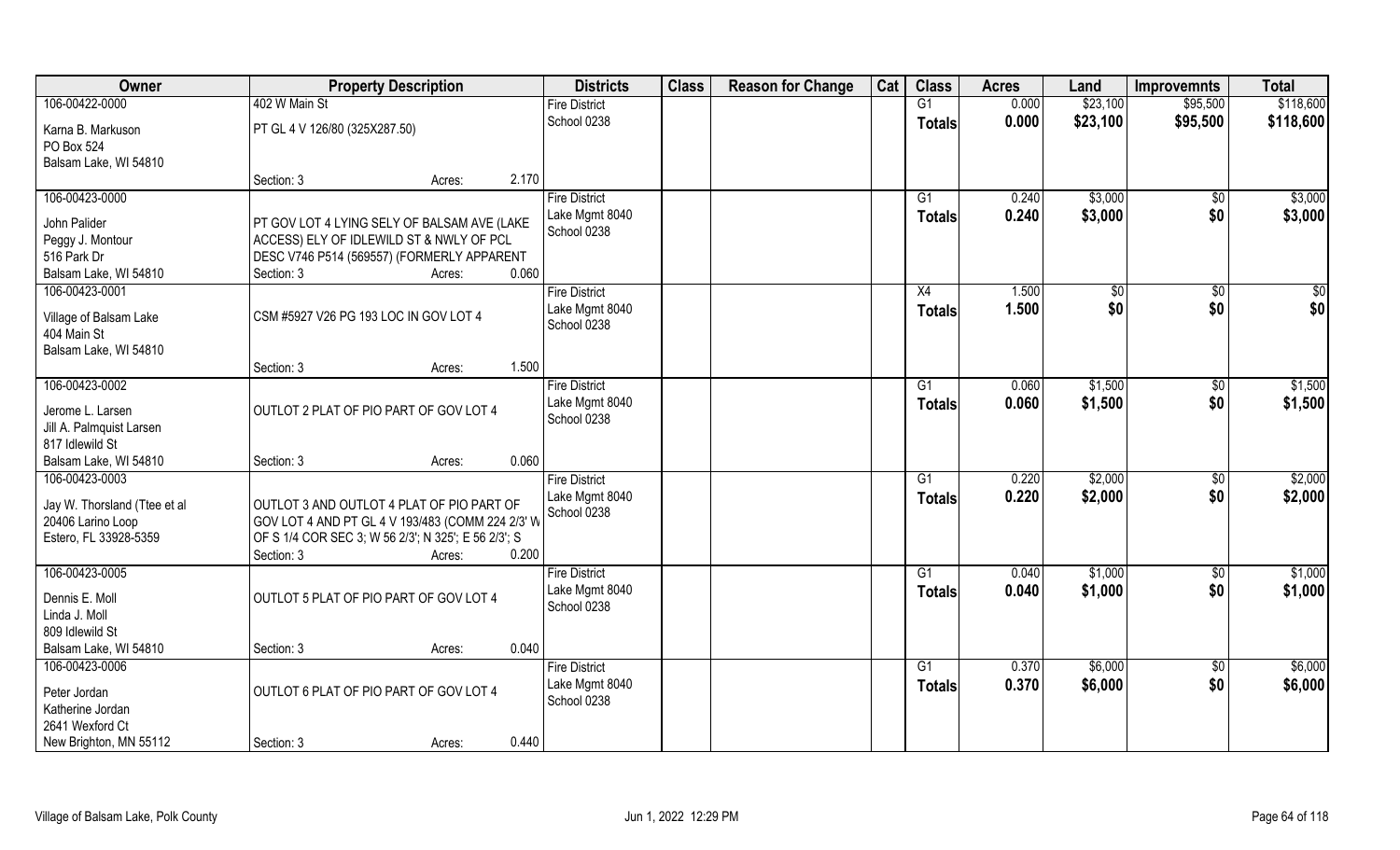| Owner                                 | <b>Property Description</b>                    |        |       | <b>Districts</b>     | <b>Class</b> | <b>Reason for Change</b> | Cat | <b>Class</b>   | <b>Acres</b> | Land    | <b>Improvemnts</b> | <b>Total</b> |
|---------------------------------------|------------------------------------------------|--------|-------|----------------------|--------------|--------------------------|-----|----------------|--------------|---------|--------------------|--------------|
| 106-00423-0007                        |                                                |        |       | <b>Fire District</b> |              |                          |     | G1             | 0.060        | \$2,000 | $\overline{50}$    | \$2,000      |
| Idlewild Lake Home LLC                | OUTLOT 7 PLAT OF PIO PART OF GOV LOT 4         |        |       | Lake Mgmt 8040       |              |                          |     | <b>Totals</b>  | 0.060        | \$2,000 | \$0                | \$2,000      |
| 1804 Hillcrest Ave                    |                                                |        |       | School 0238          |              |                          |     |                |              |         |                    |              |
| Saint Paul, MN 55116                  |                                                |        |       |                      |              |                          |     |                |              |         |                    |              |
|                                       | Section: 3                                     | Acres: | 0.120 |                      |              |                          |     |                |              |         |                    |              |
| 106-00423-0008                        |                                                |        |       | <b>Fire District</b> |              |                          |     | G1             | 0.060        | \$1,000 | $\sqrt[6]{}$       | \$1,000      |
| <b>Bradley R Heltemes Irrevocable</b> | OUTLOT 8 PLAT OF PIO PART OF GOV LOT 4         |        |       | Lake Mgmt 8040       |              |                          |     | <b>Totals</b>  | 0.060        | \$1,000 | \$0                | \$1,000      |
| Sub-Trust                             |                                                |        |       | School 0238          |              |                          |     |                |              |         |                    |              |
| Bradley R. Heltemes (Ttee             |                                                |        |       |                      |              |                          |     |                |              |         |                    |              |
| 5145 Morgan Ave S                     | Section: 3                                     | Acres: | 0.090 |                      |              |                          |     |                |              |         |                    |              |
| Minneapolis, MN 55419                 |                                                |        |       |                      |              |                          |     |                |              |         |                    |              |
| 106-00423-0009                        |                                                |        |       | <b>Fire District</b> |              |                          |     | G <sub>1</sub> | 0.140        | \$1,500 | \$0                | \$1,500      |
| Herbert J. Bruber III                 | OUTLOT 9 PLAT OF PIO PART OF GOV LOT 4         |        |       | Lake Mgmt 8040       |              |                          |     | <b>Totals</b>  | 0.140        | \$1,500 | \$0                | \$1,500      |
| Laureen Bruber                        |                                                |        |       | School 0238          |              |                          |     |                |              |         |                    |              |
| 1852 South Ln                         |                                                |        |       |                      |              |                          |     |                |              |         |                    |              |
| Mendota Heights, MN 55118             | Section: 3                                     | Acres: | 0.140 |                      |              |                          |     |                |              |         |                    |              |
| 106-00423-0010                        |                                                |        |       | <b>Fire District</b> |              |                          |     | G1             | 0.460        | \$300   | $\frac{1}{20}$     | \$300        |
| Ray J. Mckenzie                       | PT GOV LOT 4 SURR BY WATER THE CENTER OF       |        |       | Lake Mgmt 8040       |              |                          |     | <b>Totals</b>  | 0.460        | \$300   | \$0                | \$300        |
| Laura L. Mckenzie                     | WHICH LIES APPROX 1900' N AND 50' W OF S 1/4   |        |       | School 0238          |              |                          |     |                |              |         |                    |              |
| 408 Idlewild Dr                       | COR (ISLAND #1)                                |        |       |                      |              |                          |     |                |              |         |                    |              |
| Balsam Lake, WI 54810                 | Section: 3                                     | Acres: | 0.460 |                      |              |                          |     |                |              |         |                    |              |
| 106-00423-0011                        |                                                |        |       | <b>Fire District</b> |              |                          |     | G1             | 0.320        | \$1,000 | \$0                | \$1,000      |
| Idlewild Lake Home LLC                | OUTLOT 11 CSM 5906 V26 PG172 (772713)          |        |       | Lake Mgmt 8040       |              |                          |     | <b>Totals</b>  | 0.320        | \$1,000 | \$0                | \$1,000      |
| 1804 Hillcrest Ave                    |                                                |        |       | School 0238          |              |                          |     |                |              |         |                    |              |
| Saint Paul, MN 55116                  |                                                |        |       |                      |              |                          |     |                |              |         |                    |              |
|                                       | Section: 3                                     | Acres: | 0.320 |                      |              |                          |     |                |              |         |                    |              |
| 106-00423-0012                        |                                                |        |       | <b>Fire District</b> |              |                          |     | G1             | 0.250        | \$1,000 | \$0                | \$1,000      |
| Andrew J. King                        | OUTLOT 12 CSM #5906 V26 P72 (772713) LOC IN PT |        |       | Lake Mgmt 8040       |              |                          |     | <b>Totals</b>  | 0.250        | \$1,000 | \$0                | \$1,000      |
| Karen A. King                         | GOV LOT 4                                      |        |       | School 0238          |              |                          |     |                |              |         |                    |              |
| 13505 4th St N                        |                                                |        |       |                      |              |                          |     |                |              |         |                    |              |
| West Lakeland, MN 55082               | Section: 3                                     | Acres: | 0.250 |                      |              |                          |     |                |              |         |                    |              |
| 106-00423-0020                        |                                                |        |       | <b>Fire District</b> |              |                          |     | G1             | 0.530        | \$100   | $\sqrt{$0}$        | \$100        |
| Ray J. Mckenzie                       | PT GOV LOT 4 SUR BY WATER LYING 1950'N AND     |        |       | Lake Mgmt 8040       |              |                          |     | <b>Totals</b>  | 0.530        | \$100   | \$0                | \$100        |
| Laura L. Mckenzie                     | 230' E OF S 1/4 COR (ISLAND #2)                |        |       | School 0238          |              |                          |     |                |              |         |                    |              |
| 408 Idlewild Dr                       |                                                |        |       |                      |              |                          |     |                |              |         |                    |              |
| Balsam Lake, WI 54810                 | Section: 3                                     | Acres: | 0.530 |                      |              |                          |     |                |              |         |                    |              |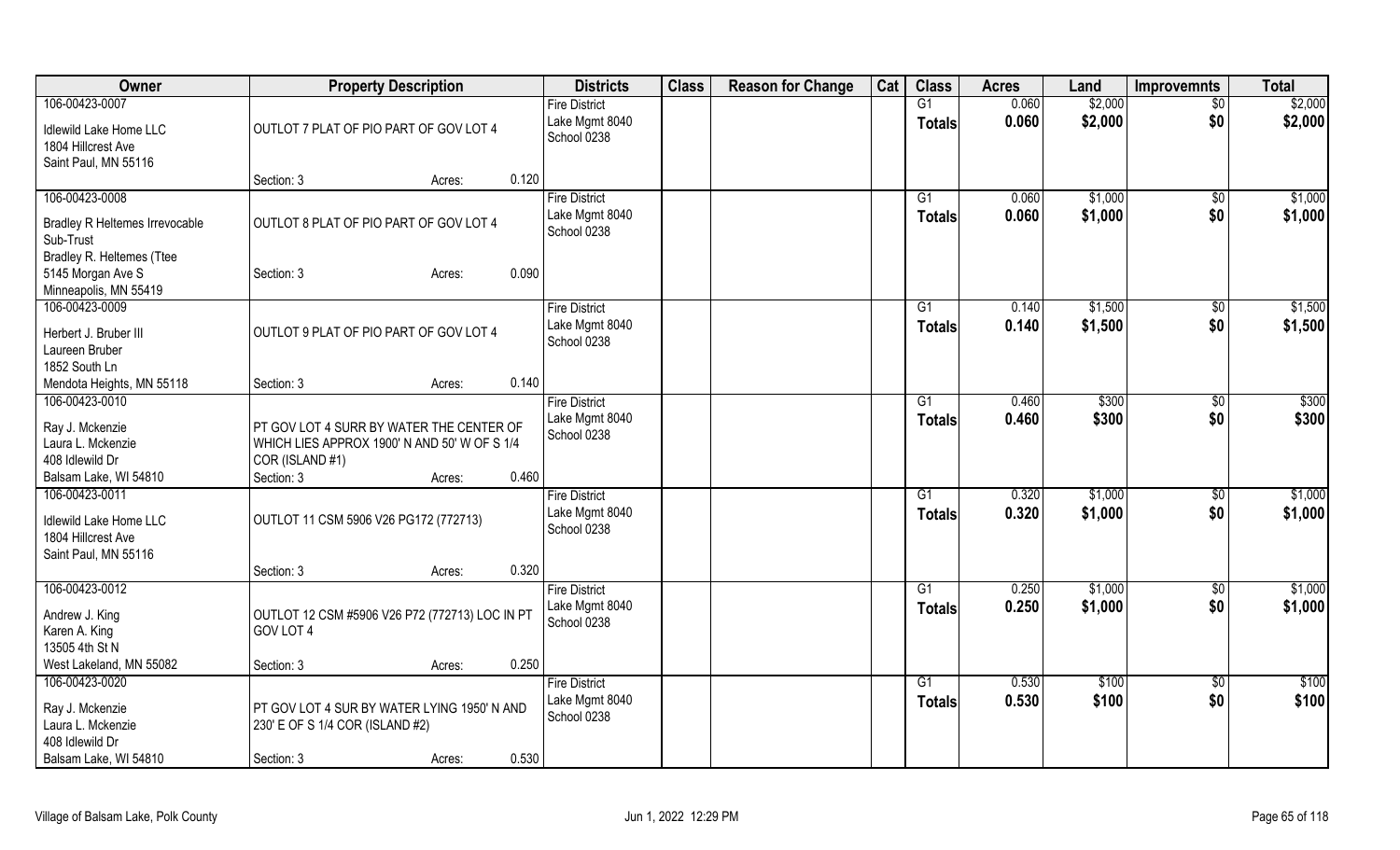| Owner                                                                                                           | <b>Property Description</b>                                                                                                              | <b>Districts</b>                                      | <b>Class</b> | <b>Reason for Change</b> | Cat | <b>Class</b>        | <b>Acres</b>   | Land                 | <b>Improvemnts</b>     | <b>Total</b>           |
|-----------------------------------------------------------------------------------------------------------------|------------------------------------------------------------------------------------------------------------------------------------------|-------------------------------------------------------|--------------|--------------------------|-----|---------------------|----------------|----------------------|------------------------|------------------------|
| 106-00423-0060                                                                                                  |                                                                                                                                          | <b>Fire District</b>                                  |              |                          |     | G1                  | 0.150          | \$400                | $\overline{30}$        | \$400                  |
| Mary C. Kasel<br>819 Idlewild St<br>Balsam Lake, WI 54810                                                       | PT GOV LOT 4 SURR BY WATER LYING N 5 1/2? W<br>DISTANT 650' FROM E 1/16 CORNER ON S LN OF<br>SEC 3 (ISLAND #6)                           | Lake Mgmt 8040<br>School 0238                         |              |                          |     | <b>Totals</b>       | 0.150          | \$400                | \$0                    | \$400                  |
|                                                                                                                 | 0.150<br>Section: 3<br>Acres:                                                                                                            |                                                       |              |                          |     |                     |                |                      |                        |                        |
| 106-00423-0070<br>Mary C. Kasel<br>819 Idlewild St<br>Balsam Lake, WI 54810                                     | PT GOV LOT 4 SURR BY WATER LYING N 8? E<br>DISTANT 680' FROM E 1/16 COR ON S LN SEC 3<br>(ISLAND #7)<br>0.210<br>Section: 3<br>Acres:    | <b>Fire District</b><br>Lake Mgmt 8040<br>School 0238 |              |                          |     | G1<br>Totals        | 0.210<br>0.210 | \$2,100<br>\$2,100   | $\overline{50}$<br>\$0 | \$2,100<br>\$2,100     |
| 106-00423-0080                                                                                                  |                                                                                                                                          | <b>Fire District</b>                                  |              |                          |     | G1                  | 0.150          | \$1,000              | $\sqrt[6]{30}$         | \$1,000                |
| Mary C. Kasel<br>819 Idlewild St<br>Balsam Lake, WI 54810                                                       | PT GOV LOT 4 SURR BY WATER LYING N 8? E<br>DISTANT 500' FROM E 1/16 COR ON S LN OF SEC 3<br>(ISLAND #8)<br>0.150<br>Section: 3<br>Acres: | Lake Mgmt 8040<br>School 0238                         |              |                          |     | <b>Totals</b>       | 0.150          | \$1,000              | \$0                    | \$1,000                |
| 106-00423-0100                                                                                                  | <b>Idlewild Dr</b>                                                                                                                       | <b>Fire District</b>                                  |              |                          |     | G <sub>1</sub>      | 0.700          | \$15,000             | \$0                    | \$15,000               |
| Roger Trustee L. Sather et al<br>c/o C/0 Hamilton Karen<br>1853 Kimberly Cir                                    | LOT 1 CSM #4623 V20 PG 175 LOC GL 4                                                                                                      | Lake Mgmt 8040<br>School 0238                         |              |                          |     | <b>Totals</b>       | 0.700          | \$15,000             | \$0                    | \$15,000               |
| River Falls, WI 54022                                                                                           | 0.700<br>Section: 3<br>Acres:                                                                                                            |                                                       |              |                          |     |                     |                |                      |                        |                        |
| 106-00423-0200<br>Roger L Sather Living Trust et al<br>c/o Hamilton Karen<br>1853 Kimberly Cir                  | 702 Idlewild St<br>LOT 2 CSM #4623 V20 PG 175 (#687866) IN GL 4                                                                          | <b>Fire District</b><br>Lake Mgmt 8040<br>School 0238 |              |                          |     | G1<br><b>Totals</b> | 0.450<br>0.450 | \$15,000<br>\$15,000 | \$56,700<br>\$56,700   | \$71,700<br>\$71,700   |
| River Falls, WI 54022<br>106-00423-0300                                                                         | 0.450<br>Section: 3<br>Acres:<br>706 Idlewild St                                                                                         | <b>Fire District</b>                                  |              |                          |     |                     | 0.890          |                      |                        |                        |
| David W and Elizabeth A Smith<br>Revocable Trust<br>683 Red Pine Ln                                             | LOT 3 CSM #4623 V20 PG 175 LOC GL 4                                                                                                      | Lake Mgmt 8040<br>School 0238                         |              |                          |     | G1<br><b>Totals</b> | 0.890          | \$22,500<br>\$22,500 | \$142,000<br>\$142,000 | \$164,500<br>\$164,500 |
| Eagan, MN 55123                                                                                                 | 0.910<br>Section: 3<br>Acres:                                                                                                            |                                                       |              |                          |     |                     |                |                      |                        |                        |
| 106-00423-0400<br>Nelson Blwi Family Limited Partnership<br>6051 Laurel Ave Unit 103<br>Golden Valley, MN 55416 | 710 Idlewild St<br>LOT 4 CSM #4623 V20 P175 (687866) LOC IN PT GOV<br>LOT <sub>4</sub><br>1.020<br>Section: 3<br>Acres:                  | <b>Fire District</b><br>Lake Mgmt 8040<br>School 0238 |              |                          |     | G1<br><b>Totals</b> | 1.020<br>1.020 | \$11,000<br>\$11,000 | $\sqrt{$0}$<br>\$0     | \$11,000<br>\$11,000   |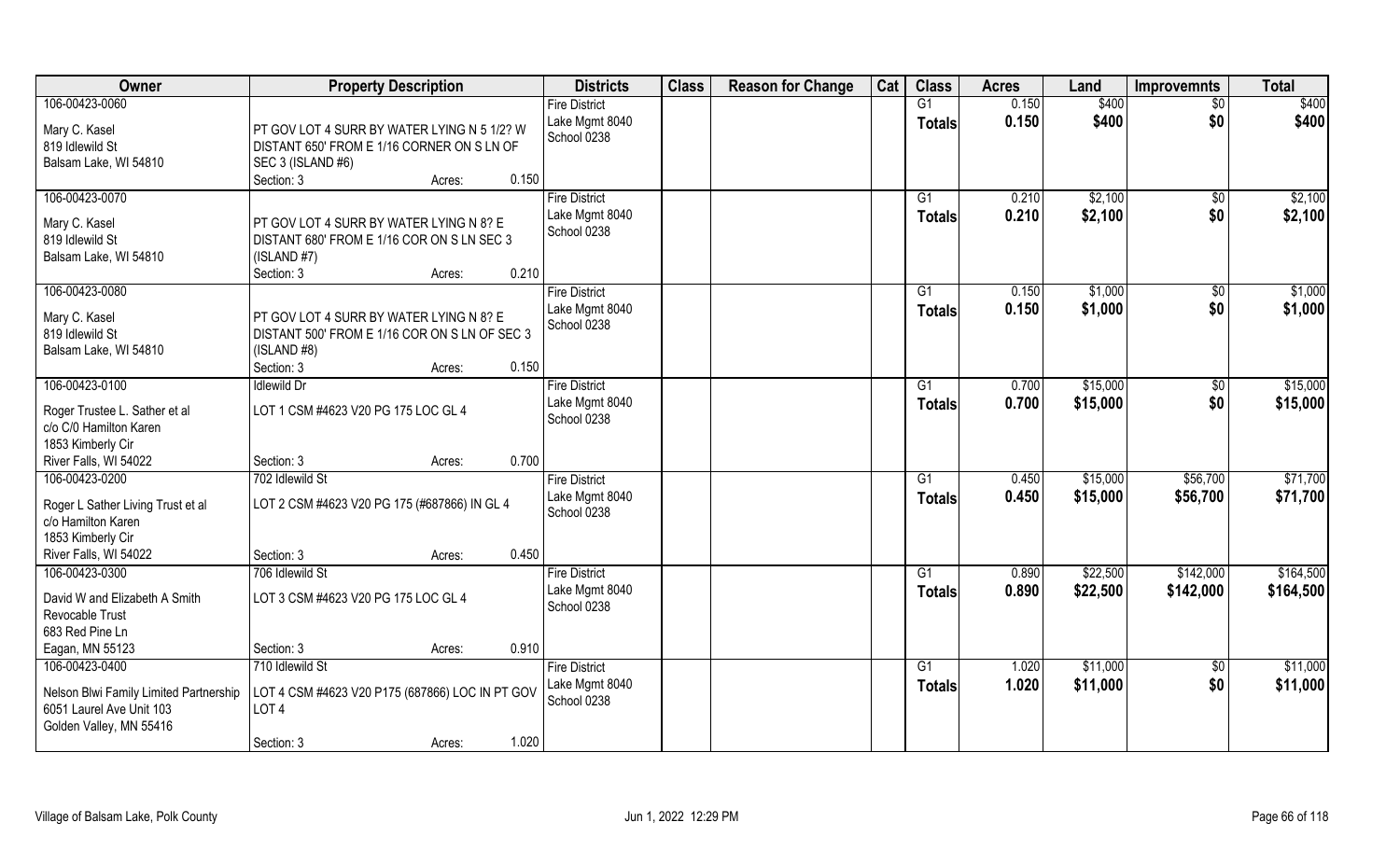| Owner                                                                              |                                                                                                           | <b>Property Description</b> |       | <b>Districts</b>                                      | <b>Class</b> | <b>Reason for Change</b> | Cat | <b>Class</b>        | <b>Acres</b>                 | Land                 | <b>Improvemnts</b>   | <b>Total</b>         |
|------------------------------------------------------------------------------------|-----------------------------------------------------------------------------------------------------------|-----------------------------|-------|-------------------------------------------------------|--------------|--------------------------|-----|---------------------|------------------------------|----------------------|----------------------|----------------------|
| 106-00423-1000<br>Mary C. Kasel<br>4119 Sunflower Cir<br>Vadnais Heights, MN 55127 | PT GL 4 PARCEL OF LAND KNOWN AS ISLAND #5                                                                 |                             |       | <b>Fire District</b><br>Lake Mgmt 8040<br>School 0238 |              |                          |     | G1<br><b>Totals</b> | 0.660<br>0.660               | \$500<br>\$500       | $\sqrt{6}$<br>\$0    | \$500<br>\$500       |
|                                                                                    | Section: 3                                                                                                | Acres:                      | 0.850 |                                                       |              |                          |     |                     |                              |                      |                      |                      |
| 106-00424-0000                                                                     | <b>Idlewild St</b>                                                                                        |                             |       | <b>Fire District</b><br>Lake Mgmt 8040                |              |                          |     | G1                  | 10.050<br>10.050             | \$42,600<br>\$42,600 | \$14,000<br>\$14,000 | \$56,600<br>\$56,600 |
| Ray J. Mckenzie<br>Laura L. Mckenzie<br>408 Idlewild Dr                            | PARCELS IN GL 4 EXC LOT 1 CSM #5238 V23 PG 145<br>EXC ROW ON CSM #5927 & EXC OUTLOTS 11 & 12<br>CSM #5906 |                             |       | School 0238                                           |              |                          |     | Totals              |                              |                      |                      |                      |
| Balsam Lake, WI 54810                                                              | Section: 3                                                                                                | Acres:                      | 6.450 |                                                       |              |                          |     |                     |                              |                      |                      |                      |
| 106-00424-0100<br>Sherco Construction Inc<br>79 Lake St N<br>Forest Lake, MN 55025 | V<br>LOT 1 CSM #5238 V23 PG 145 (#720415) LOC GOV<br>LOT <sub>4</sub>                                     |                             |       | <b>Fire District</b><br>Lake Mgmt 8040<br>School 0238 |              |                          |     | G1<br><b>Totals</b> | 4.860<br>4.860               | \$47,200<br>\$47,200 | \$0<br>\$0           | \$47,200<br>\$47,200 |
|                                                                                    | Section: 3                                                                                                | Acres:                      | 4.920 |                                                       |              |                          |     |                     |                              |                      |                      |                      |
| 106-00425-0000                                                                     | 420 Idlewild St                                                                                           |                             |       | <b>Fire District</b>                                  |              |                          |     | G1                  | 0.000                        | \$24,800             | \$146,600            | \$171,400            |
| Judith M. Foeller<br>420 Idlewild St<br>Balsam Lake, WI 54810                      | PT GL 4 V 464/4                                                                                           |                             |       | Lake Mgmt 8040<br>School 0238                         |              |                          |     | <b>Totals</b>       | 0.000                        | \$24,800             | \$146,600            | \$171,400            |
|                                                                                    | Section: 3                                                                                                | Acres:                      | 1.640 |                                                       |              |                          |     |                     |                              |                      |                      |                      |
| 106-00426-0000                                                                     | 408 Idlewild St                                                                                           |                             |       | <b>Fire District</b>                                  |              |                          |     | G1                  | 0.000                        | \$15,600             | \$186,300            | \$201,900            |
| Ray Mckenzie<br>Laura Mckenzie<br>408 Idlewild St                                  | PT GL 4 V 578/555                                                                                         |                             |       | Lake Mgmt 8040<br>School 0238                         |              |                          |     | <b>Totals</b>       | 0.000                        | \$15,600             | \$186,300            | \$201,900            |
| Balsam Lake, WI 54810                                                              | Section: 3                                                                                                | Acres:                      | 0.660 |                                                       |              |                          |     |                     |                              |                      |                      |                      |
| 106-00427-0000                                                                     |                                                                                                           |                             |       | <b>Fire District</b>                                  |              |                          |     | G1                  | 0.000                        | \$3,500              | \$0                  | \$3,500              |
| Mary C. Kasel<br>4119 Sunflower Cir<br>Vadnais Heights, MN 55127                   | PT GL 4 ISLAND IN MARSH NKA OUTLOT 1 CSM<br>#4051 V18 PG 81                                               |                             |       | Lake Mgmt 8040<br>School 0238                         |              |                          |     | <b>Totals</b>       | 0.000                        | \$3,500              | \$0                  | \$3,500              |
|                                                                                    | Section: 3                                                                                                | Acres:                      | 0.360 |                                                       |              |                          |     |                     |                              |                      |                      |                      |
| 106-00428-0000                                                                     | 729 Idlewild Dr                                                                                           |                             |       | <b>Fire District</b>                                  |              |                          |     |                     | Assessed with 106-00066-0000 |                      |                      |                      |
| Russell Spence Jr<br>Darran Spence<br>6912 Gleason Rd                              | PT GL 4 V293 P253 ** ASSESSED W/106-00066-0000 **                                                         |                             |       | Lake Mgmt 8040<br>School 0238                         |              |                          |     |                     |                              |                      |                      |                      |
| Edina, MN 55439                                                                    | Section: 3                                                                                                | Acres:                      | 0.120 |                                                       |              |                          |     |                     |                              |                      |                      |                      |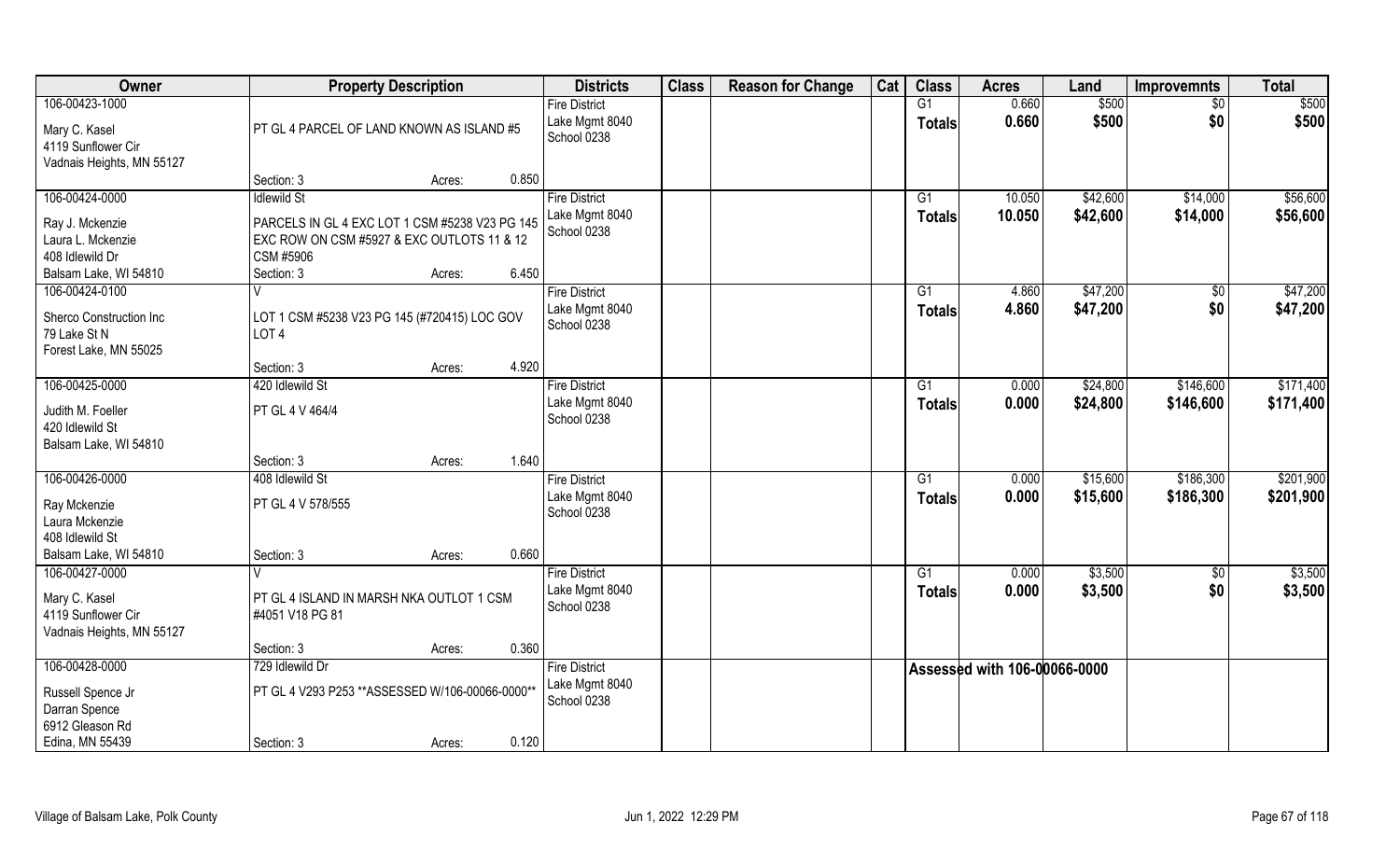| Owner                                                                                                     | <b>Property Description</b>                                                                                                                                                                         | <b>Districts</b>                                      | <b>Class</b> | <b>Reason for Change</b> | Cat | <b>Class</b>              | <b>Acres</b>   | Land                   | <b>Improvemnts</b>     | <b>Total</b>           |
|-----------------------------------------------------------------------------------------------------------|-----------------------------------------------------------------------------------------------------------------------------------------------------------------------------------------------------|-------------------------------------------------------|--------------|--------------------------|-----|---------------------------|----------------|------------------------|------------------------|------------------------|
| 106-00429-0000<br>Greta Kiemele et al<br>c/o Roger and Roberta Kiemele<br>2620 Lake Shore Ave             | LOT 1 CSM991 V4 P238 (420942) LOC IN GL 4<br>** ASSESSED W/106-00430-0000**                                                                                                                         | <b>Fire District</b><br>Lake Mgmt 8040<br>School 0238 |              |                          |     | <b>Assessed with</b>      |                |                        |                        |                        |
| Little Canada, MN 55117                                                                                   | Section: 3<br>Acres:                                                                                                                                                                                | 0.350                                                 |              |                          |     |                           |                |                        |                        |                        |
| 106-00430-0000<br>Greta Kiemele<br>c/o Roger and Roberta Kiemele<br>2620 Lake Shore Ave                   | 104 Rabbit Trl<br>PT GL 4 V563/83 ** INCLUDES ASSESSMENT FOR<br>106-429**                                                                                                                           | <b>Fire District</b><br>Lake Mgmt 8040<br>School 0238 |              |                          |     | $\overline{G1}$<br>Totals | 0.570<br>0.570 | \$204,100<br>\$204,100 | \$103,700<br>\$103,700 | \$307,800<br>\$307,800 |
| Little Canada, MN 55117                                                                                   | Section: 3<br>Acres:                                                                                                                                                                                | 0.640                                                 |              |                          |     |                           |                |                        |                        |                        |
| 106-00431-0000                                                                                            | 108 Rabbit Trl                                                                                                                                                                                      | <b>Fire District</b>                                  |              |                          |     | G1                        | 0.000          | \$165,000              | \$110,500              | \$275,500              |
| Charles P. Kelly<br>Mary E. Kelly<br>11780 Naples Cir NE<br><b>Blaine, MN 55449</b>                       | THAT PART GOV LOT 4 DESC AS COM AT<br>INTERSECTION OF W LN GL 4 & S SHORE OF<br>BALSAM LK, TH E ALG SHORE 347' TO POB; TH SE<br>Section: 3<br>Acres:                                                | Lake Mgmt 8040<br>School 0238<br>0.520                |              |                          |     | <b>Totals</b>             | 0.000          | \$165,000              | \$110,500              | \$275,500              |
| 106-00432-0000                                                                                            | 112 Rabbit Trl                                                                                                                                                                                      | <b>Fire District</b>                                  |              |                          |     | G1                        | 0.000          | \$304,900              | \$176,400              | \$481,300              |
| <b>Bruce Henry Bildsten</b><br>Mary K. Bildsten<br>147 Prospect Ave                                       | LOT 4 CSM #2558 V12 PG 46 LOC IN GL 4                                                                                                                                                               | Lake Mgmt 8040<br>School 0238                         |              |                          |     | <b>Totals</b>             | 0.000          | \$304,900              | \$176,400              | \$481,300              |
| Minneapolis, MN 55419                                                                                     | Section: 3<br>Acres:                                                                                                                                                                                | 1.680                                                 |              |                          |     |                           |                |                        |                        |                        |
| 106-00433-0000<br>John L Boynton Trust et al<br>2665 Victoria St N Unit 321<br>Roseville, MN 55113        | <b>Idlewild St</b><br>PT GL 4 BEG AT A POINT ON N/S 1/4 LN, THAT IS<br>1475' N OF 1/4 POST BETWEEN SEC 3 & 10, TH W<br>488', N 100', E TO POINT 100' N OF POB, TH S 100' TO<br>Section: 3<br>Acres: | <b>Fire District</b><br>School 0238<br>1.340          |              |                          |     | G1<br>Totals              | 0.000<br>0.000 | \$15,700<br>\$15,700   | \$8,800<br>\$8,800     | \$24,500<br>\$24,500   |
| 106-00434-0000                                                                                            | 425 Idlewild St                                                                                                                                                                                     | <b>Fire District</b>                                  |              |                          |     | G1                        | 0.000          | \$15,900               | \$100,200              | \$116,100              |
| <b>Wendy Williams</b><br>425 Idlewild St<br>Balsam Lake, WI 54810                                         | PT GL 4 V 383/428                                                                                                                                                                                   | School 0238                                           |              |                          |     | <b>Totals</b>             | 0.000          | \$15,900               | \$100,200              | \$116,100              |
|                                                                                                           | Section: 3<br>Acres:                                                                                                                                                                                | 1.090                                                 |              |                          |     |                           |                |                        |                        |                        |
| 106-00435-0000<br>Bradley R. Heltemes (Ttee<br>Ann Heltemes<br>5145 Morgan Ave S<br>Minneapolis, MN 55419 | PT GOV LOT 4 DESC AS BEG AT A POINT ON N/S 1/4<br>LN IN SEC 3, THAT IS 1275' N OF 1/4 POST BTWN<br>SEC 3 & 10, TH W 488', N 100', E TO A POINT 100' N<br>Section: 3<br>Acres:                       | <b>Fire District</b><br>School 0238<br>1.100          |              |                          |     | G1<br><b>Totals</b>       | 0.000<br>0.000 | \$15,900<br>\$15,900   | $\overline{50}$<br>\$0 | \$15,900<br>\$15,900   |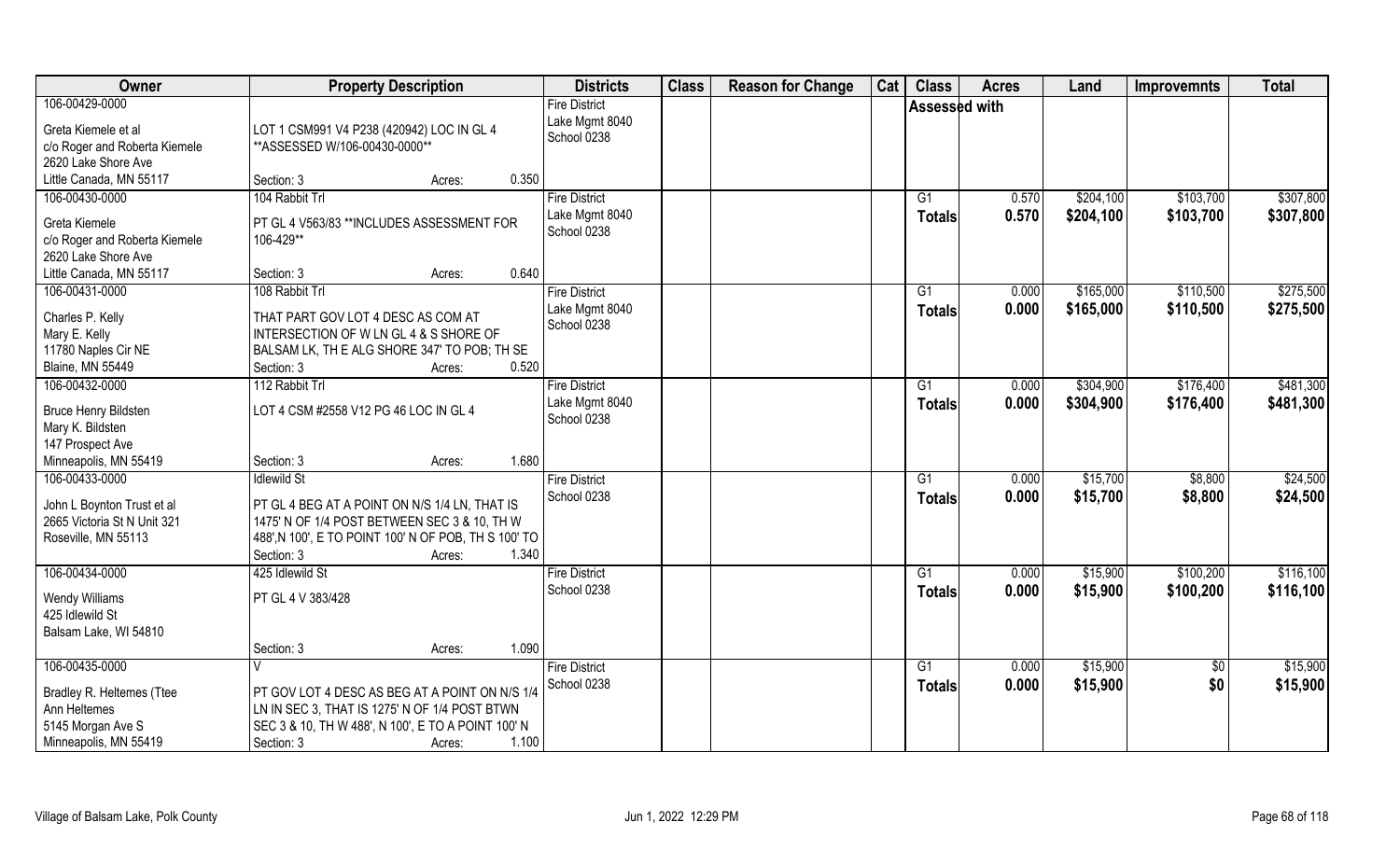| Owner                          | <b>Property Description</b>                         | <b>Districts</b>     | <b>Class</b> | <b>Reason for Change</b> | Cat | <b>Class</b>  | <b>Acres</b> | Land     | <b>Improvemnts</b> | <b>Total</b> |
|--------------------------------|-----------------------------------------------------|----------------------|--------------|--------------------------|-----|---------------|--------------|----------|--------------------|--------------|
| 106-00436-0000                 | 409 Idlewild St                                     | <b>Fire District</b> |              |                          |     | G1            | 0.000        | \$15,900 | \$142,900          | \$158,800    |
| Travis S. Olson                | A PCL IN GOV LOT 4 BEG AT A POINT ON N-S QTR.       | School 0238          |              |                          |     | <b>Totals</b> | 0.000        | \$15,900 | \$142,900          | \$158,800    |
| Crystal A. Olson               | LN OF SEC 3 1175' N OF BOUNDARY BETWN SEC 3 8       |                      |              |                          |     |               |              |          |                    |              |
| 409 Idlewild St                | 10, TH W 488', TH N 100', TH E TO POINT 100' N OF   |                      |              |                          |     |               |              |          |                    |              |
| Balsam Lake, WI 54810          | 1.120<br>Section: 3<br>Acres:                       |                      |              |                          |     |               |              |          |                    |              |
| 106-00437-0000                 | 401 Idlewild St                                     | <b>Fire District</b> |              |                          |     | G1            | 0.000        | \$15,700 | \$67,600           | \$83,300     |
|                                |                                                     | School 0238          |              |                          |     | Totals        | 0.000        | \$15,700 | \$67,600           | \$83,300     |
| Towering Pines Properties, LLC | PT GL 4 BEG AT A POINT ON N & S 1/4 LN IN SEC 3     |                      |              |                          |     |               |              |          |                    |              |
| 1729A E E Forest Cir           | THAT IS 1076' N OF 1/4 POST BTWN SECS 3 & 10, TH    |                      |              |                          |     |               |              |          |                    |              |
| Balsam Lake, WI 54810          | W 488', N 99', E 488', S 99' TO POB                 |                      |              |                          |     |               |              |          |                    |              |
|                                | 1.090<br>Section: 3<br>Acres:                       |                      |              |                          |     |               |              |          |                    |              |
| 106-00438-0000                 |                                                     | <b>Fire District</b> |              |                          |     | G1            | 0.000        | \$15,900 | \$0                | \$15,900     |
| Marjorie G. Johnson            | PT GL 4 V593/778 (N 100')                           | School 0238          |              |                          |     | <b>Totals</b> | 0.000        | \$15,900 | \$0                | \$15,900     |
| 407 E 4th St Apt 4             |                                                     |                      |              |                          |     |               |              |          |                    |              |
| Redwood Falls, MN 56283        |                                                     |                      |              |                          |     |               |              |          |                    |              |
|                                | 1.100<br>Section: 3<br>Acres:                       |                      |              |                          |     |               |              |          |                    |              |
| 106-00439-0000                 | 313 Idlewild St                                     | <b>Fire District</b> |              |                          |     | G1            | 0.000        | \$7,900  | \$4,500            | \$12,400     |
|                                |                                                     | School 0238          |              |                          |     |               |              |          |                    |              |
| Marjorie G. Johnson            | PT GL 4 V593/778 (S 50')                            |                      |              |                          |     | <b>Totals</b> | 0.000        | \$7,900  | \$4,500            | \$12,400     |
| 407 E 4th St Apt 4             |                                                     |                      |              |                          |     |               |              |          |                    |              |
| Redwood Falls, MN 56283        |                                                     |                      |              |                          |     |               |              |          |                    |              |
|                                | 0.560<br>Section: 3<br>Acres:                       |                      |              |                          |     |               |              |          |                    |              |
| 106-00440-0000                 | 309 Idlewild St                                     | <b>Fire District</b> |              |                          |     | G1            | 0.000        | \$15,900 | \$32,900           | \$48,800     |
|                                |                                                     | School 0238          |              |                          |     | <b>Totals</b> | 0.000        | \$15,900 | \$32,900           | \$48,800     |
| Jeffrey T. Larson              | PT GL 4 DESC AS BEG AT A POINT ON N/S QT LN IN      |                      |              |                          |     |               |              |          |                    |              |
| 309 Idlewild St                | SEC 3 & 10, TH AT RIGHT ANGLES 488', TH N 150', E   |                      |              |                          |     |               |              |          |                    |              |
| Balsam Lake, WI 54810          | 488', S 150' TO POB, EXC V195/213                   |                      |              |                          |     |               |              |          |                    |              |
|                                | 1.120<br>Section: 3<br>Acres:                       |                      |              |                          |     |               |              |          |                    |              |
| 106-00441-0000                 | 307 Idlewild St                                     | <b>Fire District</b> |              |                          |     | G1            | 0.000        | \$15,900 | \$108,800          | \$124,700    |
| Brian J. Locke                 | A PCL IN GOV LOT 4 BEG AT A POINT ON N-S QTR        | School 0238          |              |                          |     | <b>Totals</b> | 0.000        | \$15,900 | \$108,800          | \$124,700    |
| Mari B. Locke                  | LN OF SEC 3 THAT IS 726'N OF QTR POST, TH AT        |                      |              |                          |     |               |              |          |                    |              |
| 307 Idlewild St                | RIGHT ANGLES 488', N 100', E 488', TH S 100' TO POB |                      |              |                          |     |               |              |          |                    |              |
| Balsam Lake, WI 54810          | 1.120<br>Section: 3<br>Acres:                       |                      |              |                          |     |               |              |          |                    |              |
| 106-00442-0000                 | 301 Idlewild St                                     | <b>Fire District</b> |              |                          |     | G1            | 0.000        | \$15,900 | \$103,900          | \$119,800    |
|                                |                                                     | School 0238          |              |                          |     | Totals        | 0.000        | \$15,900 | \$103,900          | \$119,800    |
| Dillon J. Nelson               | PT GL 4 DESC AS BEG AT A POINT ON THE N/S 1/4       |                      |              |                          |     |               |              |          |                    |              |
| 301 Idlewild St                | LN IN SEC 3/34/17, THAT IS 626' N OF THE 1/4 POST   |                      |              |                          |     |               |              |          |                    |              |
| Balsam Lake, WI 54810          | BETWN SECS 3 & 10, TH RUNNING AT RIGHT              |                      |              |                          |     |               |              |          |                    |              |
|                                | 1.120<br>Section: 3<br>Acres:                       |                      |              |                          |     |               |              |          |                    |              |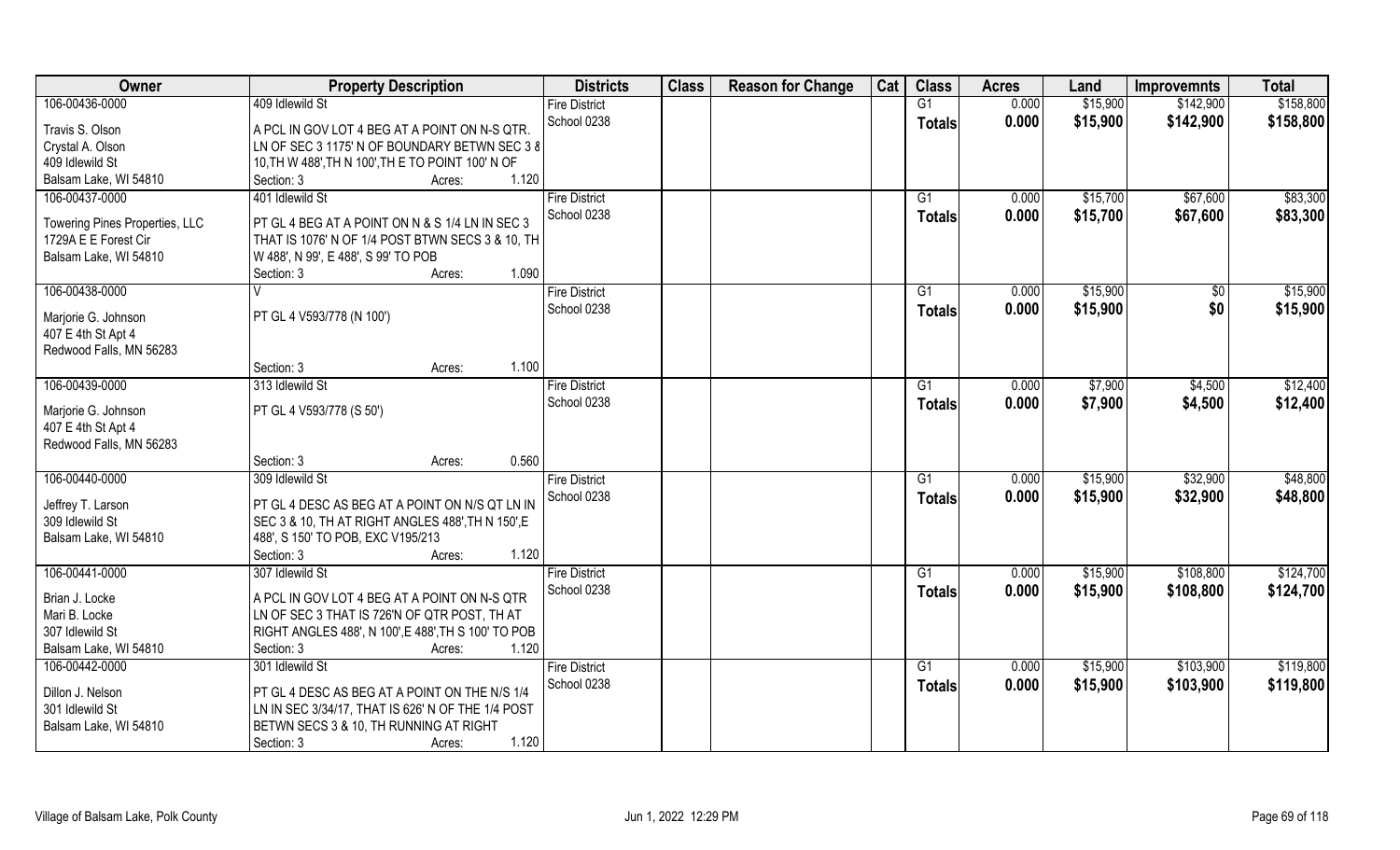| Owner                       | <b>Property Description</b>                            |        |       | <b>Districts</b>     | <b>Class</b> | <b>Reason for Change</b> | Cat | <b>Class</b>    | <b>Acres</b> | Land     | <b>Improvemnts</b> | <b>Total</b> |
|-----------------------------|--------------------------------------------------------|--------|-------|----------------------|--------------|--------------------------|-----|-----------------|--------------|----------|--------------------|--------------|
| 106-00443-0000              | 209 Idlewild St                                        |        |       | <b>Fire District</b> |              |                          |     | G1              | 0.000        | \$11,900 | \$62,300           | \$74,200     |
| <b>Christine Ledin</b>      | PT GL 4 V 154/204                                      |        |       | School 0238          |              |                          |     | <b>Totals</b>   | 0.000        | \$11,900 | \$62,300           | \$74,200     |
| 209 Idlewild St             |                                                        |        |       |                      |              |                          |     |                 |              |          |                    |              |
| Balsam Lake, WI 54810       |                                                        |        | 0.840 |                      |              |                          |     |                 |              |          |                    |              |
|                             | Section: 3                                             | Acres: |       |                      |              |                          |     |                 |              |          |                    |              |
| 106-00444-0000              | 201 Idlewild St                                        |        |       | <b>Fire District</b> |              |                          |     | G1              | 0.000        | \$15,900 | \$49,900           | \$65,800     |
| Karen Schramski             | CSM #5 V1 PG 5 LOC GL 4                                |        |       | School 0238          |              |                          |     | Totals          | 0.000        | \$15,900 | \$49,900           | \$65,800     |
| Danielle Delaney            |                                                        |        |       |                      |              |                          |     |                 |              |          |                    |              |
| 201 Idlewild St             |                                                        |        |       |                      |              |                          |     |                 |              |          |                    |              |
| Balsam Lake, WI 54810       | Section: 3                                             | Acres: | 1.130 |                      |              |                          |     |                 |              |          |                    |              |
| 106-00445-0000              | 109 Idlewild St                                        |        |       | <b>Fire District</b> |              |                          |     | G1              | 0.000        | \$17,900 | \$131,000          | \$148,900    |
| Joshua Johnson              | PCL GOV LOT 4 BEG 325' N OF 1/4 POST BETWN SEO         |        |       | School 0238          |              |                          |     | <b>Totals</b>   | 0.000        | \$17,900 | \$131,000          | \$148,900    |
| Brenda Johnson              | 3 & 10; TH W 488', TH N 125', TH E 488' TO 1/4 LN, TH  |        |       |                      |              |                          |     |                 |              |          |                    |              |
| 109 Idlewild St             | S 125' TO POB.                                         |        |       |                      |              |                          |     |                 |              |          |                    |              |
| Balsam Lake, WI 54810       | Section: 3                                             | Acres: | 1.380 |                      |              |                          |     |                 |              |          |                    |              |
| 106-00446-0000              | 500 W Main St                                          |        |       | <b>Fire District</b> |              |                          |     | G1              | 0.000        | \$7,400  | \$58,900           | \$66,300     |
|                             |                                                        |        |       | School 0238          |              |                          |     | <b>Totals</b>   | 0.000        | \$7,400  | \$58,900           | \$66,300     |
| Heidi Beth Sherwood         | 0.33 AC PCL IN GOV LOT 4 DESC AS COM AT                |        |       |                      |              |                          |     |                 |              |          |                    |              |
| c/o Vern Simon              | QT.POST BETWEEN SEC. 3 & 10, TH RUNNING W ON           |        |       |                      |              |                          |     |                 |              |          |                    |              |
| 2397 Cardinal Dr            | SEC LN 50', TH N 325', TH E 50', TH S 325' TO POB EXC  |        |       |                      |              |                          |     |                 |              |          |                    |              |
| New Richmond, WI 54017      | Section: 3                                             | Acres: | 0.320 |                      |              |                          |     |                 |              |          |                    |              |
| 106-00447-0000              | 508 W Main St                                          |        |       | <b>Fire District</b> |              |                          |     | $\overline{G1}$ | 0.000        | \$10,100 | \$58,400           | \$68,500     |
| Curt P. Mattson             | 3/34/17 PT GL 4 DESC AS BEG 50' W OF 1/4 POST ON       |        |       | School 0238          |              |                          |     | <b>Totals</b>   | 0.000        | \$10,100 | \$58,400           | \$68,500     |
| 508 W Main St               | S SIDE OF SEC 3, TH N 325', TH W 68', S 325', E 68' TO |        |       |                      |              |                          |     |                 |              |          |                    |              |
| Balsam Lake, WI 54810       | POB EXC V239/239                                       |        |       |                      |              |                          |     |                 |              |          |                    |              |
|                             | Section: 3                                             | Acres: | 0.440 |                      |              |                          |     |                 |              |          |                    |              |
| 106-00448-0000              | 512 W Main St                                          |        |       | <b>Fire District</b> |              |                          |     | G1              | 0.000        | \$19,700 | \$92,600           | \$112,300    |
| Ezst500, LLC                | PT GL 4 V 124/129 (COMM 118' W OF S 1/4 COR SEC        |        |       | School 0238          |              |                          |     | <b>Totals</b>   | 0.000        | \$19,700 | \$92,600           | \$112,300    |
| PO Box 275                  | 3; W 106 2/3'; N 325'; E 106 2/3'; S 325' TO POB)      |        |       |                      |              |                          |     |                 |              |          |                    |              |
| Frederic, WI 54837          | V516/50 AND PT GL 4 V 193/483 (COMM 224 2/3' W OF      |        |       |                      |              |                          |     |                 |              |          |                    |              |
|                             | Section: 3                                             | Acres: | 0.580 |                      |              |                          |     |                 |              |          |                    |              |
| 106-00450-0000              | 516 W Main St                                          |        |       | <b>Fire District</b> |              |                          |     | G1              | 0.000        | \$11,900 | \$181,300          | \$193,200    |
|                             |                                                        |        |       | School 0238          |              |                          |     |                 | 0.000        | \$11,900 | \$181,300          | \$193,200    |
| John K. Randall (Ttee et al | PT GL 4 V 90/568 AND V159/273 (RAVINE) & INC PCL       |        |       |                      |              |                          |     | Totals          |              |          |                    |              |
| 516 W Main St               | DESC V931/728 DESC AS 163 1/3' E & W BY 125' N & S     |        |       |                      |              |                          |     |                 |              |          |                    |              |
| Balsam Lake, WI 54810       | EXC PCL DESC 998/760 ** APPARENT OVERLAP**             |        |       |                      |              |                          |     |                 |              |          |                    |              |
|                             | Section: 3                                             | Acres: | 0.760 |                      |              |                          |     |                 |              |          |                    |              |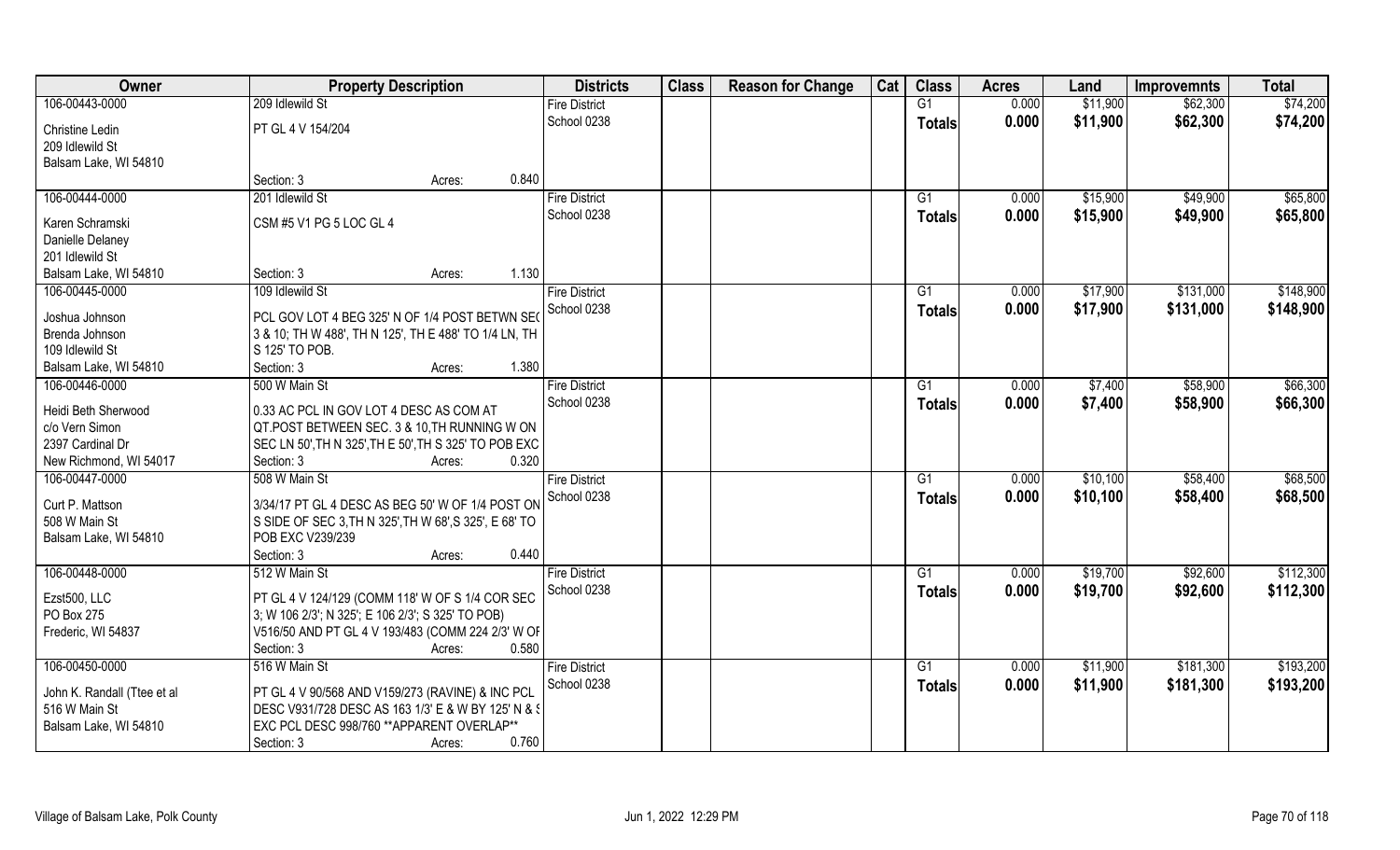| 106-00451-0000<br>520 W Main St<br>G1<br>0.000<br>\$11,900<br>\$64,300<br><b>Fire District</b><br>School 0238<br>0.000<br>\$11,900<br>\$64,300<br><b>Totals</b><br>Steven G. Hilleshiem<br>PT GL 4 AS DESC IN 956/157 ** APPARENT<br>Kimberly Hilleshiem<br>OVERLAP**<br>1895 Breezy Bay Rd<br>Balsam Lake, WI 54810<br>0.290<br>Section: 3<br>Acres:<br>600 W Main St<br>106-00452-0000<br><b>Fire District</b><br>0.000<br>\$10,700<br>\$119,400<br>G1<br>School 0238<br>0.000<br>\$10,700<br>\$119,400<br>\$130,100<br><b>Totals</b><br>LOT 5 CSM #5772 V26 PG 38 (760278) LOC GL 4<br>Valerie R. Schultz<br>Penny S. Schultz<br>600 W Main St<br>0.430<br>Balsam Lake, WI 54810<br>Section: 3<br>Acres:<br>106-00453-0000<br>604 W Main St<br>\$13,400<br>\$64,100<br><b>Fire District</b><br>G1<br>0.000<br>School 0238<br>0.000<br>\$13,400<br>\$64,100<br>Totals<br>Eric L. Haag<br>PT GL 4 V 258/391 2 PCLS 16 RODS X 5 RODS AND<br>2318 Creeks Crossing Dr<br>10' X 325'<br>Lakeland, FL 33810<br>0.470<br>Section: 3<br>Acres:<br>106-00454-0000<br>\$4,100<br><b>Fire District</b><br>0.000<br>$\sqrt[6]{3}$<br>G1<br>School 0238<br>\$0<br>0.000<br>\$4,100<br><b>Totals</b><br>Eric L. Haag<br>LOT 1 CSM #897 V4 PG 143 (411234) LOC IN GOV<br>2318 Creeks Crossing Dr<br>LOT <sub>4</sub><br>Lakeland, FL 33810<br>0.890<br>Section: 3<br>Acres:<br>106-00455-0000<br>610 W Main St<br>0.000<br>\$11,300<br>\$108,700<br><b>Fire District</b><br>G1<br>School 0238<br>0.000<br>\$11,300<br>\$108,700<br><b>Totals</b><br>Gregory D. Paulsen<br>LOT 2 CSM #897 V4 PG 143 LOC IN GOV LOT 4 V462<br>Laurie Paulsen<br>PG 885<br>610 W Main St<br>0.470<br>Balsam Lake, WI 54810<br>Section: 3<br>Acres:<br>\$13,800<br>106-00456-0000<br>608 W Main St<br><b>Fire District</b><br>G1<br>0.000<br>\$83,500<br>School 0238<br>0.000<br>\$13,800<br>\$83,500<br><b>Totals</b><br>LOT 3 CSM #897 V 4 PG 143 (411234) IN GL 4<br>Rhonda J. Nelson<br>608 W Main St<br>Balsam Lake, WI 54810<br>0.410<br>Section: 3<br>Acres:<br>106-00457-0000<br>\$53,400<br><b>Fire District</b><br>$\overline{G1}$<br>13.230<br>$\sqrt{$0}$<br>School 0238<br>13.230<br>\$53,400<br>\$0<br><b>Totals</b><br>LOT 5 CSM #4237 V19 PG 18 LOC IN GL 4<br><b>Bruce H Bildsten Trust</b><br>147 Prospect Ave<br>Minneapolis, MN 55419<br>13.070<br>Section: 3<br>Acres: | Owner | <b>Property Description</b> | <b>Districts</b> | <b>Class</b> | <b>Reason for Change</b> | Cat | <b>Class</b> | <b>Acres</b> | Land | <b>Improvemnts</b> | <b>Total</b> |
|------------------------------------------------------------------------------------------------------------------------------------------------------------------------------------------------------------------------------------------------------------------------------------------------------------------------------------------------------------------------------------------------------------------------------------------------------------------------------------------------------------------------------------------------------------------------------------------------------------------------------------------------------------------------------------------------------------------------------------------------------------------------------------------------------------------------------------------------------------------------------------------------------------------------------------------------------------------------------------------------------------------------------------------------------------------------------------------------------------------------------------------------------------------------------------------------------------------------------------------------------------------------------------------------------------------------------------------------------------------------------------------------------------------------------------------------------------------------------------------------------------------------------------------------------------------------------------------------------------------------------------------------------------------------------------------------------------------------------------------------------------------------------------------------------------------------------------------------------------------------------------------------------------------------------------------------------------------------------------------------------------------------------------------------------------------------------------------------------------------------------------------------------------------------------------------------------------------------------------------------------------------------------------------------------------------------------------------------------------|-------|-----------------------------|------------------|--------------|--------------------------|-----|--------------|--------------|------|--------------------|--------------|
| \$76,200                                                                                                                                                                                                                                                                                                                                                                                                                                                                                                                                                                                                                                                                                                                                                                                                                                                                                                                                                                                                                                                                                                                                                                                                                                                                                                                                                                                                                                                                                                                                                                                                                                                                                                                                                                                                                                                                                                                                                                                                                                                                                                                                                                                                                                                                                                                                                   |       |                             |                  |              |                          |     |              |              |      |                    | \$76,200     |
|                                                                                                                                                                                                                                                                                                                                                                                                                                                                                                                                                                                                                                                                                                                                                                                                                                                                                                                                                                                                                                                                                                                                                                                                                                                                                                                                                                                                                                                                                                                                                                                                                                                                                                                                                                                                                                                                                                                                                                                                                                                                                                                                                                                                                                                                                                                                                            |       |                             |                  |              |                          |     |              |              |      |                    |              |
| \$130,100<br>\$77,500<br>\$77,500<br>\$4,100<br>\$4,100<br>\$120,000<br>\$120,000<br>\$97,300<br>\$97,300<br>\$53,400<br>\$53,400                                                                                                                                                                                                                                                                                                                                                                                                                                                                                                                                                                                                                                                                                                                                                                                                                                                                                                                                                                                                                                                                                                                                                                                                                                                                                                                                                                                                                                                                                                                                                                                                                                                                                                                                                                                                                                                                                                                                                                                                                                                                                                                                                                                                                          |       |                             |                  |              |                          |     |              |              |      |                    |              |
|                                                                                                                                                                                                                                                                                                                                                                                                                                                                                                                                                                                                                                                                                                                                                                                                                                                                                                                                                                                                                                                                                                                                                                                                                                                                                                                                                                                                                                                                                                                                                                                                                                                                                                                                                                                                                                                                                                                                                                                                                                                                                                                                                                                                                                                                                                                                                            |       |                             |                  |              |                          |     |              |              |      |                    |              |
|                                                                                                                                                                                                                                                                                                                                                                                                                                                                                                                                                                                                                                                                                                                                                                                                                                                                                                                                                                                                                                                                                                                                                                                                                                                                                                                                                                                                                                                                                                                                                                                                                                                                                                                                                                                                                                                                                                                                                                                                                                                                                                                                                                                                                                                                                                                                                            |       |                             |                  |              |                          |     |              |              |      |                    |              |
|                                                                                                                                                                                                                                                                                                                                                                                                                                                                                                                                                                                                                                                                                                                                                                                                                                                                                                                                                                                                                                                                                                                                                                                                                                                                                                                                                                                                                                                                                                                                                                                                                                                                                                                                                                                                                                                                                                                                                                                                                                                                                                                                                                                                                                                                                                                                                            |       |                             |                  |              |                          |     |              |              |      |                    |              |
|                                                                                                                                                                                                                                                                                                                                                                                                                                                                                                                                                                                                                                                                                                                                                                                                                                                                                                                                                                                                                                                                                                                                                                                                                                                                                                                                                                                                                                                                                                                                                                                                                                                                                                                                                                                                                                                                                                                                                                                                                                                                                                                                                                                                                                                                                                                                                            |       |                             |                  |              |                          |     |              |              |      |                    |              |
|                                                                                                                                                                                                                                                                                                                                                                                                                                                                                                                                                                                                                                                                                                                                                                                                                                                                                                                                                                                                                                                                                                                                                                                                                                                                                                                                                                                                                                                                                                                                                                                                                                                                                                                                                                                                                                                                                                                                                                                                                                                                                                                                                                                                                                                                                                                                                            |       |                             |                  |              |                          |     |              |              |      |                    |              |
|                                                                                                                                                                                                                                                                                                                                                                                                                                                                                                                                                                                                                                                                                                                                                                                                                                                                                                                                                                                                                                                                                                                                                                                                                                                                                                                                                                                                                                                                                                                                                                                                                                                                                                                                                                                                                                                                                                                                                                                                                                                                                                                                                                                                                                                                                                                                                            |       |                             |                  |              |                          |     |              |              |      |                    |              |
|                                                                                                                                                                                                                                                                                                                                                                                                                                                                                                                                                                                                                                                                                                                                                                                                                                                                                                                                                                                                                                                                                                                                                                                                                                                                                                                                                                                                                                                                                                                                                                                                                                                                                                                                                                                                                                                                                                                                                                                                                                                                                                                                                                                                                                                                                                                                                            |       |                             |                  |              |                          |     |              |              |      |                    |              |
|                                                                                                                                                                                                                                                                                                                                                                                                                                                                                                                                                                                                                                                                                                                                                                                                                                                                                                                                                                                                                                                                                                                                                                                                                                                                                                                                                                                                                                                                                                                                                                                                                                                                                                                                                                                                                                                                                                                                                                                                                                                                                                                                                                                                                                                                                                                                                            |       |                             |                  |              |                          |     |              |              |      |                    |              |
|                                                                                                                                                                                                                                                                                                                                                                                                                                                                                                                                                                                                                                                                                                                                                                                                                                                                                                                                                                                                                                                                                                                                                                                                                                                                                                                                                                                                                                                                                                                                                                                                                                                                                                                                                                                                                                                                                                                                                                                                                                                                                                                                                                                                                                                                                                                                                            |       |                             |                  |              |                          |     |              |              |      |                    |              |
|                                                                                                                                                                                                                                                                                                                                                                                                                                                                                                                                                                                                                                                                                                                                                                                                                                                                                                                                                                                                                                                                                                                                                                                                                                                                                                                                                                                                                                                                                                                                                                                                                                                                                                                                                                                                                                                                                                                                                                                                                                                                                                                                                                                                                                                                                                                                                            |       |                             |                  |              |                          |     |              |              |      |                    |              |
|                                                                                                                                                                                                                                                                                                                                                                                                                                                                                                                                                                                                                                                                                                                                                                                                                                                                                                                                                                                                                                                                                                                                                                                                                                                                                                                                                                                                                                                                                                                                                                                                                                                                                                                                                                                                                                                                                                                                                                                                                                                                                                                                                                                                                                                                                                                                                            |       |                             |                  |              |                          |     |              |              |      |                    |              |
|                                                                                                                                                                                                                                                                                                                                                                                                                                                                                                                                                                                                                                                                                                                                                                                                                                                                                                                                                                                                                                                                                                                                                                                                                                                                                                                                                                                                                                                                                                                                                                                                                                                                                                                                                                                                                                                                                                                                                                                                                                                                                                                                                                                                                                                                                                                                                            |       |                             |                  |              |                          |     |              |              |      |                    |              |
|                                                                                                                                                                                                                                                                                                                                                                                                                                                                                                                                                                                                                                                                                                                                                                                                                                                                                                                                                                                                                                                                                                                                                                                                                                                                                                                                                                                                                                                                                                                                                                                                                                                                                                                                                                                                                                                                                                                                                                                                                                                                                                                                                                                                                                                                                                                                                            |       |                             |                  |              |                          |     |              |              |      |                    |              |
|                                                                                                                                                                                                                                                                                                                                                                                                                                                                                                                                                                                                                                                                                                                                                                                                                                                                                                                                                                                                                                                                                                                                                                                                                                                                                                                                                                                                                                                                                                                                                                                                                                                                                                                                                                                                                                                                                                                                                                                                                                                                                                                                                                                                                                                                                                                                                            |       |                             |                  |              |                          |     |              |              |      |                    |              |
|                                                                                                                                                                                                                                                                                                                                                                                                                                                                                                                                                                                                                                                                                                                                                                                                                                                                                                                                                                                                                                                                                                                                                                                                                                                                                                                                                                                                                                                                                                                                                                                                                                                                                                                                                                                                                                                                                                                                                                                                                                                                                                                                                                                                                                                                                                                                                            |       |                             |                  |              |                          |     |              |              |      |                    |              |
|                                                                                                                                                                                                                                                                                                                                                                                                                                                                                                                                                                                                                                                                                                                                                                                                                                                                                                                                                                                                                                                                                                                                                                                                                                                                                                                                                                                                                                                                                                                                                                                                                                                                                                                                                                                                                                                                                                                                                                                                                                                                                                                                                                                                                                                                                                                                                            |       |                             |                  |              |                          |     |              |              |      |                    |              |
|                                                                                                                                                                                                                                                                                                                                                                                                                                                                                                                                                                                                                                                                                                                                                                                                                                                                                                                                                                                                                                                                                                                                                                                                                                                                                                                                                                                                                                                                                                                                                                                                                                                                                                                                                                                                                                                                                                                                                                                                                                                                                                                                                                                                                                                                                                                                                            |       |                             |                  |              |                          |     |              |              |      |                    |              |
|                                                                                                                                                                                                                                                                                                                                                                                                                                                                                                                                                                                                                                                                                                                                                                                                                                                                                                                                                                                                                                                                                                                                                                                                                                                                                                                                                                                                                                                                                                                                                                                                                                                                                                                                                                                                                                                                                                                                                                                                                                                                                                                                                                                                                                                                                                                                                            |       |                             |                  |              |                          |     |              |              |      |                    |              |
|                                                                                                                                                                                                                                                                                                                                                                                                                                                                                                                                                                                                                                                                                                                                                                                                                                                                                                                                                                                                                                                                                                                                                                                                                                                                                                                                                                                                                                                                                                                                                                                                                                                                                                                                                                                                                                                                                                                                                                                                                                                                                                                                                                                                                                                                                                                                                            |       |                             |                  |              |                          |     |              |              |      |                    |              |
|                                                                                                                                                                                                                                                                                                                                                                                                                                                                                                                                                                                                                                                                                                                                                                                                                                                                                                                                                                                                                                                                                                                                                                                                                                                                                                                                                                                                                                                                                                                                                                                                                                                                                                                                                                                                                                                                                                                                                                                                                                                                                                                                                                                                                                                                                                                                                            |       |                             |                  |              |                          |     |              |              |      |                    |              |
|                                                                                                                                                                                                                                                                                                                                                                                                                                                                                                                                                                                                                                                                                                                                                                                                                                                                                                                                                                                                                                                                                                                                                                                                                                                                                                                                                                                                                                                                                                                                                                                                                                                                                                                                                                                                                                                                                                                                                                                                                                                                                                                                                                                                                                                                                                                                                            |       |                             |                  |              |                          |     |              |              |      |                    |              |
|                                                                                                                                                                                                                                                                                                                                                                                                                                                                                                                                                                                                                                                                                                                                                                                                                                                                                                                                                                                                                                                                                                                                                                                                                                                                                                                                                                                                                                                                                                                                                                                                                                                                                                                                                                                                                                                                                                                                                                                                                                                                                                                                                                                                                                                                                                                                                            |       |                             |                  |              |                          |     |              |              |      |                    |              |
|                                                                                                                                                                                                                                                                                                                                                                                                                                                                                                                                                                                                                                                                                                                                                                                                                                                                                                                                                                                                                                                                                                                                                                                                                                                                                                                                                                                                                                                                                                                                                                                                                                                                                                                                                                                                                                                                                                                                                                                                                                                                                                                                                                                                                                                                                                                                                            |       |                             |                  |              |                          |     |              |              |      |                    |              |
|                                                                                                                                                                                                                                                                                                                                                                                                                                                                                                                                                                                                                                                                                                                                                                                                                                                                                                                                                                                                                                                                                                                                                                                                                                                                                                                                                                                                                                                                                                                                                                                                                                                                                                                                                                                                                                                                                                                                                                                                                                                                                                                                                                                                                                                                                                                                                            |       |                             |                  |              |                          |     |              |              |      |                    |              |
|                                                                                                                                                                                                                                                                                                                                                                                                                                                                                                                                                                                                                                                                                                                                                                                                                                                                                                                                                                                                                                                                                                                                                                                                                                                                                                                                                                                                                                                                                                                                                                                                                                                                                                                                                                                                                                                                                                                                                                                                                                                                                                                                                                                                                                                                                                                                                            |       |                             |                  |              |                          |     |              |              |      |                    |              |
|                                                                                                                                                                                                                                                                                                                                                                                                                                                                                                                                                                                                                                                                                                                                                                                                                                                                                                                                                                                                                                                                                                                                                                                                                                                                                                                                                                                                                                                                                                                                                                                                                                                                                                                                                                                                                                                                                                                                                                                                                                                                                                                                                                                                                                                                                                                                                            |       |                             |                  |              |                          |     |              |              |      |                    |              |
|                                                                                                                                                                                                                                                                                                                                                                                                                                                                                                                                                                                                                                                                                                                                                                                                                                                                                                                                                                                                                                                                                                                                                                                                                                                                                                                                                                                                                                                                                                                                                                                                                                                                                                                                                                                                                                                                                                                                                                                                                                                                                                                                                                                                                                                                                                                                                            |       |                             |                  |              |                          |     |              |              |      |                    |              |
|                                                                                                                                                                                                                                                                                                                                                                                                                                                                                                                                                                                                                                                                                                                                                                                                                                                                                                                                                                                                                                                                                                                                                                                                                                                                                                                                                                                                                                                                                                                                                                                                                                                                                                                                                                                                                                                                                                                                                                                                                                                                                                                                                                                                                                                                                                                                                            |       |                             |                  |              |                          |     |              |              |      |                    |              |
|                                                                                                                                                                                                                                                                                                                                                                                                                                                                                                                                                                                                                                                                                                                                                                                                                                                                                                                                                                                                                                                                                                                                                                                                                                                                                                                                                                                                                                                                                                                                                                                                                                                                                                                                                                                                                                                                                                                                                                                                                                                                                                                                                                                                                                                                                                                                                            |       |                             |                  |              |                          |     |              |              |      |                    |              |
|                                                                                                                                                                                                                                                                                                                                                                                                                                                                                                                                                                                                                                                                                                                                                                                                                                                                                                                                                                                                                                                                                                                                                                                                                                                                                                                                                                                                                                                                                                                                                                                                                                                                                                                                                                                                                                                                                                                                                                                                                                                                                                                                                                                                                                                                                                                                                            |       |                             |                  |              |                          |     |              |              |      |                    |              |
|                                                                                                                                                                                                                                                                                                                                                                                                                                                                                                                                                                                                                                                                                                                                                                                                                                                                                                                                                                                                                                                                                                                                                                                                                                                                                                                                                                                                                                                                                                                                                                                                                                                                                                                                                                                                                                                                                                                                                                                                                                                                                                                                                                                                                                                                                                                                                            |       |                             |                  |              |                          |     |              |              |      |                    |              |
|                                                                                                                                                                                                                                                                                                                                                                                                                                                                                                                                                                                                                                                                                                                                                                                                                                                                                                                                                                                                                                                                                                                                                                                                                                                                                                                                                                                                                                                                                                                                                                                                                                                                                                                                                                                                                                                                                                                                                                                                                                                                                                                                                                                                                                                                                                                                                            |       |                             |                  |              |                          |     |              |              |      |                    |              |
|                                                                                                                                                                                                                                                                                                                                                                                                                                                                                                                                                                                                                                                                                                                                                                                                                                                                                                                                                                                                                                                                                                                                                                                                                                                                                                                                                                                                                                                                                                                                                                                                                                                                                                                                                                                                                                                                                                                                                                                                                                                                                                                                                                                                                                                                                                                                                            |       |                             |                  |              |                          |     |              |              |      |                    |              |
|                                                                                                                                                                                                                                                                                                                                                                                                                                                                                                                                                                                                                                                                                                                                                                                                                                                                                                                                                                                                                                                                                                                                                                                                                                                                                                                                                                                                                                                                                                                                                                                                                                                                                                                                                                                                                                                                                                                                                                                                                                                                                                                                                                                                                                                                                                                                                            |       |                             |                  |              |                          |     |              |              |      |                    |              |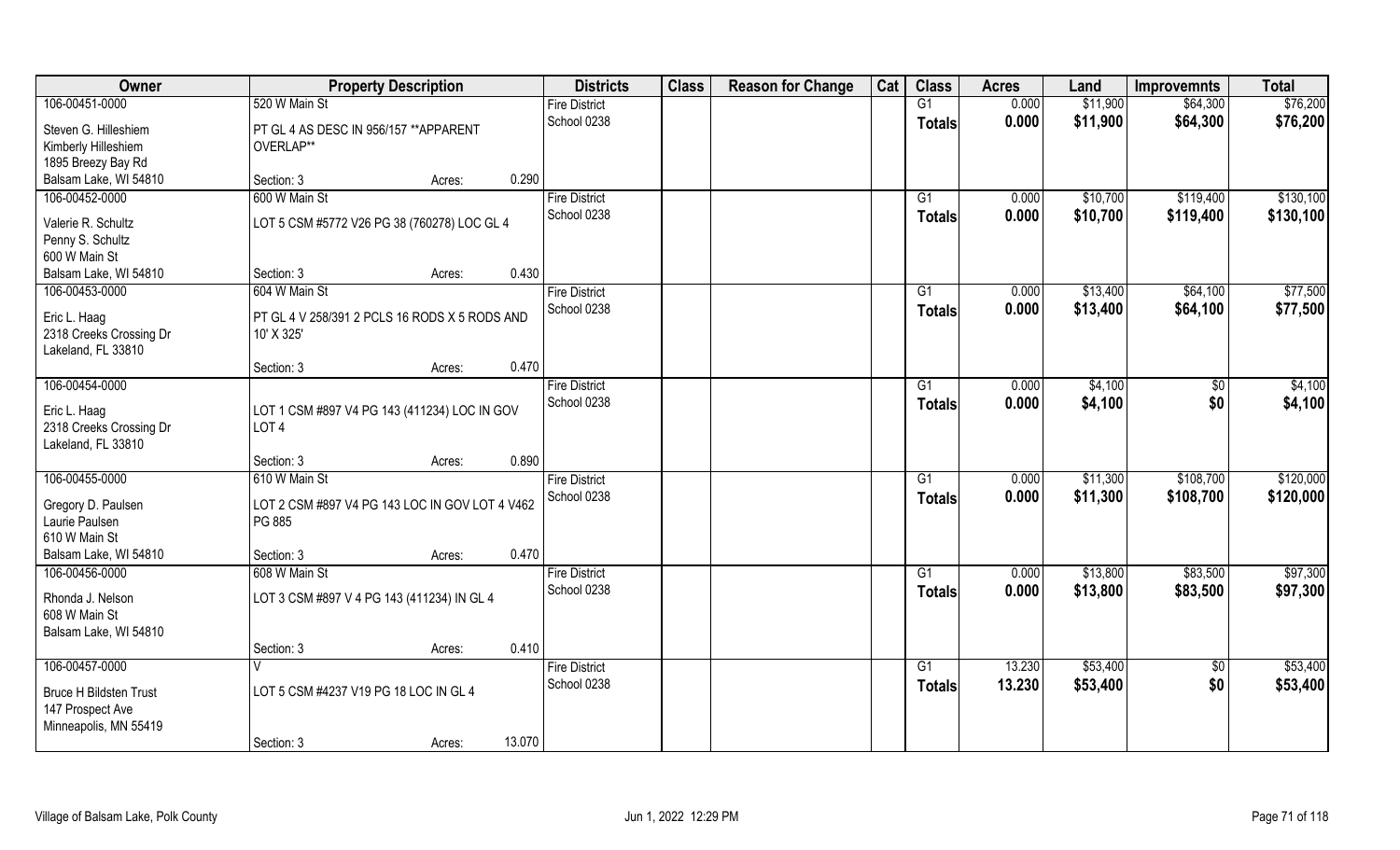| Owner                                  | <b>Property Description</b>                                                                   | <b>Districts</b>     | <b>Class</b> | <b>Reason for Change</b> | Cat | <b>Class</b>  | <b>Acres</b> | Land        | <b>Improvemnts</b> | <b>Total</b> |
|----------------------------------------|-----------------------------------------------------------------------------------------------|----------------------|--------------|--------------------------|-----|---------------|--------------|-------------|--------------------|--------------|
| 106-00458-0000                         | 113 Tilltag Dr                                                                                | <b>Fire District</b> |              |                          |     | G2            | 21.430       | \$1,050,000 | \$135,000          | \$1,185,000  |
| Northern D. Grp                        | PT GOV LOT 4                                                                                  | School 0238          |              |                          |     | Totals        | 21.430       | \$1,050,000 | \$135,000          | \$1,185,000  |
| c/o Adg                                |                                                                                               |                      |              |                          |     |               |              |             |                    |              |
| PO Box 1030                            |                                                                                               |                      |              |                          |     |               |              |             |                    |              |
| Menomonee Falls, WI 53051              | 21.290<br>Section: 3<br>Acres:                                                                |                      |              |                          |     |               |              |             |                    |              |
| 106-00459-0000                         | 816 W Main St                                                                                 | <b>Fire District</b> |              |                          |     | G1            | 0.740        | \$18,600    | \$83,200           | \$101,800    |
| Herbert M. Richardson et al            | N 166' OF S 216' OF E 193' OF GL 5 V 459/856                                                  | School 0238          |              |                          |     | <b>Totals</b> | 0.740        | \$18,600    | \$83,200           | \$101,800    |
| c/o Vern Simon                         |                                                                                               |                      |              |                          |     |               |              |             |                    |              |
| 2397 Cardinal Dr                       |                                                                                               |                      |              |                          |     |               |              |             |                    |              |
| New Richmond, WI 54017                 | 0.740<br>Section: 3<br>Acres:                                                                 |                      |              |                          |     |               |              |             |                    |              |
| 106-00460-0000                         | 144 Pine Crest Rd                                                                             | <b>Fire District</b> |              |                          |     | G1            | 12.330       | \$233,800   | \$213,600          | \$447,400    |
| Jerome R. Sweeney                      | PT GL 5 V 301/4 EXC V 368 P 619 DESC V407/40                                                  | Lake Mgmt 8040       |              |                          |     | <b>Totals</b> | 12.330       | \$233,800   | \$213,600          | \$447,400    |
| PO Box 390583                          |                                                                                               | School 0238          |              |                          |     |               |              |             |                    |              |
| Minneapolis, MN 55439                  |                                                                                               |                      |              |                          |     |               |              |             |                    |              |
|                                        | 12.370<br>Section: 3<br>Acres:                                                                |                      |              |                          |     |               |              |             |                    |              |
| 106-00461-0000                         | 820 W Main St                                                                                 | <b>Fire District</b> |              |                          |     | G1            | 0.430        | \$11,600    | \$64,300           | \$75,900     |
| Pine Cone Properties, LLC              | PT GL 5 V530/02 282' X 81' EXC HWY                                                            | School 0238          |              |                          |     | <b>Totals</b> | 0.430        | \$11,600    | \$64,300           | \$75,900     |
| 1729A E Forest Cir                     |                                                                                               |                      |              |                          |     |               |              |             |                    |              |
| Balsam Lake, WI 54810                  |                                                                                               |                      |              |                          |     |               |              |             |                    |              |
|                                        | 0.430<br>Section: 3<br>Acres:                                                                 |                      |              |                          |     |               |              |             |                    |              |
| 106-00462-0000                         | 900 W Main St                                                                                 | <b>Fire District</b> |              |                          |     | G1            | 0.460        | \$14,000    | \$53,200           | \$67,200     |
| David L. Anderson                      | PT GL 5 V511/54 (2 PCLS) PARCEL (1)172'X100' EXC                                              | School 0238          |              |                          |     | Totals        | 0.460        | \$14,000    | \$53,200           | \$67,200     |
| Sherri L. Anderson                     | PARCEL 239/332 PARCEL (2) 64.4'X128'                                                          |                      |              |                          |     |               |              |             |                    |              |
| 900 W Main St                          |                                                                                               |                      |              |                          |     |               |              |             |                    |              |
| Balsam Lake, WI 54810                  | 0.470<br>Section: 3<br>Acres:                                                                 |                      |              |                          |     |               |              |             |                    |              |
| 106-00463-0000                         | 912 W Main St                                                                                 | <b>Fire District</b> |              |                          |     | G1            | 0.360        | \$12,800    | \$114,500          | \$127,300    |
|                                        |                                                                                               | School 0238          |              |                          |     | <b>Totals</b> | 0.360        | \$12,800    | \$114,500          | \$127,300    |
| Dorene E. Hendrickson<br>912 W Main St | PT GL 5 V565/506 & 565/781 LYING S OF CSM V 6 PG<br>203 EXC E 100' THEREOF                    |                      |              |                          |     |               |              |             |                    |              |
| Balsam Lake, WI 54810                  |                                                                                               |                      |              |                          |     |               |              |             |                    |              |
|                                        | 0.360<br>Section: 3<br>Acres:                                                                 |                      |              |                          |     |               |              |             |                    |              |
| 106-00463-0100                         | Main St                                                                                       | <b>Fire District</b> |              |                          |     | G1            | 0.300        | \$12,000    | \$4,400            | \$16,400     |
|                                        |                                                                                               | School 0238          |              |                          |     | <b>Totals</b> | 0.300        | \$12,000    | \$4,400            | \$16,400     |
| Dorene E. Hendrickson                  | E 100 FT. OF A PARCEL LOCATED IN PT GOV LOT 5                                                 |                      |              |                          |     |               |              |             |                    |              |
| 912 W Main St<br>Balsam Lake, WI 54810 | DESC AS COMM AT SW COR OF SEC 3, TH E ALG<br>SEC LN 738.38', TH N 49.10' TO N ROW OF HWY & SW |                      |              |                          |     |               |              |             |                    |              |
|                                        | 0.300<br>Section: 3<br>Acres:                                                                 |                      |              |                          |     |               |              |             |                    |              |
|                                        |                                                                                               |                      |              |                          |     |               |              |             |                    |              |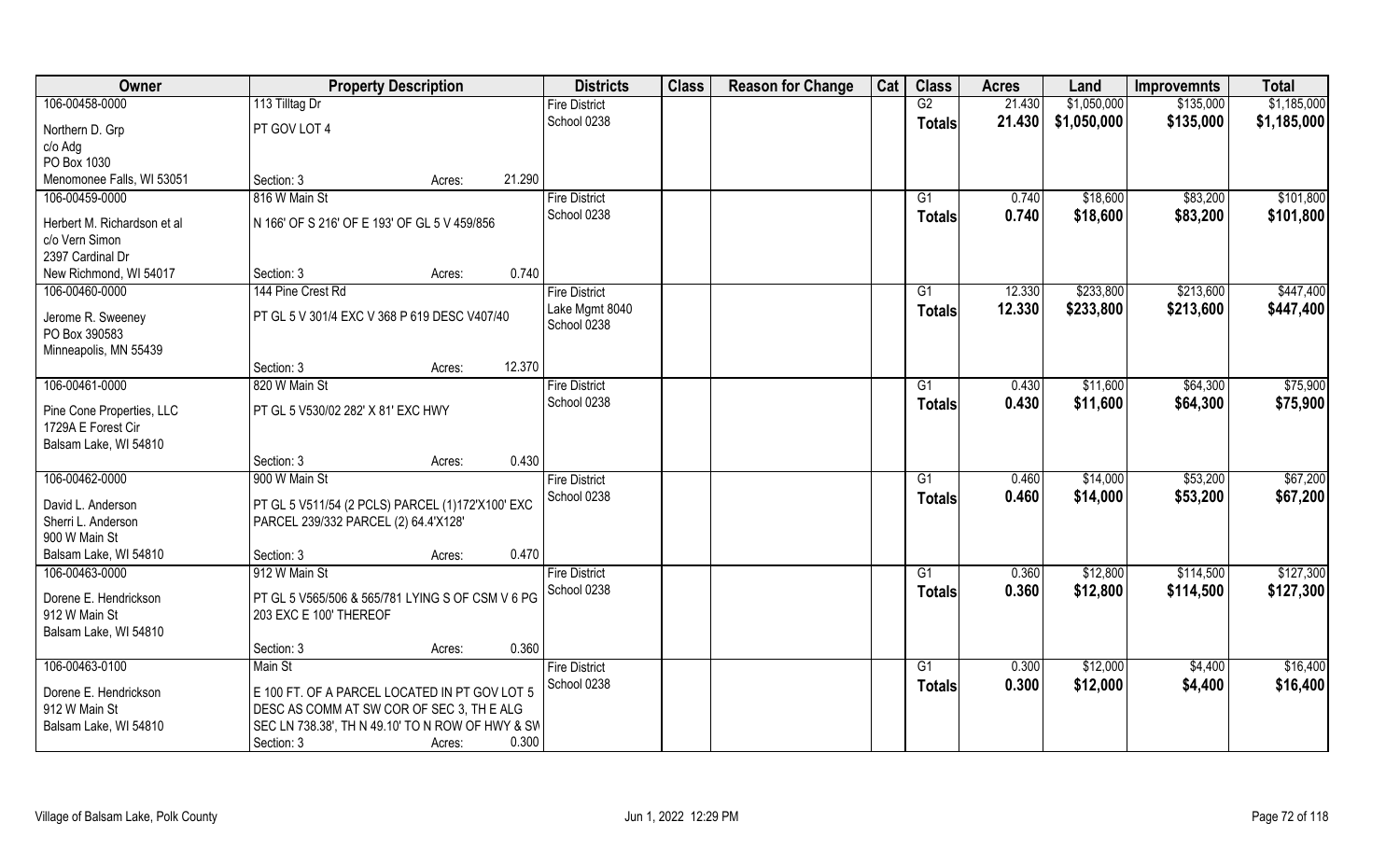| Owner                           | <b>Property Description</b>                      | <b>Districts</b>                    | <b>Class</b> | <b>Reason for Change</b> | Cat | <b>Class</b>    | <b>Acres</b> | Land            | <b>Improvemnts</b>     | <b>Total</b> |
|---------------------------------|--------------------------------------------------|-------------------------------------|--------------|--------------------------|-----|-----------------|--------------|-----------------|------------------------|--------------|
| 106-00464-0000                  | 100 Polk County Plz                              | <b>Fire District</b>                |              |                          |     | X3              | 14.000       | $\overline{50}$ | $\overline{50}$        | \$0          |
| Polk County (Government Center) | PT GOV LOT 5 DESC IN V360 P532 (GOVERNMENT       | School 0238                         |              |                          |     | <b>Totals</b>   | 14.000       | \$0             | \$0                    | \$0          |
| 100 Polk County Plz             | CENTER, LIBRARY, SPECIAL ED SCHOOL, AND OLD      |                                     |              |                          |     |                 |              |                 |                        |              |
| Balsam Lake, WI 54810           | <b>JAIL BUILDING)</b>                            |                                     |              |                          |     |                 |              |                 |                        |              |
|                                 | Section: 3<br>14.000<br>Acres:                   |                                     |              |                          |     |                 |              |                 |                        |              |
| 106-00465-0000                  |                                                  | <b>Fire District</b>                |              |                          |     | X3              | 11.350       | $\sqrt[6]{}$    | \$0                    | \$0          |
| Polk County (Government Center) | PT GOV LOT 5 LC 555/647                          | School 0238                         |              |                          |     | <b>Totals</b>   | 11,350       | \$0             | \$0                    | \$0          |
| 100 Polk County Plz             |                                                  |                                     |              |                          |     |                 |              |                 |                        |              |
| Balsam Lake, WI 54810           |                                                  |                                     |              |                          |     |                 |              |                 |                        |              |
|                                 | 11.350<br>Section: 3<br>Acres:                   |                                     |              |                          |     |                 |              |                 |                        |              |
| 106-00466-0000                  |                                                  | <b>Fire District</b>                |              |                          |     | X3              | 0.610        | \$0             | \$0                    | \$0          |
| Polk County (Government Center) | LOT 1 CSM1387 V6 P203 (479689) LOC IN GOV LOT 5  | School 0238                         |              |                          |     | <b>Totals</b>   | 0.610        | \$0             | \$0                    | \$0          |
| 100 Polk County Plz             | LC555/647                                        |                                     |              |                          |     |                 |              |                 |                        |              |
| Balsam Lake, WI 54810           |                                                  |                                     |              |                          |     |                 |              |                 |                        |              |
|                                 | Section: 3<br>Acres:                             | 0.610                               |              |                          |     |                 |              |                 |                        |              |
| 106-00467-0000                  | 302 State Hwy 46 N                               | <b>Fire District</b>                |              |                          |     | X3              | 1.300        | $\sqrt[6]{3}$   | $\frac{1}{20}$         | \$0          |
| Coffee Lake Housing Corporation | LOT 1 CSM 1383 V6 P199 LOC IN GOV LOT 5          | School 0238                         |              |                          |     | Totals          | 1.300        | \$0             | \$0                    | \$0          |
| 147 Lake Almena Dr              | LC555/647                                        |                                     |              |                          |     |                 |              |                 |                        |              |
| Almena, WI 54805                |                                                  |                                     |              |                          |     |                 |              |                 |                        |              |
|                                 | Section: 3<br>Acres:                             | 1.300                               |              |                          |     |                 |              |                 |                        |              |
| 106-00468-0000                  | 500 State Hwy 46 N                               | <b>Fire District</b>                |              |                          |     | G1              | 0.920        | \$13,400        | \$80,000               | \$93,400     |
| M & G Family Trust              | LOT 1 CSM 397 V2 P126 (379962) LOC IN GOV LOT 5  | School 0238                         |              |                          |     | <b>Totals</b>   | 0.920        | \$13,400        | \$80,000               | \$93,400     |
| 500 State Hwy 46 N              |                                                  |                                     |              |                          |     |                 |              |                 |                        |              |
| Balsam Lake, WI 54810           |                                                  |                                     |              |                          |     |                 |              |                 |                        |              |
|                                 | Section: 3<br>Acres:                             | 0.920                               |              |                          |     |                 |              |                 |                        |              |
| 106-00469-0000                  | 300 State Hwy 46 N                               | <b>Fire District</b>                |              |                          |     | G1              | 0.260        | \$10,200        | \$115,700              | \$125,900    |
| Kevin Anderson                  | LOT 1 CSM 532 V3 PG 24 (386554) LOC IN GOV LOT 5 | School 0238                         |              |                          |     | <b>Totals</b>   | 0.260        | \$10,200        | \$115,700              | \$125,900    |
| Tasha Anderson                  | V567 PG 959                                      |                                     |              |                          |     |                 |              |                 |                        |              |
| 300 State Rd 46 N               |                                                  |                                     |              |                          |     |                 |              |                 |                        |              |
| Balsam Lake, WI 54810           | Section: 3<br>Acres:                             | 0.260                               |              |                          |     |                 |              |                 |                        |              |
| 106-00470-0000                  |                                                  | <b>Fire District</b><br>School 0238 |              |                          |     | $\overline{G1}$ | 0.260        | \$5,200         | $\overline{30}$<br>\$0 | \$5,200      |
| Kevin Anderson                  | LOT 2 CSM 532 V3 PG 24 (386554) LOC IN GOV LOT 5 |                                     |              |                          |     | <b>Totals</b>   | 0.260        | \$5,200         |                        | \$5,200      |
| Tasha Anderson                  | V567 PG 959                                      |                                     |              |                          |     |                 |              |                 |                        |              |
| 300 State Rd 46 N               |                                                  |                                     |              |                          |     |                 |              |                 |                        |              |
| Balsam Lake, WI 54810           | Section: 3<br>Acres:                             | 0.250                               |              |                          |     |                 |              |                 |                        |              |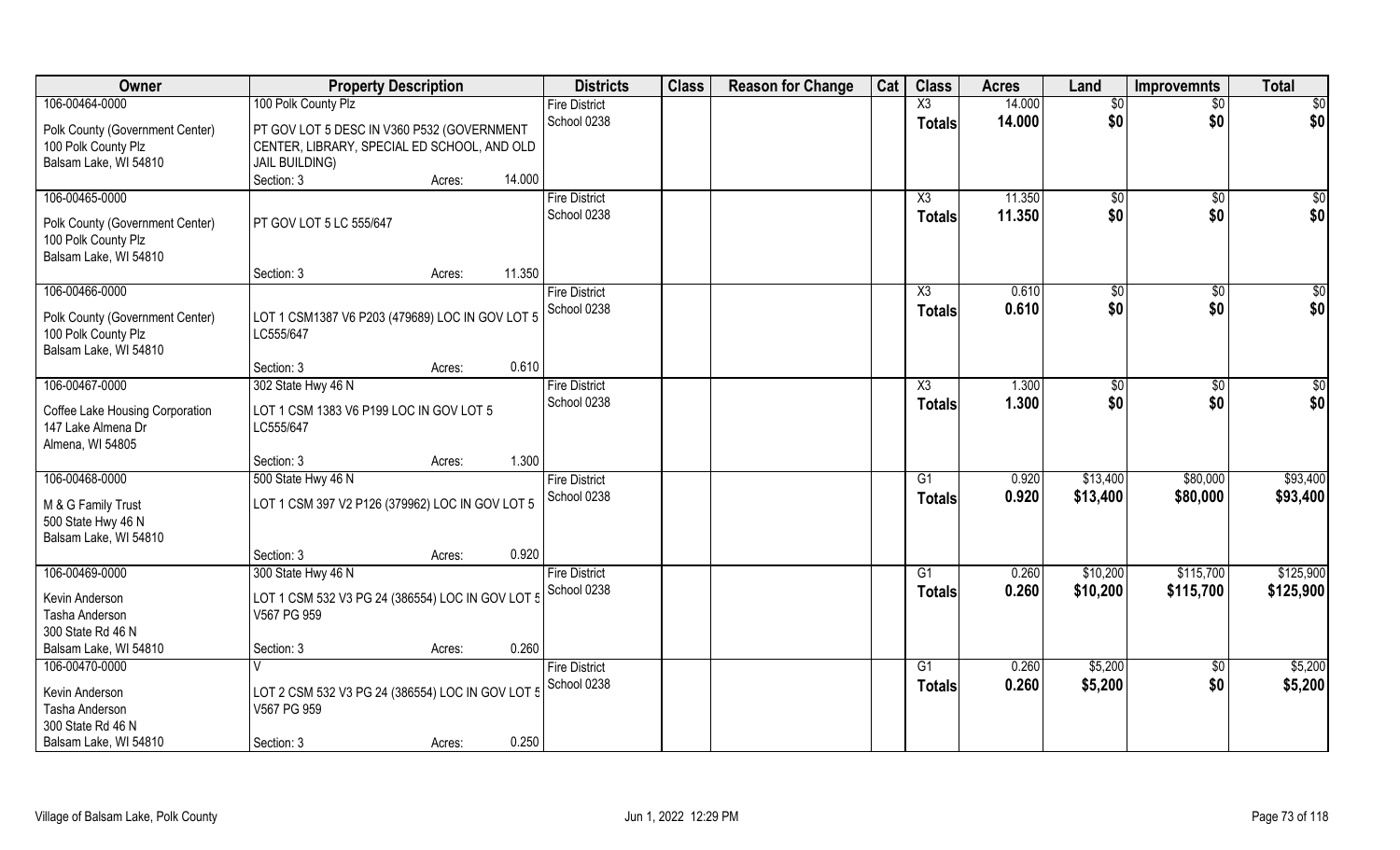| Owner                                                                                                                            | <b>Property Description</b>                                                                                                    |        |       | <b>Districts</b>     | <b>Class</b> | <b>Reason for Change</b> | Cat | <b>Class</b>           | <b>Acres</b> | Land     | <b>Improvemnts</b> | <b>Total</b>  |
|----------------------------------------------------------------------------------------------------------------------------------|--------------------------------------------------------------------------------------------------------------------------------|--------|-------|----------------------|--------------|--------------------------|-----|------------------------|--------------|----------|--------------------|---------------|
| 106-00471-0000                                                                                                                   |                                                                                                                                |        |       | <b>Fire District</b> |              |                          |     | X4                     | 0.260        | \$0      | \$0                | \$0           |
| Northwestern Wis Elec Co<br>104 Oak St E                                                                                         | PT GOV LOT 5 V211/449                                                                                                          |        |       | School 0238          |              |                          |     | <b>Totals</b>          | 0.260        | \$0      | \$0                | \$0           |
| Frederic, WI 54837                                                                                                               |                                                                                                                                |        | 0.260 |                      |              |                          |     |                        |              |          |                    |               |
|                                                                                                                                  | Section: 3                                                                                                                     | Acres: |       |                      |              |                          |     |                        |              |          |                    |               |
| 106-00472-0000                                                                                                                   | 908 W Main St                                                                                                                  |        |       | <b>Fire District</b> |              |                          |     | X3                     | 0.860        | \$0      | $\sqrt[6]{}$       | \$0           |
| Polk County (Government Center)<br>100 Polk County Plz<br>Balsam Lake, WI 54810                                                  | CSM133 V1 P133 (340580) EXC THE E 100 FT OF THE<br>S 122 FT LOC IN GOV LOT 5                                                   |        |       | School 0238          |              |                          |     | <b>Totals</b>          | 0.860        | \$0      | \$0                | \$0           |
|                                                                                                                                  | Section: 3                                                                                                                     | Acres: | 0.860 |                      |              |                          |     |                        |              |          |                    |               |
| 106-00473-0000                                                                                                                   | 904 W Main St                                                                                                                  |        |       | <b>Fire District</b> |              |                          |     | G2                     | 0.280        | \$12,000 | \$243,000          | \$255,000     |
| David and Gloria Hicks Revocable Trust   E 100' OF S 122' OF CSM 133 V1 P133 (340580) LOC<br>304 Keller Ave N<br>Amery, WI 54001 | IN GL 5                                                                                                                        |        |       | School 0238          |              |                          |     | <b>Totals</b>          | 0.280        | \$12,000 | \$243,000          | \$255,000     |
|                                                                                                                                  | Section: 3                                                                                                                     | Acres: | 0.280 |                      |              |                          |     |                        |              |          |                    |               |
| 106-00474-0000                                                                                                                   |                                                                                                                                |        |       | <b>Fire District</b> |              |                          |     | X3                     | 0.550        | \$0      | \$0                | \$0           |
| Polk County (Government Center)<br>100 Polk County Plz<br>Balsam Lake, WI 54810                                                  | PT GOV LOT 5 DESC IN V360 P492                                                                                                 |        |       | School 0238          |              |                          |     | <b>Totals</b>          | 0.550        | \$0      | \$0                | \$0           |
|                                                                                                                                  | Section: 3                                                                                                                     | Acres: | 0.640 |                      |              |                          |     |                        |              |          |                    |               |
| 106-00475-0000                                                                                                                   | 105 Pine Crest Rd                                                                                                              |        |       | <b>Fire District</b> |              |                          |     | G1                     | 0.810        | \$16,800 | \$59,200           | \$76,000      |
| Charles A. Hoehne                                                                                                                | PT GL 5 DESC LC V 257/381 BEING IN NW COR EXC E                                                                                |        |       | School 0238          |              |                          |     | <b>Totals</b>          | 0.810        | \$16,800 | \$59,200           | \$76,000      |
| Laurie L. Hoehne                                                                                                                 | 100 FT V 431/700                                                                                                               |        |       |                      |              |                          |     |                        |              |          |                    |               |
| 105 Pine Crest Rd                                                                                                                |                                                                                                                                |        |       |                      |              |                          |     |                        |              |          |                    |               |
| Balsam Lake, WI 54810-0127                                                                                                       | Section: 3                                                                                                                     | Acres: | 0.940 |                      |              |                          |     |                        |              |          |                    |               |
| 106-00476-0000                                                                                                                   |                                                                                                                                |        |       | <b>Fire District</b> |              |                          |     | $\overline{\text{X3}}$ | 5.940        | \$0      | \$0                | $\frac{1}{2}$ |
| Polk County (Government Center)<br>100 Polk County Plz<br>Balsam Lake, WI 54810                                                  | PT GOV LOT 5 DESC IN V565 P781 AND DESC IN<br>V565 P506 EXC THAT PT LYING S OF LOT 1 CSM1387<br>V6 P203 (479689)<br>Section: 3 | Acres: | 6.040 | School 0238          |              |                          |     | <b>Totals</b>          | 5.940        | \$0      | \$0                | \$0           |
| 106-00476-0100                                                                                                                   | 107 Pine Crest Rd                                                                                                              |        |       | <b>Fire District</b> |              |                          |     | $\overline{G1}$        | 0.270        | \$10,500 | \$125,600          | \$136,100     |
| Joseph Martin<br>Jennifer Martin<br>107 Pine Crest Rd                                                                            | LOT 1 CSM 6313 V28 P177 (817871) LOC IN PT GOV<br>LOT <sub>5</sub>                                                             |        |       | School 0238          |              |                          |     | <b>Totals</b>          | 0.270        | \$10,500 | \$125,600          | \$136,100     |
| Balsam Lake, WI 54810                                                                                                            | Section: 3                                                                                                                     | Acres: | 0.270 |                      |              |                          |     |                        |              |          |                    |               |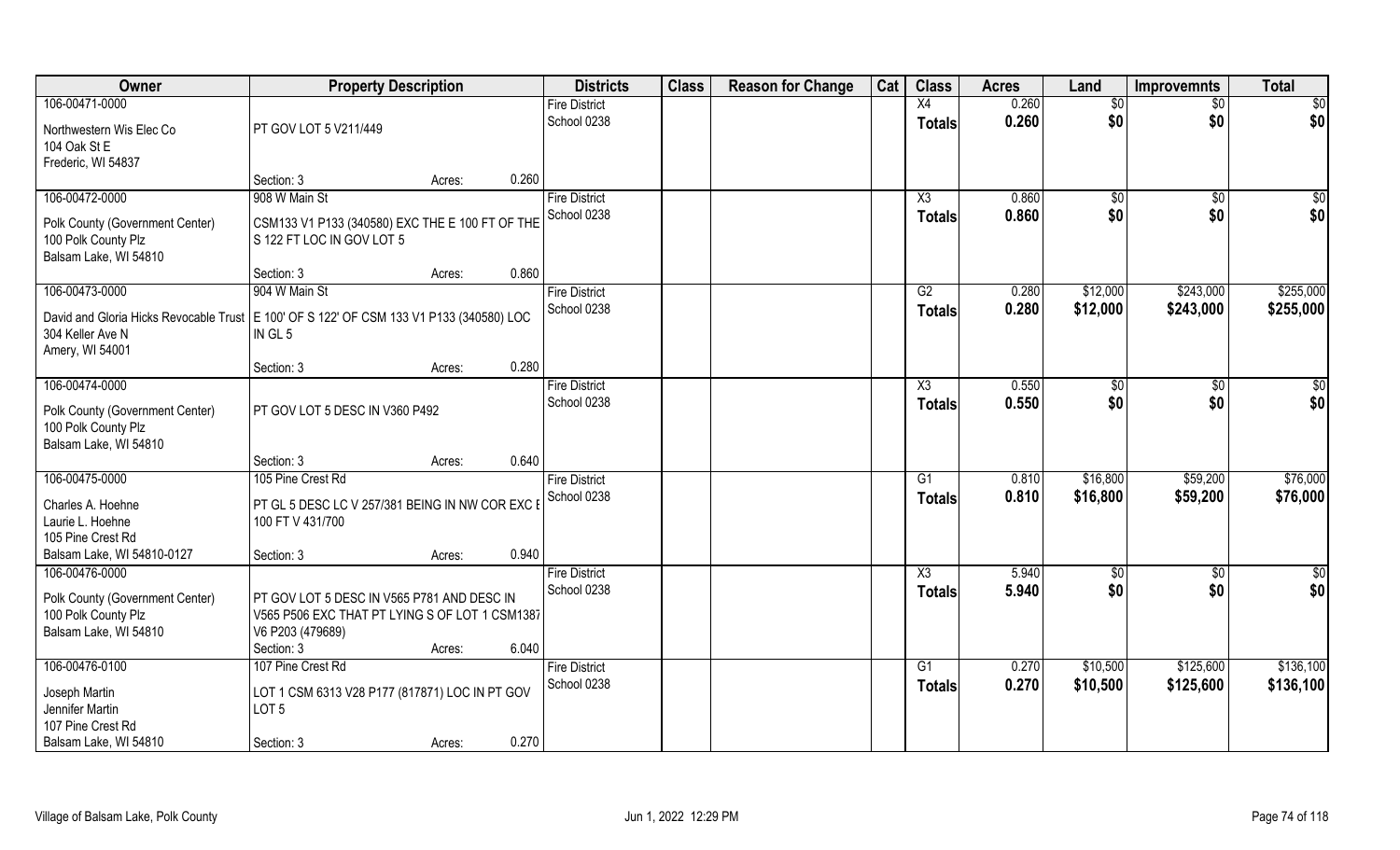| Owner                                                                                  | <b>Property Description</b>                                                                                                                                    |        | <b>Districts</b>                       | <b>Class</b> | <b>Reason for Change</b> | Cat | <b>Class</b>    | <b>Acres</b> | Land      | <b>Improvemnts</b> | <b>Total</b> |
|----------------------------------------------------------------------------------------|----------------------------------------------------------------------------------------------------------------------------------------------------------------|--------|----------------------------------------|--------------|--------------------------|-----|-----------------|--------------|-----------|--------------------|--------------|
| 106-00477-0000                                                                         | 113 Pine Crest Rd                                                                                                                                              |        | <b>Fire District</b>                   |              |                          |     | G1              | 0.140        | \$14,300  | \$58,400           | \$72,700     |
| Linda L. Linehan<br>113 Pine Crest Rd<br>Balsam Lake, WI 54810                         | PT GL 5 UNIFORM IN WIDITH OF 150' ADJOINING S<br>BOUND OF PINE CREST PLAT, BEG 10' W OF SE COF<br>OF LOT 7, TH S 150', W 88', N TO S BOUND PINE                |        | School 0238                            |              |                          |     | <b>Totals</b>   | 0.140        | \$14,300  | \$58,400           | \$72,700     |
|                                                                                        | Section: 3                                                                                                                                                     | Acres: | 0.380                                  |              |                          |     |                 |              |           |                    |              |
| 106-00479-0000                                                                         | 115 Pine Crest Rd                                                                                                                                              |        | <b>Fire District</b>                   |              |                          |     | G1              | 1.250        | \$15,100  | \$113,700          | \$128,800    |
| Gary E. Hansen<br>115 Pine Crest Rd<br>Balsam Lake, WI 54810                           | PT GL 5 DESC LC V 321/373 EXC V 324/345                                                                                                                        |        | School 0238                            |              |                          |     | Totals          | 1.250        | \$15,100  | \$113,700          | \$128,800    |
|                                                                                        | Section: 3                                                                                                                                                     | Acres: | 1.250                                  |              |                          |     |                 |              |           |                    |              |
| 106-00480-0000                                                                         |                                                                                                                                                                |        | <b>Fire District</b>                   |              |                          |     | $\overline{G1}$ | 0.120        | \$700     | $\overline{50}$    | \$700        |
| Gary E. Hansen<br>115 Pine Crest Rd<br>Balsam Lake, WI 54810                           | E 150 FT OF PCL DESC V 321/373 BEING PT GL 5<br>DESC V 324/345                                                                                                 |        | School 0238                            |              |                          |     | <b>Totals</b>   | 0.120        | \$700     | \$0                | \$700        |
|                                                                                        | Section: 3                                                                                                                                                     | Acres: | 0.210                                  |              |                          |     |                 |              |           |                    |              |
| 106-00481-0000                                                                         |                                                                                                                                                                |        | <b>Fire District</b>                   |              |                          |     | X4              | 1.460        | \$0       | $\overline{50}$    | \$0          |
| Village of Balsam Lake<br>404 Main St<br>Balsam Lake, WI 54810                         | THAT PART OF GOV LOT 5 KNOWN AS PINE CREST<br>ROAD V214/36,219/371,227/580                                                                                     |        | Lake Mgmt 8040<br>School 0238          |              |                          |     | <b>Totals</b>   | 1.460        | \$0       | \$0                | \$0          |
|                                                                                        | Section: 3                                                                                                                                                     | Acres: | 0.840                                  |              |                          |     |                 |              |           |                    |              |
| 106-00482-0000                                                                         | 600 State Hwy 46 N                                                                                                                                             |        | <b>Fire District</b>                   |              |                          |     | G1              | 0.700        | \$305,600 | \$99,400           | \$405,000    |
| Erlene A. Johnson<br>600 State Hwy 46 N<br>Balsam Lake, WI 54810                       | PT GOV LOT 5 DESC IN V135 P47, EXC DESC IN V258<br>P <sub>164</sub>                                                                                            |        | Lake Mgmt 8040<br>School 0238          |              |                          |     | <b>Totals</b>   | 0.700        | \$305,600 | \$99,400           | \$405,000    |
|                                                                                        | Section: 3                                                                                                                                                     | Acres: | 1.040                                  |              |                          |     |                 |              |           |                    |              |
| 106-00483-0000                                                                         | 808 State Hwy 46 N                                                                                                                                             |        | <b>Fire District</b>                   |              |                          |     | G1              | 0.000        | \$17,000  | \$122,000          | \$139,000    |
| Thomas A. Leisz<br>Katherine Leisz<br>808 State Hwy 46 N<br>Balsam Lake, WI 54810-9018 | N 138' OF PT GL 6, DESC AS, BEG AT A POINT ON E<br>BOUND STATE HWY 46 340' N OF ELY INTERSECT<br>OF HWY 46 AND TOWN RD, TH E 214', S 340', W ALG<br>Section: 3 | Acres: | Lake Mgmt 8040<br>School 0238<br>0.670 |              |                          |     | <b>Totals</b>   | 0.000        | \$17,000  | \$122,000          | \$139,000    |
| 106-00484-0000                                                                         | 800 State Hwy 46 N                                                                                                                                             |        | <b>Fire District</b>                   |              |                          |     | G2              | 0.000        | \$24,100  | \$168,800          | \$192,900    |
| Snl LLC<br>1064 200th Ave<br>Balsam Lake, WI 54810                                     | PT GL 6 V601/900                                                                                                                                               |        | Lake Mgmt 8040<br>School 0238          |              |                          |     | <b>Totals</b>   | 0.000        | \$24,100  | \$168,800          | \$192,900    |
|                                                                                        | Section: 3                                                                                                                                                     | Acres: | 1.030                                  |              |                          |     |                 |              |           |                    |              |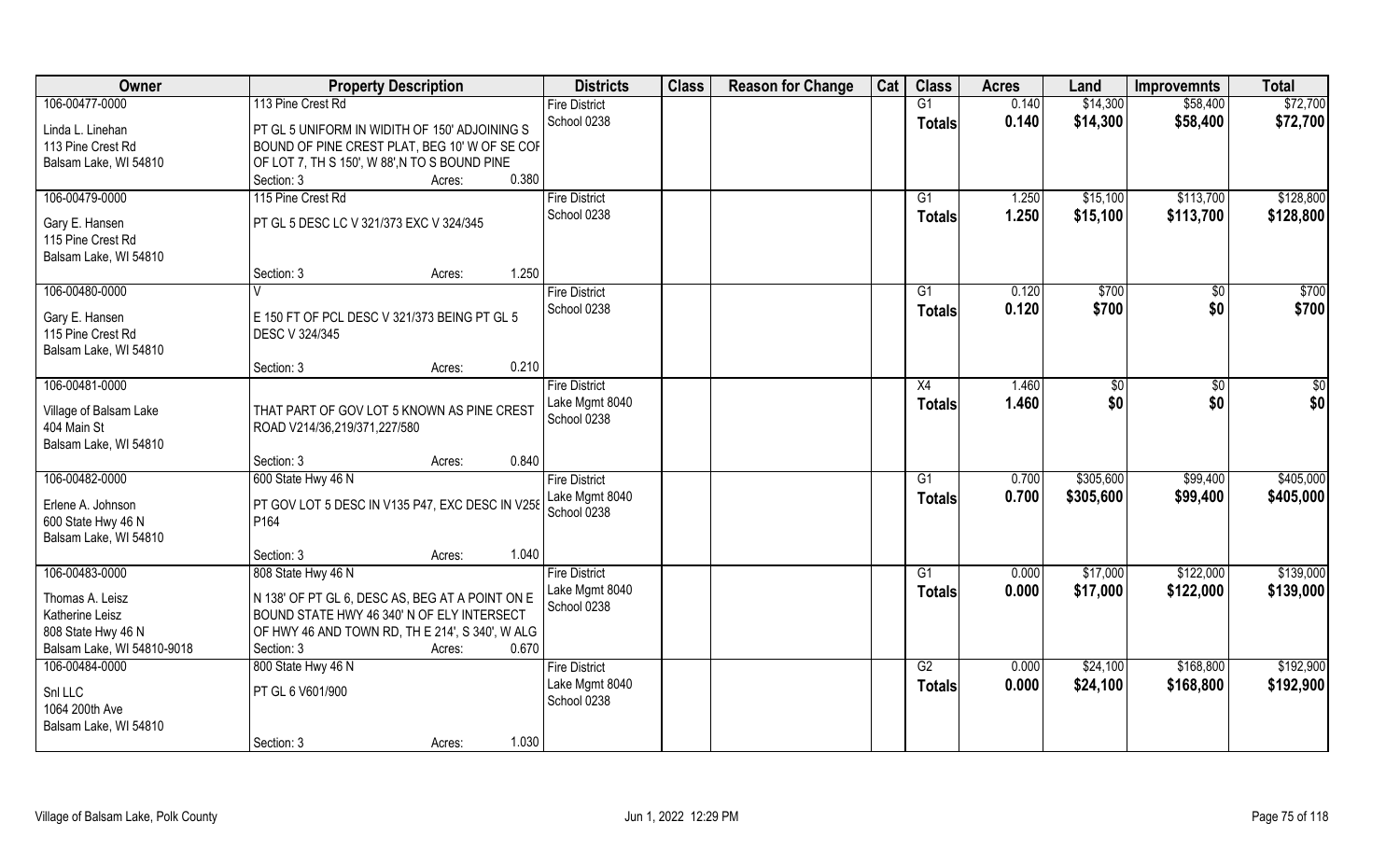| Owner                    | <b>Property Description</b>                                                                    | <b>Districts</b>     | <b>Class</b> | <b>Reason for Change</b> | Cat | <b>Class</b>  | <b>Acres</b>                 | Land     | <b>Improvemnts</b> | <b>Total</b> |
|--------------------------|------------------------------------------------------------------------------------------------|----------------------|--------------|--------------------------|-----|---------------|------------------------------|----------|--------------------|--------------|
| 106-00485-0000           |                                                                                                | <b>Fire District</b> |              |                          |     | G1            | 14.590                       | \$29,200 | $\overline{50}$    | \$29,200     |
| Patricia G Malecha Trust |                                                                                                | Lake Mgmt 8040       |              |                          |     | <b>Totals</b> | 14.590                       | \$29,200 | \$0                | \$29,200     |
|                          | PT LOT 1 CSM #194 V1 P195 (356127) LOC IN PT<br>GOV LOT 6 EXC V 377/203 & EXC CSM V3 P37 & EXC | School 0238          |              |                          |     |               |                              |          |                    |              |
| 165 Pleasant Ave         | PT TO WI DOT                                                                                   |                      |              |                          |     |               |                              |          |                    |              |
| Balsam Lake, WI 54810    |                                                                                                |                      |              |                          |     |               |                              |          |                    |              |
|                          | 14.590<br>Section: 3<br>Acres:                                                                 |                      |              |                          |     |               |                              |          |                    |              |
| 106-00486-0000           | 138 Pleasant Ave                                                                               | <b>Fire District</b> |              |                          |     | G1            | 9.000                        | \$34,500 | \$135,700          | \$170,200    |
| Bradley A. Kothlow       | CSM #194 V1 PG 195 LOT 2 LOC IN PT GOV LOT 6                                                   | Lake Mgmt 8040       |              |                          |     | <b>Totals</b> | 9.000                        | \$34,500 | \$135,700          | \$170,200    |
| Kathleen Kothlow         | V585 PG 253                                                                                    | School 0238          |              |                          |     |               |                              |          |                    |              |
| PO Box 190               |                                                                                                |                      |              |                          |     |               |                              |          |                    |              |
| Balsam Lake, WI 54810    | 9.490<br>Section: 3<br>Acres:                                                                  |                      |              |                          |     |               |                              |          |                    |              |
| 106-00487-0000           | 132 Pleasant Ave                                                                               | <b>Fire District</b> |              |                          |     | G1            | 0.000                        | \$24,400 | \$188,100          | \$212,500    |
|                          |                                                                                                | Lake Mgmt 8040       |              |                          |     | <b>Totals</b> | 0.000                        | \$24,400 | \$188,100          | \$212,500    |
| Christopher A. Sondrol   | PT LOT 1 CSM #194 V1 P195 (356127) LOC IN GL 6                                                 | School 0238          |              |                          |     |               |                              |          |                    |              |
| Anne M. Sondrol          | EXC THAT PT DESC AS LOT 1 CSM #3647 V16 PG                                                     |                      |              |                          |     |               |                              |          |                    |              |
| 132 Pleasant Ave         | 160                                                                                            |                      |              |                          |     |               |                              |          |                    |              |
| Balsam Lake, WI 54810    | 1.730<br>Section: 3<br>Acres:                                                                  |                      |              |                          |     |               |                              |          |                    |              |
| 106-00487-0100           |                                                                                                | <b>Fire District</b> |              |                          |     |               | Assessed with 106-00487-0200 |          |                    |              |
| Sean M. Horgan           | CSM3671 V16 P184, LOT 1, LOC IN GL 6, A DIV OF                                                 | Lake Mgmt 8040       |              |                          |     |               |                              |          |                    |              |
| 120 Pleasant Ave         | CSM3647 V16 P160, LOT 1 ** ASSESSED                                                            | School 0238          |              |                          |     |               |                              |          |                    |              |
| Balsam Lake, WI 54810    | W/106-00487-0200**                                                                             |                      |              |                          |     |               |                              |          |                    |              |
|                          | 0.480<br>Section: 3                                                                            |                      |              |                          |     |               |                              |          |                    |              |
|                          | Acres:                                                                                         |                      |              |                          |     |               |                              |          |                    |              |
| 106-00487-0200           | 120 Pleasant Ave                                                                               | <b>Fire District</b> |              |                          |     | G1            | 1.170                        | \$26,200 | \$296,100          | \$322,300    |
| Sean M. Horgan           | LOT 2 CSM #3671 V16 PG 184 LOC IN GL 6, A DIV OF                                               | Lake Mgmt 8040       |              |                          |     | <b>Totals</b> | 1.170                        | \$26,200 | \$296,100          | \$322,300    |
| 120 Pleasant Ave         | LOT 1 CSM #3647 V16 PG 160 ** INCLUDES ASSMNT                                                  | School 0238          |              |                          |     |               |                              |          |                    |              |
| Balsam Lake, WI 54810    | FOR PCLS 106-487-0100 & 106-487-0300                                                           |                      |              |                          |     |               |                              |          |                    |              |
|                          | 1.170<br>Section: 3<br>Acres:                                                                  |                      |              |                          |     |               |                              |          |                    |              |
| 106-00487-0300           |                                                                                                | <b>Fire District</b> |              |                          |     |               | Assessed with 106-00487-0200 |          |                    |              |
|                          |                                                                                                | Lake Mgmt 8040       |              |                          |     |               |                              |          |                    |              |
| Sean M. Horgan           | CSM3671 V16 P184, LOT 3, LOC IN GL 6, A DIV OF                                                 | School 0238          |              |                          |     |               |                              |          |                    |              |
| 120 Pleasant Ave         | CSM3647 V16 P160, LOT 1 ** ASSESSED                                                            |                      |              |                          |     |               |                              |          |                    |              |
| Balsam Lake, WI 54810    | W/106-00487-0200**                                                                             |                      |              |                          |     |               |                              |          |                    |              |
|                          | 0.490<br>Section: 3<br>Acres:                                                                  |                      |              |                          |     |               |                              |          |                    |              |
| 106-00488-0000           | 120 180th Ave E                                                                                | <b>Fire District</b> |              |                          |     | G1            | 5.000                        | \$24,500 | \$94,700           | \$119,200    |
| Orrie L. Peterson        | LOT 1 CSM #545 V3 PG 37 (387617) BEING PT LOT 1                                                | Lake Mgmt 8040       |              |                          |     | Totals        | 5.000                        | \$24,500 | \$94,700           | \$119,200    |
| Sonya Peterson           | CSM #194 V1 PG 195 LOC IN GOV LOT 6                                                            | School 0238          |              |                          |     |               |                              |          |                    |              |
| 120 180th Ave E          |                                                                                                |                      |              |                          |     |               |                              |          |                    |              |
| Balsam Lake, WI 54810    | 4.670                                                                                          |                      |              |                          |     |               |                              |          |                    |              |
|                          | Section: 3<br>Acres:                                                                           |                      |              |                          |     |               |                              |          |                    |              |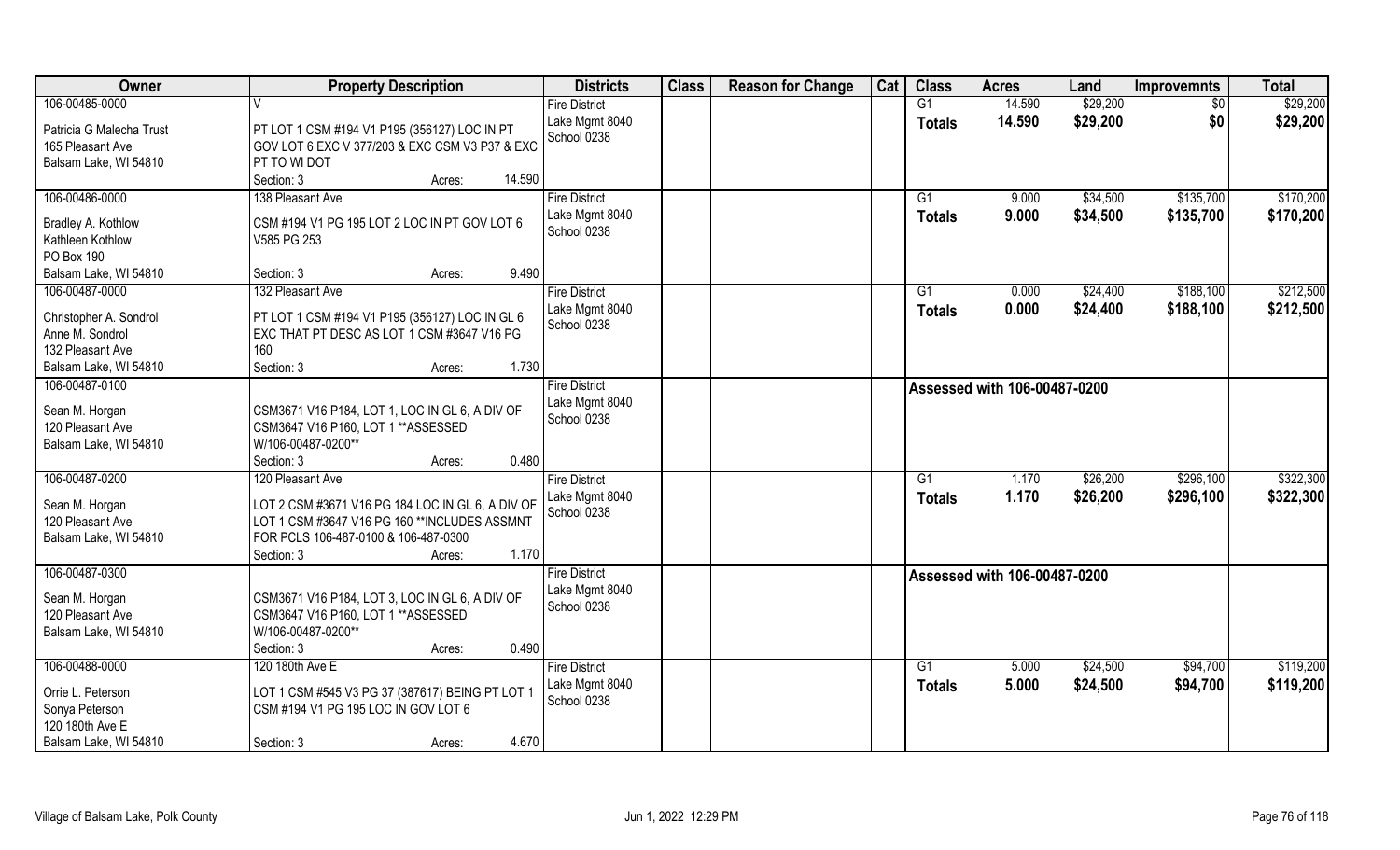| Owner                                                                                | <b>Property Description</b>                                                                                                                                             |       | <b>Districts</b>                                      | <b>Class</b> | <b>Reason for Change</b> | Cat | <b>Class</b>        | <b>Acres</b>   | Land                 | <b>Improvemnts</b>   | <b>Total</b>           |
|--------------------------------------------------------------------------------------|-------------------------------------------------------------------------------------------------------------------------------------------------------------------------|-------|-------------------------------------------------------|--------------|--------------------------|-----|---------------------|----------------|----------------------|----------------------|------------------------|
| 106-00489-0000                                                                       | 146 Pleasant Ave                                                                                                                                                        |       | <b>Fire District</b>                                  |              |                          |     | G1                  | 5.000          | \$30,000             | \$175,300            | \$205,300              |
| Mavis Eng<br>146 Pleasant Ave<br>Balsam Lake, WI 54810                               | PT GL 6 V 350/23 EXC PCL AS DESC V727/995<br>600'X306.17'                                                                                                               |       | Lake Mgmt 8040<br>School 0238                         |              |                          |     | <b>Totals</b>       | 5.000          | \$30,000             | \$175,300            | \$205,300              |
|                                                                                      | Section: 3<br>Acres:                                                                                                                                                    | 6.090 |                                                       |              |                          |     |                     |                |                      |                      |                        |
| 106-00489-0100                                                                       | 145 180th Ave E                                                                                                                                                         |       | <b>Fire District</b><br>Lake Mgmt 8040                |              |                          |     | $\overline{G1}$     | 4.220<br>4.220 | \$22,600<br>\$22,600 | \$97,400<br>\$97,400 | \$120,000<br>\$120,000 |
| Thomas W. Weber<br>1262 211th St<br>Saint Croix Falls, WI 54024                      | PT GL 6 DESC AS BEG AT THE NE COR OF GL6, S<br>600', NW 306.17' TO W LN OF V350/23, N 600', E<br>306.17' TO POB<br>Section: 3<br>Acres:                                 | 4.600 | School 0238                                           |              |                          |     | Totals              |                |                      |                      |                        |
| 106-00490-0000                                                                       | 161 Pleasant Ave                                                                                                                                                        |       | <b>Fire District</b>                                  |              |                          |     | G1                  | 4.760          | \$23,900             | \$42,700             | \$66,600               |
| Monti J. Hallberg<br>Julie K. Hallberg<br>161 Pleasant Ave Unit 2                    | W 6 A OF PT GL 7                                                                                                                                                        |       | Lake Mgmt 8040<br>School 0238                         |              |                          |     | <b>Totals</b>       | 4.760          | \$23,900             | \$42,700             | \$66,600               |
| Balsam Lake, WI 54810-9019                                                           | Section: 3<br>Acres:                                                                                                                                                    | 4.760 |                                                       |              |                          |     |                     |                |                      |                      |                        |
| 106-00491-0000                                                                       | 200 Pleasant Ave                                                                                                                                                        |       | <b>Fire District</b>                                  |              |                          |     | G1                  | 1.640          | \$19,200             | \$146,000            | \$165,200              |
| Blake L. Klopfer<br>Mariele A. Lindeman<br>200 Pleasant Ave<br>Balsam Lake, WI 54810 | PT GL 7 DESC AS BEG AT THE SE COR OF V291/239<br>TH N ALG E SIDE OF SD PCL 300', TH W TO W LN OF<br>SD PCL, TH S ALG W LN OF SD PCL TO N ROW OF<br>Section: 3<br>Acres: | 1.640 | Lake Mgmt 8040<br>School 0238                         |              |                          |     | <b>Totals</b>       | 1.640          | \$19,200             | \$146,000            | \$165,200              |
| 106-00492-0000                                                                       |                                                                                                                                                                         |       | <b>Fire District</b>                                  |              |                          |     | $\overline{G1}$     | 4.260          | \$18,100             | \$0                  | \$18,100               |
| Monti J. Hallberg<br>Julie K. Hallberg<br>161 Pleasant Ave Unit 2                    | 3/34/17 PT GOV LOT 7 V291/239                                                                                                                                           |       | Lake Mgmt 8040<br>School 0238                         |              |                          |     | <b>Totals</b>       | 4.260          | \$18,100             | \$0                  | \$18,100               |
| Balsam Lake, WI 54810-9019<br>106-00493-0000                                         | Section: 3<br>Acres:                                                                                                                                                    | 4.260 | <b>Fire District</b>                                  |              |                          |     | G1                  | 3.250          | \$20,100             | $\overline{60}$      | \$20,100               |
| John L. Klopfer<br>Tammy L. Wilson<br>PO Box 198                                     | THE NLY 372.54' OF THAT PT OF GOV LOT 7 DESC<br>IN V744/20                                                                                                              |       | Lake Mgmt 8040<br>School 0238                         |              |                          |     | <b>Totals</b>       | 3.250          | \$20,100             | \$0                  | \$20,100               |
| Luck, WI 54853                                                                       | Section: 3<br>Acres:                                                                                                                                                    | 3.240 |                                                       |              |                          |     |                     |                |                      |                      |                        |
| 106-00494-0000<br><b>Fintan Moore</b><br>1901 S 5th St<br>Minneapolis, MN 55454      | 300 Pleasant Ave<br>PT GOV LOT 7 BEING PT OF V94/612 DESC<br>LC509/461 EXC THAT PT DESC IN V845/396<br>Section: 3<br>Acres:                                             | 2.900 | <b>Fire District</b><br>Lake Mgmt 8040<br>School 0238 |              |                          |     | G1<br><b>Totals</b> | 2.900<br>2.900 | \$24,800<br>\$24,800 | \$75,700<br>\$75,700 | \$100,500<br>\$100,500 |
|                                                                                      |                                                                                                                                                                         |       |                                                       |              |                          |     |                     |                |                      |                      |                        |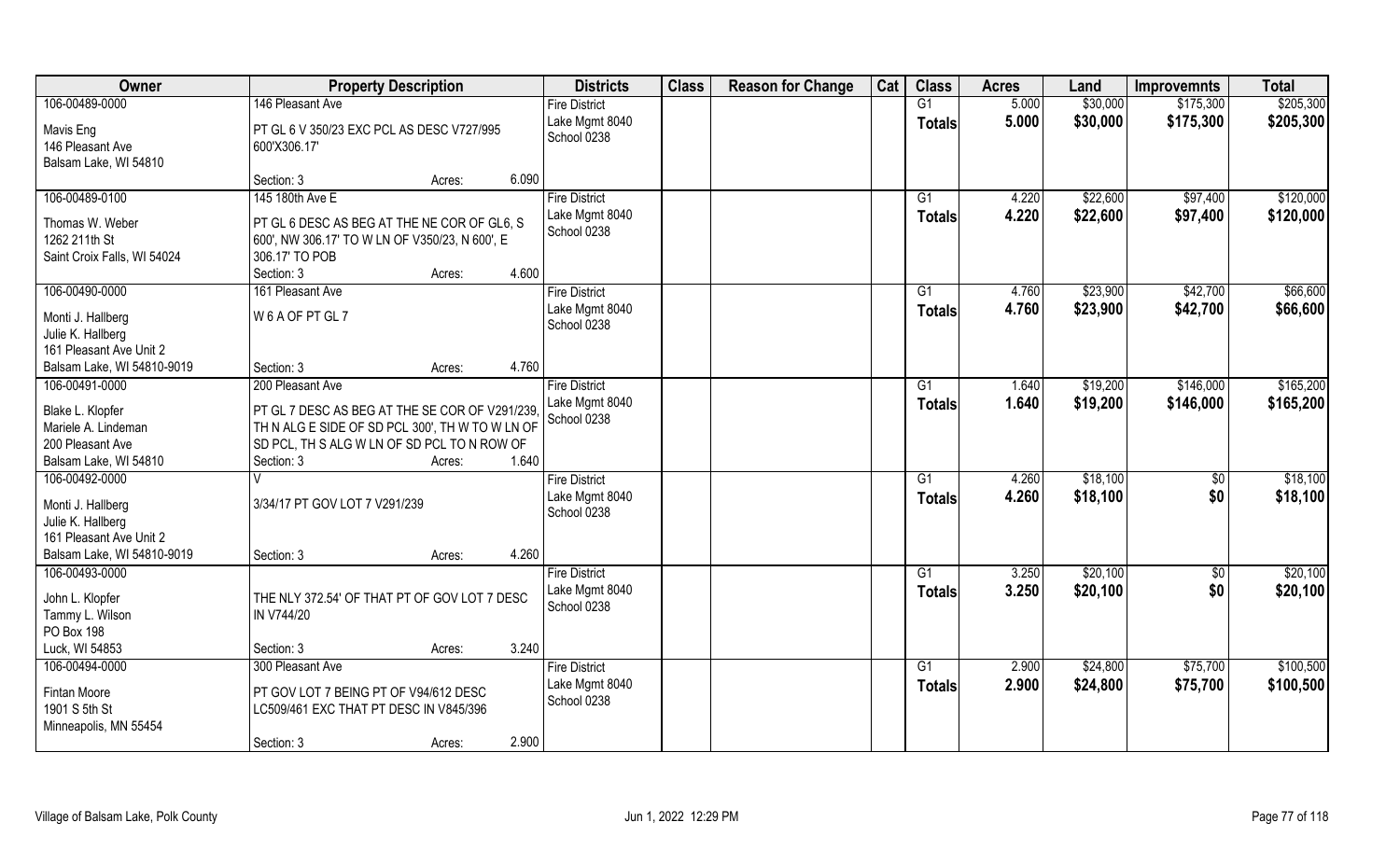| Owner                      |                                                 | <b>Property Description</b> |        | <b>Districts</b>              | <b>Class</b> | <b>Reason for Change</b> | Cat | <b>Class</b>  | <b>Acres</b> | Land      | <b>Improvemnts</b> | <b>Total</b> |
|----------------------------|-------------------------------------------------|-----------------------------|--------|-------------------------------|--------------|--------------------------|-----|---------------|--------------|-----------|--------------------|--------------|
| 106-00495-0000             | 500 Pleasant Ave                                |                             |        | <b>Fire District</b>          |              |                          |     | G1            | 2.900        | \$24,800  | \$47,600           | \$72,400     |
| Lenore D. Adam             | THAT PT OF GOV LOT 7 BEING PT V94 P612 AND      |                             |        | Lake Mgmt 8040                |              |                          |     | <b>Totals</b> | 2.900        | \$24,800  | \$47,600           | \$72,400     |
| 5705 Belleza Dr            | V136 P423 ALSO DESC IN V564 P944 EXC THE NLY    |                             |        | School 0238                   |              |                          |     |               |              |           |                    |              |
| Pleasanton, CA 94588       | 372.54' THEREOF                                 |                             |        |                               |              |                          |     |               |              |           |                    |              |
|                            | Section: 3                                      | Acres:                      | 2.980  |                               |              |                          |     |               |              |           |                    |              |
| 106-00496-0000             | 210 Pleasant Ave                                |                             |        | <b>Fire District</b>          |              |                          |     | G1            | 0.620        | \$18,000  | \$158,300          | \$176,300    |
| Daniel J. Peterson         | PT GL 7 DESC AS BEG AT THE SW COR OF V136/423   |                             |        | Lake Mgmt 8040                |              |                          |     | <b>Totals</b> | 0.620        | \$18,000  | \$158,300          | \$176,300    |
| Susan J. Peterson          | TH NELY ALG ROW PLEASANT AVE 100', TH N 160',   |                             |        | School 0238                   |              |                          |     |               |              |           |                    |              |
| 210 Pleasant Ave           | TH W TO W BOUND OF V136/423, TH S ALG W         |                             |        |                               |              |                          |     |               |              |           |                    |              |
| Balsam Lake, WI 54810      | Section: 3                                      | Acres:                      | 0.620  |                               |              |                          |     |               |              |           |                    |              |
| 106-00497-0000             | V                                               |                             |        | <b>Fire District</b>          |              |                          |     | G1            | 0.000        | \$3,200   | \$0                | \$3,200      |
|                            |                                                 |                             |        | Lake Mgmt 8040                |              |                          |     | <b>Totals</b> | 0.000        | \$3,200   | \$0                | \$3,200      |
| Gretchen S. Bloss          | LOT 1 CSM885 V4 CSM P131 (409349)               |                             |        | School 0238                   |              |                          |     |               |              |           |                    |              |
| Jeffrey S. Boeltl          |                                                 |                             |        |                               |              |                          |     |               |              |           |                    |              |
| 309 Pleasant Tr            |                                                 |                             | 0.240  |                               |              |                          |     |               |              |           |                    |              |
| Balsam Lake, WI 54810      | Section: 3                                      | Acres:                      |        |                               |              |                          |     |               |              |           |                    |              |
| 106-00498-0000             | 227 Pleasant Trl                                |                             |        | <b>Fire District</b>          |              |                          |     | G1            | 0.000        | \$257,500 | \$210,700          | \$468,200    |
| Waldvogel Properties, Inc. | LOT 2 CSM 885 V4 PG 131 (409349) LOC IN GOV LOT |                             |        | Lake Mgmt 8040<br>School 0238 |              |                          |     | <b>Totals</b> | 0.000        | \$257,500 | \$210,700          | \$468,200    |
| 1905 Highland View Ave S   |                                                 |                             |        |                               |              |                          |     |               |              |           |                    |              |
| Burnsville, MN 55337       |                                                 |                             |        |                               |              |                          |     |               |              |           |                    |              |
|                            | Section: 3                                      | Acres:                      | 0.860  |                               |              |                          |     |               |              |           |                    |              |
| 106-00500-0000             | 303 Pleasant Trl                                |                             |        | <b>Fire District</b>          |              |                          |     | G1            | 0.000        | \$209,500 | \$109,800          | \$319,300    |
| Brian J. Bjorklund         | PT GL 7 & 8 V 461/131 V591/776                  |                             |        | Lake Mgmt 8040                |              |                          |     | <b>Totals</b> | 0.000        | \$209,500 | \$109,800          | \$319,300    |
| Patricia L. Bjorklund      |                                                 |                             |        | School 0238                   |              |                          |     |               |              |           |                    |              |
| 18366 Blake Rd             |                                                 |                             |        |                               |              |                          |     |               |              |           |                    |              |
| Prior Lake, MN 55372       | Section: 3                                      | Acres:                      | 0.440  |                               |              |                          |     |               |              |           |                    |              |
| 106-00501-0000             | 305 Pleasant Trl                                |                             |        | <b>Fire District</b>          |              |                          |     | G1            | 0.000        | \$400,000 | \$227,400          | \$627,400    |
| Katherine S. Engel         | LOT 4 CSM #5201 V23 PG 108 LOC PT GL 7 & 8      |                             |        | Lake Mgmt 8040                |              |                          |     | <b>Totals</b> | 0.000        | \$400,000 | \$227,400          | \$627,400    |
| 4505 Edina Blvd            |                                                 |                             |        | School 0238                   |              |                          |     |               |              |           |                    |              |
| Edina, MN 55424            |                                                 |                             |        |                               |              |                          |     |               |              |           |                    |              |
|                            | Section: 3                                      | Acres:                      | 1.520  |                               |              |                          |     |               |              |           |                    |              |
| 106-00502-0000             | 309 Pleasant Trl                                |                             |        | <b>Fire District</b>          |              |                          |     | G1            | 4.000        | \$228,500 | \$499,300          | \$727,800    |
|                            |                                                 |                             |        | Lake Mgmt 8040                |              |                          |     | G4            | 19.000       | \$800     | \$0                | \$800        |
| Gretchen S. Bloss          | PT GL 7 & 8 V559/468                            |                             |        | School 0238                   |              |                          |     | <b>Totals</b> | 23.000       | \$229,300 | \$499,300          | \$728,600    |
| Jeffrey S. Boeltl          |                                                 |                             |        |                               |              |                          |     |               |              |           |                    |              |
| 309 Pleasant Tr            |                                                 |                             |        |                               |              |                          |     |               |              |           |                    |              |
| Balsam Lake, WI 54810      | Section: 3                                      | Acres:                      | 22.570 |                               |              |                          |     |               |              |           |                    |              |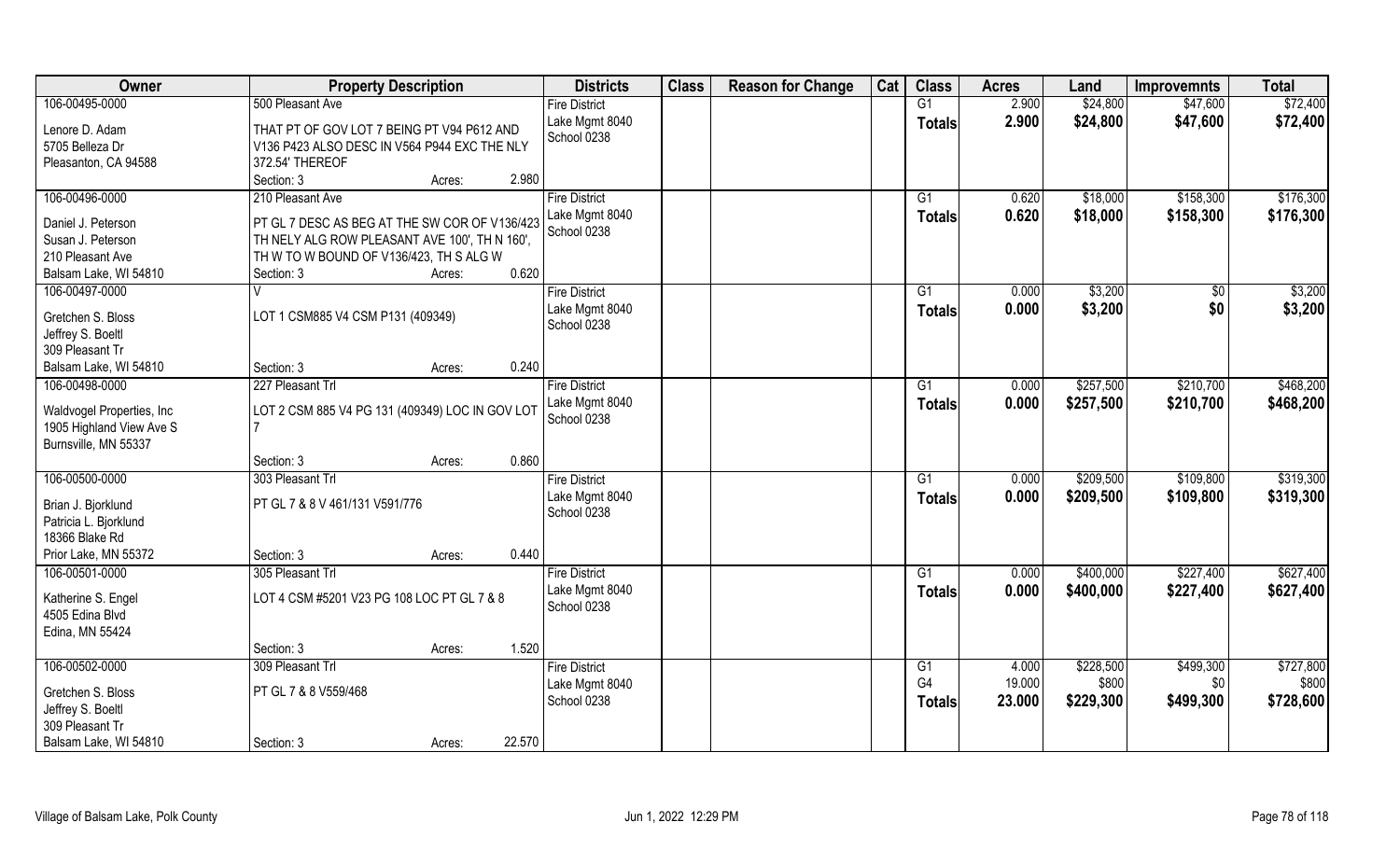| Owner                            | <b>Property Description</b>                             |        | <b>Districts</b>              | <b>Class</b> | <b>Reason for Change</b> | Cat | <b>Class</b>    | <b>Acres</b> | Land      | <b>Improvemnts</b> | <b>Total</b> |
|----------------------------------|---------------------------------------------------------|--------|-------------------------------|--------------|--------------------------|-----|-----------------|--------------|-----------|--------------------|--------------|
| 106-00503-0000                   | 525 Pleasant Ave                                        |        | <b>Fire District</b>          |              |                          |     | $\overline{G1}$ | 0.000        | \$237,500 | \$182,100          | \$419,600    |
| Barbara K. Radefeldt et al       | PT GL 8                                                 |        | Lake Mgmt 8040                |              |                          |     | <b>Totals</b>   | 0.000        | \$237,500 | \$182,100          | \$419,600    |
| 1849 Burr St N                   |                                                         |        | School 0238                   |              |                          |     |                 |              |           |                    |              |
| Maplewood, MN 55117-2474         |                                                         |        |                               |              |                          |     |                 |              |           |                    |              |
|                                  | Section: 3                                              | Acres: | 0.650                         |              |                          |     |                 |              |           |                    |              |
| 106-00504-0000                   | 529 Pleasant Ave                                        |        | <b>Fire District</b>          |              |                          |     | G1              | 1.160        | \$262,800 | \$158,900          | \$421,700    |
|                                  |                                                         |        | Lake Mgmt 8040                |              |                          |     |                 | 1.160        |           |                    |              |
| Gene R. Engelson                 | LOT 1 CSM #1129 V5 PG 119 LOC IN GL 8                   |        | School 0238                   |              |                          |     | <b>Totals</b>   |              | \$262,800 | \$158,900          | \$421,700    |
| Gene R Engelson Revocable Living |                                                         |        |                               |              |                          |     |                 |              |           |                    |              |
| Trust                            |                                                         |        |                               |              |                          |     |                 |              |           |                    |              |
| 2009 Capestone St                | Section: 3                                              | Acres: | 1.160                         |              |                          |     |                 |              |           |                    |              |
| Las Vegas, NV 89134              |                                                         |        |                               |              |                          |     |                 |              |           |                    |              |
| 106-00505-0000                   | 541 Pleasant Ave                                        |        | <b>Fire District</b>          |              |                          |     | G1              | 0.780        | \$158,300 | \$216,900          | \$375,200    |
| Michelle R. Muelken              | LOT 1 CSM 6884 V31 P128 (860944)                        |        | Lake Mgmt 8040                |              |                          |     | <b>Totals</b>   | 0.780        | \$158,300 | \$216,900          | \$375,200    |
| David J. Muelken                 |                                                         |        | School 0238                   |              |                          |     |                 |              |           |                    |              |
| 1372 Peaceful Ridge Rd           |                                                         |        |                               |              |                          |     |                 |              |           |                    |              |
| Red Wing, MN 55066               | Section: 3                                              | Acres: | 0.780                         |              |                          |     |                 |              |           |                    |              |
| 106-00506-0000                   | 601 Pleasant Ave                                        |        |                               |              |                          |     |                 |              |           |                    |              |
|                                  |                                                         |        | <b>Fire District</b>          |              |                          |     | G1              | 0.000        | \$323,300 | \$76,600           | \$399,900    |
| Margaret V. Klein                | PT GL 8 DESC AS COM 9 CHNS 25 LKS E OF N GOV            |        | Lake Mgmt 8040<br>School 0238 |              |                          |     | <b>Totals</b>   | 0.000        | \$323,300 | \$76,600           | \$399,900    |
| Kristin Klein                    | QT POST OF SEC 3-34-17, TH S 14 CHNS 36 LKS TO          |        |                               |              |                          |     |                 |              |           |                    |              |
| 1724 Bayard Ave                  | SHORE OF BALSAM LAKE, TH N 72 DEG E 3 CHNS 75           |        |                               |              |                          |     |                 |              |           |                    |              |
| Saint Paul, MN 55116             | Section: 3                                              | Acres: | 2.270                         |              |                          |     |                 |              |           |                    |              |
| 106-00507-0000                   | 605 Pleasant Ave                                        |        | <b>Fire District</b>          |              |                          |     | G1              | 1.074        | \$197,500 | \$265,100          | \$462,600    |
|                                  |                                                         |        | Lake Mgmt 8040                |              |                          |     | <b>Totals</b>   | 1.074        | \$197,500 | \$265,100          | \$462,600    |
| Mark Palkovich                   | PT GL 8 DESC AS COMM AT PIPE 672.5' E & 33' S OF        |        | School 0238                   |              |                          |     |                 |              |           |                    |              |
| 605 Pleasant Ave                 | GOV N 1/4 COR OF SEC 3, TH SE 9 DEG 869' TO             |        |                               |              |                          |     |                 |              |           |                    |              |
| Balsam Lake, WI 54810            | SHORE OF BALSAM LK, TH N 72 DEG E 79' ALG<br>Section: 3 |        | 1.074                         |              |                          |     |                 |              |           |                    |              |
|                                  |                                                         | Acres: |                               |              |                          |     |                 |              |           |                    |              |
| 106-00508-0000                   | 609 Pleasant Ave                                        |        | <b>Fire District</b>          |              |                          |     | G1              | 1.240        | \$174,000 | \$207,300          | \$381,300    |
| Austin C. Peterson et al         | LOT 1 CSM 7052 V32 P108 (871036)                        |        | Lake Mgmt 8040                |              |                          |     | <b>Totals</b>   | 1.240        | \$174,000 | \$207,300          | \$381,300    |
| c/o Mark C. Peterson             |                                                         |        | School 0238                   |              |                          |     |                 |              |           |                    |              |
| 7233 207th Ave NW                |                                                         |        |                               |              |                          |     |                 |              |           |                    |              |
| Elk River, MN 55330              | Section: 3                                              | Acres: | 1.240                         |              |                          |     |                 |              |           |                    |              |
| 106-00509-0100                   |                                                         |        | <b>Fire District</b>          |              |                          |     | $\overline{G2}$ | 1.480        | \$101,900 | $\sqrt{6}$         | \$101,900    |
|                                  |                                                         |        | Lake Mgmt 8040                |              |                          |     | <b>Totals</b>   | 1.480        | \$101,900 | \$0                | \$101,900    |
| David L. Stark                   | LOT 1 CSM 6882 V31 P126 (860912)                        |        | School 0238                   |              |                          |     |                 |              |           |                    |              |
| Patricia E. Stark                |                                                         |        |                               |              |                          |     |                 |              |           |                    |              |
| 101 Perry Mound Rd               |                                                         |        |                               |              |                          |     |                 |              |           |                    |              |
| Balsam Lake, WI 54810-9001       | Section: 3                                              | Acres: | 1.480                         |              |                          |     |                 |              |           |                    |              |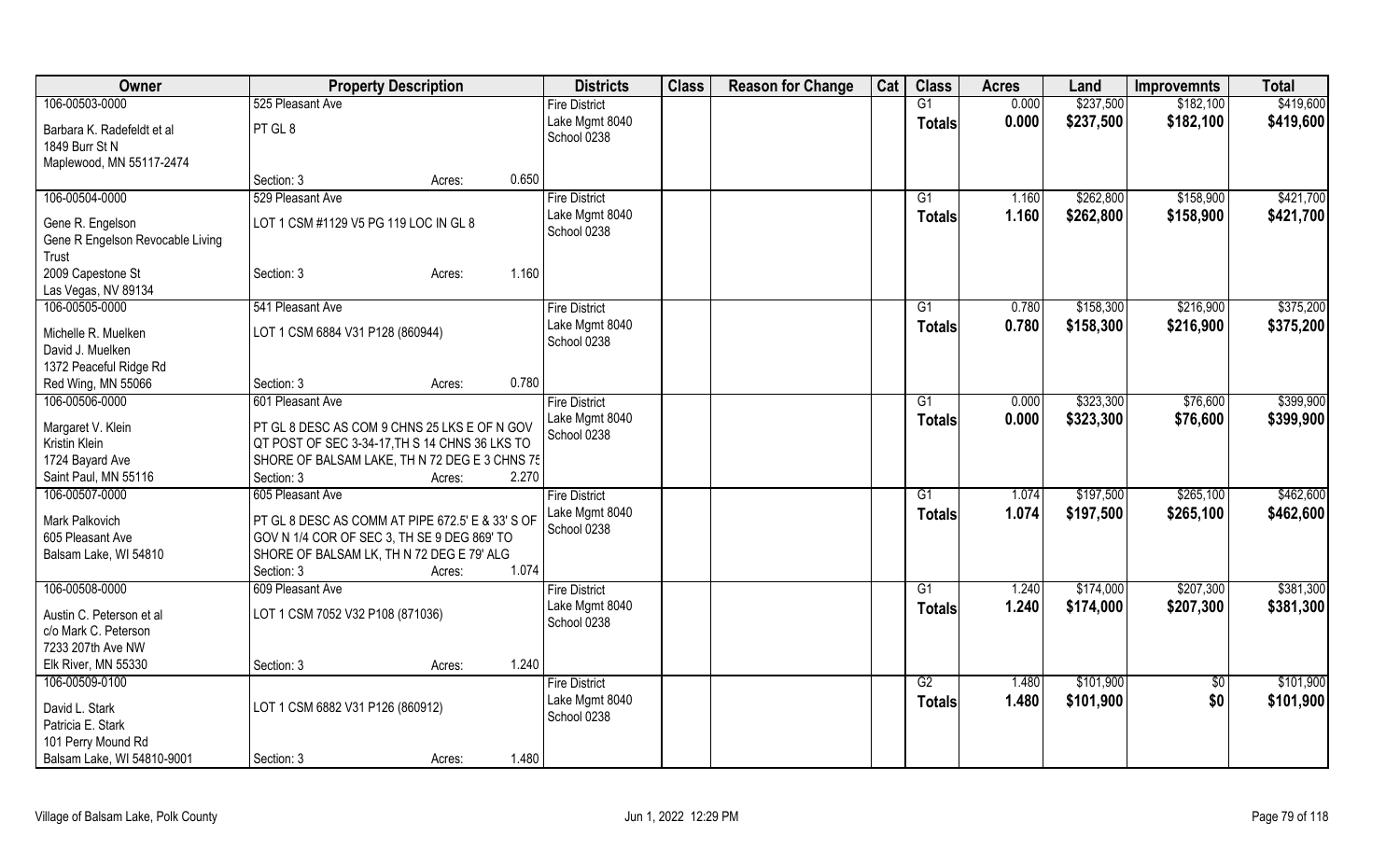| Owner                                                                     | <b>Property Description</b>                   |        |       | <b>Districts</b>     | <b>Class</b> | <b>Reason for Change</b> | Cat | <b>Class</b>  | <b>Acres</b> | Land            | <b>Improvemnts</b> | <b>Total</b>  |
|---------------------------------------------------------------------------|-----------------------------------------------|--------|-------|----------------------|--------------|--------------------------|-----|---------------|--------------|-----------------|--------------------|---------------|
| 106-00509-0200                                                            | 10122 Perry Mound Rd                          |        |       | <b>Fire District</b> |              |                          |     | G2            | 0.740        | \$51,000        | \$40,900           | \$91,900      |
| David L. Stark                                                            | CSM6882 V31 P126, LOT 2 (860912)              |        |       | Lake Mgmt 8040       |              |                          |     | <b>Totals</b> | 0.740        | \$51,000        | \$40,900           | \$91,900      |
| Patricia E. Stark                                                         |                                               |        |       | School 0238          |              |                          |     |               |              |                 |                    |               |
| 101 Perry Mound Rd                                                        |                                               |        |       |                      |              |                          |     |               |              |                 |                    |               |
| Balsam Lake, WI 54810-9001                                                | Section: 3                                    | Acres: | 0.740 |                      |              |                          |     |               |              |                 |                    |               |
| 106-00509-0300                                                            | 101 Perry Mound Rd                            |        |       | <b>Fire District</b> | G2           | <b>Updated sketch</b>    |     | G2            | 1.460        | \$100,500       | \$252,700          | \$353,200     |
|                                                                           |                                               |        |       | Lake Mgmt 8040       |              |                          |     | <b>Totals</b> | 1.460        | \$100,500       | \$252,700          | \$353,200     |
| David L. Stark                                                            | CSM6882 V31 P126, LOT 3 (860912)              |        |       | School 0238          |              |                          |     |               |              |                 |                    |               |
| Patricia E. Stark                                                         |                                               |        |       |                      |              |                          |     |               |              |                 |                    |               |
| 101 Perry Mound Rd                                                        |                                               |        |       |                      |              |                          |     |               |              |                 |                    |               |
| Balsam Lake, WI 54810-9001                                                | Section: 3                                    | Acres: | 1.460 |                      |              |                          |     |               |              |                 |                    |               |
| 106-00509-0400                                                            | 10111 Perry Mound Rd                          |        |       | <b>Fire District</b> |              |                          |     | G1            | 0.280        | \$19,300        | \$361,100          | \$380,400     |
| Corby R. Stark                                                            | CSM6882 V31 P126, LOT 4 (860912)              |        |       | Lake Mgmt 8040       |              |                          |     | <b>Totals</b> | 0.280        | \$19,300        | \$361,100          | \$380,400     |
| Jason J. Larson                                                           |                                               |        |       | School 0238          |              |                          |     |               |              |                 |                    |               |
| 101 Perry Mound Rd Unit 1                                                 |                                               |        |       |                      |              |                          |     |               |              |                 |                    |               |
| Balsam Lake, WI 54810                                                     | Section: 3                                    | Acres: | 0.280 |                      |              |                          |     |               |              |                 |                    |               |
| 106-00510-0000                                                            | 125 Perry Mound Rd                            |        |       | <b>Fire District</b> | G1           | House remodel            |     | G1            | 0.000        | \$244,900       | \$204,400          | \$449,300     |
|                                                                           |                                               |        |       | Lake Mgmt 8040       |              |                          |     | <b>Totals</b> | 0.000        | \$244,900       | \$204,400          | \$449,300     |
| Wendy M Thames Revocable Trust et al LOT 1 CSM #105 V1 PG 106 (GOV LOT 8) |                                               |        |       | School 0238          |              |                          |     |               |              |                 |                    |               |
| 693 Brookside Ln                                                          |                                               |        |       |                      |              |                          |     |               |              |                 |                    |               |
| Mendota Heights, MN 55118                                                 | Section: 3                                    |        | 0.590 |                      |              |                          |     |               |              |                 |                    |               |
|                                                                           |                                               | Acres: |       |                      |              |                          |     |               |              | \$240,000       |                    | \$430,700     |
| 106-00511-0000                                                            | 121 Perry Mound Rd                            |        |       | <b>Fire District</b> |              |                          |     | G1            | 0.420        |                 | \$190,700          |               |
| Kim J. Budish                                                             | LOT 2 CSM #105 V 1 PG 106 BEING PT GL 8       |        |       | Lake Mgmt 8040       |              |                          |     | <b>Totals</b> | 0.420        | \$240,000       | \$190,700          | \$430,700     |
| Paula C. Budish                                                           |                                               |        |       | School 0238          |              |                          |     |               |              |                 |                    |               |
| 6616 Limerick Dr                                                          |                                               |        |       |                      |              |                          |     |               |              |                 |                    |               |
| Edina, MN 55439                                                           | Section: 3                                    | Acres: | 0.420 |                      |              |                          |     |               |              |                 |                    |               |
| 106-00512-0000                                                            | 117 Perry Mound Rd                            |        |       | <b>Fire District</b> |              |                          |     | G1            | 0.000        | \$237,500       | \$185,600          | \$423,100     |
| James T. Krizak                                                           | LOT 3 CSM #105 V1 PG 106 BEING PT GL 8        |        |       | Lake Mgmt 8040       |              |                          |     | <b>Totals</b> | 0.000        | \$237,500       | \$185,600          | \$423,100     |
| Christina Palme-Krizak                                                    |                                               |        |       | School 0238          |              |                          |     |               |              |                 |                    |               |
| 13740 May Ave N                                                           |                                               |        |       |                      |              |                          |     |               |              |                 |                    |               |
| Stillwater, MN 55082                                                      | Section: 3                                    | Acres: | 0.350 |                      |              |                          |     |               |              |                 |                    |               |
| 106-00513-0000                                                            |                                               |        |       | <b>Fire District</b> |              |                          |     | X4            | 0.000        | $\overline{50}$ | $\sqrt{6}$         | $\frac{1}{6}$ |
|                                                                           |                                               |        |       | Lake Mgmt 8040       |              |                          |     |               | 0.000        |                 | \$0                |               |
| Village of Balsam Lake                                                    | 2 PCLS IN GOV LOT 8 DESC V308 PG 532 FOR ROAD |        |       | School 0238          |              |                          |     | <b>Totals</b> |              | \$0             |                    | \$0           |
| 404 Main St                                                               |                                               |        |       |                      |              |                          |     |               |              |                 |                    |               |
| Balsam Lake, WI 54810                                                     |                                               |        |       |                      |              |                          |     |               |              |                 |                    |               |
|                                                                           | Section: 3                                    | Acres: | 1.300 |                      |              |                          |     |               |              |                 |                    |               |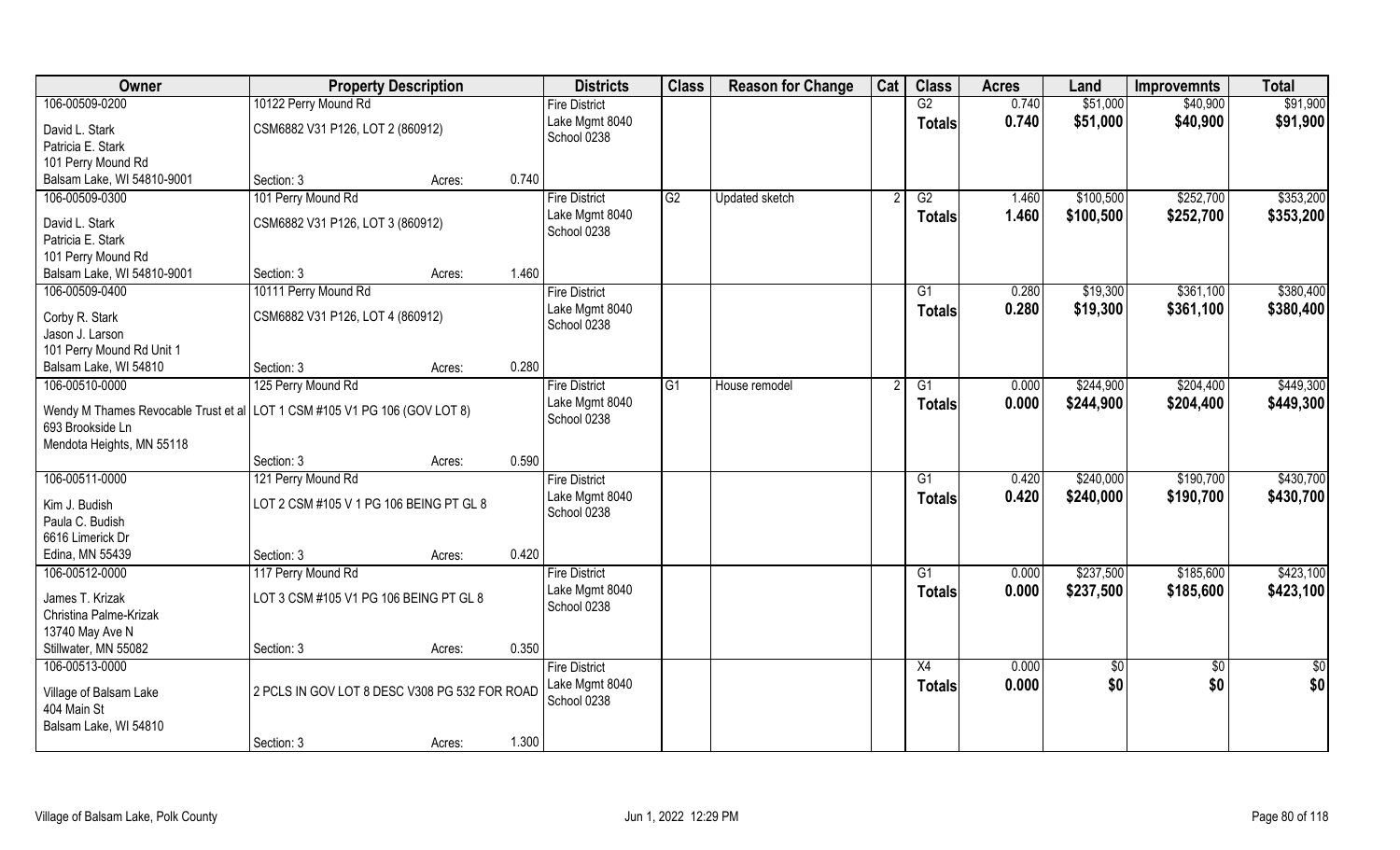| Owner                                                                            | <b>Property Description</b>                                                                          |                 | <b>Districts</b>              | <b>Class</b> | <b>Reason for Change</b> | Cat | <b>Class</b>    | <b>Acres</b> | Land      | <b>Improvemnts</b> | <b>Total</b> |
|----------------------------------------------------------------------------------|------------------------------------------------------------------------------------------------------|-----------------|-------------------------------|--------------|--------------------------|-----|-----------------|--------------|-----------|--------------------|--------------|
| 106-00514-0000                                                                   | 113 Perry Mound Rd                                                                                   |                 | <b>Fire District</b>          |              |                          |     | $\overline{G1}$ | 0.000        | \$232,500 | \$165,500          | \$398,000    |
| Francis J. Lambert (Ttee et al                                                   | LOT 4 CSM #140 V1 P140 (342447) LOC IN PT GL 8                                                       |                 | Lake Mgmt 8040                |              |                          |     | <b>Totals</b>   | 0.000        | \$232,500 | \$165,500          | \$398,000    |
| 774 Aspen Ct                                                                     |                                                                                                      |                 | School 0238                   |              |                          |     |                 |              |           |                    |              |
| Woodbury, MN 55125                                                               |                                                                                                      |                 |                               |              |                          |     |                 |              |           |                    |              |
|                                                                                  | Section: 3                                                                                           | 0.380<br>Acres: |                               |              |                          |     |                 |              |           |                    |              |
| 106-00515-0000                                                                   | 109 Perry Mound Rd                                                                                   |                 | <b>Fire District</b>          |              |                          |     | G1              | 0.000        | \$238,300 | \$146,400          | \$384,700    |
|                                                                                  |                                                                                                      |                 | Lake Mgmt 8040                |              |                          |     | <b>Totals</b>   | 0.000        | \$238,300 | \$146,400          | \$384,700    |
| Ellen F. Jones (Ttee                                                             | LOT 5 CSM #140 V1 P140 (342447) LOC IN PT GOV                                                        |                 | School 0238                   |              |                          |     |                 |              |           |                    |              |
| Ellen F Jones Revocable Trust                                                    | LOT <sub>8</sub>                                                                                     |                 |                               |              |                          |     |                 |              |           |                    |              |
| Agreement Dated June 9 20                                                        |                                                                                                      |                 |                               |              |                          |     |                 |              |           |                    |              |
| 5261 Lochloy Dr                                                                  | Section: 3                                                                                           | 0.390<br>Acres: |                               |              |                          |     |                 |              |           |                    |              |
| Edina, MN 55436                                                                  |                                                                                                      |                 |                               |              |                          |     |                 |              |           |                    |              |
| 106-00516-0000                                                                   | 105 Perry Mound Rd                                                                                   |                 | <b>Fire District</b>          |              |                          |     | G1              | 0.570        | \$268,800 | \$245,200          | \$514,000    |
| Mary Trustee J. Nissen                                                           | LOT 6 CSM #140 V1 PG 140 BEING PT GL 8 EXC                                                           |                 | Lake Mgmt 8040<br>School 0238 |              |                          |     | <b>Totals</b>   | 0.570        | \$268,800 | \$245,200          | \$514,000    |
| Mary J Nissen Trust Agreement                                                    | THAT PT OF LOT 6 DESC AS THE FOOTPRINT &                                                             |                 |                               |              |                          |     |                 |              |           |                    |              |
| 222 2nd St Se Unit 666                                                           | FOUNDATION OF THE GARAGE                                                                             |                 |                               |              |                          |     |                 |              |           |                    |              |
| Minneapolis, MN 55414                                                            | Section: 3                                                                                           | 0.610<br>Acres: |                               |              |                          |     |                 |              |           |                    |              |
| 106-00517-0000                                                                   |                                                                                                      |                 | <b>Fire District</b>          |              |                          |     | G1              | 0.000        | \$36,300  | \$0                | \$36,300     |
|                                                                                  |                                                                                                      |                 | Lake Mgmt 8040                |              |                          |     | <b>Totals</b>   | 0.000        | \$36,300  | \$0                | \$36,300     |
| <b>Mardell Harms</b>                                                             | PT GL 8 DESC AS PT LOT 7 VOL 2 CSM PG 33 COM                                                         |                 | School 0238                   |              |                          |     |                 |              |           |                    |              |
| James Harms<br>412 Valley Dr                                                     | NE COR LOT 7; SW 167. 36', SW 120', NLY TO PT 150<br>SW OF POB, NE 150' TO POB & 1/2 INT. IN PRIVATE |                 |                               |              |                          |     |                 |              |           |                    |              |
|                                                                                  |                                                                                                      | 0.510           |                               |              |                          |     |                 |              |           |                    |              |
| Stillman Valley, IL 61084<br>106-00518-0000                                      | Section: 3                                                                                           | Acres:          | <b>Fire District</b>          |              |                          |     |                 |              | \$40,300  | \$192,300          | \$232,600    |
|                                                                                  | 100 Perry Mound Rd                                                                                   |                 | Lake Mgmt 8040                |              |                          |     | G1              | 0.000        |           |                    |              |
| James P. Harms                                                                   | LOT 7 CSM #304 V2 PG 33 LOC IN GL 8 EXC PCL                                                          |                 | School 0238                   |              |                          |     | <b>Totals</b>   | 0.000        | \$40,300  | \$192,300          | \$232,600    |
| Mardell A. Harms                                                                 | <b>DESC IN V479/179</b>                                                                              |                 |                               |              |                          |     |                 |              |           |                    |              |
| 412 Valley Dr                                                                    |                                                                                                      |                 |                               |              |                          |     |                 |              |           |                    |              |
| Stillman Valley, IL 61084                                                        | Section: 3                                                                                           | 0.570<br>Acres: |                               |              |                          |     |                 |              |           |                    |              |
| 106-00519-0000                                                                   | 705 Pleasant Ave                                                                                     |                 | <b>Fire District</b>          |              |                          |     | G1              | 0.000        | \$207,000 | \$351,600          | \$558,600    |
| Michael Patrick Aloysius Kampmeyer                                               | LOT 4 CSM #5481 V24 PG 166 LOC GL 8                                                                  |                 | Lake Mgmt 8040                |              |                          |     | <b>Totals</b>   | 0.000        | \$207,000 | \$351,600          | \$558,600    |
| Qprt II et al                                                                    |                                                                                                      |                 | School 0238                   |              |                          |     |                 |              |           |                    |              |
| 260 Salem Church Rd                                                              |                                                                                                      |                 |                               |              |                          |     |                 |              |           |                    |              |
| Saint Paul, MN 55118                                                             | Section: 3                                                                                           | 0.600<br>Acres: |                               |              |                          |     |                 |              |           |                    |              |
| 106-00520-0000                                                                   | 709 Pleasant Ave                                                                                     |                 | <b>Fire District</b>          |              |                          |     | $\overline{G1}$ | 0.000        | \$175,000 | \$184,600          | \$359,600    |
|                                                                                  |                                                                                                      |                 | Lake Mgmt 8040                |              |                          |     |                 | 0.000        | \$175,000 | \$184,600          | \$359,600    |
| Gary M & Shelley K Hines Living Trust e LOT 5 CSM #5481 V24 PG 166 LOC GOV LOT 8 |                                                                                                      |                 | School 0238                   |              |                          |     | <b>Totals</b>   |              |           |                    |              |
| al                                                                               |                                                                                                      |                 |                               |              |                          |     |                 |              |           |                    |              |
| 709 Pleasant Ave                                                                 |                                                                                                      |                 |                               |              |                          |     |                 |              |           |                    |              |
| Balsam Lake, WI 54810                                                            | Section: 3                                                                                           | 0.320<br>Acres: |                               |              |                          |     |                 |              |           |                    |              |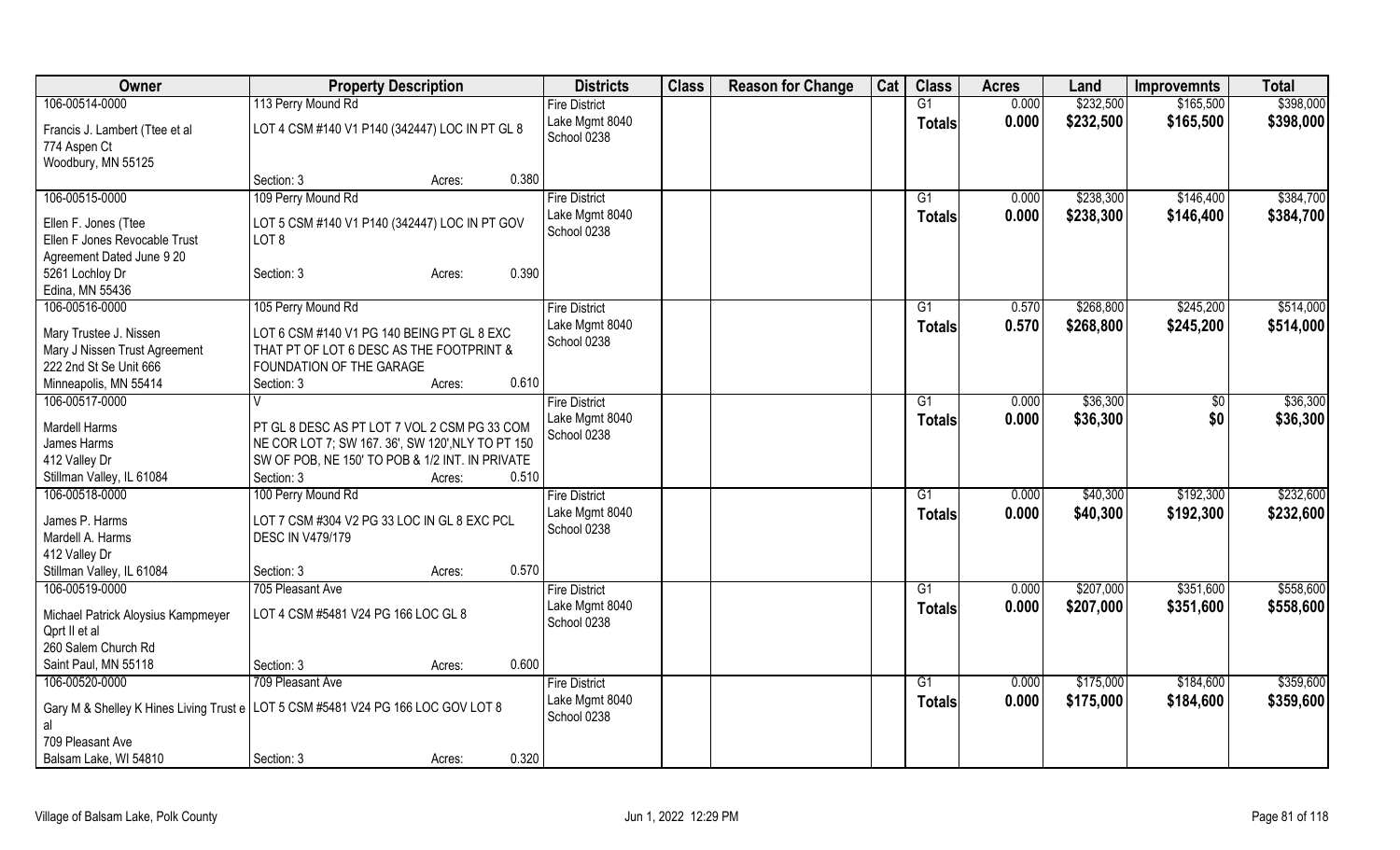| <b>Owner</b>                                                                                      | <b>Property Description</b>                                                                                                                                                     | <b>Districts</b>                    | <b>Class</b> | <b>Reason for Change</b> | Cat | <b>Class</b>        | <b>Acres</b>   | Land                 | <b>Improvemnts</b>    | <b>Total</b>         |
|---------------------------------------------------------------------------------------------------|---------------------------------------------------------------------------------------------------------------------------------------------------------------------------------|-------------------------------------|--------------|--------------------------|-----|---------------------|----------------|----------------------|-----------------------|----------------------|
| 106-00521-0000                                                                                    |                                                                                                                                                                                 | <b>Fire District</b>                |              |                          |     | G1                  | 0.000          | \$18,800             | $\overline{50}$       | \$18,800             |
| Gary E. Allyn (Le et al<br>153 Thorner Ct<br>Ellsworth, WI 54011                                  | PT GOV LOT 8 DESC AS BEG AT NE COR OF<br>V284/525, TH SWLY ALG WATERS EDGE 25', TH DUE<br>N TO N LN OF SD PCL, THE ALG N LN TO POB --<br>Section: 3<br>0.010<br>Acres:          | Lake Mgmt 8040<br>School 0238       |              |                          |     | <b>Totals</b>       | 0.000          | \$18,800             | \$0                   | \$18,800             |
| 106-00522-0010<br>Robert D Voltz Revocable Trust<br>201 180th Ave<br>Balsam Lake, WI 54810        | OUTLOT 1 CSM #1696 V8 PG 44 LOC IN GOV LOT 3<br>0.790                                                                                                                           | <b>Fire District</b><br>School 0238 |              |                          |     | G1<br><b>Totals</b> | 0.790<br>0.790 | \$200<br>\$200       | \$0<br>\$0            | \$200<br>\$200       |
| 106-00522-0100                                                                                    | Section: 4<br>Acres:                                                                                                                                                            |                                     |              |                          |     |                     | 4.140          | \$34,800             |                       | \$34,800             |
| <b>Walter Nechville</b><br>967 State Rd 65<br>Roberts, WI 54023                                   | LOT 1 CSM #1696 V8 PG 44 LOC IN GOV LOT 3                                                                                                                                       | <b>Fire District</b><br>School 0238 |              |                          |     | G1<br><b>Totals</b> | 4.140          | \$34,800             | $\sqrt[6]{30}$<br>\$0 | \$34,800             |
|                                                                                                   | 4.170<br>Section: 4<br>Acres:                                                                                                                                                   |                                     |              |                          |     |                     |                |                      |                       |                      |
| 106-00522-0200                                                                                    | 835 State Hwy 46 N                                                                                                                                                              | <b>Fire District</b>                |              |                          |     | G <sub>1</sub>      | 4.620          | \$36,300             | \$38,700              | \$75,000             |
| Timothy P. Mcshane<br>Sharon J. Strom<br>819 State Hwy 46 N                                       | LOT 2 CSM 1696 V8 P44 LOC IN GOV LOT 3 EXC A<br>PCL OF 20.10' OF SHORE DESC IN V690 P541                                                                                        | School 0238                         |              |                          |     | <b>Totals</b>       | 4.620          | \$36,300             | \$38,700              | \$75,000             |
| Balsam Lake, WI 54810                                                                             | 4.710<br>Section: 4<br>Acres:                                                                                                                                                   |                                     |              |                          |     |                     |                |                      |                       |                      |
| 106-00522-0300<br>Steven R. Voltz<br>Sherrie A. Voltz<br>16790 Carmen Ave<br>Fort Myers, FL 33908 | PCL IN GOV LOT 3 COM AT THE NE CORNER OL 1<br>CSM #1696, TH W ON N LN EXT. 600', TH N 300', TH E<br>TO HWY, TH S ALG HWY ROW TO POB<br>4.000<br>Section: 4<br>Acres:            | <b>Fire District</b><br>School 0238 |              |                          |     | G1<br><b>Totals</b> | 4.000<br>4.000 | \$15,400<br>\$15,400 | $\sqrt[6]{30}$<br>\$0 | \$15,400<br>\$15,400 |
| 106-00522-0400                                                                                    | 101 180th Ave                                                                                                                                                                   | <b>Fire District</b>                |              |                          |     | G2                  | 10.440         | \$104,900            | \$5,000               | \$109,900            |
| Michael K. Voltz<br>Diane M. Voltz<br>201 180th Ave<br>Balsam Lake, WI 54810                      | GOV LOT 3 DESC AS COM AT NE COR OUTLOT 1<br>CSM #1696 V8 PG 44, TH ALG N EXT. OF OUTLOT 1<br>600' TO POB; TH N 300', E 565.25' TO HWY ROW, TH<br>10.890<br>Section: 4<br>Acres: | School 0238                         |              |                          |     | <b>Totals</b>       | 10.440         | \$104,900            | \$5,000               | \$109,900            |
| 106-00522-0500                                                                                    | 201 180th Ave                                                                                                                                                                   | <b>Fire District</b>                |              |                          |     | $\overline{G1}$     | 3.300          | \$22,300             | \$192,500             | \$214,800            |
| Michael K. Voltz<br>Diane M. Voltz<br>201 180th Ave<br>Balsam Lake, WI 54810                      | PT GOV LOT 3 DESC IN V863/924<br>3.450<br>Section: 4<br>Acres:                                                                                                                  | School 0238                         |              |                          |     | <b>Totals</b>       | 3.300          | \$22,300             | \$192,500             | \$214,800            |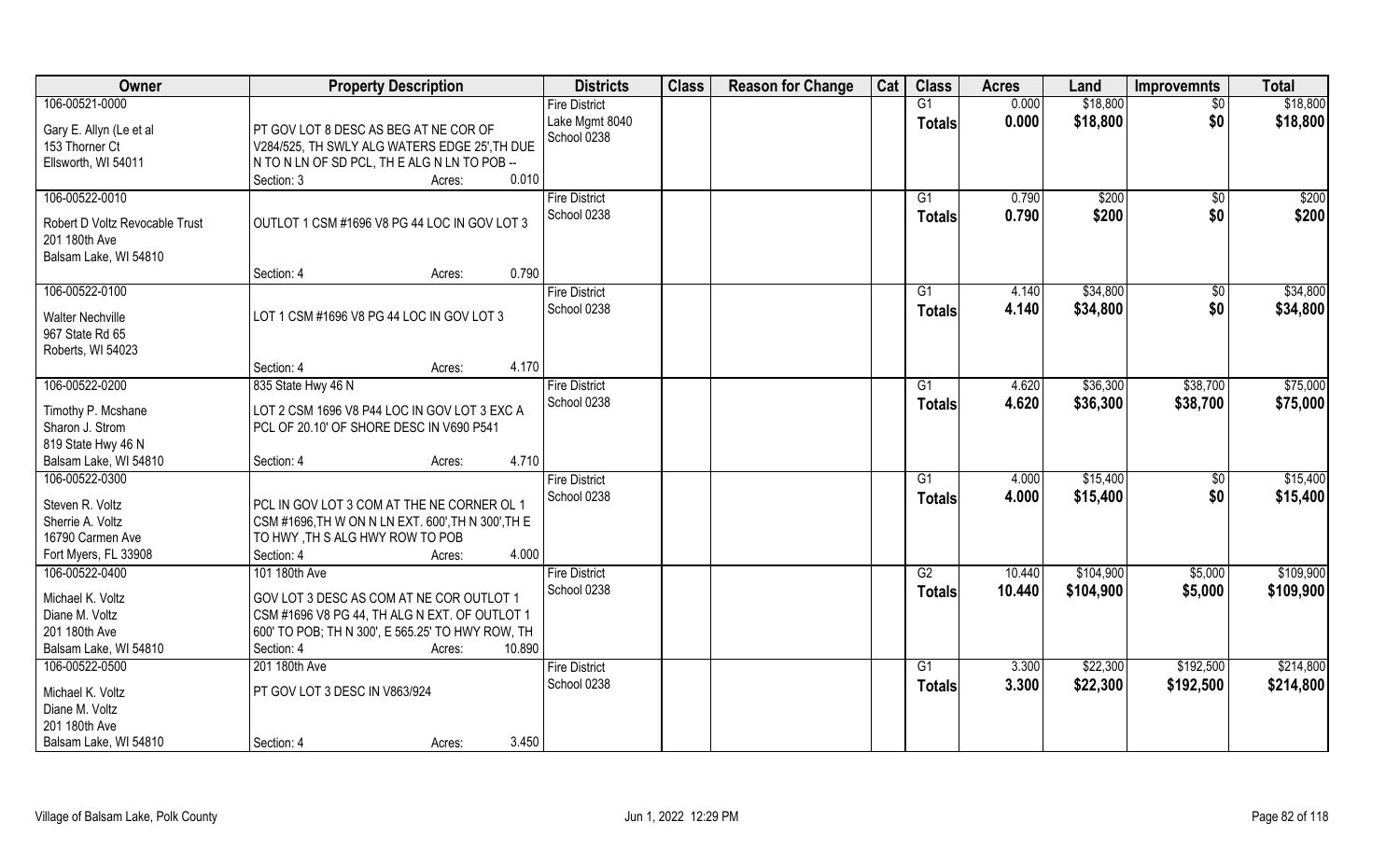| Owner                       | <b>Property Description</b>                     | <b>Districts</b>     | <b>Class</b> | <b>Reason for Change</b> | Cat | <b>Class</b>  | <b>Acres</b> | Land     | <b>Improvemnts</b> | <b>Total</b> |
|-----------------------------|-------------------------------------------------|----------------------|--------------|--------------------------|-----|---------------|--------------|----------|--------------------|--------------|
| 106-00522-0600              | 180th Ave                                       | <b>Fire District</b> |              |                          |     | G1            | 5.000        | \$30,000 | \$8,900            | \$38,900     |
| Michael K. Voltz            | PCL LOC IN GL 3 DESC V941/997                   | School 0238          |              |                          |     | <b>Totals</b> | 5.000        | \$30,000 | \$8,900            | \$38,900     |
| Diane M. Voltz              |                                                 |                      |              |                          |     |               |              |          |                    |              |
| 201 180th Ave               |                                                 |                      |              |                          |     |               |              |          |                    |              |
| Balsam Lake, WI 54810       | 4.970<br>Section: 4<br>Acres:                   |                      |              |                          |     |               |              |          |                    |              |
| 106-00522-0700              | 180th Ave                                       | <b>Fire District</b> |              |                          |     | G1            | 7.200        | \$35,500 | \$0                | \$35,500     |
|                             |                                                 | School 0238          |              |                          |     | <b>Totals</b> | 7.200        | \$35,500 | \$0                | \$35,500     |
| Steven R. Voltz             | PCL LOC IN GL 3 DESC V941/999 EXC S 10 ACRES.   |                      |              |                          |     |               |              |          |                    |              |
| Sherrie A. Voltz            | ALSO EXC 6 A IN SE COR OF N 41.51 A, EXC CSM    |                      |              |                          |     |               |              |          |                    |              |
| 16790 Carmen Ave            | #1696 & PCL COM AT NE COR OF OL 1 & EXC         |                      |              |                          |     |               |              |          |                    |              |
| Fort Myers, FL 33908        | 7.850<br>Section: 4<br>Acres:                   |                      |              |                          |     |               |              |          |                    |              |
| 106-00523-0000              | $\vee$                                          | <b>Fire District</b> |              |                          |     | G1            | 1.050        | \$5,200  | \$0                | \$5,200      |
| Juliann E. Bibeau (Le et al | PT S 100' OF N 300' OF SQ 6 A PCL SE COR OF N   | School 0238          |              |                          |     | <b>Totals</b> | 1.050        | \$5,200  | \$0                | \$5,200      |
| PO Box 182                  | 41.5 A OF GL 3 V 437/690                        |                      |              |                          |     |               |              |          |                    |              |
| Centuria, WI 54824          |                                                 |                      |              |                          |     |               |              |          |                    |              |
|                             | 1.050<br>Section: 4<br>Acres:                   |                      |              |                          |     |               |              |          |                    |              |
| 106-00524-0000              | 825 State Hwy 46 N                              | <b>Fire District</b> |              |                          |     | G1            | 1.240        | \$11,700 | \$65,200           | \$76,900     |
|                             |                                                 | School 0238          |              |                          |     | <b>Totals</b> | 1.240        | \$11,700 | \$65,200           | \$76,900     |
| Erika S. Rice               | PT S 100' OF N 300' OF SQ 6 A PCL SE COR OF N   |                      |              |                          |     |               |              |          |                    |              |
| 825 State Hwy 46 N          | 41.5 A OF GL 3                                  |                      |              |                          |     |               |              |          |                    |              |
| Balsam Lake, WI 54810       |                                                 |                      |              |                          |     |               |              |          |                    |              |
|                             | 1.240<br>Section: 4<br>Acres:                   |                      |              |                          |     |               |              |          |                    |              |
| 106-00525-0000              | 821 State Hwy 46 N                              | <b>Fire District</b> |              |                          |     | G1            | 0.970        | \$9,700  | \$78,100           | \$87,800     |
| John Bibeau et al           | S 93 FT OF A 6 A TRACT IN SE COR OF N 41.5 A OF | School 0238          |              |                          |     | Totals        | 0.970        | \$9,700  | \$78,100           | \$87,800     |
| 507 Cedar Ridge Rd          | GL 3 V569/299                                   |                      |              |                          |     |               |              |          |                    |              |
| Monroe, GA 30656            |                                                 |                      |              |                          |     |               |              |          |                    |              |
|                             | 0.970<br>Section: 4<br>Acres:                   |                      |              |                          |     |               |              |          |                    |              |
| 106-00526-0000              | 833 State Hwy 46 N                              | <b>Fire District</b> |              |                          |     | G1            | 2.110        | \$17,300 | \$114,200          | \$131,500    |
|                             |                                                 | School 0238          |              |                          |     | <b>Totals</b> | 2.110        | \$17,300 | \$114,200          | \$131,500    |
| Clarence L. Moen            | N 200' OF 6 ACRE TRACT IN SE COR OF N 41.5      |                      |              |                          |     |               |              |          |                    |              |
| Denise M. Moen              | ACRES OF GOV LOT 3 DESC IN V311 P533 AND V274   |                      |              |                          |     |               |              |          |                    |              |
| 833 State Hwy 46 N          | P184                                            |                      |              |                          |     |               |              |          |                    |              |
| Balsam Lake, WI 54810       | 2.110<br>Section: 4<br>Acres:                   |                      |              |                          |     |               |              |          |                    |              |
| 106-00527-0000              | 805 State Hwy 46 N                              | <b>Fire District</b> |              |                          |     | G1            | 3.410        | \$20,500 | \$105,600          | \$126,100    |
| Elizabeth Ann Lundin        | LOT 11 CSM 3508 V16 PG 21 (620453) A DIV OF LOT | School 0238          |              |                          |     | Totals        | 3.410        | \$20,500 | \$105,600          | \$126,100    |
| 805 N State Rd 46           | CSM #1321 V6 P 137 (471524) LOC IN GOV LOT 3    |                      |              |                          |     |               |              |          |                    |              |
| Balsam Lake, WI 54810       | (LOT 1 CSM V6 PG 13 EXC THE W 289' THEREOF)     |                      |              |                          |     |               |              |          |                    |              |
|                             | Section: 4<br>3.410<br>Acres:                   |                      |              |                          |     |               |              |          |                    |              |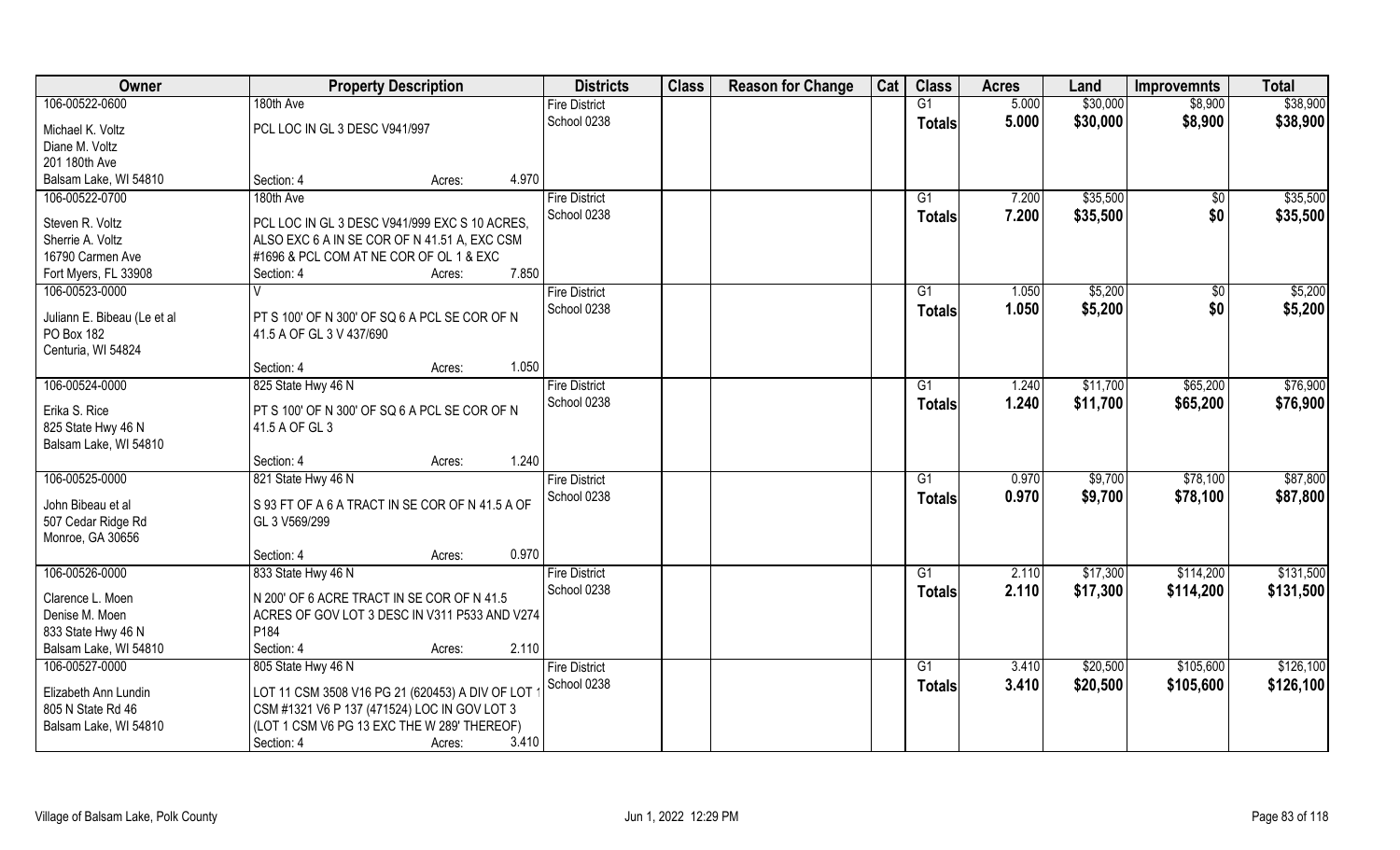| Owner                                              | <b>Property Description</b>                                     |        |        | <b>Districts</b>              | <b>Class</b> | <b>Reason for Change</b> | Cat | <b>Class</b>           | <b>Acres</b> | Land            | <b>Improvemnts</b> | <b>Total</b>    |
|----------------------------------------------------|-----------------------------------------------------------------|--------|--------|-------------------------------|--------------|--------------------------|-----|------------------------|--------------|-----------------|--------------------|-----------------|
| 106-00527-1200                                     | 815 N State Hwy 46                                              |        |        | <b>Fire District</b>          |              |                          |     | G1                     | 2.000        | \$14,500        | $\sqrt{$0}$        | \$14,500        |
| <b>Cohen Family Trust</b>                          | LOT 12 CSM #3508 V16 PG 21 (#620453) A DIV OF                   |        |        | School 0238                   |              |                          |     | <b>Totals</b>          | 2.000        | \$14,500        | \$0                | \$14,500        |
| Denise M. Cohen (Ttee                              | LOT 1 CSM V6 P 137 IN GOV LOT 3                                 |        |        |                               |              |                          |     |                        |              |                 |                    |                 |
| PO Box 189                                         |                                                                 |        |        |                               |              |                          |     |                        |              |                 |                    |                 |
| Balsam Lake, WI 54810-0189                         | Section: 4                                                      | Acres: | 2.000  |                               |              |                          |     |                        |              |                 |                    |                 |
| 106-00528-0000                                     | 817 State Hwy 46 N                                              |        |        | <b>Fire District</b>          |              |                          |     | G1                     | 1.300        | \$23,600        | \$111,200          | \$134,800       |
| James F. Flaherty                                  | LOT 2 CSM #1321 V6 P137 (GOV LOT 3) EX THAT PT                  |        |        | School 0238                   |              |                          |     | <b>Totals</b>          | 1.300        | \$23,600        | \$111,200          | \$134,800       |
| Michelle Flaherty                                  | LYG BTWN S LN OF LOT 2 CSM #1696 & THE FENCE                    |        |        |                               |              |                          |     |                        |              |                 |                    |                 |
| PO Box 487                                         | AS SHOWN ON THE MAP. ALSO A PRT LOT 2 CSM VE                    |        |        |                               |              |                          |     |                        |              |                 |                    |                 |
| Balsam Lake, WI 54810-0487                         | Section: 4                                                      | Acres: | 1.380  |                               |              |                          |     |                        |              |                 |                    |                 |
| 106-00529-0000                                     | 815 State Hwy 46 N                                              |        |        | <b>Fire District</b>          |              |                          |     | G1                     | 2.750        | \$31,900        | \$221,300          | \$253,200       |
|                                                    |                                                                 |        |        | School 0238                   |              |                          |     | <b>Totals</b>          | 2.750        | \$31,900        | \$221,300          | \$253,200       |
| <b>Cohen Family Trust</b><br>Denise M. Cohen (Ttee | LOTS 3 & 4 CSM #1321 V6 CSM P 137 (#464795) LOC<br>IN GOV LOT 3 |        |        |                               |              |                          |     |                        |              |                 |                    |                 |
| PO Box 189                                         |                                                                 |        |        |                               |              |                          |     |                        |              |                 |                    |                 |
| Balsam Lake, WI 54810-0189                         | Section: 4                                                      | Acres: | 2.830  |                               |              |                          |     |                        |              |                 |                    |                 |
| 106-00532-0000                                     | 625 State Hwy 46 N                                              |        |        | <b>Fire District</b>          |              |                          |     | G1                     | 0.560        | \$21,400        | \$145,100          | \$166,500       |
|                                                    |                                                                 |        |        | School 0238                   |              |                          |     | <b>Totals</b>          | 0.560        | \$21,400        | \$145,100          | \$166,500       |
| Steven P. Williams                                 | PT OF LOT 1 CSM 5598 V25 P75 (744486)                           |        |        |                               |              |                          |     |                        |              |                 |                    |                 |
| Laura A. Williams                                  |                                                                 |        |        |                               |              |                          |     |                        |              |                 |                    |                 |
| 625 State Hwy 46 N                                 |                                                                 |        |        |                               |              |                          |     |                        |              |                 |                    |                 |
| Balsam Lake, WI 54810                              | Section: 4                                                      | Acres: | 0.560  |                               |              |                          |     |                        |              |                 |                    |                 |
| 106-00532-0001                                     |                                                                 |        |        | <b>Fire District</b>          |              |                          |     | X4                     | 0.860        | \$0             | \$0                | $\overline{50}$ |
| Village of Balsam Lake                             | (46 BOAT LANDING) OLT 1 CSM1789 V8 P137 LOC IN                  |        |        | Lake Mgmt 8040<br>School 0238 |              |                          |     | <b>Totals</b>          | 0.860        | \$0             | \$0                | \$0             |
| 404 Main St                                        | GOV LOT 4 SEC 4 AND GOV LOT 6 SEC 3                             |        |        |                               |              |                          |     |                        |              |                 |                    |                 |
| Balsam Lake, WI 54810                              |                                                                 |        |        |                               |              |                          |     |                        |              |                 |                    |                 |
|                                                    | Section: 4                                                      | Acres: | 0.820  |                               |              |                          |     |                        |              |                 |                    |                 |
| 106-00532-0100                                     |                                                                 |        |        | <b>Fire District</b>          |              |                          |     | $\overline{\text{X2}}$ | 1.090        | \$0             | \$0                | \$0             |
| <b>Wisconsin Dot</b>                               | PT GOV LOT 4 & 5 BOAT LANDING EXC OUTLOT 1                      |        |        | Lake Mgmt 8040                |              |                          |     | <b>Totals</b>          | 1.090        | \$0             | \$0                | \$0             |
| PO Box 429                                         | CSM #1789 V8 PG 137 LOC IN GL 4 SEC 4 & GL 6 SEC                |        |        | School 0238                   |              |                          |     |                        |              |                 |                    |                 |
| Superior, WI 54880                                 |                                                                 |        |        |                               |              |                          |     |                        |              |                 |                    |                 |
|                                                    | Section: 4                                                      | Acres: | 2.610  |                               |              |                          |     |                        |              |                 |                    |                 |
| 106-00533-0000                                     | 615 State Hwy 46 N                                              |        |        | <b>Fire District</b>          |              |                          |     | G1                     | 0.000        | $\overline{50}$ | $\overline{50}$    | $\overline{50}$ |
| Nova J Reed Trust                                  | PT LOT 1 CSM 5598 V25 P75 LOC IN GOV LOT 4 AND                  |        |        | Lake Mgmt 8040                |              |                          |     | G <sub>2</sub>         | 52.020       | \$713,500       | \$190,700          | \$904,200       |
| 615 State Hwy 46 N                                 | GOV LOT 5 EXC V500 P949 (PCL 106-532 WILLIAMS)                  |        |        | School 0238                   |              |                          |     | <b>Totals</b>          | 52.020       | \$713,500       | \$190,700          | \$904,200       |
| Balsam Lake, WI 54810-9016                         |                                                                 |        |        |                               |              |                          |     |                        |              |                 |                    |                 |
|                                                    | Section: 4                                                      | Acres: | 51.540 |                               |              |                          |     |                        |              |                 |                    |                 |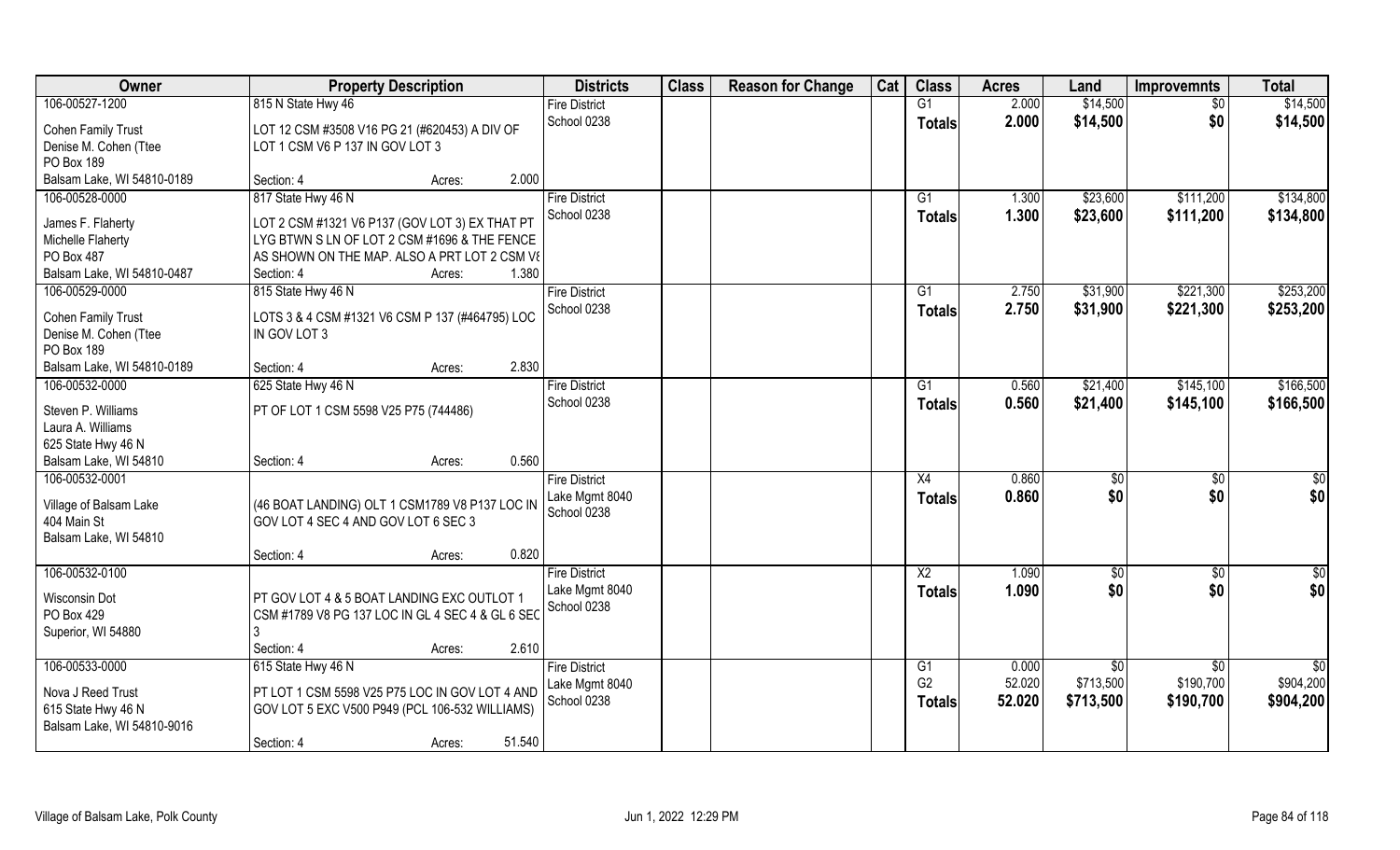| Owner                                               | <b>Property Description</b>                      |                  | <b>Districts</b>                    | <b>Class</b> | <b>Reason for Change</b> | Cat | <b>Class</b>         | <b>Acres</b>                 | Land             | <b>Improvemnts</b>     | <b>Total</b>     |
|-----------------------------------------------------|--------------------------------------------------|------------------|-------------------------------------|--------------|--------------------------|-----|----------------------|------------------------------|------------------|------------------------|------------------|
| 106-00533-0003                                      |                                                  |                  | <b>Fire District</b>                |              |                          |     |                      | Assessed with 106-00533-0000 |                  |                        |                  |
| Nova J Reed Trust                                   | OUTLOT 3 CSM5138 V23 P45 LOC ON GOV LOT 4        |                  | Lake Mgmt 8040<br>School 0238       |              |                          |     |                      |                              |                  |                        |                  |
| 615 State Hwy 46 N                                  | AND GOV LOT 5                                    |                  |                                     |              |                          |     |                      |                              |                  |                        |                  |
| Balsam Lake, WI 54810-9016                          | Section: 4                                       | 0.050<br>Acres:  |                                     |              |                          |     |                      |                              |                  |                        |                  |
| 106-00534-0020                                      |                                                  |                  | <b>Fire District</b>                |              |                          |     | G2                   | 0.260                        | \$400            | \$0                    | \$400            |
|                                                     |                                                  |                  | School 0238                         |              |                          |     | <b>Totals</b>        | 0.260                        | \$400            | \$0                    | \$400            |
| Nova J. Reed<br>Nova J Reed Revocable Trust         | OUTLOT 2 CSM 5034 V22 P141 LOC IN GOV LOT 5      |                  |                                     |              |                          |     |                      |                              |                  |                        |                  |
| 615 State Hwy 46 N                                  |                                                  |                  |                                     |              |                          |     |                      |                              |                  |                        |                  |
| Balsam Lake, WI 54810                               | Section: 4                                       | 0.300<br>Acres:  |                                     |              |                          |     |                      |                              |                  |                        |                  |
| 106-00535-0000                                      | 505 State Hwy 46 N                               |                  | <b>Fire District</b>                |              |                          |     | G <sub>1</sub>       | 2.000                        | \$30,800         | \$196,200              | \$227,000        |
| Bonnie M. Bialucha (Ttee                            | LOT 1 CSM 5504 V24 P189 (737584) LOC IN GOV LOT  |                  | School 0238                         |              |                          |     | G <sub>5</sub>       | 6.510                        | \$16,900         | \$0                    | \$16,900         |
| The Strust Agreement of Donald and                  | 5                                                |                  |                                     |              |                          |     | Totals               | 8.510                        | \$47,700         | \$196,200              | \$243,900        |
| Bonnie Bialucha                                     |                                                  |                  |                                     |              |                          |     |                      |                              |                  |                        |                  |
| 505 State Hwy 46 N                                  | Section: 4                                       | 10.990<br>Acres: |                                     |              |                          |     |                      |                              |                  |                        |                  |
| Balsam Lake, WI 54810<br>106-00535-0200             |                                                  |                  |                                     |              |                          |     |                      |                              | \$6,300          | \$150,100              | \$156,400        |
|                                                     | 507 State Hwy 46 N                               |                  | <b>Fire District</b><br>School 0238 |              |                          |     | G1                   | 0.460<br>0.460               | \$6,300          | \$150,100              | \$156,400        |
| Joyce E. Fox                                        | LOT 2 CSM #5504 V24 P189 (737584) LOC IN PT GL 5 |                  |                                     |              |                          |     | <b>Totals</b>        |                              |                  |                        |                  |
| 507 State Hwy 46 N                                  |                                                  |                  |                                     |              |                          |     |                      |                              |                  |                        |                  |
| Balsam Lake, WI 54810                               | Section: 4                                       | 0.460<br>Acres:  |                                     |              |                          |     |                      |                              |                  |                        |                  |
| 106-00535-0300                                      | 509 State Hwy 46 N                               |                  | <b>Fire District</b>                |              |                          |     | G1                   | 0.200                        | \$6,300          | \$147,700              | \$154,000        |
|                                                     |                                                  |                  | School 0238                         |              |                          |     | Totals               | 0.200                        | \$6,300          | \$147,700              | \$154,000        |
| Gary M Hines Living Trust et al<br>709 Pleasant Ave | LOT 3 CSM #5504 V24 P189 (737584) LOC IN PT GL 5 |                  |                                     |              |                          |     |                      |                              |                  |                        |                  |
| Balsam Lake, WI 54810                               |                                                  |                  |                                     |              |                          |     |                      |                              |                  |                        |                  |
|                                                     | Section: 4                                       | 0.200<br>Acres:  |                                     |              |                          |     |                      |                              |                  |                        |                  |
| 106-00535-0400                                      |                                                  |                  | <b>Fire District</b>                |              |                          |     | G1                   | 1.410                        | \$19,900         | \$0                    | \$19,900         |
| Gary M Hines Living Trust et al                     | LOT 4 CSM #5504 V24 P189 (737584) LOC IN PT GL 5 |                  | School 0238                         |              |                          |     | <b>Totals</b>        | 1.410                        | \$19,900         | \$0                    | \$19,900         |
| 709 Pleasant Ave                                    |                                                  |                  |                                     |              |                          |     |                      |                              |                  |                        |                  |
| Balsam Lake, WI 54810                               |                                                  |                  |                                     |              |                          |     |                      |                              |                  |                        |                  |
|                                                     | Section: 4                                       | 1.450<br>Acres:  |                                     |              |                          |     |                      |                              |                  |                        |                  |
| 106-00536-0000                                      | 205 N State Hwy 46                               |                  | <b>Fire District</b>                |              |                          |     | G4<br>G <sub>5</sub> | 11.000<br>2.100              | \$1,800<br>\$200 | $\overline{50}$<br>\$0 | \$1,800<br>\$200 |
| Elliott S. Paulsen (Ttee et al                      | SE SE EXC DESC IN V354 P382                      |                  | School 0238                         |              |                          |     | G <sub>5</sub> M     | 16.470                       | \$20,600         | \$0                    | \$20,600         |
| 305 State Hwy 46 N                                  |                                                  |                  |                                     |              |                          |     | G7                   | 2.000                        | \$17,000         | \$14,300               | \$31,300         |
| Balsam Lake, WI 54810                               |                                                  | 31.570           |                                     |              |                          |     | <b>Totals</b>        | 31.570                       | \$39,600         | \$14,300               | \$53,900         |
|                                                     | Section: 4                                       | Acres:           |                                     |              |                          |     |                      |                              |                  |                        |                  |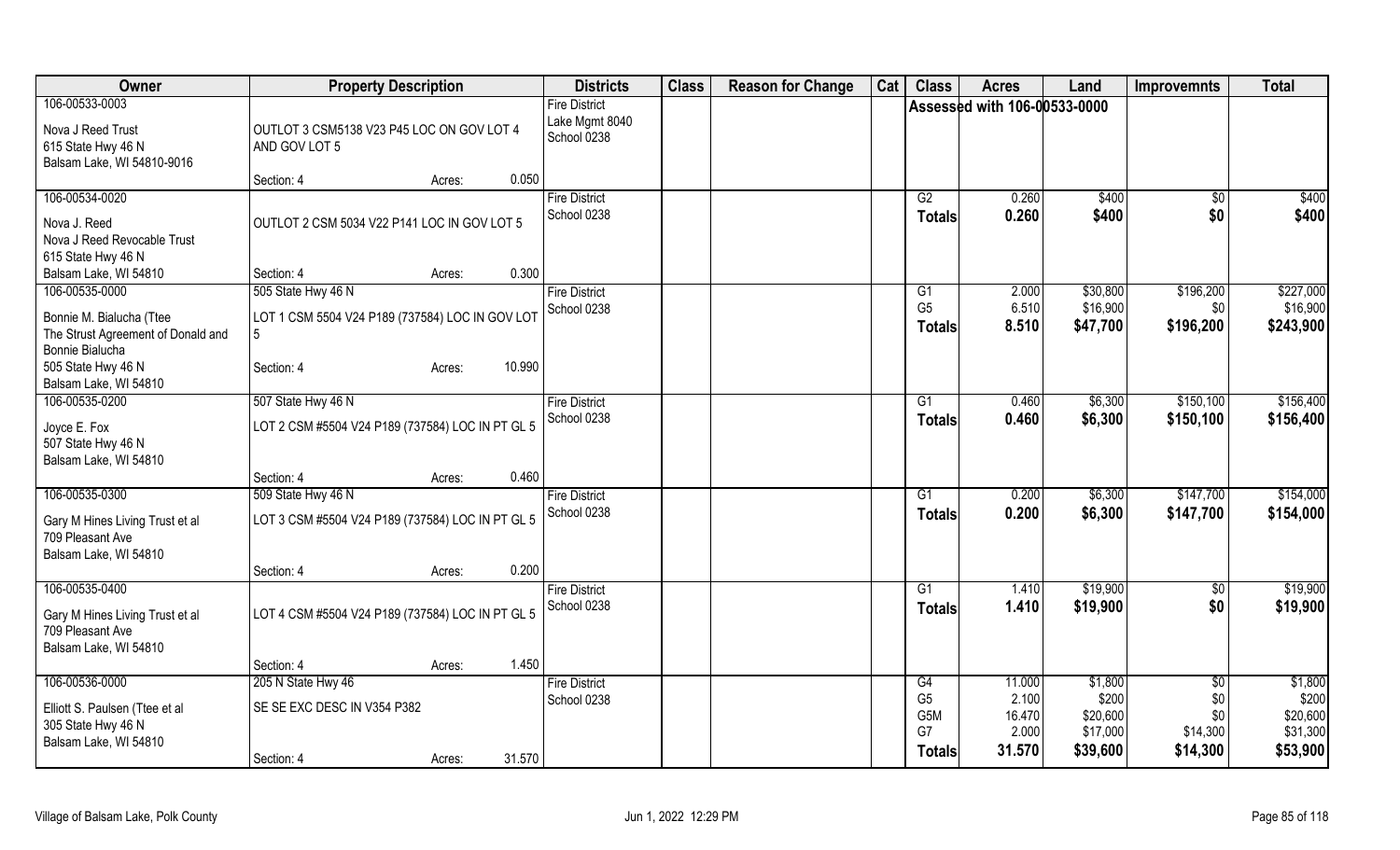| Owner                                  | <b>Property Description</b>                      |        |        | <b>Districts</b>                    | <b>Class</b> | <b>Reason for Change</b> | Cat | <b>Class</b>    | <b>Acres</b> | Land            | <b>Improvemnts</b> | <b>Total</b>    |
|----------------------------------------|--------------------------------------------------|--------|--------|-------------------------------------|--------------|--------------------------|-----|-----------------|--------------|-----------------|--------------------|-----------------|
| 106-00536-0001                         |                                                  |        |        | <b>Fire District</b>                |              |                          |     | X4              | 2.400        | $\overline{50}$ | $\sqrt{$0}$        | $\overline{50}$ |
| Polk County (Highway Dept Row)         | STH 46 ROW AND CTH I ROW LOC IN THE SE SE        |        |        | School 0238                         |              |                          |     | <b>Totals</b>   | 2.400        | \$0             | \$0                | \$0             |
| 100 Polk County Plz                    |                                                  |        |        |                                     |              |                          |     |                 |              |                 |                    |                 |
| Balsam Lake, WI 54810                  |                                                  |        |        |                                     |              |                          |     |                 |              |                 |                    |                 |
|                                        | Section: 4                                       | Acres: | 2.400  |                                     |              |                          |     |                 |              |                 |                    |                 |
| 106-00537-0000                         | 305 State Hwy 46 N                               |        |        | <b>Fire District</b>                |              |                          |     | G1              | 4.430        | \$23,100        | \$141,900          | \$165,000       |
| Elliott S. Paulsen (Ttee et al         | PT SE SE DESC IN V354 P382                       |        |        | School 0238                         |              |                          |     | Totals          | 4.430        | \$23,100        | \$141,900          | \$165,000       |
| 305 State Hwy 46 N                     |                                                  |        |        |                                     |              |                          |     |                 |              |                 |                    |                 |
| Balsam Lake, WI 54810                  |                                                  |        |        |                                     |              |                          |     |                 |              |                 |                    |                 |
|                                        | Section: 4                                       | Acres: | 4.430  |                                     |              |                          |     |                 |              |                 |                    |                 |
| 106-00538-0000                         | 1005 W Main St                                   |        |        | <b>Fire District</b>                |              |                          |     | X3              | 27.760       | \$0             | $\sqrt[6]{3}$      | \$0             |
| Polk County (Justice Center)           | LOT 1 CSM2978 V13 P232 (594684) LOC IN THE NE    |        |        | School 0238                         |              |                          |     | <b>Totals</b>   | 27.760       | \$0             | \$0                | \$0             |
| 100 Polk County Plz                    | <b>NE</b>                                        |        |        |                                     |              |                          |     |                 |              |                 |                    |                 |
| Balsam Lake, WI 54810                  |                                                  |        |        |                                     |              |                          |     |                 |              |                 |                    |                 |
|                                        | Section: 9                                       | Acres: | 27.760 |                                     |              |                          |     |                 |              |                 |                    |                 |
| 106-00538-0600                         | 401 150th St                                     |        |        | <b>Fire District</b><br>School 0238 |              |                          |     | G1              | 0.340        | \$12,000        | \$147,800          | \$159,800       |
| Petersen Revocable Trust et al         | LOT 6 CSM #2125 V10 P48 (549836) LOC IN PT NE NE |        |        |                                     |              |                          |     | <b>Totals</b>   | 0.340        | \$12,000        | \$147,800          | \$159,800       |
| 401 150th St                           |                                                  |        |        |                                     |              |                          |     |                 |              |                 |                    |                 |
| Balsam Lake, WI 54810                  |                                                  |        |        |                                     |              |                          |     |                 |              |                 |                    |                 |
| 106-00539-0000                         | Section: 9<br>1010 Mallard Ln                    | Acres: | 0.340  | <b>Fire District</b>                |              |                          |     | X4              | 1.160        | \$0             | $\overline{50}$    | $\overline{50}$ |
|                                        |                                                  |        |        | School 0238                         |              |                          |     | Totals          | 1.160        | \$0             | \$0                | \$0             |
| Village of Balsam Lake                 | LOT 1 & 3 CSM #1343 V6 PG 159 LOC IN NE NE V544  |        |        |                                     |              |                          |     |                 |              |                 |                    |                 |
| 404 Main St                            | PG 628                                           |        |        |                                     |              |                          |     |                 |              |                 |                    |                 |
| Balsam Lake, WI 54810                  | Section: 9                                       | Acres: | 1.210  |                                     |              |                          |     |                 |              |                 |                    |                 |
| 106-00540-0000                         | 1211 Mallard Ln                                  |        |        | <b>Fire District</b>                |              |                          |     | X4              | 5.310        | \$0             | $\sqrt{$0}$        | \$0             |
|                                        |                                                  |        |        | School 0238                         |              |                          |     | <b>Totals</b>   | 5.310        | \$0             | \$0                | \$0             |
| Cellco Prtnrshp Enti Cons<br>PO Box 49 | LOT 2 CSM #1343 V6 PG 159 LOC IN NE NE V546/197  |        |        |                                     |              |                          |     |                 |              |                 |                    |                 |
| Sun Prairie, WI 53590                  |                                                  |        |        |                                     |              |                          |     |                 |              |                 |                    |                 |
|                                        | Section: 9                                       | Acres: | 5.310  |                                     |              |                          |     |                 |              |                 |                    |                 |
| 106-00541-0000                         | 501 150th St                                     |        |        | <b>Fire District</b>                |              |                          |     | $\overline{G1}$ | 2.000        | \$17,000        | \$143,300          | \$160,300       |
| John Lamson                            | LOT 1 CSM #6391 V29 P55 (824140) LOC IN PT SE NE |        |        | School 0238                         |              |                          |     | G <sub>6</sub>  | 0.740        | \$1,500         | \$0                | \$1,500         |
| Susan Lamson                           |                                                  |        |        |                                     |              |                          |     | <b>Totals</b>   | 2.740        | \$18,500        | \$143,300          | \$161,800       |
| 501 150th St                           |                                                  |        |        |                                     |              |                          |     |                 |              |                 |                    |                 |
| Balsam Lake, WI 54810                  | Section: 9                                       | Acres: | 2.740  |                                     |              |                          |     |                 |              |                 |                    |                 |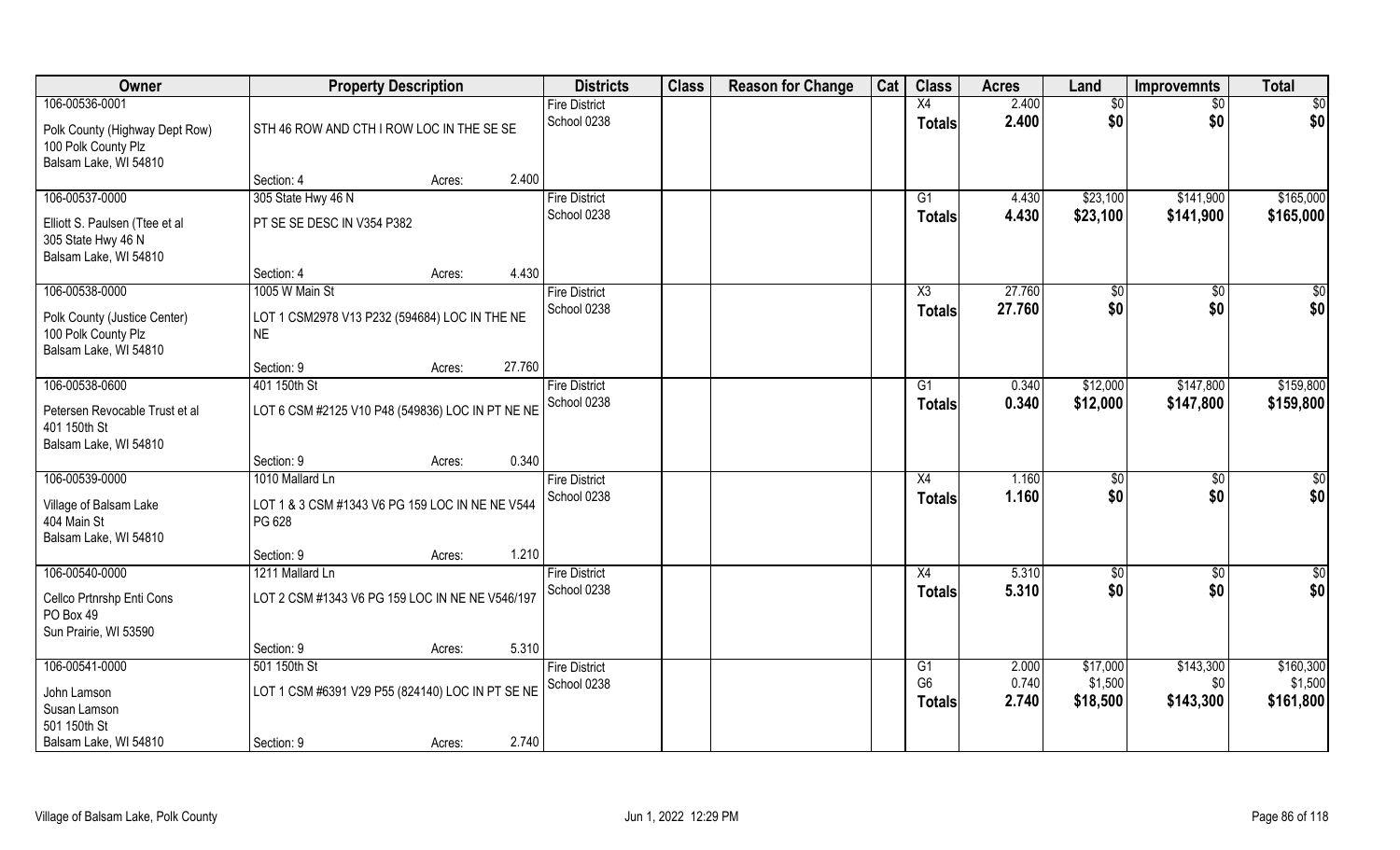| Owner                                    | <b>Property Description</b>                                                                   | <b>Districts</b>     | <b>Class</b> | <b>Reason for Change</b> | Cat | <b>Class</b>  | <b>Acres</b> | Land          | <b>Improvemnts</b> | <b>Total</b> |
|------------------------------------------|-----------------------------------------------------------------------------------------------|----------------------|--------------|--------------------------|-----|---------------|--------------|---------------|--------------------|--------------|
| 106-00541-0100                           |                                                                                               | <b>Fire District</b> |              |                          |     | G6            | 37.260       | \$74,500      | $\overline{50}$    | \$74,500     |
| David C. Stone                           | SE NE EXC LOT 1 CSM #6391 V29 P55                                                             | School 0238          |              |                          |     | Totals        | 37.260       | \$74,500      | \$0                | \$74,500     |
| Carolyn L. Stone                         |                                                                                               |                      |              |                          |     |               |              |               |                    |              |
| 130 Windsor Ct                           |                                                                                               |                      |              |                          |     |               |              |               |                    |              |
| New Brighton, MN 55112                   | 36.860<br>Section: 9<br>Acres:                                                                |                      |              |                          |     |               |              |               |                    |              |
| 106-00542-0000                           |                                                                                               | <b>Fire District</b> |              |                          |     | X4            | 9.960        | $\sqrt[6]{}$  | \$0                | \$0          |
| Village of Balsam Lake                   | LOT 6 CSM #1871 V9 PG 18 LOC IN NW NW                                                         | Lake Mgmt 8040       |              |                          |     | Totals        | 9.960        | \$0           | \$0                | \$0          |
| 404 Main St                              | (INCLUDES FRONTAGE RD SHOWN ON CSM #2306                                                      | School 0238          |              |                          |     |               |              |               |                    |              |
| Balsam Lake, WI 54810                    | V11/13) EXC LOT 7 & PT LOT 8 CSM #2206 V10/130 &                                              | TIF <sub>2</sub>     |              |                          |     |               |              |               |                    |              |
|                                          | 9.960<br>Section: 10<br>Acres:                                                                |                      |              |                          |     |               |              |               |                    |              |
| 106-00542-0700                           | 911 Bishop Ln                                                                                 | <b>Fire District</b> |              |                          |     | G3            | 5.830        | $\sqrt[6]{3}$ | $\sqrt[6]{30}$     | \$0          |
| Morhub of Wisconsin, LLC et al           |                                                                                               | School 0238          |              |                          |     | <b>Totals</b> | 5.830        | \$0           | \$0                | \$0          |
| 101 Eagle Dr                             | LOTS 7 & 8 CSM #2206 V10 PG 130 (555027) BEING A<br>PT OF LOT 6 CSM #1871 & LOC IN NW NW, EXC | TIF <sub>2</sub>     |              |                          |     |               |              |               |                    |              |
| Balsam Lake, WI 54810                    | THAT PT OF LOT 8 BEG AT THE NE COR OF SD LOT                                                  |                      |              |                          |     |               |              |               |                    |              |
|                                          | 5.670<br>Section: 10<br>Acres:                                                                |                      |              |                          |     |               |              |               |                    |              |
| 106-00542-0900                           | 911 Frontage Rd                                                                               | <b>Fire District</b> |              |                          |     | G2            | 1.450        | \$12,000      | \$187,900          | \$199,900    |
|                                          |                                                                                               | School 0238          |              |                          |     | <b>Totals</b> | 1.450        | \$12,000      | \$187,900          | \$199,900    |
| Waterlight Holdings LLC<br>1743 Woods Ct | LOT 13 CSM #5124 V23 P31 (713545) A DIVISION LOT<br>9 CSM #2306 V11 PG 13 LOC IN NW NW        | TIF <sub>2</sub>     |              |                          |     |               |              |               |                    |              |
| Balsam Lake, WI 54810                    |                                                                                               |                      |              |                          |     |               |              |               |                    |              |
|                                          | 0.730<br>Section: 10<br>Acres:                                                                |                      |              |                          |     |               |              |               |                    |              |
| 106-00542-0912                           | 909 Frontage Rd                                                                               | <b>Fire District</b> |              |                          |     | G2            | 0.730        | \$12,000      | \$330,000          | \$342,000    |
|                                          |                                                                                               | School 0238          |              |                          |     | <b>Totals</b> | 0.730        | \$12,000      | \$330,000          | \$342,000    |
| Kingpin Foods 405 LLC                    | LOT 12 CSM #5124 V23 P31 (713545) A DIV OF LOT 9                                              | TIF <sub>2</sub>     |              |                          |     |               |              |               |                    |              |
| c/o Family Dollar - Tax Dept             | CSM #2306 V11 P13 (559407) LOC IN PT NW NW                                                    |                      |              |                          |     |               |              |               |                    |              |
| PO Box 1017<br>Charlotte, NC 28201-1017  | 0.730<br>Section: 10                                                                          |                      |              |                          |     |               |              |               |                    |              |
| 106-00542-1000                           | Acres:<br>907 Frontage Rd                                                                     | <b>Fire District</b> |              |                          |     | G2            | 1.320        | \$21,700      | \$332,000          | \$353,700    |
|                                          |                                                                                               | School 0238          |              |                          |     | <b>Totals</b> | 1.320        | \$21,700      | \$332,000          | \$353,700    |
| <b>Ruckflare Properties LLC</b>          | LOT 10 CSM #3023 V14 P45 (596721) LOC IN PT NW                                                | TIF <sub>2</sub>     |              |                          |     |               |              |               |                    |              |
| PO Box 187                               | <b>NW</b>                                                                                     |                      |              |                          |     |               |              |               |                    |              |
| Balsam Lake, WI 54810-0187               |                                                                                               |                      |              |                          |     |               |              |               |                    |              |
| 106-00542-1100                           | 1.320<br>Section: 10<br>Acres:                                                                | <b>Fire District</b> |              |                          |     | G2            | 1.070        | \$28,000      | \$145,400          | \$173,400    |
|                                          | 916 Badger Dr                                                                                 | School 0238          |              |                          |     |               | 1.070        | \$28,000      | \$145,400          | \$173,400    |
| J & C Enterprise                         | LOT 15 CSM #6701 V30 P155 (845299) OF LOT 11                                                  | TIF <sub>2</sub>     |              |                          |     | Totals        |              |               |                    |              |
| John Hall                                | CSM #3023 V14 P45 (596721) LOC IN PT NW NW & PT                                               |                      |              |                          |     |               |              |               |                    |              |
| 916 Badger Dr                            | NE NW                                                                                         |                      |              |                          |     |               |              |               |                    |              |
| Balsam Lake, WI 54810                    | 1.360<br>Section: 10<br>Acres:                                                                |                      |              |                          |     |               |              |               |                    |              |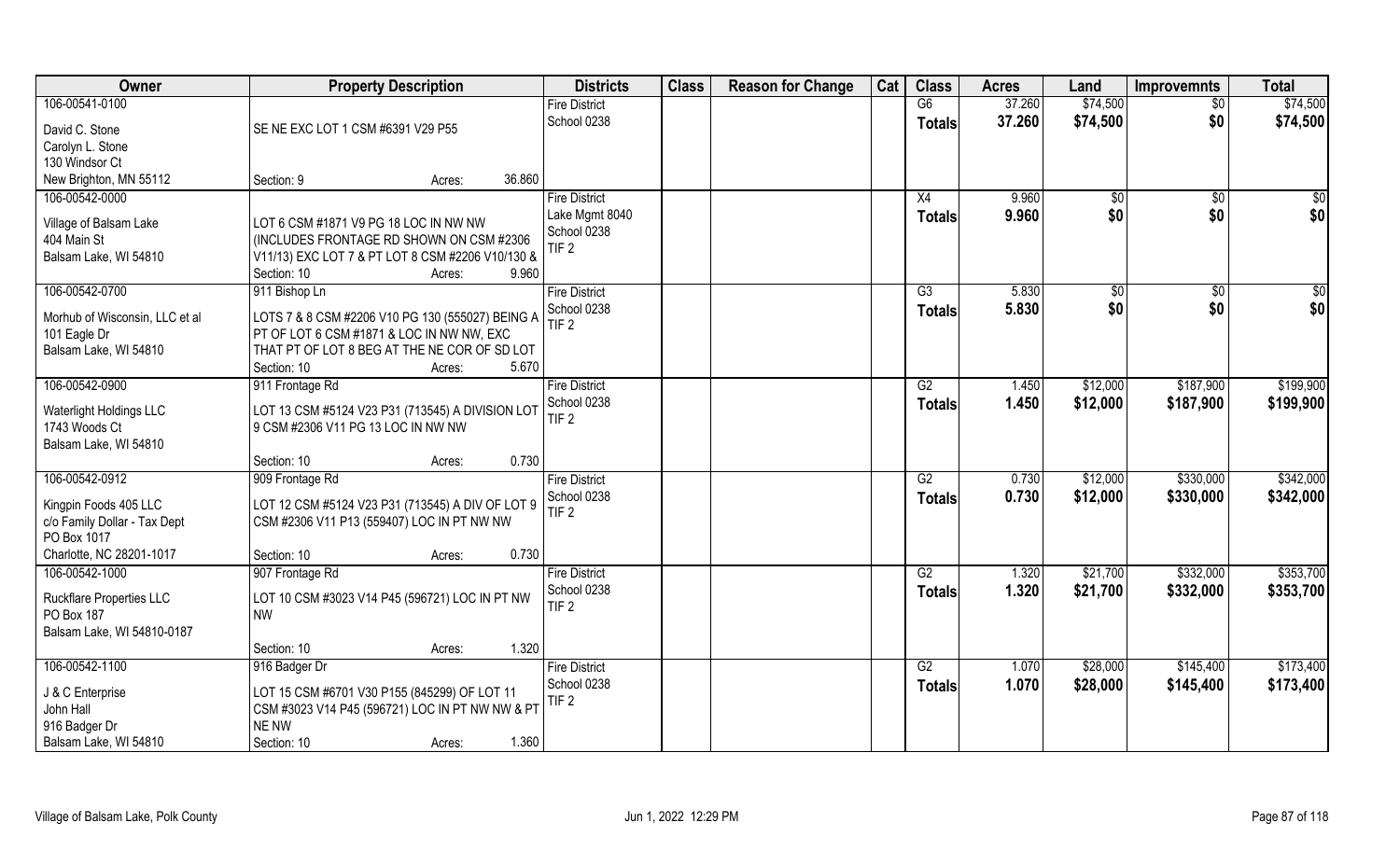| Owner                      | <b>Property Description</b>                     | <b>Districts</b>     | <b>Class</b> | <b>Reason for Change</b> | Cat | <b>Class</b>    | <b>Acres</b> | Land            | <b>Improvemnts</b> | <b>Total</b>    |
|----------------------------|-------------------------------------------------|----------------------|--------------|--------------------------|-----|-----------------|--------------|-----------------|--------------------|-----------------|
| 106-00542-1200             | 100 Mallard Dr                                  | <b>Fire District</b> |              |                          |     | X3              | 2.990        | $\overline{50}$ | $\overline{50}$    | $\overline{50}$ |
| Polk County (Highway Dept) | LOT 12 CSM3914 V17 P177 LOC IN NW NW, BEING PT  | School 0238          |              |                          |     | <b>Totals</b>   | 2.990        | \$0             | \$0                | \$0             |
| 100 Polk County Plz        | OF LOT 6 CSM1871 V9 PG 18 AND THAT PORTION      | TIF <sub>3</sub>     |              |                          |     |                 |              |                 |                    |                 |
| Balsam Lake, WI 54810      | OF DISCONTINUED LOON DRIVE DESC IN              |                      |              |                          |     |                 |              |                 |                    |                 |
|                            | 2.990<br>Section: 10<br>Acres:                  |                      |              |                          |     |                 |              |                 |                    |                 |
| 106-00542-1300             | 901 Mallard Ln                                  | <b>Fire District</b> |              |                          |     | X3              | 3.140        | \$0             | \$0                | \$0             |
|                            |                                                 | School 0238          |              |                          |     | <b>Totals</b>   | 3.140        | \$0             | \$0                | \$0             |
| Polk County (Highway Dept) | LOT 13 CSM3914 V17 P177 (643196) LOC IN NW NW,  | TIF <sub>3</sub>     |              |                          |     |                 |              |                 |                    |                 |
| 100 Polk County Plz        | BEING PT OF LOT 6 CSM1871 V9 P18 AND THAT       |                      |              |                          |     |                 |              |                 |                    |                 |
| Balsam Lake, WI 54810      | PORTION OF DISCONTINUED LOON DRIVE DESC IN      |                      |              |                          |     |                 |              |                 |                    |                 |
|                            | 3.140<br>Section: 10<br>Acres:                  |                      |              |                          |     |                 |              |                 |                    |                 |
| 106-00543-0000             | 931 Mallard Ln                                  | <b>Fire District</b> |              |                          |     | X4              | 3.630        | \$0             | $\overline{50}$    | \$0             |
| Village of Balsam Lake     | W 1/2 NW NW EXC CSM V6 PG 71, EXC CSM V7 PG     | School 0238          |              |                          |     | <b>Totals</b>   | 3.630        | \$0             | \$0                | \$0             |
| 404 Main St                | 208, & EXC LOT 5 CSM V9 PG 18                   | TIF <sub>3</sub>     |              |                          |     |                 |              |                 |                    |                 |
| Balsam Lake, WI 54810      |                                                 |                      |              |                          |     |                 |              |                 |                    |                 |
|                            | 2.380<br>Section: 10<br>Acres:                  |                      |              |                          |     |                 |              |                 |                    |                 |
| 106-00543-0050             | 921 Mallard Ln                                  | <b>Fire District</b> |              |                          |     | X4              | 0.230        | \$0             | \$0                | \$              |
|                            |                                                 | School 0238          |              |                          |     | <b>Totals</b>   | 0.230        | \$0             | \$0                | \$0             |
| Village of Balsam Lake     | LOT 5 CSM #1871 V9 PG 18 LOC IN W 1/2 NW NW     | TIF <sub>3</sub>     |              |                          |     |                 |              |                 |                    |                 |
| 404 Main St                |                                                 |                      |              |                          |     |                 |              |                 |                    |                 |
| Balsam Lake, WI 54810      |                                                 |                      |              |                          |     |                 |              |                 |                    |                 |
|                            | 0.230<br>Section: 10<br>Acres:                  |                      |              |                          |     |                 |              |                 |                    |                 |
| 106-00544-0000             | 101 Eagle Dr                                    | <b>Fire District</b> |              |                          |     | $\overline{G3}$ | 4.500        | \$0             | $\overline{50}$    | $\sqrt{50}$     |
| Morhub of Wisconsin, LLC   | LOT 1 CSM #1255 V6 PG 71(#460939) LOC IN W 1/2  | School 0238          |              |                          |     | <b>Totals</b>   | 4.500        | \$0             | \$0                | \$0             |
| 101 Eagle Dr               | NW NW **INCLUDES STATE MFG ASSESSEMENT          |                      |              |                          |     |                 |              |                 |                    |                 |
| Balsam Lake, WI 54810      | FOR PID 106-546**                               |                      |              |                          |     |                 |              |                 |                    |                 |
|                            | 4.500<br>Section: 10<br>Acres:                  |                      |              |                          |     |                 |              |                 |                    |                 |
| 106-00545-0000             | 100 Eagle Dr                                    | <b>Fire District</b> |              |                          |     | G2              | 1.900        | \$35,400        | \$222,000          | \$257,400       |
|                            |                                                 | School 0238          |              |                          |     | <b>Totals</b>   | 1.900        | \$35,400        | \$222,000          | \$257,400       |
| Karmor Properties, LLC     | LOT 2 CSM #1255 V6 PG 71 LOC IN THE W 1/2 OF NW |                      |              |                          |     |                 |              |                 |                    |                 |
| 101 Eagle Dr               | NW EXC THE S 30' THEREOF                        |                      |              |                          |     |                 |              |                 |                    |                 |
| Balsam Lake, WI 54810      |                                                 |                      |              |                          |     |                 |              |                 |                    |                 |
|                            | 1.900<br>Section: 10<br>Acres:                  |                      |              |                          |     |                 |              |                 |                    |                 |
| 106-00545-0001             |                                                 | <b>Fire District</b> |              |                          |     | X4              | 1.390        | \$0             | $\overline{30}$    | \$0             |
| Village of Balsam Lake     | THE S 30' OF LOT 2 CSM #1255 V6 PG 71 LOC IN W  | School 0238          |              |                          |     | Totals          | 1.390        | \$0             | \$0                | \$0             |
| 404 Main St                | 1/2 NW NW & THOSE PTS OF CSM #3023 V14/45       | TIF <sub>2</sub>     |              |                          |     |                 |              |                 |                    |                 |
| Balsam Lake, WI 54810      | SHOWN AS BADGER DR & BISHOP LANE                |                      |              |                          |     |                 |              |                 |                    |                 |
|                            | 1.390<br>Section: 10<br>Acres:                  |                      |              |                          |     |                 |              |                 |                    |                 |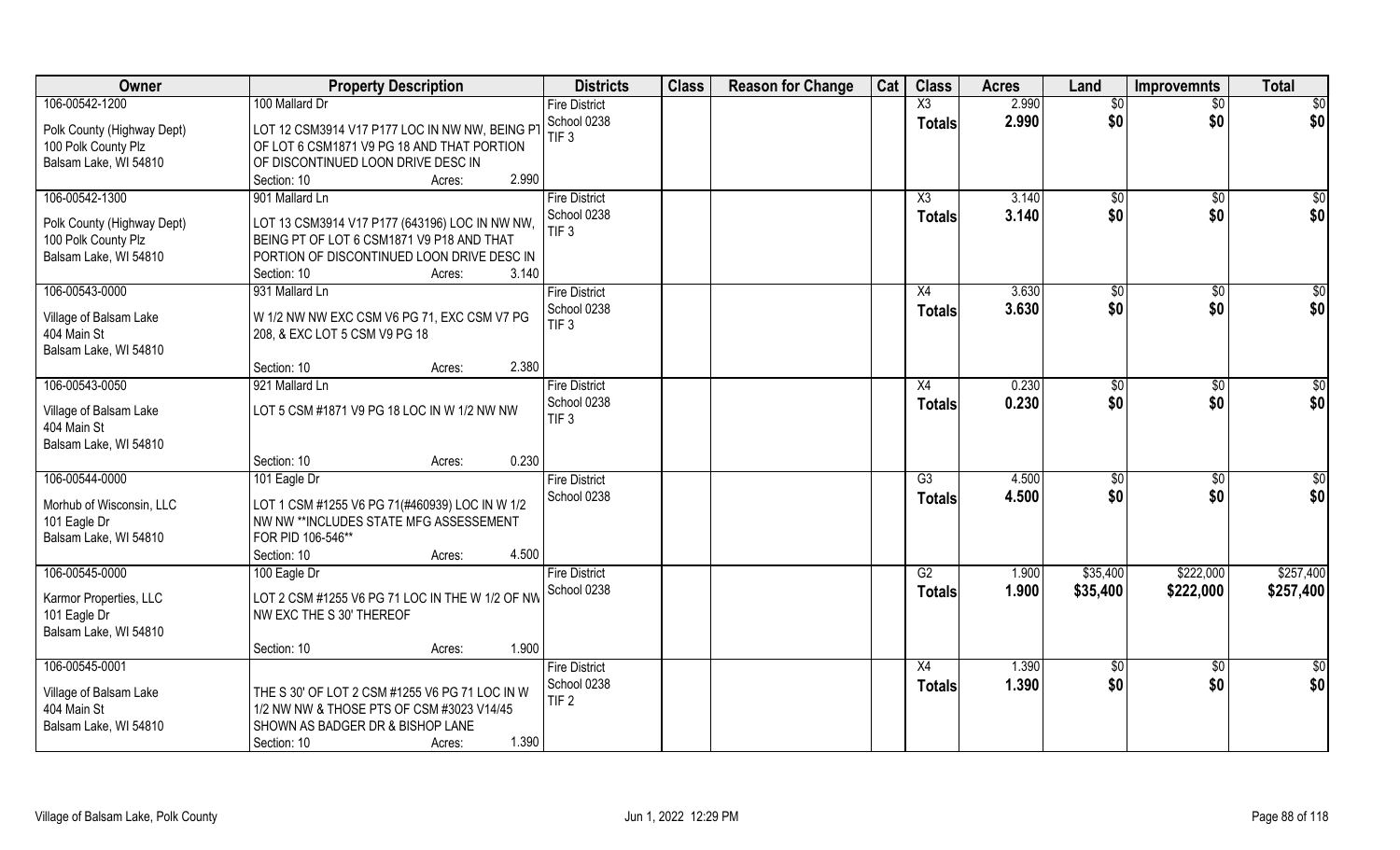| Owner                    | <b>Property Description</b>                     | <b>Districts</b>     | <b>Class</b>    | <b>Reason for Change</b> | Cat  | <b>Class</b>   | <b>Acres</b> | Land         | <b>Improvemnts</b> | <b>Total</b>    |
|--------------------------|-------------------------------------------------|----------------------|-----------------|--------------------------|------|----------------|--------------|--------------|--------------------|-----------------|
| 106-00546-0000           | 911 Bishop Ln                                   | <b>Fire District</b> |                 |                          |      | G3             | 1.230        | $\sqrt[6]{}$ | $\overline{50}$    | $\overline{50}$ |
| Morhub of Wisconsin, LLC | CSM1255 V6 PG 71, LOT 3 LOC IN W 1/2 NW NW EXC  | School 0238          |                 |                          |      | <b>Totals</b>  | 1.230        | \$0          | \$0                | \$0             |
| 101 Eagle Dr             | PCL 75'X 75' LOC IN SW COR LOT 3 ** STATE MFG   |                      |                 |                          |      |                |              |              |                    |                 |
| Balsam Lake, WI 54810    | ASSESSED W/106-00544-0000**                     |                      |                 |                          |      |                |              |              |                    |                 |
|                          | 1.230<br>Section: 10<br>Acres:                  |                      |                 |                          |      |                |              |              |                    |                 |
| 106-00546-0010           | 946 Mallard Ln                                  | <b>Fire District</b> |                 |                          |      | X4             | 0.130        | $\sqrt[6]{}$ | $\overline{50}$    | $\sqrt{50}$     |
| Village of Balsam Lake   | PCL LOC IN SW CORNER LOT 3 CSM V6/71 OF W 1/2   | School 0238          |                 |                          |      | <b>Totals</b>  | 0.130        | \$0          | \$0                | \$0             |
| 404 Main St              | NW NW BEING 75' X 75'                           |                      |                 |                          |      |                |              |              |                    |                 |
| Balsam Lake, WI 54810    |                                                 |                      |                 |                          |      |                |              |              |                    |                 |
|                          | 0.130<br>Section: 10<br>Acres:                  |                      |                 |                          |      |                |              |              |                    |                 |
| 106-00547-0000           | 110 Eagle Dr                                    | <b>Fire District</b> |                 |                          |      | G2             | 1.020        | \$23,500     | \$158,000          | \$181,500       |
| Samuel M. Bristlin       | LOT 14 CSM #5684 V25 PG 161 (750002) LOC LOT 4  | School 0238          |                 |                          |      | <b>Totals</b>  | 1.020        | \$23,500     | \$158,000          | \$181,500       |
| Mike Bristlin            | CSM #1319 V 6 PG 135 LOC IN W 1/2 NW NW         |                      |                 |                          |      |                |              |              |                    |                 |
| 2387 20th St             |                                                 |                      |                 |                          |      |                |              |              |                    |                 |
| Cumberland, WI 54853     | 1.020<br>Section: 10<br>Acres:                  |                      |                 |                          |      |                |              |              |                    |                 |
| 106-00547-1500           | 110 Eagle Dr                                    | <b>Fire District</b> |                 |                          |      | G2             | 1.040        | \$9,100      | $\sqrt[6]{3}$      | \$9,100         |
| Samuel M. Bristlin       | LOT 15 CSM 5684 V25 PG 161 (750002) LOC LOT 4   | School 0238          |                 |                          |      | <b>Totals</b>  | 1.040        | \$9,100      | \$0                | \$9,100         |
| Mike Bristlin            | CSM 1319 V 6 PG 135 (471207) LOC IN W 1/2 NW NW |                      |                 |                          |      |                |              |              |                    |                 |
| 2387 20th St             |                                                 |                      |                 |                          |      |                |              |              |                    |                 |
| Cumberland, WI 54853     | 1.040<br>Section: 10<br>Acres:                  |                      |                 |                          |      |                |              |              |                    |                 |
| 106-00548-0000           | 817 W Main St                                   | <b>Fire District</b> |                 |                          |      | G1             | 0.000        | \$18,300     | $\sqrt[6]{30}$     | \$18,300        |
| J & C Enterprise         | 1 AC SQ LOC IN THE NE COR OF THE NW NW          | School 0238          |                 |                          |      | <b>Totals</b>  | 0.000        | \$18,300     | \$0                | \$18,300        |
| 916 Badger Dr            |                                                 |                      |                 |                          |      |                |              |              |                    |                 |
| Balsam Lake, WI 54810    |                                                 |                      |                 |                          |      |                |              |              |                    |                 |
|                          | 0.760<br>Section: 10<br>Acres:                  |                      |                 |                          |      |                |              |              |                    |                 |
| 106-00548-0001           | 941 Mallard Ln                                  | <b>Fire District</b> |                 |                          |      | G2             | 2.960        | \$30,600     | \$406,000          | \$436,600       |
| Badger H. Assoc III      | LOT 4 CSM #1627 V7 PG 208 LOC IN NW NW          | School 0238          |                 |                          |      | <b>Totals</b>  | 2.960        | \$30,600     | \$406,000          | \$436,600       |
| PO Box 896               |                                                 |                      |                 |                          |      |                |              |              |                    |                 |
| Marshfield, WI 54449     |                                                 |                      |                 |                          |      |                |              |              |                    |                 |
|                          | 2.960<br>Section: 10<br>Acres:                  |                      |                 |                          |      |                |              |              |                    |                 |
| 106-00549-0000           | 510 150th St                                    | <b>Fire District</b> | $\overline{G4}$ | Ag use land              | $-5$ | G4             | 12.040       | \$1,900      | $\overline{50}$    | \$1,900         |
| Elmer J. Mabry et al     | SW NW EXC LOT 1 CSM #4500 V20 PG 52             | School 0238          |                 |                          |      | G <sub>5</sub> | 0.500        | \$100        | \$0                | \$100           |
| 510 150th St             |                                                 |                      |                 |                          |      | G7             | 2.000        | \$17,000     | \$129,400          | \$146,400       |
| Balsam Lake, WI 54810    |                                                 |                      |                 |                          |      | <b>Totals</b>  | 14.540       | \$19,000     | \$129,400          | \$148,400       |
|                          | 14.540<br>Section: 10<br>Acres:                 |                      |                 |                          |      |                |              |              |                    |                 |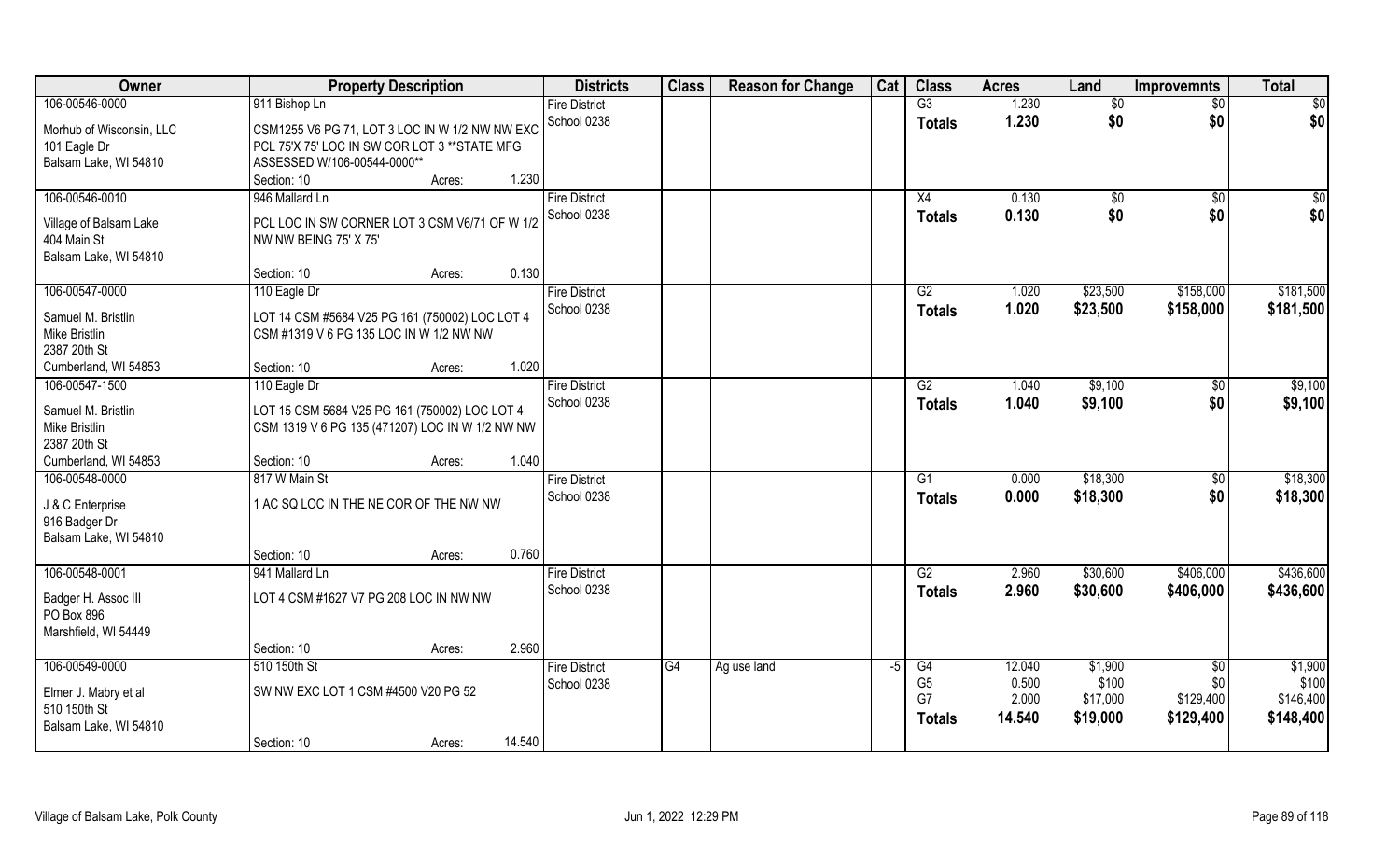| 106-00549-0001<br>1.180<br><b>Fire District</b><br>X4<br>$\overline{50}$<br>$\overline{50}$<br>\$0<br>\$0<br>\$0<br>School 0238<br>1.180<br>\$0<br><b>Totals</b><br>PHEASANT LANE AS SHOWN ON CSM #6366 V29 P30<br>Village of Balsam Lake<br>TIF <sub>3</sub><br>(822349) OF LOT 1 CSM #4689 V21 PG 16 A DIV LOT<br>404 Main St<br>Balsam Lake, WI 54810<br>1 CSM #4500 V20 PG 52 LOC SW NW<br>1.180<br>Section: 10<br>Acres: |
|-------------------------------------------------------------------------------------------------------------------------------------------------------------------------------------------------------------------------------------------------------------------------------------------------------------------------------------------------------------------------------------------------------------------------------|
|                                                                                                                                                                                                                                                                                                                                                                                                                               |
|                                                                                                                                                                                                                                                                                                                                                                                                                               |
|                                                                                                                                                                                                                                                                                                                                                                                                                               |
|                                                                                                                                                                                                                                                                                                                                                                                                                               |
|                                                                                                                                                                                                                                                                                                                                                                                                                               |
| 106-00549-1200<br>900 Pheasant Ln<br><b>Fire District</b><br>6.540<br>$\sqrt{50}$<br>X3<br>\$0<br>\$0                                                                                                                                                                                                                                                                                                                         |
| \$0<br>\$0<br>School 0238<br>6.540<br>\$0<br><b>Totals</b>                                                                                                                                                                                                                                                                                                                                                                    |
| LOT 2 CSM4689 V21 P16 FKA PT OF LOT 1 CSM4500<br>Polk County (Highway Dept)<br>TIF <sub>3</sub>                                                                                                                                                                                                                                                                                                                               |
| 100 Polk County Plz<br>V20 P52 LOC SW NW AND THAT PORTION OF                                                                                                                                                                                                                                                                                                                                                                  |
| Balsam Lake, WI 54810<br>DISCONTINUED LOON DRIVE AND PHEASANT LANE                                                                                                                                                                                                                                                                                                                                                            |
| 6.540<br>Section: 10<br>Acres:                                                                                                                                                                                                                                                                                                                                                                                                |
| 106-00549-1300<br>X3<br>5.250<br>\$0<br>$\overline{50}$<br>\$0<br>901 Pheasant Ln<br><b>Fire District</b>                                                                                                                                                                                                                                                                                                                     |
| \$0<br>\$0<br>\$0<br>5.250<br>School 0238<br><b>Totals</b><br>LOT 3 CSM4689 V21 P16 FKA PT OF LOT 1 CSM4500<br>Polk County (Highway Dept)                                                                                                                                                                                                                                                                                     |
| TIF <sub>3</sub><br>V20 P52 LOC IN THE SW NW AND THAT PORTION OF<br>100 Polk County Plz                                                                                                                                                                                                                                                                                                                                       |
| Balsam Lake, WI 54810<br>DISCONTINUED PHEASANT LANE DESC IN                                                                                                                                                                                                                                                                                                                                                                   |
| 5.250<br>Section: 10<br>Acres:                                                                                                                                                                                                                                                                                                                                                                                                |
| 106-00549-1400<br><b>Fire District</b><br>2.570<br>\$<br>\$0<br>\$0<br>X4                                                                                                                                                                                                                                                                                                                                                     |
| 2.570<br>\$0<br>\$0<br>\$0<br>School 0238<br><b>Totals</b>                                                                                                                                                                                                                                                                                                                                                                    |
| LOT 4 CSM #6366 V29 P30 (822349) OF LOT 1 CSM<br>Village of Balsam Lake<br>TIF <sub>3</sub>                                                                                                                                                                                                                                                                                                                                   |
| 404 Main St<br>#4689 V21 PG 16 A DIV OF LOT 1 CSM #4500 V20 PG                                                                                                                                                                                                                                                                                                                                                                |
| 52 LOC SW NW<br>Balsam Lake, WI 54810                                                                                                                                                                                                                                                                                                                                                                                         |
| 2.570<br>Section: 10<br>Acres:                                                                                                                                                                                                                                                                                                                                                                                                |
| 106-00549-1500<br>3.210<br>\$0<br>$\overline{50}$<br><b>Fire District</b><br>X4<br>$\overline{50}$                                                                                                                                                                                                                                                                                                                            |
| \$0<br>School 0238<br>3.210<br>\$0<br>\$0<br><b>Totals</b><br>LOT 5 CSM #6366 V29 P30 (822349) OF LOT 1 CSM<br>Village of Balsam Lake                                                                                                                                                                                                                                                                                         |
| TIF <sub>3</sub><br>404 Main St<br>#4689 V21 PG 16 A DIV OF LOT 1 CSM #4500 V20 PG                                                                                                                                                                                                                                                                                                                                            |
| Balsam Lake, WI 54810<br>52 LOC SW NW                                                                                                                                                                                                                                                                                                                                                                                         |
| 3.210<br>Section: 10<br>Acres:                                                                                                                                                                                                                                                                                                                                                                                                |
| 106-00549-1600<br>\$0<br><b>Fire District</b><br>X4<br>4.940<br>\$0<br>\$0                                                                                                                                                                                                                                                                                                                                                    |
| \$0<br>\$0<br>\$0<br>School 0238<br>4.940<br><b>Totals</b>                                                                                                                                                                                                                                                                                                                                                                    |
| Village of Balsam Lake<br>LOT 6 CSM #6366 V29 P30 (822349) OF LOT 1 CSM<br>TIF <sub>3</sub>                                                                                                                                                                                                                                                                                                                                   |
| #4689 V21 PG 16 A DIV OF LOT 1 CSM #4500 V20 PG<br>404 Main St                                                                                                                                                                                                                                                                                                                                                                |
| Balsam Lake, WI 54810<br>52 LOC SW NW                                                                                                                                                                                                                                                                                                                                                                                         |
| 4.930<br>Section: 10<br>Acres:                                                                                                                                                                                                                                                                                                                                                                                                |
| 106-00550-0000<br><b>Fire District</b><br>Assessed with 106-00563-0000                                                                                                                                                                                                                                                                                                                                                        |
| School 0238<br>Duane A Hendrickson Revocable Trust<br>PT NE NW V260 P38 EXC PCLS EXC ROADWAY V834                                                                                                                                                                                                                                                                                                                             |
| Dorene Hendrickson<br>P76 & EXC QC V831 P426 & V831 P425 EXC LOT 1                                                                                                                                                                                                                                                                                                                                                            |
| 1123 145th Ave<br>CSM3628 V16 P141 DESC IN V900 P725 ** ASSESSED                                                                                                                                                                                                                                                                                                                                                              |
| 17.780<br>Amery, WI 54001<br>Section: 10<br>Acres:                                                                                                                                                                                                                                                                                                                                                                            |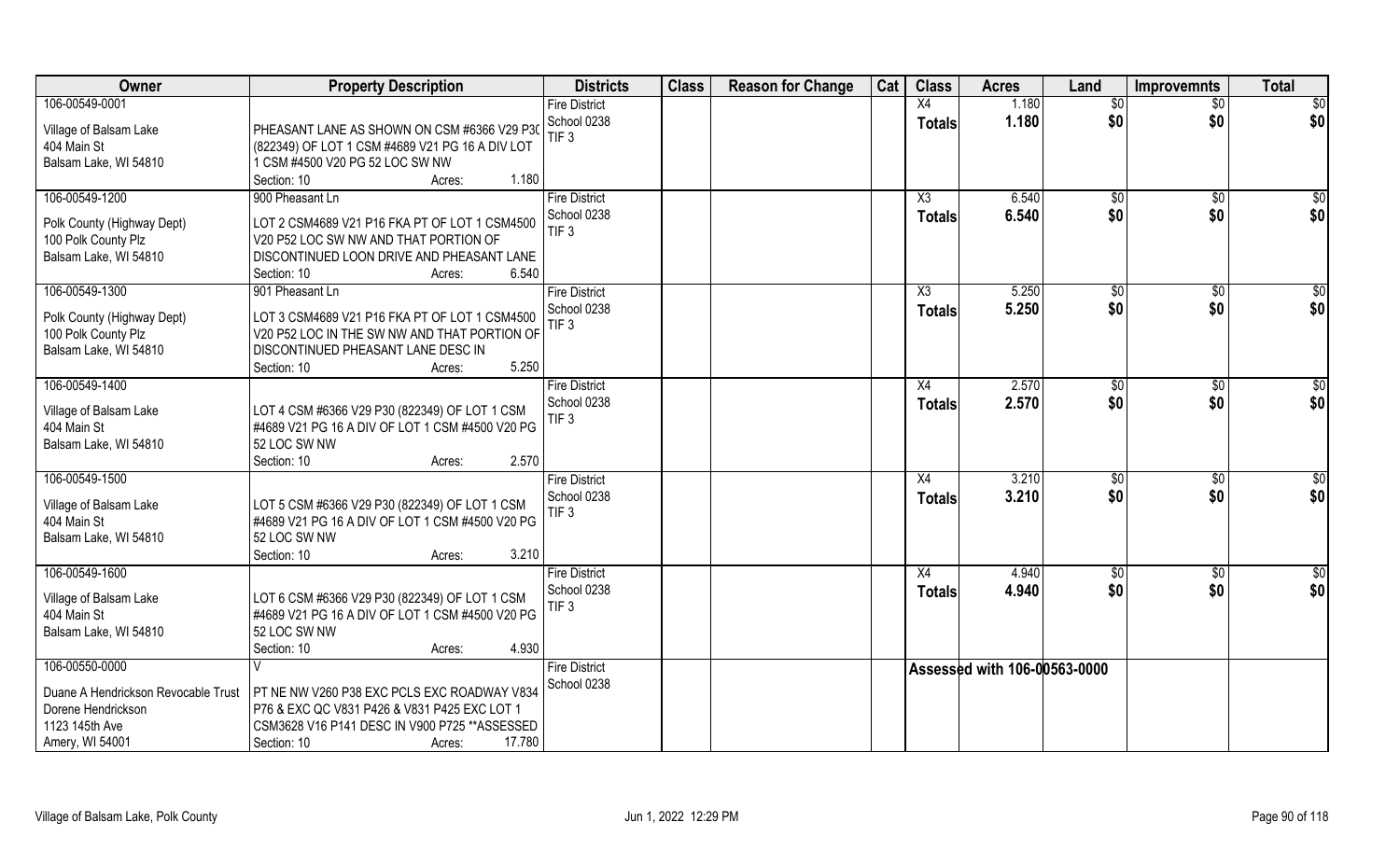| Owner                                                            |                                                                                                                                                                 | <b>Property Description</b> |       | <b>Districts</b>                    | <b>Class</b> | <b>Reason for Change</b> | Cat | <b>Class</b>    | <b>Acres</b>   | Land                 | <b>Improvemnts</b>     | <b>Total</b>           |
|------------------------------------------------------------------|-----------------------------------------------------------------------------------------------------------------------------------------------------------------|-----------------------------|-------|-------------------------------------|--------------|--------------------------|-----|-----------------|----------------|----------------------|------------------------|------------------------|
| 106-00550-0001                                                   |                                                                                                                                                                 |                             |       | <b>Fire District</b>                |              |                          |     | $\overline{X2}$ | 1.460          | \$0                  | \$0                    | \$0                    |
| Wisconsin Dot<br>PO Box 429<br>Superior, WI 54880                | PT STATE HWY 46 AKA MAIN STREET LOC IN PT NE<br><b>NW</b>                                                                                                       |                             |       | School 0238                         |              |                          |     | <b>Totals</b>   | 1.460          | \$0                  | \$0                    | \$0                    |
|                                                                  | Section: 10                                                                                                                                                     | Acres:                      | 1.460 |                                     |              |                          |     |                 |                |                      |                        |                        |
| 106-00551-0000                                                   | 514 1st Ave W                                                                                                                                                   |                             |       | <b>Fire District</b><br>School 0238 |              |                          |     | G1<br>Totals    | 0.340<br>0.340 | \$12,000<br>\$12,000 | \$133,300<br>\$133,300 | \$145,300<br>\$145,300 |
| Brittany J. Bosak                                                | 10/34/17 PT NE NW DESC AS BEG AT THE SW COR                                                                                                                     |                             |       |                                     |              |                          |     |                 |                |                      |                        |                        |
| Justin D. Bosak                                                  | OF PCL 343/478, TH W 100', N 150', E 100', S 150 TO                                                                                                             |                             |       |                                     |              |                          |     |                 |                |                      |                        |                        |
| 514 1st Ave W                                                    | <b>POB</b>                                                                                                                                                      |                             |       |                                     |              |                          |     |                 |                |                      |                        |                        |
| Balsam Lake, WI 54810                                            | Section: 10                                                                                                                                                     | Acres:                      | 0.340 |                                     |              |                          |     |                 |                |                      |                        |                        |
| 106-00552-0000                                                   | 309 Warren St                                                                                                                                                   |                             |       | <b>Fire District</b>                |              |                          |     | G1              | 0.360          | \$12,300             | \$125,300              | \$137,600              |
| David G. Michaelson                                              | 10/34/17 PT NE NW (114' X 136')                                                                                                                                 |                             |       | School 0238                         |              |                          |     | <b>Totals</b>   | 0.360          | \$12,300             | \$125,300              | \$137,600              |
| Joan E. Michaelson                                               |                                                                                                                                                                 |                             |       |                                     |              |                          |     |                 |                |                      |                        |                        |
| 309 Warren St                                                    |                                                                                                                                                                 |                             |       |                                     |              |                          |     |                 |                |                      |                        |                        |
| Balsam Lake, WI 54810                                            | Section: 10                                                                                                                                                     | Acres:                      | 0.360 |                                     |              |                          |     |                 |                |                      |                        |                        |
| 106-00553-0000                                                   | 311 Warren St                                                                                                                                                   |                             |       | <b>Fire District</b>                |              |                          |     | G1              | 0.000          | \$12,200             | \$161,900              | \$174,100              |
| Craig Lee Kreidler<br>311 Warren St                              | LOT 1 CSM #1484 V 7 PG 61 IN NE NW                                                                                                                              |                             |       | School 0238                         |              |                          |     | <b>Totals</b>   | 0.000          | \$12,200             | \$161,900              | \$174,100              |
| Balsam Lake, WI 54810                                            |                                                                                                                                                                 |                             |       |                                     |              |                          |     |                 |                |                      |                        |                        |
|                                                                  | Section: 10                                                                                                                                                     | Acres:                      | 0.350 |                                     |              |                          |     |                 |                |                      |                        |                        |
| 106-00554-0000                                                   | 503 1st Ave W                                                                                                                                                   |                             |       | <b>Fire District</b>                |              |                          |     | G1              | 0.430          | \$13,700             | \$107,100              | \$120,800              |
| Zachary N. Walton                                                | PT NE NW                                                                                                                                                        |                             |       | School 0238                         |              |                          |     | <b>Totals</b>   | 0.430          | \$13,700             | \$107,100              | \$120,800              |
| 503 1st Ave W                                                    |                                                                                                                                                                 |                             |       |                                     |              |                          |     |                 |                |                      |                        |                        |
| Balsam Lake, WI 54810                                            |                                                                                                                                                                 |                             |       |                                     |              |                          |     |                 |                |                      |                        |                        |
|                                                                  | Section: 10                                                                                                                                                     | Acres:                      | 0.430 |                                     |              |                          |     |                 |                |                      |                        |                        |
| 106-00555-0000                                                   | 319 Hilltop Ave                                                                                                                                                 |                             |       | <b>Fire District</b>                |              |                          |     | G1              | 0.000          | \$12,000             | \$157,300              | \$169,300              |
| Tristan L. Divine<br>319 Hilltop Ave<br>Balsam Lake, WI 54810    | PT NE NW COM AT SW COR OF BLK 3 BASILS FIRST<br>ADD TO BL, TH S 25.085', TH W 65', S 384.915' TO<br>POB; TH W 150', S 100', E 150', N 100 TO POB<br>Section: 10 | Acres:                      | 0.340 | School 0238                         |              |                          |     | <b>Totals</b>   | 0.000          | \$12,000             | \$157,300              | \$169,300              |
| 106-00555-0100                                                   | 313 Hilltop Ave                                                                                                                                                 |                             |       | <b>Fire District</b>                |              |                          |     | G1              | 0.000          | \$13,700             | \$94,400               | \$108,100              |
| Gregory A. Nelson<br>29815 Hailey's Ct<br>Chisago City, MN 55013 | PT NE NW COMM AT SW COR BLK 3 OF BASILS<br>FIRST ADD, S 25.085', W 65', S 257.915' TO POB; TH V<br>150', S 127', E 150', N 127' TO POB<br>Section: 10           | Acres:                      | 0.440 | School 0238                         |              |                          |     | <b>Totals</b>   | 0.000          | \$13,700             | \$94,400               | \$108,100              |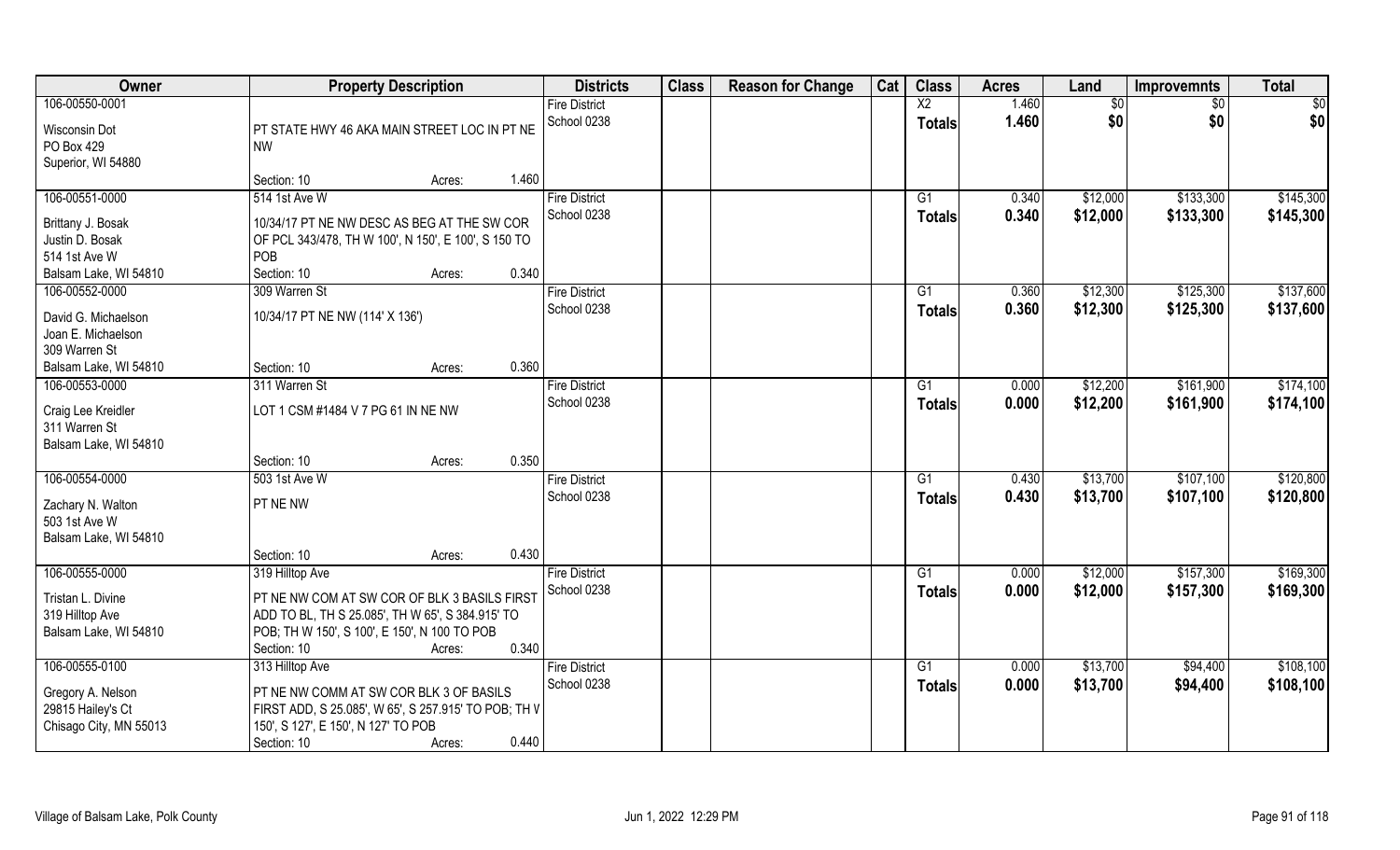| Owner                                                       | <b>Property Description</b>                          |        |       | <b>Districts</b>     | <b>Class</b> | <b>Reason for Change</b> | Cat | <b>Class</b>  | <b>Acres</b> | Land     | <b>Improvemnts</b> | <b>Total</b> |
|-------------------------------------------------------------|------------------------------------------------------|--------|-------|----------------------|--------------|--------------------------|-----|---------------|--------------|----------|--------------------|--------------|
| 106-00556-0000                                              | 504 1st Ave W                                        |        |       | <b>Fire District</b> |              |                          |     | G1            | 0.000        | \$12,300 | \$78,700           | \$91,000     |
| Karen L. Zander                                             | PT NE NW BEG 1/4 SEC LN 8 FT N OF SW COR BLK 3       |        |       | School 0238          |              |                          |     | <b>Totals</b> | 0.000        | \$12,300 | \$78,700           | \$91,000     |
| 504 1st Ave W                                               | BASIL'S FIRST ADD, TH N 100', W 150', S 100', E 150' |        |       |                      |              |                          |     |               |              |          |                    |              |
| Balsam Lake, WI 54810                                       | TO POB                                               |        |       |                      |              |                          |     |               |              |          |                    |              |
|                                                             | Section: 10                                          | Acres: | 0.340 |                      |              |                          |     |               |              |          |                    |              |
| 106-00557-0000                                              | 507 1st Ave W                                        |        |       | <b>Fire District</b> |              |                          |     | G1            | 0.000        | \$13,700 | \$87,800           | \$101,500    |
|                                                             |                                                      |        |       | School 0238          |              |                          |     | Totals        | 0.000        | \$13,700 | \$87,800           | \$101,500    |
| Stuart A. Bibeau                                            | PT NE NW V 407/129                                   |        |       |                      |              |                          |     |               |              |          |                    |              |
| 507 1st Ave W                                               |                                                      |        |       |                      |              |                          |     |               |              |          |                    |              |
| Balsam Lake, WI 54810                                       |                                                      |        |       |                      |              |                          |     |               |              |          |                    |              |
|                                                             | Section: 10                                          | Acres: | 0.430 |                      |              |                          |     |               |              |          |                    |              |
| 106-00558-0000                                              | 510 1st Ave W                                        |        |       | <b>Fire District</b> |              |                          |     | G1            | 0.000        | \$15,300 | \$94,800           | \$110,100    |
| Brenda S. Mayer                                             | 2 PCLS IN PT NE NW DESC V343/478 & DESC IN           |        |       | School 0238          |              |                          |     | <b>Totals</b> | 0.000        | \$15,300 | \$94,800           | \$110,100    |
| 510 1st Ave W                                               | V407/981                                             |        |       |                      |              |                          |     |               |              |          |                    |              |
| Balsam Lake, WI 54810                                       |                                                      |        |       |                      |              |                          |     |               |              |          |                    |              |
|                                                             | Section: 10                                          | Acres: | 0.680 |                      |              |                          |     |               |              |          |                    |              |
| 106-00559-0000                                              | 506 1st Ave W                                        |        |       | <b>Fire District</b> |              |                          |     | G1            | 0.000        | \$12,100 | \$71,300           | \$83,400     |
|                                                             | PT NE NW V 485/688                                   |        |       | School 0238          |              |                          |     | <b>Totals</b> | 0.000        | \$12,100 | \$71,300           | \$83,400     |
| Pine Cone Properties, LLC<br>1729A E Forest Cir E Forest Ci |                                                      |        |       |                      |              |                          |     |               |              |          |                    |              |
| Balsam Lake, WI 54810                                       |                                                      |        |       |                      |              |                          |     |               |              |          |                    |              |
|                                                             | Section: 10                                          | Acres: | 0.340 |                      |              |                          |     |               |              |          |                    |              |
| 106-00560-0000                                              | 308 Warren St                                        |        |       | <b>Fire District</b> |              |                          |     | G1            | 0.790        | \$18,900 | \$163,300          | \$182,200    |
|                                                             |                                                      |        |       | School 0238          |              |                          |     | <b>Totals</b> | 0.790        | \$18,900 | \$163,300          | \$182,200    |
| Kyle V. Bjornstad                                           | LOT 3 CSM 6639 V30 P93 (841290) OF LOT 2 CSM         |        |       |                      |              |                          |     |               |              |          |                    |              |
| 308 Warren St                                               | 6359 V29 P23 & PT NE NW                              |        |       |                      |              |                          |     |               |              |          |                    |              |
| Balsam Lake, WI 54810                                       |                                                      |        |       |                      |              |                          |     |               |              |          |                    |              |
|                                                             | Section: 10                                          | Acres: | 0.790 |                      |              |                          |     |               |              |          |                    |              |
| 106-00561-0000                                              | 304 Warren St                                        |        |       | <b>Fire District</b> |              |                          |     | G1            | 0.000        | \$15,100 | \$139,300          | \$154,400    |
| Guy R. Williams                                             | PT NE NW V 565/881                                   |        |       | School 0238          |              |                          |     | <b>Totals</b> | 0.000        | \$15,100 | \$139,300          | \$154,400    |
| Sharon K. Williams                                          |                                                      |        |       |                      |              |                          |     |               |              |          |                    |              |
| PO Box 232                                                  |                                                      |        |       |                      |              |                          |     |               |              |          |                    |              |
| Balsam Lake, WI 54810-0232                                  | Section: 10                                          | Acres: | 0.520 |                      |              |                          |     |               |              |          |                    |              |
| 106-00562-0000                                              | 807 W Main St                                        |        |       | <b>Fire District</b> |              |                          |     | G1            | 0.510        | \$13,100 | \$118,400          | \$131,500    |
|                                                             |                                                      |        |       | School 0238          |              |                          |     | <b>Totals</b> | 0.510        | \$13,100 | \$118,400          | \$131,500    |
| J & C Enterprise A/K/A                                      | LOT 14 CSM #6701 V30 P155 (845299) LOC IN PT NE      |        |       |                      |              |                          |     |               |              |          |                    |              |
| 916 Badger Dr                                               | <b>NW</b>                                            |        |       |                      |              |                          |     |               |              |          |                    |              |
| Balsam Lake, WI 54810                                       | Section: 10                                          |        | 0.510 |                      |              |                          |     |               |              |          |                    |              |
|                                                             |                                                      | Acres: |       |                      |              |                          |     |               |              |          |                    |              |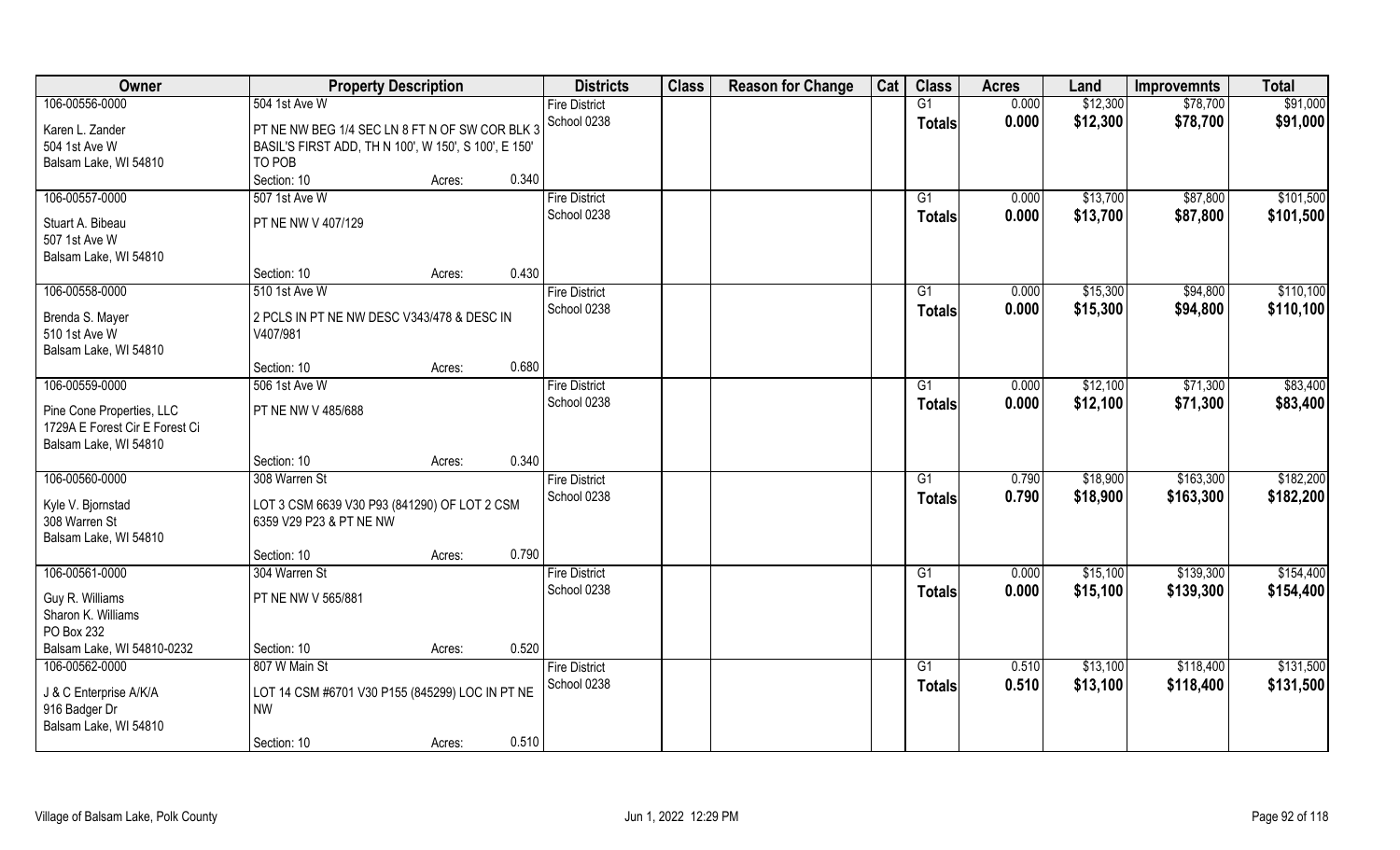| Owner                                 | <b>Property Description</b>                                 |        |       | <b>Districts</b>     | <b>Class</b> | <b>Reason for Change</b> | Cat | <b>Class</b>     | <b>Acres</b> | Land       | <b>Improvemnts</b> | <b>Total</b>  |
|---------------------------------------|-------------------------------------------------------------|--------|-------|----------------------|--------------|--------------------------|-----|------------------|--------------|------------|--------------------|---------------|
| 106-00563-0000                        | 801 W Main St                                               |        |       | <b>Fire District</b> |              |                          |     | G4               | 7.000        | \$1,000    | \$0                | \$1,000       |
| Duane A Hendrickson Revocable Trust   | PT NE NW EXC LC440/116 ** INCLUDES ASSMT PCL                |        |       | School 0238          |              |                          |     | G <sub>5</sub> M | 9.610        | \$12,000   | \$0                | \$12,000      |
| Dorene Hendrickson                    | 106-550 (17.78 AC)**                                        |        |       |                      |              |                          |     | G7               | 2.000        | \$17,000   | \$16,500           | \$33,500      |
| 1123 145th Ave                        |                                                             |        |       |                      |              |                          |     | <b>Totals</b>    | 18.610       | \$30,000   | \$16,500           | \$46,500      |
| Amery, WI 54001                       | Section: 10                                                 | Acres: | 0.640 |                      |              |                          |     |                  |              |            |                    |               |
| 106-00564-0000                        | 309 Hilltop Ave                                             |        |       | <b>Fire District</b> |              |                          |     | G1               | 0.000        | \$12,000   | \$69,000           | \$81,000      |
|                                       |                                                             |        |       | School 0238          |              |                          |     | <b>Totals</b>    | 0.000        | \$12,000   | \$69,000           | \$81,000      |
| Michael J. Cadogan                    | PT NE NW DESC AS COMM AT THE SW COR OF BLK                  |        |       |                      |              |                          |     |                  |              |            |                    |               |
| Darice D. Cadogan                     | 3 OF BASILS FIRST ADD, TH S 25.085', TH W 65', S            |        |       |                      |              |                          |     |                  |              |            |                    |               |
| PO Box 136                            | 157.915' TO POB: TH W 150', S 100', E 150', N 100' TO       |        |       |                      |              |                          |     |                  |              |            |                    |               |
| Luck, WI 54853                        | Section: 10                                                 | Acres: | 0.340 |                      |              |                          |     |                  |              |            |                    |               |
| 106-00565-0000                        | 305 Warren St                                               |        |       | <b>Fire District</b> |              |                          |     | G1               | 0.000        | \$12,000   | \$119,300          | \$131,300     |
| Todd L. Hansen                        | PT NE NW V 573/799 (100' X 150')                            |        |       | School 0238          |              |                          |     | <b>Totals</b>    | 0.000        | \$12,000   | \$119,300          | \$131,300     |
| Patsy A. Korsan                       |                                                             |        |       |                      |              |                          |     |                  |              |            |                    |               |
| PO Box 163                            |                                                             |        |       |                      |              |                          |     |                  |              |            |                    |               |
| Balsam Lake, WI 54810-0163            | Section: 10                                                 | Acres: | 0.340 |                      |              |                          |     |                  |              |            |                    |               |
| 106-00566-0000                        | 301 Warren St                                               |        |       | <b>Fire District</b> |              |                          |     | G2               | 0.430        | \$13,700   | \$153,100          | \$166,800     |
|                                       |                                                             |        |       | School 0238          |              |                          |     | <b>Totals</b>    | 0.430        | \$13,700   | \$153,100          | \$166,800     |
| Pine Cone Properties, LLC             | PT NE NW COM AT SW CORNER BLK 3 BASILS ADD,                 |        |       |                      |              |                          |     |                  |              |            |                    |               |
| 1729A E Forest Cir                    | 25.085', W 65', S 32.915', W 366' TO POB, W 150', S 125', I |        |       |                      |              |                          |     |                  |              |            |                    |               |
| Balsam Lake, WI 54810                 | 150', N 125' TO POB                                         |        |       |                      |              |                          |     |                  |              |            |                    |               |
|                                       | Section: 10                                                 | Acres: | 0.430 |                      |              |                          |     |                  |              |            |                    |               |
| 106-00567-0000                        | 507 W Main St                                               |        |       | <b>Fire District</b> |              |                          |     | X4               | 8.020        | \$         | \$0                | \$0           |
| Our Lady of the Lakes Church          | LOT 1 CSM #3628 V16 PG 141 LOC IN NE NW                     |        |       | School 0238          |              |                          |     | <b>Totals</b>    | 8.020        | \$0        | \$0                | \$0           |
| c/o St Patricks Parish                |                                                             |        |       |                      |              |                          |     |                  |              |            |                    |               |
| PO Box 220                            |                                                             |        |       |                      |              |                          |     |                  |              |            |                    |               |
| Centuria, WI 54824-0220               | Section: 10                                                 | Acres: | 8.020 |                      |              |                          |     |                  |              |            |                    |               |
| 106-00569-0000                        | 501 W Main St                                               |        |       | <b>Fire District</b> |              |                          |     | G2               | 2.000        | \$40,600   | \$228,400          | \$269,000     |
|                                       |                                                             |        |       | School 0238          |              |                          |     |                  | 2.000        |            |                    |               |
| Balsam Lake Terrace, LLC              | PT NE NW COM AT NE CORNER, TH W 16 RODS, S 20               |        |       |                      |              |                          |     | <b>Totals</b>    |              | \$40,600   | \$228,400          | \$269,000     |
| 2068 110th St                         | RODS, E 16 RODS, N 20 RODS TO POB                           |        |       |                      |              |                          |     |                  |              |            |                    |               |
| New Richmond, WI 54017                |                                                             |        |       |                      |              |                          |     |                  |              |            |                    |               |
|                                       | Section: 10                                                 | Acres: | 2.000 |                      |              |                          |     |                  |              |            |                    |               |
| 106-00569-0100                        |                                                             |        |       | <b>Fire District</b> |              |                          |     | X4               | 0.000        | $\sqrt{6}$ | $\overline{50}$    | $\frac{1}{2}$ |
|                                       |                                                             |        |       | School 0238          |              |                          |     | <b>Totals</b>    | 0.000        | \$0        | \$0                | \$0           |
| Village of Balsam Lake<br>404 Main St | ROADWAY (WARREN STREET)                                     |        |       |                      |              |                          |     |                  |              |            |                    |               |
| Balsam Lake, WI 54810                 |                                                             |        |       |                      |              |                          |     |                  |              |            |                    |               |
|                                       |                                                             |        | 0.860 |                      |              |                          |     |                  |              |            |                    |               |
|                                       | Section: 10                                                 | Acres: |       |                      |              |                          |     |                  |              |            |                    |               |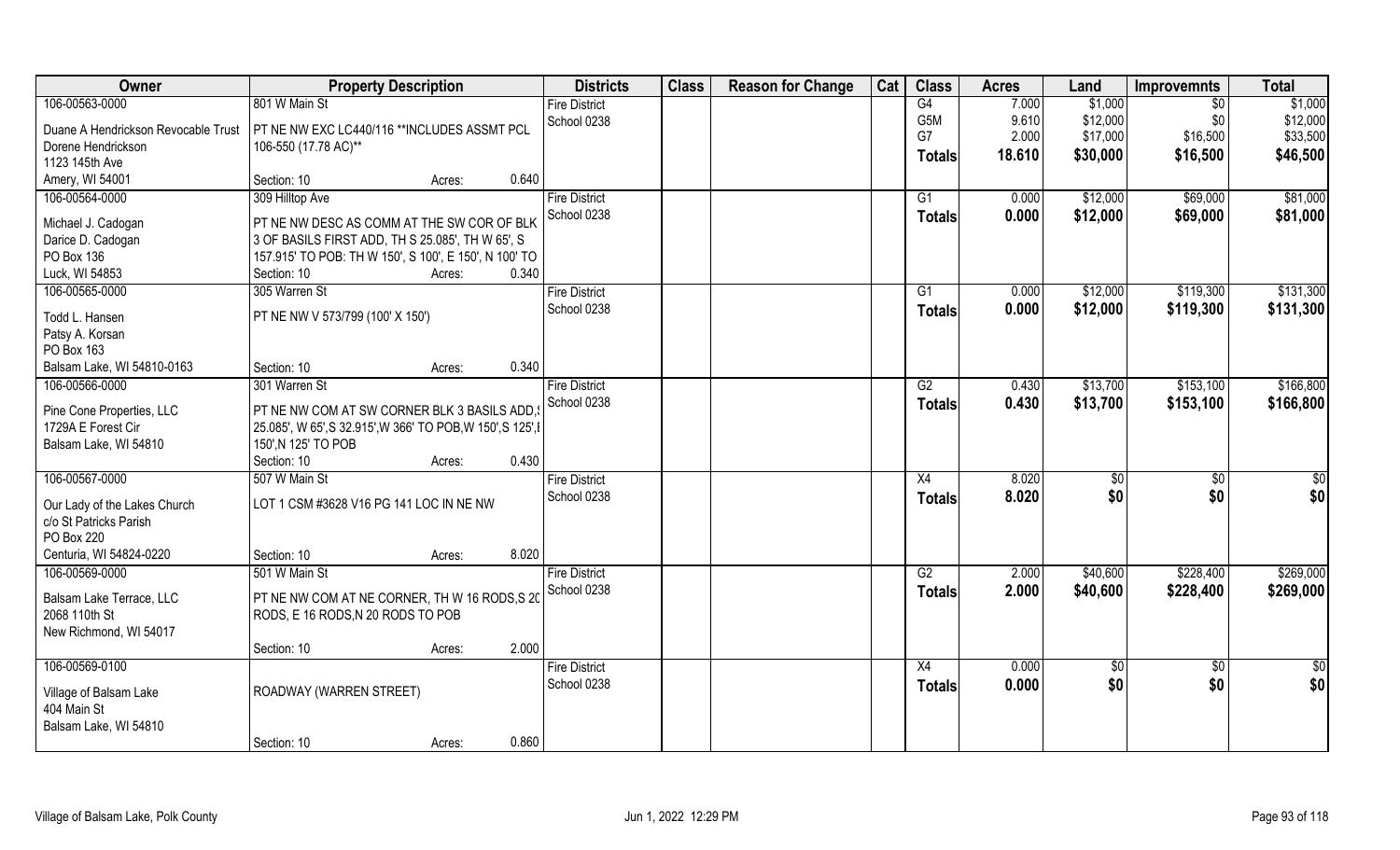| Owner                                                                                         | <b>Property Description</b>                                                    |                  | <b>Districts</b>                    | <b>Class</b> | <b>Reason for Change</b> | Cat | <b>Class</b>                                 | <b>Acres</b>                        | Land                                     | <b>Improvemnts</b>                   | <b>Total</b>                             |
|-----------------------------------------------------------------------------------------------|--------------------------------------------------------------------------------|------------------|-------------------------------------|--------------|--------------------------|-----|----------------------------------------------|-------------------------------------|------------------------------------------|--------------------------------------|------------------------------------------|
| 106-00570-0000                                                                                | 410 Hilltop Ave                                                                |                  | <b>Fire District</b>                |              |                          |     | G1                                           | 1.550                               | \$20,700                                 | \$107,600                            | \$128,300                                |
| Zachary T. Johnston<br>PO Box 473<br>Balsam Lake, WI 54810                                    | LOT 1 CSM #6359 V29 P23 (821256) LOC IN PT NE<br>NW & SE NW                    |                  | School 0238                         |              |                          |     | <b>Totals</b>                                | 1.550                               | \$20,700                                 | \$107,600                            | \$128,300                                |
|                                                                                               | Section: 10                                                                    | 1.550<br>Acres:  |                                     |              |                          |     |                                              |                                     |                                          |                                      |                                          |
| 106-00570-0100                                                                                | 310 Warren St                                                                  |                  | <b>Fire District</b>                |              |                          |     | G1                                           | 0.900                               | \$22,600                                 | \$188,200                            | \$210,800                                |
| Thomas J. Kolstad<br>Lerena C. Kolstad<br>310 Warren St                                       | LOT 2 CSM #6639 V30 P93 (841290) OF LOT 2 CSM<br>#6359 V29 P23 LOC IN PT SE NW |                  | School 0238                         |              |                          |     | Totals                                       | 0.900                               | \$22,600                                 | \$188,200                            | \$210,800                                |
| Balsam Lake, WI 54810                                                                         | Section: 10                                                                    | 0.900<br>Acres:  |                                     |              |                          |     |                                              |                                     |                                          |                                      |                                          |
| 106-00571-0000<br>Duane A Hendrickson Revocable Trust<br>Dorene Hendrickson<br>1123 145th Ave | PT SW NE V 132/603                                                             |                  | <b>Fire District</b><br>School 0238 |              |                          |     | G5<br>G <sub>6</sub><br><b>Totals</b>        | 7.000<br>10.120<br>17.120           | \$700<br>\$20,200<br>\$20,900            | \$0<br>\$0<br>\$0                    | \$700<br>\$20,200<br>\$20,900            |
| Amery, WI 54001                                                                               | Section: 10                                                                    | 17.120<br>Acres: |                                     |              |                          |     |                                              |                                     |                                          |                                      |                                          |
| 106-00572-0000                                                                                | 301 Tuttle St                                                                  |                  | <b>Fire District</b>                |              |                          |     | X4                                           | 0.000                               | \$0                                      | $\sqrt[6]{3}$                        | $\sqrt{50}$                              |
| Village of Balsam Lake<br>404 Main St<br>Balsam Lake, WI 54810                                | PT SW NE & NW NE V 128/548, BALL PARK & PARK                                   |                  | School 0238                         |              |                          |     | <b>Totals</b>                                | 0.000                               | \$0                                      | \$0                                  | \$0                                      |
|                                                                                               | Section: 10                                                                    | 9.780<br>Acres:  |                                     |              |                          |     |                                              |                                     |                                          |                                      |                                          |
| 106-00573-0000<br>Duane A Hendrickson Revocable Trust<br>Dorene Hendrickson<br>1123 145th Ave | PT SE NW                                                                       |                  | <b>Fire District</b><br>School 0238 |              |                          |     | G4<br>G <sub>5</sub><br>G5M<br><b>Totals</b> | 5.000<br>14.170<br>18.000<br>37.170 | \$700<br>\$1,400<br>\$22,500<br>\$24,600 | $\overline{50}$<br>\$0<br>\$0<br>\$0 | \$700<br>\$1,400<br>\$22,500<br>\$24,600 |
| Amery, WI 54001                                                                               | Section: 10                                                                    | 37.140<br>Acres: |                                     |              |                          |     |                                              |                                     |                                          |                                      |                                          |
| 106-00574-0000<br>Village of Balsam Lake<br>404 Main St<br>Balsam Lake, WI 54810              | NE SW                                                                          |                  | <b>Fire District</b><br>School 0238 |              |                          |     | X4<br><b>Totals</b>                          | 0.000<br>0.000                      | \$0<br>\$0                               | $\sqrt{$0}$<br>\$0                   | \$0<br>\$0                               |
|                                                                                               | Section: 10                                                                    | 38.890<br>Acres: |                                     |              |                          |     |                                              |                                     |                                          |                                      |                                          |
| 106-00575-0000                                                                                | 901 Old Main St                                                                |                  | <b>Fire District</b>                |              |                          |     | X4                                           | 0.000                               | $\sqrt{50}$                              | $\sqrt{$0}$                          | \$0                                      |
| Village of Balsam Lake<br>404 Main St<br>Balsam Lake, WI 54810                                | NW SE                                                                          |                  | School 0238                         |              |                          |     | <b>Totals</b>                                | 0.000                               | \$0                                      | \$0                                  | \$0                                      |
|                                                                                               | Section: 10                                                                    | 38.850<br>Acres: |                                     |              |                          |     |                                              |                                     |                                          |                                      |                                          |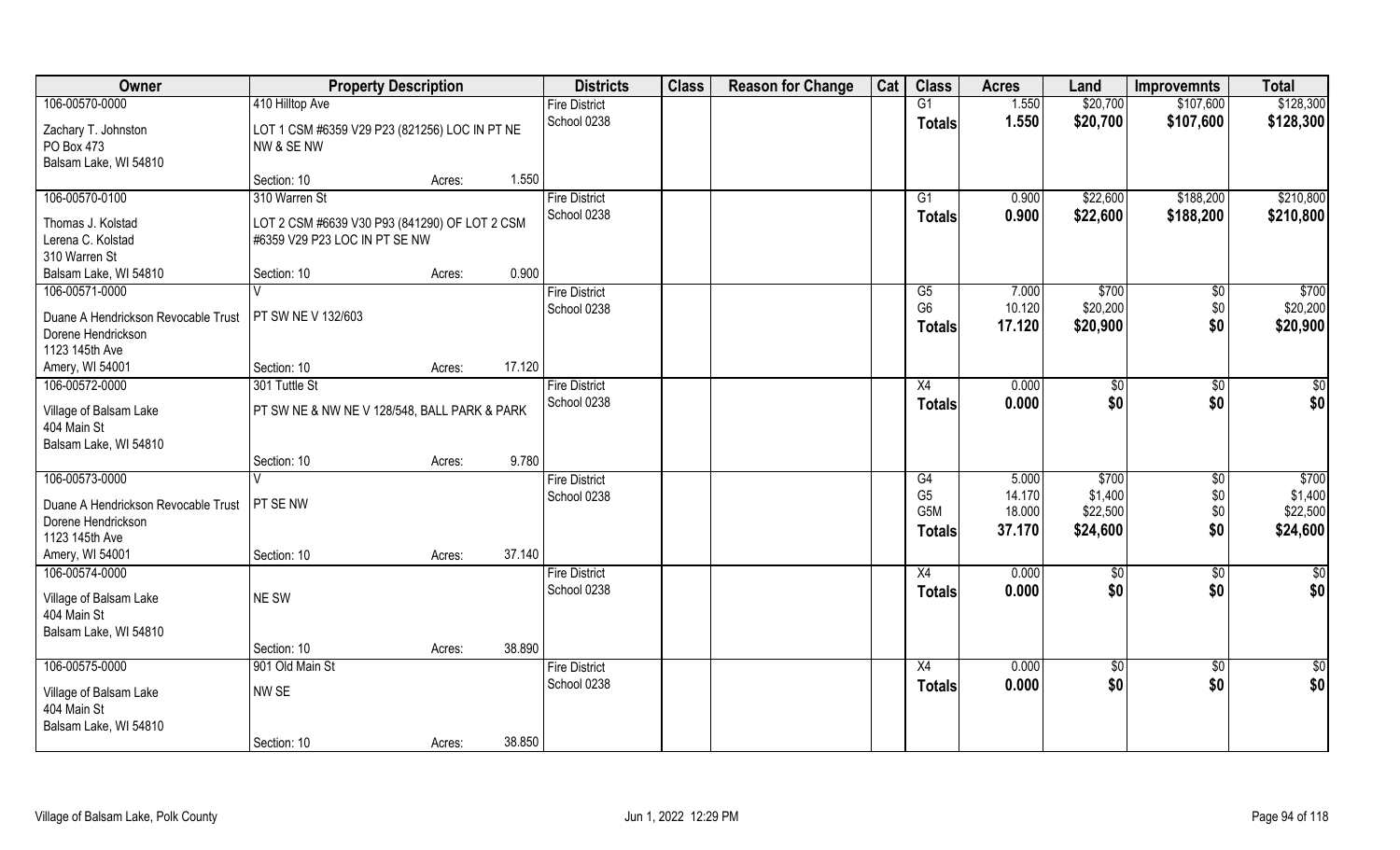| Owner                          | <b>Property Description</b>                                   |                 | <b>Districts</b>     | <b>Class</b>    | <b>Reason for Change</b>       | Cat | <b>Class</b>  | <b>Acres</b> | Land          | <b>Improvemnts</b> | <b>Total</b>    |
|--------------------------------|---------------------------------------------------------------|-----------------|----------------------|-----------------|--------------------------------|-----|---------------|--------------|---------------|--------------------|-----------------|
| 106-00576-0000                 | 407 1st Ave W                                                 |                 | <b>Fire District</b> |                 |                                |     | G1            | 2.060        | \$21,600      | \$139,000          | \$160,600       |
| Darryl J. Ince                 | PT GL 1 V611/54                                               |                 | School 0238          |                 |                                |     | <b>Totals</b> | 2.060        | \$21,600      | \$139,000          | \$160,600       |
| Shirley M. Ince                |                                                               |                 |                      |                 |                                |     |               |              |               |                    |                 |
| 407 1st Ave W                  |                                                               |                 |                      |                 |                                |     |               |              |               |                    |                 |
| Balsam Lake, WI 54810          | Section: 10                                                   | 2.060<br>Acres: |                      |                 |                                |     |               |              |               |                    |                 |
| 106-00577-0000                 |                                                               |                 | <b>Fire District</b> |                 |                                |     | G2            | 0.000        | \$5,000       | \$0                | \$5,000         |
| Angela Groat Chandler          | PT OF GOV LOT 1 PCL DESC AS 108' 7" X 26' & W 30              |                 | School 0238          |                 |                                |     | Totals        | 0.000        | \$5,000       | \$0                | \$5,000         |
| 789 172nd Ave                  | OF PCL DESC AS 108' 7" X 90'                                  |                 | TIF <sub>5</sub>     |                 |                                |     |               |              |               |                    |                 |
| Balsam Lake, WI 54810          |                                                               |                 |                      |                 |                                |     |               |              |               |                    |                 |
|                                | Section: 10                                                   | 0.060<br>Acres: |                      |                 |                                |     |               |              |               |                    |                 |
| 106-00578-0000                 | 405 Main St                                                   |                 | <b>Fire District</b> |                 |                                |     | G2            | 0.000        | \$19,900      | \$71,500           | \$91,400        |
|                                |                                                               |                 | School 0238          |                 |                                |     | <b>Totals</b> | 0.000        | \$19,900      | \$71,500           | \$91,400        |
| <b>TIcs Properties LLC</b>     | PCL GOV LOT 1 COM AT INT OF S LINE OF GL 1 AND                |                 | TIF <sub>5</sub>     |                 |                                |     |               |              |               |                    |                 |
| 113 Tilltag Dr Unit 82         | W LINE OF MAIN ST, TH N 100', TH W 108' 7", TH S              |                 |                      |                 |                                |     |               |              |               |                    |                 |
| Balsam Lake, WI 54810          | 100', TH E TO POB; EX W 30' AND ALSO EXC N 10'<br>Section: 10 | 0.160<br>Acres: |                      |                 |                                |     |               |              |               |                    |                 |
| 106-00579-0000                 | 401 Main St                                                   |                 | <b>Fire District</b> | $\overline{G1}$ | Bought by the Village- now exe | -4  | X4            | 0.160        | \$0           | $\sqrt{50}$        | \$0             |
|                                |                                                               |                 | School 0238          |                 |                                |     |               | 0.160        | \$0           | \$0                | \$0             |
| Village of Balsam Lake         | PT GOV LOT 1 PCL DESC AS 108' 7" X 76'                        |                 | TIF <sub>5</sub>     |                 |                                |     | <b>Totals</b> |              |               |                    |                 |
| 404 Main St                    |                                                               |                 |                      |                 |                                |     |               |              |               |                    |                 |
| Balsam Lake, WI 54810          |                                                               |                 |                      |                 |                                |     |               |              |               |                    |                 |
|                                | Section: 10                                                   | 0.190<br>Acres: |                      |                 |                                |     |               |              |               |                    |                 |
| 106-00580-0000                 | 111 2nd Ave W                                                 |                 | <b>Fire District</b> |                 |                                |     | G1            | 0.000        | \$13,600      | \$69,300           | \$82,900        |
| Christopher D. Knutson         | CSM #4 V1 PG 4 LOC GL 1                                       |                 | School 0238          |                 |                                |     | <b>Totals</b> | 0.000        | \$13,600      | \$69,300           | \$82,900        |
| PO Box 371                     |                                                               |                 | TIF <sub>5</sub>     |                 |                                |     |               |              |               |                    |                 |
| Balsam Lake, WI 54810          |                                                               |                 |                      |                 |                                |     |               |              |               |                    |                 |
|                                | Section: 10                                                   | 0.440<br>Acres: |                      |                 |                                |     |               |              |               |                    |                 |
| 106-00582-0000                 | 600 Main St                                                   |                 | <b>Fire District</b> |                 |                                |     | X4            | 1.680        | $\frac{6}{5}$ | $\overline{50}$    | $\overline{50}$ |
| Peter S. Nelton (Le            | PT SE NE V 142/379 *NOTE* ONCE TDI IS FILED ON                |                 | School 0238          |                 |                                |     | <b>Totals</b> | 1.680        | \$0           | \$0                | \$0             |
| PO Box 369                     | THIS PCL SEE DOC #889921                                      |                 |                      |                 |                                |     |               |              |               |                    |                 |
| Balsam Lake, WI 54810          |                                                               |                 |                      |                 |                                |     |               |              |               |                    |                 |
|                                | Section: 10                                                   | 1.680<br>Acres: |                      |                 |                                |     |               |              |               |                    |                 |
| 106-00583-0000                 | 416 4th Ave E                                                 |                 | <b>Fire District</b> |                 |                                |     | G1            | 0.000        | \$102,000     | \$139,700          | \$241,700       |
| Gregg J. Bannie                | PT SE NE V 501/46 EXC V 191/57                                |                 | Lake Mgmt 8040       |                 |                                |     | <b>Totals</b> | 0.000        | \$102,000     | \$139,700          | \$241,700       |
| Gregg J Bannie Revocable Trust |                                                               |                 | School 0238          |                 |                                |     |               |              |               |                    |                 |
| 191 Colborne St                |                                                               |                 | TIF <sub>6</sub>     |                 |                                |     |               |              |               |                    |                 |
| Saint Paul, MN 55102           | Section: 10                                                   | 1.200<br>Acres: |                      |                 |                                |     |               |              |               |                    |                 |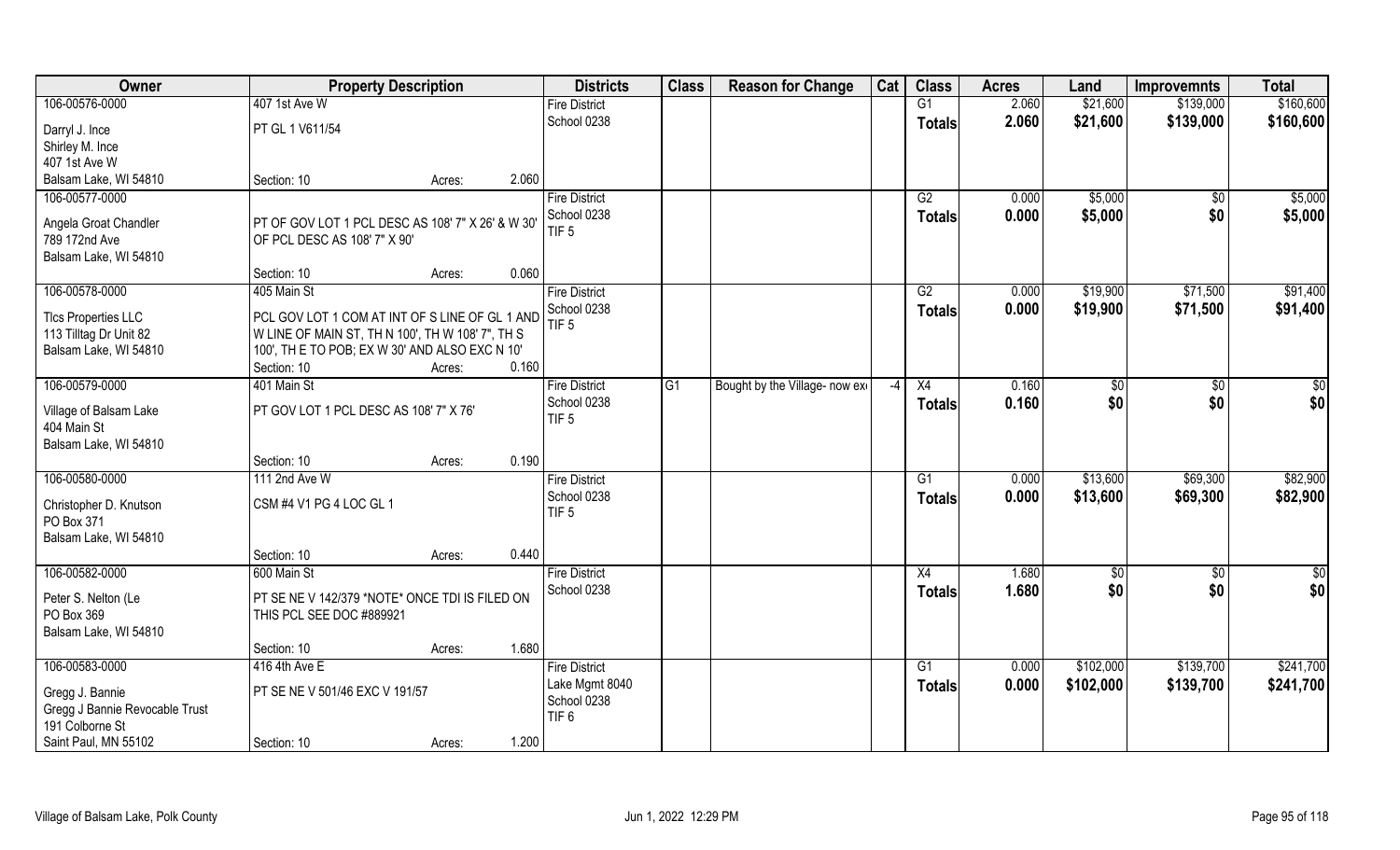| Owner                                                      | <b>Property Description</b>                      | <b>Districts</b>                | <b>Class</b> | <b>Reason for Change</b> | Cat | <b>Class</b>    | <b>Acres</b> | Land            | <b>Improvemnts</b> | <b>Total</b>    |
|------------------------------------------------------------|--------------------------------------------------|---------------------------------|--------------|--------------------------|-----|-----------------|--------------|-----------------|--------------------|-----------------|
| 106-00584-0000                                             | 424 4th Ave E                                    | <b>Fire District</b>            |              |                          |     | G1              | 0.000        | \$77,700        | \$105,800          | \$183,500       |
| Margaret M. Maier (Le et al                                | LOT 1 CSM #6450 V29 P114 (828730) LOC IN PT SE   | Lake Mgmt 8040                  |              |                          |     | <b>Totals</b>   | 0.000        | \$77,700        | \$105,800          | \$183,500       |
| 424 4th Ave E                                              | <b>NE</b>                                        | School 0238                     |              |                          |     |                 |              |                 |                    |                 |
| Balsam Lake, WI 54810                                      |                                                  | TIF <sub>6</sub>                |              |                          |     |                 |              |                 |                    |                 |
|                                                            | 0.570<br>Section: 10<br>Acres:                   |                                 |              |                          |     |                 |              |                 |                    |                 |
| 106-00585-0000                                             | 400 4th Ave E                                    | <b>Fire District</b>            |              |                          |     | $\overline{G1}$ | 0.000        | \$76,000        | \$57,600           | \$133,600       |
|                                                            |                                                  | Lake Mgmt 8040                  |              |                          |     | Totals          | 0.000        | \$76,000        | \$57,600           | \$133,600       |
| John R. Pemble                                             | PT SE NE V 254/269 EXC V 255/540 & 275/147 &     | School 0238                     |              |                          |     |                 |              |                 |                    |                 |
| 1920 1st St S Unit 1404                                    | V522/75 PDMOS1325                                | TIF <sub>6</sub>                |              |                          |     |                 |              |                 |                    |                 |
| Minneapolis, MN 55454                                      | 0.520<br>Section: 10                             |                                 |              |                          |     |                 |              |                 |                    |                 |
| 106-00586-0000                                             | Acres:<br>408 4th Ave E                          | <b>Fire District</b>            |              |                          |     | G1              | 0.000        | \$52,000        | \$123,600          | \$175,600       |
|                                                            |                                                  | Lake Mgmt 8040                  |              |                          |     |                 |              |                 |                    |                 |
| Michael J. Allyn                                           | PT SE NE V 255/540 & 275 P 147; AKA THE E 65' OF | School 0238                     |              |                          |     | <b>Totals</b>   | 0.000        | \$52,000        | \$123,600          | \$175,600       |
| Patricia Allyn                                             | LAND DESC V 490/118                              | TIF <sub>6</sub>                |              |                          |     |                 |              |                 |                    |                 |
| 1064 Klondike Dr E                                         |                                                  |                                 |              |                          |     |                 |              |                 |                    |                 |
| East Bethel, MN 55011                                      | 0.370<br>Section: 10<br>Acres:                   |                                 |              |                          |     |                 |              |                 |                    |                 |
| 106-00587-0000                                             | 518 Mill St                                      | <b>Fire District</b>            |              |                          |     | G1              | 0.000        | \$51,800        | \$175,700          | \$227,500       |
| Chad M. Cornelius                                          | PT SE NE DESC AS BEG AT STAKE 50' E OF NE COR    | Lake Mgmt 8040                  |              |                          |     | <b>Totals</b>   | 0.000        | \$51,800        | \$175,700          | \$227,500       |
| Julie N. Cornelius                                         | LOT 3 BLK 8 ORIG PLAT, TH E APPROX 132' TO       | School 0238                     |              |                          |     |                 |              |                 |                    |                 |
| 1240 2nd St S Unit 315                                     | BALSAM BRANCH, TH SLY ALG FLOWAGE TO AN          | TIF <sub>6</sub>                |              |                          |     |                 |              |                 |                    |                 |
| Minneapolis, MN 55415                                      | 0.570<br>Section: 10<br>Acres:                   |                                 |              |                          |     |                 |              |                 |                    |                 |
| 106-00588-0000                                             |                                                  | <b>Fire District</b>            |              |                          |     | $\overline{X4}$ | 9.900        | $\overline{50}$ | $\overline{50}$    | $\overline{50}$ |
|                                                            |                                                  | Lake Mgmt 8040                  |              |                          |     | Totals          | 9.900        | \$0             | \$0                | \$0             |
| Village of Balsam Lake                                     | 4 PCLS IN GOV LOT 2 AND SE NE SEC 10 (PARCEL     | School 0238                     |              |                          |     |                 |              |                 |                    |                 |
| 404 Main St                                                | "A" PDMOS 1325), THE DAM/CULVERT ON THE          | TIF <sub>6</sub>                |              |                          |     |                 |              |                 |                    |                 |
| Balsam Lake, WI 54810                                      | NORTH SIDE OF THE MILL POND ALONG COUNTY         |                                 |              |                          |     |                 |              |                 |                    |                 |
|                                                            | Section: 10<br>10.290<br>Acres:                  |                                 |              |                          |     |                 |              |                 |                    |                 |
| 106-00589-0000                                             | 400 Mill St                                      | <b>Fire District</b>            |              |                          |     | G1              | 0.000        | \$50,600        | \$171,900          | \$222,500       |
| Patricia A. Wildt                                          | PT GL 2 BEG AT THE SW COR OF MADELINE STEEN      | Lake Mgmt 8040                  |              |                          |     | <b>Totals</b>   | 0.000        | \$50,600        | \$171,900          | \$222,500       |
| 134 James Ct                                               | LANDS IN GL 2, BEING 50' E OF SE COR OF BLK 16,  | School 0238<br>TIF <sub>6</sub> |              |                          |     |                 |              |                 |                    |                 |
| Balsam Lake, WI 54810                                      | TH E TO WATER'S EDGE OF BALSAM LK, TH SLY ALO    |                                 |              |                          |     |                 |              |                 |                    |                 |
|                                                            | 0.320<br>Section: 10<br>Acres:                   |                                 |              |                          |     |                 |              |                 |                    |                 |
| 106-00590-0000                                             | 500 Mill St                                      | <b>Fire District</b>            |              |                          |     | G1              | 0.000        | \$45,000        | \$116,400          | \$161,400       |
| Greene Living Trust Dated May 28, 2019   PT GL 2 V 193/234 |                                                  | Lake Mgmt 8040                  |              |                          |     | <b>Totals</b>   | 0.000        | \$45,000        | \$116,400          | \$161,400       |
| et al                                                      |                                                  | School 0238                     |              |                          |     |                 |              |                 |                    |                 |
| 2721 Crescent Ridge Rd                                     |                                                  | TIF <sub>6</sub>                |              |                          |     |                 |              |                 |                    |                 |
| Minnetonka, MN 55305                                       | 0.270<br>Section: 10<br>Acres:                   |                                 |              |                          |     |                 |              |                 |                    |                 |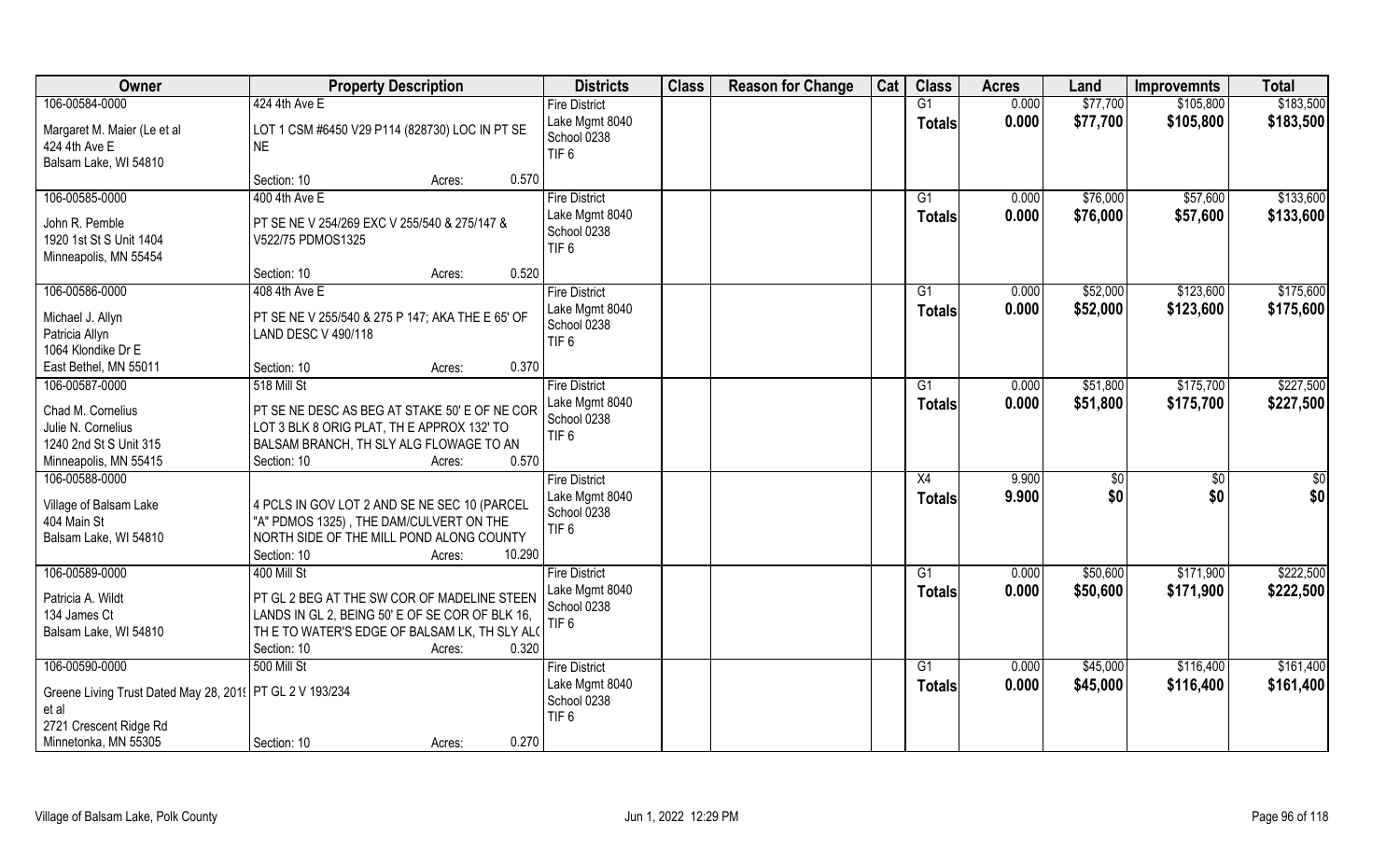| Owner                    | <b>Property Description</b>                           | <b>Districts</b>     | <b>Class</b> | <b>Reason for Change</b> | Cat | <b>Class</b>  | <b>Acres</b> | Land     | <b>Improvemnts</b> | <b>Total</b> |
|--------------------------|-------------------------------------------------------|----------------------|--------------|--------------------------|-----|---------------|--------------|----------|--------------------|--------------|
| 106-00591-0000           | 510 Mill St                                           | <b>Fire District</b> |              |                          |     | G1            | 0.000        | \$49,500 | \$134,500          | \$184,000    |
| Anna K. Sassor           | PT GL 2 & PT SE NE V 268 P 355 & N 20 FT OF PT SE     | Lake Mgmt 8040       |              |                          |     | <b>Totals</b> | 0.000        | \$49,500 | \$134,500          | \$184,000    |
| Nicholas J. Sassor       | NE V 275/139 & V517/898 & S 20' OF N 40' V587/466     | School 0238          |              |                          |     |               |              |          |                    |              |
| 1110 Century Ave S       | (PDMOS #903)                                          | TIF <sub>6</sub>     |              |                          |     |               |              |          |                    |              |
| Maplewood, MN 55119      | Section: 10<br>0.260<br>Acres:                        |                      |              |                          |     |               |              |          |                    |              |
| 106-00592-0000           | 214 Main St                                           | <b>Fire District</b> |              |                          |     | G2            | 0.000        | \$12,600 | \$34,500           | \$47,100     |
|                          |                                                       | School 0238          |              |                          |     | Totals        | 0.000        | \$12,600 | \$34,500           | \$47,100     |
| Balsam Lake Wash, LLC    | PT GL 2 DESC AS COMM AT A POINT 40' S FROM SW         | TIF <sub>5</sub>     |              |                          |     |               |              |          |                    |              |
| 1862 Pine Island Park St | CORNER BLK 22 ORIG. PLAT, TH S 42.5' THE E            |                      |              |                          |     |               |              |          |                    |              |
| Balsam Lake, WI 54810    | 165', TH N 42.5', TH W 165' TO POB EXC THE W 5'       |                      |              |                          |     |               |              |          |                    |              |
|                          | 0.160<br>Section: 10<br>Acres:                        |                      |              |                          |     |               |              |          |                    |              |
| 106-00593-0000           | 104 1st Ave E                                         | <b>Fire District</b> |              |                          |     | G2            | 0.290        | \$9,600  | \$80,500           | \$90,100     |
| Karl Aberle et al        | PT GL 2 V 142/287 AND V 483/114 EXC TO JOHN           | School 0238          |              |                          |     | <b>Totals</b> | 0.290        | \$9,600  | \$80,500           | \$90,100     |
| 1547 130th St            | TOWERS AND EXC V 316/550 EXC S 56.3' OF W 79'         | TIF <sub>5</sub>     |              |                          |     |               |              |          |                    |              |
| Balsam Lake, WI 54810    |                                                       |                      |              |                          |     |               |              |          |                    |              |
|                          | 0.290<br>Section: 10<br>Acres:                        |                      |              |                          |     |               |              |          |                    |              |
| 106-00594-0000           | 218 Main St                                           | <b>Fire District</b> |              |                          |     | G2            | 0.000        | \$21,900 | \$96,000           | \$117,900    |
|                          |                                                       | School 0238          |              |                          |     | <b>Totals</b> | 0.000        | \$21,900 | \$96,000           | \$117,900    |
| <b>William Struck</b>    | A PCL IN GOV LOT 2 DESC AS BEG AT POINT ON E          | TIF <sub>5</sub>     |              |                          |     |               |              |          |                    |              |
| Krista Struck            | LN OF MAIN ST IN V OF BALSAM LAKE 82.5' S OF SW       |                      |              |                          |     |               |              |          |                    |              |
| 2954 130th St            | COR BLK 22 ORIG PLAT TH S ALG E LN 95', E 85', N      |                      |              |                          |     |               |              |          |                    |              |
| Frederic, WI 54837       | Section: 10<br>0.160<br>Acres:                        |                      |              |                          |     |               |              |          |                    |              |
| 106-00595-0000           | 226 Main St                                           | <b>Fire District</b> |              |                          |     | G2            | 0.000        | \$14,800 | \$27,600           | \$42,400     |
| Jeffery A. Wassberg      | S 56.3' OF W 79' OF V 179/369 IN GOV LOT 2 V          | School 0238          |              |                          |     | <b>Totals</b> | 0.000        | \$14,800 | \$27,600           | \$42,400     |
| 1900 170th St            | 481/194                                               | TIF <sub>5</sub>     |              |                          |     |               |              |          |                    |              |
| Centuria, WI 54824       |                                                       |                      |              |                          |     |               |              |          |                    |              |
|                          | 0.090<br>Section: 10<br>Acres:                        |                      |              |                          |     |               |              |          |                    |              |
| 106-00596-0000           | 109 Old Courthouse Dr                                 | <b>Fire District</b> |              |                          |     | G1            | 0.000        | \$13,600 | \$102,600          | \$116,200    |
|                          |                                                       | School 0238          |              |                          |     | <b>Totals</b> | 0.000        | \$13,600 | \$102,600          | \$116,200    |
| Amanda Laboda            | PT GL 2 DESC AS COMM AT A POINT 50'N & 210'W          |                      |              |                          |     |               |              |          |                    |              |
| 109 Old Courthouse Ave   | OF NE COR OF BLK 16, TH N TO S LN OF COURT            |                      |              |                          |     |               |              |          |                    |              |
| Balsam Lake, WI 54810    | HOUSE DR, TH W 100', S TO FIRST AVE S, TH E 100'      |                      |              |                          |     |               |              |          |                    |              |
|                          | 0.440<br>Section: 10<br>Acres:                        |                      |              |                          |     |               |              |          |                    |              |
| 106-00597-0000           | 200 1st Ave E                                         | <b>Fire District</b> |              |                          |     | G1            | 0.000        | \$8,200  | \$93,400           | \$101,600    |
| Leonard Korth            | PT GL 2 DESC AS COMM AT A POINT 50' N & 150' W        | School 0238          |              |                          |     | <b>Totals</b> | 0.000        | \$8,200  | \$93,400           | \$101,600    |
| Sharla Korth             | OF NE COR BLK 16, VILLAGE OF BALSAM LAKE, TH N        |                      |              |                          |     |               |              |          |                    |              |
| 200 1st Ave E            | 193.8', W 60', S 193.8', E 60' TO POB SD BLK 16 BEING |                      |              |                          |     |               |              |          |                    |              |
| Balsam Lake, WI 54810    | 0.260<br>Section: 10<br>Acres:                        |                      |              |                          |     |               |              |          |                    |              |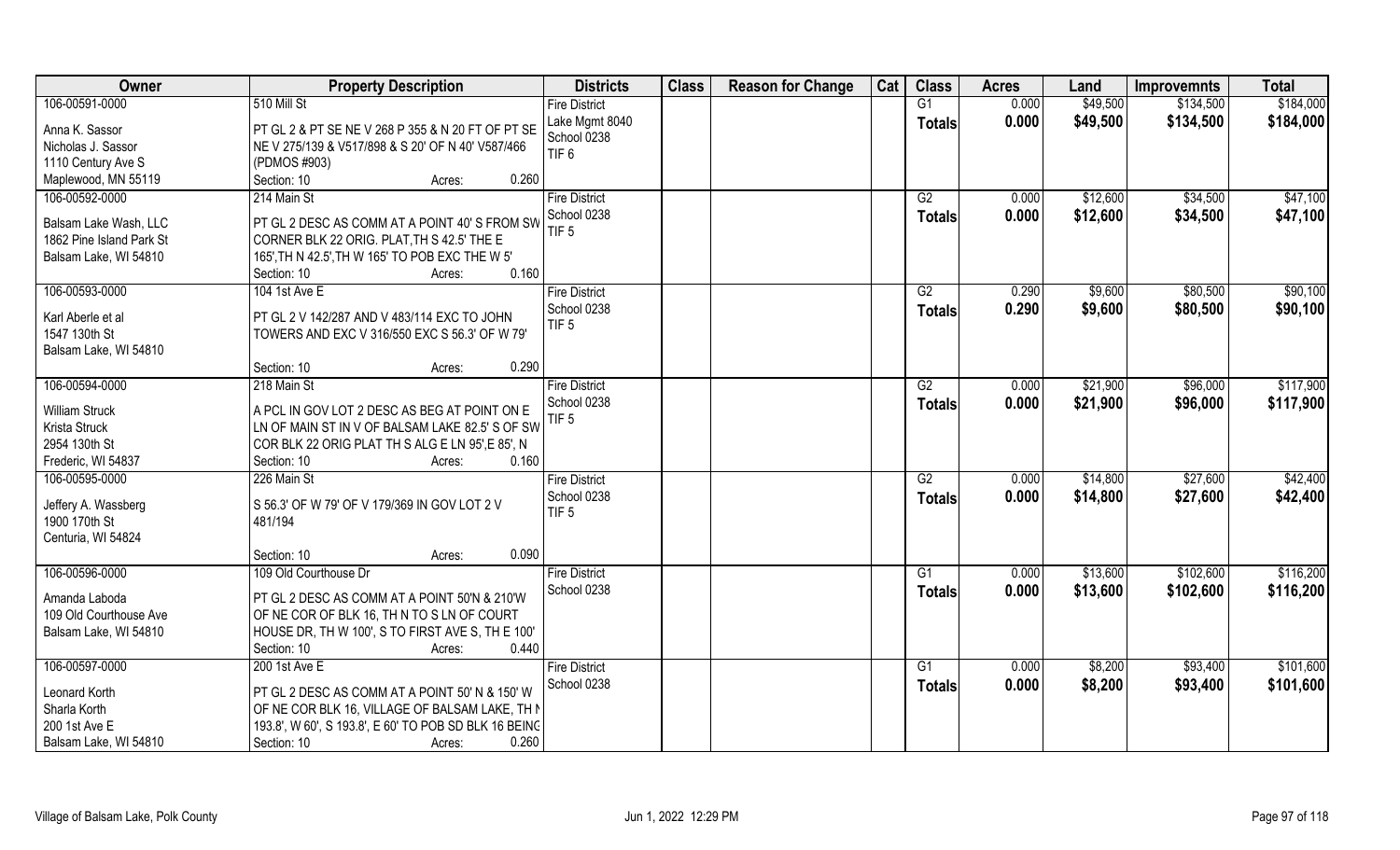| Owner                              | <b>Property Description</b>                      | <b>Districts</b>     | <b>Class</b> | <b>Reason for Change</b> | Cat | <b>Class</b>  | <b>Acres</b> | Land         | <b>Improvemnts</b> | <b>Total</b> |
|------------------------------------|--------------------------------------------------|----------------------|--------------|--------------------------|-----|---------------|--------------|--------------|--------------------|--------------|
| 106-00598-0000                     | 204 1st Ave E                                    | <b>Fire District</b> |              |                          |     | G1            | 0.750        | \$20,500     | \$30,100           | \$50,600     |
| Neil J. Anderson et al             | PT GL 2 DESC AS BEG AT A POINT 50' N OF THE NE   | School 0238          |              |                          |     | <b>Totals</b> | 0.750        | \$20,500     | \$30,100           | \$50,600     |
| 15001 County Hwy Y                 | COR BLK 16, TH N 235', TH NW 34 DEG 141.5', TH S |                      |              |                          |     |               |              |              |                    |              |
| Chippewa Falls, WI 54729           | 159.5', TH W 70', TH S 193.8', TH E 150' TO POB  |                      |              |                          |     |               |              |              |                    |              |
|                                    | 0.800<br>Section: 10<br>Acres:                   |                      |              |                          |     |               |              |              |                    |              |
| 106-00599-0000                     |                                                  | <b>Fire District</b> |              |                          |     | X4            | 0.000        | $\sqrt[6]{}$ | $\overline{50}$    | \$0          |
| Village of Balsam Lake             | LOT 1 & LOT 2 CSM V7 PG 57 MOORE RD & MILL ST    | Lake Mgmt 8040       |              |                          |     | <b>Totals</b> | 0.000        | \$0          | \$0                | \$0          |
| 404 Main St                        |                                                  | School 0238          |              |                          |     |               |              |              |                    |              |
| Balsam Lake, WI 54810              |                                                  | TIF <sub>6</sub>     |              |                          |     |               |              |              |                    |              |
|                                    | 0.910<br>Section: 10<br>Acres:                   |                      |              |                          |     |               |              |              |                    |              |
| 106-00600-0000                     | 301 1st Ave E                                    | <b>Fire District</b> |              |                          |     | X4            | 0.000        | \$0          | $\sqrt[6]{30}$     | \$0          |
|                                    |                                                  | Lake Mgmt 8040       |              |                          |     | <b>Totals</b> | 0.000        | \$0          | \$0                | \$0          |
| Lutheran Church Parsonage          | PT GL 2 V 139/609 (OLD BLK 5)                    | School 0238          |              |                          |     |               |              |              |                    |              |
| 301 1st Ave E                      |                                                  | TIF <sub>6</sub>     |              |                          |     |               |              |              |                    |              |
| Balsam Lake, WI 54810              | 0.560<br>Section: 10                             |                      |              |                          |     |               |              |              |                    |              |
| 106-00601-0000                     | Acres:<br>305 1st Ave E                          | <b>Fire District</b> |              |                          |     | X4            | 0.000        |              |                    |              |
|                                    |                                                  | Lake Mgmt 8040       |              |                          |     |               | 0.000        | \$0<br>\$0   | \$0<br>\$0         | \$0<br>\$0   |
| Elim Lutheran Church               | PT GL 2 V 156/205 & V 123/178                    | School 0238          |              |                          |     | <b>Totals</b> |              |              |                    |              |
| 305 1st Ave E                      |                                                  | TIF <sub>6</sub>     |              |                          |     |               |              |              |                    |              |
| Balsam Lake, WI 54810              |                                                  |                      |              |                          |     |               |              |              |                    |              |
|                                    | 2.050<br>Section: 10<br>Acres:                   |                      |              |                          |     |               |              |              |                    |              |
| 106-00602-0000                     | 100 Mill St                                      | <b>Fire District</b> |              |                          |     | G2            | 0.000        | \$33,200     | \$376,000          | \$409,200    |
| Reca Holdings LLC                  | LOT 1 CSM #773 V4 PG 18 (402901) IN GOV LOT 2    | Lake Mgmt 8040       |              |                          |     | Totals        | 0.000        | \$33,200     | \$376,000          | \$409,200    |
| 1827 138th St                      |                                                  | School 0238          |              |                          |     |               |              |              |                    |              |
| Balsam Lake, WI 54810              |                                                  |                      |              |                          |     |               |              |              |                    |              |
|                                    | 0.680<br>Section: 10<br>Acres:                   |                      |              |                          |     |               |              |              |                    |              |
| 106-00603-0000                     | 104 Mill St                                      | <b>Fire District</b> |              |                          |     | G2            | 0.000        | \$23,500     | \$4,900            | \$28,400     |
|                                    |                                                  | Lake Mgmt 8040       |              |                          |     | <b>Totals</b> | 0.000        | \$23,500     | \$4,900            | \$28,400     |
| Reca Holdings LLC<br>1827 138th St | PT GL 2 V 566/16 (BALSAM LAKE GARAGE)            | School 0238          |              |                          |     |               |              |              |                    |              |
| Balsam Lake, WI 54810              |                                                  |                      |              |                          |     |               |              |              |                    |              |
|                                    | 0.490<br>Section: 10<br>Acres:                   |                      |              |                          |     |               |              |              |                    |              |
| 106-00604-0000                     | 104 Moore Rd                                     | <b>Fire District</b> |              |                          |     | G1            | 0.190        | \$112,500    | \$131,300          | \$243,800    |
|                                    |                                                  | Lake Mgmt 8040       |              |                          |     | Totals        | 0.190        | \$112,500    | \$131,300          | \$243,800    |
| Barry E. Cicchese                  | LOT 4 CSM #6266 V28 PG 130 (814151) LOC IN GOV   | School 0238          |              |                          |     |               |              |              |                    |              |
| Maureen A. Cicchese                | LOT <sub>2</sub>                                 |                      |              |                          |     |               |              |              |                    |              |
| 1429 210th Ave                     |                                                  |                      |              |                          |     |               |              |              |                    |              |
| New Richmond, WI 54017             | 0.190<br>Section: 10<br>Acres:                   |                      |              |                          |     |               |              |              |                    |              |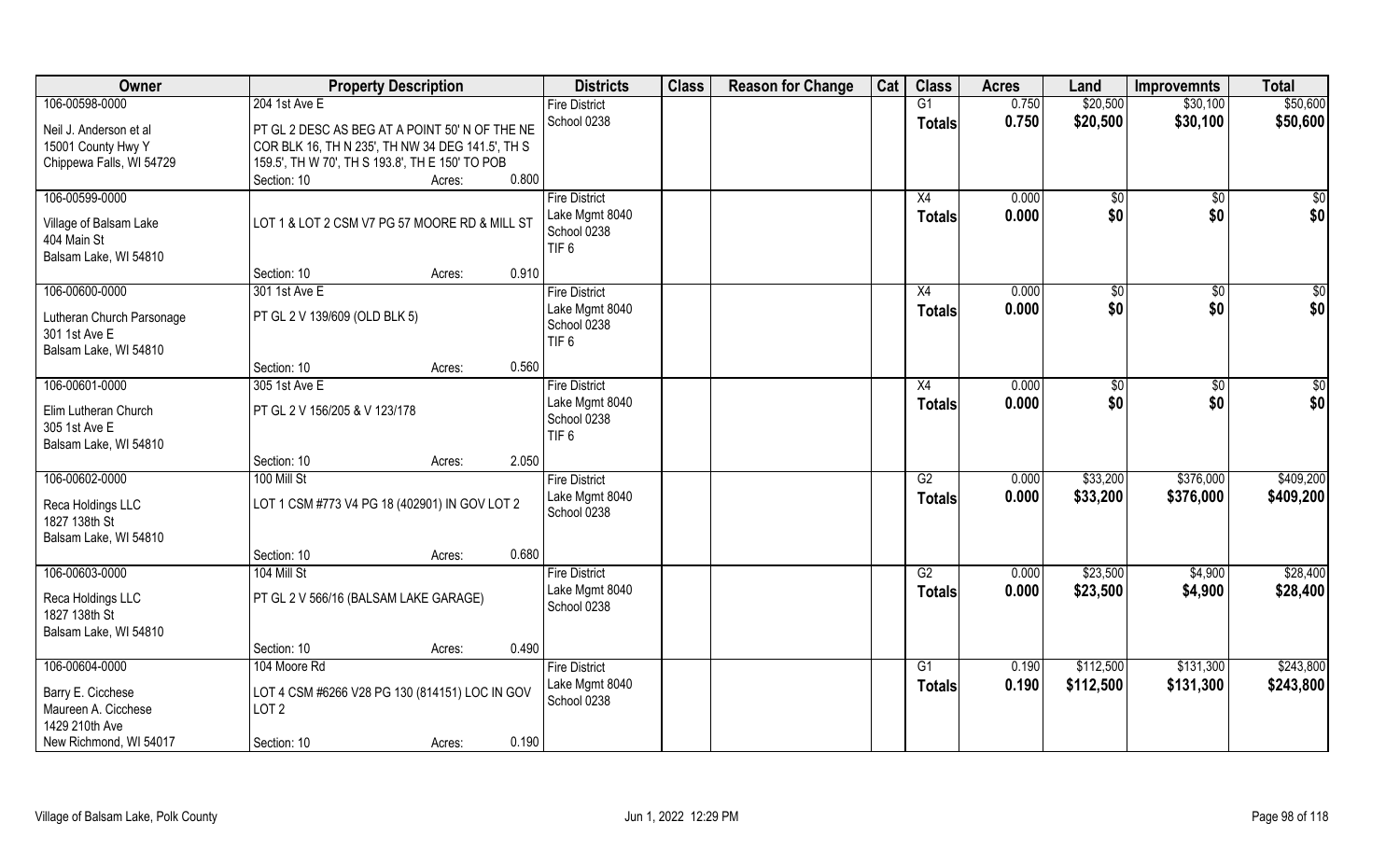| Owner                                   | <b>Property Description</b>                    |        |       | <b>Districts</b>     | <b>Class</b> | <b>Reason for Change</b> | Cat | <b>Class</b>    | <b>Acres</b> | Land      | <b>Improvemnts</b> | <b>Total</b> |
|-----------------------------------------|------------------------------------------------|--------|-------|----------------------|--------------|--------------------------|-----|-----------------|--------------|-----------|--------------------|--------------|
| 106-00605-0000                          | 204 Mill St                                    |        |       | <b>Fire District</b> |              |                          |     | G1              | 0.000        | \$166,000 | \$121,400          | \$287,400    |
| Michael Holmquist                       | PT GL 2 V 213/394 W OF LAKE                    |        |       | Lake Mgmt 8040       |              |                          |     | <b>Totals</b>   | 0.000        | \$166,000 | \$121,400          | \$287,400    |
| Susan M. Holmquist                      |                                                |        |       | School 0238          |              |                          |     |                 |              |           |                    |              |
| 6392 178th St W                         |                                                |        |       |                      |              |                          |     |                 |              |           |                    |              |
| Lakeville, MN 55044                     | Section: 10                                    | Acres: | 0.310 |                      |              |                          |     |                 |              |           |                    |              |
| 106-00606-0000                          | 106 Moore Rd                                   |        |       | <b>Fire District</b> |              |                          |     | G1              | 0.000        | \$112,500 | \$234,800          | \$347,300    |
|                                         |                                                |        |       | Lake Mgmt 8040       |              |                          |     | <b>Totals</b>   | 0.000        | \$112,500 | \$234,800          | \$347,300    |
| Donald Southworth (Ttee                 | LOT 3 CSM #5449 V24 PG 134 LOC GOV LOT 2       |        |       | School 0238          |              |                          |     |                 |              |           |                    |              |
| Marilyn Cantisano (Ttee<br>1300 Yale Pl |                                                |        |       |                      |              |                          |     |                 |              |           |                    |              |
| Minneapolis, MN 55403                   | Section: 10                                    | Acres: | 0.210 |                      |              |                          |     |                 |              |           |                    |              |
| 106-00607-0000                          | 108 Moore Rd                                   |        |       | <b>Fire District</b> |              |                          |     | G1              | 0.000        | \$112,500 | \$201,800          | \$314,300    |
|                                         |                                                |        |       | Lake Mgmt 8040       |              |                          |     |                 | 0.000        | \$112,500 | \$201,800          | \$314,300    |
| Robert J. Carruth                       | PT GL 2 V 115/407 W OF LAKE                    |        |       | School 0238          |              |                          |     | Totals          |              |           |                    |              |
| Therese A. Skarda                       |                                                |        |       |                      |              |                          |     |                 |              |           |                    |              |
| 1023 Howell St S                        |                                                |        |       |                      |              |                          |     |                 |              |           |                    |              |
| Saint Paul, MN 55116                    | Section: 10                                    | Acres: | 0.230 |                      |              |                          |     |                 |              |           |                    |              |
| 106-00608-0000                          | 110 Moore Rd                                   |        |       | <b>Fire District</b> |              |                          |     | $\overline{G1}$ | 0.000        | \$112,500 | \$217,300          | \$329,800    |
| Richard J Bergmann Trust Uta            | LOT 1 CSM #5969 V27 P33 (778787) LOC IN PT GOV |        |       | Lake Mgmt 8040       |              |                          |     | <b>Totals</b>   | 0.000        | \$112,500 | \$217,300          | \$329,800    |
| 09/10/1997 et al                        | LOT <sub>2</sub>                               |        |       | School 0238          |              |                          |     |                 |              |           |                    |              |
| c/o Richard J and Eileen Trustees       |                                                |        |       |                      |              |                          |     |                 |              |           |                    |              |
| 5500 Lake Elmo Ave N                    | Section: 10                                    | Acres: | 0.230 |                      |              |                          |     |                 |              |           |                    |              |
| Lake Elmo, MN 55042                     |                                                |        |       |                      |              |                          |     |                 |              |           |                    |              |
| 106-00609-0000                          | 101 Park Dr                                    |        |       | <b>Fire District</b> |              |                          |     | G1              | 0.000        | \$172,500 | \$75,100           | \$247,600    |
| William J. Bohm Jr et al                | PT GL 2 V526/57 AND PT LOT 1 V6 CSM P 177 E OF |        |       | Lake Mgmt 8040       |              |                          |     | <b>Totals</b>   | 0.000        | \$172,500 | \$75,100           | \$247,600    |
| 900 2nd St                              | <b>LAKE</b>                                    |        |       | School 0238          |              |                          |     |                 |              |           |                    |              |
| Farmington, MN 55024                    |                                                |        |       | TIF <sub>6</sub>     |              |                          |     |                 |              |           |                    |              |
|                                         | Section: 10                                    | Acres: | 1.190 |                      |              |                          |     |                 |              |           |                    |              |
| 106-00610-0000                          | 103 Park Dr                                    |        |       | <b>Fire District</b> |              |                          |     | G1              | 0.000        | \$156,800 | \$274,700          | \$431,500    |
|                                         | LOT 1 CSM #1361 V6 PG 177 LOC IN GOV LOT 2     |        |       | Lake Mgmt 8040       |              |                          |     | Totals          | 0.000        | \$156,800 | \$274,700          | \$431,500    |
| Eric Oistad<br>Lori Oistad              | EXCEPT SMALL PARCEL IN V555 P379 (482715)      |        |       | School 0238          |              |                          |     |                 |              |           |                    |              |
| 103 Park Dr                             |                                                |        |       |                      |              |                          |     |                 |              |           |                    |              |
| Balsam Lake, WI 54810                   | Section: 10                                    | Acres: | 0.840 |                      |              |                          |     |                 |              |           |                    |              |
| 106-00611-0000                          | 105 Park Dr                                    |        |       | <b>Fire District</b> |              |                          |     | $\overline{G1}$ | 0.000        | \$127,500 | \$134,600          | \$262,100    |
|                                         |                                                |        |       | Lake Mgmt 8040       |              |                          |     | <b>Totals</b>   | 0.000        | \$127,500 | \$134,600          | \$262,100    |
| Charles J. Anderson                     | *832726 DOES NOT REFERENCE LYING E OF LAKE*    |        |       | School 0238          |              |                          |     |                 |              |           |                    |              |
| Steffanie J. Anderson                   | S 60' OF N 147' OF GL 2 E OF LAKE              |        |       |                      |              |                          |     |                 |              |           |                    |              |
| 17623 Hayes Ave                         |                                                |        |       |                      |              |                          |     |                 |              |           |                    |              |
| Lakeville, MN 55044                     | Section: 10                                    | Acres: | 0.490 |                      |              |                          |     |                 |              |           |                    |              |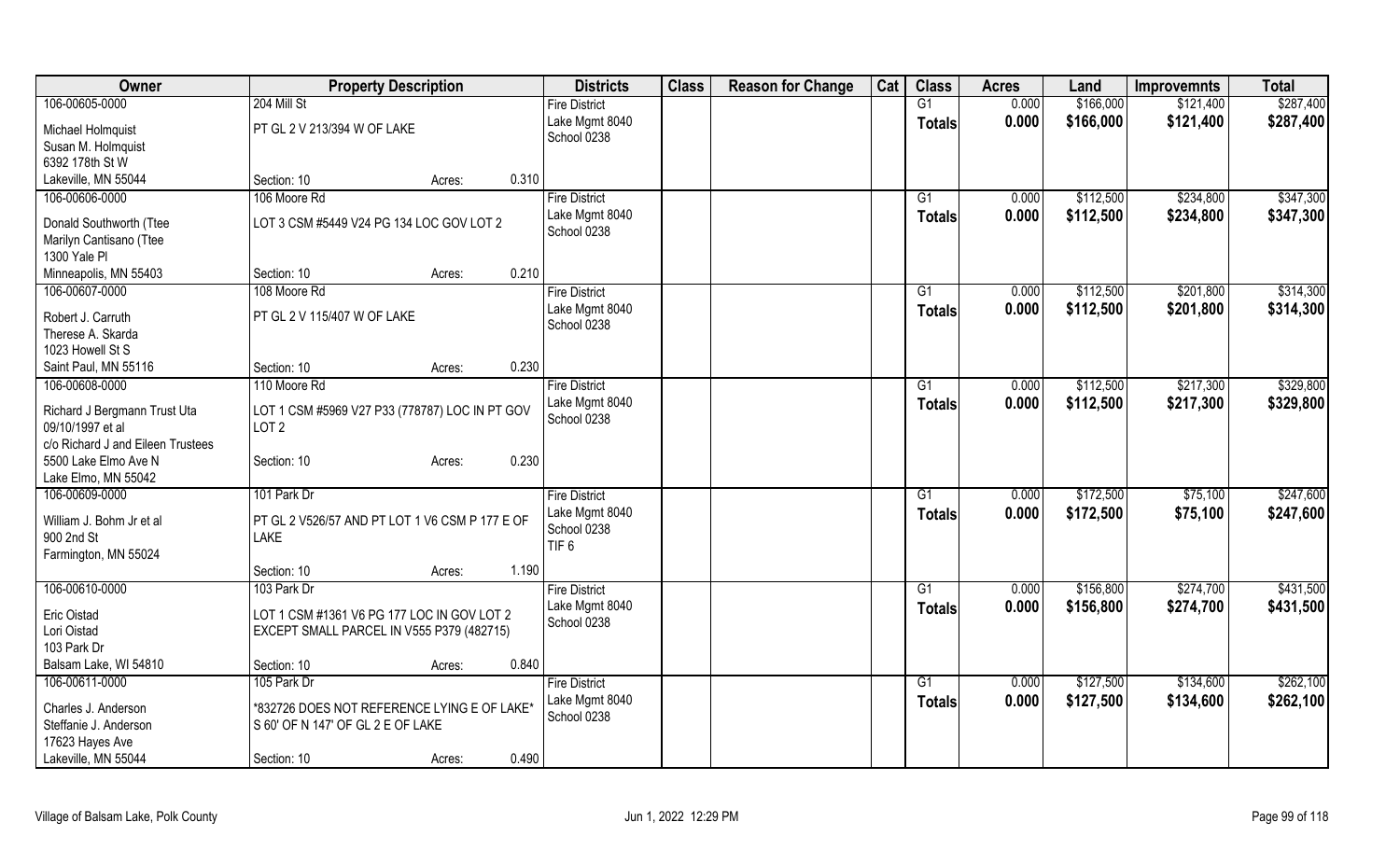| Owner                                              | <b>Property Description</b>                                                  | <b>Districts</b>     | <b>Class</b> | <b>Reason for Change</b> | Cat | <b>Class</b>    | <b>Acres</b> | Land      | <b>Improvemnts</b> | <b>Total</b> |
|----------------------------------------------------|------------------------------------------------------------------------------|----------------------|--------------|--------------------------|-----|-----------------|--------------|-----------|--------------------|--------------|
| 106-00612-0000                                     | 107 Park Dr                                                                  | <b>Fire District</b> |              |                          |     | G1              | 0.000        | \$184,900 | \$211,400          | \$396,300    |
| Bonnie J. Bielicki                                 | N 87' GL 2 E OF LAKE                                                         | Lake Mgmt 8040       |              |                          |     | <b>Totals</b>   | 0.000        | \$184,900 | \$211,400          | \$396,300    |
| PO Box 396                                         |                                                                              | School 0238          |              |                          |     |                 |              |           |                    |              |
| Balsam Lake, WI 54810-0396                         |                                                                              |                      |              |                          |     |                 |              |           |                    |              |
|                                                    | 0.690<br>Section: 10<br>Acres:                                               |                      |              |                          |     |                 |              |           |                    |              |
| 106-00613-0000                                     | 101 County Rd I                                                              | <b>Fire District</b> |              |                          |     | G2              | 0.000        | \$137,500 | \$218,400          | \$355,900    |
| Otter Properties, LLC                              | LOT 1 CSM5587 V25 PG 64 (743489) LOC GL 2 (SEC                               | Lake Mgmt 8040       |              |                          |     | <b>Totals</b>   | 0.000        | \$137,500 | \$218,400          | \$355,900    |
| PO Box 58                                          | 10) & NW NW (SEC 11)                                                         | School 0238          |              |                          |     |                 |              |           |                    |              |
| Balsam Lake, WI 54810                              |                                                                              | TIF <sub>6</sub>     |              |                          |     |                 |              |           |                    |              |
|                                                    | Section: 10<br>0.910<br>Acres:                                               |                      |              |                          |     |                 |              |           |                    |              |
| 106-00615-0000                                     | 106 Indianhead Shores Dr                                                     | <b>Fire District</b> |              |                          |     | G1              | 3.920        | \$27,300  | \$184,300          | \$211,600    |
| Nicholas M. Walton                                 | PT W 1/2 NW NW EXC V 406 P669                                                | School 0238          |              |                          |     | <b>Totals</b>   | 3.920        | \$27,300  | \$184,300          | \$211,600    |
| 106 Indianhead Shores Dr                           |                                                                              |                      |              |                          |     |                 |              |           |                    |              |
| Balsam Lake, WI 54810                              |                                                                              |                      |              |                          |     |                 |              |           |                    |              |
|                                                    | 3.920<br>Section: 11<br>Acres:                                               |                      |              |                          |     |                 |              |           |                    |              |
| 106-00615-0001                                     |                                                                              | <b>Fire District</b> |              |                          |     | X4              | 0.000        | \$0       | $\sqrt{50}$        | \$0          |
| Village of Balsam Lake                             | THAT PT OF THE NW NW LYING NLY OF CTY HWY I                                  | Lake Mgmt 8040       |              |                          |     | <b>Totals</b>   | 0.000        | \$0       | \$0                | \$0          |
| 404 Main St                                        | AS LAID OUT AND TRAVELLED                                                    | School 0238          |              |                          |     |                 |              |           |                    |              |
| Balsam Lake, WI 54810                              |                                                                              |                      |              |                          |     |                 |              |           |                    |              |
|                                                    | 1.180<br>Section: 11<br>Acres:                                               |                      |              |                          |     |                 |              |           |                    |              |
| 106-00616-0000                                     | 107 Indianhead Shores Dr                                                     | <b>Fire District</b> |              |                          |     | $\overline{G2}$ | 0.000        | \$56,000  | \$186,500          | \$242,500    |
|                                                    |                                                                              | Lake Mgmt 8040       |              |                          |     | <b>Totals</b>   | 0.000        | \$56,000  | \$186,500          | \$242,500    |
| <b>Cohen Family Trust</b><br>Denise M. Cohen (Ttee | PT NW NW BEG AT NW CORNER LOT 8 BLK 1<br>INDIANHEAD SHORES, THE TO NE CORNER | School 0238          |              |                          |     |                 |              |           |                    |              |
| PO Box 189                                         | THEREOF, NLY ALG INDIANHEAD DR TO HWY I, TH                                  |                      |              |                          |     |                 |              |           |                    |              |
| Balsam Lake, WI 54810-0189                         | 1.530<br>Section: 11<br>Acres:                                               |                      |              |                          |     |                 |              |           |                    |              |
| 106-00617-0000                                     | 212 Indianhead Shores Dr                                                     | <b>Fire District</b> |              |                          |     | G1              | 19.300       | \$60,300  | \$158,500          | \$218,800    |
|                                                    |                                                                              | School 0238          |              |                          |     | <b>Totals</b>   | 19.300       | \$60,300  | \$158,500          | \$218,800    |
| Zachary L. Reed                                    | E 1/2 NW NW EXC V 208/147 (288973)                                           |                      |              |                          |     |                 |              |           |                    |              |
| Jodi B. Reed                                       |                                                                              |                      |              |                          |     |                 |              |           |                    |              |
| 212 Indianhead Shores Dr                           |                                                                              |                      |              |                          |     |                 |              |           |                    |              |
| Balsam Lake, WI 54810                              | 19.340<br>Section: 11<br>Acres:                                              |                      |              |                          |     |                 |              |           |                    |              |
| 106-00618-0000                                     |                                                                              | <b>Fire District</b> |              |                          |     | X4              | 0.000        | \$0       | $\sqrt[6]{30}$     | \$0          |
| Village of Balsam Lake                             | ** VILLAGE STREETS** VADNAIS LN & RAMBERG CT                                 | School 0238          |              |                          |     | <b>Totals</b>   | 0.000        | \$0       | \$0                | \$0          |
| 404 Main St                                        | LYING WITHIN PLAT OF OAK HILLS ESTATES                                       |                      |              |                          |     |                 |              |           |                    |              |
| Balsam Lake, WI 54810                              |                                                                              |                      |              |                          |     |                 |              |           |                    |              |
|                                                    | 1.810<br>Section: 11<br>Acres:                                               |                      |              |                          |     |                 |              |           |                    |              |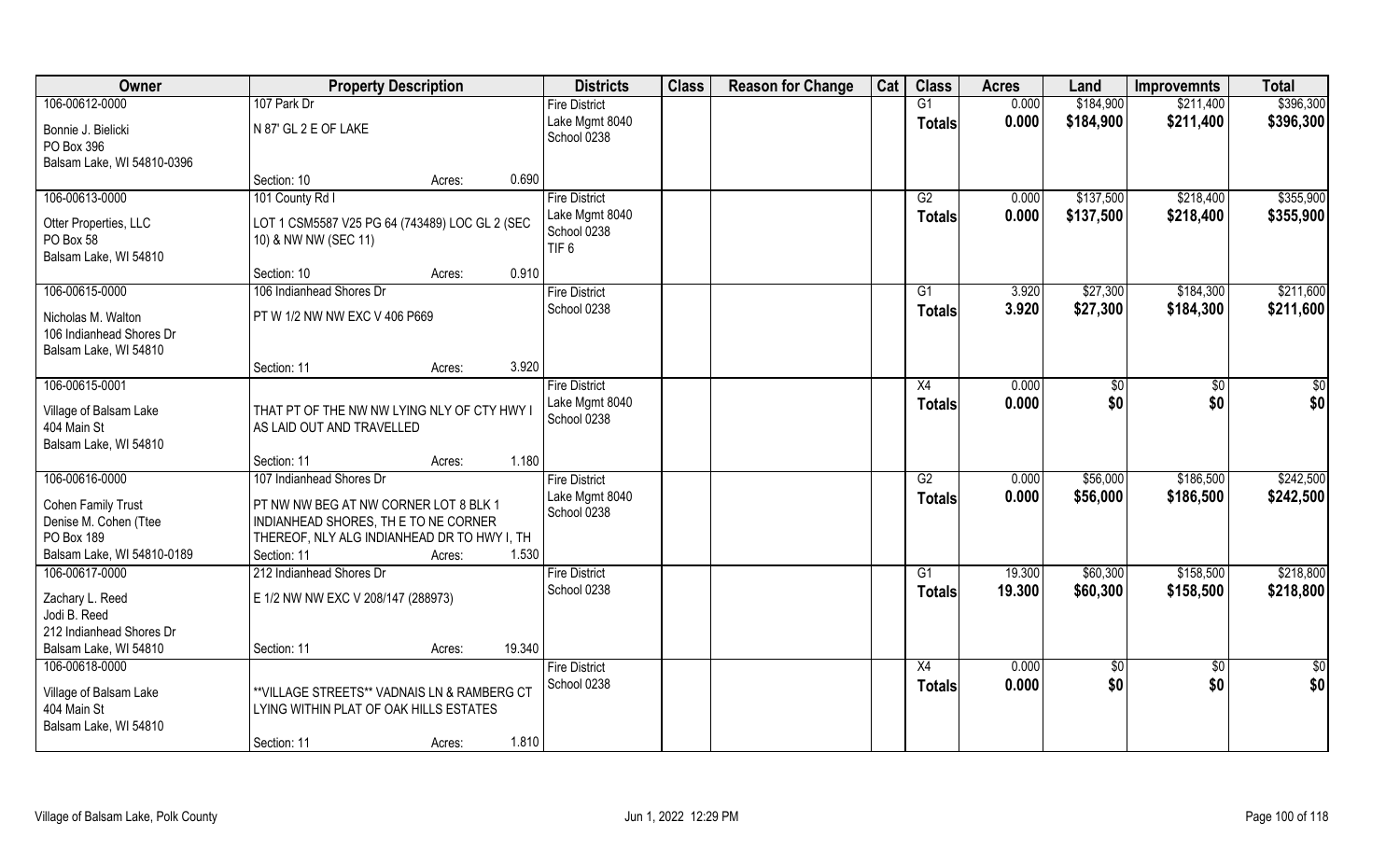| Owner                                   | <b>Property Description</b>                       | <b>Districts</b>              | <b>Class</b>   | <b>Reason for Change</b> | Cat | <b>Class</b>   | <b>Acres</b> | Land      | <b>Improvemnts</b> | <b>Total</b> |
|-----------------------------------------|---------------------------------------------------|-------------------------------|----------------|--------------------------|-----|----------------|--------------|-----------|--------------------|--------------|
| 106-00618-0010                          |                                                   | <b>Fire District</b>          |                |                          |     | G1             | 0.700        | \$5,600   | $\overline{50}$    | \$5,600      |
| Kipp A. Peckman et al                   | LOT 1 CSM #2139 V 10 PG 62 EXC PLAT OF OAK        | School 0238                   |                |                          |     | <b>Totals</b>  | 0.700        | \$5,600   | \$0                | \$5,600      |
| c/o Victoria Vadnais                    | HILLS ESTATES, EXC E 250' OF S 367', & EXC W 250' |                               |                |                          |     |                |              |           |                    |              |
| 153 Appleblossom Ln                     | OF N 317' THEREOF                                 |                               |                |                          |     |                |              |           |                    |              |
| Shakopee, MN 55379                      | 0.700<br>Section: 11<br>Acres:                    |                               |                |                          |     |                |              |           |                    |              |
| 106-00618-0100                          | 216 Indianhead Shores Dr                          | <b>Fire District</b>          |                |                          |     | G <sub>1</sub> | 1.820        | \$20,700  | \$214,000          | \$234,700    |
|                                         |                                                   | School 0238                   |                |                          |     | <b>Totals</b>  | 1.820        | \$20,700  | \$214,000          | \$234,700    |
| Cory R. Nelson                          | PT LOT 1 CSM #2139 V10 P62 (551465) DESC BEG AT   |                               |                |                          |     |                |              |           |                    |              |
| Kari B. Nelson                          | THE NW COR OF SD LOT 1, TH E ALG N LN 317', S     |                               |                |                          |     |                |              |           |                    |              |
| 216 Indianhead Shores Dr                | 250', W 317', N 250' TO POB LOC IN SW NW          |                               |                |                          |     |                |              |           |                    |              |
| Balsam Lake, WI 54810                   | 1.860<br>Section: 11<br>Acres:                    |                               |                |                          |     |                |              |           |                    |              |
| 106-00618-0200                          | 690 4th Ave E                                     | <b>Fire District</b>          |                |                          |     | G <sub>1</sub> | 2.110        | \$22,800  | \$160,800          | \$183,600    |
| Kody L. Rosen                           | THE E 250' OF THE S 367' OF LOT 1 CSM #2139 V10   | School 0238                   |                |                          |     | <b>Totals</b>  | 2.110        | \$22,800  | \$160,800          | \$183,600    |
| 690 4th Ave E                           | P62 (551465) LOC IN SW NW                         |                               |                |                          |     |                |              |           |                    |              |
| Balsam Lake, WI 54810                   |                                                   |                               |                |                          |     |                |              |           |                    |              |
|                                         | 2.210<br>Section: 11<br>Acres:                    |                               |                |                          |     |                |              |           |                    |              |
| 106-00619-0000                          | $\mathsf{V}$                                      | <b>Fire District</b>          |                |                          |     | G <sub>1</sub> | 2.550        | \$32,200  | \$0                | \$32,200     |
|                                         |                                                   | School 0238                   |                |                          |     | <b>Totals</b>  | 2.550        | \$32,200  | \$0                | \$32,200     |
| Max R. Littlefield                      | PT SW NW LYING S OF EXISTING PUBLIC ROAD AS       |                               |                |                          |     |                |              |           |                    |              |
| Barbara J. Littlefield                  | SHOWN ON THE PLAT OF INDIANHEAD SHORES            |                               |                |                          |     |                |              |           |                    |              |
| 1643 Melrose Ln                         | 2.510                                             |                               |                |                          |     |                |              |           |                    |              |
| Balsam Lake, WI 54810<br>106-00620-0000 | Section: 11<br>Acres:<br>601 Idlewild St Unit 101 |                               |                |                          |     | G1             | 0.000        | \$150,000 | \$170,400          | \$320,400    |
|                                         |                                                   | <b>Fire District</b>          |                |                          |     |                |              |           |                    |              |
| The Gary and Lynn Schneider Joint       | UNIT 101 IDLEWILD CONDO & LCE LOC IN LOT 15       | Lake Mgmt 8040<br>School 0238 |                |                          |     | <b>Totals</b>  | 0.000        | \$150,000 | \$170,400          | \$320,400    |
| Revocable Trust et al                   | PLAT OF IDLEWILD **INCL ASSMT FOR                 |                               |                |                          |     |                |              |           |                    |              |
| 601 Idlewild St Unit 101                | 106-00630-0000** **RESTATED DECLARATION           |                               |                |                          |     |                |              |           |                    |              |
| Balsam Lake, WI 54810                   | 0.010<br>Section: 3<br>Acres:                     |                               |                |                          |     |                |              |           |                    |              |
| 106-00621-0000                          | 601 Idlewild St Unit 102                          | <b>Fire District</b>          |                |                          |     | G <sub>1</sub> | 0.000        | \$150,000 | \$116,500          | \$266,500    |
| Terrance J. Sager                       | UNIT 102 IDLEWILD CONDO & LCE LOC IN LOT 15       | Lake Mgmt 8040                |                |                          |     | <b>Totals</b>  | 0.000        | \$150,000 | \$116,500          | \$266,500    |
| Karen M. Sager                          | PLAT OF IDLEWILD V 474/382 ** INCL ASSMT FOR      | School 0238                   |                |                          |     |                |              |           |                    |              |
| 20700 Enfield Ave N                     | 106-00630-0000** **RESTATED DECLARATION           |                               |                |                          |     |                |              |           |                    |              |
| Forest Lake, MN 55025                   | 0.010<br>Section: 3<br>Acres:                     |                               |                |                          |     |                |              |           |                    |              |
| 106-00622-0000                          | 601 Idlewild St Unit 103                          | <b>Fire District</b>          | G <sub>1</sub> | <b>Deck</b>              |     | G1             | 0.000        | \$150,000 | \$77,900           | \$227,900    |
|                                         |                                                   | Lake Mgmt 8040                |                |                          |     | <b>Totals</b>  | 0.000        | \$150,000 | \$77,900           | \$227,900    |
| Beth Ann Hawkinson et al                | UNIT 103 IDLEWILD CONDO & LCE LOC IN LOT 14       | School 0238                   |                |                          |     |                |              |           |                    |              |
| 7022 Centerville Rd Apt 212             | PLAT OF 1DLEWILD **INCL ASSMT FOR                 |                               |                |                          |     |                |              |           |                    |              |
| Centerville, MN 55038                   | 106-00630-0000** **RESTATED DECLARATION           |                               |                |                          |     |                |              |           |                    |              |
|                                         | 0.020<br>Section: 3<br>Acres:                     |                               |                |                          |     |                |              |           |                    |              |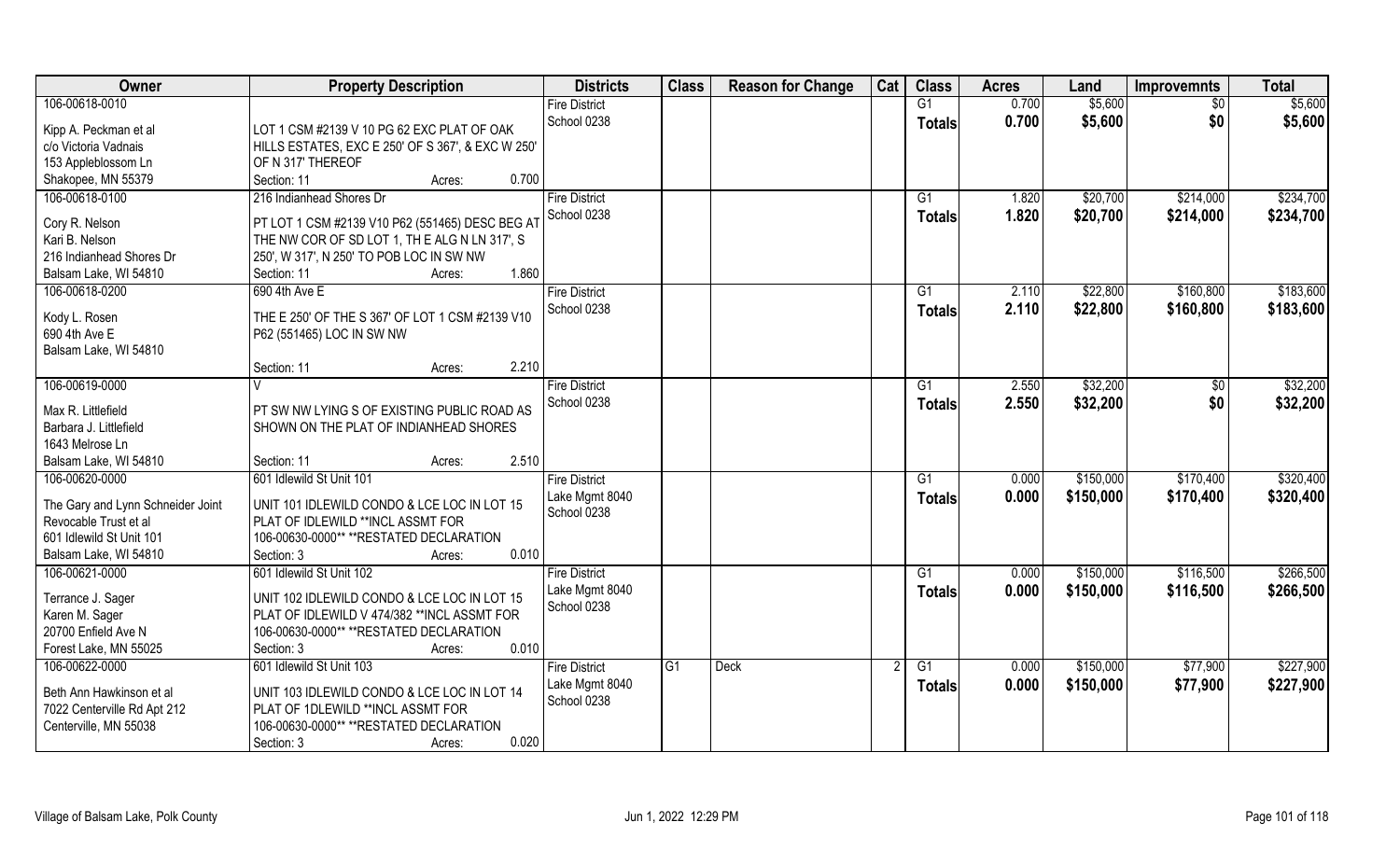| Owner                                        | <b>Property Description</b>                                                       | <b>Districts</b>              | <b>Class</b> | <b>Reason for Change</b> | Cat | <b>Class</b>  | <b>Acres</b> | Land      | <b>Improvemnts</b> | <b>Total</b> |
|----------------------------------------------|-----------------------------------------------------------------------------------|-------------------------------|--------------|--------------------------|-----|---------------|--------------|-----------|--------------------|--------------|
| 106-00623-0000                               | 601 Idlewild St Unit 104                                                          | <b>Fire District</b>          |              |                          |     | G1            | 0.000        | \$150,000 | \$67,300           | \$217,300    |
| Dale F. Olson                                | UNIT 104 IDLEWILD CONDO & LCE LOC IN LOT 15                                       | Lake Mgmt 8040                |              |                          |     | <b>Totals</b> | 0.000        | \$150,000 | \$67,300           | \$217,300    |
| Kathleen A. Olson                            | PLAT OF IDLEWILD **INCL ASSMT FOR                                                 | School 0238                   |              |                          |     |               |              |           |                    |              |
| 6133 Elliot Ave S                            | 106-00630-0000** **RESTATED DECLARATION                                           |                               |              |                          |     |               |              |           |                    |              |
| Minneapolis, MN 55417                        | 0.020<br>Section: 3<br>Acres:                                                     |                               |              |                          |     |               |              |           |                    |              |
| 106-00624-0000                               | 601 Idlewild St Unit 105                                                          | <b>Fire District</b>          |              |                          |     | G1            | 0.000        | \$150,000 | \$104,400          | \$254,400    |
|                                              |                                                                                   | Lake Mgmt 8040                |              |                          |     | Totals        | 0.000        | \$150,000 | \$104,400          | \$254,400    |
| Alfred I. Rammer                             | UNIT 105 IDLEWILD CONDO & LCE LOC IN LOT 15.                                      | School 0238                   |              |                          |     |               |              |           |                    |              |
| Lynette K. Rammer                            | PLAT OF IDLEWILD V572/337 ** INCL ASSMT FOR                                       |                               |              |                          |     |               |              |           |                    |              |
| 2106 Jessamine Ave E                         | 106-00630-0000** **RESTATED DECLARATION                                           |                               |              |                          |     |               |              |           |                    |              |
| Saint Paul, MN 55119-3348                    | 0.020<br>Section: 3<br>Acres:                                                     |                               |              |                          |     |               |              |           |                    |              |
| 106-00625-0000                               | 601 Idlewild St Unit 106                                                          | <b>Fire District</b>          |              |                          |     | G1            | 0.000        | \$150,000 | \$25,900           | \$175,900    |
| Susan E. Hanson                              | UNIT 106 IDLEWILD CONDO & LCE LOC IN LOT 15                                       | Lake Mgmt 8040                |              |                          |     | <b>Totals</b> | 0.000        | \$150,000 | \$25,900           | \$175,900    |
| Joseph M. Hanson                             | PLAT OF IDLEWILD V606/746 ** INCL ASSMT FOR                                       | School 0238                   |              |                          |     |               |              |           |                    |              |
| 1300 Halper Way                              | 106-00630-0000** **RESTATED DECLARATION                                           |                               |              |                          |     |               |              |           |                    |              |
| White Bear Lake, MN 55110                    | 0.010<br>Section: 3<br>Acres:                                                     |                               |              |                          |     |               |              |           |                    |              |
| 106-00626-0000                               | 601 Idlewild St Unit 107                                                          | <b>Fire District</b>          |              |                          |     | G1            | 0.000        | \$135,000 | \$130,400          | \$265,400    |
|                                              |                                                                                   | Lake Mgmt 8040                |              |                          |     |               | 0.000        | \$135,000 | \$130,400          | \$265,400    |
| Nathan E. Schwederske                        | UNIT 107 IDLEWILD CONDO & LCE LOC IN LOT 15,                                      | School 0238                   |              |                          |     | <b>Totals</b> |              |           |                    |              |
| 10457 Fernwood Rd                            | PLAT OF IDLEWILD **INCL ASSMT FOR                                                 |                               |              |                          |     |               |              |           |                    |              |
| Bethesda, MD 20817                           | 106-00630-0000** **RESTATED DECLARATION                                           |                               |              |                          |     |               |              |           |                    |              |
|                                              | 0.010<br>Section: 3<br>Acres:                                                     |                               |              |                          |     |               |              |           |                    |              |
| 106-00627-0000                               | 601 Idlewild St Unit 108                                                          | <b>Fire District</b>          |              |                          |     | G1            | 0.000        | \$135,000 | \$65,000           | \$200,000    |
| Trust of Daniel B Woolson                    | UNIT 108 IDLEWILD CONDO & LCE LOC IN LOT 15,                                      | Lake Mgmt 8040                |              |                          |     | <b>Totals</b> | 0.000        | \$135,000 | \$65,000           | \$200,000    |
| Daniel B. Woolson (Ttee                      | PLAT OF IDLEWILD V555 P372 ** INCL ASSMT FOR                                      | School 0238                   |              |                          |     |               |              |           |                    |              |
| 1367 Willow St Unit 342                      | 106-00630-0000** **RESTATED DECLARATION                                           |                               |              |                          |     |               |              |           |                    |              |
| Minneapolis, MN 55403                        | 0.010<br>Section: 3<br>Acres:                                                     |                               |              |                          |     |               |              |           |                    |              |
| 106-00628-0000                               | 601 Idlewild St Unit 9                                                            | <b>Fire District</b>          |              |                          |     | G1            | 0.000        | \$75,000  | \$51,000           | \$126,000    |
|                                              |                                                                                   |                               |              |                          |     |               |              |           |                    |              |
| Curtis B. Strang                             | UNIT 109 IDLEWILD CONDO & LCE LOC IN LOT 15.                                      | Lake Mgmt 8040<br>School 0238 |              |                          |     | Totals        | 0.000        | \$75,000  | \$51,000           | \$126,000    |
| Gayle M. Strang                              | PLAT OF IDLEWILD **INCL ASSMT FOR                                                 |                               |              |                          |     |               |              |           |                    |              |
| 2529 Skokie Dr                               | 106-00630-0000** **RESTATED DECLARATION                                           |                               |              |                          |     |               |              |           |                    |              |
| Rockford, IL 61108                           | 0.020<br>Section: 3<br>Acres:                                                     |                               |              |                          |     |               |              |           |                    |              |
| 106-00629-0000                               | 601 Idlewild St Unit 110                                                          | <b>Fire District</b>          |              |                          |     | G1            | 0.000        | \$75,000  | \$143,900          | \$218,900    |
|                                              |                                                                                   | Lake Mgmt 8040                |              |                          |     | <b>Totals</b> | 0.000        | \$75,000  | \$143,900          | \$218,900    |
| Keith Eibensteiner<br>Jennifer Eiebensteiner | UNIT 110 IDLEWILD CONDO & LCE LOC IN LOT 15.<br>PLAT OF IDLEWILD **INCL ASSMT FOR | School 0238                   |              |                          |     |               |              |           |                    |              |
| 5 Wildflower PI                              | 106-00630-0000** **RESTATED DECLARATION                                           |                               |              |                          |     |               |              |           |                    |              |
| North Oaks, MN 55127                         | 0.040                                                                             |                               |              |                          |     |               |              |           |                    |              |
|                                              | Section: 3<br>Acres:                                                              |                               |              |                          |     |               |              |           |                    |              |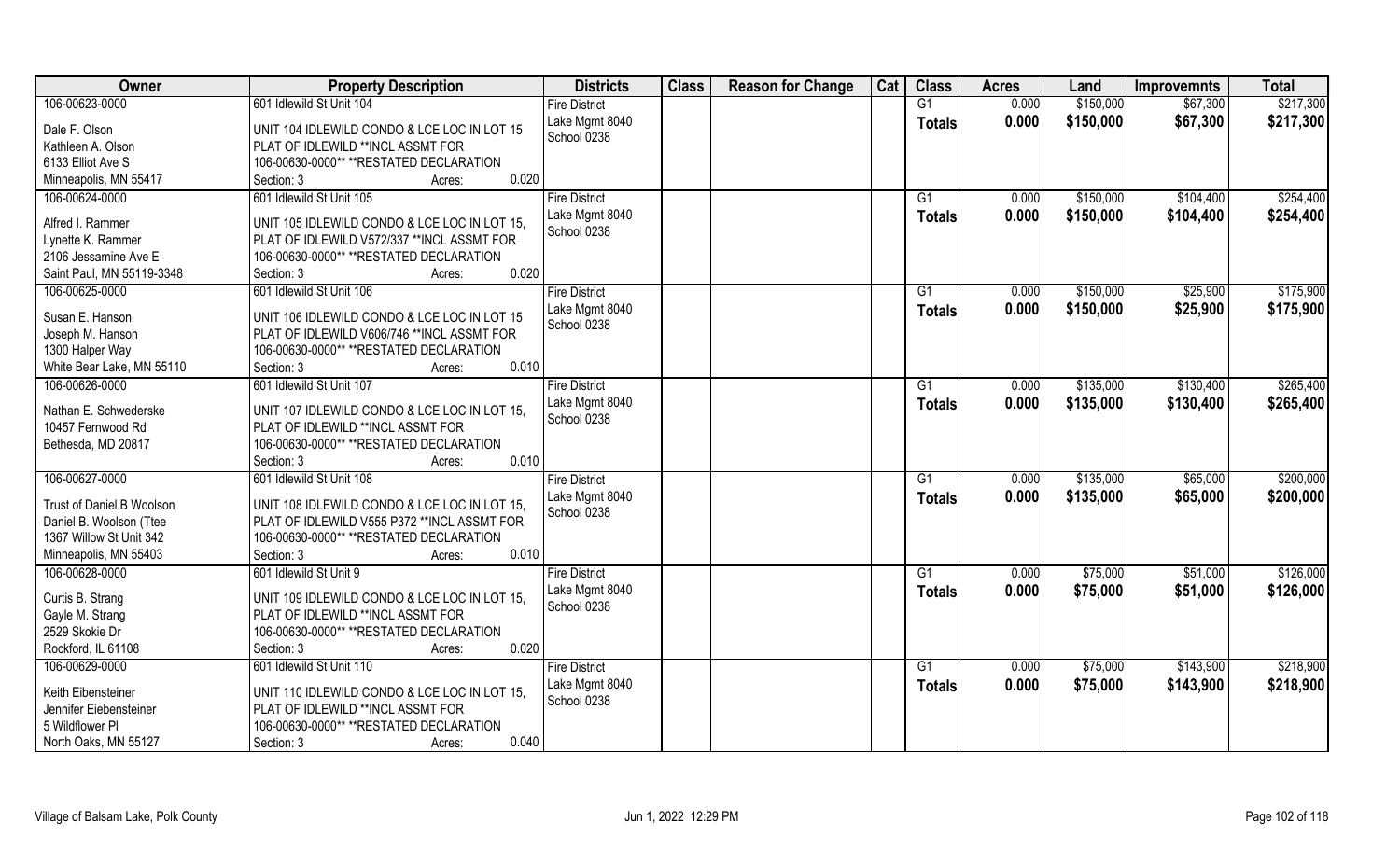| Owner                                                                                                       | <b>Property Description</b>                                                                                                                                            | <b>Districts</b>                                      | <b>Class</b> | <b>Reason for Change</b> | Cat | <b>Class</b>         | <b>Acres</b>   | Land                 | <b>Improvemnts</b>     | <b>Total</b>           |
|-------------------------------------------------------------------------------------------------------------|------------------------------------------------------------------------------------------------------------------------------------------------------------------------|-------------------------------------------------------|--------------|--------------------------|-----|----------------------|----------------|----------------------|------------------------|------------------------|
| 106-00630-0000<br>Idlewild Condominium Association et al<br>601 Idlewild St<br>Balsam Lake, WI 54810        | COMMON ELEMENTS IDLEWILD CONDOMINIUM<br>(INCLUDES UNIT 111 EXPANDABLE BUILDING SITE)<br>LOC IN LOT 15 PLAT OF IDLEWILD ** ASSESSED AS<br>3.980<br>Section: 3<br>Acres: | <b>Fire District</b><br>Lake Mgmt 8040<br>School 0238 |              |                          |     | <b>Assessed with</b> |                |                      |                        |                        |
| 106-00631-0000<br>Marcos T. Perez<br>Ann M. Hill Perez<br>1360 Grotto St N<br>Saint Paul, MN 55117          | 215 Park Dr Unit 1<br>UNIT 1 LIBERTY COVE TOWNHOMES, VILLAGE OF<br>BALSAM LAKE, ***INCLUDES ASSESSMENT FOR PT<br>106-00636-0001***<br>0.020<br>Section: 3<br>Acres:    | <b>Fire District</b><br>Lake Mgmt 8040<br>School 0238 |              |                          |     | G1<br>Totals         | 0.000<br>0.000 | \$62,500<br>\$62,500 | \$181,400<br>\$181,400 | \$243,900<br>\$243,900 |
| 106-00632-0000<br><b>Bernard Bielke</b><br>Sue Bielke<br>7100 Metro Blvd Apt 127<br>Edina, MN 55439         | 215 Park Dr Unit 2<br>UNIT 2 LIBERTY COVE TOWNHOMES, VILLAGE OF<br>BALSAM LAKE, ***INCLUDES ASSESSMENT FOR PT<br>106-00636-0001***<br>Section: 3<br>0.020<br>Acres:    | <b>Fire District</b><br>Lake Mgmt 8040<br>School 0238 |              |                          |     | G1<br><b>Totals</b>  | 0.000<br>0.000 | \$62,500<br>\$62,500 | \$177,200<br>\$177,200 | \$239,700<br>\$239,700 |
| 106-00633-0000<br>Schimke Family Trust et al<br>215 Park Dr Unit 3<br>Balsam Lake, WI 54810                 | 215 Park Dr Unit 3<br>UNIT 3 LIBERTY COVE TOWNHOMES, VILLAGE OF<br>BALSAM LAKE, ***INCLUDES ASSESSMENT FOR PT<br>106-00636-0001***<br>Section: 3<br>0.020<br>Acres:    | <b>Fire District</b><br>Lake Mgmt 8040<br>School 0238 |              |                          |     | G1<br><b>Totals</b>  | 0.000<br>0.000 | \$62,500<br>\$62,500 | \$172,400<br>\$172,400 | \$234,900<br>\$234,900 |
| 106-00634-0000<br>Judea M Langer Northrup Revocable<br>Trust<br>215 Park Dr Unit 4<br>Balsam Lake, WI 54810 | 215 Park Dr Unit 4<br>UNIT 4 LIBERTY COVE TOWNHOMES, VILLAGE OF<br>BALSAM LAKE, ***INCLUDES ASSESSMENT FOR PT<br>106-00636-0001***<br>Section: 3<br>0.020<br>Acres:    | <b>Fire District</b><br>Lake Mgmt 8040<br>School 0238 |              |                          |     | G1<br><b>Totals</b>  | 0.000<br>0.000 | \$62,500<br>\$62,500 | \$161,200<br>\$161,200 | \$223,700<br>\$223,700 |
| 106-00635-0000<br>Duane Hejny (Ttee et al<br>215 Park Dr Unit 5<br>Balsam Lake, WI 54810                    | 215 Park Dr Unit 5<br>UNIT 5 LIBERTY COVE TOWNHOMES, VILLAGE OF<br>BALSAM LAKE, ***INCLUDES ASSESSMENT FOR PT<br>106-00636-0001***<br>0.020<br>Section: 3<br>Acres:    | <b>Fire District</b><br>Lake Mgmt 8040<br>School 0238 |              |                          |     | G1<br><b>Totals</b>  | 0.000<br>0.000 | \$62,500<br>\$62,500 | \$153,400<br>\$153,400 | \$215,900<br>\$215,900 |
| 106-00636-0000<br>Mary J. Raasch<br>David R. Raasch<br>1920 E Bell Rd Unit 1132<br>Phoenix, AZ 85022-6288   | 215 Park Dr Unit 6<br>UNIT 6 LIBERTY COVE TOWNHOMES, VILLAGE OF<br>BALSAM LAKE, ***INCLUDES ASSESSMENT FOR PT<br>106-00636-0001***<br>0.020<br>Section: 3<br>Acres:    | <b>Fire District</b><br>Lake Mgmt 8040<br>School 0238 |              |                          |     | G1<br><b>Totals</b>  | 0.000<br>0.000 | \$62,500<br>\$62,500 | \$188,300<br>\$188,300 | \$250,800<br>\$250,800 |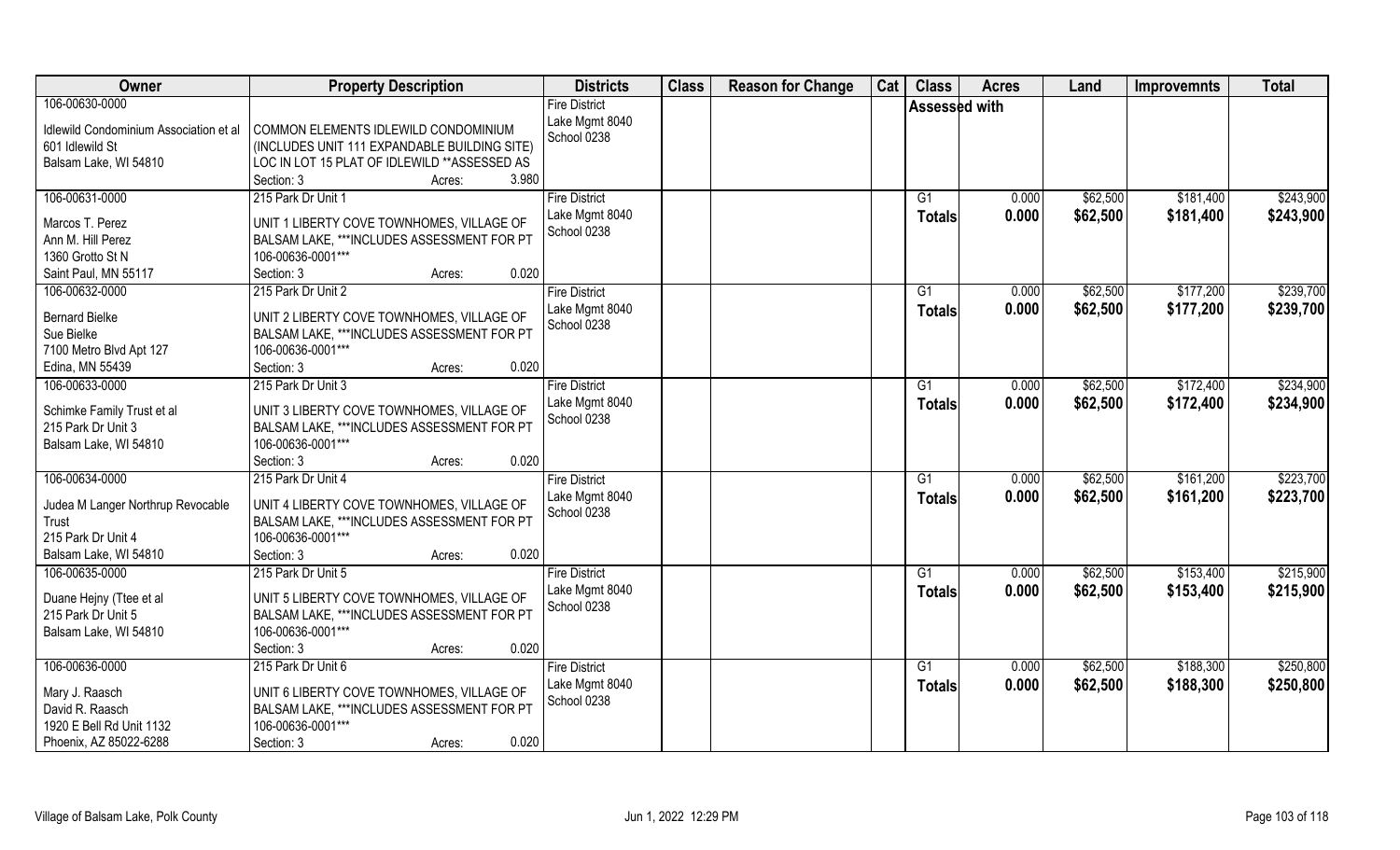| Owner                                                                                                             |                                                                                                                                                       | <b>Property Description</b> | <b>Districts</b>                                               | <b>Class</b> | <b>Reason for Change</b> | Cat | <b>Class</b>        | <b>Acres</b>   | Land                   | <b>Improvemnts</b>     | <b>Total</b>           |
|-------------------------------------------------------------------------------------------------------------------|-------------------------------------------------------------------------------------------------------------------------------------------------------|-----------------------------|----------------------------------------------------------------|--------------|--------------------------|-----|---------------------|----------------|------------------------|------------------------|------------------------|
| 106-00636-0001<br>Liberty Cove Townhom Owners<br>215 Park Dr<br>Balsam Lake, WI 54810                             | 215 Park Dr<br>COMMON AREA LIBERTY COVE CONDO, ASSESSED<br><b>WITH UNITS</b>                                                                          |                             | <b>Fire District</b><br>Lake Mgmt 8040<br>School 0238          |              |                          |     | <b>Totals</b>       |                |                        |                        |                        |
|                                                                                                                   | Section: 3                                                                                                                                            | Acres:                      | 0.700                                                          |              |                          |     |                     |                |                        |                        |                        |
| 106-00637-0000<br>Mark Buschini<br>Kayla Buschini<br>161 Pleasant Ave Unit 1                                      | 161 Pleasant Ave Unit 1<br>UNIT 1 NORTH SHORE CONDO LOC IN LOTS 15 AND<br>16 PLAT OF BALSAM BEACH                                                     |                             | <b>Fire District</b><br>Lake Mgmt 8040<br>School 0238          |              |                          |     | G1<br>Totals        | 0.000<br>0.000 | \$104,000<br>\$104,000 | \$103,300<br>\$103,300 | \$207,300<br>\$207,300 |
| Balsam Lake, WI 54810                                                                                             | Section: 3                                                                                                                                            | Acres:                      | 0.020                                                          |              |                          |     |                     |                |                        |                        |                        |
| 106-00638-0000<br>Monti J. Hallberg<br>Julie K. Hallberg<br>161 Pleasant Ave Unit 2<br>Balsam Lake, WI 54810-9019 | 161 Pleasant Ave Unit 2<br>UNIT 2 NORTH SHORE CONDO LOC IN LOTS 15 & 16<br>PLAT OF BALSAM BEACH DESC IN V607 P938 IN<br>PART. SAT OF LC<br>Section: 3 | Acres:                      | <b>Fire District</b><br>Lake Mgmt 8040<br>School 0238<br>0.020 |              |                          |     | G1<br><b>Totals</b> | 0.000<br>0.000 | \$130,000<br>\$130,000 | \$287,700<br>\$287,700 | \$417,700<br>\$417,700 |
| 106-00639-0000                                                                                                    | 161 Pleasant Ave Unit 3                                                                                                                               |                             | <b>Fire District</b>                                           |              |                          |     | G1                  | 0.000          | \$130,000              | \$86,600               | \$216,600              |
| Bernard J. Neff Ttee et al<br>8509 Jewel Ave S<br>Cottage Grove, MN 55016                                         | UNIT 3 NORTH SHORE CONDO LOC IN LOTS 15 & 16<br>PLAT OF BALSAM BEACH                                                                                  |                             | Lake Mgmt 8040<br>School 0238                                  |              |                          |     | <b>Totals</b>       | 0.000          | \$130,000              | \$86,600               | \$216,600              |
|                                                                                                                   | Section: 3                                                                                                                                            | Acres:                      | 0.010                                                          |              |                          |     |                     |                |                        |                        |                        |
| 106-00640-0000<br>Sean M. Horgan<br>120 Pleasant Ave<br>Balsam Lake, WI 54810                                     | 161 Pleasant Ave Unit 4<br>UNIT 4 NORTH SHORE CONDO LOC IN LOTS 15 & 16<br>PLAT OF BALSAM BEACH                                                       |                             | <b>Fire District</b><br>Lake Mgmt 8040<br>School 0238          |              |                          |     | G1<br><b>Totals</b> | 0.000<br>0.000 | \$130,000<br>\$130,000 | \$154,900<br>\$154,900 | \$284,900<br>\$284,900 |
|                                                                                                                   | Section: 3                                                                                                                                            | Acres:                      | 0.010                                                          |              |                          |     |                     |                |                        |                        |                        |
| 106-00647-0000<br>Kathleen C Awes Revocable Living Trus<br>Kathleen C. Awes (Ttee<br>699 Idlewild St Unit 1       | 699 Idlewild St Unit 1<br>RAY'S CONDOMINIUM, UNIT 1 ** INCLUDES<br>ASSESSMENT FOR PT 106-00652-0001**                                                 |                             | <b>Fire District</b><br>Lake Mgmt 8040<br>School 0238          |              |                          |     | G1<br><b>Totals</b> | 0.000<br>0.000 | \$55,000<br>\$55,000   | \$62,900<br>\$62,900   | \$117,900<br>\$117,900 |
| Balsam Lake, WI 54810-8022                                                                                        | Section: 3                                                                                                                                            | Acres:                      | 0.010                                                          |              |                          |     |                     |                |                        |                        |                        |
| 106-00648-0000<br>Jay Miklya<br>Elizabeth Miklya<br>535 Majestic Oaks Cir<br>Eagan, MN 55123                      | 699 Idlewild St Unit 2<br>RAY'S CONDOMINIUM, UNIT 2 ** INCLUDES<br>ASSESSMENT FOR PT 106-00652-0001**<br>Section: 3                                   | Acres:                      | <b>Fire District</b><br>Lake Mgmt 8040<br>School 0238<br>0.010 |              |                          |     | G1<br>Totals        | 0.000<br>0.000 | \$110,000<br>\$110,000 | \$134,000<br>\$134,000 | \$244,000<br>\$244,000 |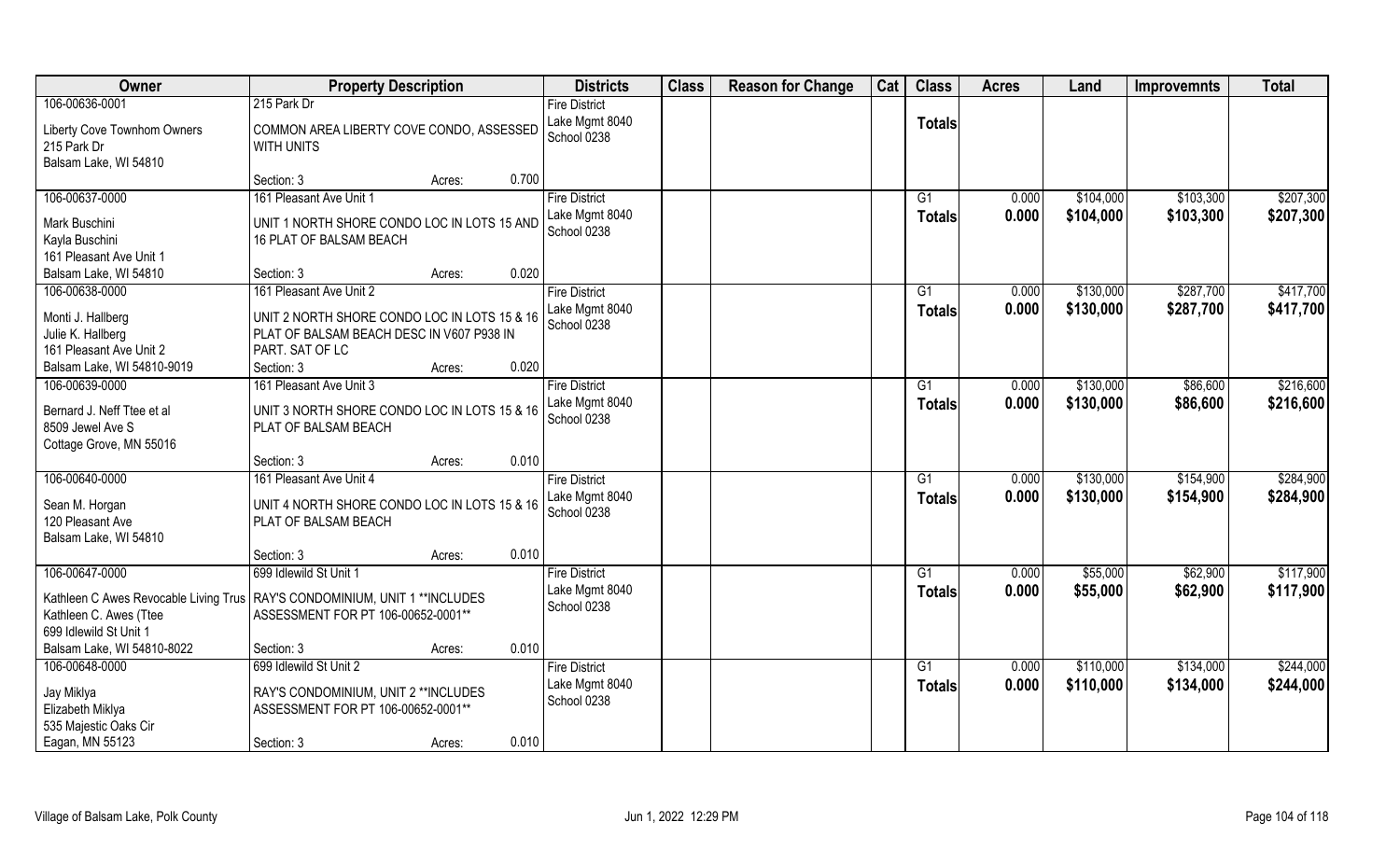| Owner                                                                                       |                                                                                             | <b>Property Description</b> |       | <b>Districts</b>                                      | <b>Class</b> | <b>Reason for Change</b> | Cat | <b>Class</b>        | <b>Acres</b>   | Land      | <b>Improvemnts</b> | <b>Total</b>         |
|---------------------------------------------------------------------------------------------|---------------------------------------------------------------------------------------------|-----------------------------|-------|-------------------------------------------------------|--------------|--------------------------|-----|---------------------|----------------|-----------|--------------------|----------------------|
| 106-00649-0000                                                                              | 699 Idlewild St Unit 3                                                                      |                             |       | <b>Fire District</b>                                  |              |                          |     | G1                  | 0.000          | \$110,000 | \$11,000           | \$121,000            |
| Joseph S. Gustafson<br>315 River St<br>River Falls, WI 54022                                | RAY'S CONDOMINIUM, UNIT 3 ** INCLUDES<br>ASSESSMENT FOR PT 106-00652-0001**                 |                             |       | Lake Mgmt 8040<br>School 0238                         |              |                          |     | <b>Totals</b>       | 0.000          | \$110,000 | \$11,000           | \$121,000            |
|                                                                                             | Section: 3                                                                                  | Acres:                      | 0.010 |                                                       |              |                          |     |                     |                |           |                    |                      |
| 106-00650-0000                                                                              | 699 Idlewild St Unit 4                                                                      |                             |       | <b>Fire District</b>                                  |              |                          |     | G1                  | 0.000          | \$110,000 | \$67,100           | \$177,100            |
| Thomas D. Larson<br>PO Box 293<br>Milltown, WI 54858                                        | RAY'S CONDOMINIUM, UNIT 4 ** INCLUDES<br>ASSESSMENT FOR PT 106-00652-0001**                 |                             |       | Lake Mgmt 8040<br>School 0238                         |              |                          |     | <b>Totals</b>       | 0.000          | \$110,000 | \$67,100           | \$177,100            |
|                                                                                             | Section: 3                                                                                  | Acres:                      | 0.010 |                                                       |              |                          |     |                     |                |           |                    |                      |
| 106-00651-0000                                                                              | 699 Idlewild St Unit 5                                                                      |                             |       | <b>Fire District</b>                                  |              |                          |     | G1                  | 0.000          | \$110,000 | \$53,300           | \$163,300            |
| Ronald D. Broen<br>675 Warner Ave N<br>Mahtomedi, MN 55115                                  | RAY'S CONDOMINIUM, UNIT 5 ** INCLUDES<br>ASSESSMENT FOR PT 106-00652-0001**                 |                             |       | Lake Mgmt 8040<br>School 0238                         |              |                          |     | <b>Totals</b>       | 0.000          | \$110,000 | \$53,300           | \$163,300            |
|                                                                                             | Section: 3                                                                                  | Acres:                      | 0.010 |                                                       |              |                          |     |                     |                |           |                    |                      |
| 106-00652-0000                                                                              | 699 Idlewild St Unit 6                                                                      |                             |       | <b>Fire District</b>                                  |              |                          |     | G1                  | 0.000          | \$110,000 | \$45,400           | \$155,400            |
| Steven G. Ruff<br>Judy M. Ruff<br>699 Idlewild St Unit 6                                    | RAY'S CONDOMINIUM, UNIT 6 ** INCLUDES<br>ASSESSMENT FOR PT 106-00652-0001**                 |                             |       | Lake Mgmt 8040<br>School 0238                         |              |                          |     | Totals              | 0.000          | \$110,000 | \$45,400           | \$155,400            |
| Balsam Lake, WI 54810                                                                       | Section: 3                                                                                  | Acres:                      | 0.010 |                                                       |              |                          |     |                     |                |           |                    |                      |
| 106-00652-0001<br>Ray's Condo Unit Owners et al<br>699 Idlewild St<br>Balsam Lake, WI 54810 | RAY'S CONDOMINIUM, COMMON AREA ** ASSESSED<br>W/RAY'S CONDOMINIUM UNITS 1-6**<br>Section: 3 | Acres:                      | 0.730 | <b>Fire District</b><br>Lake Mgmt 8040<br>School 0238 |              |                          |     | X4<br><b>Totals</b> | 0.000<br>0.000 | \$<br>\$0 | \$0<br>\$0         | $\frac{6}{3}$<br>\$0 |
| 106-00653-0000                                                                              | 225 Pleasant Ave Unit 1                                                                     |                             |       | <b>Fire District</b>                                  |              |                          |     | G1                  | 0.000          | \$125,000 | \$60,300           | \$185,300            |
| Peter Rothstein et al<br>4951 Aldrich Ave S<br>Minneapolis, MN 55419                        | UNIT 1 BUTTERNUT CONDO ASSOCIATION LOC IN<br>LOT 3 CSM885 V4 P131 (409349)                  |                             |       | Lake Mgmt 8040<br>School 0238                         |              |                          |     | <b>Totals</b>       | 0.000          | \$125,000 | \$60,300           | \$185,300            |
|                                                                                             | Section: 3                                                                                  | Acres:                      | 0.010 |                                                       |              |                          |     |                     |                |           |                    |                      |
| 106-00654-0000                                                                              | 225 Pleasant Ave Unit 2                                                                     |                             |       | <b>Fire District</b>                                  |              |                          |     | G1                  | 0.000          | \$125,000 | \$29,000           | \$154,000            |
| Deborah L. Waldvogel<br>1905 Highland View Ave S<br>Burnsville, MN 55337                    | UNIT 2 BUTTERNUT CONDO ASSOCIATION LOC IN<br>LOT 3 CSM885 V4 P131 (409349)                  |                             |       | Lake Mgmt 8040<br>School 0238                         |              |                          |     | <b>Totals</b>       | 0.000          | \$125,000 | \$29,000           | \$154,000            |
|                                                                                             | Section: 3                                                                                  | Acres:                      | 0.010 |                                                       |              |                          |     |                     |                |           |                    |                      |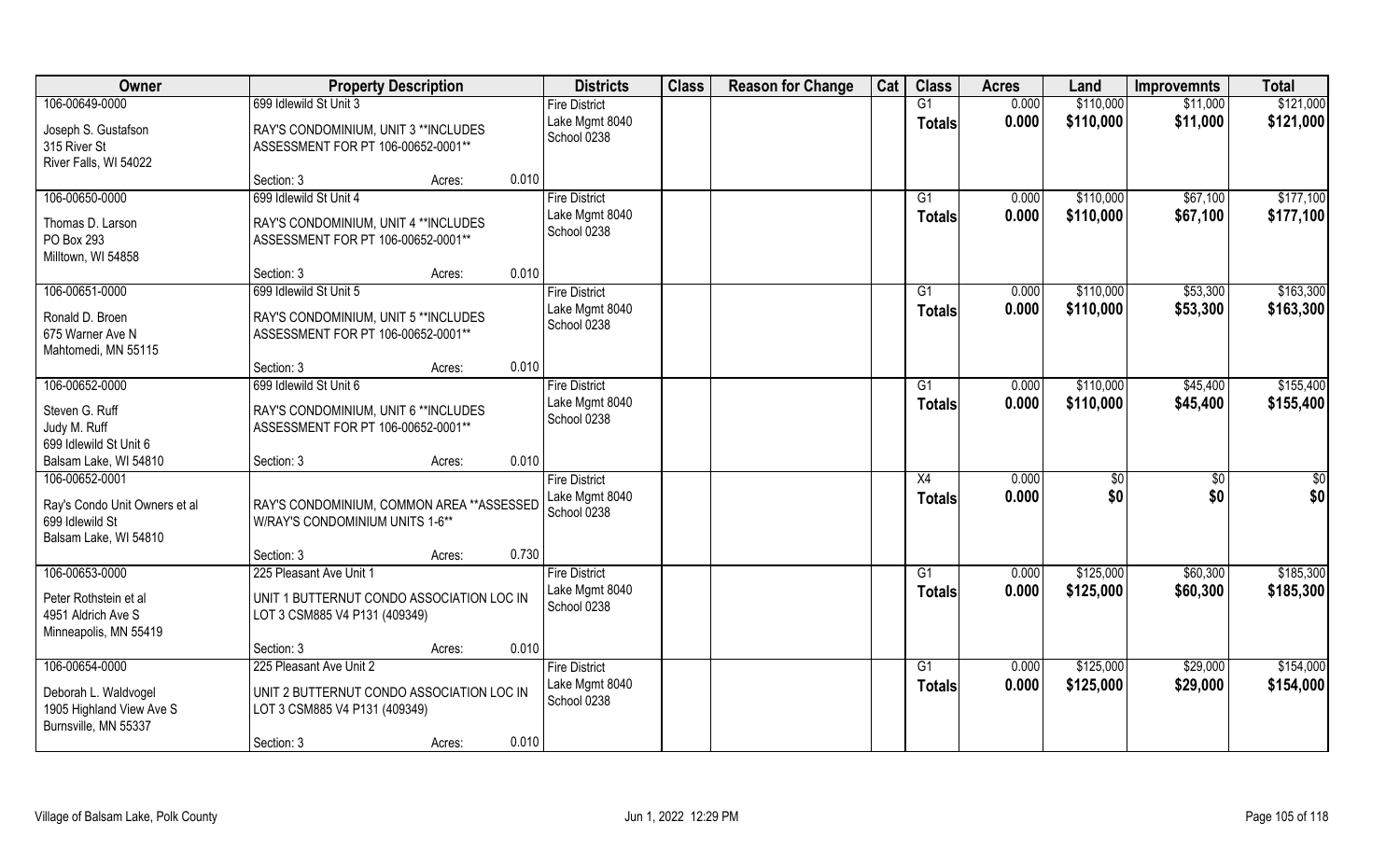| Owner                                                                       | <b>Property Description</b>                                                                  |       | <b>Districts</b>              | <b>Class</b> | <b>Reason for Change</b> | Cat | <b>Class</b>         | <b>Acres</b> | Land      | <b>Improvemnts</b> | <b>Total</b> |
|-----------------------------------------------------------------------------|----------------------------------------------------------------------------------------------|-------|-------------------------------|--------------|--------------------------|-----|----------------------|--------------|-----------|--------------------|--------------|
| 106-00655-0000                                                              | 225 Pleasant Ave Unit 3                                                                      |       | <b>Fire District</b>          |              |                          |     | G1                   | 0.000        | \$125,000 | \$33,600           | \$158,600    |
| Terry Barth (Ttee<br><b>Terry Barth Trust</b>                               | UNIT 3 BUTTERNUT CONDO ASSOCIATION LOC IN<br>LOT 3 CSM885 V4 P131 (409349)                   |       | Lake Mgmt 8040<br>School 0238 |              |                          |     | <b>Totals</b>        | 0.000        | \$125,000 | \$33,600           | \$158,600    |
| 45 University Ave Se Unit 413                                               |                                                                                              |       |                               |              |                          |     |                      |              |           |                    |              |
| Minneapolis, MN 55414                                                       | Section: 3<br>Acres:                                                                         | 0.010 |                               |              |                          |     |                      |              |           |                    |              |
| 106-00656-0000                                                              | 225 Pleasant Ave Unit 4                                                                      |       | <b>Fire District</b>          |              |                          |     | G1                   | 0.000        | \$125,000 | \$61,000           | \$186,000    |
| Maureen Elizabeth Quinn Revocable<br>Trust                                  | UNIT 4 BUTTERNUT CONDO ASSOCIATION LOC IN<br>LOT 3 CSM885 V4 P131 (409349) DESC IN V549 P247 |       | Lake Mgmt 8040<br>School 0238 |              |                          |     | <b>Totals</b>        | 0.000        | \$125,000 | \$61,000           | \$186,000    |
| 7116 Ballard Trl                                                            |                                                                                              |       |                               |              |                          |     |                      |              |           |                    |              |
| Inver Grove Heights, MN 55076                                               | Section: 3<br>Acres:                                                                         | 0.010 |                               |              |                          |     |                      |              |           |                    |              |
| 106-00657-0000                                                              | 225 Pleasant Ave Unit 5                                                                      |       | <b>Fire District</b>          |              |                          |     | G1                   | 0.000        | \$100,000 | \$53,900           | \$153,900    |
| Robert C. Shepherd<br>Lawrence A. Sonsthagen                                | UNIT 5 BUTTERNUT CONDO ASSOCIATION LOC IN<br>LOT 3 CSM885 V4 P131 (409349) DESC IN V584 P9   |       | Lake Mgmt 8040<br>School 0238 |              |                          |     | <b>Totals</b>        | 0.000        | \$100,000 | \$53,900           | \$153,900    |
| 400 Groveland Ave Apt 1609                                                  |                                                                                              |       |                               |              |                          |     |                      |              |           |                    |              |
| Minneapolis, MN 55403-3204                                                  | Section: 3<br>Acres:                                                                         | 0.010 |                               |              |                          |     |                      |              |           |                    |              |
| 106-00658-0000                                                              | 225 Pleasant Ave Unit 6                                                                      |       | <b>Fire District</b>          |              |                          |     | G <sub>1</sub>       | 0.000        | \$100,000 | \$60,600           | \$160,600    |
| William C. Scanlon<br>Barbara K. Scanlon<br>13961 Dublin Ln                 | UNIT 6 BUTTERNUT CONDO ASSOCIATION LOC IN<br>LOT 3 CSM885 V4 P131 (409349)                   |       | Lake Mgmt 8040<br>School 0238 |              |                          |     | <b>Totals</b>        | 0.000        | \$100,000 | \$60,600           | \$160,600    |
| Apple Valley, MN 55124                                                      | Section: 3<br>Acres:                                                                         | 0.010 |                               |              |                          |     |                      |              |           |                    |              |
| 106-00659-0000                                                              | 225 Pleasant Ave Unit 7                                                                      |       | <b>Fire District</b>          |              |                          |     | G1                   | 0.000        | \$87,500  | \$25,500           | \$113,000    |
| Joseph Moore<br>Jennifer A. Moore<br>645 Dallas Ln                          | UNIT 7 BUTTERNUT CONDO ASSOCIATION LOC IN<br>LOT 3 CSM885 V4 P131 (409349)                   |       | Lake Mgmt 8040<br>School 0238 |              |                          |     | <b>Totals</b>        | 0.000        | \$87,500  | \$25,500           | \$113,000    |
| Plymouth, MN 55446                                                          | Section: 3<br>Acres:                                                                         | 0.010 |                               |              |                          |     |                      |              |           |                    |              |
| 106-00660-0000                                                              | 225 Pleasant Ave Unit 8                                                                      |       | <b>Fire District</b>          |              |                          |     | <b>Assessed with</b> |              |           |                    |              |
| Butternut C. Assoc<br>225 Pleasant Ave<br>Balsam Lake, WI 54810             | BUTTERNUT CONDO ASSOCIATION LOC IN LOT 3<br>CSM885 V4 P131 ASSESSED AS COMMON GROUND         |       | Lake Mgmt 8040<br>School 0238 |              |                          |     |                      |              |           |                    |              |
|                                                                             | Section: 3<br>Acres:                                                                         | 1.400 |                               |              |                          |     |                      |              |           |                    |              |
| 106-00661-0000                                                              | 225 Pleasant Ave Unit 9                                                                      |       | <b>Fire District</b>          |              |                          |     | G1                   | 0.000        | \$85,000  | \$63,400           | \$148,400    |
| William and Janell Warren Revocable<br>Living Trust et al<br>23143 Joyce Ln | UNIT 9 BUTTERNUT CONDO ASSOCIATION LOC IN<br>LOT 3 CSM885 V4 P131 (409349)                   |       | Lake Mgmt 8040<br>School 0238 |              |                          |     | <b>Totals</b>        | 0.000        | \$85,000  | \$63,400           | \$148,400    |
| Naperville, IL 60564                                                        | Section: 3<br>Acres:                                                                         | 0.010 |                               |              |                          |     |                      |              |           |                    |              |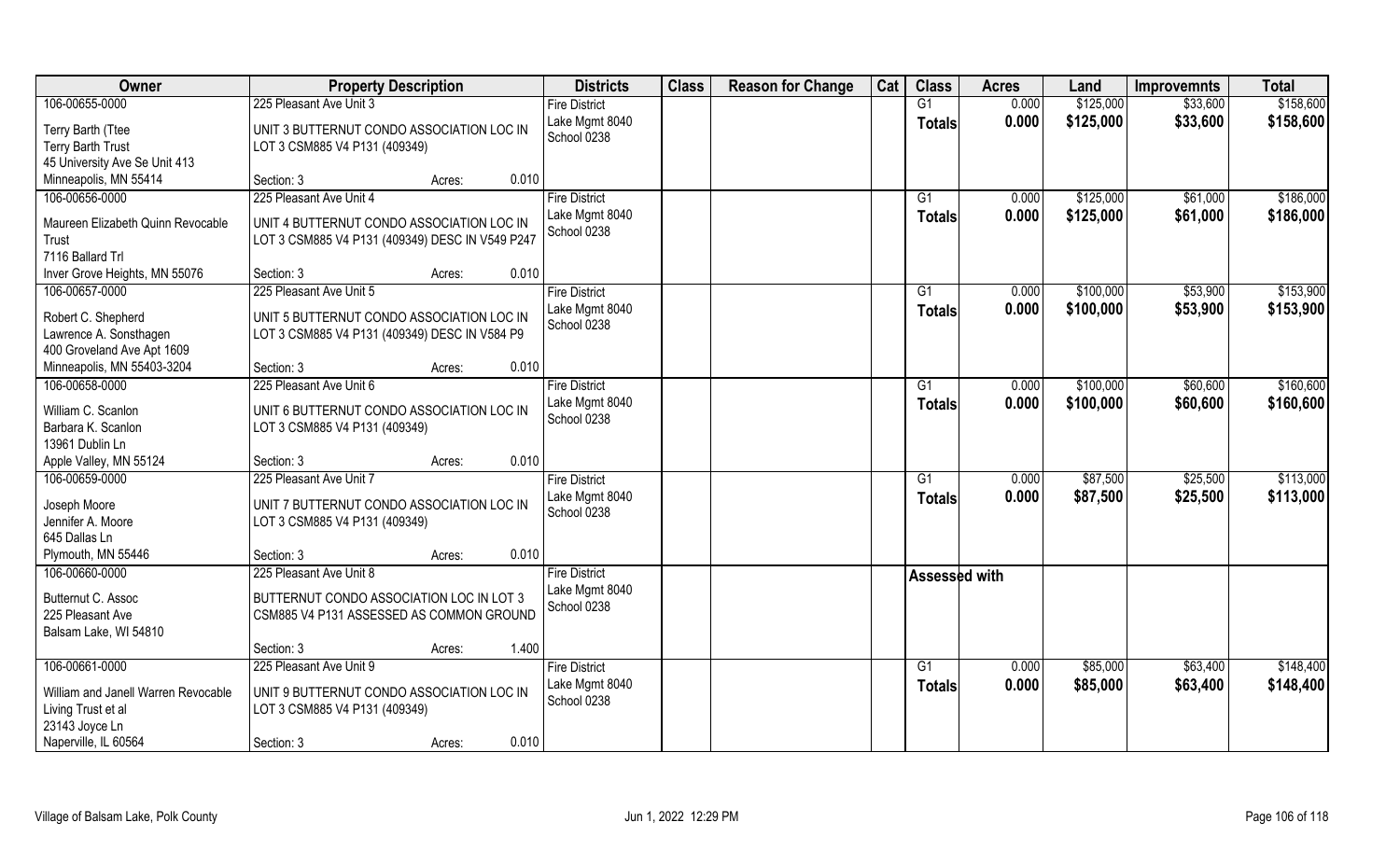| Owner                                                              |                             | <b>Property Description</b> |       | <b>Districts</b>              | <b>Class</b> | <b>Reason for Change</b> | Cat | <b>Class</b>    | <b>Acres</b> | Land     | <b>Improvemnts</b> | <b>Total</b> |
|--------------------------------------------------------------------|-----------------------------|-----------------------------|-------|-------------------------------|--------------|--------------------------|-----|-----------------|--------------|----------|--------------------|--------------|
| 106-00665-0010                                                     | 919 Park Dr Unit 1          |                             |       | <b>Fire District</b>          |              |                          |     | G1              | 0.000        | \$85,000 | \$32,900           | \$117,900    |
| Donald Suneson (Ttee et al<br>288 Brickyard Dr<br>Chaska, MN 55318 | UNIT 1 TOM TOM CONDOMINIUM  |                             |       | Lake Mgmt 8040<br>School 0238 |              |                          |     | <b>Totals</b>   | 0.000        | \$85,000 | \$32,900           | \$117,900    |
|                                                                    | Section: 2                  | Acres:                      | 0.010 |                               |              |                          |     |                 |              |          |                    |              |
| 106-00665-0020                                                     | 919 Park Dr Unit 2          |                             |       | <b>Fire District</b>          |              |                          |     | G1              | 0.000        | \$85,000 | \$26,100           | \$111,100    |
| Patricia Jo Heroff<br>Wayne T. Splittstoesser<br>183 Duke St       | UNIT 2 TOM TOM CONDOMINIUM  |                             |       | Lake Mgmt 8040<br>School 0238 |              |                          |     | Totals          | 0.000        | \$85,000 | \$26,100           | \$111,100    |
| Saint Paul, MN 55102                                               | Section: 2                  | Acres:                      | 0.010 |                               |              |                          |     |                 |              |          |                    |              |
| 106-00665-0030                                                     | 919 Park Dr Unit 3          |                             |       | <b>Fire District</b>          |              |                          |     | G1              | 0.000        | \$85,000 | \$32,500           | \$117,500    |
| Patricia J. Heroff<br>Wayne Splittstoesser<br>183 Duke St          | UNIT 3 TOM TOM CONDOMINIUM  |                             |       | Lake Mgmt 8040<br>School 0238 |              |                          |     | <b>Totals</b>   | 0.000        | \$85,000 | \$32,500           | \$117,500    |
| Saint Paul, MN 55102                                               | Section: 2                  | Acres:                      | 0.010 |                               |              |                          |     |                 |              |          |                    |              |
| 106-00665-0040                                                     | 919 Park Dr Unit 4          |                             |       | <b>Fire District</b>          |              |                          |     | G1              | 0.000        | \$85,000 | \$14,800           | \$99,800     |
| Thomas J. Leach<br>Margaret Leach<br>5921 Virginia Ave N           | UNIT 4 TOM TOM CONDOMINIUM  |                             |       | Lake Mgmt 8040<br>School 0238 |              |                          |     | Totals          | 0.000        | \$85,000 | \$14,800           | \$99,800     |
| New Hope, MN 55428                                                 | Section: 2                  | Acres:                      | 0.010 |                               |              |                          |     |                 |              |          |                    |              |
| 106-00665-0050                                                     | 919 Park Dr Unit 5          |                             |       | <b>Fire District</b>          |              |                          |     | $\overline{G1}$ | 0.000        | \$51,000 | \$67,000           | \$118,000    |
| Patricia J. Heroff<br>Wayne Splittstoesser<br>183 Duke St          | UNIT 5 TOM TOM CONDOMINIUM  |                             |       | Lake Mgmt 8040<br>School 0238 |              |                          |     | <b>Totals</b>   | 0.000        | \$51,000 | \$67,000           | \$118,000    |
| Saint Paul, MN 55102                                               | Section: 2                  | Acres:                      | 0.020 |                               |              |                          |     |                 |              |          |                    |              |
| 106-00665-0060                                                     | 919 Park Dr Unit 6          |                             |       | <b>Fire District</b>          | G1           | Remodel progress         |     | G1              | 0.000        | \$51,000 | \$22,200           | \$73,200     |
| Kevin E. Coulson<br>Patricia A. Coulson<br>N3633 County Rd S       | TOM TOM CONDOMINIUM, UNIT 6 |                             |       | Lake Mgmt 8040<br>School 0238 |              |                          |     | <b>Totals</b>   | 0.000        | \$51,000 | \$22,200           | \$73,200     |
| Plum City, WI 54761                                                | Section: 2                  | Acres:                      | 0.010 |                               |              |                          |     |                 |              |          |                    |              |
| 106-00665-0070                                                     | 919 Park Dr Unit 7          |                             |       | <b>Fire District</b>          |              |                          |     | $\overline{G1}$ | 0.000        | \$51,000 | \$68,000           | \$119,000    |
| John Klimek<br>Elaine Klimek<br>3361 Visa Ct                       | TOM TOM CONDOMINIUM, UNIT 7 |                             |       | Lake Mgmt 8040<br>School 0238 |              |                          |     | Totals          | 0.000        | \$51,000 | \$68,000           | \$119,000    |
| Hastings, MN 55033                                                 | Section: 2                  | Acres:                      | 0.020 |                               |              |                          |     |                 |              |          |                    |              |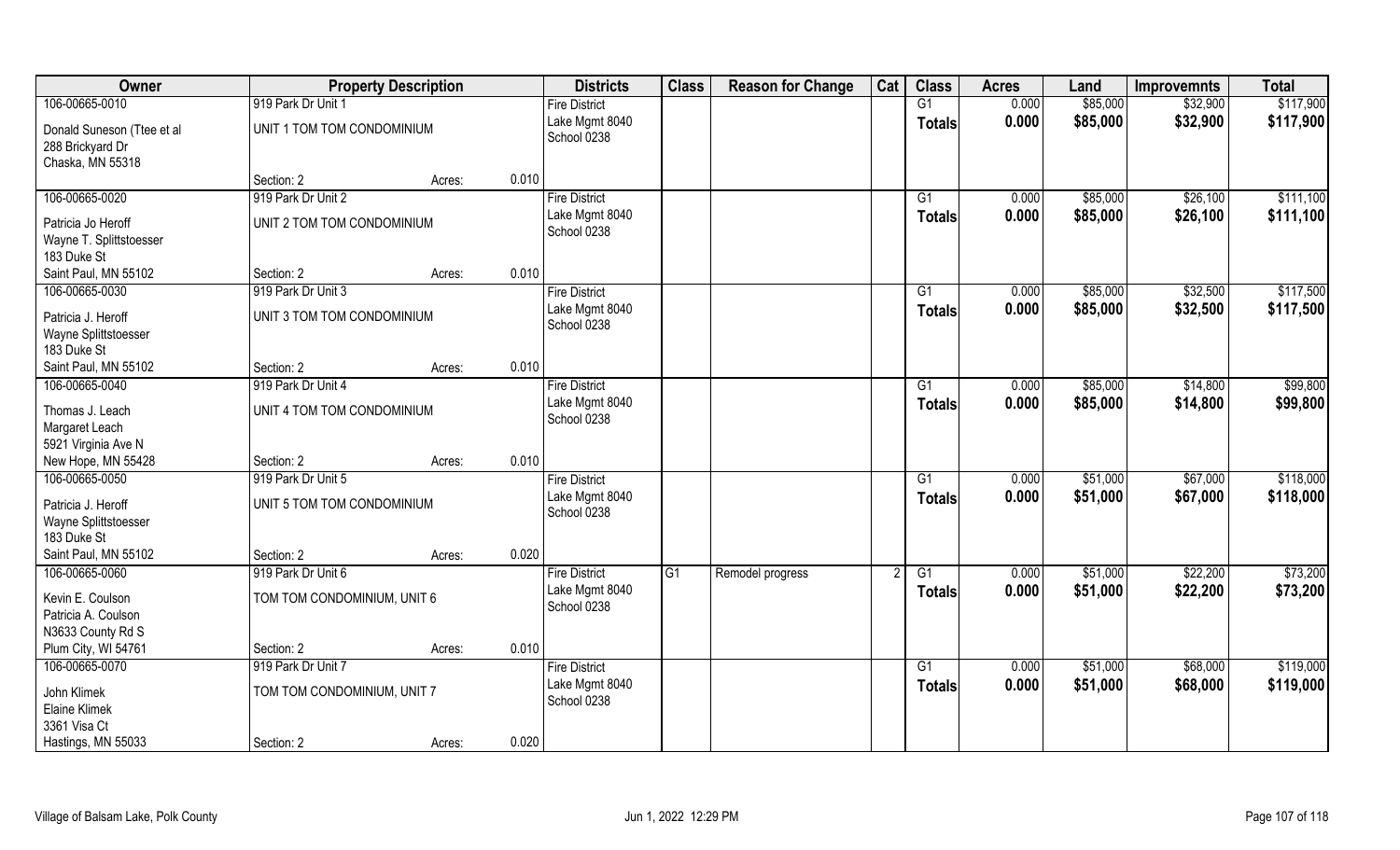| Owner                                     | <b>Property Description</b>                   |        |       | <b>Districts</b>     | <b>Class</b> | <b>Reason for Change</b> | Cat | <b>Class</b>  | <b>Acres</b> | Land          | <b>Improvemnts</b> | <b>Total</b> |
|-------------------------------------------|-----------------------------------------------|--------|-------|----------------------|--------------|--------------------------|-----|---------------|--------------|---------------|--------------------|--------------|
| 106-00665-0080                            | 919 Park Dr Unit 8                            |        |       | <b>Fire District</b> | G1           | 2nd floor addition       |     | G1            | 0.000        | \$34,000      | \$39,000           | \$73,000     |
| Patricia Jo Heroff                        | TOM TOM CONDOMINIUM, UNIT 8                   |        |       | Lake Mgmt 8040       |              |                          |     | <b>Totals</b> | 0.000        | \$34,000      | \$39,000           | \$73,000     |
| Wayne T. Splittstoesser                   |                                               |        |       | School 0238          |              |                          |     |               |              |               |                    |              |
| 183 Duke St                               |                                               |        |       |                      |              |                          |     |               |              |               |                    |              |
| Saint Paul, MN 55102                      | Section: 2                                    | Acres: | 0.010 |                      |              |                          |     |               |              |               |                    |              |
| 106-00665-0090                            | 919 Park Dr Unit 9                            |        |       | <b>Fire District</b> |              |                          |     | G1            | 0.000        | \$34,000      | \$78,100           | \$112,100    |
| Patricia J. Heroff et al                  | TOM TOM CONDOMINIUM, UNIT 9                   |        |       | Lake Mgmt 8040       |              |                          |     | <b>Totals</b> | 0.000        | \$34,000      | \$78,100           | \$112,100    |
| 183 Duke St                               |                                               |        |       | School 0238          |              |                          |     |               |              |               |                    |              |
| Saint Paul, MN 55102                      |                                               |        |       |                      |              |                          |     |               |              |               |                    |              |
|                                           | Section: 2                                    | Acres: | 0.010 |                      |              |                          |     |               |              |               |                    |              |
| 106-00665-0100                            |                                               |        |       | <b>Fire District</b> |              |                          |     | Assessed with |              |               |                    |              |
| Tom Tom Condominium Common Area           | TOM TOM CONDOMINIUM COMMON AREA               |        |       | Lake Mgmt 8040       |              |                          |     |               |              |               |                    |              |
| 919 Park Dr                               |                                               |        |       | School 0238          |              |                          |     |               |              |               |                    |              |
| Balsam Lake, WI 54810                     |                                               |        |       |                      |              |                          |     |               |              |               |                    |              |
|                                           | Section: 2                                    | Acres: | 0.690 |                      |              |                          |     |               |              |               |                    |              |
| 106-00666-0000                            |                                               |        |       | <b>Fire District</b> |              |                          |     | X4            | 0.000        | $\sqrt[6]{3}$ | \$0                | \$0          |
| Village of Balsam Lake                    | 9/34/17 TOWER LANE -- STREET IN PLAT OF COURT |        |       | School 0238          |              |                          |     | <b>Totals</b> | 0.000        | \$0           | \$0                | \$0          |
| 404 Main St                               | ACRES LOC IN NE NE                            |        |       |                      |              |                          |     |               |              |               |                    |              |
| Balsam Lake, WI 54810                     |                                               |        |       |                      |              |                          |     |               |              |               |                    |              |
|                                           | Section: 9                                    | Acres: | 0.620 |                      |              |                          |     |               |              |               |                    |              |
| 106-00666-0100                            | 405 Tower Ln                                  |        |       | <b>Fire District</b> |              |                          |     | G1            | 0.260        | \$11,500      | \$110,600          | \$122,100    |
|                                           | LOT 1 PLAT OF COURT ACRES LOC IN NE NE        |        |       | School 0238          |              |                          |     | <b>Totals</b> | 0.260        | \$11,500      | \$110,600          | \$122,100    |
| Brian K. Gray<br>Rebecca L. Gray          |                                               |        |       |                      |              |                          |     |               |              |               |                    |              |
| 1767 175th Ave                            |                                               |        |       |                      |              |                          |     |               |              |               |                    |              |
| Centuria, WI 54824                        | Section: 9                                    | Acres: | 0.260 |                      |              |                          |     |               |              |               |                    |              |
| 106-00666-0200                            | 409 Tower Ln                                  |        |       | <b>Fire District</b> |              |                          |     | G1            | 0.290        | \$11,500      | \$134,500          | \$146,000    |
|                                           |                                               |        |       | School 0238          |              |                          |     | <b>Totals</b> | 0.290        | \$11,500      | \$134,500          | \$146,000    |
| Ricky Fox<br>409 Tower Ln                 | LOT 2 PLAT OF COURT ACRES LOC IN NE NE        |        |       |                      |              |                          |     |               |              |               |                    |              |
| Balsam Lake, WI 54810                     |                                               |        |       |                      |              |                          |     |               |              |               |                    |              |
|                                           | Section: 9                                    | Acres: | 0.290 |                      |              |                          |     |               |              |               |                    |              |
| 106-00666-0300                            | 413 Tower Ln                                  |        |       | <b>Fire District</b> |              |                          |     | G1            | 0.340        | \$12,400      | $\overline{50}$    | \$12,400     |
|                                           |                                               |        |       | School 0238          |              |                          |     | <b>Totals</b> | 0.340        | \$12,400      | \$0                | \$12,400     |
| John C. Chartrand (Ttee et al             | LOT 3 PLAT OF COURT ACRES LOC IN NE NE        |        |       |                      |              |                          |     |               |              |               |                    |              |
| 1482 A 190th Ave<br>Balsam Lake, WI 54810 |                                               |        |       |                      |              |                          |     |               |              |               |                    |              |
|                                           | Section: 9                                    | Acres: | 0.340 |                      |              |                          |     |               |              |               |                    |              |
|                                           |                                               |        |       |                      |              |                          |     |               |              |               |                    |              |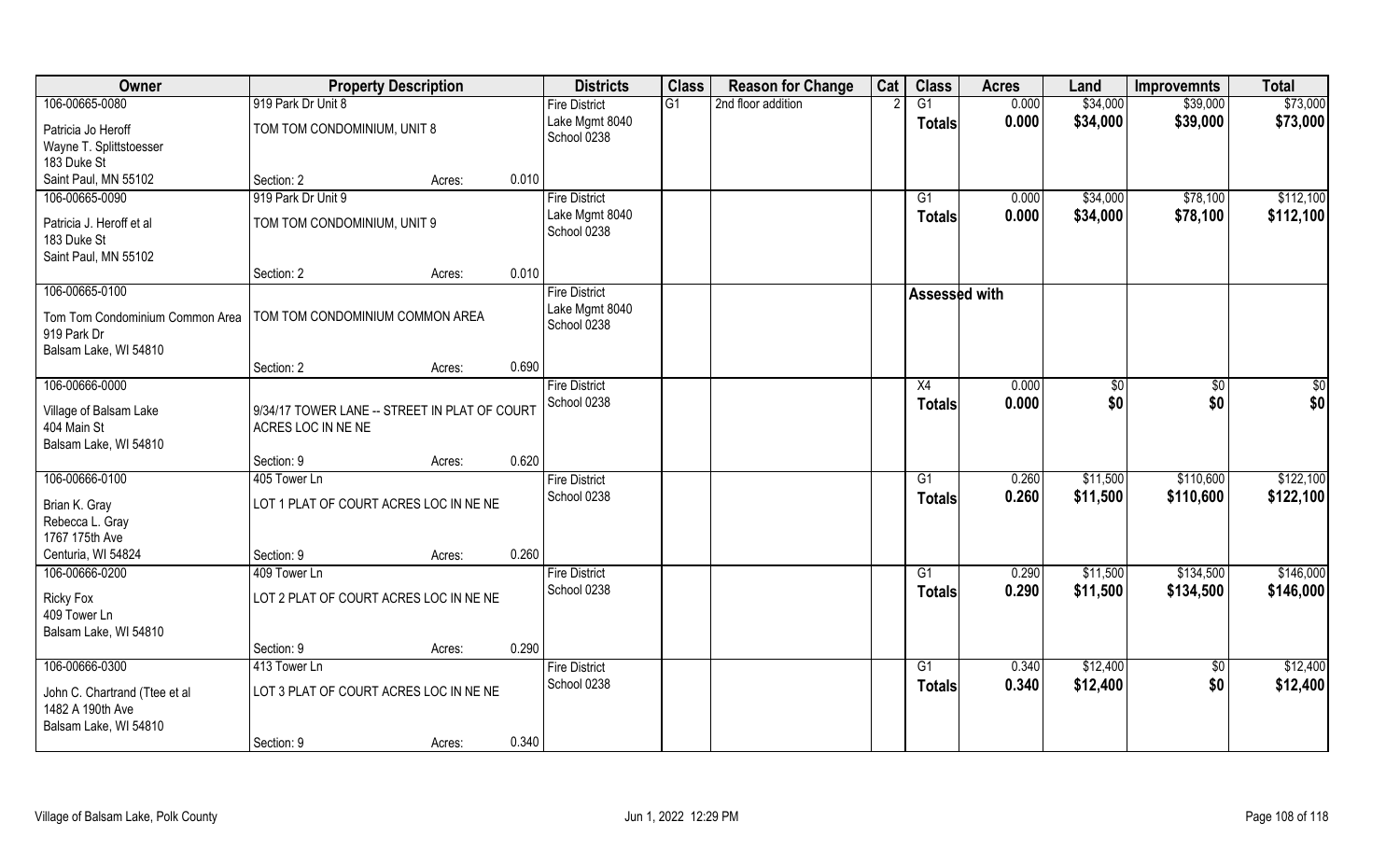| Owner                         | <b>Property Description</b>                   |        |       | <b>Districts</b>     | <b>Class</b> | <b>Reason for Change</b> | Cat | <b>Class</b>  | <b>Acres</b> | Land     | <b>Improvemnts</b> | <b>Total</b> |
|-------------------------------|-----------------------------------------------|--------|-------|----------------------|--------------|--------------------------|-----|---------------|--------------|----------|--------------------|--------------|
| 106-00666-0400                | 417 Tower Ln                                  |        |       | <b>Fire District</b> |              |                          |     | G1            | 0.350        | \$12,400 | \$0                | \$12,400     |
| John C. Chartrand (Ttee et al | LOT 4 PLAT OF COURT ACRES LOC IN NE NE EXC    |        |       | School 0238          |              |                          |     | <b>Totals</b> | 0.350        | \$12,400 | \$0                | \$12,400     |
| 1482 A 190th Ave              | THAT PT OF LOT 4 DESC IN V815/174             |        |       |                      |              |                          |     |               |              |          |                    |              |
| Balsam Lake, WI 54810         |                                               |        |       |                      |              |                          |     |               |              |          |                    |              |
|                               | Section: 9                                    | Acres: | 0.350 |                      |              |                          |     |               |              |          |                    |              |
| 106-00666-0500                | 421 Tower Ln                                  |        |       | <b>Fire District</b> |              |                          |     | G1            | 0.420        | \$14,300 | \$138,600          | \$152,900    |
| Sean Witkowski                | ALL LOT 5 & PT LOT 4 DESC IN V815/174 PLAT OF |        |       | School 0238          |              |                          |     | <b>Totals</b> | 0.420        | \$14,300 | \$138,600          | \$152,900    |
| 421 Tower Ln                  | COURT ACRES LOC IN NE NE                      |        |       |                      |              |                          |     |               |              |          |                    |              |
| Balsam Lake, WI 54810         |                                               |        |       |                      |              |                          |     |               |              |          |                    |              |
|                               | Section: 9                                    | Acres: | 0.420 |                      |              |                          |     |               |              |          |                    |              |
| 106-00666-0600                | 425 Tower Ln                                  |        |       | <b>Fire District</b> |              |                          |     | G1            | 0.530        | \$15,000 | \$109,800          | \$124,800    |
| Larry A. Smetak               | LOT 6 PLAT OF COURT ACRES LOC IN NE NE        |        |       | School 0238          |              |                          |     | <b>Totals</b> | 0.530        | \$15,000 | \$109,800          | \$124,800    |
| Vera M. Smetak                |                                               |        |       |                      |              |                          |     |               |              |          |                    |              |
| PO Box 373                    |                                               |        |       |                      |              |                          |     |               |              |          |                    |              |
| Balsam Lake, WI 54810         | Section: 9                                    | Acres: | 0.530 |                      |              |                          |     |               |              |          |                    |              |
| 106-00666-0700                | 309 150th St                                  |        |       | <b>Fire District</b> |              |                          |     | G1            | 0.280        | \$11,200 | \$118,300          | \$129,500    |
| Todd H. Sevelin               | LOT 7 PLAT OF COURT ACRES LOC IN NE NE        |        |       | School 0238          |              |                          |     | <b>Totals</b> | 0.280        | \$11,200 | \$118,300          | \$129,500    |
| Connie Anfinson               |                                               |        |       |                      |              |                          |     |               |              |          |                    |              |
| 309 150th St                  |                                               |        |       |                      |              |                          |     |               |              |          |                    |              |
| Balsam Lake, WI 54810         | Section: 9                                    | Acres: | 0.280 |                      |              |                          |     |               |              |          |                    |              |
| 106-00666-0800                | 301 150th St                                  |        |       | <b>Fire District</b> |              |                          |     | G1            | 0.280        | \$10,900 | \$86,100           | \$97,000     |
| Sasha Ann Mcginnis            | LOT 8 PLAT OF COURT ACRES LOC IN NE NE        |        |       | School 0238          |              |                          |     | <b>Totals</b> | 0.280        | \$10,900 | \$86,100           | \$97,000     |
| 301 150th St                  |                                               |        |       |                      |              |                          |     |               |              |          |                    |              |
| Balsam Lake, WI 54810         |                                               |        |       |                      |              |                          |     |               |              |          |                    |              |
|                               | Section: 9                                    | Acres: | 0.280 |                      |              |                          |     |               |              |          |                    |              |
| 106-00667-0100                | 131 James Ct                                  |        |       | <b>Fire District</b> |              |                          |     | G1            | 0.300        | \$11,500 | \$127,300          | \$138,800    |
| Katie K. Gramse               | LOT 1 WILDT ADDITION                          |        |       | Lake Mgmt 8040       |              |                          |     | <b>Totals</b> | 0.300        | \$11,500 | \$127,300          | \$138,800    |
| Eric C. Hannigan              |                                               |        |       | School 0238          |              |                          |     |               |              |          |                    |              |
| 131 James Ct                  |                                               |        |       |                      |              |                          |     |               |              |          |                    |              |
| Balsam Lake, WI 54810         | Section: 2                                    | Acres: | 0.300 |                      |              |                          |     |               |              |          |                    |              |
| 106-00667-0200                | 133 James Ct                                  |        |       | <b>Fire District</b> |              |                          |     | G1            | 0.330        | \$11,700 | \$163,600          | \$175,300    |
| Jon N. Grams                  | LOT 2 WILDT ADDITION                          |        |       | Lake Mgmt 8040       |              |                          |     | <b>Totals</b> | 0.330        | \$11,700 | \$163,600          | \$175,300    |
| Deborah L. Grams              |                                               |        |       | School 0238          |              |                          |     |               |              |          |                    |              |
| 133 James Ct                  |                                               |        |       |                      |              |                          |     |               |              |          |                    |              |
| Balsam Lake, WI 54810         | Section: 2                                    | Acres: | 0.330 |                      |              |                          |     |               |              |          |                    |              |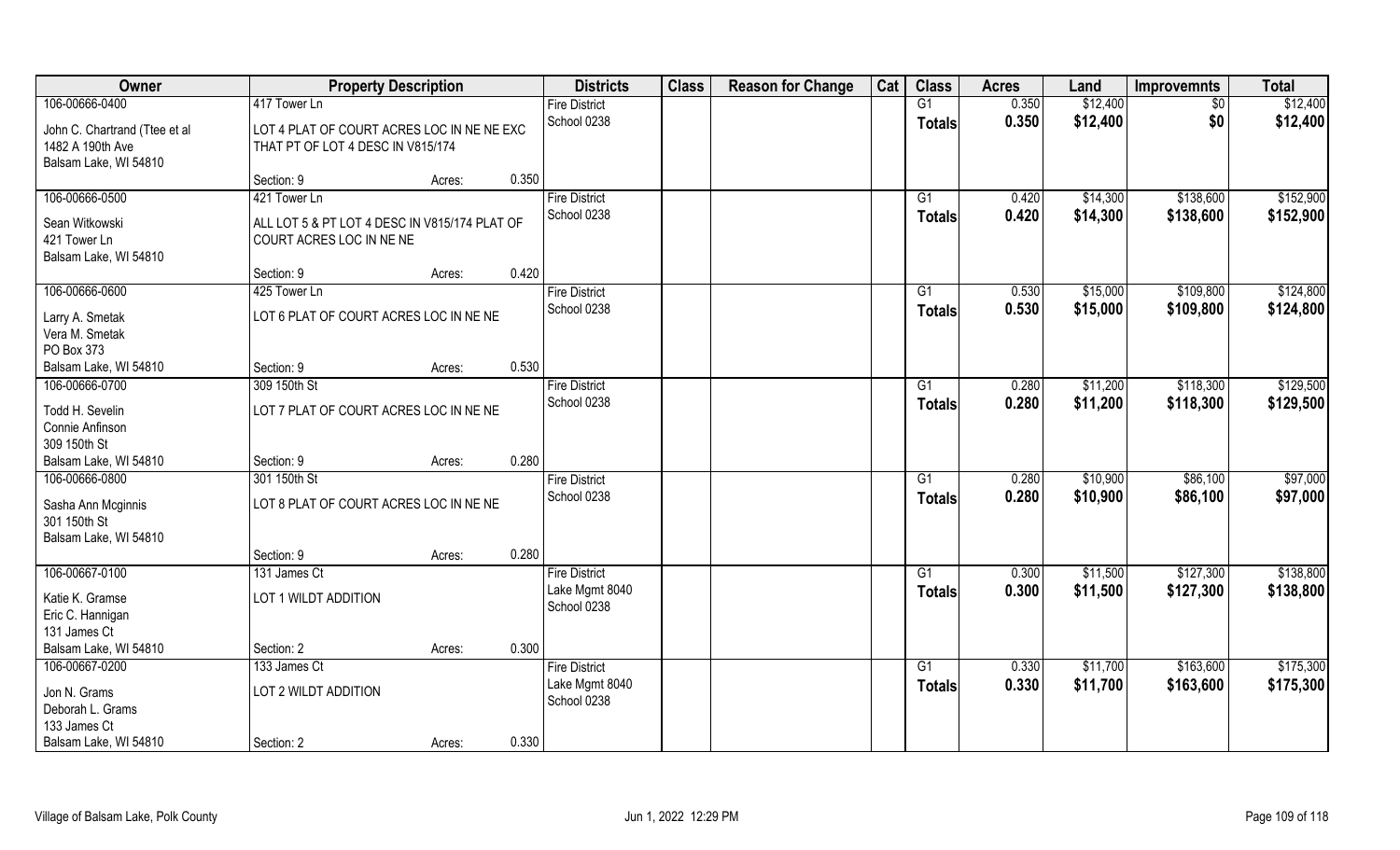| Owner                             | <b>Property Description</b>                    |        |       | <b>Districts</b>              | <b>Class</b> | <b>Reason for Change</b> | Cat | <b>Class</b>    | <b>Acres</b> | Land     | <b>Improvemnts</b> | <b>Total</b> |
|-----------------------------------|------------------------------------------------|--------|-------|-------------------------------|--------------|--------------------------|-----|-----------------|--------------|----------|--------------------|--------------|
| 106-00667-0300                    | 135 James Ct                                   |        |       | <b>Fire District</b>          |              |                          |     | $\overline{G1}$ | 0.300        | \$10,200 | \$99,300           | \$109,500    |
| Eileen M Persson Revocable Living | LOT 3 WILDT ADDITION                           |        |       | Lake Mgmt 8040                |              |                          |     | <b>Totals</b>   | 0.300        | \$10,200 | \$99,300           | \$109,500    |
| Trust                             |                                                |        |       | School 0238                   |              |                          |     |                 |              |          |                    |              |
| Eileen M. Persson (Ttee           |                                                |        |       |                               |              |                          |     |                 |              |          |                    |              |
| 135 James Ct                      | Section: 2                                     | Acres: | 0.300 |                               |              |                          |     |                 |              |          |                    |              |
| Balsam Lake, WI 54810             |                                                |        |       |                               |              |                          |     |                 |              |          |                    |              |
| 106-00667-0400                    | 137 James Ct                                   |        |       | <b>Fire District</b>          |              |                          |     | G1              | 0.230        | \$6,000  | $\overline{50}$    | \$6,000      |
|                                   |                                                |        |       | Lake Mgmt 8040                |              |                          |     | <b>Totals</b>   | 0.230        | \$6,000  | \$0                | \$6,000      |
| Patricia A. Wildt                 | LOT 4 WILDT ADDITION                           |        |       | School 0238                   |              |                          |     |                 |              |          |                    |              |
| 134 James Ct                      |                                                |        |       |                               |              |                          |     |                 |              |          |                    |              |
| Balsam Lake, WI 54810             |                                                |        |       |                               |              |                          |     |                 |              |          |                    |              |
|                                   | Section: 2                                     | Acres: | 0.230 |                               |              |                          |     |                 |              |          |                    |              |
| 106-00667-0500                    | 139 James Ct                                   |        |       | <b>Fire District</b>          |              |                          |     | G1              | 1.650        | \$6,000  | $\sqrt[6]{}$       | \$6,000      |
| Scott H. Marek                    | LOT 5 WILDT ADDITION                           |        |       | Lake Mgmt 8040                |              |                          |     | <b>Totals</b>   | 1.650        | \$6,000  | \$0                | \$6,000      |
| PO Box 220                        |                                                |        |       | School 0238                   |              |                          |     |                 |              |          |                    |              |
| Milltown, WI 54858-0220           |                                                |        |       |                               |              |                          |     |                 |              |          |                    |              |
|                                   | Section: 2                                     | Acres: | 1.650 |                               |              |                          |     |                 |              |          |                    |              |
| 106-00667-0600                    | 141 James Ct                                   |        |       | <b>Fire District</b>          |              |                          |     | G1              | 3.120        | \$6,000  | \$0                | \$6,000      |
|                                   |                                                |        |       | Lake Mgmt 8040                |              |                          |     | <b>Totals</b>   | 3.120        | \$6,000  | \$0                | \$6,000      |
| Scott H. Marek                    | LOT 6 WILDT ADDITION                           |        |       | School 0238                   |              |                          |     |                 |              |          |                    |              |
| PO Box 220                        |                                                |        |       |                               |              |                          |     |                 |              |          |                    |              |
| Milltown, WI 54858-0220           |                                                |        |       |                               |              |                          |     |                 |              |          |                    |              |
|                                   | Section: 2                                     | Acres: | 3.120 |                               |              |                          |     |                 |              |          |                    |              |
| 106-00667-0700                    | 140 James Ct                                   |        |       | <b>Fire District</b>          |              |                          |     | $\overline{G1}$ | 2.100        | \$18,000 | \$180,100          | \$198,100    |
| Kenneth Straley                   | LOT 7 WILDT ADDITION EXC THE SLY 12' LYING ADJ |        |       | Lake Mgmt 8040                |              |                          |     | <b>Totals</b>   | 2.100        | \$18,000 | \$180,100          | \$198,100    |
| Anne Straley                      | TO N LN OF LOT 8                               |        |       | School 0238                   |              |                          |     |                 |              |          |                    |              |
| 2217 Homestead Ave                |                                                |        |       |                               |              |                          |     |                 |              |          |                    |              |
| Oakdale, MN 55128                 | Section: 2                                     | Acres: | 2.100 |                               |              |                          |     |                 |              |          |                    |              |
| 106-00667-0800                    | 138 James Ct                                   |        |       | <b>Fire District</b>          |              |                          |     | G1              | 0.270        | \$11,500 | \$139,400          | \$150,900    |
|                                   |                                                |        |       | Lake Mgmt 8040                |              |                          |     | Totals          | 0.270        | \$11,500 | \$139,400          | \$150,900    |
| Susan L. Fugate<br>138 James Ct   | LOT 8 WILDT ADDITION & SLY 12' LOT 7 LYING ADJ |        |       | School 0238                   |              |                          |     |                 |              |          |                    |              |
| Balsam Lake, WI 54810             | TO NLY LN OF LOT 8                             |        |       |                               |              |                          |     |                 |              |          |                    |              |
|                                   | Section: 2                                     |        | 0.270 |                               |              |                          |     |                 |              |          |                    |              |
|                                   |                                                | Acres: |       |                               |              |                          |     |                 |              |          |                    | \$103,900    |
| 106-00667-0900                    | 136 James Ct                                   |        |       | <b>Fire District</b>          |              |                          |     | G1              | 0.280        | \$10,600 | \$93,300           |              |
| James L. Miller                   | LOT 9 WILDT ADDITION                           |        |       | Lake Mgmt 8040<br>School 0238 |              |                          |     | <b>Totals</b>   | 0.280        | \$10,600 | \$93,300           | \$103,900    |
| 136 James Ct                      |                                                |        |       |                               |              |                          |     |                 |              |          |                    |              |
| Balsam Lake, WI 54810             |                                                |        |       |                               |              |                          |     |                 |              |          |                    |              |
|                                   | Section: 2                                     | Acres: | 0.280 |                               |              |                          |     |                 |              |          |                    |              |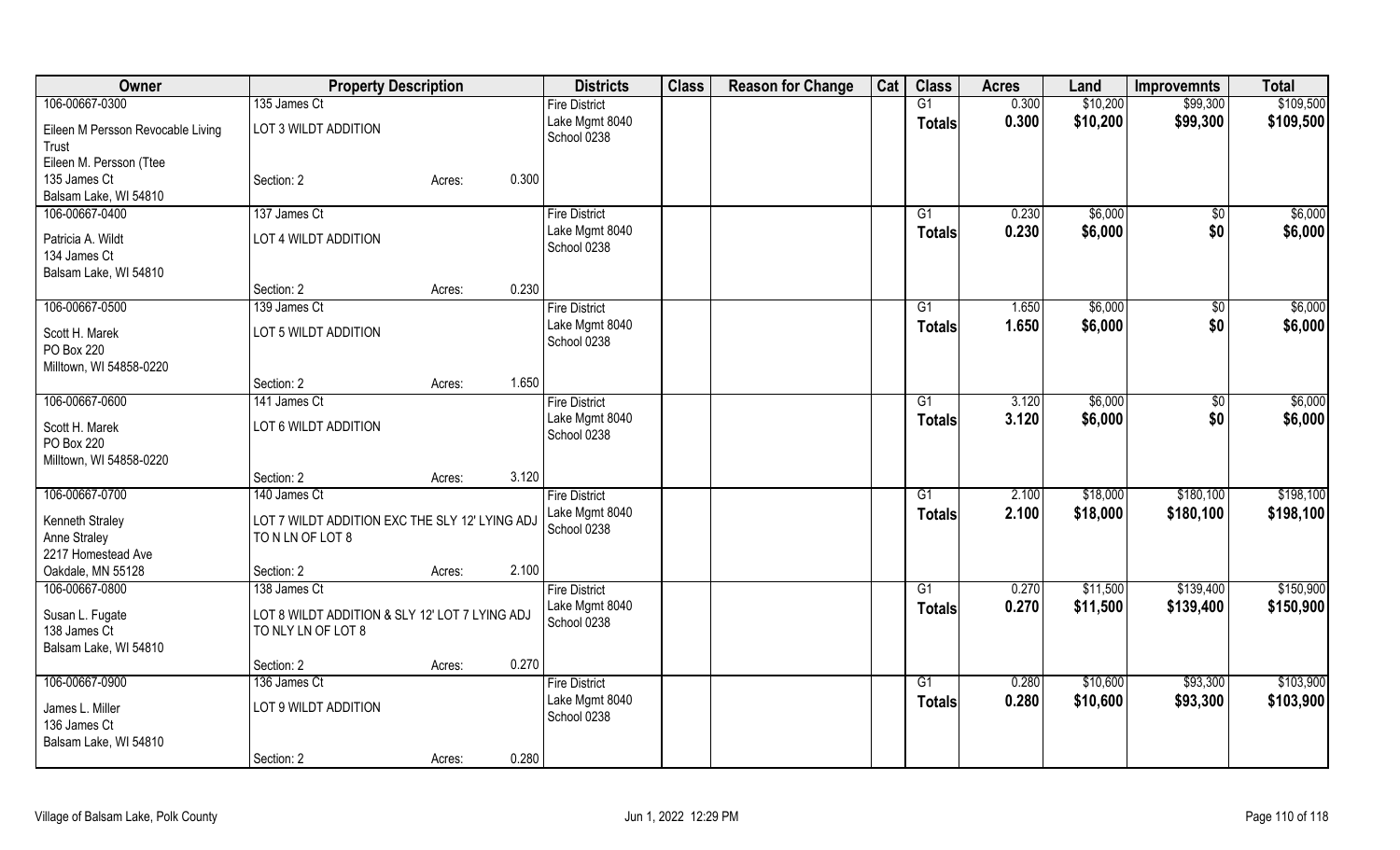| Owner                              | <b>Property Description</b> |        |       | <b>Districts</b>              | <b>Class</b> | <b>Reason for Change</b> | Cat | <b>Class</b>    | <b>Acres</b> | Land     | <b>Improvemnts</b> | <b>Total</b> |
|------------------------------------|-----------------------------|--------|-------|-------------------------------|--------------|--------------------------|-----|-----------------|--------------|----------|--------------------|--------------|
| 106-00667-1000                     | 134 James Ct                |        |       | <b>Fire District</b>          |              |                          |     | G1              | 0.270        | \$10,800 | \$136,800          | \$147,600    |
| Luke F. Westman<br>Kari L. Westman | LOT 10 WILDT ADDITION       |        |       | Lake Mgmt 8040<br>School 0238 |              |                          |     | <b>Totals</b>   | 0.270        | \$10,800 | \$136,800          | \$147,600    |
| 8001 Catalpa Ct                    |                             |        |       |                               |              |                          |     |                 |              |          |                    |              |
| Dover, DE 19901                    | Section: 2                  | Acres: | 0.270 |                               |              |                          |     |                 |              |          |                    |              |
| 106-00667-1100                     | 132 James Ct                |        |       | <b>Fire District</b>          |              |                          |     | G1              | 0.300        | \$11,100 | \$166,300          | \$177,400    |
| Jacob M. Stevens                   | LOT 11 WILDT ADDITION       |        |       | Lake Mgmt 8040                |              |                          |     | <b>Totals</b>   | 0.300        | \$11,100 | \$166,300          | \$177,400    |
| Hannah M. Stevens                  |                             |        |       | School 0238                   |              |                          |     |                 |              |          |                    |              |
| 132 James Ct                       |                             |        |       |                               |              |                          |     |                 |              |          |                    |              |
| Balsam Lake, WI 54810              | Section: 2                  | Acres: | 0.300 |                               |              |                          |     |                 |              |          |                    |              |
| 106-00668-0100                     | 608 Ramberg Ct              |        |       | <b>Fire District</b>          |              |                          |     | G1              | 0.380        | \$12,800 | \$152,600          | \$165,400    |
| Morgan C. Gordon                   | LOT 1 OAK HILLS ESTATES     |        |       | School 0238                   |              |                          |     | <b>Totals</b>   | 0.380        | \$12,800 | \$152,600          | \$165,400    |
| Tayler D. Matteson                 |                             |        |       |                               |              |                          |     |                 |              |          |                    |              |
| 608 Ramberg Ct                     |                             |        |       |                               |              |                          |     |                 |              |          |                    |              |
| Balsam Lake, WI 54810              | Section: 11                 | Acres: | 0.380 |                               |              |                          |     |                 |              |          |                    |              |
| 106-00668-0200                     | 604 Ramberg Ct              |        |       | <b>Fire District</b>          |              |                          |     | G1              | 0.350        | \$12,200 | \$166,700          | \$178,900    |
| Mark Gudim                         | OAK HILLS ESTATES LOT 2     |        |       | School 0238                   |              |                          |     | <b>Totals</b>   | 0.350        | \$12,200 | \$166,700          | \$178,900    |
| Rachel Hartman                     |                             |        |       |                               |              |                          |     |                 |              |          |                    |              |
| 604 Ramberg Ct                     |                             |        |       |                               |              |                          |     |                 |              |          |                    |              |
| Balsam Lake, WI 54810              | Section: 11                 | Acres: | 0.350 |                               |              |                          |     |                 |              |          |                    |              |
| 106-00668-0300                     | 609 Ramberg Ct              |        |       | <b>Fire District</b>          |              |                          |     | G1              | 0.340        | \$12,800 | \$149,000          | \$161,800    |
| Benjamin D. Wheeler                | LOT 3 OAK HILLS ESTATES     |        |       | School 0238                   |              |                          |     | <b>Totals</b>   | 0.340        | \$12,800 | \$149,000          | \$161,800    |
| Deanna M. Wheeler                  |                             |        |       |                               |              |                          |     |                 |              |          |                    |              |
| 609 Ramberg Ct                     |                             |        |       |                               |              |                          |     |                 |              |          |                    |              |
| Balsam Lake, WI 54810              | Section: 11                 | Acres: | 0.340 |                               |              |                          |     |                 |              |          |                    |              |
| 106-00668-0400                     | 605 Ramberg Ct              |        |       | <b>Fire District</b>          |              |                          |     | G1              | 0.330        | \$11,900 | \$160, 100         | \$172,000    |
| Joshua Nelson                      | LOT 4 OAK HILLS ESTATES     |        |       | School 0238                   |              |                          |     | <b>Totals</b>   | 0.330        | \$11,900 | \$160,100          | \$172,000    |
| 605 Ramberg Ct                     |                             |        |       |                               |              |                          |     |                 |              |          |                    |              |
| Balsam Lake, WI 54810              |                             |        |       |                               |              |                          |     |                 |              |          |                    |              |
|                                    | Section: 11                 | Acres: | 0.330 |                               |              |                          |     |                 |              |          |                    |              |
| 106-00668-0500                     | 603 Ramberg Ct              |        |       | <b>Fire District</b>          | G1           | Deck, addtion            |     | $\overline{G1}$ | 2.310        | \$21,300 | \$150,200          | \$171,500    |
| Gary T Harty Revocable Trust       | LOT 5 OAK HILLS ESTATES     |        |       | School 0238                   |              |                          |     | <b>Totals</b>   | 2.310        | \$21,300 | \$150,200          | \$171,500    |
| Agreement                          |                             |        |       |                               |              |                          |     |                 |              |          |                    |              |
| PO Box 75                          |                             |        |       |                               |              |                          |     |                 |              |          |                    |              |
| Balsam Lake, WI 54810              | Section: 11                 | Acres: | 2.310 |                               |              |                          |     |                 |              |          |                    |              |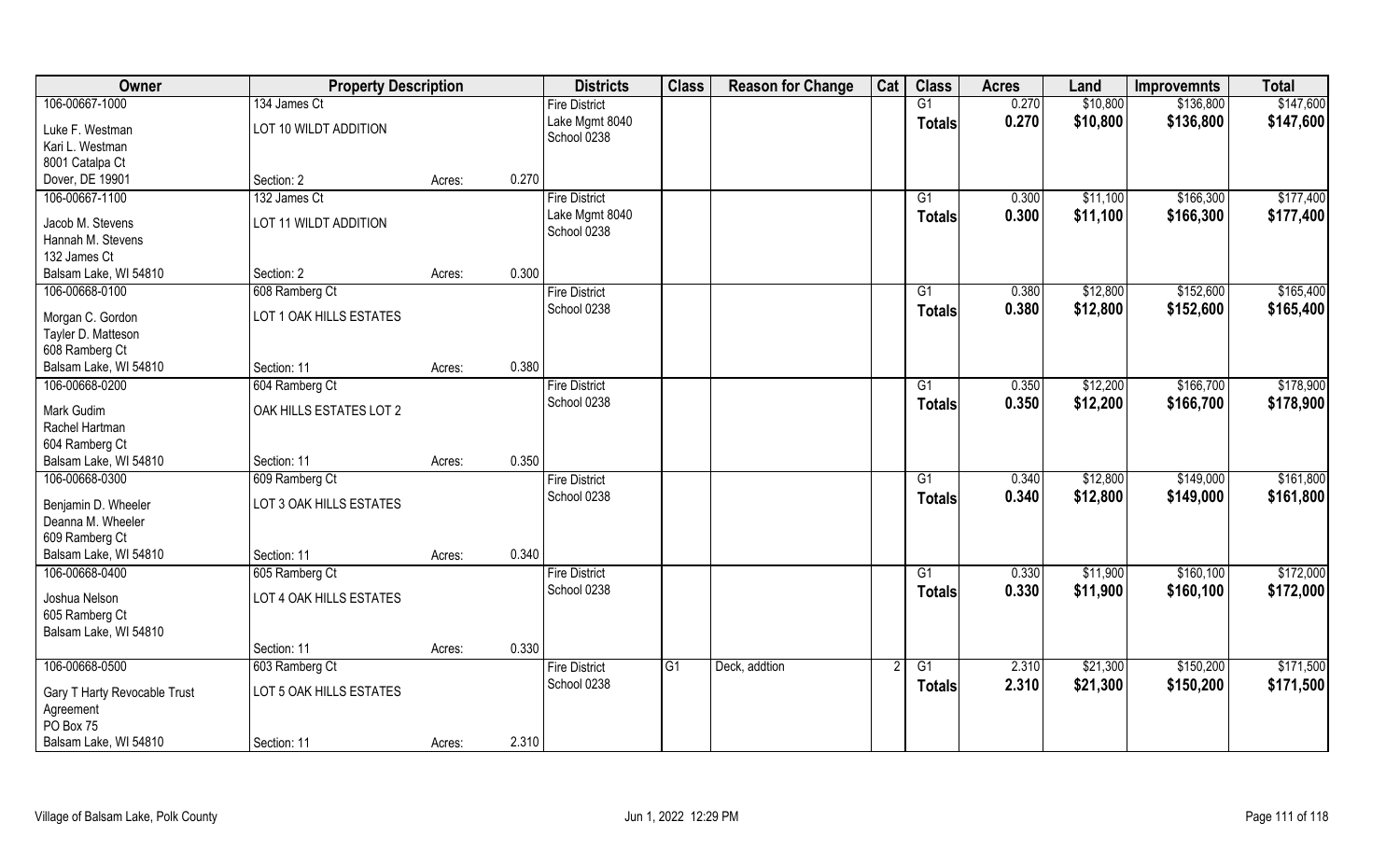| Owner                                                               | <b>Property Description</b>              |        |       | <b>Districts</b>     | <b>Class</b> |             | <b>Reason for Change</b> | Cat | <b>Class</b>    | <b>Acres</b> | Land     | <b>Improvemnts</b> | <b>Total</b> |
|---------------------------------------------------------------------|------------------------------------------|--------|-------|----------------------|--------------|-------------|--------------------------|-----|-----------------|--------------|----------|--------------------|--------------|
| 106-00668-0600                                                      | 236 Indianhead Shores Dr                 |        |       | <b>Fire District</b> | G1           | <b>Deck</b> |                          |     | $\overline{G1}$ | 2.130        | \$22,800 | \$140,600          | \$163,400    |
| Frederick Niebergall<br>Virginia Niebergall                         | OAK HILLS ESTATES LOT 6 (EXISTING BLDGS) |        |       | School 0238          |              |             |                          |     | <b>Totals</b>   | 2.130        | \$22,800 | \$140,600          | \$163,400    |
| 236 Indianhead Shores Dr                                            |                                          |        |       |                      |              |             |                          |     |                 |              |          |                    |              |
| Balsam Lake, WI 54810                                               | Section: 11                              | Acres: | 2.130 |                      |              |             |                          |     |                 |              |          |                    |              |
| 106-00668-0700                                                      | 107 Vadnais Ln                           |        |       | <b>Fire District</b> |              |             |                          |     | G1              | 0.390        | \$12,800 | \$120,300          | \$133,100    |
| Mindi R. Zappa<br>107 Vadnais Ln                                    | OAK HILLS ESTATES LOT 7                  |        |       | School 0238          |              |             |                          |     | Totals          | 0.390        | \$12,800 | \$120,300          | \$133,100    |
| Balsam Lake, WI 54810                                               |                                          |        |       |                      |              |             |                          |     |                 |              |          |                    |              |
|                                                                     | Section: 11                              | Acres: | 0.390 |                      |              |             |                          |     |                 |              |          |                    |              |
| 106-00668-0800                                                      | 111 Vadnais Ln                           |        |       | <b>Fire District</b> |              |             |                          |     | G1              | 0.440        | \$14,100 | \$148,300          | \$162,400    |
| Robert A. Peterson<br>Phyllis Peterson<br>111 Vadnais Ln            | OAK HILLS ESTATES LOT 8                  |        |       | School 0238          |              |             |                          |     | <b>Totals</b>   | 0.440        | \$14,100 | \$148,300          | \$162,400    |
| Balsam Lake, WI 54810                                               | Section: 11                              | Acres: | 0.440 |                      |              |             |                          |     |                 |              |          |                    |              |
| 106-00668-0900                                                      | 115 Vadnais Ln                           |        |       | <b>Fire District</b> |              |             |                          |     | G1              | 0.460        | \$12,200 | \$147,500          | \$159,700    |
|                                                                     |                                          |        |       | School 0238          |              |             |                          |     | <b>Totals</b>   | 0.460        | \$12,200 | \$147,500          | \$159,700    |
| Adam L. Bjornstad<br>115 Vadnais Ln<br>Balsam Lake, WI 54810        | LOT 9 OAK HILLS ESTATES                  |        |       |                      |              |             |                          |     |                 |              |          |                    |              |
|                                                                     | Section: 11                              | Acres: | 0.460 |                      |              |             |                          |     |                 |              |          |                    |              |
| 106-00668-1000                                                      | 119 Vadnais Ln                           |        |       | <b>Fire District</b> |              |             |                          |     | $\overline{G1}$ | 0.460        | \$14,200 | \$113,500          | \$127,700    |
| Randy L. Fornshell<br>Bonnie J. Fornshell<br>119 Vadnais Ln         | OAK HILLS ESTATES LOT 10                 |        |       | School 0238          |              |             |                          |     | Totals          | 0.460        | \$14,200 | \$113,500          | \$127,700    |
| Balsam Lake, WI 54810                                               | Section: 11                              | Acres: | 0.460 |                      |              |             |                          |     |                 |              |          |                    |              |
| 106-00668-1100                                                      | 123 Vadnais Ln                           |        |       | <b>Fire District</b> |              |             |                          |     | G1              | 0.370        | \$9,200  | $\overline{50}$    | \$9,200      |
| Donald A. Bjornson et al<br>1634 Patterson Ct<br>Centuria, WI 54824 | OAK HILLS ESTATES LOT 11                 |        |       | School 0238          |              |             |                          |     | <b>Totals</b>   | 0.370        | \$9,200  | \$0                | \$9,200      |
|                                                                     | Section: 11                              | Acres: | 0.370 |                      |              |             |                          |     |                 |              |          |                    |              |
| 106-00668-1200                                                      | 132 Vadnais Ln                           |        |       | <b>Fire District</b> |              |             |                          |     | G1              | 0.450        | \$14,400 | $\overline{50}$    | \$14,400     |
|                                                                     |                                          |        |       | School 0238          |              |             |                          |     | <b>Totals</b>   | 0.450        | \$14,400 | \$0                | \$14,400     |
| Josephine A. Hajek<br>4208 Russell Ave N<br>Minneapolis, MN 55412   | OAK HILLS ESTATES LOT 12                 |        |       |                      |              |             |                          |     |                 |              |          |                    |              |
|                                                                     | Section: 11                              | Acres: | 0.490 |                      |              |             |                          |     |                 |              |          |                    |              |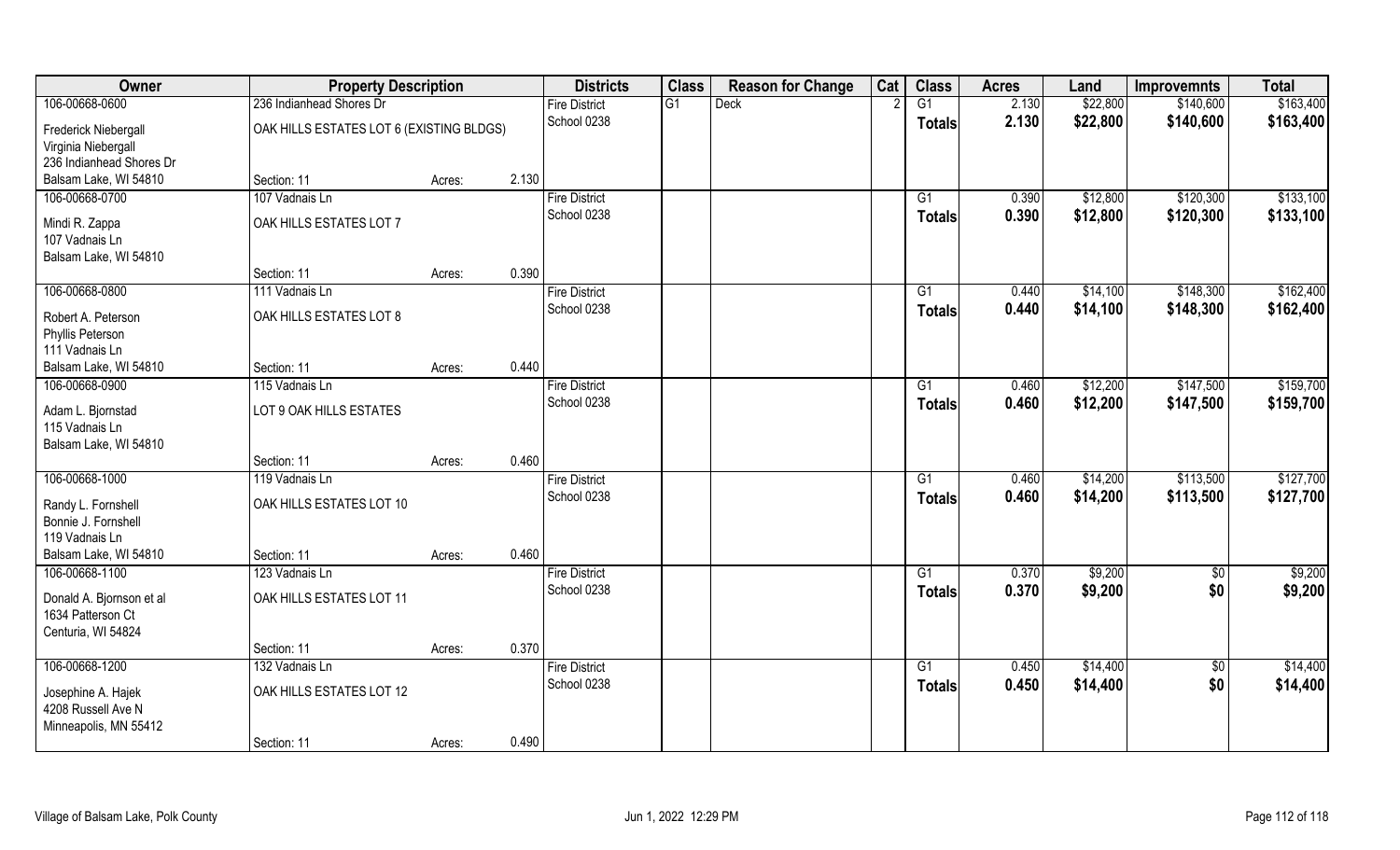| Owner                             | <b>Property Description</b>                     |        |       | <b>Districts</b>     | <b>Class</b> | <b>Reason for Change</b> | Cat | <b>Class</b>    | <b>Acres</b> | Land     | <b>Improvemnts</b> | <b>Total</b> |
|-----------------------------------|-------------------------------------------------|--------|-------|----------------------|--------------|--------------------------|-----|-----------------|--------------|----------|--------------------|--------------|
| 106-00668-1300                    | 128 Vadnais Ln                                  |        |       | <b>Fire District</b> |              |                          |     | G1              | 0.390        | \$12,900 | \$153,500          | \$166,400    |
| Margaret R. Engebretson           | LOT 13 PLAT OF OAK HILLS ESTATES                |        |       | School 0238          |              |                          |     | <b>Totals</b>   | 0.390        | \$12,900 | \$153,500          | \$166,400    |
| 128 Vadnais Ln                    |                                                 |        |       |                      |              |                          |     |                 |              |          |                    |              |
| Balsam Lake, WI 54810             |                                                 |        |       |                      |              |                          |     |                 |              |          |                    |              |
|                                   | Section: 11                                     | Acres: | 0.420 |                      |              |                          |     |                 |              |          |                    |              |
| 106-00668-1400                    | 124 Vadnais Ln                                  |        |       | <b>Fire District</b> |              |                          |     | G1              | 0.390        | \$12,900 | \$144,900          | \$157,800    |
|                                   | OAK HILLS ESTATES LOT 14                        |        |       | School 0238          |              |                          |     | Totals          | 0.390        | \$12,900 | \$144,900          | \$157,800    |
| Jason D. Mckenzie                 |                                                 |        |       |                      |              |                          |     |                 |              |          |                    |              |
| Shelby Mckenzie<br>124 Vadnais Ln |                                                 |        |       |                      |              |                          |     |                 |              |          |                    |              |
| Balsam Lake, WI 54810             | Section: 11                                     | Acres: | 0.420 |                      |              |                          |     |                 |              |          |                    |              |
| 106-00668-1500                    |                                                 |        |       | <b>Fire District</b> |              |                          |     |                 | 0.390        | \$6,000  |                    |              |
|                                   | 120 Vadnais Ln                                  |        |       |                      |              |                          |     | G1              |              |          | \$0                | \$6,000      |
| Jeffrey C. Hollenback             | OAK HILLS ESTATES LOT 15                        |        |       | School 0238          |              |                          |     | <b>Totals</b>   | 0.390        | \$6,000  | \$0                | \$6,000      |
| 229 Indianhead Shores Dr          |                                                 |        |       |                      |              |                          |     |                 |              |          |                    |              |
| Balsam Lake, WI 54810             |                                                 |        |       |                      |              |                          |     |                 |              |          |                    |              |
|                                   | Section: 11                                     | Acres: | 0.420 |                      |              |                          |     |                 |              |          |                    |              |
| 106-00668-1601                    | 116 Vadnais Ln                                  |        |       | <b>Fire District</b> |              |                          |     | G1              | 0.855        | \$14,700 | \$140,000          | \$154,700    |
| Lorren Anderson Jr                | LOT 1 CSM #4444 V19 PG 225 (#579065) PRT LOT 16 |        |       | School 0238          |              |                          |     | <b>Totals</b>   | 0.855        | \$14,700 | \$140,000          | \$154,700    |
| Ann A. Anderson                   | OAK HILLS ESTATES                               |        |       |                      |              |                          |     |                 |              |          |                    |              |
| 116 Vadnais Ln                    |                                                 |        |       |                      |              |                          |     |                 |              |          |                    |              |
| Balsam Lake, WI 54810             | Section: 11                                     | Acres: | 0.900 |                      |              |                          |     |                 |              |          |                    |              |
| 106-00668-1602                    | 118 Vadnais Ln                                  |        |       | <b>Fire District</b> |              |                          |     | $\overline{G1}$ | 0.348        | \$12,000 | \$156,200          | \$168,200    |
|                                   |                                                 |        |       | School 0238          |              |                          |     |                 | 0.348        | \$12,000 | \$156,200          | \$168,200    |
| Eric Jorgensen                    | LOT 2 CSM #4444 V19 PG 225 A DIV LOT 16 PLAT OF |        |       |                      |              |                          |     | Totals          |              |          |                    |              |
| Elizabeth Jorgensen               | OAK HILLS ESTATES                               |        |       |                      |              |                          |     |                 |              |          |                    |              |
| 118 Vadnais Ln                    |                                                 |        |       |                      |              |                          |     |                 |              |          |                    |              |
| Balsam Lake, WI 54810             | Section: 11                                     | Acres: | 0.390 |                      |              |                          |     |                 |              |          |                    |              |
| 106-00668-1700                    | 112 Vadnais Ln                                  |        |       | <b>Fire District</b> |              |                          |     | G1              | 1.200        | \$18,100 | \$158,600          | \$176,700    |
| Charles G. Turner                 | OAK HILLS ESTATES LOT 17                        |        |       | School 0238          |              |                          |     | <b>Totals</b>   | 1.200        | \$18,100 | \$158,600          | \$176,700    |
| Lorraine Turner                   |                                                 |        |       |                      |              |                          |     |                 |              |          |                    |              |
| 112 Vadnais Ln                    |                                                 |        |       |                      |              |                          |     |                 |              |          |                    |              |
| Balsam Lake, WI 54810             | Section: 11                                     | Acres: | 1.240 |                      |              |                          |     |                 |              |          |                    |              |
| 106-00669-0100                    |                                                 |        |       | <b>Fire District</b> |              |                          |     | G1              | 0.420        | \$6,000  | $\overline{50}$    | \$6,000      |
|                                   |                                                 |        |       | Lake Mgmt 8040       |              |                          |     | <b>Totals</b>   | 0.420        | \$6,000  | \$0                | \$6,000      |
| Lester P. Richard                 | LOT 1 PLAT OF ROYAL OAKS ADDITION               |        |       | School 0238          |              |                          |     |                 |              |          |                    |              |
| Deborah K. Richard                |                                                 |        |       |                      |              |                          |     |                 |              |          |                    |              |
| 306 Clover Ln                     |                                                 |        |       |                      |              |                          |     |                 |              |          |                    |              |
| New Richmond, WI 54017            | Section: 2                                      | Acres: | 0.420 |                      |              |                          |     |                 |              |          |                    |              |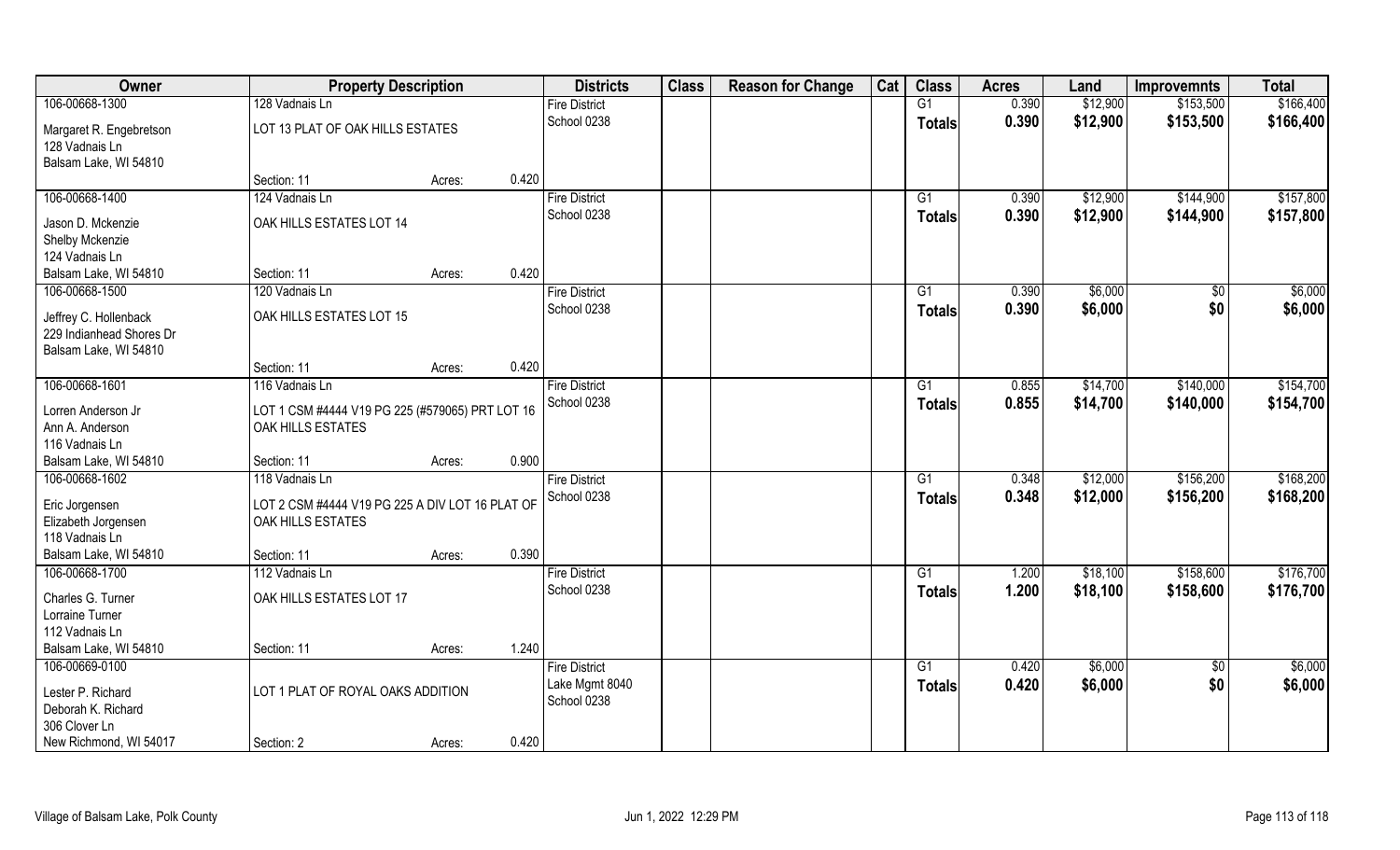| Owner                                                                           |                                             | <b>Property Description</b> |       | <b>Districts</b>              | <b>Class</b> | <b>Reason for Change</b> | Cat | <b>Class</b>    | <b>Acres</b> | Land     | <b>Improvemnts</b> | <b>Total</b> |
|---------------------------------------------------------------------------------|---------------------------------------------|-----------------------------|-------|-------------------------------|--------------|--------------------------|-----|-----------------|--------------|----------|--------------------|--------------|
| 106-00669-0200                                                                  | 146 Royal Oak Dr                            |                             |       | <b>Fire District</b>          |              |                          |     | G1              | 0.240        | \$8,600  | \$111,300          | \$119,900    |
| William A Amrhien Revocable Trust<br>146 Royal Oaks Dr<br>Balsam Lake, WI 54810 | N 1/2 LOT 2 PLAT OF ROYAL OAKS ADDITION     |                             |       | Lake Mgmt 8040<br>School 0238 |              |                          |     | <b>Totals</b>   | 0.240        | \$8,600  | \$111,300          | \$119,900    |
|                                                                                 | Section: 2                                  | Acres:                      | 0.240 |                               |              |                          |     |                 |              |          |                    |              |
| 106-00669-0210                                                                  | 144 Royal Oak Dr                            |                             |       | <b>Fire District</b>          |              |                          |     | G1              | 0.240        | \$8,600  | \$110,900          | \$119,500    |
| Rosanne Riendeau<br>144 Royal Oak Dr<br>Balsam Lake, WI 54810                   | LOT 2 PLAT OF ROYAL OAKS ADDITION EXC N 1/2 |                             |       | Lake Mgmt 8040<br>School 0238 |              |                          |     | <b>Totals</b>   | 0.240        | \$8,600  | \$110,900          | \$119,500    |
|                                                                                 | Section: 2                                  | Acres:                      | 0.240 |                               |              |                          |     |                 |              |          |                    |              |
| 106-00669-0300                                                                  |                                             |                             |       | <b>Fire District</b>          |              |                          |     | G1              | 0.470        | \$6,000  | \$0                | \$6,000      |
| Mary Jean Raasch<br>David Raasch<br>1920 E Bell Rd Unit 1132                    | LOT 3 PLAT OF ROYAL OAKS ADDITION           |                             |       | Lake Mgmt 8040<br>School 0238 |              |                          |     | <b>Totals</b>   | 0.470        | \$6,000  | \$0                | \$6,000      |
| Phoenix, AZ 85022-6288                                                          | Section: 2                                  | Acres:                      | 0.470 |                               |              |                          |     |                 |              |          |                    |              |
| 106-00669-0400                                                                  |                                             |                             |       | <b>Fire District</b>          |              |                          |     | G1              | 0.380        | \$12,700 | \$0                | \$12,700     |
| Dennis R. Langer<br>Tami R. Langer<br>3593 New Castle Dr                        | LOT 4 PLAT OF ROYAL OAKS ADDITION           |                             |       | Lake Mgmt 8040<br>School 0238 |              |                          |     | <b>Totals</b>   | 0.380        | \$12,700 | \$0                | \$12,700     |
| River Falls, WI 54022                                                           | Section: 2                                  | Acres:                      | 0.380 |                               |              |                          |     |                 |              |          |                    |              |
| 106-00669-0500                                                                  | 154 Royal Oak Dr                            |                             |       | <b>Fire District</b>          |              |                          |     | G1              | 0.570        | \$24,400 | \$169,800          | \$194,200    |
| Cody A. Korsan<br>154 Royal Oak Dr<br>Balsam Lake, WI 54810                     | LOT 5 PLAT OF ROYAL OAKS ADDITION           |                             |       | Lake Mgmt 8040<br>School 0238 |              |                          |     | <b>Totals</b>   | 0.570        | \$24,400 | \$169,800          | \$194,200    |
|                                                                                 | Section: 2                                  | Acres:                      | 0.570 |                               |              |                          |     |                 |              |          |                    |              |
| 106-00669-0600                                                                  |                                             |                             |       | <b>Fire District</b>          |              |                          |     | G1              | 4.920        | \$29,800 | $\overline{50}$    | \$29,800     |
| Lucas R. Nelson<br>370 E Summit Ave<br>Ellsworth, WI 54011                      | LOT 6 PLAT OF ROYAL OAKS ADDITION           |                             |       | Lake Mgmt 8040<br>School 0238 |              |                          |     | <b>Totals</b>   | 4.920        | \$29,800 | \$0                | \$29,800     |
|                                                                                 | Section: 2                                  | Acres:                      | 4.980 |                               |              |                          |     |                 |              |          |                    |              |
| 106-00669-0700                                                                  | 820 Park Dr                                 |                             |       | <b>Fire District</b>          |              |                          |     | $\overline{G1}$ | 0.590        | \$14,400 | \$79,000           | \$93,400     |
| Lucas R. Nelson et al<br>370 Summit Ave<br>Ellsworth, WI 54011                  | LOT 7 PLAT OF ROYAL OAKS ADDITION           |                             |       | Lake Mgmt 8040<br>School 0238 |              |                          |     | <b>Totals</b>   | 0.590        | \$14,400 | \$79,000           | \$93,400     |
|                                                                                 | Section: 2                                  | Acres:                      | 0.590 |                               |              |                          |     |                 |              |          |                    |              |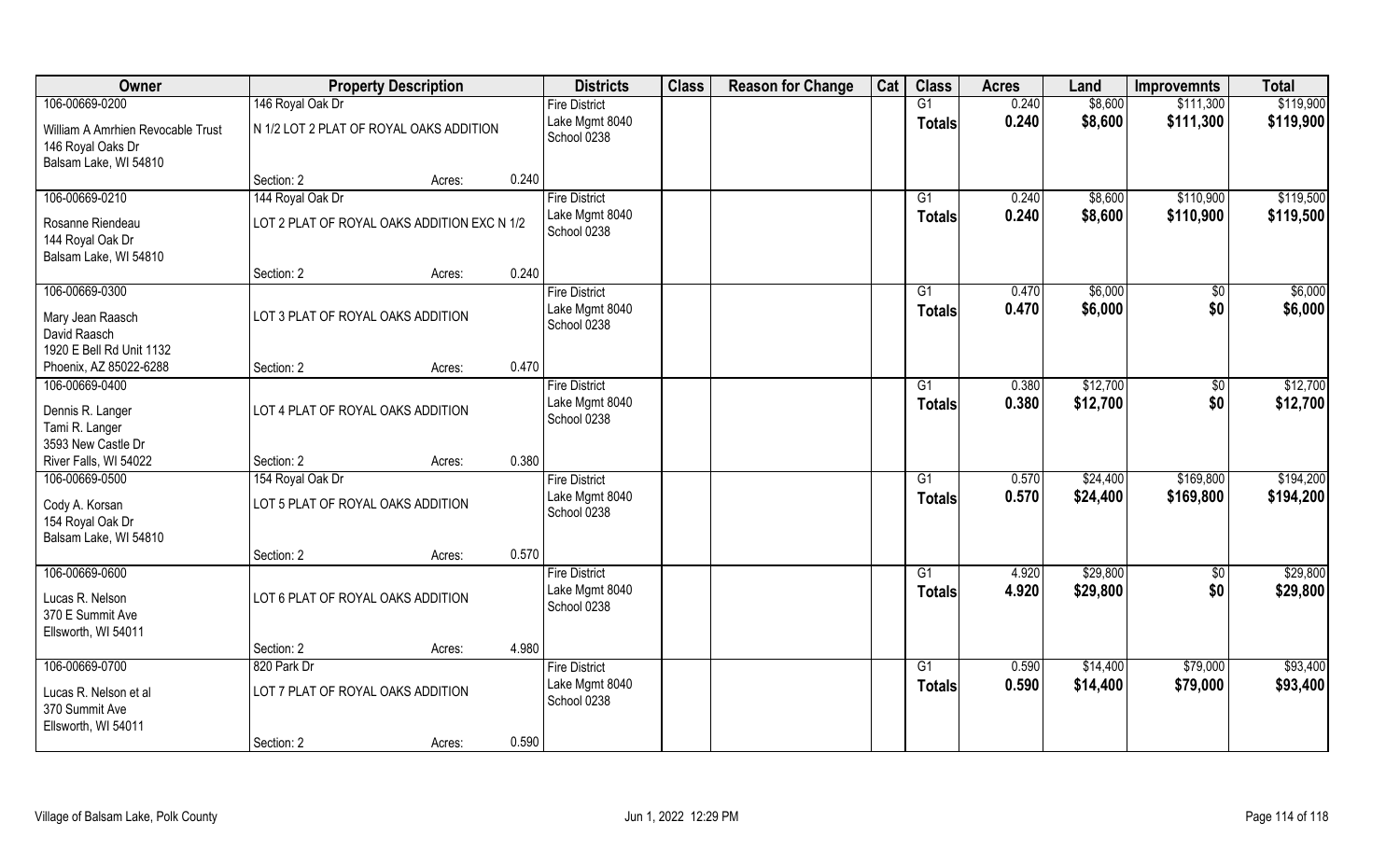| Owner                                                                      |                                                                | <b>Property Description</b> |       | <b>Districts</b>                                      | <b>Class</b> | <b>Reason for Change</b> | Cat | <b>Class</b>                     | <b>Acres</b>   | Land               | <b>Improvemnts</b>     | <b>Total</b>       |
|----------------------------------------------------------------------------|----------------------------------------------------------------|-----------------------------|-------|-------------------------------------------------------|--------------|--------------------------|-----|----------------------------------|----------------|--------------------|------------------------|--------------------|
| 106-00669-0800                                                             | Park Dr                                                        |                             |       | <b>Fire District</b>                                  | G1           | Pole shed                |     | $\overline{G1}$                  | 0.900          | \$18,000           | \$14,600               | \$32,600           |
| John P. Klimek<br>Elaine Klimek<br>3361 Vista Ct                           | LOT 8 PLAT OF ROYAL OAKS ADDITION                              |                             |       | Lake Mgmt 8040<br>School 0238                         |              |                          |     | <b>Totals</b>                    | 0.900          | \$18,000           | \$14,600               | \$32,600           |
| Hastings, MN 55033                                                         | Section: 2                                                     | Acres:                      | 0.900 |                                                       |              |                          |     |                                  |                |                    |                        |                    |
| 106-00669-0900                                                             |                                                                |                             |       | <b>Fire District</b>                                  |              |                          |     | G1                               | 0.460          | \$6,000            | $\overline{50}$        | \$6,000            |
| Thomson Revocable Trust et al<br>PO Box 175<br>Balsam Lake, WI 54810       | LOT 9 PLAT OF ROYAL OAKS ADDITION                              |                             |       | Lake Mgmt 8040<br>School 0238                         |              |                          |     | <b>Totals</b>                    | 0.460          | \$6,000            | \$0                    | \$6,000            |
|                                                                            | Section: 2                                                     | Acres:                      | 0.460 |                                                       |              |                          |     |                                  |                |                    |                        |                    |
| 106-00669-1000                                                             | 155 Royal Oak Dr                                               |                             |       | <b>Fire District</b>                                  |              |                          |     | G1                               | 0.560          | \$22,300           | \$210,400              | \$232,700          |
| Thomson Revocable Trust et al<br>PO Box 175<br>Balsam Lake, WI 54810       | LOT 10 PLAT OF ROYAL OAKS ADDITION                             |                             |       | Lake Mgmt 8040<br>School 0238                         |              |                          |     | <b>Totals</b>                    | 0.560          | \$22,300           | \$210,400              | \$232,700          |
|                                                                            | Section: 2                                                     | Acres:                      | 0.560 |                                                       |              |                          |     |                                  |                |                    |                        |                    |
| 106-00669-1100                                                             |                                                                |                             |       | <b>Fire District</b>                                  |              |                          |     | G1                               | 0.560          | \$6,000            | $\sqrt{50}$            | \$6,000            |
| David R. Raasch<br>Mary J. Raasch<br>1920 E Bell Rd Unit 1132              | LOT 11 PLAT OF ROYAL OAKS ADDITION                             |                             |       | Lake Mgmt 8040<br>School 0238                         |              |                          |     | <b>Totals</b>                    | 0.560          | \$6,000            | \$0                    | \$6,000            |
| Phoenix, AZ 85022-6288                                                     | Section: 2                                                     | Acres:                      | 0.370 |                                                       |              |                          |     |                                  |                |                    |                        |                    |
| 106-00669-1200<br>Lester P. Richard<br>Deborah K. Richard<br>306 Clover Ln | LOT 12 PLAT OF ROYAL OAKS ADDITION                             |                             |       | <b>Fire District</b><br>Lake Mgmt 8040<br>School 0238 |              |                          |     | $\overline{G1}$<br><b>Totals</b> | 0.470<br>0.470 | \$6,000<br>\$6,000 | $\overline{50}$<br>\$0 | \$6,000<br>\$6,000 |
| New Richmond, WI 54017                                                     | Section: 2                                                     | Acres:                      | 0.470 |                                                       |              |                          |     |                                  |                |                    |                        |                    |
| 106-00669-1300                                                             | 145 Royal Oak Dr                                               |                             |       | <b>Fire District</b>                                  |              |                          |     | G1                               | 0.235          | \$8,600            | \$112,000              | \$120,600          |
| Craig Mitchell<br>Rita Mitchell<br>1521 Crest Dr                           | LOT 13 PLAT OF ROYAL OAKS ADDITION EXC N 1/2<br><b>THEREOF</b> |                             |       | Lake Mgmt 8040<br>School 0238                         |              |                          |     | <b>Totals</b>                    | 0.235          | \$8,600            | \$112,000              | \$120,600          |
| Tanglewood, FL 34223                                                       | Section: 2                                                     | Acres:                      | 0.235 |                                                       |              |                          |     |                                  |                |                    |                        |                    |
| 106-00669-1301                                                             | 147 Royal Oak Dr                                               |                             |       | <b>Fire District</b>                                  |              |                          |     | $\overline{G1}$                  | 0.235          | \$8,600            | \$111,600              | \$120,200          |
| Jessica L. Fulton<br>147 Royal Oaks Dr<br>Balsam Lake, WI 54810            | N 1/2 LOT 13 PLAT OF ROYAL OAKS ADDITION                       |                             |       | Lake Mgmt 8040<br>School 0238                         |              |                          |     | <b>Totals</b>                    | 0.235          | \$8,600            | \$111,600              | \$120,200          |
|                                                                            | Section: 2                                                     | Acres:                      | 0.235 |                                                       |              |                          |     |                                  |                |                    |                        |                    |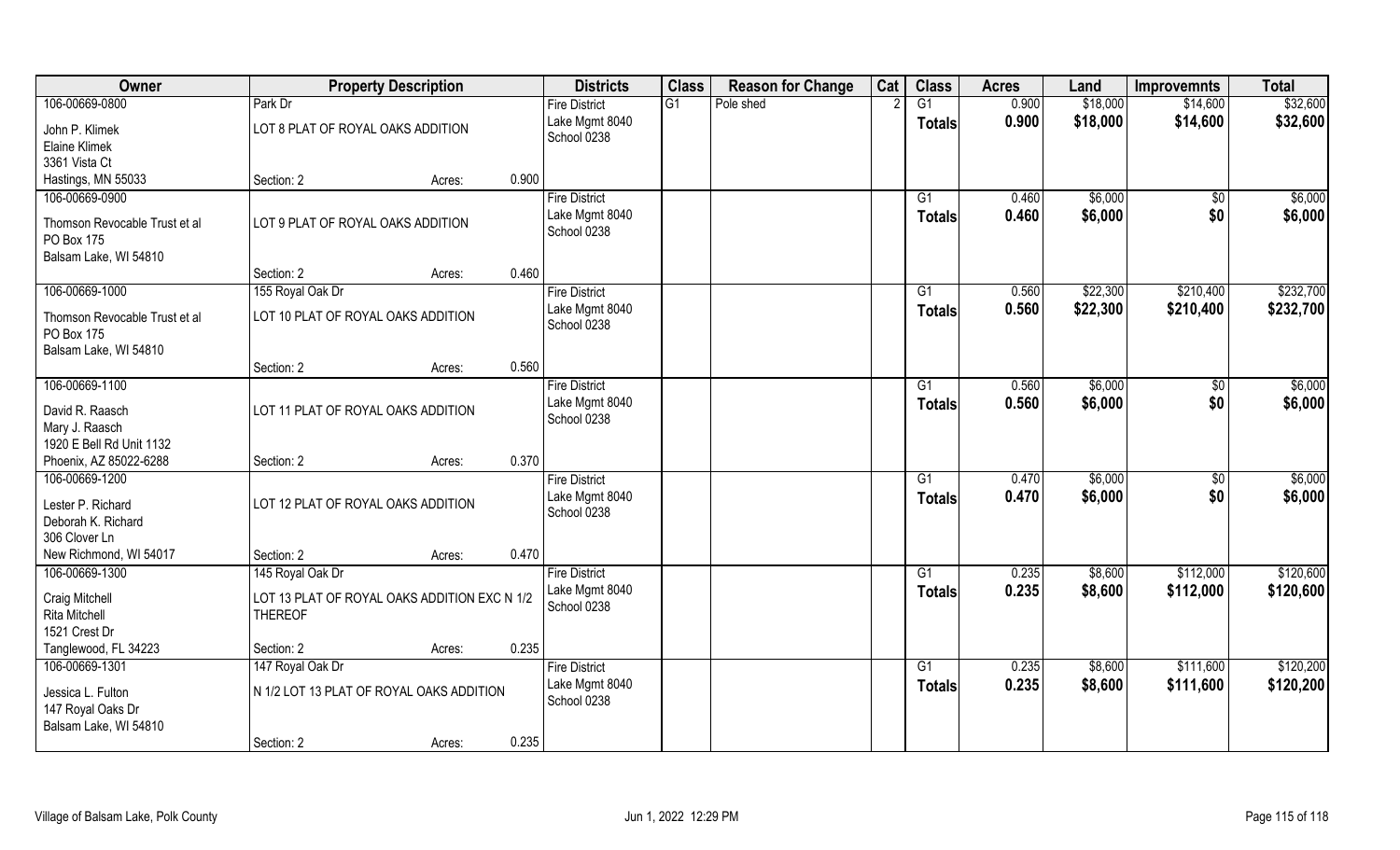| Owner                                                                                                                       | <b>Property Description</b>                                                                                                                                             | <b>Districts</b>                                      | <b>Class</b> | <b>Reason for Change</b> | Cat  | <b>Class</b>                          | <b>Acres</b>              | Land                        | <b>Improvemnts</b>           | <b>Total</b>                |
|-----------------------------------------------------------------------------------------------------------------------------|-------------------------------------------------------------------------------------------------------------------------------------------------------------------------|-------------------------------------------------------|--------------|--------------------------|------|---------------------------------------|---------------------------|-----------------------------|------------------------------|-----------------------------|
| 106-00669-1400<br>Robert L. Northrup<br>PO Box 445                                                                          | LOT 14 PLAT OF ROYAL OAKS ADDITION                                                                                                                                      | <b>Fire District</b><br>Lake Mgmt 8040<br>School 0238 |              |                          |      | G1<br><b>Totals</b>                   | 0.520<br>0.520            | \$6,000<br>\$6,000          | $\overline{50}$<br>\$0       | \$6,000<br>\$6,000          |
| Milltown, WI 54858                                                                                                          | 0.520<br>Section: 2<br>Acres:                                                                                                                                           |                                                       |              |                          |      |                                       |                           |                             |                              |                             |
| 106-00670-0000<br>Allen A. Metcalf III<br>1255 Highway 36 E<br>Saint Paul, MN 55109                                         | NW SE V578/750 ** ANNEXED INTO V. BALSAM LAKE<br>3/05 - WAS PCL 40-1161-0***<br>40.550<br>Section: 34<br>Acres:                                                         | <b>Fire District</b><br>School 0238                   | G4           | Ag use land              | $-5$ | G4<br>G <sub>5</sub><br><b>Totals</b> | 38.000<br>2.000<br>40.000 | \$6,100<br>\$200<br>\$6,300 | \$0<br>\$0<br>\$0            | \$6,100<br>\$200<br>\$6,300 |
| 106-00671-0000<br>Allen A. Metcalf III<br>1255 Highway 36 E<br>Saint Paul, MN 55109                                         | SW SE V578/750 ** ANNEXED INTO V. BALSAM LAKE<br>3/05 - WAS PCL 40-1162-0**<br>40.560<br>Section: 34<br>Acres:                                                          | <b>Fire District</b><br>School 0238                   | G4           | Ag use land              | $-5$ | G4<br>G <sub>5</sub><br><b>Totals</b> | 37.500<br>2.500<br>40.000 | \$6,000<br>\$300<br>\$6,300 | $\sqrt[6]{30}$<br>\$0<br>\$0 | \$6,000<br>\$300<br>\$6,300 |
| 106-00672-0001<br>Park Drive Condominium Association<br>617 Park Dr<br>Balsam Lake, WI 54810                                | COMMON AREA PARK DRIVE CONDOMINIUM LOC IN<br>PT GOVERNMENT LOT 6 ** ASSESSED W/<br>106-00672-0200 THRU 0700<br>0.950<br>Section: 2<br>Acres:                            | <b>Fire District</b><br>Lake Mgmt 8040<br>School 0238 |              |                          |      | X4<br><b>Totals</b>                   | 0.950<br>0.950            | $\sqrt[6]{3}$<br>\$0        | $\sqrt[6]{3}$<br>\$0         | \$0<br>\$0                  |
| 106-00672-0002<br>Park Drive Condominium Association<br>617 Park Dr<br>Balsam Lake, WI 54810                                | PARK DRIVE CONDOMINIUM, GARAGE COMMON<br>ELEMENT, LOC IN PT GL 6 ** ASSESSED<br>W/106-00672-0200 THRU 0700**<br>0.000<br>Section: 2<br>Acres:                           | <b>Fire District</b><br>Lake Mgmt 8040<br>School 0238 |              |                          |      | <b>Totals</b>                         |                           |                             |                              |                             |
| 106-00672-0200<br><b>Bruce A Wirth Living Trust</b><br>Bruce A. Wirth (Ttee<br>8153 Evergreen Ln N<br>Maple Grove, MN 55369 | 617 Park Dr Unit 2<br>UNIT 2 PARK DRIVE CONDO IN LOTS 20, 21 & 22<br>PARK ADDITION V582/248 ** INCL ASSESS<br>106-00672-0001 & 0002 **<br>0.010<br>Section: 2<br>Acres: | <b>Fire District</b><br>Lake Mgmt 8040<br>School 0238 |              |                          |      | G1<br><b>Totals</b>                   | 0.010<br>0.010            | \$125,000<br>\$125,000      | \$183,300<br>\$183,300       | \$308,300<br>\$308,300      |
| 106-00672-0300<br>James J. Bellus (Ttee et al<br>1320 Riverside Ln Apt 408<br>Mendota Heights, MN 55118                     | 617 Park Dr Unit 3<br>UNIT 3 PARK DRIVE CONDO IN LOTS 20, 21 & 22<br>PARK ADDITION ** INCL ASSESS 106-00672-0001 &<br>0002 **<br>0.020<br>Section: 2<br>Acres:          | <b>Fire District</b><br>Lake Mgmt 8040<br>School 0238 |              |                          |      | G <sub>1</sub><br><b>Totals</b>       | 0.020<br>0.020            | \$125,000<br>\$125,000      | \$162,900<br>\$162,900       | \$287,900<br>\$287,900      |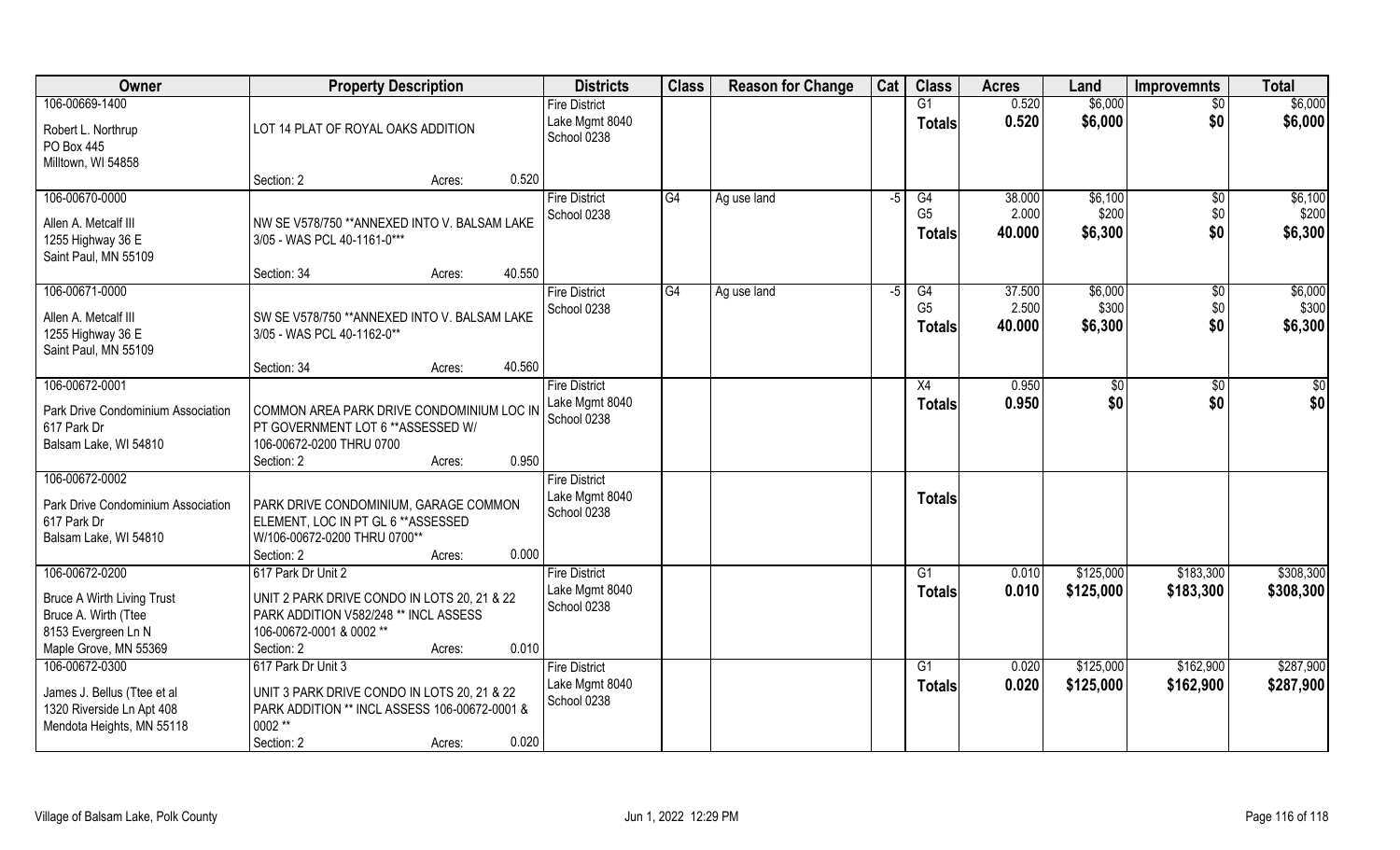| Owner                                                                                                                 | <b>Property Description</b>                                                                                                                                             | <b>Districts</b>                                      | <b>Class</b> | <b>Reason for Change</b> | Cat | <b>Class</b>                    | <b>Acres</b>   | Land                   | <b>Improvemnts</b>   | <b>Total</b>           |
|-----------------------------------------------------------------------------------------------------------------------|-------------------------------------------------------------------------------------------------------------------------------------------------------------------------|-------------------------------------------------------|--------------|--------------------------|-----|---------------------------------|----------------|------------------------|----------------------|------------------------|
| 106-00672-0400                                                                                                        | 617 Park Dr Unit 4                                                                                                                                                      | <b>Fire District</b>                                  |              |                          |     | G <sub>1</sub>                  | 0.010          | \$125,000              | \$142,600            | \$267,600              |
| Henrys #4 LLC<br>c/o Richard K. Bartz<br>PO Box 291<br>Houston, MN 55943                                              | UNIT 4 PARK DRIVE CONDO IN LOTS 20, 21 & 22<br>PARK ADDITION ** INCL ASSESS 106-00672-0001 &<br>0002 **<br>0.010<br>Section: 2<br>Acres:                                | Lake Mgmt 8040<br>School 0238                         |              |                          |     | <b>Totals</b>                   | 0.010          | \$125,000              | \$142,600            | \$267,600              |
| 106-00672-0500<br>Joseph Redmond and Jan Redmond<br>Joint Revocable Trust Ag<br>5115 Pinnacle Dr<br>Oldsmar, FL 34677 | 617 Park Dr Unit 5<br>UNIT 5 PARK DRIVE CONDO IN LOTS 20, 21 & 22<br>PARK ADDITION V609/910 ** INCL ASSESS<br>106-00672-0001 & 0002 **<br>0.010<br>Section: 2<br>Acres: | <b>Fire District</b><br>Lake Mgmt 8040<br>School 0238 |              |                          |     | G <sub>1</sub><br><b>Totals</b> | 0.010<br>0.010 | \$125,000<br>\$125,000 | \$70,200<br>\$70,200 | \$195,200<br>\$195,200 |
| 106-00672-0600<br>Jeffrey D. Potts<br>10251 Birkshire Rd<br>Bloomington, MN 55437                                     | 617 Park Dr Unit 6<br>UNIT 6 PARK DRIVE CONDO IN LOTS 20, 21 & 22<br>PARK ADDITION ** INCL ASSESS 106-00672-0001 &<br>0002 **<br>0.010<br>Section: 2<br>Acres:          | <b>Fire District</b><br>Lake Mgmt 8040<br>School 0238 |              |                          |     | G1<br><b>Totals</b>             | 0.010<br>0.010 | \$118,800<br>\$118,800 | \$86,500<br>\$86,500 | \$205,300<br>\$205,300 |
| 106-00672-0700<br>Jerry M. Paugel<br>814 Charles Ave<br>Saint Paul, MN 55104                                          | 617 Park Dr Unit 7<br>UNIT 7 PARK DRIVE CONDO IN LOTS 20, 21 & 22<br>PARK ADDITION V533/561 ** INCL ASSESS<br>106-00672-0001 & 0002 **<br>0.010<br>Section: 2<br>Acres: | <b>Fire District</b><br>Lake Mgmt 8040<br>School 0238 |              |                          |     | G <sub>1</sub><br><b>Totals</b> | 0.010<br>0.010 | \$87,500<br>\$87,500   | \$26,000<br>\$26,000 | \$113,500<br>\$113,500 |
| 106-00673-0100<br>Village of Balsam Lake<br>404 Main St<br>Balsam Lake, WI 54810                                      | LOT 1 CSM #5758 V26 PG 24 (758482) EXC S 50'<br>DESC #821147 LOC NE SE<br>8.790<br>Section: 10<br>Acres:                                                                | <b>Fire District</b><br>School 0238                   |              |                          |     | X4<br><b>Totals</b>             | 8.790<br>8.790 | $\sqrt[6]{30}$<br>\$0  | $\sqrt[6]{3}$<br>\$0 | \$0<br>\$0             |